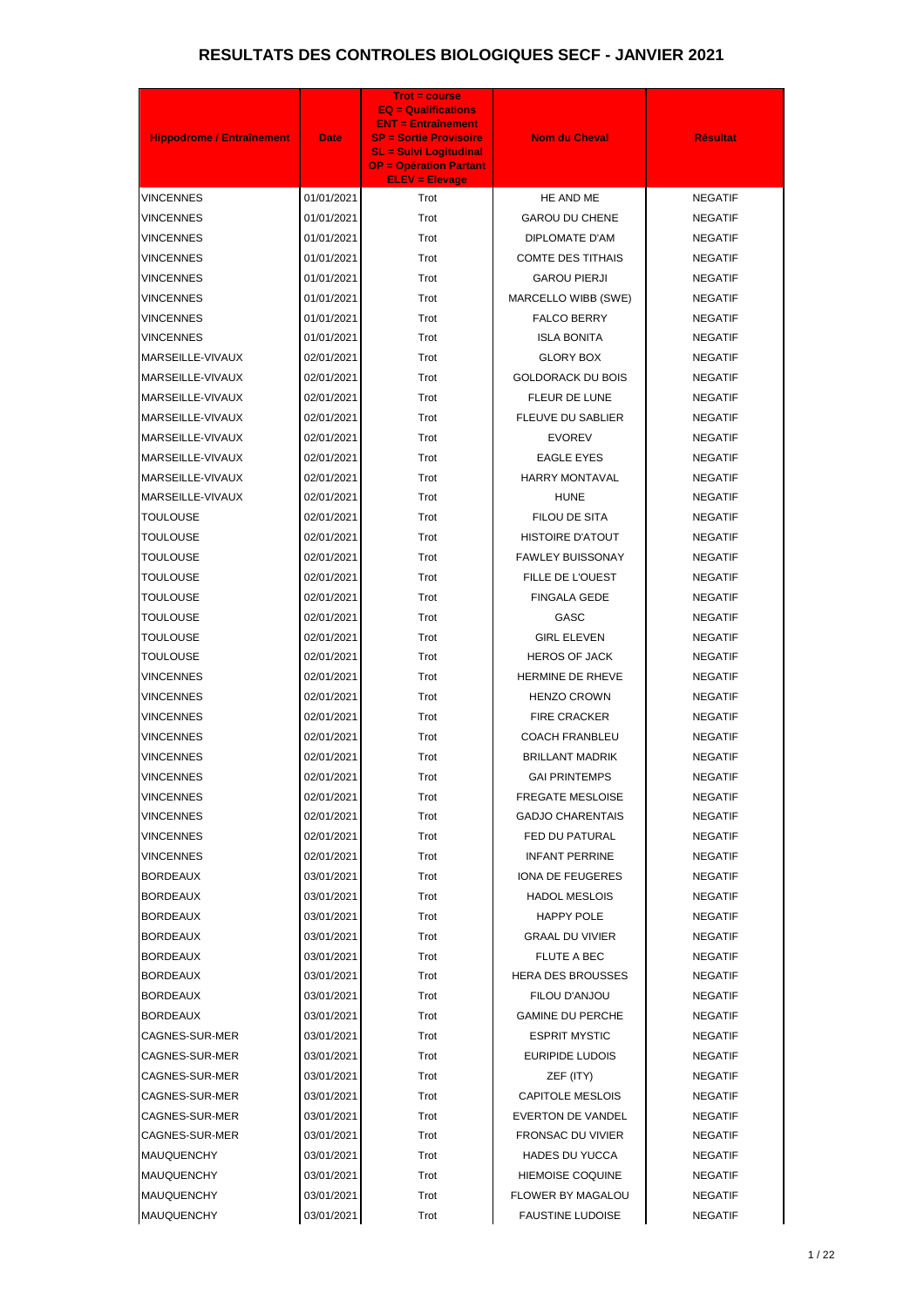| <b>Hippodrome / Entraînement</b> | <b>Date</b> | <b>Trot = course</b><br><b>EQ = Qualifications</b><br><b>ENT = Entraînement</b><br><b>SP = Sortie Provisoire</b><br><b>SL = Suivi Logitudinal</b><br><b>OP = Opération Partant</b><br><b>ELEV = Elevage</b> | <b>Nom du Cheval</b>      | <b>Résultat</b> |
|----------------------------------|-------------|-------------------------------------------------------------------------------------------------------------------------------------------------------------------------------------------------------------|---------------------------|-----------------|
| <b>MAUQUENCHY</b>                | 03/01/2021  | Trot                                                                                                                                                                                                        | FAKIR DE VILLODON         | <b>NEGATIF</b>  |
| <b>MAUQUENCHY</b>                | 03/01/2021  | Trot                                                                                                                                                                                                        | <b>GENIE DU PIN</b>       | <b>NEGATIF</b>  |
| <b>MAUQUENCHY</b>                | 03/01/2021  | Trot                                                                                                                                                                                                        | <b>GUARDIA</b>            | <b>NEGATIF</b>  |
| <b>MAUQUENCHY</b>                | 03/01/2021  | Trot                                                                                                                                                                                                        | <b>HAVANE FLIGNY</b>      | <b>NEGATIF</b>  |
| <b>VINCENNES</b>                 | 03/01/2021  | Trot                                                                                                                                                                                                        | <b>GENERAL DU NORD</b>    | <b>NEGATIF</b>  |
| VINCENNES                        | 03/01/2021  | Trot                                                                                                                                                                                                        | <b>DUSTY WOOD</b>         | <b>NEGATIF</b>  |
| VINCENNES                        | 03/01/2021  | Trot                                                                                                                                                                                                        | <b>GHALIE DU GOUTIER</b>  | <b>NEGATIF</b>  |
| VINCENNES                        | 03/01/2021  | Trot                                                                                                                                                                                                        | DELIA DU POMMEREUX        | <b>NEGATIF</b>  |
| <b>VINCENNES</b>                 | 03/01/2021  | Trot                                                                                                                                                                                                        | <b>FACE TIME BOURBON</b>  | <b>NEGATIF</b>  |
| <b>VINCENNES</b>                 | 03/01/2021  | Trot                                                                                                                                                                                                        | DUC DE LA MORTRIE         | <b>NEGATIF</b>  |
| VINCENNES                        | 03/01/2021  | Trot                                                                                                                                                                                                        | <b>CARTHAGO D'ELA</b>     | <b>NEGATIF</b>  |
| VINCENNES                        | 03/01/2021  | Trot                                                                                                                                                                                                        | <b>HOLD OF COMTAL</b>     | <b>NEGATIF</b>  |
| VINCENNES                        | 03/01/2021  | Trot                                                                                                                                                                                                        | <b>GYPSIE DIGEO</b>       | <b>NEGATIF</b>  |
| VINCENNES                        | 03/01/2021  | Trot                                                                                                                                                                                                        | <b>GIRL HAUFOR</b>        | <b>NEGATIF</b>  |
| VINCENNES                        | 04/01/2021  | Trot                                                                                                                                                                                                        | <b>FABULEUX D'ECHAL</b>   | <b>NEGATIF</b>  |
| VINCENNES                        | 04/01/2021  | Trot                                                                                                                                                                                                        | <b>FLY DES ANDIERS</b>    | <b>NEGATIF</b>  |
| VINCENNES                        | 04/01/2021  | Trot                                                                                                                                                                                                        | <b>INDIGO DU PORET</b>    | <b>NEGATIF</b>  |
| VINCENNES                        | 04/01/2021  | Trot                                                                                                                                                                                                        | <b>HOUMANA</b>            | <b>NEGATIF</b>  |
| VINCENNES                        | 04/01/2021  | Trot                                                                                                                                                                                                        | <b>GREAT ISLAND</b>       | <b>NEGATIF</b>  |
| VINCENNES                        | 04/01/2021  | Trot                                                                                                                                                                                                        | EL SANTO HAUFOR           | <b>NEGATIF</b>  |
| VINCENNES                        | 04/01/2021  | Trot                                                                                                                                                                                                        | <b>FANFAN DOUZOU</b>      | <b>NEGATIF</b>  |
| <b>VINCENNES</b>                 | 04/01/2021  | Trot                                                                                                                                                                                                        | <b>FIONA GENDREENNE</b>   | <b>NEGATIF</b>  |
| VINCENNES                        | 04/01/2021  | Trot                                                                                                                                                                                                        | <b>HARINA DREAM</b>       | <b>NEGATIF</b>  |
| VINCENNES                        | 05/01/2021  | Trot                                                                                                                                                                                                        | <b>DOLLAR SOYER</b>       | <b>NEGATIF</b>  |
| <b>VINCENNES</b>                 | 05/01/2021  | Trot                                                                                                                                                                                                        | <b>DEXTER CHATHO</b>      | <b>NEGATIF</b>  |
| <b>VINCENNES</b>                 | 05/01/2021  | Trot                                                                                                                                                                                                        | <b>INDIA DE BANVILLE</b>  | <b>NEGATIF</b>  |
| VINCENNES                        | 05/01/2021  | Trot                                                                                                                                                                                                        | <b>IMPRESSION GEMA</b>    | <b>NEGATIF</b>  |
| VINCENNES                        | 05/01/2021  | Trot                                                                                                                                                                                                        | FLAMME DE GINAI           | <b>NEGATIF</b>  |
| VINCENNES                        | 05/01/2021  | Trot                                                                                                                                                                                                        | <b>VOYAGE D'AMOUR</b>     | <b>NEGATIF</b>  |
| VINCENNES                        | 05/01/2021  | Trot                                                                                                                                                                                                        | <b>HISTORIA ROSA</b>      | <b>NEGATIF</b>  |
| VINCENNES                        | 05/01/2021  | Trot                                                                                                                                                                                                        | <b>GUAPO MARBOULA</b>     | <b>NEGATIF</b>  |
| VINCENNES                        | 05/01/2021  | Trot                                                                                                                                                                                                        | <b>HUDSON BAIE</b>        | <b>NEGATIF</b>  |
| CABOURG                          | 06/01/2021  | Trot                                                                                                                                                                                                        | HAVANE DE BUSSET          | <b>NEGATIF</b>  |
| <b>CABOURG</b>                   | 06/01/2021  | Trot                                                                                                                                                                                                        | IF I TELL YOU             | <b>NEGATIF</b>  |
| <b>CABOURG</b>                   | 06/01/2021  | Trot                                                                                                                                                                                                        | <b>EASTON OF MY LIFE</b>  | <b>NEGATIF</b>  |
| CABOURG                          | 06/01/2021  | Trot                                                                                                                                                                                                        | EPICO BLUE                | <b>NEGATIF</b>  |
| <b>CABOURG</b>                   | 06/01/2021  | Trot                                                                                                                                                                                                        | FIRST DU BOIS             | <b>NEGATIF</b>  |
| <b>CABOURG</b>                   | 06/01/2021  | Trot                                                                                                                                                                                                        | <b>GIPSY THORIS</b>       | <b>NEGATIF</b>  |
| <b>CABOURG</b>                   | 06/01/2021  | Trot                                                                                                                                                                                                        | <b>GRAVURE DE L'ITON</b>  | <b>NEGATIF</b>  |
| CABOURG                          | 06/01/2021  | Trot                                                                                                                                                                                                        | <b>FLYNN HEROLD</b>       | <b>NEGATIF</b>  |
| VINCENNES                        | 06/01/2021  | Trot                                                                                                                                                                                                        | <b>HERODE DU CORTA</b>    | <b>NEGATIF</b>  |
| <b>VINCENNES</b>                 | 06/01/2021  | Trot                                                                                                                                                                                                        | <b>INTREPIDE TURGOT</b>   | <b>NEGATIF</b>  |
| VINCENNES                        | 06/01/2021  | Trot                                                                                                                                                                                                        | ELODIE LET'S GO           | <b>NEGATIF</b>  |
| <b>VINCENNES</b>                 | 06/01/2021  | Trot                                                                                                                                                                                                        | CLASSICO DE LOU           | <b>NEGATIF</b>  |
| VINCENNES                        | 06/01/2021  | Trot                                                                                                                                                                                                        | CAGNARD DE BETTON         | <b>NEGATIF</b>  |
| VINCENNES                        | 06/01/2021  | Trot                                                                                                                                                                                                        | <b>HENRIQUE</b>           | <b>NEGATIF</b>  |
| VINCENNES                        | 06/01/2021  | Trot                                                                                                                                                                                                        | <b>GONNA FLY</b>          | <b>NEGATIF</b>  |
| <b>VINCENNES</b>                 | 06/01/2021  | Trot                                                                                                                                                                                                        | <b>GUERRIER CASTELETS</b> | <b>NEGATIF</b>  |
| VINCENNES                        | 06/01/2021  | Trot                                                                                                                                                                                                        | <b>FELINE HAUFOR</b>      | <b>NEGATIF</b>  |
| <b>VINCENNES</b>                 | 06/01/2021  | Trot                                                                                                                                                                                                        | DIVA DU CAIEU             | <b>NEGATIF</b>  |
| PONTCHATEAU                      | 07/01/2021  | Trot                                                                                                                                                                                                        | GAZELLE D'ISI             | <b>NEGATIF</b>  |
| PONTCHATEAU                      | 07/01/2021  | Trot                                                                                                                                                                                                        | <b>GAZELLE DE RETZ</b>    | <b>NEGATIF</b>  |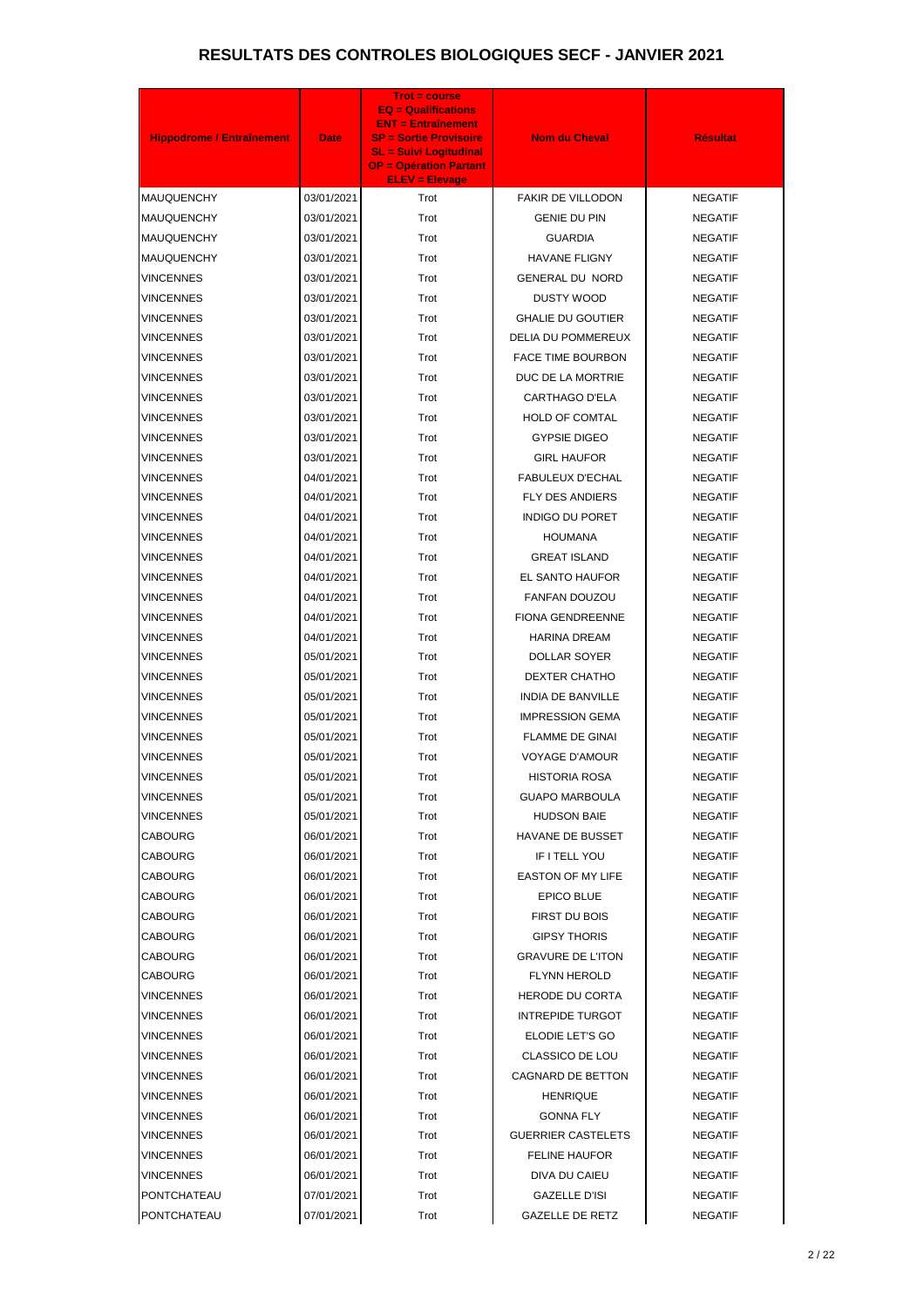| <b>Hippodrome / Entraînement</b> | <b>Date</b> | <b>Trot = course</b><br><b>EQ = Qualifications</b><br><b>ENT = Entraînement</b><br><b>SP = Sortie Provisoire</b><br><b>SL = Suivi Logitudinal</b><br><b>OP = Opération Partant</b><br><b>ELEV = Elevage</b> | <b>Nom du Cheval</b>     | <b>Résultat</b> |
|----------------------------------|-------------|-------------------------------------------------------------------------------------------------------------------------------------------------------------------------------------------------------------|--------------------------|-----------------|
| PONTCHATEAU                      | 07/01/2021  | Trot                                                                                                                                                                                                        | <b>FAME D'OBRET</b>      | <b>NEGATIF</b>  |
| PONTCHATEAU                      | 07/01/2021  | Trot                                                                                                                                                                                                        | <b>FAKIR DE LA ROCHE</b> | <b>NEGATIF</b>  |
| PONTCHATEAU                      | 07/01/2021  | Trot                                                                                                                                                                                                        | GABY DES VALS            | <b>NEGATIF</b>  |
| PONTCHATEAU                      | 07/01/2021  | Trot                                                                                                                                                                                                        | <b>HERMINE QUESNOT</b>   | <b>NEGATIF</b>  |
| PONTCHATEAU                      | 07/01/2021  | Trot                                                                                                                                                                                                        | <b>HEROIC DES BOSC</b>   | <b>NEGATIF</b>  |
| PONTCHATEAU                      | 07/01/2021  | Trot                                                                                                                                                                                                        | EPONA DU PASSAGE         | <b>NEGATIF</b>  |
| VINCENNES                        | 07/01/2021  | Trot                                                                                                                                                                                                        | <b>FALCO SACHA</b>       | <b>NEGATIF</b>  |
| VINCENNES                        | 07/01/2021  | Trot                                                                                                                                                                                                        | <b>FARRELL SEVEN</b>     | <b>NEGATIF</b>  |
| VINCENNES                        | 07/01/2021  | Trot                                                                                                                                                                                                        | <b>GLORIEUSE CARNOIS</b> | <b>NEGATIF</b>  |
| VINCENNES                        | 07/01/2021  | Trot                                                                                                                                                                                                        | GASPARD                  | <b>NEGATIF</b>  |
| VINCENNES                        | 07/01/2021  | Trot                                                                                                                                                                                                        | <b>HELLS BELLS</b>       | <b>NEGATIF</b>  |
| VINCENNES                        | 07/01/2021  | Trot                                                                                                                                                                                                        | <b>VALZER DI POGGIO</b>  | <b>NEGATIF</b>  |
| VINCENNES                        | 07/01/2021  | Trot                                                                                                                                                                                                        | <b>EXTRA JET</b>         | <b>NEGATIF</b>  |
| VINCENNES                        | 07/01/2021  | Trot                                                                                                                                                                                                        | <b>EAGLE PASS</b>        | <b>NEGATIF</b>  |
| VINCENNES                        | 07/01/2021  | Trot                                                                                                                                                                                                        | <b>FASTER SYGA</b>       | <b>NEGATIF</b>  |
| VINCENNES                        | 07/01/2021  | Trot                                                                                                                                                                                                        | <b>HOLD UP SMART</b>     | <b>NEGATIF</b>  |
| CAGNES-SUR-MER                   | 08/01/2021  | Trot                                                                                                                                                                                                        | <b>HERMINE TURGOT</b>    | <b>NEGATIF</b>  |
| CAGNES-SUR-MER                   | 08/01/2021  | Trot                                                                                                                                                                                                        | <b>FAITHFUL</b>          | <b>NEGATIF</b>  |
| CAGNES-SUR-MER                   | 08/01/2021  | Trot                                                                                                                                                                                                        | <b>CRAZY CHARM</b>       | <b>NEGATIF</b>  |
| CAGNES-SUR-MER                   | 08/01/2021  | Trot                                                                                                                                                                                                        | <b>GOLD PEJI</b>         | <b>NEGATIF</b>  |
| CAGNES-SUR-MER                   | 08/01/2021  | Trot                                                                                                                                                                                                        | FITZY DE VIVE            | <b>NEGATIF</b>  |
| <b>CAGNES-SUR-MER</b>            | 08/01/2021  | Trot                                                                                                                                                                                                        | <b>ELLINGTON DREAM</b>   | <b>NEGATIF</b>  |
| CAGNES-SUR-MER                   | 08/01/2021  | Trot                                                                                                                                                                                                        | <b>CAPITOLE MESLOIS</b>  | <b>NEGATIF</b>  |
| CAGNES-SUR-MER                   | 08/01/2021  | Trot                                                                                                                                                                                                        | <b>HUNTER JACK</b>       | <b>NEGATIF</b>  |
| CAGNES-SUR-MER                   | 09/01/2021  | Trot                                                                                                                                                                                                        | <b>GRIZMAN</b>           | <b>NEGATIF</b>  |
| CAGNES-SUR-MER                   | 09/01/2021  | Trot                                                                                                                                                                                                        | DECLIC DU SOLEIL         | <b>NEGATIF</b>  |
| CAGNES-SUR-MER                   | 09/01/2021  | Trot                                                                                                                                                                                                        | <b>CORPS ET AME</b>      | <b>NEGATIF</b>  |
| CAGNES-SUR-MER                   | 09/01/2021  | Trot                                                                                                                                                                                                        | DOLCE D'EBANE            | <b>NEGATIF</b>  |
| CAGNES-SUR-MER                   | 09/01/2021  | Trot                                                                                                                                                                                                        | <b>GALACTIQUE BOND</b>   | <b>NEGATIF</b>  |
| CAGNES-SUR-MER                   | 09/01/2021  | Trot                                                                                                                                                                                                        | <b>DIVALLO</b>           | <b>NEGATIF</b>  |
| CAGNES-SUR-MER                   | 09/01/2021  | Trot                                                                                                                                                                                                        | <b>HONEYMOON</b>         | <b>NEGATIF</b>  |
| CAGNES-SUR-MER                   | 09/01/2021  | Trot                                                                                                                                                                                                        | <b>GIRLY SAM</b>         | <b>NEGATIF</b>  |
| TOULOUSE                         | 09/01/2021  | Trot                                                                                                                                                                                                        | <b>HAVANA BELLA</b>      | <b>NEGATIF</b>  |
| TOULOUSE                         | 09/01/2021  | Trot                                                                                                                                                                                                        | HURIEL SPEEDHYCAT        | <b>NEGATIF</b>  |
| TOULOUSE                         | 09/01/2021  | Trot                                                                                                                                                                                                        | <b>GILOU MAZA</b>        | <b>NEGATIF</b>  |
| TOULOUSE                         | 09/01/2021  | Trot                                                                                                                                                                                                        | <b>EASY IS BACK</b>      | <b>NEGATIF</b>  |
| TOULOUSE                         | 09/01/2021  | Trot                                                                                                                                                                                                        | <b>EMIR DU PRESSOIR</b>  | <b>NEGATIF</b>  |
| TOULOUSE                         | 09/01/2021  | Trot                                                                                                                                                                                                        | CHINI DE L'OISON         | <b>NEGATIF</b>  |
| TOULOUSE                         | 09/01/2021  | Trot                                                                                                                                                                                                        | <b>IVRAIE DE BLAY</b>    | <b>NEGATIF</b>  |
| VINCENNES                        | 09/01/2021  | Trot                                                                                                                                                                                                        | <b>GALILEE DES PRES</b>  | <b>NEGATIF</b>  |
| VINCENNES                        | 09/01/2021  | Trot                                                                                                                                                                                                        | <b>GIRLY BECO</b>        | <b>NEGATIF</b>  |
| VINCENNES                        | 09/01/2021  | Trot                                                                                                                                                                                                        | DIPLOMATE D'AM           | <b>NEGATIF</b>  |
| VINCENNES                        | 09/01/2021  | Trot                                                                                                                                                                                                        | DENICHEUR DU VIF         | <b>NEGATIF</b>  |
| VINCENNES                        | 09/01/2021  | Trot                                                                                                                                                                                                        | <b>FOUDRE DE BENGALE</b> | <b>NEGATIF</b>  |
| VINCENNES                        | 09/01/2021  | Trot                                                                                                                                                                                                        | <b>FLAYA KALOUMA</b>     | <b>NEGATIF</b>  |
| VINCENNES                        | 09/01/2021  | Trot                                                                                                                                                                                                        | ELDORADO DE VER          | <b>NEGATIF</b>  |
| VINCENNES                        | 09/01/2021  | Trot                                                                                                                                                                                                        | ESTA BUENO               | <b>NEGATIF</b>  |
| VINCENNES                        | 09/01/2021  | Trot                                                                                                                                                                                                        | <b>FAKIR DU BOURG</b>    | <b>NEGATIF</b>  |
| VINCENNES                        | 09/01/2021  | Trot                                                                                                                                                                                                        | <b>HISBA WIND</b>        | <b>NEGATIF</b>  |
| <b>AGEN</b>                      | 10/01/2021  | Trot                                                                                                                                                                                                        | <b>IMOKO DU BOUILLON</b> | <b>NEGATIF</b>  |
| <b>AGEN</b>                      | 10/01/2021  | Trot                                                                                                                                                                                                        | HOULE DE BRETAGNE        | <b>NEGATIF</b>  |
| <b>AGEN</b>                      | 10/01/2021  | Trot                                                                                                                                                                                                        | <b>HAMBO</b>             | <b>NEGATIF</b>  |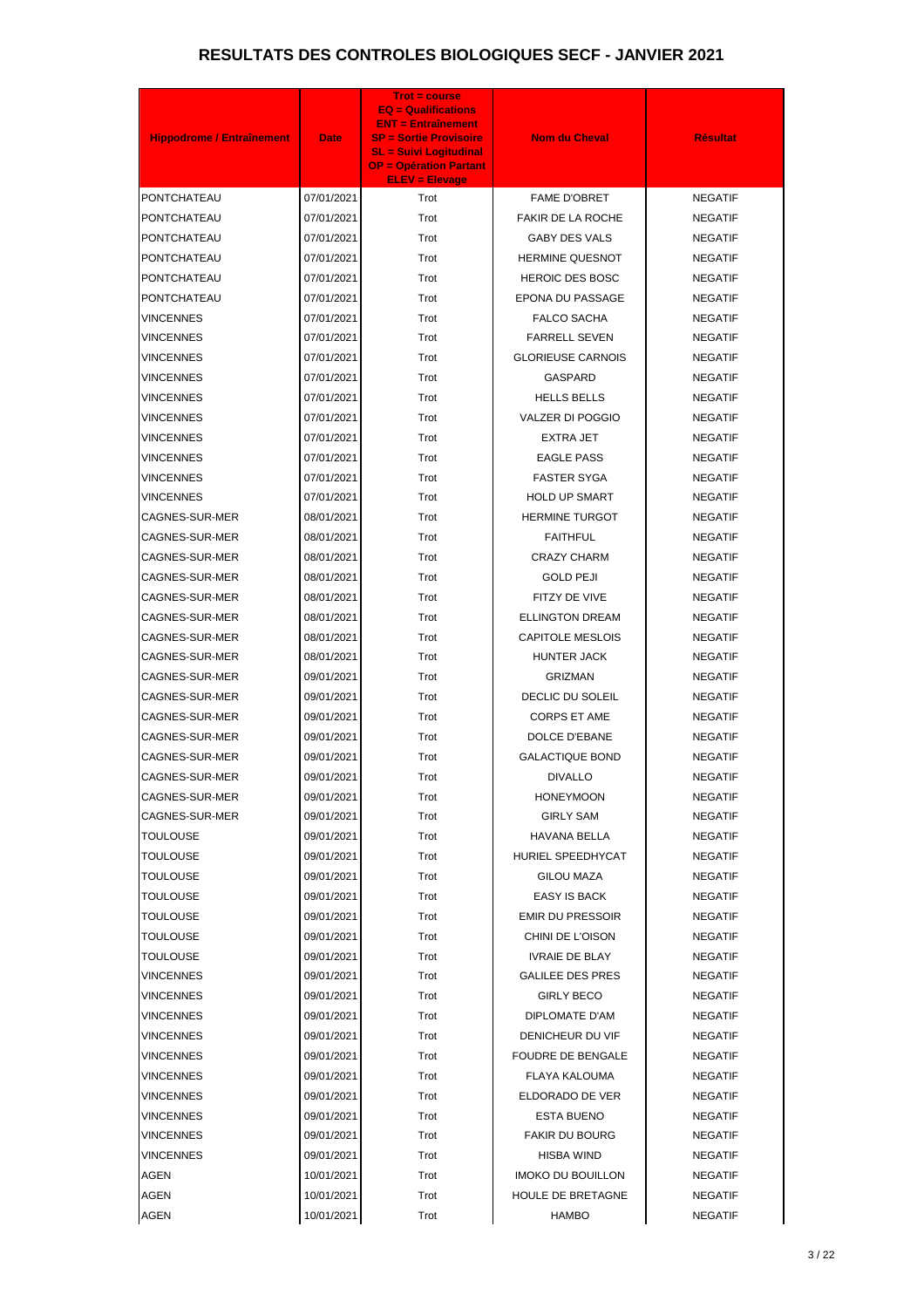| <b>Hippodrome / Entraînement</b> | <b>Date</b> | <b>Trot = course</b><br><b>EQ = Qualifications</b><br><b>ENT = Entraînement</b><br><b>SP = Sortie Provisoire</b><br><b>SL = Suivi Logitudinal</b><br><b>OP = Opération Partant</b><br><b>ELEV = Elevage</b> | <b>Nom du Cheval</b>      | <b>Résultat</b> |
|----------------------------------|-------------|-------------------------------------------------------------------------------------------------------------------------------------------------------------------------------------------------------------|---------------------------|-----------------|
| <b>AGEN</b>                      | 10/01/2021  | Trot                                                                                                                                                                                                        | <b>GRAPHY</b>             | <b>NEGATIF</b>  |
| <b>AGEN</b>                      | 10/01/2021  | Trot                                                                                                                                                                                                        | <b>GAI LOGIS</b>          | <b>NEGATIF</b>  |
| <b>AGEN</b>                      | 10/01/2021  | Trot                                                                                                                                                                                                        | <b>FIEF</b>               | <b>NEGATIF</b>  |
| <b>AGEN</b>                      | 10/01/2021  | Trot                                                                                                                                                                                                        | <b>ESPOIR D'AMOUR</b>     | <b>NEGATIF</b>  |
| <b>AGEN</b>                      | 10/01/2021  | Trot                                                                                                                                                                                                        | <b>DIEGO DE MIENNAIS</b>  | <b>NEGATIF</b>  |
| <b>AGEN</b>                      | 10/01/2021  | Trot                                                                                                                                                                                                        | <b>CAVELIN</b>            | <b>NEGATIF</b>  |
| <b>ARGENTAN</b>                  | 10/01/2021  | Trot                                                                                                                                                                                                        | <b>IDEFIX DHELPA</b>      | <b>NEGATIF</b>  |
| ARGENTAN                         | 10/01/2021  | Trot                                                                                                                                                                                                        | <b>ISERNIA</b>            | <b>NEGATIF</b>  |
| ARGENTAN                         | 10/01/2021  | Trot                                                                                                                                                                                                        | HIP HOP D'EURVAD          | <b>NEGATIF</b>  |
| ARGENTAN                         | 10/01/2021  | Trot                                                                                                                                                                                                        | <b>HELIOS D'EURVAD</b>    | <b>NEGATIF</b>  |
| ARGENTAN                         | 10/01/2021  | Trot                                                                                                                                                                                                        | HENAO DE VICTHI           | <b>NEGATIF</b>  |
| ARGENTAN                         | 10/01/2021  | Trot                                                                                                                                                                                                        | <b>GUERILLA SOMOLLI</b>   | <b>NEGATIF</b>  |
| ARGENTAN                         | 10/01/2021  | Trot                                                                                                                                                                                                        | <b>GOLD DES MARES</b>     | <b>NEGATIF</b>  |
| ARGENTAN                         | 10/01/2021  | Trot                                                                                                                                                                                                        | <b>GREAT JAVANAIS</b>     | <b>NEGATIF</b>  |
| ARGENTAN                         | 10/01/2021  | Trot                                                                                                                                                                                                        | FLIPPER D'OCCAGNES        | <b>NEGATIF</b>  |
| <b>NANTES</b>                    | 10/01/2021  | Trot                                                                                                                                                                                                        | IN LOVE WITH BOND         | <b>NEGATIF</b>  |
| <b>NANTES</b>                    | 10/01/2021  | Trot                                                                                                                                                                                                        | <b>IDEAL LADY</b>         | <b>NEGATIF</b>  |
| <b>NANTES</b>                    | 10/01/2021  | Trot                                                                                                                                                                                                        | <b>HAUTES ALPES GLAM</b>  | <b>NEGATIF</b>  |
| <b>NANTES</b>                    | 10/01/2021  | Trot                                                                                                                                                                                                        | HOTESSE DU CHOQUEL        | <b>NEGATIF</b>  |
| <b>NANTES</b>                    | 10/01/2021  | Trot                                                                                                                                                                                                        | <b>HOURAGAN DANGUY</b>    | <b>NEGATIF</b>  |
| <b>NANTES</b>                    | 10/01/2021  | Trot                                                                                                                                                                                                        | <b>HUNIQUE</b>            | <b>NEGATIF</b>  |
| <b>NANTES</b>                    | 10/01/2021  | Trot                                                                                                                                                                                                        | FULL CASH DE PADD         | <b>NEGATIF</b>  |
| <b>NANTES</b>                    | 10/01/2021  | Trot                                                                                                                                                                                                        | <b>ELGAR</b>              | <b>NEGATIF</b>  |
| <b>NANTES</b>                    | 10/01/2021  | Trot                                                                                                                                                                                                        | <b>ENVIEUX</b>            | <b>NEGATIF</b>  |
| SAINT-GALMIER                    | 10/01/2021  | Trot                                                                                                                                                                                                        | <b>IBIZA EVENING</b>      | <b>NEGATIF</b>  |
| SAINT-GALMIER                    | 10/01/2021  | Trot                                                                                                                                                                                                        | GIGA D'URZY               | <b>NEGATIF</b>  |
| SAINT-GALMIER                    | 10/01/2021  | Trot                                                                                                                                                                                                        | <b>GUYANE DE JUSSY</b>    | <b>NEGATIF</b>  |
| SAINT-GALMIER                    | 10/01/2021  | Trot                                                                                                                                                                                                        | <b>CRISTAL JIHAIME</b>    | <b>NEGATIF</b>  |
| SAINT-GALMIER                    | 10/01/2021  | Trot                                                                                                                                                                                                        | <b>DAUMESNIL</b>          | <b>NEGATIF</b>  |
| SAINT-GALMIER                    | 10/01/2021  | Trot                                                                                                                                                                                                        | FILOU BRILLOUARD          | <b>NEGATIF</b>  |
| SAINT-GALMIER                    | 10/01/2021  | Trot                                                                                                                                                                                                        | HIDAO DE LA GOUTTE        | <b>NEGATIF</b>  |
| SAINT-GALMIER                    | 10/01/2021  | Trot                                                                                                                                                                                                        | HANDY DE SOLOGNE          | <b>NEGATIF</b>  |
| VINCENNES                        | 10/01/2021  | Trot                                                                                                                                                                                                        | <b>GRAAL DU DOLLAR</b>    | <b>NEGATIF</b>  |
| <b>VINCENNES</b>                 | 10/01/2021  | Trot                                                                                                                                                                                                        | <b>GENERAL DE LOIRON</b>  | <b>NEGATIF</b>  |
| VINCENNES                        | 10/01/2021  | Trot                                                                                                                                                                                                        | <b>HOHNECK</b>            | <b>NEGATIF</b>  |
| <b>VINCENNES</b>                 | 10/01/2021  | Trot                                                                                                                                                                                                        | <b>HOOKER BERRY</b>       | <b>NEGATIF</b>  |
| VINCENNES                        | 10/01/2021  | Trot                                                                                                                                                                                                        | UNIQUE JUNI (SWE)         | <b>NEGATIF</b>  |
| VINCENNES                        | 10/01/2021  | Trot                                                                                                                                                                                                        | <b>FLAMME DU GOUTIER</b>  | <b>NEGATIF</b>  |
| VINCENNES                        | 10/01/2021  | Trot                                                                                                                                                                                                        | <b>GITANO</b>             | <b>NEGATIF</b>  |
| <b>VINCENNES</b>                 | 10/01/2021  | Trot                                                                                                                                                                                                        | FREEMAN DE HOUELLE        | <b>NEGATIF</b>  |
| VINCENNES                        | 10/01/2021  | Trot                                                                                                                                                                                                        | FADO DU CHENE             | <b>NEGATIF</b>  |
| VINCENNES                        | 10/01/2021  | Trot                                                                                                                                                                                                        | EDEN GEDE                 | <b>NEGATIF</b>  |
| VINCENNES                        | 10/01/2021  | Trot                                                                                                                                                                                                        | <b>ESCAMPETTE</b>         | <b>NEGATIF</b>  |
| VINCENNES                        | 10/01/2021  | Trot                                                                                                                                                                                                        | <b>HAPPYJO DE LIGNY</b>   | <b>NEGATIF</b>  |
| CHATEAUBRIANT                    | 11/01/2021  | Trot                                                                                                                                                                                                        | I LOVE LATAL              | <b>NEGATIF</b>  |
| CHATEAUBRIANT                    | 11/01/2021  | Trot                                                                                                                                                                                                        | <b>HAUT BRION CODIE</b>   | <b>NEGATIF</b>  |
| CHATEAUBRIANT                    | 11/01/2021  | Trot                                                                                                                                                                                                        | <b>HERCULE CHARENTAIS</b> | <b>NEGATIF</b>  |
| CHATEAUBRIANT                    | 11/01/2021  | Trot                                                                                                                                                                                                        | <b>HARISTAN</b>           | <b>NEGATIF</b>  |
| CHATEAUBRIANT                    | 11/01/2021  | Trot                                                                                                                                                                                                        | <b>GALOPIN DES BIARDS</b> | <b>NEGATIF</b>  |
| CHATEAUBRIANT                    | 11/01/2021  | Trot                                                                                                                                                                                                        | <b>GINKGO THELOIS</b>     | <b>NEGATIF</b>  |
| CHATEAUBRIANT                    | 11/01/2021  | Trot                                                                                                                                                                                                        | <b>GRILLE PAIN</b>        | <b>NEGATIF</b>  |
| <b>CHATEAUBRIANT</b>             | 11/01/2021  | Trot                                                                                                                                                                                                        | ELIXIR DU BOCAGE          | <b>NEGATIF</b>  |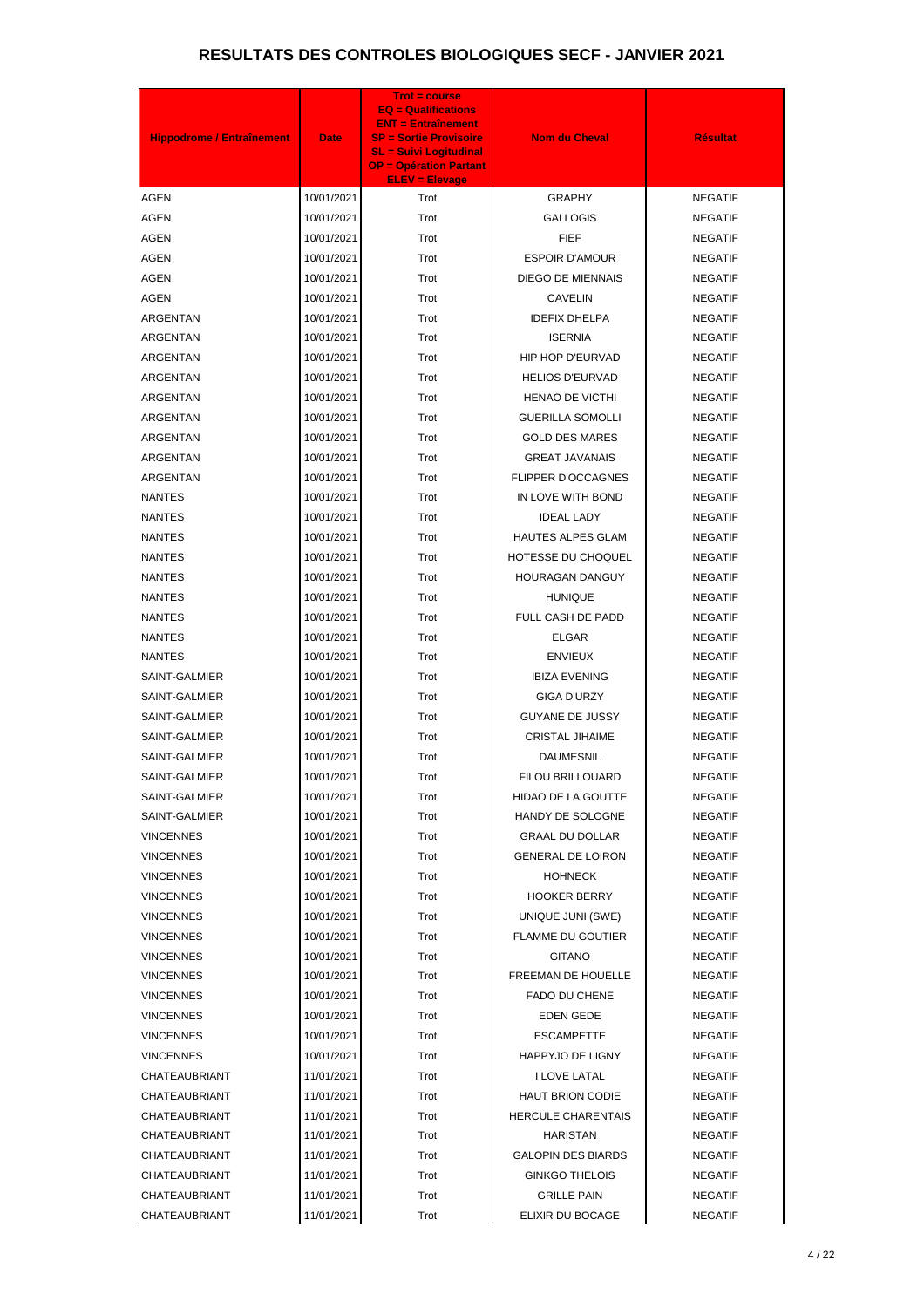| <b>Hippodrome / Entraînement</b> | <b>Date</b> | <b>Trot = course</b><br><b>EQ = Qualifications</b><br><b>ENT = Entraînement</b><br><b>SP = Sortie Provisoire</b><br><b>SL = Suivi Logitudinal</b><br><b>OP = Opération Partant</b><br><b>ELEV = Elevage</b> | <b>Nom du Cheval</b>        | <b>Résultat</b> |
|----------------------------------|-------------|-------------------------------------------------------------------------------------------------------------------------------------------------------------------------------------------------------------|-----------------------------|-----------------|
| CHATEAUBRIANT                    | 11/01/2021  | Trot                                                                                                                                                                                                        | <b>FLOORFILLA CHIC</b>      | <b>NEGATIF</b>  |
| MAUQUENCHY                       | 11/01/2021  | Trot                                                                                                                                                                                                        | <b>GADZURO DEBESSE</b>      | <b>NEGATIF</b>  |
| <b>MAUQUENCHY</b>                | 11/01/2021  | Trot                                                                                                                                                                                                        | FEE DANOVER                 | <b>NEGATIF</b>  |
| MAUQUENCHY                       | 11/01/2021  | Trot                                                                                                                                                                                                        | <b>INSPECTOR BROS (GER)</b> | <b>NEGATIF</b>  |
| <b>MAUQUENCHY</b>                | 11/01/2021  | Trot                                                                                                                                                                                                        | <b>GITANE DES PRES</b>      | <b>NEGATIF</b>  |
| MAUQUENCHY                       | 11/01/2021  | Trot                                                                                                                                                                                                        | HEUREUX DE VOUEDE           | <b>NEGATIF</b>  |
| <b>MAUQUENCHY</b>                | 11/01/2021  | Trot                                                                                                                                                                                                        | <b>HEIDI DU BISET</b>       | <b>NEGATIF</b>  |
| MAUQUENCHY                       | 11/01/2021  | Trot                                                                                                                                                                                                        | <b>ILLICO DE BOUTEAU</b>    | <b>NEGATIF</b>  |
| <b>MAUQUENCHY</b>                | 11/01/2021  | Trot                                                                                                                                                                                                        | FIRST DU RONCERET           | <b>NEGATIF</b>  |
| VINCENNES                        | 11/01/2021  | Trot                                                                                                                                                                                                        | <b>DECOLORATION</b>         | <b>NEGATIF</b>  |
| VINCENNES                        | 11/01/2021  | Trot                                                                                                                                                                                                        | ELITE DE JIEL               | <b>NEGATIF</b>  |
| <b>VINCENNES</b>                 | 11/01/2021  | Trot                                                                                                                                                                                                        | COCOMOKO                    | <b>NEGATIF</b>  |
| <b>VINCENNES</b>                 | 11/01/2021  | Trot                                                                                                                                                                                                        | <b>GENIUS WINNER</b>        | <b>NEGATIF</b>  |
| VINCENNES                        | 11/01/2021  | Trot                                                                                                                                                                                                        | <b>CAPORAL DE BRY</b>       | <b>NEGATIF</b>  |
| <b>VINCENNES</b>                 | 11/01/2021  | Trot                                                                                                                                                                                                        | HONNEUR DU CEBE             | <b>NEGATIF</b>  |
| VINCENNES                        | 11/01/2021  | Trot                                                                                                                                                                                                        | <b>GLOIRE DE LA BASLE</b>   | <b>NEGATIF</b>  |
| <b>VINCENNES</b>                 | 11/01/2021  | Trot                                                                                                                                                                                                        | <b>HOTESSE GALBE</b>        | <b>NEGATIF</b>  |
| VINCENNES                        | 11/01/2021  | Trot                                                                                                                                                                                                        | ELLORA DU CEDRE             | <b>NEGATIF</b>  |
| <b>BORDEAUX</b>                  | 12/01/2021  | Trot                                                                                                                                                                                                        | <b>GOSPEL</b>               | <b>NEGATIF</b>  |
| <b>BORDEAUX</b>                  | 12/01/2021  | Trot                                                                                                                                                                                                        | HURROCO DE VIETTE           | <b>NEGATIF</b>  |
| <b>BORDEAUX</b>                  | 12/01/2021  | Trot                                                                                                                                                                                                        | <b>HAPOTHEOSE</b>           | <b>NEGATIF</b>  |
| <b>BORDEAUX</b>                  | 12/01/2021  | Trot                                                                                                                                                                                                        | <b>FLUTE A BEC</b>          | <b>NEGATIF</b>  |
| BORDEAUX                         | 12/01/2021  | Trot                                                                                                                                                                                                        | <b>GIRL DU DUDY</b>         | <b>NEGATIF</b>  |
| BORDEAUX                         | 12/01/2021  | Trot                                                                                                                                                                                                        | <b>GOLO KANTE</b>           | <b>NEGATIF</b>  |
| <b>BORDEAUX</b>                  | 12/01/2021  | Trot                                                                                                                                                                                                        | <b>DOUBLE CHARM</b>         | <b>NEGATIF</b>  |
| <b>BORDEAUX</b>                  | 12/01/2021  | Trot                                                                                                                                                                                                        | ELLA DU CAMPDOS             | <b>NEGATIF</b>  |
| VINCENNES                        | 12/01/2021  | Trot                                                                                                                                                                                                        | EL SANTO HAUFOR             | <b>NEGATIF</b>  |
| VINCENNES                        | 12/01/2021  | Trot                                                                                                                                                                                                        | DOUXOR DE GUEZ              | <b>NEGATIF</b>  |
| VINCENNES                        | 12/01/2021  | Trot                                                                                                                                                                                                        | <b>GOLD VOICE</b>           | <b>NEGATIF</b>  |
| VINCENNES                        | 12/01/2021  | Trot                                                                                                                                                                                                        | <b>IRONIE DU GUELIER</b>    | <b>NEGATIF</b>  |
| VINCENNES                        | 12/01/2021  | Trot                                                                                                                                                                                                        | <b>FLAMME VIVE</b>          | <b>NEGATIF</b>  |
| VINCENNES                        | 12/01/2021  | Trot                                                                                                                                                                                                        | <b>GREYLINE</b>             | <b>NEGATIF</b>  |
| VINCENNES                        | 12/01/2021  | Trot                                                                                                                                                                                                        | <b>FAON DU VIVIER</b>       | <b>NEGATIF</b>  |
| VINCENNES                        | 12/01/2021  | Trot                                                                                                                                                                                                        | <b>HERMES CARTER</b>        | <b>NEGATIF</b>  |
| VINCENNES                        | 12/01/2021  | Trot                                                                                                                                                                                                        | HULKA DE PHYT'S             | <b>NEGATIF</b>  |
| ANGERS                           | 13/01/2021  | Trot                                                                                                                                                                                                        | <b>IDEAL JIBAY</b>          | <b>NEGATIF</b>  |
| ANGERS                           | 13/01/2021  | Trot                                                                                                                                                                                                        | <b>INES DES EPINES</b>      | <b>NEGATIF</b>  |
| ANGERS                           | 13/01/2021  | Trot                                                                                                                                                                                                        | <b>HADES FLOR</b>           | <b>NEGATIF</b>  |
| ANGERS                           | 13/01/2021  | Trot                                                                                                                                                                                                        | HORTENSE DE PADD            | <b>NEGATIF</b>  |
| <b>ANGERS</b>                    | 13/01/2021  | Trot                                                                                                                                                                                                        | <b>HIPPIE SISU</b>          | <b>NEGATIF</b>  |
| ANGERS                           | 13/01/2021  | Trot                                                                                                                                                                                                        | FLEUR DU BOISROND           | <b>NEGATIF</b>  |
| <b>ANGERS</b>                    | 13/01/2021  | Trot                                                                                                                                                                                                        | <b>GAMIN DES ISLES</b>      | <b>NEGATIF</b>  |
| ANGERS                           | 13/01/2021  | Trot                                                                                                                                                                                                        | <b>GILLESPIE</b>            | <b>NEGATIF</b>  |
| ANGERS                           | 13/01/2021  | Trot                                                                                                                                                                                                        | <b>GALANTE HAUFOR</b>       | <b>NEGATIF</b>  |
| ANGERS                           | 13/01/2021  | Trot                                                                                                                                                                                                        | <b>GOOD LIFE</b>            | <b>NEGATIF</b>  |
| CAGNES-SUR-MER                   | 13/01/2021  | Trot                                                                                                                                                                                                        | <b>IVOIRE PRESTANCE</b>     | <b>NEGATIF</b>  |
| CAGNES-SUR-MER                   | 13/01/2021  | Trot                                                                                                                                                                                                        | ELZA DE SOUVIGNE            | <b>NEGATIF</b>  |
| CAGNES-SUR-MER                   | 13/01/2021  | Trot                                                                                                                                                                                                        | <b>HAUDATIS</b>             | <b>NEGATIF</b>  |
| CAGNES-SUR-MER                   | 13/01/2021  | Trot                                                                                                                                                                                                        | <b>HOUSTON PAJELO</b>       | <b>NEGATIF</b>  |
| CAGNES-SUR-MER                   | 13/01/2021  | Trot                                                                                                                                                                                                        | <b>GABRIELLA DUEM</b>       | <b>NEGATIF</b>  |
| CAGNES-SUR-MER                   | 13/01/2021  | Trot                                                                                                                                                                                                        | <b>FRAPPE FORT</b>          | <b>NEGATIF</b>  |
| CAGNES-SUR-MER                   | 13/01/2021  | Trot                                                                                                                                                                                                        | DEKO DE TILOU               | <b>NEGATIF</b>  |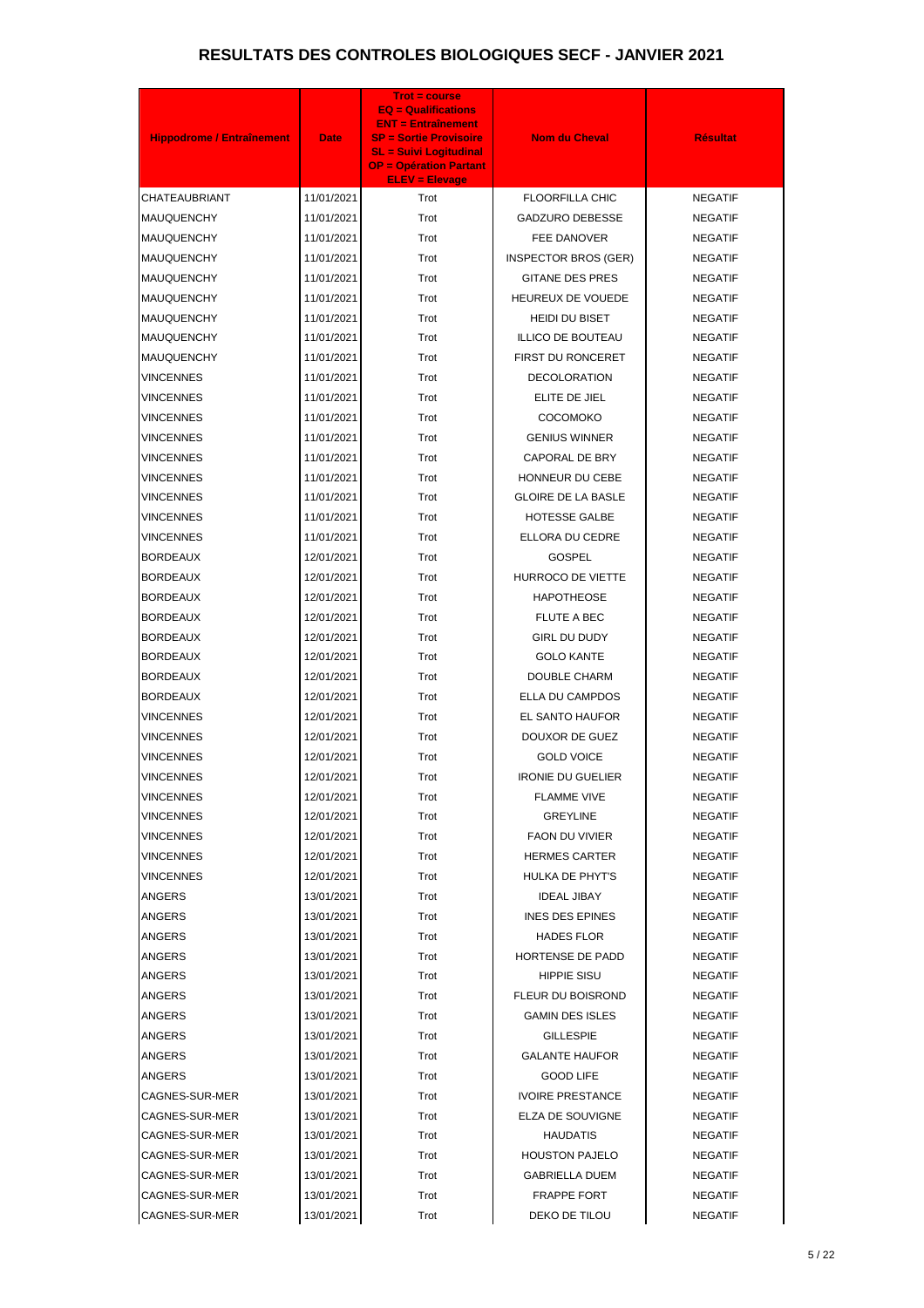| <b>Hippodrome / Entraînement</b> | <b>Date</b> | <b>Trot = course</b><br>$EQ =$ Qualifications<br><b>ENT = Entraînement</b><br><b>SP = Sortie Provisoire</b><br><b>SL = Suivi Logitudinal</b><br><b>OP = Opération Partant</b><br><b>ELEV = Elevage</b> | <b>Nom du Cheval</b>      | <b>Résultat</b> |
|----------------------------------|-------------|--------------------------------------------------------------------------------------------------------------------------------------------------------------------------------------------------------|---------------------------|-----------------|
| CAGNES-SUR-MER                   | 13/01/2021  | Trot                                                                                                                                                                                                   | <b>FESTIMATA</b>          | <b>NEGATIF</b>  |
| TOULOUSE                         | 13/01/2021  | Trot                                                                                                                                                                                                   | <b>GATAKA DU VIVIER</b>   | <b>NEGATIF</b>  |
| <b>TOULOUSE</b>                  | 13/01/2021  | Trot                                                                                                                                                                                                   | <b>GALUPIN DE PAIL</b>    | <b>NEGATIF</b>  |
| TOULOUSE                         | 13/01/2021  | Trot                                                                                                                                                                                                   | FAROUK B.R.               | <b>NEGATIF</b>  |
| <b>TOULOUSE</b>                  | 13/01/2021  | Trot                                                                                                                                                                                                   | <b>DIABLE DU VIVIER</b>   | <b>NEGATIF</b>  |
| TOULOUSE                         | 13/01/2021  | Trot                                                                                                                                                                                                   | HAPPY POLE                | <b>NEGATIF</b>  |
| TOULOUSE                         | 13/01/2021  | Trot                                                                                                                                                                                                   | <b>HARMONIE NARCY</b>     | <b>NEGATIF</b>  |
| TOULOUSE                         | 13/01/2021  | Trot                                                                                                                                                                                                   | <b>FANAK DU BOCAGE</b>    | <b>NEGATIF</b>  |
| TOULOUSE                         | 13/01/2021  | Trot                                                                                                                                                                                                   | <b>IES WE KAN</b>         | <b>NEGATIF</b>  |
| CAGNES-SUR-MER                   | 14/01/2021  | Trot                                                                                                                                                                                                   | <b>GOLDEN BRIDGE</b>      | <b>NEGATIF</b>  |
| CAGNES-SUR-MER                   | 14/01/2021  | Trot                                                                                                                                                                                                   | <b>BULLE DE LAUMONT</b>   | <b>NEGATIF</b>  |
| CAGNES-SUR-MER                   | 14/01/2021  | Trot                                                                                                                                                                                                   | <b>GAOTCHO JIEL</b>       | <b>NEGATIF</b>  |
| CAGNES-SUR-MER                   | 14/01/2021  | Trot                                                                                                                                                                                                   | <b>FRANCE BRESIL</b>      | <b>NEGATIF</b>  |
| CAGNES-SUR-MER                   | 14/01/2021  | Trot                                                                                                                                                                                                   | <b>ENJOUE JENILOU</b>     | <b>NEGATIF</b>  |
| CAGNES-SUR-MER                   | 14/01/2021  | Trot                                                                                                                                                                                                   | <b>HOLLYWOOD TORINO</b>   | <b>NEGATIF</b>  |
| CAGNES-SUR-MER                   | 14/01/2021  | Trot                                                                                                                                                                                                   | SPICKLEBACK FACE (SWE)    | <b>NEGATIF</b>  |
| CAGNES-SUR-MER                   | 14/01/2021  | Trot                                                                                                                                                                                                   | <b>FERNANDINA</b>         | <b>NEGATIF</b>  |
| CAGNES-SUR-MER                   | 14/01/2021  | Trot                                                                                                                                                                                                   | MARCELLO WIBB (SWE)       | <b>NEGATIF</b>  |
| <b>NANTES</b>                    | 15/01/2021  | Trot                                                                                                                                                                                                   | <b>HIGH FIRE DAIRPET</b>  | <b>NEGATIF</b>  |
| <b>NANTES</b>                    | 15/01/2021  | Trot                                                                                                                                                                                                   | <b>GAZELLE D'ISI</b>      | <b>NEGATIF</b>  |
| <b>NANTES</b>                    | 15/01/2021  | Trot                                                                                                                                                                                                   | <b>GOLDEN GRACE</b>       | <b>NEGATIF</b>  |
| <b>NANTES</b>                    | 15/01/2021  | Trot                                                                                                                                                                                                   | <b>IBERIO</b>             | <b>NEGATIF</b>  |
| <b>NANTES</b>                    | 15/01/2021  | Trot                                                                                                                                                                                                   | <b>GUIDE IMPERIAL</b>     | <b>NEGATIF</b>  |
| <b>NANTES</b>                    | 15/01/2021  | Trot                                                                                                                                                                                                   | <b>EVER</b>               | <b>NEGATIF</b>  |
| <b>NANTES</b>                    | 15/01/2021  | Trot                                                                                                                                                                                                   | <b>FAREDGIO MENUET</b>    | <b>NEGATIF</b>  |
| <b>NANTES</b>                    | 15/01/2021  | Trot                                                                                                                                                                                                   | <b>EAGLE MESLOIS</b>      | <b>NEGATIF</b>  |
| <b>VINCENNES</b>                 | 15/01/2021  | Trot                                                                                                                                                                                                   | <b>GALIUS</b>             | <b>NEGATIF</b>  |
| VINCENNES                        | 15/01/2021  | Trot                                                                                                                                                                                                   | <b>GONDOLE JENILOU</b>    | <b>NEGATIF</b>  |
| VINCENNES                        | 15/01/2021  | Trot                                                                                                                                                                                                   | <b>HAFFIENOU</b>          | <b>NEGATIF</b>  |
| VINCENNES                        | 15/01/2021  | Trot                                                                                                                                                                                                   | <b>IZARD DES AGETS</b>    | <b>NEGATIF</b>  |
| VINCENNES                        | 15/01/2021  | Trot                                                                                                                                                                                                   | <b>HURELLA</b>            | <b>NEGATIF</b>  |
| VINCENNES                        | 15/01/2021  | Trot                                                                                                                                                                                                   | EASY TO LOVE BLUE         | <b>NEGATIF</b>  |
| VINCENNES                        | 15/01/2021  | Trot                                                                                                                                                                                                   | <b>FIABLE</b>             | <b>NEGATIF</b>  |
| VINCENNES                        | 15/01/2021  | Trot                                                                                                                                                                                                   | IN RED                    | <b>NEGATIF</b>  |
| VINCENNES                        | 15/01/2021  | Trot                                                                                                                                                                                                   | <b>GALAXIE D'HAVANE</b>   | <b>NEGATIF</b>  |
| ANGERS                           | 16/01/2021  | Trot                                                                                                                                                                                                   | <b>HERMESIA ERMITAGE</b>  | <b>NEGATIF</b>  |
| ANGERS                           | 16/01/2021  | Trot                                                                                                                                                                                                   | <b>HAMOURO BELLO</b>      | <b>NEGATIF</b>  |
| ANGERS                           | 16/01/2021  | Trot                                                                                                                                                                                                   | <b>GIRL PETTEVINIERE</b>  | <b>NEGATIF</b>  |
| ANGERS                           | 16/01/2021  | Trot                                                                                                                                                                                                   | <b>GABELLO JEPHI</b>      | <b>NEGATIF</b>  |
| ANGERS                           | 16/01/2021  | Trot                                                                                                                                                                                                   | <b>DRUSENHEIM</b>         | <b>NEGATIF</b>  |
| ANGERS                           | 16/01/2021  | Trot                                                                                                                                                                                                   | <b>EXPRESSO GOOD</b>      | <b>NEGATIF</b>  |
| ANGERS                           | 16/01/2021  | Trot                                                                                                                                                                                                   | I STILL LOVING YOU        | <b>NEGATIF</b>  |
| TOULOUSE                         | 16/01/2021  | Trot                                                                                                                                                                                                   | IDEAL SAN LEANDRO         | <b>NEGATIF</b>  |
| TOULOUSE                         | 16/01/2021  | Trot                                                                                                                                                                                                   | DOUGLAS DU PONT           | <b>NEGATIF</b>  |
| TOULOUSE                         | 16/01/2021  | Trot                                                                                                                                                                                                   | <b>FIORA DE COUSSERAT</b> | <b>NEGATIF</b>  |
| <b>TOULOUSE</b>                  | 16/01/2021  | Trot                                                                                                                                                                                                   | <b>HACIENDA DESBOIS</b>   | <b>NEGATIF</b>  |
| TOULOUSE                         | 16/01/2021  | Trot                                                                                                                                                                                                   | <b>GARANCE GRIFF</b>      | <b>NEGATIF</b>  |
| <b>TOULOUSE</b>                  | 16/01/2021  | Trot                                                                                                                                                                                                   | <b>HELIOS DES ANJEAUX</b> | <b>NEGATIF</b>  |
| TOULOUSE                         | 16/01/2021  | Trot                                                                                                                                                                                                   | <b>FARANDOLE DI PALBA</b> | <b>NEGATIF</b>  |
| <b>TOULOUSE</b>                  | 16/01/2021  | Trot                                                                                                                                                                                                   | DIFFERENT CHARM           | <b>NEGATIF</b>  |
| VINCENNES                        | 16/01/2021  | Trot                                                                                                                                                                                                   | <b>FAUVE DES YOLAIS</b>   | <b>NEGATIF</b>  |
| <b>VINCENNES</b>                 | 16/01/2021  | Trot                                                                                                                                                                                                   | <b>HAPPY PACHA</b>        | <b>NEGATIF</b>  |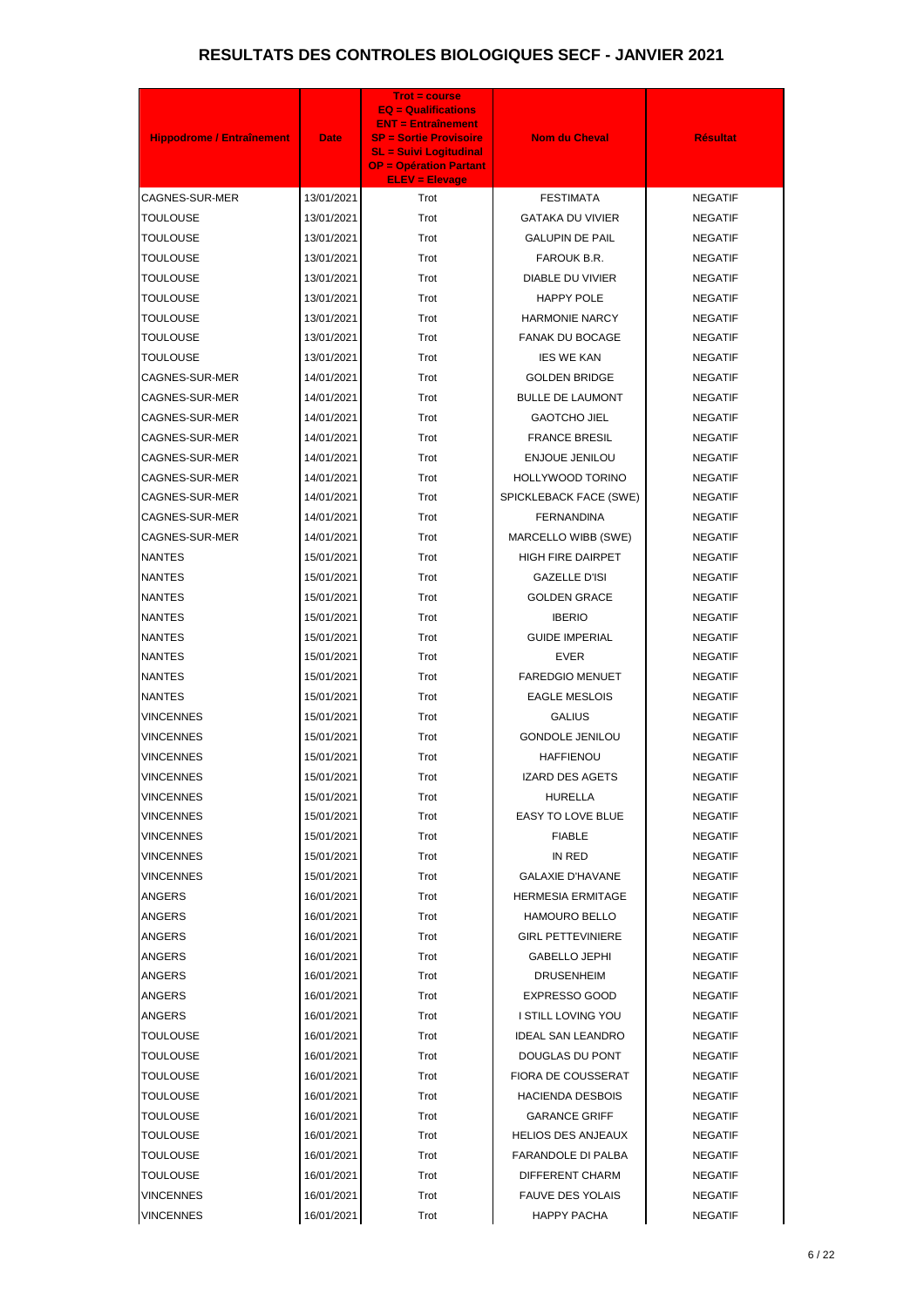|                                  |             | <b>Trot = course</b><br><b>EQ = Qualifications</b>             |                           |                 |
|----------------------------------|-------------|----------------------------------------------------------------|---------------------------|-----------------|
|                                  |             | <b>ENT = Entraînement</b>                                      |                           |                 |
| <b>Hippodrome / Entraînement</b> | <b>Date</b> | <b>SP = Sortie Provisoire</b><br><b>SL = Suivi Logitudinal</b> | <b>Nom du Cheval</b>      | <b>Résultat</b> |
|                                  |             | <b>OP = Opération Partant</b><br><b>ELEV = Elevage</b>         |                           |                 |
| VINCENNES                        | 16/01/2021  | Trot                                                           | BE ONE DES THIRONS        | <b>NEGATIF</b>  |
| VINCENNES                        | 16/01/2021  | Trot                                                           | <b>COLONEL</b>            | <b>NEGATIF</b>  |
| VINCENNES                        | 16/01/2021  | Trot                                                           | <b>INOUBLIABLE</b>        | <b>NEGATIF</b>  |
| VINCENNES                        | 16/01/2021  | Trot                                                           | <b>IDYLLE A VIE</b>       | <b>NEGATIF</b>  |
| VINCENNES                        | 16/01/2021  | Trot                                                           | <b>GOLDY MARY</b>         | <b>NEGATIF</b>  |
| VINCENNES                        | 16/01/2021  | Trot                                                           | POWER (SWE)               | <b>NEGATIF</b>  |
| VINCENNES                        | 16/01/2021  | Trot                                                           | <b>DISCO DES MOLANDS</b>  | <b>NEGATIF</b>  |
| VINCENNES                        | 16/01/2021  | Trot                                                           | <b>GAELIC DU ROCHER</b>   | <b>NEGATIF</b>  |
| VINCENNES                        | 16/01/2021  | Trot                                                           | CABALLO D'AURE            | <b>NEGATIF</b>  |
| VINCENNES                        | 16/01/2021  | Trot                                                           | <b>HEROINE DE GUERRE</b>  | <b>NEGATIF</b>  |
| ARGENTAN                         | 17/01/2021  | Trot                                                           | <b>ICARE DU RIB</b>       | <b>NEGATIF</b>  |
| ARGENTAN                         | 17/01/2021  | Trot                                                           | <b>GAVROCHE BEST</b>      | <b>NEGATIF</b>  |
| ARGENTAN                         | 17/01/2021  | Trot                                                           | <b>HONGROISE</b>          | <b>NEGATIF</b>  |
| ARGENTAN                         | 17/01/2021  | Trot                                                           | <b>HAYSTACK DAIRPET</b>   | <b>NEGATIF</b>  |
| ARGENTAN                         | 17/01/2021  | Trot                                                           | <b>FRANC ATOUT</b>        | <b>NEGATIF</b>  |
| ARGENTAN                         | 17/01/2021  | Trot                                                           | <b>GREAT KILLS</b>        | <b>NEGATIF</b>  |
| ARGENTAN                         | 17/01/2021  | Trot                                                           | <b>GENERAL DARLING</b>    | <b>NEGATIF</b>  |
| ARGENTAN                         | 17/01/2021  | Trot                                                           | FELISA DE LA MOIRE        | <b>NEGATIF</b>  |
| ARGENTAN                         | 17/01/2021  | Trot                                                           | <b>FRIMEUSE D'AZUR</b>    | <b>NEGATIF</b>  |
| <b>BORDEAUX</b>                  | 17/01/2021  | Trot                                                           | I LOVE ANNA               | <b>NEGATIF</b>  |
| <b>BORDEAUX</b>                  | 17/01/2021  | Trot                                                           | <b>HIBERNATUS</b>         | <b>NEGATIF</b>  |
| <b>BORDEAUX</b>                  | 17/01/2021  | Trot                                                           | <b>FRISE PONT VAUTIER</b> | <b>NEGATIF</b>  |
| <b>BORDEAUX</b>                  | 17/01/2021  | Trot                                                           | WHOLE LOTTA LOVE          | <b>NEGATIF</b>  |
| <b>BORDEAUX</b>                  | 17/01/2021  | Trot                                                           | <b>FLOREAL</b>            | <b>NEGATIF</b>  |
| <b>BORDEAUX</b>                  | 17/01/2021  | Trot                                                           | <b>HARLEY DE BEAUFOUR</b> | <b>NEGATIF</b>  |
| BORDEAUX                         | 17/01/2021  | Trot                                                           | <b>FAXIMA</b>             | <b>NEGATIF</b>  |
| CAGNES-SUR-MER                   | 17/01/2021  | Trot                                                           | <b>GEANT D'OCCAGNES</b>   | <b>NEGATIF</b>  |
| CAGNES-SUR-MER                   | 17/01/2021  | Trot                                                           | <b>GUIMAUVE DELB</b>      | <b>NEGATIF</b>  |
| CAGNES-SUR-MER                   | 17/01/2021  | Trot                                                           | <b>FRAGON D'AVIGNERE</b>  | <b>NEGATIF</b>  |
| CAGNES-SUR-MER                   | 17/01/2021  | Trot                                                           | <b>EASY MAZA</b>          | <b>NEGATIF</b>  |
| CAGNES-SUR-MER                   | 17/01/2021  | Trot                                                           | <b>BELLONE SPECIALE</b>   | <b>NEGATIF</b>  |
| CAGNES-SUR-MER                   | 17/01/2021  | Trot                                                           | <b>HORUS DES CHAMPS</b>   | <b>NEGATIF</b>  |
| CAGNES-SUR-MER                   | 17/01/2021  | Trot                                                           | <b>BASTINGAGE</b>         | <b>NEGATIF</b>  |
| CAGNES-SUR-MER                   | 17/01/2021  | Trot                                                           | FUN FOR JET               | <b>NEGATIF</b>  |
| CORDEMAIS                        | 17/01/2021  | Trot                                                           | <b>ICE CITRUS</b>         | <b>NEGATIF</b>  |
| CORDEMAIS                        | 17/01/2021  | Trot                                                           | <b>GUARDIA</b>            | <b>NEGATIF</b>  |
| CORDEMAIS                        | 17/01/2021  | Trot                                                           | <b>GAZELLE DE VIVOIN</b>  | <b>NEGATIF</b>  |
| CORDEMAIS                        | 17/01/2021  | Trot                                                           | <b>FAKIR DE L'AULNE</b>   | <b>NEGATIF</b>  |
| CORDEMAIS                        | 17/01/2021  | Trot                                                           | <b>HIPSTER</b>            | <b>NEGATIF</b>  |
| <b>CORDEMAIS</b>                 | 17/01/2021  | Trot                                                           | <b>FUN COPAIS</b>         | <b>NEGATIF</b>  |
| CORDEMAIS                        | 17/01/2021  | Trot                                                           | DIAMANT DU CHATEAU        | <b>NEGATIF</b>  |
| LA MARTINIQUE                    | 17/01/2021  | Trot                                                           | ARGAN DE VANDEL           | <b>NEGATIF</b>  |
| LYON-LA-SOIE                     | 17/01/2021  | Trot                                                           | <b>ISTER MAN</b>          | <b>NEGATIF</b>  |
| LYON-LA-SOIE                     | 17/01/2021  | Trot                                                           | <b>HARDIE DE BUSSIERE</b> | <b>NEGATIF</b>  |
| LYON-LA-SOIE                     | 17/01/2021  | Trot                                                           | HISTOIRE DE LOISIR        | <b>NEGATIF</b>  |
| LYON-LA-SOIE                     | 17/01/2021  | Trot                                                           | <b>HUDSON LOULOU</b>      | <b>NEGATIF</b>  |
| LYON-LA-SOIE                     | 17/01/2021  | Trot                                                           | <b>FALKIR BUIZARDERIE</b> | <b>NEGATIF</b>  |
| LYON-LA-SOIE                     | 17/01/2021  | Trot                                                           | <b>GNOSCA DE PAUMAR</b>   | <b>NEGATIF</b>  |
| LYON-LA-SOIE                     | 17/01/2021  | Trot                                                           | <b>EPISTOLAIRE</b>        | <b>NEGATIF</b>  |
| <b>MAUQUENCHY</b>                | 17/01/2021  | Trot                                                           | <b>IMAGINE D'AR</b>       | <b>NEGATIF</b>  |
| MAUQUENCHY                       | 17/01/2021  | Trot                                                           | <b>ISSIA DE CHARLY</b>    | <b>NEGATIF</b>  |
| <b>MAUQUENCHY</b>                | 17/01/2021  | Trot                                                           | <b>GALION DU HOULBET</b>  | <b>NEGATIF</b>  |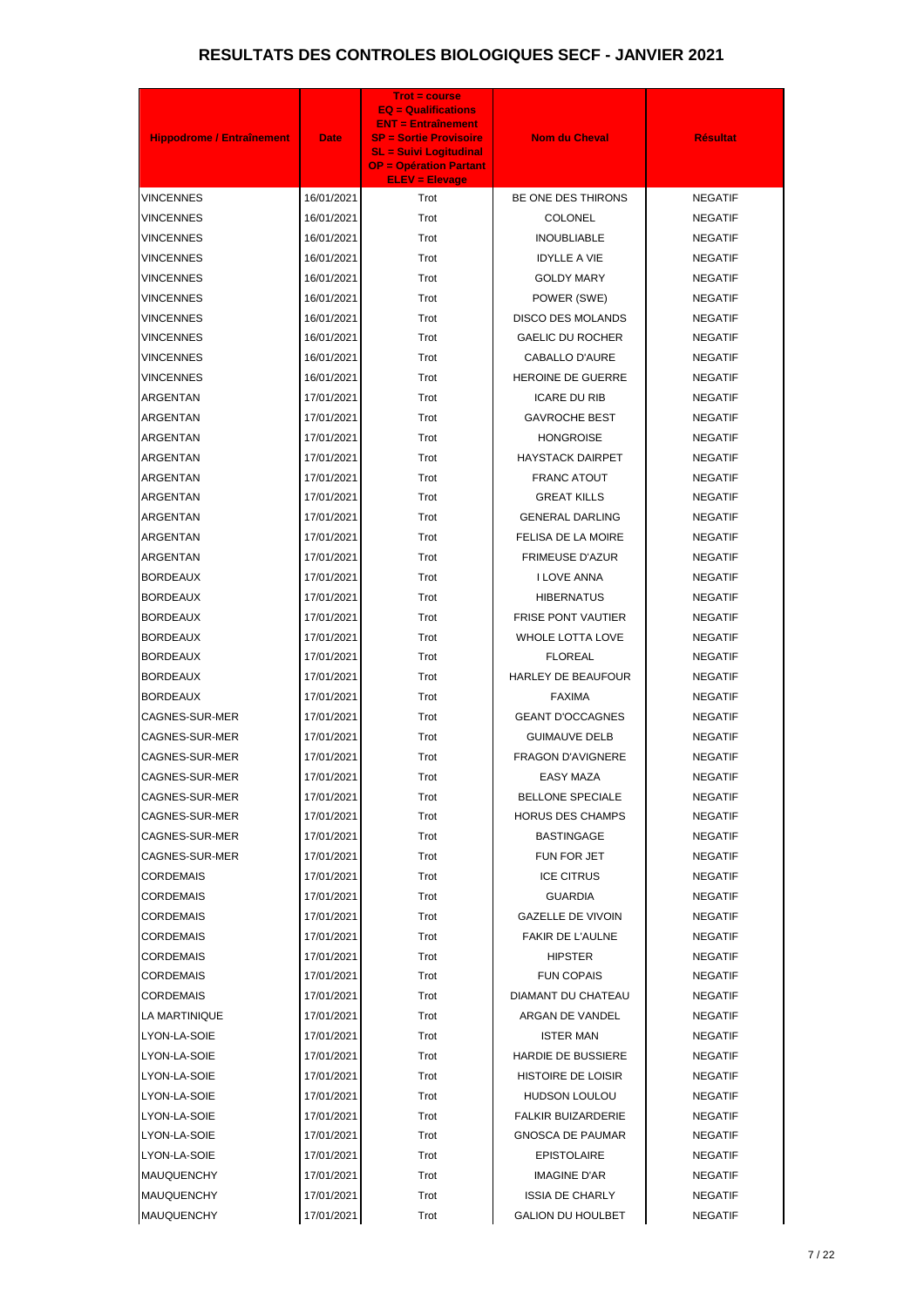| <b>Hippodrome / Entraînement</b> | <b>Date</b> | <b>Trot = course</b><br><b>EQ = Qualifications</b><br><b>ENT = Entraînement</b><br><b>SP = Sortie Provisoire</b><br><b>SL = Suivi Logitudinal</b><br><b>OP = Opération Partant</b><br><b>ELEV = Elevage</b> | <b>Nom du Cheval</b>      | <b>Résultat</b> |
|----------------------------------|-------------|-------------------------------------------------------------------------------------------------------------------------------------------------------------------------------------------------------------|---------------------------|-----------------|
| <b>MAUQUENCHY</b>                | 17/01/2021  | Trot                                                                                                                                                                                                        | HILLARY DU BOUFFEY        | <b>NEGATIF</b>  |
| <b>MAUQUENCHY</b>                | 17/01/2021  | Trot                                                                                                                                                                                                        | HUTA JAZZ                 | <b>NEGATIF</b>  |
| <b>MAUQUENCHY</b>                | 17/01/2021  | Trot                                                                                                                                                                                                        | <b>GRACE DE JAFA</b>      | <b>NEGATIF</b>  |
| <b>MAUQUENCHY</b>                | 17/01/2021  | Trot                                                                                                                                                                                                        | <b>GENIE DU PIN</b>       | <b>NEGATIF</b>  |
| <b>MAUQUENCHY</b>                | 17/01/2021  | Trot                                                                                                                                                                                                        | <b>EXTASE DU BOUFFEY</b>  | <b>NEGATIF</b>  |
| <b>MAUQUENCHY</b>                | 17/01/2021  | Trot                                                                                                                                                                                                        | <b>FOREVER'S FELLA</b>    | <b>NEGATIF</b>  |
| VINCENNES                        | 17/01/2021  | Trot                                                                                                                                                                                                        | <b>HACKER BOY</b>         | <b>NEGATIF</b>  |
| VINCENNES                        | 17/01/2021  | Trot                                                                                                                                                                                                        | <b>INVINCIBLE CASH</b>    | <b>NEGATIF</b>  |
| VINCENNES                        | 17/01/2021  | Trot                                                                                                                                                                                                        | IN THE MONEY              | <b>NEGATIF</b>  |
| <b>VINCENNES</b>                 | 17/01/2021  | Trot                                                                                                                                                                                                        | HONNEUR DU CEBE           | <b>NEGATIF</b>  |
| <b>VINCENNES</b>                 | 17/01/2021  | Trot                                                                                                                                                                                                        | <b>FELICIANO</b>          | <b>NEGATIF</b>  |
| <b>VINCENNES</b>                 | 17/01/2021  | Trot                                                                                                                                                                                                        | DAVIDSON DU PONT          | <b>NEGATIF</b>  |
| VINCENNES                        | 17/01/2021  | Trot                                                                                                                                                                                                        | <b>ESTEBAN JIEL</b>       | <b>NEGATIF</b>  |
| VINCENNES                        | 17/01/2021  | Trot                                                                                                                                                                                                        | <b>CRESCENDIS</b>         | <b>NEGATIF</b>  |
| VINCENNES                        | 17/01/2021  | Trot                                                                                                                                                                                                        | CARLY                     | <b>NEGATIF</b>  |
| VINCENNES                        | 17/01/2021  | Trot                                                                                                                                                                                                        | <b>GLORIOUS STORM</b>     | <b>NEGATIF</b>  |
| VINCENNES                        | 17/01/2021  | Trot                                                                                                                                                                                                        | <b>HASARD D'ERABLE</b>    | <b>NEGATIF</b>  |
| TOULOUSE                         | 18/01/2021  | Trot                                                                                                                                                                                                        | <b>HOT SUMMER</b>         | <b>NEGATIF</b>  |
| TOULOUSE                         | 18/01/2021  | Trot                                                                                                                                                                                                        | <b>GALANT DE CAREL</b>    | <b>NEGATIF</b>  |
| TOULOUSE                         | 18/01/2021  | Trot                                                                                                                                                                                                        | DOMINO BLOND              | <b>NEGATIF</b>  |
| TOULOUSE                         | 18/01/2021  | Trot                                                                                                                                                                                                        | GO                        | <b>NEGATIF</b>  |
| TOULOUSE                         | 18/01/2021  | Trot                                                                                                                                                                                                        | ETIENOS DE CHENOU         | <b>NEGATIF</b>  |
| TOULOUSE                         | 18/01/2021  | Trot                                                                                                                                                                                                        | <b>GLOIRE DU CHENE</b>    | <b>NEGATIF</b>  |
| TOULOUSE                         | 18/01/2021  | Trot                                                                                                                                                                                                        | <b>ENTRE AMIS</b>         | <b>NEGATIF</b>  |
| <b>TOULOUSE</b>                  | 18/01/2021  | Trot                                                                                                                                                                                                        | <b>GIPSY VENESI</b>       | <b>NEGATIF</b>  |
| <b>VINCENNES</b>                 | 18/01/2021  | Trot                                                                                                                                                                                                        | ZEROZEROSETTE GAR         | <b>NEGATIF</b>  |
| <b>VINCENNES</b>                 | 18/01/2021  | Trot                                                                                                                                                                                                        | <b>DEUS EX MACHINA</b>    | <b>NEGATIF</b>  |
| VINCENNES                        | 18/01/2021  | Trot                                                                                                                                                                                                        | <b>ILGA DE L'ORMERIE</b>  | <b>NEGATIF</b>  |
| <b>VINCENNES</b>                 | 18/01/2021  | Trot                                                                                                                                                                                                        | <b>IGNAME DE BLAY</b>     | <b>NEGATIF</b>  |
| <b>VINCENNES</b>                 | 18/01/2021  | Trot                                                                                                                                                                                                        | <b>HIGH EDITION</b>       | <b>NEGATIF</b>  |
| VINCENNES                        | 18/01/2021  | Trot                                                                                                                                                                                                        | <b>GROS MOTEUR MEEK</b>   | <b>NEGATIF</b>  |
| VINCENNES                        | 18/01/2021  | Trot                                                                                                                                                                                                        | <b>GOLFEUR DES LOYAUX</b> | <b>NEGATIF</b>  |
| VINCENNES                        | 18/01/2021  | Trot                                                                                                                                                                                                        | ENGALA DE LOU             | <b>NEGATIF</b>  |
| VINCENNES                        | 18/01/2021  | Trot                                                                                                                                                                                                        | <b>FAARRON DE VIETTE</b>  | <b>NEGATIF</b>  |
| VINCENNES                        | 18/01/2021  | Trot                                                                                                                                                                                                        | <b>GOLD RIVER</b>         | <b>NEGATIF</b>  |
| LYON-LA-SOIE                     | 19/01/2021  | Trot                                                                                                                                                                                                        | <b>HELLO D'URZY</b>       | <b>NEGATIF</b>  |
| LYON-LA-SOIE                     | 19/01/2021  | Trot                                                                                                                                                                                                        | <b>FILOANE D'ORGERES</b>  | <b>NEGATIF</b>  |
| LYON-LA-SOIE                     | 19/01/2021  | Trot                                                                                                                                                                                                        | ETERNEL AMOUR             | <b>NEGATIF</b>  |
| LYON-LA-SOIE                     | 19/01/2021  | Trot                                                                                                                                                                                                        | <b>GLAMOUR EAGLE</b>      | <b>NEGATIF</b>  |
| LYON-LA-SOIE                     | 19/01/2021  | Trot                                                                                                                                                                                                        | <b>FRENCH PEOPLE</b>      | <b>NEGATIF</b>  |
| LYON-LA-SOIE                     | 19/01/2021  | Trot                                                                                                                                                                                                        | HAVANE DE COUDDE          | <b>NEGATIF</b>  |
| LYON-LA-SOIE                     | 19/01/2021  | Trot                                                                                                                                                                                                        | <b>ISIS DU CORTA</b>      | <b>NEGATIF</b>  |
| LYON-LA-SOIE                     | 19/01/2021  | Trot                                                                                                                                                                                                        | <b>EPICO BLUE</b>         | <b>NEGATIF</b>  |
| <b>AGEN</b>                      | 20/01/2021  | Trot                                                                                                                                                                                                        | <b>EXPEDITIOUS</b>        | <b>NEGATIF</b>  |
| <b>AGEN</b>                      | 20/01/2021  | Trot                                                                                                                                                                                                        | <b>IGOR DES COUPERIES</b> | <b>NEGATIF</b>  |
| <b>AGEN</b>                      | 20/01/2021  | Trot                                                                                                                                                                                                        | <b>EIGHT</b>              | <b>NEGATIF</b>  |
| <b>AGEN</b>                      | 20/01/2021  | Trot                                                                                                                                                                                                        | HETULA DE HOUELLE         | <b>NEGATIF</b>  |
| <b>AGEN</b>                      | 20/01/2021  | Trot                                                                                                                                                                                                        | <b>FASCINOSO DE LOU</b>   | <b>NEGATIF</b>  |
| AGEN                             | 20/01/2021  | Trot                                                                                                                                                                                                        | <b>HORIZON DU THAY</b>    | <b>NEGATIF</b>  |
| <b>AGEN</b>                      | 20/01/2021  | Trot                                                                                                                                                                                                        | <b>GRACE A TOI JILME</b>  | <b>NEGATIF</b>  |
| <b>AGEN</b>                      | 20/01/2021  | Trot                                                                                                                                                                                                        | <b>BELLE EMOTION</b>      | <b>NEGATIF</b>  |
| MARSEILLE-VIVAUX                 | 20/01/2021  | Trot                                                                                                                                                                                                        | <b>GLORY BOX</b>          | <b>NEGATIF</b>  |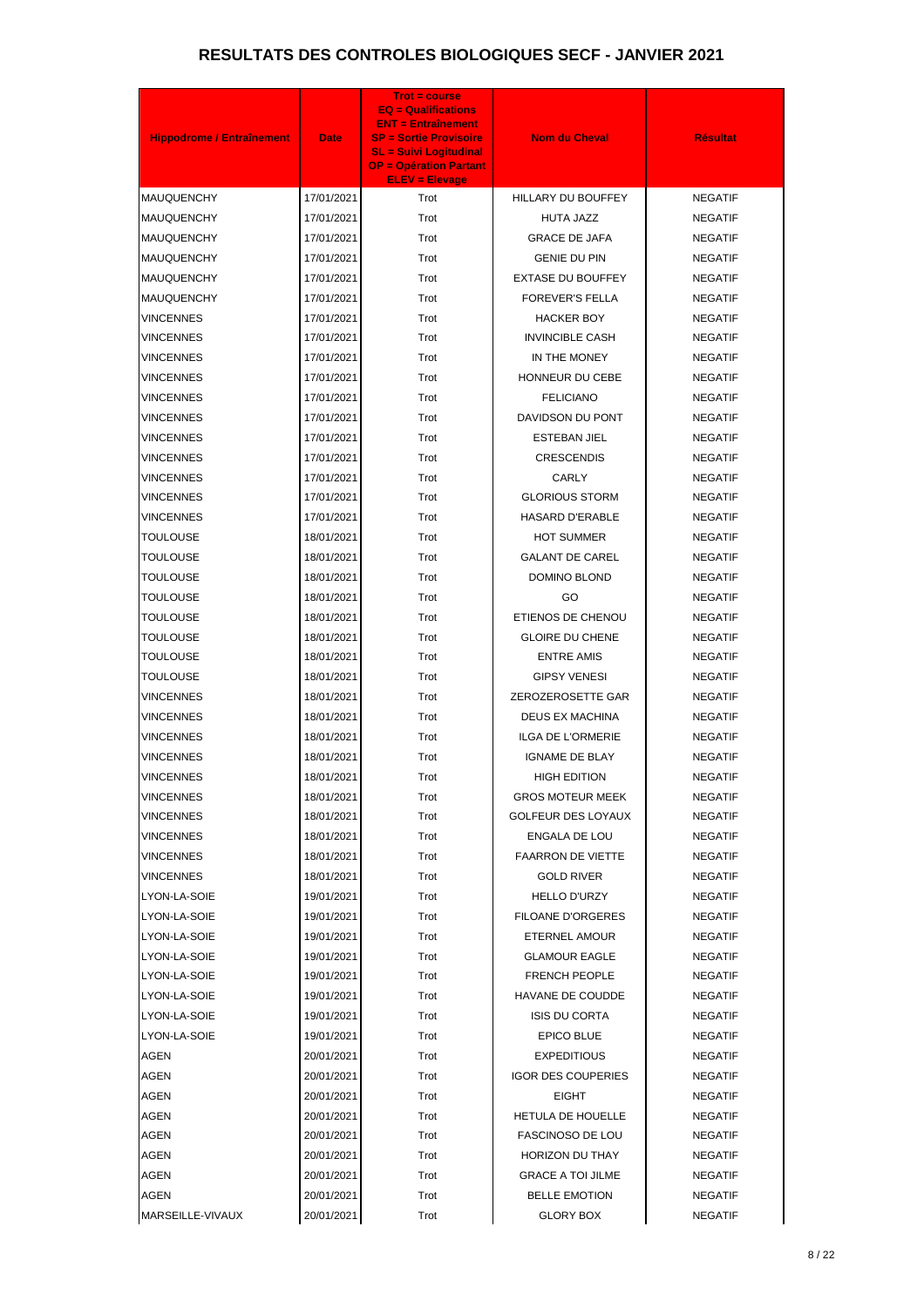| <b>Hippodrome / Entraînement</b> | <b>Date</b> | <b>Trot = course</b><br><b>EQ = Qualifications</b><br><b>ENT = Entraînement</b><br><b>SP = Sortie Provisoire</b><br><b>SL = Suivi Logitudinal</b><br><b>OP = Opération Partant</b><br><b>ELEV = Elevage</b> | <b>Nom du Cheval</b>      | <b>Résultat</b> |
|----------------------------------|-------------|-------------------------------------------------------------------------------------------------------------------------------------------------------------------------------------------------------------|---------------------------|-----------------|
| MARSEILLE-VIVAUX                 | 20/01/2021  | Trot                                                                                                                                                                                                        | DAY LOU LY                | <b>NEGATIF</b>  |
| MARSEILLE-VIVAUX                 | 20/01/2021  | Trot                                                                                                                                                                                                        | <b>FIORANO POTERIE</b>    | <b>NEGATIF</b>  |
| MARSEILLE-VIVAUX                 | 20/01/2021  | Trot                                                                                                                                                                                                        | <b>GENTIL COCO</b>        | <b>NEGATIF</b>  |
| MARSEILLE-VIVAUX                 | 20/01/2021  | Trot                                                                                                                                                                                                        | <b>ESCORTE VRIE</b>       | <b>NEGATIF</b>  |
| MARSEILLE-VIVAUX                 | 20/01/2021  | Trot                                                                                                                                                                                                        | <b>HAKON DU VIVIER</b>    | <b>NEGATIF</b>  |
| MARSEILLE-VIVAUX                 | 20/01/2021  | Trot                                                                                                                                                                                                        | <b>HANNAH CAYENNAISE</b>  | <b>NEGATIF</b>  |
| MARSEILLE-VIVAUX                 | 20/01/2021  | Trot                                                                                                                                                                                                        | COEUR D'HAVAROCHE         | <b>NEGATIF</b>  |
| CAGNES-SUR-MER                   | 21/01/2021  | Trot                                                                                                                                                                                                        | <b>HOTEL PARTICULIER</b>  | <b>NEGATIF</b>  |
| CAGNES-SUR-MER                   | 21/01/2021  | Trot                                                                                                                                                                                                        | <b>GIRL DES MOTTES</b>    | <b>NEGATIF</b>  |
| CAGNES-SUR-MER                   | 21/01/2021  | Trot                                                                                                                                                                                                        | FRISSON D'OCCAGNES        | <b>NEGATIF</b>  |
| CAGNES-SUR-MER                   | 21/01/2021  | Trot                                                                                                                                                                                                        | ELAN BAROQUE              | <b>NEGATIF</b>  |
| CAGNES-SUR-MER                   | 21/01/2021  | Trot                                                                                                                                                                                                        | DEKO DE TILOU             | <b>NEGATIF</b>  |
| CAGNES-SUR-MER                   | 21/01/2021  | Trot                                                                                                                                                                                                        | <b>FACILE</b>             | <b>NEGATIF</b>  |
| CAGNES-SUR-MER                   | 21/01/2021  | Trot                                                                                                                                                                                                        | <b>HONEYMOON</b>          | <b>NEGATIF</b>  |
| CAGNES-SUR-MER                   | 21/01/2021  | Trot                                                                                                                                                                                                        | <b>ILLUSION CASTELETS</b> | <b>NEGATIF</b>  |
| VINCENNES                        | 21/01/2021  | Trot                                                                                                                                                                                                        | <b>GALILEO BELLO</b>      | <b>NEGATIF</b>  |
| VINCENNES                        | 21/01/2021  | Trot                                                                                                                                                                                                        | <b>GOOD FRIDAY</b>        | <b>NEGATIF</b>  |
| VINCENNES                        | 21/01/2021  | Trot                                                                                                                                                                                                        | HERNANIE DE GODREL        | <b>NEGATIF</b>  |
| VINCENNES                        | 21/01/2021  | Trot                                                                                                                                                                                                        | <b>GAYA MESLOISE</b>      | <b>NEGATIF</b>  |
| VINCENNES                        | 21/01/2021  | Trot                                                                                                                                                                                                        | <b>GENDREENNE</b>         | <b>NEGATIF</b>  |
| VINCENNES                        | 21/01/2021  | Trot                                                                                                                                                                                                        | SAY THAT AGAIN (SWE)      | <b>NEGATIF</b>  |
| VINCENNES                        | 21/01/2021  | Trot                                                                                                                                                                                                        | <b>FLORE MERITE</b>       | <b>NEGATIF</b>  |
| VINCENNES                        | 21/01/2021  | Trot                                                                                                                                                                                                        | <b>IMBROGLIU MAG</b>      | <b>NEGATIF</b>  |
| VINCENNES                        | 21/01/2021  | Trot                                                                                                                                                                                                        | <b>HERO SENSE</b>         | <b>NEGATIF</b>  |
| <b>MAUQUENCHY</b>                | 22/01/2021  | Trot                                                                                                                                                                                                        | <b>HEROINE DES LANDES</b> | <b>NEGATIF</b>  |
| <b>MAUQUENCHY</b>                | 22/01/2021  | Trot                                                                                                                                                                                                        | <b>HEIKO VANCEEN</b>      | <b>NEGATIF</b>  |
| <b>MAUQUENCHY</b>                | 22/01/2021  | Trot                                                                                                                                                                                                        | EDY DU POMMEREUX          | <b>NEGATIF</b>  |
| <b>MAUQUENCHY</b>                | 22/01/2021  | Trot                                                                                                                                                                                                        | <b>GOSPEL D'ARIANE</b>    | <b>NEGATIF</b>  |
| MAUQUENCHY                       | 22/01/2021  | Trot                                                                                                                                                                                                        | <b>GAMISAKA</b>           | <b>NEGATIF</b>  |
| MAUQUENCHY                       | 22/01/2021  | Trot                                                                                                                                                                                                        | <b>ISSU DE CORTEM</b>     | <b>NEGATIF</b>  |
| <b>MAUQUENCHY</b>                | 22/01/2021  | Trot                                                                                                                                                                                                        | <b>HERACLES DU CAIEU</b>  | <b>NEGATIF</b>  |
| MAUQUENCHY                       | 22/01/2021  | Trot                                                                                                                                                                                                        | <b>EBENE MARVIC</b>       | <b>NEGATIF</b>  |
| VINCENNES                        | 22/01/2021  | Trot                                                                                                                                                                                                        | <b>CLIMAX DE BAPRE</b>    | <b>NEGATIF</b>  |
| VINCENNES                        | 22/01/2021  | Trot                                                                                                                                                                                                        | DIAMANT DU CHATEAU        | <b>NEGATIF</b>  |
| VINCENNES                        | 22/01/2021  | Trot                                                                                                                                                                                                        | <b>IMAGINE DARLING</b>    | <b>NEGATIF</b>  |
| <b>VINCENNES</b>                 | 22/01/2021  | Trot                                                                                                                                                                                                        | <b>GATSBY</b>             | <b>NEGATIF</b>  |
| VINCENNES                        | 22/01/2021  | Trot                                                                                                                                                                                                        | <b>DUANG TAA</b>          | <b>NEGATIF</b>  |
| <b>VINCENNES</b>                 | 22/01/2021  | Trot                                                                                                                                                                                                        | <b>GASPAR D'ANGIS</b>     | <b>NEGATIF</b>  |
| VINCENNES                        | 22/01/2021  | Trot                                                                                                                                                                                                        | <b>HALOWIE RENARDIER</b>  | <b>NEGATIF</b>  |
| <b>VINCENNES</b>                 | 22/01/2021  | Trot                                                                                                                                                                                                        | <b>INES DES RIOULTS</b>   | <b>NEGATIF</b>  |
| <b>CORDEMAIS</b>                 | 23/01/2021  | Trot                                                                                                                                                                                                        | <b>HAUT BRION CODIE</b>   | <b>NEGATIF</b>  |
| <b>CORDEMAIS</b>                 | 23/01/2021  | Trot                                                                                                                                                                                                        | <b>GRANDE COPINE</b>      | <b>NEGATIF</b>  |
| <b>CORDEMAIS</b>                 | 23/01/2021  | Trot                                                                                                                                                                                                        | <b>FONDANT BAULOIS</b>    | <b>NEGATIF</b>  |
| <b>CORDEMAIS</b>                 | 23/01/2021  | Trot                                                                                                                                                                                                        | FOLIE DU CHOQUEL          | <b>NEGATIF</b>  |
| <b>CORDEMAIS</b>                 | 23/01/2021  | Trot                                                                                                                                                                                                        | GAIA DE LA SY             | <b>NEGATIF</b>  |
| CORDEMAIS                        | 23/01/2021  | Trot                                                                                                                                                                                                        | <b>FLOWER BY MAGALOU</b>  | <b>NEGATIF</b>  |
| CORDEMAIS                        | 23/01/2021  | Trot                                                                                                                                                                                                        | <b>INVICTUS D'ECAJEUL</b> | <b>NEGATIF</b>  |
| <b>VINCENNES</b>                 | 23/01/2021  | Trot                                                                                                                                                                                                        | <b>HALLIX</b>             | <b>NEGATIF</b>  |
| VINCENNES                        | 23/01/2021  | Trot                                                                                                                                                                                                        | <b>HERA LANDIA</b>        | <b>NEGATIF</b>  |
| <b>VINCENNES</b>                 | 23/01/2021  | Trot                                                                                                                                                                                                        | <b>FEARLESS JIEL</b>      | <b>NEGATIF</b>  |
| VINCENNES                        | 23/01/2021  | Trot                                                                                                                                                                                                        | DOUXOR DE GUEZ            | <b>NEGATIF</b>  |
| <b>VINCENNES</b>                 | 23/01/2021  | Trot                                                                                                                                                                                                        | <b>DECOLORATION</b>       | <b>NEGATIF</b>  |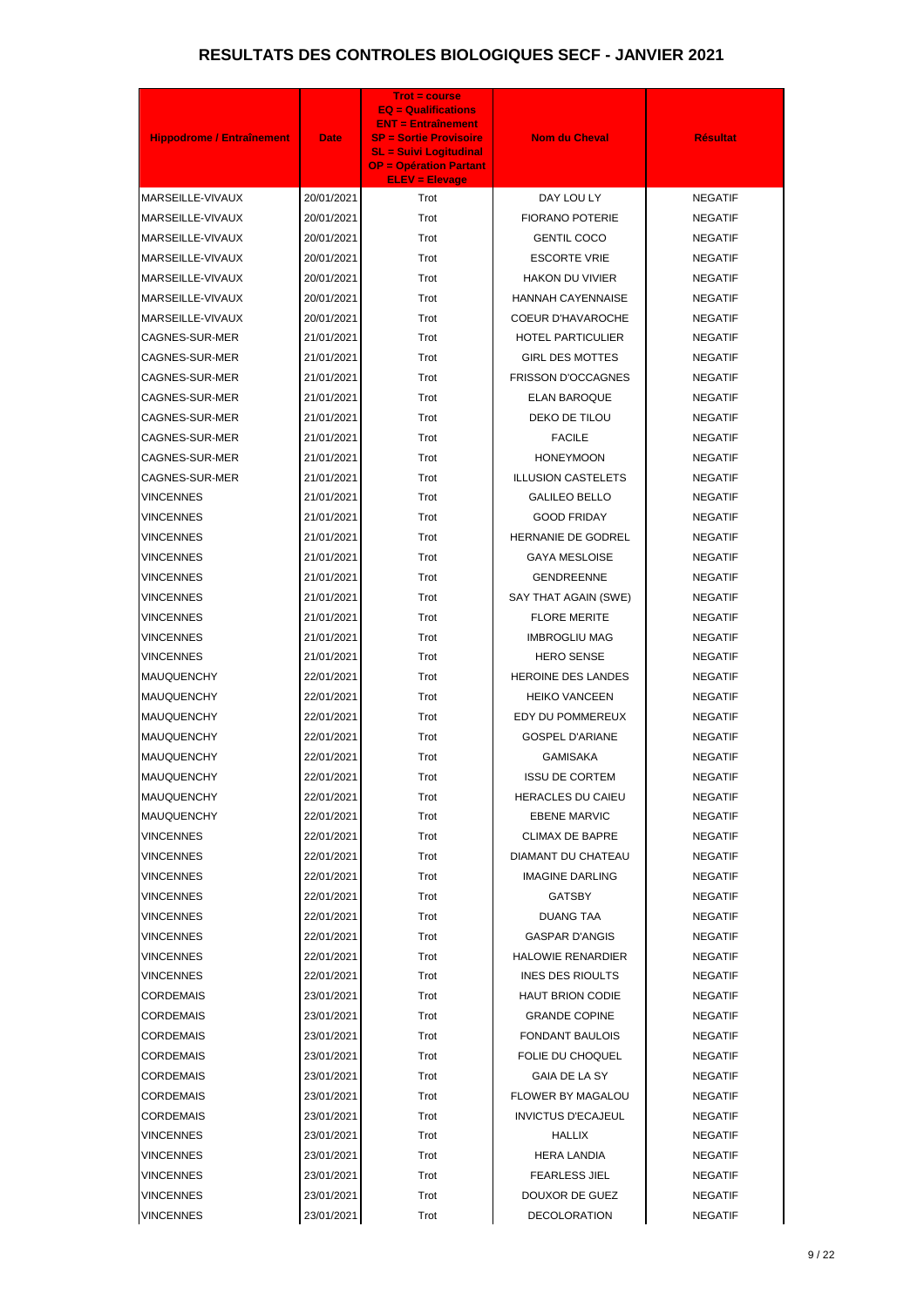| <b>Hippodrome / Entraînement</b> | <b>Date</b> | $Trot = course$<br>$EQ =$ Qualifications<br><b>ENT = Entraînement</b><br><b>SP = Sortie Provisoire</b><br><b>SL = Suivi Logitudinal</b><br><b>OP = Opération Partant</b> | <b>Nom du Cheval</b>      | <b>Résultat</b> |
|----------------------------------|-------------|--------------------------------------------------------------------------------------------------------------------------------------------------------------------------|---------------------------|-----------------|
| <b>VINCENNES</b>                 | 23/01/2021  | <b>ELEV = Elevage</b><br>Trot                                                                                                                                            | <b>CESAR DE VRIE</b>      | <b>NEGATIF</b>  |
| VINCENNES                        | 23/01/2021  | Trot                                                                                                                                                                     | <b>GALILEE DES PRES</b>   | <b>NEGATIF</b>  |
| VINCENNES                        | 23/01/2021  | Trot                                                                                                                                                                     | DORGOS DE GUEZ            | <b>NEGATIF</b>  |
| VINCENNES                        | 23/01/2021  | Trot                                                                                                                                                                     | <b>FAVORITE</b>           | <b>NEGATIF</b>  |
| <b>VINCENNES</b>                 | 23/01/2021  | Trot                                                                                                                                                                     | HERCULE DE LEAU           | <b>NEGATIF</b>  |
| VINCENNES                        | 23/01/2021  | Trot                                                                                                                                                                     | <b>INES PICARDE</b>       | <b>NEGATIF</b>  |
| ANGERS                           | 24/01/2021  | Trot                                                                                                                                                                     | <b>INSTAGRAM</b>          | <b>NEGATIF</b>  |
| ANGERS                           | 24/01/2021  | Trot                                                                                                                                                                     | <b>HAUTE SPHERE</b>       | <b>NEGATIF</b>  |
| ANGERS                           | 24/01/2021  | Trot                                                                                                                                                                     | <b>HACIENDA LOVE</b>      | <b>NEGATIF</b>  |
| ANGERS                           | 24/01/2021  | Trot                                                                                                                                                                     | <b>HARDY DES LANDES</b>   | <b>NEGATIF</b>  |
| ANGERS                           | 24/01/2021  | Trot                                                                                                                                                                     | FIDJI DE LAIR             | <b>NEGATIF</b>  |
| ANGERS                           | 24/01/2021  | Trot                                                                                                                                                                     | <b>FAKIR DE VILLODON</b>  | <b>NEGATIF</b>  |
| <b>ANGERS</b>                    | 24/01/2021  | Trot                                                                                                                                                                     | <b>GIPSY AJITE</b>        | <b>NEGATIF</b>  |
| ANGERS                           | 24/01/2021  | Trot                                                                                                                                                                     | <b>GRILLE PAIN</b>        | <b>NEGATIF</b>  |
| <b>ANGERS</b>                    | 24/01/2021  | Trot                                                                                                                                                                     | <b>GEMILIANA</b>          | <b>NEGATIF</b>  |
| ARGENTAN                         | 24/01/2021  | Trot                                                                                                                                                                     | <b>IAKIM</b>              | <b>NEGATIF</b>  |
| ARGENTAN                         | 24/01/2021  | Trot                                                                                                                                                                     | <b>IRINA DE MONTCEAU</b>  | <b>NEGATIF</b>  |
| ARGENTAN                         | 24/01/2021  | Trot                                                                                                                                                                     | <b>HENRY DE L'ECLAIR</b>  | <b>NEGATIF</b>  |
| ARGENTAN                         | 24/01/2021  | Trot                                                                                                                                                                     | <b>HECTOR DU MINON</b>    | <b>NEGATIF</b>  |
| ARGENTAN                         | 24/01/2021  | Trot                                                                                                                                                                     | <b>HOYEE</b>              | <b>NEGATIF</b>  |
| ARGENTAN                         | 24/01/2021  | Trot                                                                                                                                                                     | <b>FAYA TREVEENNE</b>     | <b>NEGATIF</b>  |
| ARGENTAN                         | 24/01/2021  | Trot                                                                                                                                                                     | <b>GLADYS DE TILLARD</b>  | <b>NEGATIF</b>  |
| ARGENTAN                         | 24/01/2021  | Trot                                                                                                                                                                     | <b>GYPSIE MAGIQUE</b>     | <b>NEGATIF</b>  |
| ARGENTAN                         | 24/01/2021  | Trot                                                                                                                                                                     | <b>FIESTA DANCER</b>      | <b>NEGATIF</b>  |
| CAGNES-SUR-MER                   | 24/01/2021  | Trot                                                                                                                                                                     | <b>HISTOIRE D'ATOUT</b>   | <b>NEGATIF</b>  |
| CAGNES-SUR-MER                   | 24/01/2021  | Trot                                                                                                                                                                     | DIANA DE MONTI            | <b>NEGATIF</b>  |
| CAGNES-SUR-MER                   | 24/01/2021  | Trot                                                                                                                                                                     | DARO DESBOIS              | <b>NEGATIF</b>  |
| <b>CAGNES-SUR-MER</b>            | 24/01/2021  | Trot                                                                                                                                                                     | <b>IBIZA EVENING</b>      | <b>NEGATIF</b>  |
| CAGNES-SUR-MER                   | 24/01/2021  | Trot                                                                                                                                                                     | <b>ESTOY AQUI</b>         | <b>NEGATIF</b>  |
| CAGNES-SUR-MER                   | 24/01/2021  | Trot                                                                                                                                                                     | <b>EDARLING</b>           | <b>NEGATIF</b>  |
| CHATEAUBRIANT                    | 24/01/2021  | Trot                                                                                                                                                                     | <b>IRON MAN DE HOERDT</b> | <b>NEGATIF</b>  |
| CHATEAUBRIANT                    | 24/01/2021  | Trot                                                                                                                                                                     | <b>HADOL DU PALMA</b>     | <b>NEGATIF</b>  |
| CHATEAUBRIANT                    | 24/01/2021  | Trot                                                                                                                                                                     | EL NINIO HAUFOR           | <b>NEGATIF</b>  |
| CHATEAUBRIANT                    | 24/01/2021  | Trot                                                                                                                                                                     | <b>CEKITO DE JUPILLES</b> | <b>NEGATIF</b>  |
| CHATEAUBRIANT                    | 24/01/2021  | Trot                                                                                                                                                                     | <b>FANAL DU GARDEN</b>    | <b>NEGATIF</b>  |
| CHATEAUBRIANT                    | 24/01/2021  | Trot                                                                                                                                                                     | <b>GAIA DE NGANDA</b>     | <b>NEGATIF</b>  |
| TOULOUSE                         | 24/01/2021  | Trot                                                                                                                                                                     | <b>FURIOUS BEY</b>        | <b>NEGATIF</b>  |
| TOULOUSE                         | 24/01/2021  | Trot                                                                                                                                                                     | <b>ESCALE OCEANE</b>      | <b>NEGATIF</b>  |
| TOULOUSE                         | 24/01/2021  | Trot                                                                                                                                                                     | <b>GAIA DE VISAIS</b>     | <b>NEGATIF</b>  |
| TOULOUSE                         | 24/01/2021  | Trot                                                                                                                                                                     | <b>GIPSY</b>              | <b>NEGATIF</b>  |
| TOULOUSE                         | 24/01/2021  | Trot                                                                                                                                                                     | HOUSEPROUD                | <b>NEGATIF</b>  |
| <b>TOULOUSE</b>                  | 24/01/2021  | Trot                                                                                                                                                                     | <b>GABOR DE TOUCHYVON</b> | <b>NEGATIF</b>  |
| TOULOUSE                         | 24/01/2021  | Trot                                                                                                                                                                     | <b>GALOPIN FONTAINE</b>   | <b>NEGATIF</b>  |
| <b>TOULOUSE</b>                  | 24/01/2021  | Trot                                                                                                                                                                     | <b>HEROS OF JACK</b>      | <b>NEGATIF</b>  |
| <b>TOULOUSE</b>                  | 24/01/2021  | Trot                                                                                                                                                                     | <b>FANATIC FLASH</b>      | <b>NEGATIF</b>  |
| VINCENNES                        | 24/01/2021  | Trot                                                                                                                                                                     | <b>GAULTHERIA</b>         | <b>NEGATIF</b>  |
| VINCENNES                        | 24/01/2021  | Trot                                                                                                                                                                     | <b>HUSSARD DELO</b>       | <b>NEGATIF</b>  |
| <b>VINCENNES</b>                 | 24/01/2021  | Trot                                                                                                                                                                     | <b>HELITLOPET</b>         | <b>NEGATIF</b>  |
| VINCENNES                        | 24/01/2021  | Trot                                                                                                                                                                     | <b>HELBOY D'ALESA</b>     | <b>NEGATIF</b>  |
| VINCENNES                        | 24/01/2021  | Trot                                                                                                                                                                     | <b>FLAMME DU GOUTIER</b>  | <b>NEGATIF</b>  |
| VINCENNES                        | 24/01/2021  | Trot                                                                                                                                                                     | JERRY MOM (BEL)           | <b>NEGATIF</b>  |
| <b>VINCENNES</b>                 | 24/01/2021  | Trot                                                                                                                                                                     | <b>ETONNANT</b>           | <b>NEGATIF</b>  |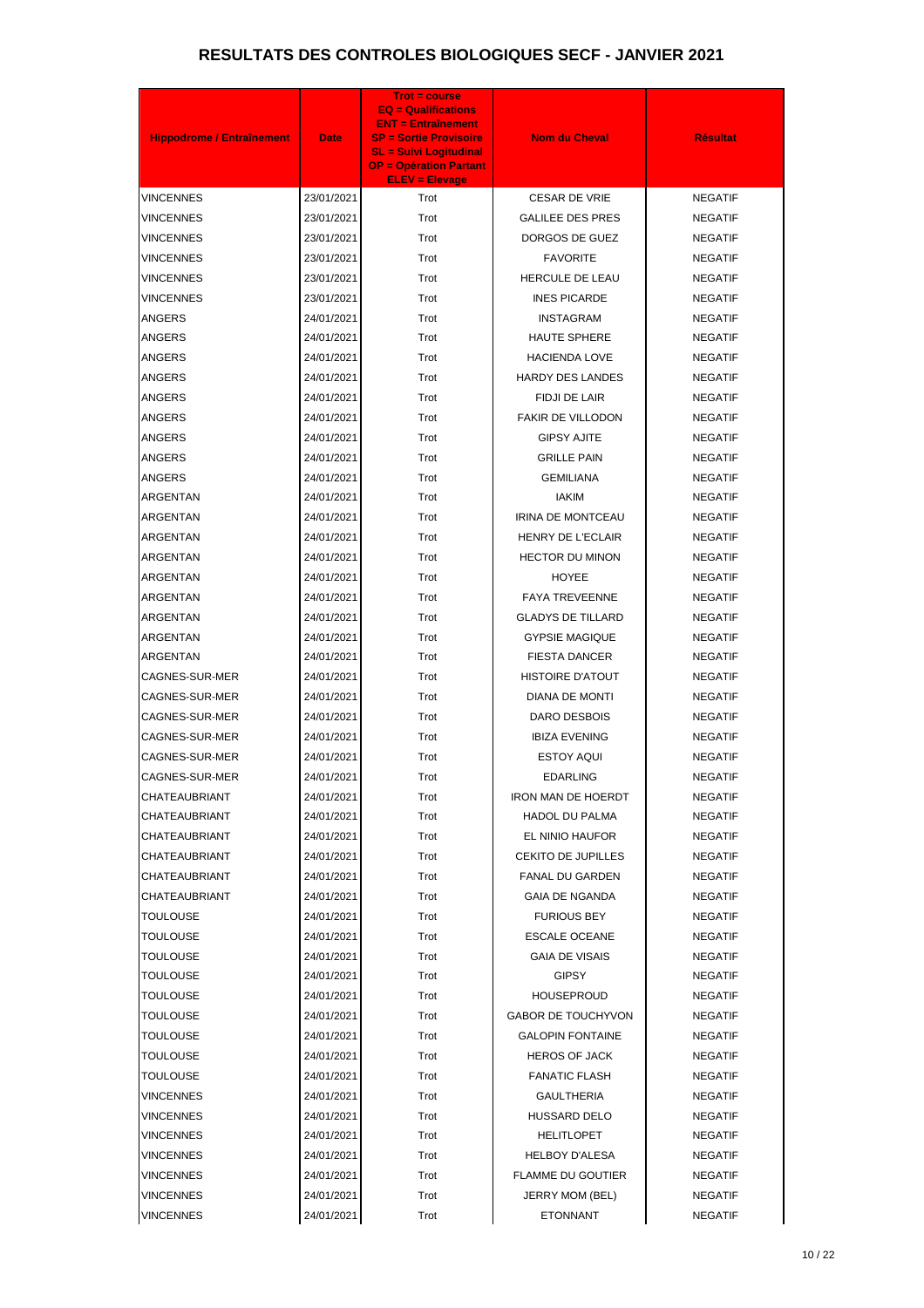| <b>Hippodrome / Entraînement</b><br><b>Nom du Cheval</b><br><b>Résultat</b><br><b>Date</b><br><b>SP = Sortie Provisoire</b><br><b>SL = Suivi Logitudinal</b><br><b>OP = Opération Partant</b><br><b>ELEV = Elevage</b><br>24/01/2021<br>ETOILE DE BRUYERE<br>VINCENNES<br>Trot<br><b>NEGATIF</b><br>Trot<br>VINCENNES<br>24/01/2021<br><b>BAHIA QUESNOT</b><br><b>NEGATIF</b><br>VINCENNES<br>24/01/2021<br>Trot<br><b>FAST DOMINO</b><br><b>NEGATIF</b><br>VINCENNES<br>24/01/2021<br>Trot<br><b>FLAMBOYANT BLUE</b><br><b>NEGATIF</b><br>VINCENNES<br>24/01/2021<br>Trot<br><b>GAMBLE RIVER</b><br><b>NEGATIF</b><br>VINCENNES<br>24/01/2021<br>Trot<br><b>EMONE CRUZ</b><br><b>NEGATIF</b><br>VINCENNES<br>24/01/2021<br>Trot<br><b>ILLICO DU GUESNE</b><br><b>NEGATIF</b><br>Trot<br>MARSEILLE-VIVAUX<br>25/01/2021<br><b>GOLD SPEED</b><br><b>NEGATIF</b><br>MARSEILLE-VIVAUX<br>25/01/2021<br>Trot<br><b>FILLE D'ARGENT</b><br><b>NEGATIF</b><br>Trot<br>MARSEILLE-VIVAUX<br>25/01/2021<br><b>FRAGON D'AVIGNERE</b><br><b>NEGATIF</b><br>MARSEILLE-VIVAUX<br>25/01/2021<br>Trot<br>DARLEY HAMPTON<br><b>NEGATIF</b><br>MARSEILLE-VIVAUX<br>Trot<br><b>ESPOIR DE JOBI</b><br><b>NEGATIF</b><br>25/01/2021<br>MARSEILLE-VIVAUX<br>25/01/2021<br>Trot<br><b>EASY DESTIN</b><br><b>NEGATIF</b><br>Trot<br>MARSEILLE-VIVAUX<br><b>HERA DU CHASTANG</b><br><b>NEGATIF</b><br>25/01/2021<br>MARSEILLE-VIVAUX<br>25/01/2021<br>Trot<br><b>DELHILA CHANTEINS</b><br><b>NEGATIF</b><br><b>NANTES</b><br>Trot<br><b>INDEPENDANCIA</b><br><b>NEGATIF</b><br>25/01/2021<br><b>NANTES</b><br>25/01/2021<br>Trot<br><b>HONORIA</b><br><b>NEGATIF</b><br>Trot<br><b>NANTES</b><br>25/01/2021<br><b>HERMINE QUESNOT</b><br><b>NEGATIF</b><br>Trot<br><b>FOUDRE DAIRPET</b><br><b>NEGATIF</b><br><b>NANTES</b><br>25/01/2021<br>Trot<br><b>NANTES</b><br>25/01/2021<br><b>FLY SPEED</b><br><b>NEGATIF</b><br><b>NANTES</b><br>25/01/2021<br>Trot<br><b>GIANPAOLO</b><br><b>NEGATIF</b><br>Trot<br><b>NANTES</b><br>25/01/2021<br><b>FACE A MOI</b><br><b>NEGATIF</b><br>ETOILE D'EOLE<br><b>NANTES</b><br>25/01/2021<br>Trot<br><b>NEGATIF</b><br>Trot<br><b>DEFI DE LA BASLE</b><br>VINCENNES<br>25/01/2021<br><b>NEGATIF</b><br>25/01/2021<br><b>HARIKO</b><br>VINCENNES<br>Trot<br><b>NEGATIF</b><br>25/01/2021<br>Trot<br><b>HAPPY PACHA</b><br>VINCENNES<br><b>NEGATIF</b><br>25/01/2021<br>Trot<br><b>GAROU DU CHENE</b><br><b>NEGATIF</b><br>VINCENNES<br>Trot<br>FEERIE DE FAEL<br><b>NEGATIF</b><br>VINCENNES<br>25/01/2021<br>Trot<br><b>HAPPY AND LUCKY</b><br><b>NEGATIF</b><br>VINCENNES<br>25/01/2021<br>Trot<br><b>IDOLE DU LOUVET</b><br><b>NEGATIF</b><br>VINCENNES<br>25/01/2021<br>VINCENNES<br>25/01/2021<br>Trot<br>FED DU PATURAL<br><b>NEGATIF</b><br>Trot<br><b>I PAY CASH</b><br><b>NEGATIF</b><br>TOULOUSE<br>26/01/2021<br>TOULOUSE<br>26/01/2021<br>Trot<br><b>DIVINE MONCEAU</b><br><b>NEGATIF</b><br>Trot<br>TOULOUSE<br>26/01/2021<br>FLY TO THE MOON<br><b>NEGATIF</b><br>Trot<br><b>NEGATIF</b><br>TOULOUSE<br>26/01/2021<br>FAROUK B.R. (NOR)<br>Trot<br>HAPPY POLE<br><b>NEGATIF</b><br>TOULOUSE<br>26/01/2021<br>Trot<br><b>NEGATIF</b><br>TOULOUSE<br>26/01/2021<br><b>GOLDEN CREEK</b><br>Trot<br>TOULOUSE<br>26/01/2021<br>ESPOIR DU RAVARY<br><b>NEGATIF</b><br>Trot<br><b>NEGATIF</b><br>TOULOUSE<br>26/01/2021<br><b>ECHIQUIER</b><br>Trot<br><b>GAELIC DU ROCHER</b><br>VINCENNES<br>26/01/2021<br><b>NEGATIF</b><br>Trot<br><b>DIAMANT ROSE</b><br>VINCENNES<br>26/01/2021<br><b>NEGATIF</b><br>Trot<br>DOMINO DE LARRE<br>VINCENNES<br>26/01/2021<br><b>NEGATIF</b><br>Trot<br>VINCENNES<br>26/01/2021<br><b>HEVA BLONDE</b><br><b>NEGATIF</b><br>Trot<br><b>HAYRTON MAGIC</b><br>VINCENNES<br>26/01/2021<br><b>NEGATIF</b><br>Trot<br><b>HISTOIRE D'UNA</b><br><b>NEGATIF</b><br>VINCENNES<br>26/01/2021<br>Trot<br><b>GLORIA DE JOUDES</b><br><b>NEGATIF</b><br>VINCENNES<br>26/01/2021<br>Trot<br><b>FEOKTISTA GRAMMONT</b><br>VINCENNES<br>26/01/2021<br><b>NEGATIF</b><br>VINCENNES<br>Trot<br><b>HORS SERIE</b><br><b>NEGATIF</b><br>26/01/2021<br>27/01/2021<br>Trot<br><b>IDAHO SPRINGS</b><br>ANGERS<br><b>NEGATIF</b><br><b>ANGERS</b><br>27/01/2021<br>Trot<br><b>GONZALES</b><br><b>NEGATIF</b><br><b>ANGERS</b><br>27/01/2021<br>Trot<br><b>GIORGIO D'EVA</b><br><b>NEGATIF</b> |               |            | <b>Trot = course</b><br><b>EQ = Qualifications</b><br><b>ENT = Entraînement</b> |                    |                |
|-------------------------------------------------------------------------------------------------------------------------------------------------------------------------------------------------------------------------------------------------------------------------------------------------------------------------------------------------------------------------------------------------------------------------------------------------------------------------------------------------------------------------------------------------------------------------------------------------------------------------------------------------------------------------------------------------------------------------------------------------------------------------------------------------------------------------------------------------------------------------------------------------------------------------------------------------------------------------------------------------------------------------------------------------------------------------------------------------------------------------------------------------------------------------------------------------------------------------------------------------------------------------------------------------------------------------------------------------------------------------------------------------------------------------------------------------------------------------------------------------------------------------------------------------------------------------------------------------------------------------------------------------------------------------------------------------------------------------------------------------------------------------------------------------------------------------------------------------------------------------------------------------------------------------------------------------------------------------------------------------------------------------------------------------------------------------------------------------------------------------------------------------------------------------------------------------------------------------------------------------------------------------------------------------------------------------------------------------------------------------------------------------------------------------------------------------------------------------------------------------------------------------------------------------------------------------------------------------------------------------------------------------------------------------------------------------------------------------------------------------------------------------------------------------------------------------------------------------------------------------------------------------------------------------------------------------------------------------------------------------------------------------------------------------------------------------------------------------------------------------------------------------------------------------------------------------------------------------------------------------------------------------------------------------------------------------------------------------------------------------------------------------------------------------------------------------------------------------------------------------------------------------------------------------------------------------------------------------------------------------------------------------------------------------------------------------------------------------------------------------------------------------------------------------------------------------------------------------------------------------------------------------------------------------------------------------------------------------------------------------------------------------------------------------------------------------------------------------------------------------------------------------------------------------------------------------------------------------------------------------------------------------------------------------------------------------------|---------------|------------|---------------------------------------------------------------------------------|--------------------|----------------|
|                                                                                                                                                                                                                                                                                                                                                                                                                                                                                                                                                                                                                                                                                                                                                                                                                                                                                                                                                                                                                                                                                                                                                                                                                                                                                                                                                                                                                                                                                                                                                                                                                                                                                                                                                                                                                                                                                                                                                                                                                                                                                                                                                                                                                                                                                                                                                                                                                                                                                                                                                                                                                                                                                                                                                                                                                                                                                                                                                                                                                                                                                                                                                                                                                                                                                                                                                                                                                                                                                                                                                                                                                                                                                                                                                                                                                                                                                                                                                                                                                                                                                                                                                                                                                                                                                                                               |               |            |                                                                                 |                    |                |
|                                                                                                                                                                                                                                                                                                                                                                                                                                                                                                                                                                                                                                                                                                                                                                                                                                                                                                                                                                                                                                                                                                                                                                                                                                                                                                                                                                                                                                                                                                                                                                                                                                                                                                                                                                                                                                                                                                                                                                                                                                                                                                                                                                                                                                                                                                                                                                                                                                                                                                                                                                                                                                                                                                                                                                                                                                                                                                                                                                                                                                                                                                                                                                                                                                                                                                                                                                                                                                                                                                                                                                                                                                                                                                                                                                                                                                                                                                                                                                                                                                                                                                                                                                                                                                                                                                                               |               |            |                                                                                 |                    |                |
|                                                                                                                                                                                                                                                                                                                                                                                                                                                                                                                                                                                                                                                                                                                                                                                                                                                                                                                                                                                                                                                                                                                                                                                                                                                                                                                                                                                                                                                                                                                                                                                                                                                                                                                                                                                                                                                                                                                                                                                                                                                                                                                                                                                                                                                                                                                                                                                                                                                                                                                                                                                                                                                                                                                                                                                                                                                                                                                                                                                                                                                                                                                                                                                                                                                                                                                                                                                                                                                                                                                                                                                                                                                                                                                                                                                                                                                                                                                                                                                                                                                                                                                                                                                                                                                                                                                               |               |            |                                                                                 |                    |                |
|                                                                                                                                                                                                                                                                                                                                                                                                                                                                                                                                                                                                                                                                                                                                                                                                                                                                                                                                                                                                                                                                                                                                                                                                                                                                                                                                                                                                                                                                                                                                                                                                                                                                                                                                                                                                                                                                                                                                                                                                                                                                                                                                                                                                                                                                                                                                                                                                                                                                                                                                                                                                                                                                                                                                                                                                                                                                                                                                                                                                                                                                                                                                                                                                                                                                                                                                                                                                                                                                                                                                                                                                                                                                                                                                                                                                                                                                                                                                                                                                                                                                                                                                                                                                                                                                                                                               |               |            |                                                                                 |                    |                |
|                                                                                                                                                                                                                                                                                                                                                                                                                                                                                                                                                                                                                                                                                                                                                                                                                                                                                                                                                                                                                                                                                                                                                                                                                                                                                                                                                                                                                                                                                                                                                                                                                                                                                                                                                                                                                                                                                                                                                                                                                                                                                                                                                                                                                                                                                                                                                                                                                                                                                                                                                                                                                                                                                                                                                                                                                                                                                                                                                                                                                                                                                                                                                                                                                                                                                                                                                                                                                                                                                                                                                                                                                                                                                                                                                                                                                                                                                                                                                                                                                                                                                                                                                                                                                                                                                                                               |               |            |                                                                                 |                    |                |
|                                                                                                                                                                                                                                                                                                                                                                                                                                                                                                                                                                                                                                                                                                                                                                                                                                                                                                                                                                                                                                                                                                                                                                                                                                                                                                                                                                                                                                                                                                                                                                                                                                                                                                                                                                                                                                                                                                                                                                                                                                                                                                                                                                                                                                                                                                                                                                                                                                                                                                                                                                                                                                                                                                                                                                                                                                                                                                                                                                                                                                                                                                                                                                                                                                                                                                                                                                                                                                                                                                                                                                                                                                                                                                                                                                                                                                                                                                                                                                                                                                                                                                                                                                                                                                                                                                                               |               |            |                                                                                 |                    |                |
|                                                                                                                                                                                                                                                                                                                                                                                                                                                                                                                                                                                                                                                                                                                                                                                                                                                                                                                                                                                                                                                                                                                                                                                                                                                                                                                                                                                                                                                                                                                                                                                                                                                                                                                                                                                                                                                                                                                                                                                                                                                                                                                                                                                                                                                                                                                                                                                                                                                                                                                                                                                                                                                                                                                                                                                                                                                                                                                                                                                                                                                                                                                                                                                                                                                                                                                                                                                                                                                                                                                                                                                                                                                                                                                                                                                                                                                                                                                                                                                                                                                                                                                                                                                                                                                                                                                               |               |            |                                                                                 |                    |                |
|                                                                                                                                                                                                                                                                                                                                                                                                                                                                                                                                                                                                                                                                                                                                                                                                                                                                                                                                                                                                                                                                                                                                                                                                                                                                                                                                                                                                                                                                                                                                                                                                                                                                                                                                                                                                                                                                                                                                                                                                                                                                                                                                                                                                                                                                                                                                                                                                                                                                                                                                                                                                                                                                                                                                                                                                                                                                                                                                                                                                                                                                                                                                                                                                                                                                                                                                                                                                                                                                                                                                                                                                                                                                                                                                                                                                                                                                                                                                                                                                                                                                                                                                                                                                                                                                                                                               |               |            |                                                                                 |                    |                |
|                                                                                                                                                                                                                                                                                                                                                                                                                                                                                                                                                                                                                                                                                                                                                                                                                                                                                                                                                                                                                                                                                                                                                                                                                                                                                                                                                                                                                                                                                                                                                                                                                                                                                                                                                                                                                                                                                                                                                                                                                                                                                                                                                                                                                                                                                                                                                                                                                                                                                                                                                                                                                                                                                                                                                                                                                                                                                                                                                                                                                                                                                                                                                                                                                                                                                                                                                                                                                                                                                                                                                                                                                                                                                                                                                                                                                                                                                                                                                                                                                                                                                                                                                                                                                                                                                                                               |               |            |                                                                                 |                    |                |
|                                                                                                                                                                                                                                                                                                                                                                                                                                                                                                                                                                                                                                                                                                                                                                                                                                                                                                                                                                                                                                                                                                                                                                                                                                                                                                                                                                                                                                                                                                                                                                                                                                                                                                                                                                                                                                                                                                                                                                                                                                                                                                                                                                                                                                                                                                                                                                                                                                                                                                                                                                                                                                                                                                                                                                                                                                                                                                                                                                                                                                                                                                                                                                                                                                                                                                                                                                                                                                                                                                                                                                                                                                                                                                                                                                                                                                                                                                                                                                                                                                                                                                                                                                                                                                                                                                                               |               |            |                                                                                 |                    |                |
|                                                                                                                                                                                                                                                                                                                                                                                                                                                                                                                                                                                                                                                                                                                                                                                                                                                                                                                                                                                                                                                                                                                                                                                                                                                                                                                                                                                                                                                                                                                                                                                                                                                                                                                                                                                                                                                                                                                                                                                                                                                                                                                                                                                                                                                                                                                                                                                                                                                                                                                                                                                                                                                                                                                                                                                                                                                                                                                                                                                                                                                                                                                                                                                                                                                                                                                                                                                                                                                                                                                                                                                                                                                                                                                                                                                                                                                                                                                                                                                                                                                                                                                                                                                                                                                                                                                               |               |            |                                                                                 |                    |                |
|                                                                                                                                                                                                                                                                                                                                                                                                                                                                                                                                                                                                                                                                                                                                                                                                                                                                                                                                                                                                                                                                                                                                                                                                                                                                                                                                                                                                                                                                                                                                                                                                                                                                                                                                                                                                                                                                                                                                                                                                                                                                                                                                                                                                                                                                                                                                                                                                                                                                                                                                                                                                                                                                                                                                                                                                                                                                                                                                                                                                                                                                                                                                                                                                                                                                                                                                                                                                                                                                                                                                                                                                                                                                                                                                                                                                                                                                                                                                                                                                                                                                                                                                                                                                                                                                                                                               |               |            |                                                                                 |                    |                |
|                                                                                                                                                                                                                                                                                                                                                                                                                                                                                                                                                                                                                                                                                                                                                                                                                                                                                                                                                                                                                                                                                                                                                                                                                                                                                                                                                                                                                                                                                                                                                                                                                                                                                                                                                                                                                                                                                                                                                                                                                                                                                                                                                                                                                                                                                                                                                                                                                                                                                                                                                                                                                                                                                                                                                                                                                                                                                                                                                                                                                                                                                                                                                                                                                                                                                                                                                                                                                                                                                                                                                                                                                                                                                                                                                                                                                                                                                                                                                                                                                                                                                                                                                                                                                                                                                                                               |               |            |                                                                                 |                    |                |
|                                                                                                                                                                                                                                                                                                                                                                                                                                                                                                                                                                                                                                                                                                                                                                                                                                                                                                                                                                                                                                                                                                                                                                                                                                                                                                                                                                                                                                                                                                                                                                                                                                                                                                                                                                                                                                                                                                                                                                                                                                                                                                                                                                                                                                                                                                                                                                                                                                                                                                                                                                                                                                                                                                                                                                                                                                                                                                                                                                                                                                                                                                                                                                                                                                                                                                                                                                                                                                                                                                                                                                                                                                                                                                                                                                                                                                                                                                                                                                                                                                                                                                                                                                                                                                                                                                                               |               |            |                                                                                 |                    |                |
|                                                                                                                                                                                                                                                                                                                                                                                                                                                                                                                                                                                                                                                                                                                                                                                                                                                                                                                                                                                                                                                                                                                                                                                                                                                                                                                                                                                                                                                                                                                                                                                                                                                                                                                                                                                                                                                                                                                                                                                                                                                                                                                                                                                                                                                                                                                                                                                                                                                                                                                                                                                                                                                                                                                                                                                                                                                                                                                                                                                                                                                                                                                                                                                                                                                                                                                                                                                                                                                                                                                                                                                                                                                                                                                                                                                                                                                                                                                                                                                                                                                                                                                                                                                                                                                                                                                               |               |            |                                                                                 |                    |                |
|                                                                                                                                                                                                                                                                                                                                                                                                                                                                                                                                                                                                                                                                                                                                                                                                                                                                                                                                                                                                                                                                                                                                                                                                                                                                                                                                                                                                                                                                                                                                                                                                                                                                                                                                                                                                                                                                                                                                                                                                                                                                                                                                                                                                                                                                                                                                                                                                                                                                                                                                                                                                                                                                                                                                                                                                                                                                                                                                                                                                                                                                                                                                                                                                                                                                                                                                                                                                                                                                                                                                                                                                                                                                                                                                                                                                                                                                                                                                                                                                                                                                                                                                                                                                                                                                                                                               |               |            |                                                                                 |                    |                |
|                                                                                                                                                                                                                                                                                                                                                                                                                                                                                                                                                                                                                                                                                                                                                                                                                                                                                                                                                                                                                                                                                                                                                                                                                                                                                                                                                                                                                                                                                                                                                                                                                                                                                                                                                                                                                                                                                                                                                                                                                                                                                                                                                                                                                                                                                                                                                                                                                                                                                                                                                                                                                                                                                                                                                                                                                                                                                                                                                                                                                                                                                                                                                                                                                                                                                                                                                                                                                                                                                                                                                                                                                                                                                                                                                                                                                                                                                                                                                                                                                                                                                                                                                                                                                                                                                                                               |               |            |                                                                                 |                    |                |
|                                                                                                                                                                                                                                                                                                                                                                                                                                                                                                                                                                                                                                                                                                                                                                                                                                                                                                                                                                                                                                                                                                                                                                                                                                                                                                                                                                                                                                                                                                                                                                                                                                                                                                                                                                                                                                                                                                                                                                                                                                                                                                                                                                                                                                                                                                                                                                                                                                                                                                                                                                                                                                                                                                                                                                                                                                                                                                                                                                                                                                                                                                                                                                                                                                                                                                                                                                                                                                                                                                                                                                                                                                                                                                                                                                                                                                                                                                                                                                                                                                                                                                                                                                                                                                                                                                                               |               |            |                                                                                 |                    |                |
|                                                                                                                                                                                                                                                                                                                                                                                                                                                                                                                                                                                                                                                                                                                                                                                                                                                                                                                                                                                                                                                                                                                                                                                                                                                                                                                                                                                                                                                                                                                                                                                                                                                                                                                                                                                                                                                                                                                                                                                                                                                                                                                                                                                                                                                                                                                                                                                                                                                                                                                                                                                                                                                                                                                                                                                                                                                                                                                                                                                                                                                                                                                                                                                                                                                                                                                                                                                                                                                                                                                                                                                                                                                                                                                                                                                                                                                                                                                                                                                                                                                                                                                                                                                                                                                                                                                               |               |            |                                                                                 |                    |                |
|                                                                                                                                                                                                                                                                                                                                                                                                                                                                                                                                                                                                                                                                                                                                                                                                                                                                                                                                                                                                                                                                                                                                                                                                                                                                                                                                                                                                                                                                                                                                                                                                                                                                                                                                                                                                                                                                                                                                                                                                                                                                                                                                                                                                                                                                                                                                                                                                                                                                                                                                                                                                                                                                                                                                                                                                                                                                                                                                                                                                                                                                                                                                                                                                                                                                                                                                                                                                                                                                                                                                                                                                                                                                                                                                                                                                                                                                                                                                                                                                                                                                                                                                                                                                                                                                                                                               |               |            |                                                                                 |                    |                |
|                                                                                                                                                                                                                                                                                                                                                                                                                                                                                                                                                                                                                                                                                                                                                                                                                                                                                                                                                                                                                                                                                                                                                                                                                                                                                                                                                                                                                                                                                                                                                                                                                                                                                                                                                                                                                                                                                                                                                                                                                                                                                                                                                                                                                                                                                                                                                                                                                                                                                                                                                                                                                                                                                                                                                                                                                                                                                                                                                                                                                                                                                                                                                                                                                                                                                                                                                                                                                                                                                                                                                                                                                                                                                                                                                                                                                                                                                                                                                                                                                                                                                                                                                                                                                                                                                                                               |               |            |                                                                                 |                    |                |
|                                                                                                                                                                                                                                                                                                                                                                                                                                                                                                                                                                                                                                                                                                                                                                                                                                                                                                                                                                                                                                                                                                                                                                                                                                                                                                                                                                                                                                                                                                                                                                                                                                                                                                                                                                                                                                                                                                                                                                                                                                                                                                                                                                                                                                                                                                                                                                                                                                                                                                                                                                                                                                                                                                                                                                                                                                                                                                                                                                                                                                                                                                                                                                                                                                                                                                                                                                                                                                                                                                                                                                                                                                                                                                                                                                                                                                                                                                                                                                                                                                                                                                                                                                                                                                                                                                                               |               |            |                                                                                 |                    |                |
|                                                                                                                                                                                                                                                                                                                                                                                                                                                                                                                                                                                                                                                                                                                                                                                                                                                                                                                                                                                                                                                                                                                                                                                                                                                                                                                                                                                                                                                                                                                                                                                                                                                                                                                                                                                                                                                                                                                                                                                                                                                                                                                                                                                                                                                                                                                                                                                                                                                                                                                                                                                                                                                                                                                                                                                                                                                                                                                                                                                                                                                                                                                                                                                                                                                                                                                                                                                                                                                                                                                                                                                                                                                                                                                                                                                                                                                                                                                                                                                                                                                                                                                                                                                                                                                                                                                               |               |            |                                                                                 |                    |                |
|                                                                                                                                                                                                                                                                                                                                                                                                                                                                                                                                                                                                                                                                                                                                                                                                                                                                                                                                                                                                                                                                                                                                                                                                                                                                                                                                                                                                                                                                                                                                                                                                                                                                                                                                                                                                                                                                                                                                                                                                                                                                                                                                                                                                                                                                                                                                                                                                                                                                                                                                                                                                                                                                                                                                                                                                                                                                                                                                                                                                                                                                                                                                                                                                                                                                                                                                                                                                                                                                                                                                                                                                                                                                                                                                                                                                                                                                                                                                                                                                                                                                                                                                                                                                                                                                                                                               |               |            |                                                                                 |                    |                |
|                                                                                                                                                                                                                                                                                                                                                                                                                                                                                                                                                                                                                                                                                                                                                                                                                                                                                                                                                                                                                                                                                                                                                                                                                                                                                                                                                                                                                                                                                                                                                                                                                                                                                                                                                                                                                                                                                                                                                                                                                                                                                                                                                                                                                                                                                                                                                                                                                                                                                                                                                                                                                                                                                                                                                                                                                                                                                                                                                                                                                                                                                                                                                                                                                                                                                                                                                                                                                                                                                                                                                                                                                                                                                                                                                                                                                                                                                                                                                                                                                                                                                                                                                                                                                                                                                                                               |               |            |                                                                                 |                    |                |
|                                                                                                                                                                                                                                                                                                                                                                                                                                                                                                                                                                                                                                                                                                                                                                                                                                                                                                                                                                                                                                                                                                                                                                                                                                                                                                                                                                                                                                                                                                                                                                                                                                                                                                                                                                                                                                                                                                                                                                                                                                                                                                                                                                                                                                                                                                                                                                                                                                                                                                                                                                                                                                                                                                                                                                                                                                                                                                                                                                                                                                                                                                                                                                                                                                                                                                                                                                                                                                                                                                                                                                                                                                                                                                                                                                                                                                                                                                                                                                                                                                                                                                                                                                                                                                                                                                                               |               |            |                                                                                 |                    |                |
|                                                                                                                                                                                                                                                                                                                                                                                                                                                                                                                                                                                                                                                                                                                                                                                                                                                                                                                                                                                                                                                                                                                                                                                                                                                                                                                                                                                                                                                                                                                                                                                                                                                                                                                                                                                                                                                                                                                                                                                                                                                                                                                                                                                                                                                                                                                                                                                                                                                                                                                                                                                                                                                                                                                                                                                                                                                                                                                                                                                                                                                                                                                                                                                                                                                                                                                                                                                                                                                                                                                                                                                                                                                                                                                                                                                                                                                                                                                                                                                                                                                                                                                                                                                                                                                                                                                               |               |            |                                                                                 |                    |                |
|                                                                                                                                                                                                                                                                                                                                                                                                                                                                                                                                                                                                                                                                                                                                                                                                                                                                                                                                                                                                                                                                                                                                                                                                                                                                                                                                                                                                                                                                                                                                                                                                                                                                                                                                                                                                                                                                                                                                                                                                                                                                                                                                                                                                                                                                                                                                                                                                                                                                                                                                                                                                                                                                                                                                                                                                                                                                                                                                                                                                                                                                                                                                                                                                                                                                                                                                                                                                                                                                                                                                                                                                                                                                                                                                                                                                                                                                                                                                                                                                                                                                                                                                                                                                                                                                                                                               |               |            |                                                                                 |                    |                |
|                                                                                                                                                                                                                                                                                                                                                                                                                                                                                                                                                                                                                                                                                                                                                                                                                                                                                                                                                                                                                                                                                                                                                                                                                                                                                                                                                                                                                                                                                                                                                                                                                                                                                                                                                                                                                                                                                                                                                                                                                                                                                                                                                                                                                                                                                                                                                                                                                                                                                                                                                                                                                                                                                                                                                                                                                                                                                                                                                                                                                                                                                                                                                                                                                                                                                                                                                                                                                                                                                                                                                                                                                                                                                                                                                                                                                                                                                                                                                                                                                                                                                                                                                                                                                                                                                                                               |               |            |                                                                                 |                    |                |
|                                                                                                                                                                                                                                                                                                                                                                                                                                                                                                                                                                                                                                                                                                                                                                                                                                                                                                                                                                                                                                                                                                                                                                                                                                                                                                                                                                                                                                                                                                                                                                                                                                                                                                                                                                                                                                                                                                                                                                                                                                                                                                                                                                                                                                                                                                                                                                                                                                                                                                                                                                                                                                                                                                                                                                                                                                                                                                                                                                                                                                                                                                                                                                                                                                                                                                                                                                                                                                                                                                                                                                                                                                                                                                                                                                                                                                                                                                                                                                                                                                                                                                                                                                                                                                                                                                                               |               |            |                                                                                 |                    |                |
|                                                                                                                                                                                                                                                                                                                                                                                                                                                                                                                                                                                                                                                                                                                                                                                                                                                                                                                                                                                                                                                                                                                                                                                                                                                                                                                                                                                                                                                                                                                                                                                                                                                                                                                                                                                                                                                                                                                                                                                                                                                                                                                                                                                                                                                                                                                                                                                                                                                                                                                                                                                                                                                                                                                                                                                                                                                                                                                                                                                                                                                                                                                                                                                                                                                                                                                                                                                                                                                                                                                                                                                                                                                                                                                                                                                                                                                                                                                                                                                                                                                                                                                                                                                                                                                                                                                               |               |            |                                                                                 |                    |                |
|                                                                                                                                                                                                                                                                                                                                                                                                                                                                                                                                                                                                                                                                                                                                                                                                                                                                                                                                                                                                                                                                                                                                                                                                                                                                                                                                                                                                                                                                                                                                                                                                                                                                                                                                                                                                                                                                                                                                                                                                                                                                                                                                                                                                                                                                                                                                                                                                                                                                                                                                                                                                                                                                                                                                                                                                                                                                                                                                                                                                                                                                                                                                                                                                                                                                                                                                                                                                                                                                                                                                                                                                                                                                                                                                                                                                                                                                                                                                                                                                                                                                                                                                                                                                                                                                                                                               |               |            |                                                                                 |                    |                |
|                                                                                                                                                                                                                                                                                                                                                                                                                                                                                                                                                                                                                                                                                                                                                                                                                                                                                                                                                                                                                                                                                                                                                                                                                                                                                                                                                                                                                                                                                                                                                                                                                                                                                                                                                                                                                                                                                                                                                                                                                                                                                                                                                                                                                                                                                                                                                                                                                                                                                                                                                                                                                                                                                                                                                                                                                                                                                                                                                                                                                                                                                                                                                                                                                                                                                                                                                                                                                                                                                                                                                                                                                                                                                                                                                                                                                                                                                                                                                                                                                                                                                                                                                                                                                                                                                                                               |               |            |                                                                                 |                    |                |
|                                                                                                                                                                                                                                                                                                                                                                                                                                                                                                                                                                                                                                                                                                                                                                                                                                                                                                                                                                                                                                                                                                                                                                                                                                                                                                                                                                                                                                                                                                                                                                                                                                                                                                                                                                                                                                                                                                                                                                                                                                                                                                                                                                                                                                                                                                                                                                                                                                                                                                                                                                                                                                                                                                                                                                                                                                                                                                                                                                                                                                                                                                                                                                                                                                                                                                                                                                                                                                                                                                                                                                                                                                                                                                                                                                                                                                                                                                                                                                                                                                                                                                                                                                                                                                                                                                                               |               |            |                                                                                 |                    |                |
|                                                                                                                                                                                                                                                                                                                                                                                                                                                                                                                                                                                                                                                                                                                                                                                                                                                                                                                                                                                                                                                                                                                                                                                                                                                                                                                                                                                                                                                                                                                                                                                                                                                                                                                                                                                                                                                                                                                                                                                                                                                                                                                                                                                                                                                                                                                                                                                                                                                                                                                                                                                                                                                                                                                                                                                                                                                                                                                                                                                                                                                                                                                                                                                                                                                                                                                                                                                                                                                                                                                                                                                                                                                                                                                                                                                                                                                                                                                                                                                                                                                                                                                                                                                                                                                                                                                               |               |            |                                                                                 |                    |                |
|                                                                                                                                                                                                                                                                                                                                                                                                                                                                                                                                                                                                                                                                                                                                                                                                                                                                                                                                                                                                                                                                                                                                                                                                                                                                                                                                                                                                                                                                                                                                                                                                                                                                                                                                                                                                                                                                                                                                                                                                                                                                                                                                                                                                                                                                                                                                                                                                                                                                                                                                                                                                                                                                                                                                                                                                                                                                                                                                                                                                                                                                                                                                                                                                                                                                                                                                                                                                                                                                                                                                                                                                                                                                                                                                                                                                                                                                                                                                                                                                                                                                                                                                                                                                                                                                                                                               |               |            |                                                                                 |                    |                |
|                                                                                                                                                                                                                                                                                                                                                                                                                                                                                                                                                                                                                                                                                                                                                                                                                                                                                                                                                                                                                                                                                                                                                                                                                                                                                                                                                                                                                                                                                                                                                                                                                                                                                                                                                                                                                                                                                                                                                                                                                                                                                                                                                                                                                                                                                                                                                                                                                                                                                                                                                                                                                                                                                                                                                                                                                                                                                                                                                                                                                                                                                                                                                                                                                                                                                                                                                                                                                                                                                                                                                                                                                                                                                                                                                                                                                                                                                                                                                                                                                                                                                                                                                                                                                                                                                                                               |               |            |                                                                                 |                    |                |
|                                                                                                                                                                                                                                                                                                                                                                                                                                                                                                                                                                                                                                                                                                                                                                                                                                                                                                                                                                                                                                                                                                                                                                                                                                                                                                                                                                                                                                                                                                                                                                                                                                                                                                                                                                                                                                                                                                                                                                                                                                                                                                                                                                                                                                                                                                                                                                                                                                                                                                                                                                                                                                                                                                                                                                                                                                                                                                                                                                                                                                                                                                                                                                                                                                                                                                                                                                                                                                                                                                                                                                                                                                                                                                                                                                                                                                                                                                                                                                                                                                                                                                                                                                                                                                                                                                                               |               |            |                                                                                 |                    |                |
|                                                                                                                                                                                                                                                                                                                                                                                                                                                                                                                                                                                                                                                                                                                                                                                                                                                                                                                                                                                                                                                                                                                                                                                                                                                                                                                                                                                                                                                                                                                                                                                                                                                                                                                                                                                                                                                                                                                                                                                                                                                                                                                                                                                                                                                                                                                                                                                                                                                                                                                                                                                                                                                                                                                                                                                                                                                                                                                                                                                                                                                                                                                                                                                                                                                                                                                                                                                                                                                                                                                                                                                                                                                                                                                                                                                                                                                                                                                                                                                                                                                                                                                                                                                                                                                                                                                               |               |            |                                                                                 |                    |                |
|                                                                                                                                                                                                                                                                                                                                                                                                                                                                                                                                                                                                                                                                                                                                                                                                                                                                                                                                                                                                                                                                                                                                                                                                                                                                                                                                                                                                                                                                                                                                                                                                                                                                                                                                                                                                                                                                                                                                                                                                                                                                                                                                                                                                                                                                                                                                                                                                                                                                                                                                                                                                                                                                                                                                                                                                                                                                                                                                                                                                                                                                                                                                                                                                                                                                                                                                                                                                                                                                                                                                                                                                                                                                                                                                                                                                                                                                                                                                                                                                                                                                                                                                                                                                                                                                                                                               |               |            |                                                                                 |                    |                |
|                                                                                                                                                                                                                                                                                                                                                                                                                                                                                                                                                                                                                                                                                                                                                                                                                                                                                                                                                                                                                                                                                                                                                                                                                                                                                                                                                                                                                                                                                                                                                                                                                                                                                                                                                                                                                                                                                                                                                                                                                                                                                                                                                                                                                                                                                                                                                                                                                                                                                                                                                                                                                                                                                                                                                                                                                                                                                                                                                                                                                                                                                                                                                                                                                                                                                                                                                                                                                                                                                                                                                                                                                                                                                                                                                                                                                                                                                                                                                                                                                                                                                                                                                                                                                                                                                                                               |               |            |                                                                                 |                    |                |
|                                                                                                                                                                                                                                                                                                                                                                                                                                                                                                                                                                                                                                                                                                                                                                                                                                                                                                                                                                                                                                                                                                                                                                                                                                                                                                                                                                                                                                                                                                                                                                                                                                                                                                                                                                                                                                                                                                                                                                                                                                                                                                                                                                                                                                                                                                                                                                                                                                                                                                                                                                                                                                                                                                                                                                                                                                                                                                                                                                                                                                                                                                                                                                                                                                                                                                                                                                                                                                                                                                                                                                                                                                                                                                                                                                                                                                                                                                                                                                                                                                                                                                                                                                                                                                                                                                                               |               |            |                                                                                 |                    |                |
|                                                                                                                                                                                                                                                                                                                                                                                                                                                                                                                                                                                                                                                                                                                                                                                                                                                                                                                                                                                                                                                                                                                                                                                                                                                                                                                                                                                                                                                                                                                                                                                                                                                                                                                                                                                                                                                                                                                                                                                                                                                                                                                                                                                                                                                                                                                                                                                                                                                                                                                                                                                                                                                                                                                                                                                                                                                                                                                                                                                                                                                                                                                                                                                                                                                                                                                                                                                                                                                                                                                                                                                                                                                                                                                                                                                                                                                                                                                                                                                                                                                                                                                                                                                                                                                                                                                               |               |            |                                                                                 |                    |                |
|                                                                                                                                                                                                                                                                                                                                                                                                                                                                                                                                                                                                                                                                                                                                                                                                                                                                                                                                                                                                                                                                                                                                                                                                                                                                                                                                                                                                                                                                                                                                                                                                                                                                                                                                                                                                                                                                                                                                                                                                                                                                                                                                                                                                                                                                                                                                                                                                                                                                                                                                                                                                                                                                                                                                                                                                                                                                                                                                                                                                                                                                                                                                                                                                                                                                                                                                                                                                                                                                                                                                                                                                                                                                                                                                                                                                                                                                                                                                                                                                                                                                                                                                                                                                                                                                                                                               |               |            |                                                                                 |                    |                |
|                                                                                                                                                                                                                                                                                                                                                                                                                                                                                                                                                                                                                                                                                                                                                                                                                                                                                                                                                                                                                                                                                                                                                                                                                                                                                                                                                                                                                                                                                                                                                                                                                                                                                                                                                                                                                                                                                                                                                                                                                                                                                                                                                                                                                                                                                                                                                                                                                                                                                                                                                                                                                                                                                                                                                                                                                                                                                                                                                                                                                                                                                                                                                                                                                                                                                                                                                                                                                                                                                                                                                                                                                                                                                                                                                                                                                                                                                                                                                                                                                                                                                                                                                                                                                                                                                                                               |               |            |                                                                                 |                    |                |
|                                                                                                                                                                                                                                                                                                                                                                                                                                                                                                                                                                                                                                                                                                                                                                                                                                                                                                                                                                                                                                                                                                                                                                                                                                                                                                                                                                                                                                                                                                                                                                                                                                                                                                                                                                                                                                                                                                                                                                                                                                                                                                                                                                                                                                                                                                                                                                                                                                                                                                                                                                                                                                                                                                                                                                                                                                                                                                                                                                                                                                                                                                                                                                                                                                                                                                                                                                                                                                                                                                                                                                                                                                                                                                                                                                                                                                                                                                                                                                                                                                                                                                                                                                                                                                                                                                                               |               |            |                                                                                 |                    |                |
|                                                                                                                                                                                                                                                                                                                                                                                                                                                                                                                                                                                                                                                                                                                                                                                                                                                                                                                                                                                                                                                                                                                                                                                                                                                                                                                                                                                                                                                                                                                                                                                                                                                                                                                                                                                                                                                                                                                                                                                                                                                                                                                                                                                                                                                                                                                                                                                                                                                                                                                                                                                                                                                                                                                                                                                                                                                                                                                                                                                                                                                                                                                                                                                                                                                                                                                                                                                                                                                                                                                                                                                                                                                                                                                                                                                                                                                                                                                                                                                                                                                                                                                                                                                                                                                                                                                               |               |            |                                                                                 |                    |                |
|                                                                                                                                                                                                                                                                                                                                                                                                                                                                                                                                                                                                                                                                                                                                                                                                                                                                                                                                                                                                                                                                                                                                                                                                                                                                                                                                                                                                                                                                                                                                                                                                                                                                                                                                                                                                                                                                                                                                                                                                                                                                                                                                                                                                                                                                                                                                                                                                                                                                                                                                                                                                                                                                                                                                                                                                                                                                                                                                                                                                                                                                                                                                                                                                                                                                                                                                                                                                                                                                                                                                                                                                                                                                                                                                                                                                                                                                                                                                                                                                                                                                                                                                                                                                                                                                                                                               |               |            |                                                                                 |                    |                |
|                                                                                                                                                                                                                                                                                                                                                                                                                                                                                                                                                                                                                                                                                                                                                                                                                                                                                                                                                                                                                                                                                                                                                                                                                                                                                                                                                                                                                                                                                                                                                                                                                                                                                                                                                                                                                                                                                                                                                                                                                                                                                                                                                                                                                                                                                                                                                                                                                                                                                                                                                                                                                                                                                                                                                                                                                                                                                                                                                                                                                                                                                                                                                                                                                                                                                                                                                                                                                                                                                                                                                                                                                                                                                                                                                                                                                                                                                                                                                                                                                                                                                                                                                                                                                                                                                                                               |               |            |                                                                                 |                    |                |
|                                                                                                                                                                                                                                                                                                                                                                                                                                                                                                                                                                                                                                                                                                                                                                                                                                                                                                                                                                                                                                                                                                                                                                                                                                                                                                                                                                                                                                                                                                                                                                                                                                                                                                                                                                                                                                                                                                                                                                                                                                                                                                                                                                                                                                                                                                                                                                                                                                                                                                                                                                                                                                                                                                                                                                                                                                                                                                                                                                                                                                                                                                                                                                                                                                                                                                                                                                                                                                                                                                                                                                                                                                                                                                                                                                                                                                                                                                                                                                                                                                                                                                                                                                                                                                                                                                                               |               |            |                                                                                 |                    |                |
|                                                                                                                                                                                                                                                                                                                                                                                                                                                                                                                                                                                                                                                                                                                                                                                                                                                                                                                                                                                                                                                                                                                                                                                                                                                                                                                                                                                                                                                                                                                                                                                                                                                                                                                                                                                                                                                                                                                                                                                                                                                                                                                                                                                                                                                                                                                                                                                                                                                                                                                                                                                                                                                                                                                                                                                                                                                                                                                                                                                                                                                                                                                                                                                                                                                                                                                                                                                                                                                                                                                                                                                                                                                                                                                                                                                                                                                                                                                                                                                                                                                                                                                                                                                                                                                                                                                               |               |            |                                                                                 |                    |                |
|                                                                                                                                                                                                                                                                                                                                                                                                                                                                                                                                                                                                                                                                                                                                                                                                                                                                                                                                                                                                                                                                                                                                                                                                                                                                                                                                                                                                                                                                                                                                                                                                                                                                                                                                                                                                                                                                                                                                                                                                                                                                                                                                                                                                                                                                                                                                                                                                                                                                                                                                                                                                                                                                                                                                                                                                                                                                                                                                                                                                                                                                                                                                                                                                                                                                                                                                                                                                                                                                                                                                                                                                                                                                                                                                                                                                                                                                                                                                                                                                                                                                                                                                                                                                                                                                                                                               |               |            |                                                                                 |                    |                |
|                                                                                                                                                                                                                                                                                                                                                                                                                                                                                                                                                                                                                                                                                                                                                                                                                                                                                                                                                                                                                                                                                                                                                                                                                                                                                                                                                                                                                                                                                                                                                                                                                                                                                                                                                                                                                                                                                                                                                                                                                                                                                                                                                                                                                                                                                                                                                                                                                                                                                                                                                                                                                                                                                                                                                                                                                                                                                                                                                                                                                                                                                                                                                                                                                                                                                                                                                                                                                                                                                                                                                                                                                                                                                                                                                                                                                                                                                                                                                                                                                                                                                                                                                                                                                                                                                                                               |               |            |                                                                                 |                    |                |
|                                                                                                                                                                                                                                                                                                                                                                                                                                                                                                                                                                                                                                                                                                                                                                                                                                                                                                                                                                                                                                                                                                                                                                                                                                                                                                                                                                                                                                                                                                                                                                                                                                                                                                                                                                                                                                                                                                                                                                                                                                                                                                                                                                                                                                                                                                                                                                                                                                                                                                                                                                                                                                                                                                                                                                                                                                                                                                                                                                                                                                                                                                                                                                                                                                                                                                                                                                                                                                                                                                                                                                                                                                                                                                                                                                                                                                                                                                                                                                                                                                                                                                                                                                                                                                                                                                                               |               |            |                                                                                 |                    |                |
|                                                                                                                                                                                                                                                                                                                                                                                                                                                                                                                                                                                                                                                                                                                                                                                                                                                                                                                                                                                                                                                                                                                                                                                                                                                                                                                                                                                                                                                                                                                                                                                                                                                                                                                                                                                                                                                                                                                                                                                                                                                                                                                                                                                                                                                                                                                                                                                                                                                                                                                                                                                                                                                                                                                                                                                                                                                                                                                                                                                                                                                                                                                                                                                                                                                                                                                                                                                                                                                                                                                                                                                                                                                                                                                                                                                                                                                                                                                                                                                                                                                                                                                                                                                                                                                                                                                               | <b>ANGERS</b> | 27/01/2021 | Trot                                                                            | <b>HAJIME GWEN</b> | <b>NEGATIF</b> |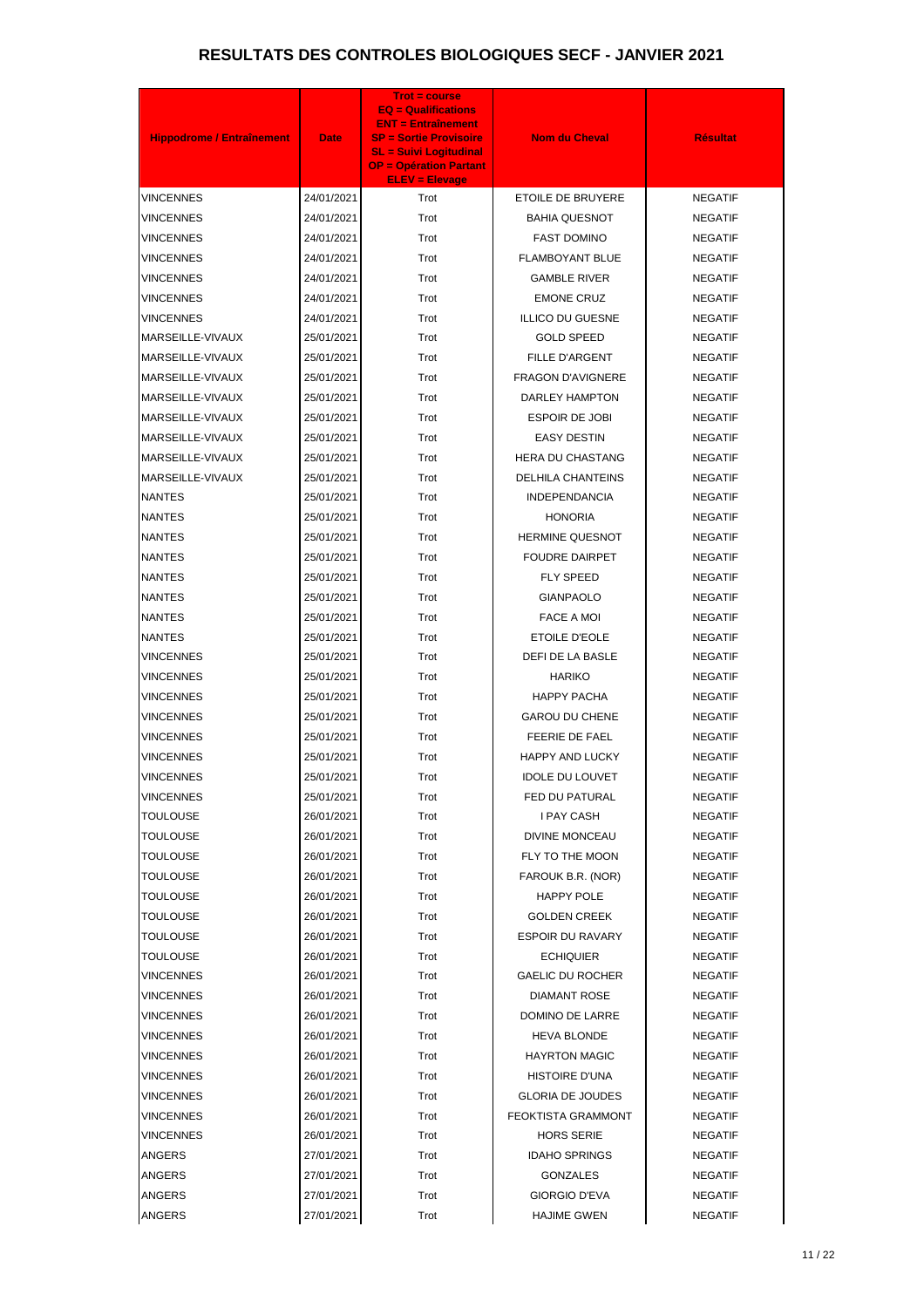| <b>Hippodrome / Entraînement</b> | <b>Date</b> | <b>Trot = course</b><br><b>EQ = Qualifications</b><br><b>ENT = Entraînement</b><br><b>SP = Sortie Provisoire</b><br><b>SL = Suivi Logitudinal</b> | <b>Nom du Cheval</b>      | <b>Résultat</b> |
|----------------------------------|-------------|---------------------------------------------------------------------------------------------------------------------------------------------------|---------------------------|-----------------|
|                                  |             | <b>OP = Opération Partant</b><br><b>ELEV = Elevage</b>                                                                                            |                           |                 |
| ANGERS                           | 27/01/2021  | Trot                                                                                                                                              | HEROINE DU ROY            | <b>NEGATIF</b>  |
| ANGERS                           | 27/01/2021  | Trot                                                                                                                                              | <b>FASLIYEN D'ORGERES</b> | <b>NEGATIF</b>  |
| <b>ANGERS</b>                    | 27/01/2021  | Trot                                                                                                                                              | <b>GRAND TRIO LUDOIS</b>  | <b>NEGATIF</b>  |
| <b>ANGERS</b>                    | 27/01/2021  | Trot                                                                                                                                              | <b>GAMELIA DU LUPIN</b>   | <b>NEGATIF</b>  |
| CAGNES-SUR-MER                   | 27/01/2021  | Trot                                                                                                                                              | ABZAC DE FONTAINE         | <b>NEGATIF</b>  |
| CAGNES-SUR-MER                   | 27/01/2021  | Trot                                                                                                                                              | <b>COLONEL BOND</b>       | <b>NEGATIF</b>  |
| CAGNES-SUR-MER                   | 27/01/2021  | Trot                                                                                                                                              | <b>ISLAND BOND</b>        | <b>NEGATIF</b>  |
| CAGNES-SUR-MER                   | 27/01/2021  | Trot                                                                                                                                              | <b>GET LUCKY DE CAREL</b> | <b>NEGATIF</b>  |
| CAGNES-SUR-MER                   | 27/01/2021  | Trot                                                                                                                                              | <b>HAIKO DREAM</b>        | <b>NEGATIF</b>  |
| CAGNES-SUR-MER                   | 27/01/2021  | Trot                                                                                                                                              | <b>FESTIMATA</b>          | <b>NEGATIF</b>  |
| <b>CAGNES-SUR-MER</b>            | 27/01/2021  | Trot                                                                                                                                              | <b>HAVANA MAX</b>         | <b>NEGATIF</b>  |
| CAGNES-SUR-MER                   | 27/01/2021  | Trot                                                                                                                                              | <b>BEBE DU BEAUVOISIN</b> | <b>NEGATIF</b>  |
| <b>CAGNES-SUR-MER</b>            | 27/01/2021  | Trot                                                                                                                                              | CAZAUBON DAIRPET          | <b>NEGATIF</b>  |
| LYON-LA-SOIE                     | 28/01/2021  | Trot                                                                                                                                              | <b>GLOIRE DU RABUTIN</b>  | <b>NEGATIF</b>  |
| LYON-LA-SOIE                     | 28/01/2021  | Trot                                                                                                                                              | FELIN DU LOISIR           | <b>NEGATIF</b>  |
| LYON-LA-SOIE                     | 28/01/2021  | Trot                                                                                                                                              | <b>EQUEJUELO</b>          | <b>NEGATIF</b>  |
| LYON-LA-SOIE                     | 28/01/2021  | Trot                                                                                                                                              | <b>FENILA</b>             | <b>NEGATIF</b>  |
| LYON-LA-SOIE                     | 28/01/2021  | Trot                                                                                                                                              | <b>HOT SUMMER</b>         | <b>NEGATIF</b>  |
| LYON-LA-SOIE                     | 28/01/2021  | Trot                                                                                                                                              | HARMONIE DE SOYORA        | <b>NEGATIF</b>  |
| LYON-LA-SOIE                     | 28/01/2021  | Trot                                                                                                                                              | <b>GEORGIO LE FOL</b>     | <b>NEGATIF</b>  |
| LYON-LA-SOIE                     | 28/01/2021  | Trot                                                                                                                                              | I RUN FIGHTER             | <b>NEGATIF</b>  |
| VINCENNES                        | 28/01/2021  | Trot                                                                                                                                              | <b>ESPERANZO</b>          | <b>NEGATIF</b>  |
| VINCENNES                        | 28/01/2021  | Trot                                                                                                                                              | <b>ELIOT D'AMBRI</b>      | <b>NEGATIF</b>  |
| <b>VINCENNES</b>                 | 28/01/2021  | Trot                                                                                                                                              | <b>BONHEUR DE NAY</b>     | <b>NEGATIF</b>  |
| <b>VINCENNES</b>                 | 28/01/2021  | Trot                                                                                                                                              | <b>BRASIL DE BAILLY</b>   | <b>NEGATIF</b>  |
| VINCENNES                        | 28/01/2021  | Trot                                                                                                                                              | <b>FAKIR DE LARRE</b>     | <b>NEGATIF</b>  |
| <b>VINCENNES</b>                 | 28/01/2021  | Trot                                                                                                                                              | <b>GOUNIT DE L'AIROU</b>  | <b>NEGATIF</b>  |
| VINCENNES                        | 28/01/2021  | Trot                                                                                                                                              | <b>FLAMME VIVE</b>        | <b>NEGATIF</b>  |
| VINCENNES                        | 28/01/2021  | Trot                                                                                                                                              | <b>FEELING BOY</b>        | <b>NEGATIF</b>  |
| <b>VINCENNES</b>                 | 28/01/2021  | Trot                                                                                                                                              | ELLA DU CAMPDOS           | <b>NEGATIF</b>  |
| <b>VINCENNES</b>                 | 28/01/2021  | Trot                                                                                                                                              | <b>COPSI</b>              | <b>NEGATIF</b>  |
| CAGNES-SUR-MER                   | 29/01/2021  | Trot                                                                                                                                              | <b>ESTOURNEL MOURIEZ</b>  | <b>NEGATIF</b>  |
| CAGNES-SUR-MER                   | 29/01/2021  | Trot                                                                                                                                              | <b>EUSEBIO D'HERIPRE</b>  | <b>NEGATIF</b>  |
| CAGNES-SUR-MER                   | 29/01/2021  | Trot                                                                                                                                              | <b>GUERANDE</b>           | <b>NEGATIF</b>  |
| CAGNES-SUR-MER                   | 29/01/2021  | Trot                                                                                                                                              | <b>FERIA DE BUSSET</b>    | <b>NEGATIF</b>  |
| CAGNES-SUR-MER                   | 29/01/2021  | Trot                                                                                                                                              | ESTERO                    | <b>NEGATIF</b>  |
| CAGNES-SUR-MER                   | 29/01/2021  | Trot                                                                                                                                              | <b>GLASGOW CITY</b>       | <b>NEGATIF</b>  |
| CAGNES-SUR-MER                   | 29/01/2021  | Trot                                                                                                                                              | HIEVALIE MONTAVAL         | <b>NEGATIF</b>  |
| CAGNES-SUR-MER                   | 29/01/2021  | Trot                                                                                                                                              | <b>EL VIENTO</b>          | <b>NEGATIF</b>  |
| SAINT-BRIEUC                     | 30/01/2021  | Trot                                                                                                                                              | <b>ILLICO D'AMOUR</b>     | <b>NEGATIF</b>  |
| SAINT-BRIEUC                     | 30/01/2021  | Trot                                                                                                                                              | <b>HEXODE DE FELLIERE</b> | <b>NEGATIF</b>  |
| SAINT-BRIEUC                     | 30/01/2021  | Trot                                                                                                                                              | <b>GAZELLE D'ARZAL</b>    | <b>NEGATIF</b>  |
| SAINT-BRIEUC                     | 30/01/2021  | Trot                                                                                                                                              | <b>GENTIANO BELLO</b>     | <b>NEGATIF</b>  |
| SAINT-BRIEUC                     | 30/01/2021  | Trot                                                                                                                                              | <b>FAKIR DE L'AULNE</b>   | <b>NEGATIF</b>  |
| SAINT-BRIEUC                     | 30/01/2021  | Trot                                                                                                                                              | EVEIL DU LUPIN            | <b>NEGATIF</b>  |
| SAINT-BRIEUC                     | 30/01/2021  | Trot                                                                                                                                              | <b>HOUF DES FONTAINES</b> | <b>NEGATIF</b>  |
| SAINT-BRIEUC                     | 30/01/2021  | Trot                                                                                                                                              | HAMLET                    | <b>NEGATIF</b>  |
| SAINT-GALMIER                    | 30/01/2021  | Trot                                                                                                                                              | <b>HIWI ROCQ</b>          | <b>NEGATIF</b>  |
| SAINT-GALMIER                    | 30/01/2021  | Trot                                                                                                                                              | <b>ENVIEUX</b>            | <b>NEGATIF</b>  |
| SAINT-GALMIER                    | 30/01/2021  | Trot                                                                                                                                              | ELAN DE DOMPIERRE         | <b>NEGATIF</b>  |
| SAINT-GALMIER                    | 30/01/2021  | Trot                                                                                                                                              | <b>FERIA FRATELLI</b>     | <b>NEGATIF</b>  |
| SAINT-GALMIER                    | 30/01/2021  | Trot                                                                                                                                              | <b>FRENCH PEOPLE</b>      | <b>NEGATIF</b>  |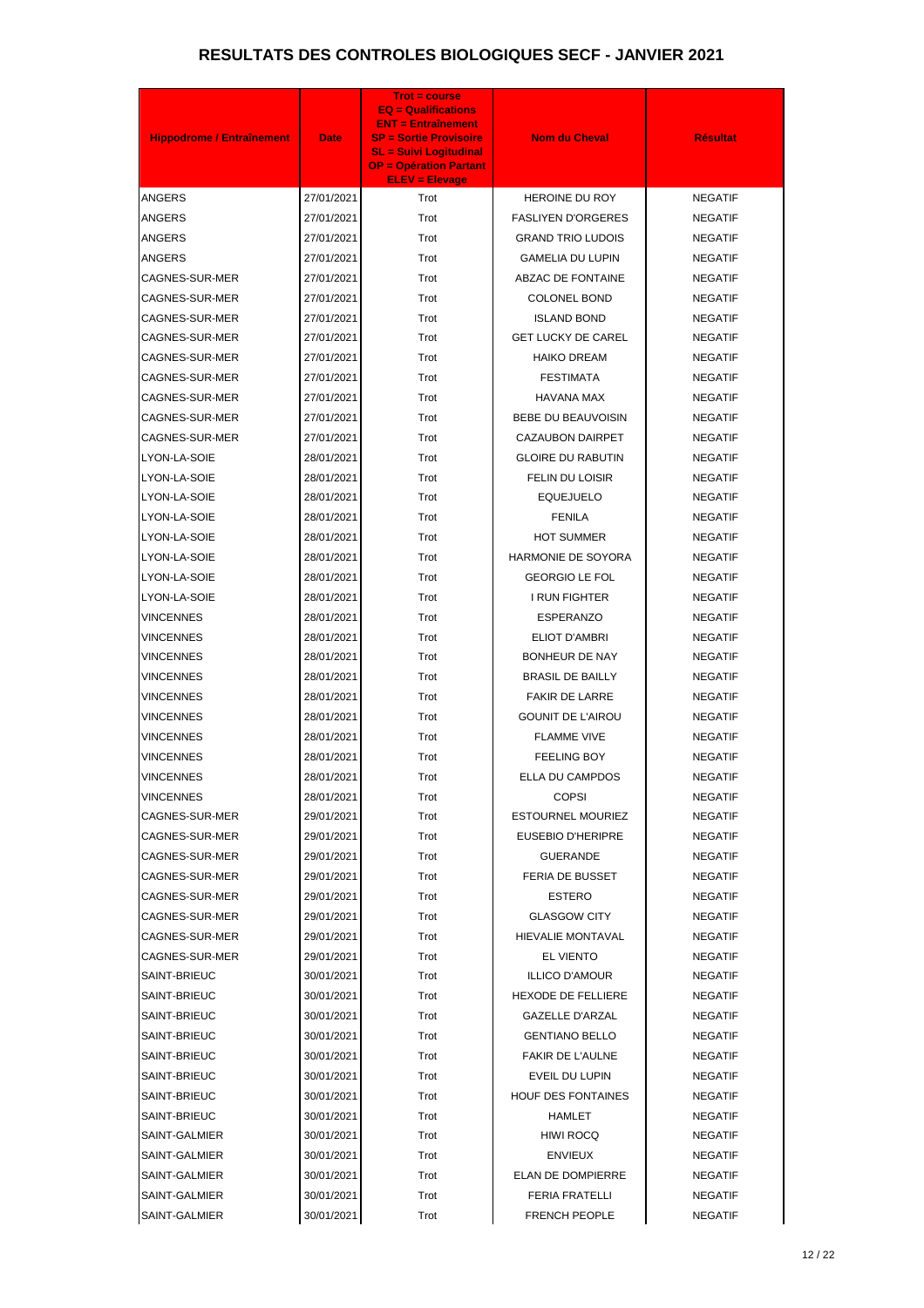| <b>Hippodrome / Entraînement</b> | <b>Date</b> | Trot = course<br><b>EQ = Qualifications</b><br><b>ENT = Entraînement</b><br><b>SP = Sortie Provisoire</b><br><b>SL = Suivi Logitudinal</b><br><b>OP = Opération Partant</b><br><b>ELEV = Elevage</b> | <b>Nom du Cheval</b>      | <b>Résultat</b> |
|----------------------------------|-------------|------------------------------------------------------------------------------------------------------------------------------------------------------------------------------------------------------|---------------------------|-----------------|
| SAINT-GALMIER                    | 30/01/2021  | Trot                                                                                                                                                                                                 | <b>GLOBAL OAKS</b>        | <b>NEGATIF</b>  |
| SAINT-GALMIER                    | 30/01/2021  | Trot                                                                                                                                                                                                 | <b>GIULIA SNOB</b>        | <b>NEGATIF</b>  |
| SAINT-GALMIER                    | 30/01/2021  | Trot                                                                                                                                                                                                 | <b>EVEMAX DES ISLES</b>   | <b>NEGATIF</b>  |
| <b>VINCENNES</b>                 | 30/01/2021  | Trot                                                                                                                                                                                                 | <b>BECAUSE YOU LOVEME</b> | <b>NEGATIF</b>  |
| <b>VINCENNES</b>                 | 30/01/2021  | Trot                                                                                                                                                                                                 | <b>FORUM MESLOIS</b>      | <b>NEGATIF</b>  |
| <b>VINCENNES</b>                 | 30/01/2021  | Trot                                                                                                                                                                                                 | BELPHEGOR DU PAJ          | <b>NEGATIF</b>  |
| <b>VINCENNES</b>                 | 30/01/2021  | Trot                                                                                                                                                                                                 | <b>COMTE DES TITHAIS</b>  | <b>NEGATIF</b>  |
| <b>VINCENNES</b>                 | 30/01/2021  | Trot                                                                                                                                                                                                 | <b>FIRST PRINCESS</b>     | <b>NEGATIF</b>  |
| <b>VINCENNES</b>                 | 30/01/2021  | Trot                                                                                                                                                                                                 | <b>GRANDE PRETRESSE</b>   | <b>NEGATIF</b>  |
| <b>VINCENNES</b>                 | 30/01/2021  | Trot                                                                                                                                                                                                 | DORGOS DE GUEZ            | <b>NEGATIF</b>  |
| <b>VINCENNES</b>                 | 30/01/2021  | Trot                                                                                                                                                                                                 | <b>FAUSTINE LUDOISE</b>   | <b>NEGATIF</b>  |
| <b>VINCENNES</b>                 | 30/01/2021  | Trot                                                                                                                                                                                                 | <b>IMPRESSION GEMA</b>    | <b>NEGATIF</b>  |
| <b>VINCENNES</b>                 | 30/01/2021  | Trot                                                                                                                                                                                                 | <b>ENCIERRO JYL</b>       | <b>NEGATIF</b>  |
| <b>ARGENTAN</b>                  | 31/01/2021  | Trot                                                                                                                                                                                                 | <b>DAIQUIRI</b>           | <b>NEGATIF</b>  |
| ARGENTAN                         | 31/01/2021  | Trot                                                                                                                                                                                                 | <b>ILLICO DE BOMO</b>     | <b>NEGATIF</b>  |
| ARGENTAN                         | 31/01/2021  | Trot                                                                                                                                                                                                 | <b>GROUPE DE POTES</b>    | <b>NEGATIF</b>  |
| ARGENTAN                         | 31/01/2021  | Trot                                                                                                                                                                                                 | <b>GIBSON TREMBLADAIS</b> | <b>NEGATIF</b>  |
| ARGENTAN                         | 31/01/2021  | Trot                                                                                                                                                                                                 | HEMMA DES VAUCHAUX        | <b>NEGATIF</b>  |
| ARGENTAN                         | 31/01/2021  | Trot                                                                                                                                                                                                 | HATALANTE DE FLO          | <b>NEGATIF</b>  |
| ARGENTAN                         | 31/01/2021  | Trot                                                                                                                                                                                                 | <b>HYROPHARE</b>          | <b>NEGATIF</b>  |
| ARGENTAN                         | 31/01/2021  | Trot                                                                                                                                                                                                 | HANDSOM DE HOUELLE        | <b>NEGATIF</b>  |
| ARGENTAN                         | 31/01/2021  | Trot                                                                                                                                                                                                 | ETERNEL AMOUR             | <b>NEGATIF</b>  |
| GRENADE-SUR-GARONNE              | 31/01/2021  | Trot                                                                                                                                                                                                 | <b>IMPULSION</b>          | <b>NEGATIF</b>  |
| GRENADE-SUR-GARONNE              | 31/01/2021  | Trot                                                                                                                                                                                                 | <b>HIGH CHAPARAL</b>      | <b>NEGATIF</b>  |
| <b>GRENADE-SUR-GARONNE</b>       | 31/01/2021  | Trot                                                                                                                                                                                                 | <b>HISTOIRE PHILS</b>     | <b>NEGATIF</b>  |
| GRENADE-SUR-GARONNE              | 31/01/2021  | Trot                                                                                                                                                                                                 | <b>GOOD TIME</b>          | <b>NEGATIF</b>  |
| GRENADE-SUR-GARONNE              | 31/01/2021  | Trot                                                                                                                                                                                                 | <b>GOLO KANTE</b>         | <b>NEGATIF</b>  |
| GRENADE-SUR-GARONNE              | 31/01/2021  | Trot                                                                                                                                                                                                 | FORMA DE BLARY            | <b>NEGATIF</b>  |
| GRENADE-SUR-GARONNE              | 31/01/2021  | Trot                                                                                                                                                                                                 | <b>FLOREAL</b>            | <b>NEGATIF</b>  |
| GRENADE-SUR-GARONNE              | 31/01/2021  | Trot                                                                                                                                                                                                 | <b>FORUM</b>              | <b>NEGATIF</b>  |
| GRENADE-SUR-GARONNE              | 31/01/2021  | Trot                                                                                                                                                                                                 | <b>FIRST DE BRETAGNE</b>  | <b>NEGATIF</b>  |
| <b>HYERES</b>                    | 31/01/2021  | Trot                                                                                                                                                                                                 | <b>INDIEN DE BRY</b>      | <b>NEGATIF</b>  |
| <b>HYERES</b>                    | 31/01/2021  | Trot                                                                                                                                                                                                 | HIEGO DE NEUVY            | <b>NEGATIF</b>  |
| <b>HYERES</b>                    | 31/01/2021  | Trot                                                                                                                                                                                                 | HO MY GOD ONE             | <b>NEGATIF</b>  |
| <b>HYERES</b>                    | 31/01/2021  | Trot                                                                                                                                                                                                 | <b>GOOD PLAY JEPHI</b>    | <b>NEGATIF</b>  |
| <b>HYERES</b>                    | 31/01/2021  | Trot                                                                                                                                                                                                 | <b>FLASH DE GINAI</b>     | <b>NEGATIF</b>  |
| <b>HYERES</b>                    | 31/01/2021  | Trot                                                                                                                                                                                                 | <b>DIVALLO</b>            | <b>NEGATIF</b>  |
| <b>HYERES</b>                    | 31/01/2021  | Trot                                                                                                                                                                                                 | <b>EDINSON CAVANI</b>     | <b>NEGATIF</b>  |
| LA GUADELOUPE                    | 31/01/2021  | Trot                                                                                                                                                                                                 | <b>BONHEUR TOUJOURS</b>   | <b>NEGATIF</b>  |
| <b>NANTES</b>                    | 31/01/2021  | Trot                                                                                                                                                                                                 | <b>ICHIRO DE JOUDES</b>   | <b>NEGATIF</b>  |
| <b>NANTES</b>                    | 31/01/2021  | Trot                                                                                                                                                                                                 | <b>GENERATION GLAM</b>    | <b>NEGATIF</b>  |
| <b>NANTES</b>                    | 31/01/2021  | Trot                                                                                                                                                                                                 | DREAMER ANGELE            | <b>NEGATIF</b>  |
| <b>NANTES</b>                    | 31/01/2021  | Trot                                                                                                                                                                                                 | <b>HALICIA BELLA</b>      | <b>NEGATIF</b>  |
| <b>NANTES</b>                    | 31/01/2021  | Trot                                                                                                                                                                                                 | EPEE D'HAUFOR             | <b>NEGATIF</b>  |
| <b>NANTES</b>                    | 31/01/2021  | Trot                                                                                                                                                                                                 | <b>EMAIL DE L'ITON</b>    | <b>NEGATIF</b>  |
| <b>NANTES</b>                    | 31/01/2021  | Trot                                                                                                                                                                                                 | ES TU LA JAVANAIS         | <b>NEGATIF</b>  |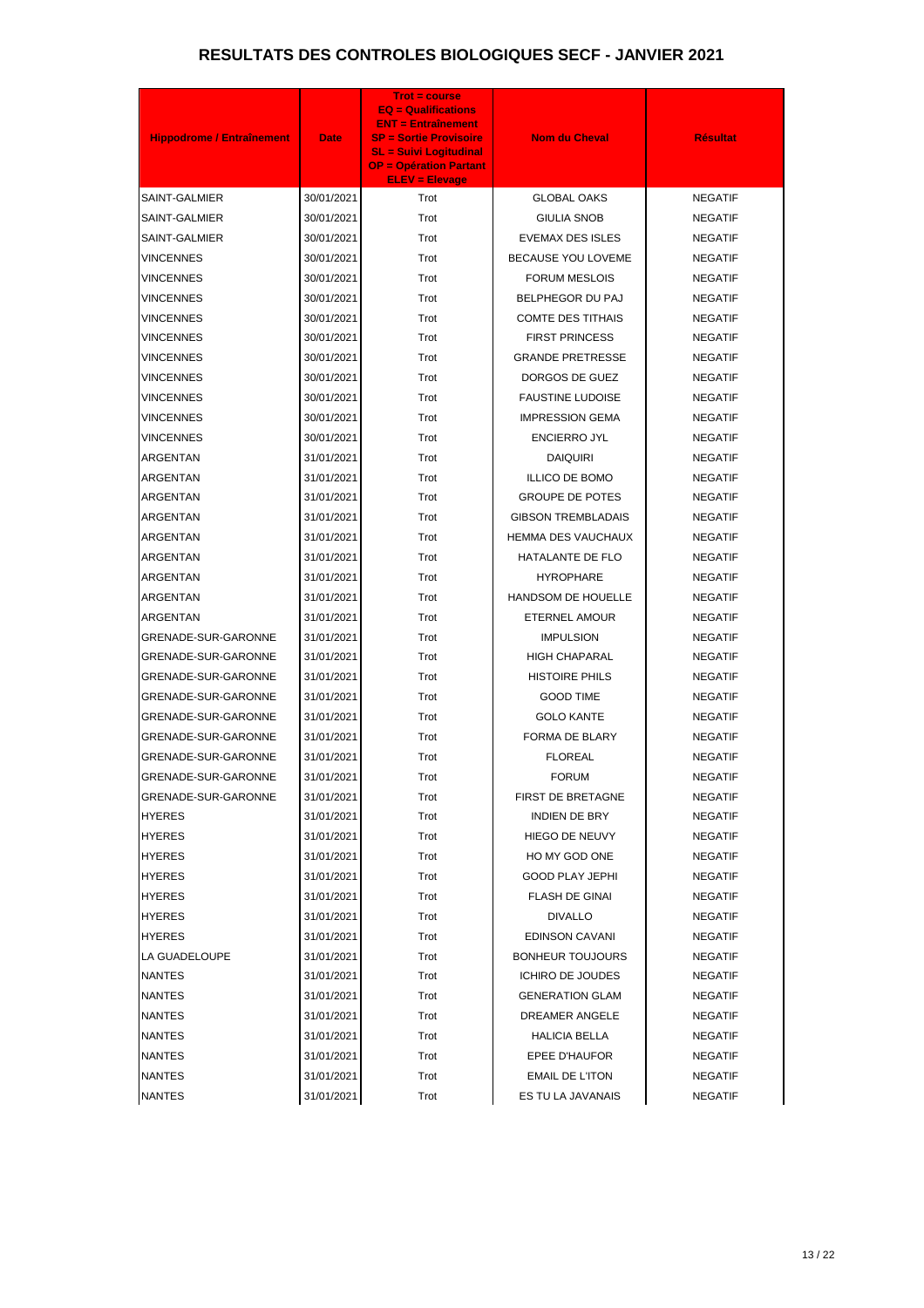| <b>Hippodrome / Entraînement</b> | <b>Date</b> | <b>Trot = course</b><br>$EQ = \text{Qualifications}$<br><b>ENT = Entraînement</b><br><b>SP = Sortie Provisoire</b><br><b>SL = Suivi Logitudinal</b><br><b>OP = Opération Partant</b><br><b>ELEV = Elevage</b> | <b>Nom du Cheval</b>      | <b>Résultat</b> |
|----------------------------------|-------------|---------------------------------------------------------------------------------------------------------------------------------------------------------------------------------------------------------------|---------------------------|-----------------|
| <b>VINCENNES</b>                 | 31/01/2021  | Trot                                                                                                                                                                                                          | <b>HEY QUICK</b>          | <b>NEGATIF</b>  |
| <b>VINCENNES</b>                 | 31/01/2021  | Trot                                                                                                                                                                                                          | <b>GULE DE HOUELLE</b>    | <b>NEGATIF</b>  |
| <b>VINCENNES</b>                 | 31/01/2021  | Trot                                                                                                                                                                                                          | <b>GOOD LUCK QUICK</b>    | <b>NEGATIF</b>  |
| <b>VINCENNES</b>                 | 31/01/2021  | Trot                                                                                                                                                                                                          | <b>GRAZIA</b>             | <b>NEGATIF</b>  |
| <b>VINCENNES</b>                 | 31/01/2021  | Trot                                                                                                                                                                                                          | <b>FREEMAN DE HOUELLE</b> | <b>NEGATIF</b>  |
| <b>VINCENNES</b>                 | 31/01/2021  | Trot                                                                                                                                                                                                          | <b>BELLE LOUISE MABON</b> | <b>NEGATIF</b>  |
| <b>VINCENNES</b>                 | 31/01/2021  | Trot                                                                                                                                                                                                          | <b>HIRONDELLE SIBEY</b>   | <b>NEGATIF</b>  |
| <b>VINCENNES</b>                 | 31/01/2021  | Trot                                                                                                                                                                                                          | <b>HOHNECK</b>            | <b>NEGATIF</b>  |
| <b>VINCENNES</b>                 | 31/01/2021  | Trot                                                                                                                                                                                                          | <b>GU D'HERIPRE</b>       | <b>NEGATIF</b>  |
| <b>VINCENNES</b>                 | 31/01/2021  | Trot                                                                                                                                                                                                          | <b>DELIA DU POMMEREUX</b> | <b>NEGATIF</b>  |
| <b>VINCENNES</b>                 | 31/01/2021  | Trot                                                                                                                                                                                                          | DAVIDSON DU PONT          | <b>NEGATIF</b>  |
| <b>VINCENNES</b>                 | 31/01/2021  | Trot                                                                                                                                                                                                          | <b>BAHIA QUESNOT</b>      | <b>NEGATIF</b>  |
| <b>VINCENNES</b>                 | 31/01/2021  | Trot                                                                                                                                                                                                          | <b>FACE TIME BOURBON</b>  | <b>NEGATIF</b>  |
| <b>VINCENNES</b>                 | 31/01/2021  | Trot                                                                                                                                                                                                          | <b>AETOS KRONOS (SWE)</b> | <b>NEGATIF</b>  |
| <b>VINCENNES</b>                 | 31/01/2021  | Trot                                                                                                                                                                                                          | <b>GRAND ART</b>          | <b>NEGATIF</b>  |
| <b>VINCENNES</b>                 | 31/01/2021  | Trot                                                                                                                                                                                                          | <b>FEYDEAU SEVEN</b>      | <b>NEGATIF</b>  |
| <b>VINCENNES</b>                 | 31/01/2021  | Trot                                                                                                                                                                                                          | <b>DECOLORATION</b>       | <b>NEGATIF</b>  |
| <b>VINCENNES</b>                 | 31/01/2021  | Trot                                                                                                                                                                                                          | CAGLIOSTRO FERM (ITY)     | <b>NEGATIF</b>  |
| <b>VINCENNES</b>                 | 31/01/2021  | Trot                                                                                                                                                                                                          | <b>DIAMANT DE LARRE</b>   | <b>NEGATIF</b>  |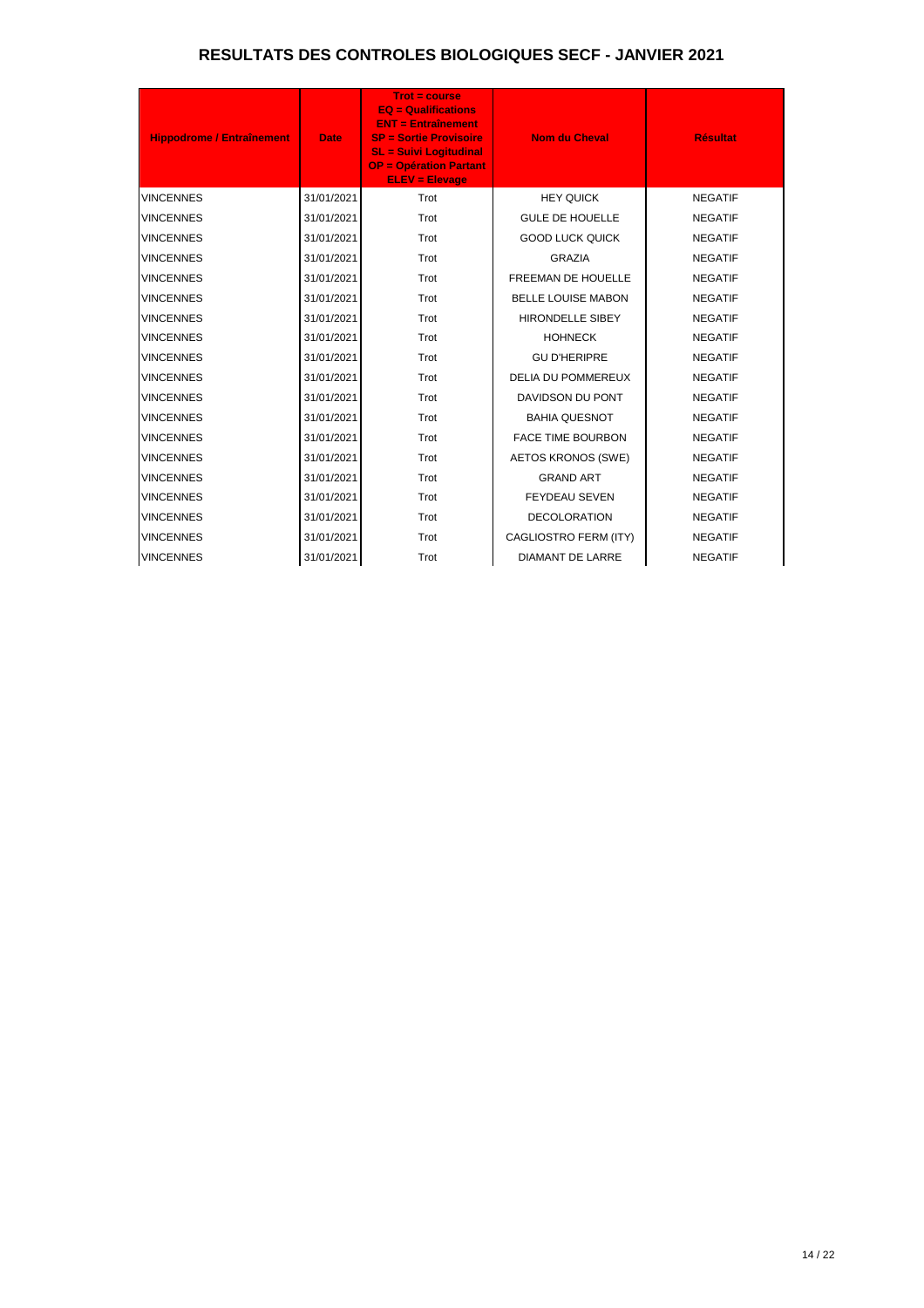| <b>Hippodrome / Entraînement</b> | <b>Date</b> | <b>Trot = course</b><br><b>EQ = Qualifications</b><br><b>ENT = Entraînement</b><br><b>SP = Sortie Provisoire</b><br><b>SL = Suivi Logitudinal</b><br><b>OP = Opération Partant</b><br><b>ELEV = Elevage</b> | <b>Nom du Cheval</b>      | <b>Résultat</b> |
|----------------------------------|-------------|-------------------------------------------------------------------------------------------------------------------------------------------------------------------------------------------------------------|---------------------------|-----------------|
| <b>BORDEAUX</b>                  | 06/01/2021  | EQ                                                                                                                                                                                                          | <b>IMEO DU VAUTOUR</b>    | <b>NEGATIF</b>  |
| <b>BORDEAUX</b>                  | 06/01/2021  | EQ                                                                                                                                                                                                          | <b>IBACA</b>              | <b>NEGATIF</b>  |
| <b>BORDEAUX</b>                  | 06/01/2021  | EQ                                                                                                                                                                                                          | ELIOS DE MINEL            | <b>NEGATIF</b>  |
| <b>CORDEMAIS</b>                 | 12/01/2021  | EQ                                                                                                                                                                                                          | <b>IBIS NEMO</b>          | <b>NEGATIF</b>  |
| <b>CORDEMAIS</b>                 | 12/01/2021  | EQ                                                                                                                                                                                                          | <b>INDIANA SMART</b>      | <b>NEGATIF</b>  |
| <b>CORDEMAIS</b>                 | 12/01/2021  | EQ                                                                                                                                                                                                          | <b>INES DE L'ELLE</b>     | <b>NEGATIF</b>  |
| <b>CORDEMAIS</b>                 | 12/01/2021  | EQ                                                                                                                                                                                                          | <b>IT'S ME CARISAIE</b>   | <b>NEGATIF</b>  |
| <b>CORDEMAIS</b>                 | 12/01/2021  | EQ                                                                                                                                                                                                          | <b>HARLEY DU SURF</b>     | <b>NEGATIF</b>  |
| <b>CORDEMAIS</b>                 | 12/01/2021  | EQ                                                                                                                                                                                                          | <b>ESPOIR DE L'AUMOY</b>  | <b>NEGATIF</b>  |
| <b>CAEN</b>                      | 13/01/2021  | EQ                                                                                                                                                                                                          | <b>I CAN DREAM</b>        | <b>NEGATIF</b>  |
| <b>CAEN</b>                      | 13/01/2021  | EQ                                                                                                                                                                                                          | <b>INCANDESCENCE</b>      | <b>NEGATIF</b>  |
| <b>GROSBOIS</b>                  | 13/01/2021  | EQ                                                                                                                                                                                                          | <b>HERA THE BEST</b>      | <b>NEGATIF</b>  |
| <b>GROSBOIS</b>                  | 13/01/2021  | EQ                                                                                                                                                                                                          | <b>IRON QUICK</b>         | <b>NEGATIF</b>  |
| <b>GROSBOIS</b>                  | 13/01/2021  | EQ                                                                                                                                                                                                          | <b>IMPRESSIVE TI</b>      | <b>NEGATIF</b>  |
| <b>GROSBOIS</b>                  | 13/01/2021  | EQ                                                                                                                                                                                                          | <b>ITALIE</b>             | <b>NEGATIF</b>  |
| MESLAY-DU-MAINE                  | 22/01/2021  | EQ                                                                                                                                                                                                          | <b>IDYLLE CENSBOIS</b>    | <b>NEGATIF</b>  |
| MESLAY-DU-MAINE                  | 22/01/2021  | EQ                                                                                                                                                                                                          | <b>HOKAIDO DE MONCHEL</b> | <b>NEGATIF</b>  |
| MESLAY-DU-MAINE                  | 22/01/2021  | EQ                                                                                                                                                                                                          | <b>ILARA DES VEYS</b>     | <b>NEGATIF</b>  |
| MESLAY-DU-MAINE                  | 22/01/2021  | EQ                                                                                                                                                                                                          | <b>INES D'HERMES</b>      | <b>NEGATIF</b>  |
| <b>CAEN</b>                      | 27/01/2021  | EQ                                                                                                                                                                                                          | <b>ICE BAR GIRL</b>       | <b>NEGATIF</b>  |
| <b>CAEN</b>                      | 27/01/2021  | EQ                                                                                                                                                                                                          | <b>INVICTA DA VINCI</b>   | <b>NEGATIF</b>  |
| <b>CAEN</b>                      | 27/01/2021  | EQ                                                                                                                                                                                                          | <b>IDEA READY</b>         | <b>NEGATIF</b>  |
| <b>CAEN</b>                      | 27/01/2021  | EQ                                                                                                                                                                                                          | <b>HULCA DU BAS BOSQ</b>  | <b>NEGATIF</b>  |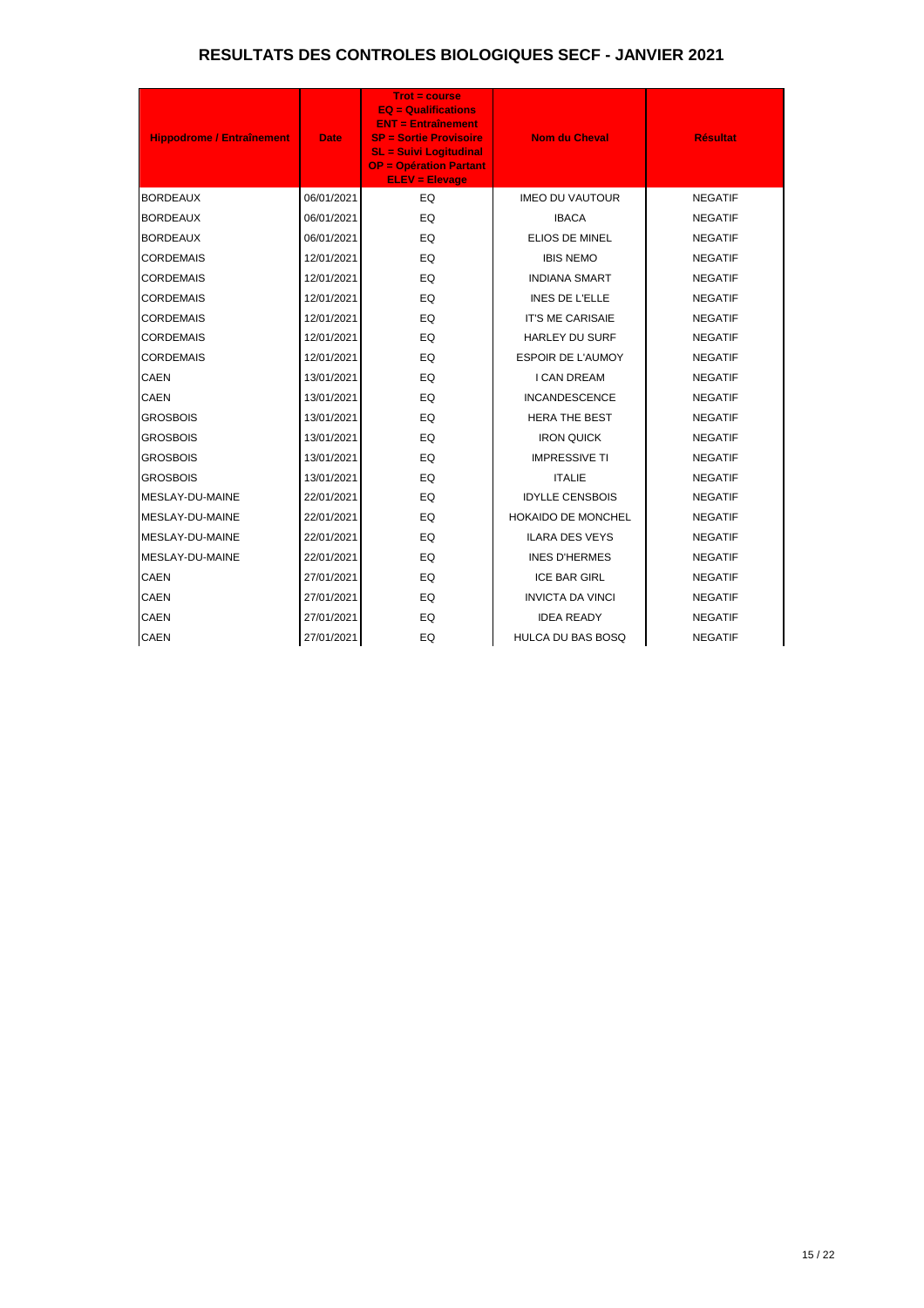| <b>Hippodrome / Entraînement</b> | <b>Date</b> | <b>Trot = course</b><br><b>EQ = Qualifications</b><br><b>ENT = Entraînement</b><br><b>SP = Sortie Provisoire</b> | <b>Nom du Cheval</b>     | <b>Résultat</b> |
|----------------------------------|-------------|------------------------------------------------------------------------------------------------------------------|--------------------------|-----------------|
|                                  |             | <b>SL = Suivi Logitudinal</b><br><b>OP = Opération Partant</b><br><b>ELEV = Elevage</b>                          |                          |                 |
| CONT ENT BERGH R.                | 08/01/2021  | <b>ENT</b>                                                                                                       | <b>NOBEL AMOK</b>        | <b>NEGATIF</b>  |
| CONT ENT BERGH R.                | 08/01/2021  | <b>ENT</b>                                                                                                       | <b>ISLAND LIFE</b>       | <b>NEGATIF</b>  |
| CONT ENT BERGH R.                | 08/01/2021  | ENT                                                                                                              | <b>MACELLERIA</b>        | <b>NEGATIF</b>  |
| CONT ENT BERGH R.                | 08/01/2021  | ENT                                                                                                              | <b>SANDA LOVE</b>        | <b>NEGATIF</b>  |
| CONT ENT DELAROCHE D.            | 08/01/2021  | ENT                                                                                                              | DANAOS DU BOUILLON       | <b>NEGATIF</b>  |
| CONT ENT DELAROCHE D.            | 08/01/2021  | ENT                                                                                                              | <b>FLICKA DU BOCAGE</b>  | <b>NEGATIF</b>  |
| CONT ENT DELAROCHE D.            | 08/01/2021  | ENT                                                                                                              | <b>GAIA DU CHERISAY</b>  | <b>NEGATIF</b>  |
| CONT ENT DELAROCHE D.            | 08/01/2021  | ENT                                                                                                              | <b>GILMOUR</b>           | <b>NEGATIF</b>  |
| CONT ENT DELANOE F.              | 14/01/2021  | <b>ENT</b>                                                                                                       | <b>GRIMALDI DU MONT</b>  | <b>NEGATIF</b>  |
| CONT ENT KUIPER R.               | 18/01/2021  | ENT                                                                                                              | BORDEAUX S.              | <b>NEGATIF</b>  |
| CONT ENT KUIPER R.               | 18/01/2021  | ENT                                                                                                              | DARSHANA (SWE)           | <b>NEGATIF</b>  |
| CONT ENT KUIPER R.               | 18/01/2021  | <b>ENT</b>                                                                                                       | <b>GORGEOUS GASCOGNE</b> | <b>NEGATIF</b>  |
| CONT ENT KUIPER R.               | 18/01/2021  | <b>ENT</b>                                                                                                       | HARMONIE DU NORD         | <b>NEGATIF</b>  |
| CONT ENT BAUDY W.                | 19/01/2021  | <b>ENT</b>                                                                                                       | CASH IS KING             | <b>NEGATIF</b>  |
| CONT ENT BAUDY W.                | 19/01/2021  | <b>ENT</b>                                                                                                       | <b>ELLO FOSSAVIE</b>     | <b>NEGATIF</b>  |
| CONT ENT BAUDY W.                | 19/01/2021  | <b>ENT</b>                                                                                                       | DORIS JENILOU            | <b>NEGATIF</b>  |
| CONT ENT BAUDY W.                | 19/01/2021  | <b>ENT</b>                                                                                                       | <b>ETURN MONEY</b>       | <b>NEGATIF</b>  |
| CONT ENT HERVE G.                | 19/01/2021  | <b>ENT</b>                                                                                                       | <b>GRETA DU CHATELET</b> | <b>NEGATIF</b>  |
| CONT ENT HERVE G.                | 19/01/2021  | <b>ENT</b>                                                                                                       | <b>GOLDEN LADY</b>       | <b>NEGATIF</b>  |
| CONT ENT HERVE G.                | 19/01/2021  | <b>ENT</b>                                                                                                       | <b>GALA DU CHATELET</b>  | <b>NEGATIF</b>  |
| CONT ENT HERVE G.                | 19/01/2021  | <b>ENT</b>                                                                                                       | <b>IRIS DE MEMARTIN</b>  | <b>NEGATIF</b>  |
| CONT ENT IZZAC M.                | 19/01/2021  | <b>ENT</b>                                                                                                       | <b>IGOR BIRD</b>         | <b>NEGATIF</b>  |
| CONT ENT IZZAC M.                | 19/01/2021  | <b>ENT</b>                                                                                                       | <b>HAMARTOM CUT</b>      | <b>NEGATIF</b>  |
| CONT ENT TERRY P.                | 19/01/2021  | <b>ENT</b>                                                                                                       | <b>EDDY DES MULOTTES</b> | <b>NEGATIF</b>  |
| CONT ENT TERRY P.                | 19/01/2021  | <b>ENT</b>                                                                                                       | <b>GINGER MADRIK</b>     | <b>NEGATIF</b>  |
| CONT ENT TERRY P.                | 19/01/2021  | ENT                                                                                                              | ETHAN DRIVE              | <b>NEGATIF</b>  |
| CONT ENT TERRY P.                | 19/01/2021  | ENT                                                                                                              | FINOU DU LUOT            | <b>NEGATIF</b>  |
| CONT ENT JULIEN N.               | 20/01/2021  | ENT                                                                                                              | <b>BIR HAKEIM</b>        | <b>NEGATIF</b>  |
| CONT ENT JULIEN N.               | 20/01/2021  | <b>ENT</b>                                                                                                       | CAZAUBON DAIRPET         | <b>NEGATIF</b>  |
| CONT ENT JULIEN N.               | 20/01/2021  | <b>ENT</b>                                                                                                       | DIEGO OF CARLESS         | <b>NEGATIF</b>  |
| CONT ENT JULIEN N.               | 20/01/2021  | ENT                                                                                                              | <b>ESCOUBLAC</b>         | <b>NEGATIF</b>  |
| CONT ENT BOURLIER ST.            | 21/01/2021  | ENT                                                                                                              | DIABLE LUDOIS            | <b>NEGATIF</b>  |
| CONT ENT BOURLIER ST.            | 21/01/2021  | ENT                                                                                                              | <b>ERODE LUDOIS</b>      | <b>NEGATIF</b>  |
| CONT ENT BOURLIER ST.            | 21/01/2021  | ENT                                                                                                              | <b>EXTREME LUDOIS</b>    | <b>NEGATIF</b>  |
| CONT ENT BOURLIER ST.            | 21/01/2021  | ENT                                                                                                              | <b>GRINDELWALD</b>       | <b>NEGATIF</b>  |
| CONT ENT DAOUGABEL M.            | 21/01/2021  | ENT                                                                                                              | DEAL VIERVIL             | <b>NEGATIF</b>  |
| CONT ENT DAOUGABEL M.            | 21/01/2021  | ENT                                                                                                              | <b>EMMY JOYEUSE</b>      | <b>NEGATIF</b>  |
| CONT ENT DAOUGABEL M.            | 21/01/2021  | <b>ENT</b>                                                                                                       | <b>HIDALGO DES LUCAS</b> | <b>NEGATIF</b>  |
| CONT ENT DAOUGABEL M.            | 21/01/2021  | ENT                                                                                                              | <b>FILLE BOIS MORIN</b>  | <b>NEGATIF</b>  |
| CONT ENT LE BEC H.               | 21/01/2021  | <b>ENT</b>                                                                                                       | <b>DISCO DES MOLANDS</b> | <b>NEGATIF</b>  |
| CONT ENT LE BEC H.               | 21/01/2021  | ENT                                                                                                              | <b>FLACA</b>             | <b>NEGATIF</b>  |
| CONT ENT LE BEC H.               | 21/01/2021  | ENT                                                                                                              | HATHA JOSSELYN           | <b>NEGATIF</b>  |
| CONT ENT LE BEC H.               | 21/01/2021  | ENT                                                                                                              | <b>HELICE DE POULINE</b> | <b>NEGATIF</b>  |
| CONT ENT IZAAC M.                | 25/01/2021  | ENT                                                                                                              | DANCER FOR MONEY         | <b>NEGATIF</b>  |
| CONT ENT IZAAC M.                | 25/01/2021  | ENT                                                                                                              | <b>GENERAL WOOD</b>      | <b>NEGATIF</b>  |
| CONT ENT IZAAC M.                | 25/01/2021  | ENT                                                                                                              | <b>HENZO CROWN</b>       | <b>NEGATIF</b>  |
| CONT ENT IZAAC M.                | 25/01/2021  | ENT                                                                                                              | <b>INA CROWN</b>         | <b>NEGATIF</b>  |
| CONT ENT BONNE D.                | 26/01/2021  | <b>ENT</b>                                                                                                       | DYNASTY PEJI             | <b>NEGATIF</b>  |
| CONT ENT BONNE D.                | 26/01/2021  | ENT                                                                                                              | <b>FED DU PATURAL</b>    | <b>NEGATIF</b>  |
| CONT ENT BONNE D.                | 26/01/2021  | ENT                                                                                                              | <b>HELIOS DU GOUTIER</b> | <b>NEGATIF</b>  |
| CONT ENT BONNE D.                | 26/01/2021  | ENT                                                                                                              | <b>CADET</b>             | <b>NEGATIF</b>  |
| CONT ENT THOREL G.               | 28/01/2021  | ENT                                                                                                              | DOLLAR SOYER             | <b>NEGATIF</b>  |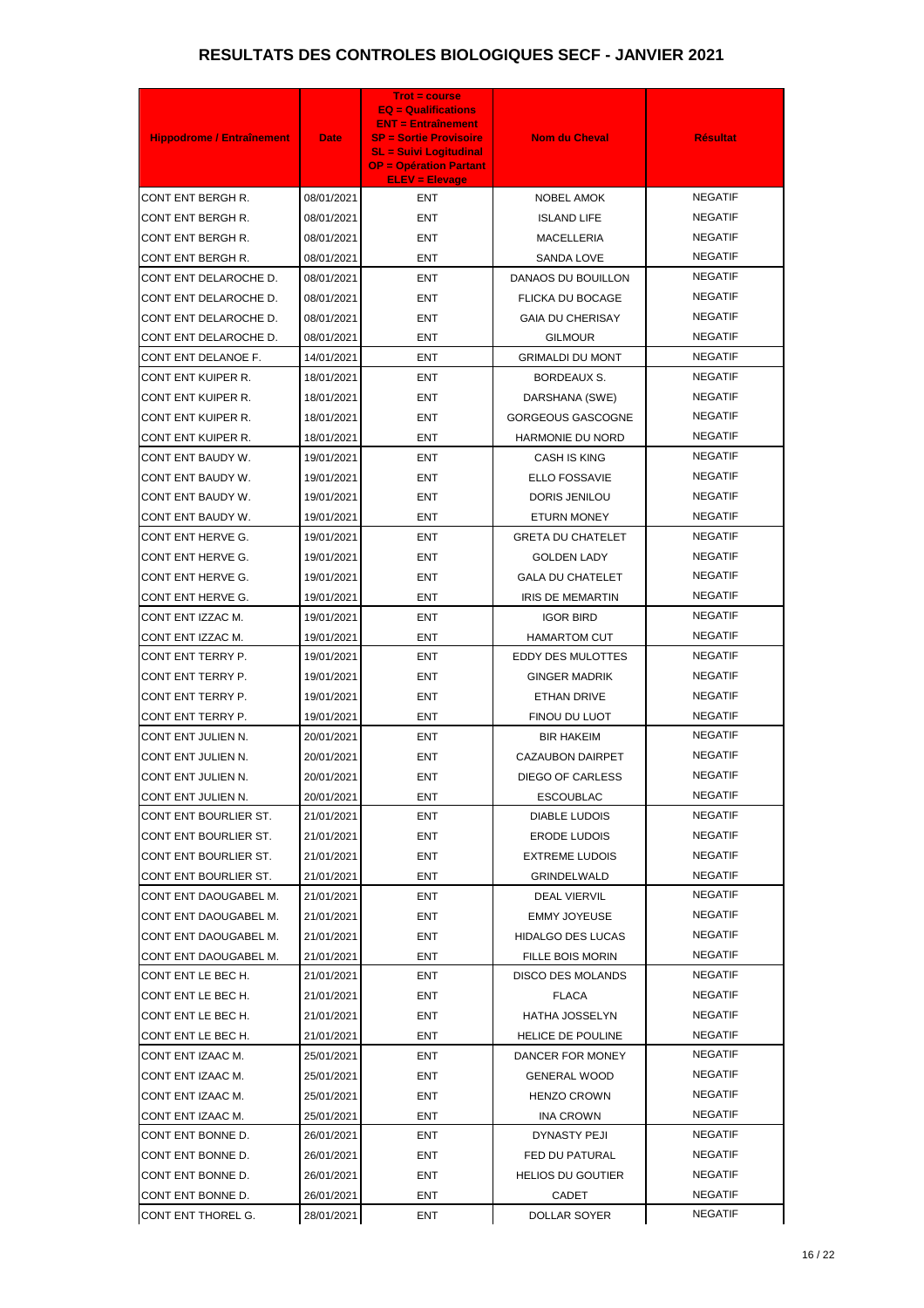| <b>Hippodrome / Entraînement</b> | <b>Date</b> | $Trot = course$<br>$EQ =$ Qualifications<br><b>ENT = Entraînement</b><br><b>SP = Sortie Provisoire</b><br><b>SL = Suivi Logitudinal</b><br><b>OP = Opération Partant</b><br><b>ELEV = Elevage</b> | <b>Nom du Cheval</b>   | <b>Résultat</b> |
|----------------------------------|-------------|---------------------------------------------------------------------------------------------------------------------------------------------------------------------------------------------------|------------------------|-----------------|
| <b>ICONT ENT THOREL G.</b>       | 28/01/2021  | <b>ENT</b>                                                                                                                                                                                        | <b>FAVORITE FLIGNY</b> | <b>NEGATIF</b>  |
| <b>CONT ENT THOREL G.</b>        | 28/01/2021  | <b>ENT</b>                                                                                                                                                                                        | <b>ILONA NORMANDE</b>  | <b>NEGATIF</b>  |
| <b>CONT ENT THOREL G.</b>        | 28/01/2021  | <b>ENT</b>                                                                                                                                                                                        | <b>CAPITAL CHARM</b>   | <b>NEGATIF</b>  |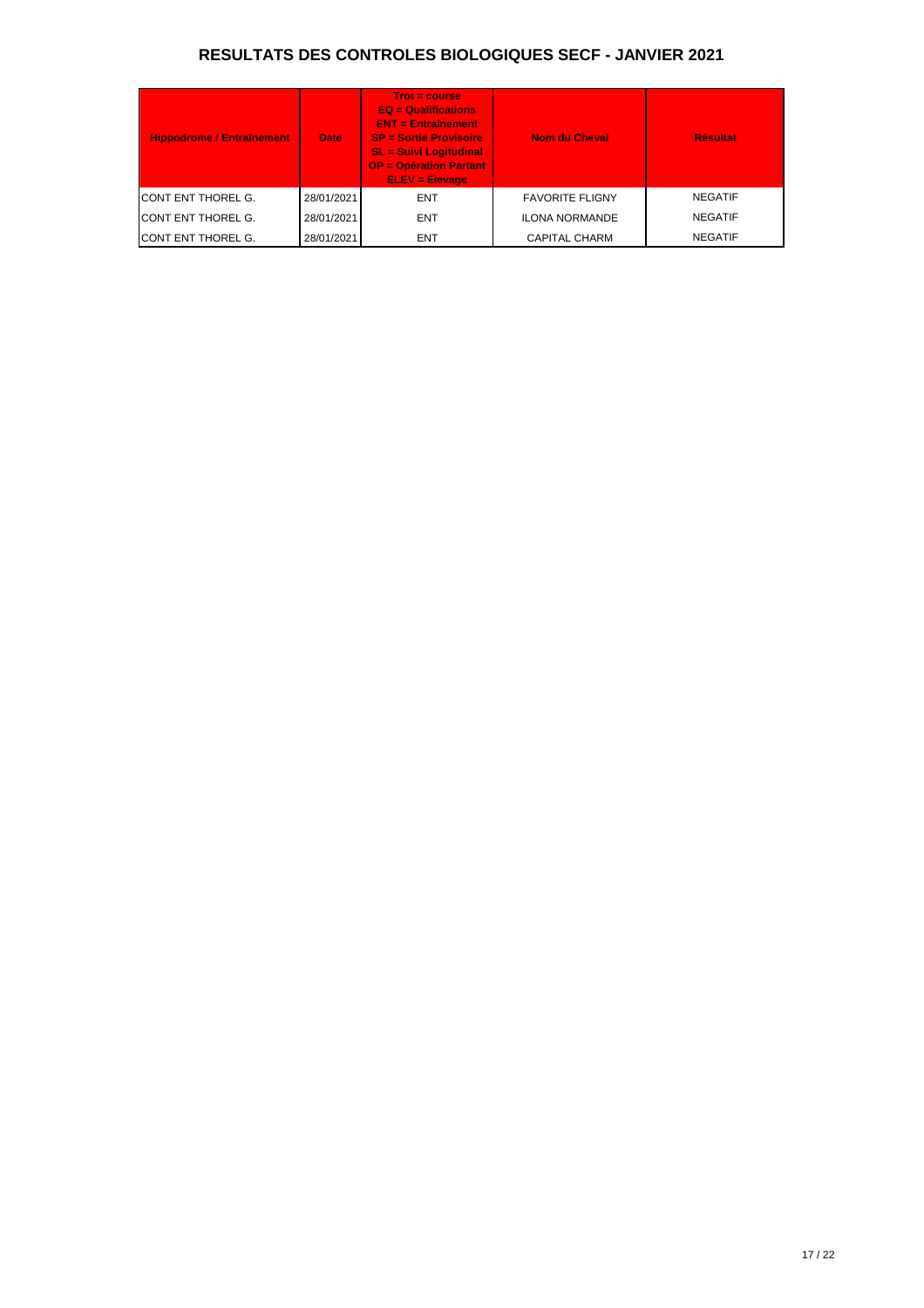| Hippodrome / Entraînement | <b>Date</b> | $Trot = course$<br>$EQ = \text{Qualifications}$<br><b>ENT = Entraînement</b><br><b>SP = Sortie Provisoire</b><br><b>SL = Suivi Logitudinal</b><br><b>OP = Opération Partant</b><br>$ELEV = Elevaae$ | <b>Nom du Cheval</b> | <b>Résultat</b>            |
|---------------------------|-------------|-----------------------------------------------------------------------------------------------------------------------------------------------------------------------------------------------------|----------------------|----------------------------|
| S.P. PITON B.             | 25/01/2021  | SP                                                                                                                                                                                                  | FUN DE LA LOGE       | <b>MEDICATION DECLAREE</b> |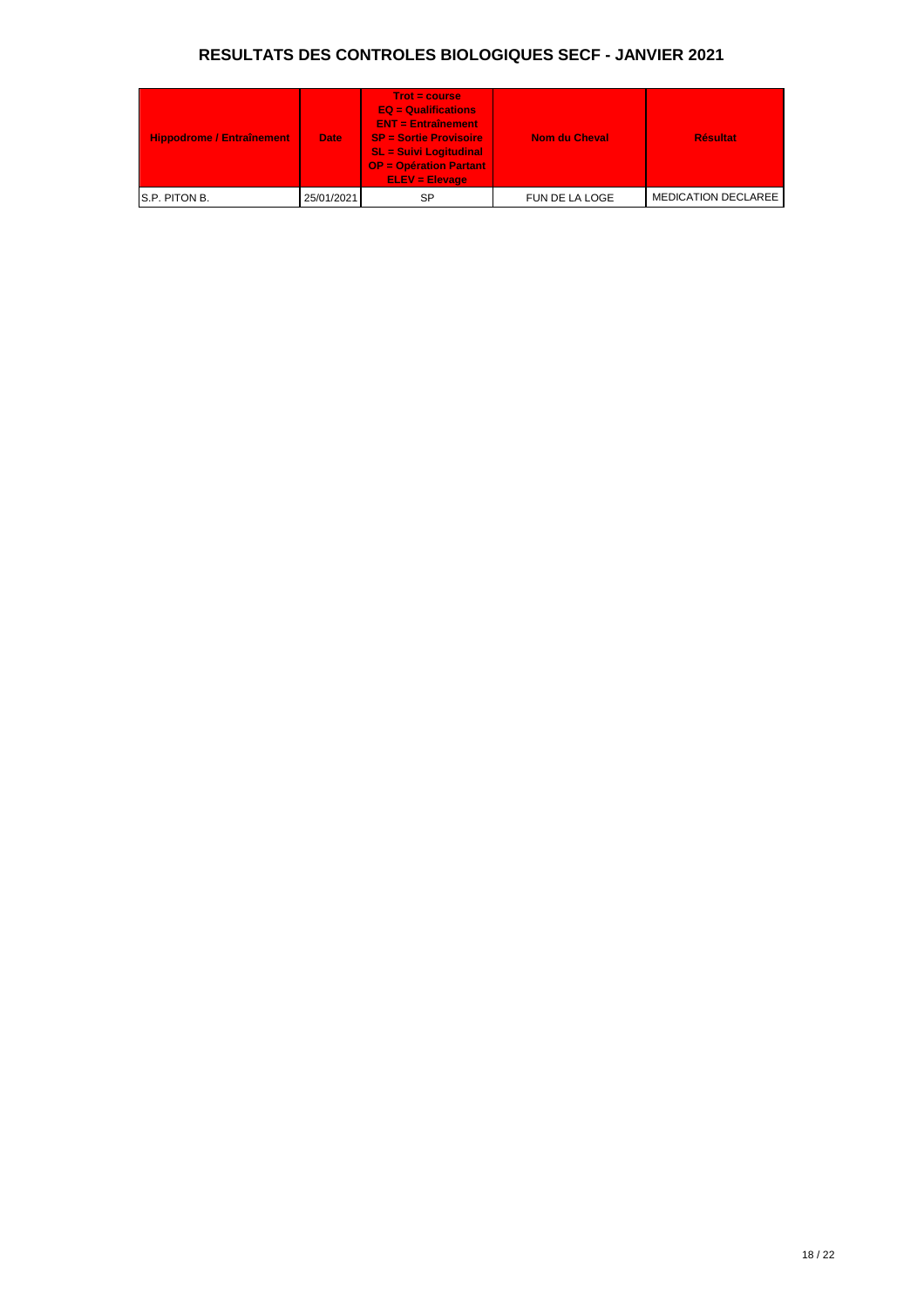| <b>Hippodrome / Entraînement</b> | <b>Date</b> | <b>Trot = course</b><br>$EQ =$ Qualifications<br><b>ENT = Entraînement</b><br><b>SP = Sortie Provisoire</b><br><b>SL = Suivi Logitudinal</b><br><b>OP = Opération Partant</b><br><b>ELEV = Elevage</b> | <b>Nom du Cheval</b>      | <b>Résultat</b> |
|----------------------------------|-------------|--------------------------------------------------------------------------------------------------------------------------------------------------------------------------------------------------------|---------------------------|-----------------|
| CONT OP BOUISSON ST.             | 20/01/2021  | OP                                                                                                                                                                                                     | <b>DEFINAY</b>            | <b>NEGATIF</b>  |
| CONT OP ENSCH N.                 | 20/01/2021  | <b>OP</b>                                                                                                                                                                                              | <b>FERNANDINA</b>         | <b>NEGATIF</b>  |
| CONT OP GUELPA J.                | 20/01/2021  | <b>OP</b>                                                                                                                                                                                              | <b>FIPSIE DE GUEZ</b>     | <b>NEGATIF</b>  |
| CONT OP ALLAIRE PH.              | 22/01/2021  | <b>OP</b>                                                                                                                                                                                              | <b>FEELING CASH</b>       | <b>NEGATIF</b>  |
| CONT OP BAZIRE J.M.              | 22/01/2021  | <b>OP</b>                                                                                                                                                                                              | DAYANA BERRY              | <b>NEGATIF</b>  |
| CONT OP CURENS G.                | 22/01/2021  | <b>OP</b>                                                                                                                                                                                              | <b>GLADYS DES PLAINES</b> | <b>NEGATIF</b>  |
| CONT OP DREUX CH.                | 22/01/2021  | <b>OP</b>                                                                                                                                                                                              | ETOILE DE BRUYERE         | <b>NEGATIF</b>  |
| CONT OP GUELPA J.                | 22/01/2021  | <b>OP</b>                                                                                                                                                                                              | <b>BAHIA QUESNOT</b>      | <b>NEGATIF</b>  |
| CONT OP HUREL Y.                 | 22/01/2021  | <b>OP</b>                                                                                                                                                                                              | <b>BILOOKA DU BOSCAIL</b> | <b>NEGATIF</b>  |
| CONT OP LEBLANC F.               | 22/01/2021  | <b>OP</b>                                                                                                                                                                                              | FREEMAN DE HOUELLE        | <b>NEGATIF</b>  |
| CONT OP LEMER J.                 | 22/01/2021  | <b>OP</b>                                                                                                                                                                                              | <b>FADO DU CHENE</b>      | <b>NEGATIF</b>  |
| CONT OP LEVESQUE TH.             | 22/01/2021  | <b>OP</b>                                                                                                                                                                                              | <b>FLICKA DE BLARY</b>    | <b>NEGATIF</b>  |
| CONT OP PROVOOST ST.             | 22/01/2021  | <b>OP</b>                                                                                                                                                                                              | <b>CREPE DE SATIN</b>     | <b>NEGATIF</b>  |
| CONT OP WESTERINK R.             | 22/01/2021  | <b>OP</b>                                                                                                                                                                                              | <b>ETONNANT</b>           | <b>NEGATIF</b>  |
| CONT OP WESTHOLM J.              | 22/01/2021  | <b>OP</b>                                                                                                                                                                                              | UNIQUE JUNI               | <b>NEGATIF</b>  |
| CONT OP ABRIVARD L.CL.           | 23/01/2021  | <b>OP</b>                                                                                                                                                                                              | DAIDA DE VANDEL           | <b>NEGATIF</b>  |
| CONT OP DUVALDESTIN TH.          | 23/01/2021  | <b>OP</b>                                                                                                                                                                                              | <b>FLAMME DU GOUTIER</b>  | <b>NEGATIF</b>  |
| CONT OP GILLOT G.                | 23/01/2021  | <b>OP</b>                                                                                                                                                                                              | <b>HALLIX</b>             | <b>NEGATIF</b>  |
| CONT OP GRIMAULT A.PH.           | 23/01/2021  | <b>OP</b>                                                                                                                                                                                              | <b>HERA LANDIA</b>        | <b>NEGATIF</b>  |
| CONT OP GROIZEAU J.              | 23/01/2021  | <b>OP</b>                                                                                                                                                                                              | DYNAMITE MARCEAUX         | <b>NEGATIF</b>  |
| CONT OP GUARATO S.               | 23/01/2021  | <b>OP</b>                                                                                                                                                                                              | CARLA DU CHATELET         | <b>NEGATIF</b>  |
| CONT OP LEBLANC F.               | 23/01/2021  | <b>OP</b>                                                                                                                                                                                              | <b>HARLEY CHARENTAISE</b> | <b>NEGATIF</b>  |
| CONT OP BERGSTROM M.             | 24/01/2021  | <b>OP</b>                                                                                                                                                                                              | <b>GALACTICA</b>          | <b>NEGATIF</b>  |
| CONT OP ROELENS L.               | 24/01/2021  | <b>OP</b>                                                                                                                                                                                              | <b>JERRY MOM</b>          | <b>NEGATIF</b>  |
| CONT OP ALLARD E.                | 27/01/2021  | <b>OP</b>                                                                                                                                                                                              | <b>BACHAR</b>             | <b>NEGATIF</b>  |
| CONT OP BILLARD PH.              | 27/01/2021  | OP                                                                                                                                                                                                     | <b>ABZAC DE FONTAINE</b>  | <b>NEGATIF</b>  |
| CONT OP ENSCH J.P.               | 27/01/2021  | <b>OP</b>                                                                                                                                                                                              | <b>COLONEL BOND</b>       | <b>NEGATIF</b>  |
| CONT OP ABRIVARD L.CL.           | 29/01/2021  | <b>OP</b>                                                                                                                                                                                              | <b>FEERIE WOOD</b>        | <b>NEGATIF</b>  |
| CONT OP ALLAIRE PH.              | 29/01/2021  | OP                                                                                                                                                                                                     | <b>FELICIANO</b>          | <b>NEGATIF</b>  |
| CONT OP BAZIRE J.M.              | 29/01/2021  | OP                                                                                                                                                                                                     | <b>VICTOR FERM</b>        | <b>NEGATIF</b>  |
| CONT OP BAZIRE J.M.              | 29/01/2021  | OP                                                                                                                                                                                                     | <b>LOOKING SUPERB</b>     | <b>NEGATIF</b>  |
| CONT OP BAZIRE J.M.              | 29/01/2021  | <b>OP</b>                                                                                                                                                                                              | DAVIDSON DU PONT          | <b>NEGATIF</b>  |
| CONT OP BAZIRE J.M.              | 29/01/2021  | <b>OP</b>                                                                                                                                                                                              | VALOKAJA HINDO            | <b>NEGATIF</b>  |
| CONT OP BERGH R.                 | 29/01/2021  | <b>OP</b>                                                                                                                                                                                              | POWER (SWE)               | <b>NEGATIF</b>  |
| CONT OP GOCCIADORO A.            | 29/01/2021  | OP                                                                                                                                                                                                     | <b>VIVID WIDE AS</b>      | <b>NEGATIF</b>  |
| CONT OP GUELPA J.                | 29/01/2021  | OP                                                                                                                                                                                                     | <b>BAHIA QUESNOT</b>      | <b>NEGATIF</b>  |
| CONT OP LAURENT A.               | 29/01/2021  | OP                                                                                                                                                                                                     | CHICA DE JOUDES           | <b>NEGATIF</b>  |
| CONT OP LE BELLER B.             | 29/01/2021  | <b>OP</b>                                                                                                                                                                                              | DIABLE DE VAUVERT         | <b>NEGATIF</b>  |
| CONT OP ROGER S.                 | 29/01/2021  | <b>OP</b>                                                                                                                                                                                              | DELIA DU POMMEREUX        | <b>NEGATIF</b>  |
| CONT OP VERCRUYSSE P.            | 29/01/2021  | <b>OP</b>                                                                                                                                                                                              | <b>MONI VIKING (NOR)</b>  | <b>NEGATIF</b>  |
| CONT OP BILLARD PH.              | 30/01/2021  | OP                                                                                                                                                                                                     | <b>GU D'HERIPRE</b>       | <b>NEGATIF</b>  |
| CONT OP GUARATO S.               | 30/01/2021  | <b>OP</b>                                                                                                                                                                                              | <b>TONY GIO</b>           | <b>NEGATIF</b>  |
| CONT OP GUARATO S.               | 30/01/2021  | OP                                                                                                                                                                                                     | FACE TIME BOURBON         | <b>NEGATIF</b>  |
| CONT OP GUARATO S.               | 30/01/2021  | <b>OP</b>                                                                                                                                                                                              | BILLIE DE MONTFORT        | <b>NEGATIF</b>  |
| CONT OP VERCRUYSSE P.            | 30/01/2021  | OP                                                                                                                                                                                                     | DROLE DE JET              | <b>NEGATIF</b>  |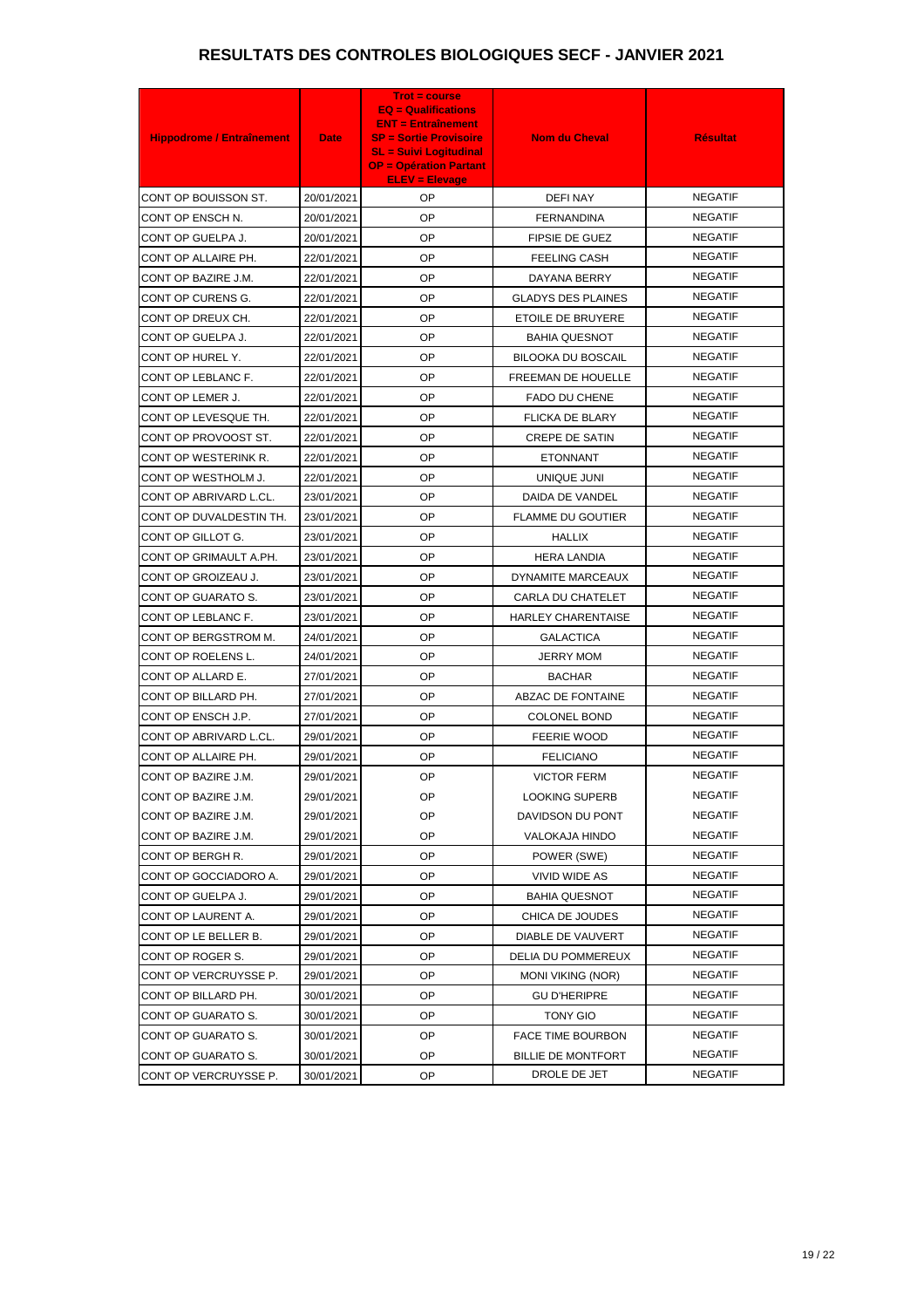| <b>Hippodrome / Entraînement</b> | <b>Date</b> | $Trot = course$<br>$EQ =$ Qualifications<br>$ENT = Entraînement$<br><b>SP = Sortie Provisoire</b><br><b>SL = Suivi Logitudinal</b><br><b>OP = Opération Partant</b><br><b>ELEV = Elevage</b> | <b>Nom du Cheval</b>     | <b>Résultat</b> |
|----------------------------------|-------------|----------------------------------------------------------------------------------------------------------------------------------------------------------------------------------------------|--------------------------|-----------------|
| SUIVI LONG DREUX CH.             | 02/01/2021  | SL                                                                                                                                                                                           | ETOILE DE BRUYERE        | <b>NEGATIF</b>  |
| SUIVI LONG GUARATO S.            | 12/01/2021  | <b>SL</b>                                                                                                                                                                                    | <b>FACE TIME BOURBON</b> | <b>NEGATIF</b>  |
| <b>SUIVI LONG WESTERINK R.</b>   | 15/01/2021  | <b>SL</b>                                                                                                                                                                                    | <b>FRISBEE D'AM</b>      | <b>NEGATIF</b>  |
| SUIVI LONG GUELPA J.             | 18/01/2021  | <b>SL</b>                                                                                                                                                                                    | <b>BAHIA QUESNOT</b>     | <b>NEGATIF</b>  |
| SUIVI LONG BAZIRE J.M.           | 25/01/2021  | <b>SL</b>                                                                                                                                                                                    | DAVIDSON DU PONT         | <b>NEGATIF</b>  |
| SUIVI LONG ABRIVARD L.CL.        | 26/01/2021  | <b>SL</b>                                                                                                                                                                                    | <b>BILIBILI</b>          | <b>NEGATIF</b>  |
| SUIVI LONG DUBERT A. MLLE        | 26/01/2021  | SL                                                                                                                                                                                           | <b>CLEANGAME</b>         | <b>NEGATIF</b>  |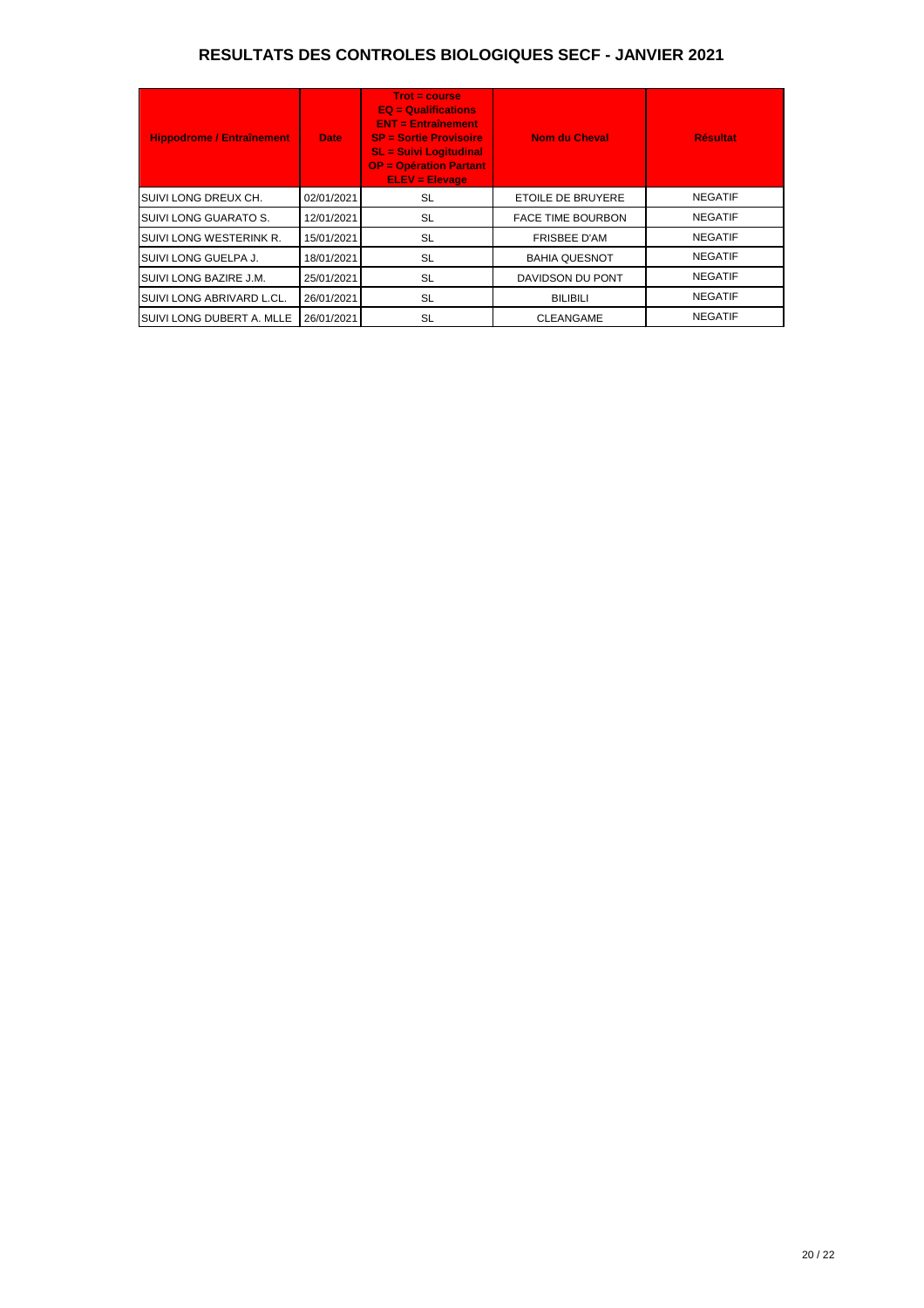| <b>Hippodrome / Entraînement</b> | <b>Date</b> | <b>Trot = course</b><br><b>EQ = Qualifications</b><br><b>ENT = Entraînement</b><br><b>SP = Sortie Provisoire</b><br><b>SL = Suivi Logitudinal</b><br><b>OP = Opération Partant</b><br><b>ELEV = Elevage</b> | <b>Nom du Cheval</b>      | <b>Résultat</b> |
|----------------------------------|-------------|-------------------------------------------------------------------------------------------------------------------------------------------------------------------------------------------------------------|---------------------------|-----------------|
| <b>VINCENNES</b>                 | 03/01/2021  | Bicarbonate                                                                                                                                                                                                 | <b>DEMOCRATE</b>          | <b>NEGATIF</b>  |
| <b>VINCENNES</b>                 | 03/01/2021  | <b>Bicarbonate</b>                                                                                                                                                                                          | DICK DES MALBERAUX        | <b>NEGATIF</b>  |
| <b>VINCENNES</b>                 | 03/01/2021  | Bicarbonate                                                                                                                                                                                                 | DREAM ALONG               | <b>NEGATIF</b>  |
| <b>VINCENNES</b>                 | 03/01/2021  | Bicarbonate                                                                                                                                                                                                 | DOMINGO D'ELA             | <b>NEGATIF</b>  |
| <b>VINCENNES</b>                 | 03/01/2021  | Bicarbonate                                                                                                                                                                                                 | DUC DE LA MORTRIE         | <b>NEGATIF</b>  |
| <b>VINCENNES</b>                 | 03/01/2021  | Bicarbonate                                                                                                                                                                                                 | VIVID WISE AS (ITY)       | <b>NEGATIF</b>  |
| <b>VINCENNES</b>                 | 03/01/2021  | Bicarbonate                                                                                                                                                                                                 | DAVIDSON DU PONT          | <b>NEGATIF</b>  |
| <b>VINCENNES</b>                 | 03/01/2021  | Bicarbonate                                                                                                                                                                                                 | DELIA DU POMMEREUX        | <b>NEGATIF</b>  |
| <b>VINCENNES</b>                 | 03/01/2021  | Bicarbonate                                                                                                                                                                                                 | <b>FACE TIME BOURBON</b>  | <b>NEGATIF</b>  |
| <b>VINCENNES</b>                 | 03/01/2021  | Bicarbonate                                                                                                                                                                                                 | <b>ETONNANT</b>           | <b>NEGATIF</b>  |
| <b>VINCENNES</b>                 | 03/01/2021  | Bicarbonate                                                                                                                                                                                                 | <b>CLASSE DES OBEAUX</b>  | <b>NEGATIF</b>  |
| <b>VINCENNES</b>                 | 03/01/2021  | Bicarbonate                                                                                                                                                                                                 | CARTHAGO D'ELA            | <b>NEGATIF</b>  |
| <b>VINCENNES</b>                 | 03/01/2021  | Bicarbonate                                                                                                                                                                                                 | <b>BEGUIN D'ALI</b>       | <b>NEGATIF</b>  |
| <b>VINCENNES</b>                 | 03/01/2021  | Bicarbonate                                                                                                                                                                                                 | <b>CAPITAL MAJYC</b>      | <b>NEGATIF</b>  |
| <b>VINCENNES</b>                 | 03/01/2021  | Bicarbonate                                                                                                                                                                                                 | <b>CADET</b>              | <b>NEGATIF</b>  |
| CAGNES-SUR-MER                   | 13/01/2021  | Bicarbonate                                                                                                                                                                                                 | <b>HERMINE SIMARDIERE</b> | <b>NEGATIF</b>  |
| CAGNES-SUR-MER                   | 13/01/2021  | Bicarbonate                                                                                                                                                                                                 | <b>HOLLY DOLL</b>         | <b>NEGATIF</b>  |
| CAGNES-SUR-MER                   | 13/01/2021  | Bicarbonate                                                                                                                                                                                                 | <b>HERE TO STAY</b>       | <b>NEGATIF</b>  |
| CAGNES-SUR-MER                   | 13/01/2021  | Bicarbonate                                                                                                                                                                                                 | <b>HAUDATIS</b>           | <b>NEGATIF</b>  |
| CAGNES-SUR-MER                   | 13/01/2021  | Bicarbonate                                                                                                                                                                                                 | <b>HISTORY GALA</b>       | <b>NEGATIF</b>  |
| CAGNES-SUR-MER                   | 13/01/2021  | Bicarbonate                                                                                                                                                                                                 | <b>IVOIRE PRESTANCE</b>   | <b>NEGATIF</b>  |
| CAGNES-SUR-MER                   | 13/01/2021  | Bicarbonate                                                                                                                                                                                                 | <b>IMPACT PLAYER</b>      | <b>NEGATIF</b>  |
| CAGNES-SUR-MER                   | 13/01/2021  | <b>Bicarbonate</b>                                                                                                                                                                                          | <b>INGRID TURGOT</b>      | <b>NEGATIF</b>  |
| CAGNES-SUR-MER                   | 13/01/2021  | Bicarbonate                                                                                                                                                                                                 | <b>ISN'T IT LOVE</b>      | <b>NEGATIF</b>  |
| <b>CAGNES-SUR-MER</b>            | 13/01/2021  | Bicarbonate                                                                                                                                                                                                 | <b>INDIANA D'ESPACE</b>   | <b>NEGATIF</b>  |
| CAGNES-SUR-MER                   | 13/01/2021  | Bicarbonate                                                                                                                                                                                                 | <b>HOUSTON SISSI</b>      | <b>NEGATIF</b>  |
| CAGNES-SUR-MER                   | 13/01/2021  | Bicarbonate                                                                                                                                                                                                 | <b>HAIKO DREAM</b>        | <b>NEGATIF</b>  |
| CAGNES-SUR-MER                   | 13/01/2021  | Bicarbonate                                                                                                                                                                                                 | <b>HARDI CROWN</b>        | <b>NEGATIF</b>  |
| CAGNES-SUR-MER                   | 13/01/2021  | <b>Bicarbonate</b>                                                                                                                                                                                          | <b>HOUSTON PAJELO</b>     | <b>NEGATIF</b>  |
| CAGNES-SUR-MER                   | 13/01/2021  | Bicarbonate                                                                                                                                                                                                 | <b>HANI BIRD</b>          | <b>NEGATIF</b>  |
| <b>VINCENNES</b>                 | 17/01/2021  | Bicarbonate                                                                                                                                                                                                 | <b>MONI VIKING (NOR)</b>  | <b>NEGATIF</b>  |
| <b>VINCENNES</b>                 | 17/01/2021  | Bicarbonate                                                                                                                                                                                                 | <b>FELICIANO</b>          | <b>NEGATIF</b>  |
| <b>VINCENNES</b>                 | 17/01/2021  | Bicarbonate                                                                                                                                                                                                 | DELIA DU POMMEREUX        | <b>NEGATIF</b>  |
| <b>VINCENNES</b>                 | 17/01/2021  | Bicarbonate                                                                                                                                                                                                 | DAVIDSON DU PONT          | <b>NEGATIF</b>  |
| <b>VINCENNES</b>                 | 17/01/2021  | Bicarbonate                                                                                                                                                                                                 | <b>BILLIE DE MONTFORT</b> | <b>NEGATIF</b>  |
| <b>VINCENNES</b>                 | 17/01/2021  | Bicarbonate                                                                                                                                                                                                 | OLE BO (GER)              | <b>NEGATIF</b>  |
| <b>VINCENNES</b>                 | 17/01/2021  | Bicarbonate                                                                                                                                                                                                 | <b>IDEM DU PONT</b>       | <b>NEGATIF</b>  |
| <b>VINCENNES</b>                 | 17/01/2021  | Bicarbonate                                                                                                                                                                                                 | <b>INVINCIBLE CASH</b>    | <b>NEGATIF</b>  |
| <b>VINCENNES</b>                 | 17/01/2021  | Bicarbonate                                                                                                                                                                                                 | <b>INOUI DANICA</b>       | <b>NEGATIF</b>  |
| <b>VINCENNES</b>                 | 17/01/2021  | Bicarbonate                                                                                                                                                                                                 | IN THE MONEY              | <b>NEGATIF</b>  |
| <b>VINCENNES</b>                 | 17/01/2021  | Bicarbonate                                                                                                                                                                                                 | <b>ENZO SLIPPER</b>       | <b>NEGATIF</b>  |
| <b>VINCENNES</b>                 | 17/01/2021  | Bicarbonate                                                                                                                                                                                                 | ELODIE LET'S GO           | <b>NEGATIF</b>  |
| VINCENNES                        | 17/01/2021  | Bicarbonate                                                                                                                                                                                                 | ESTEBAN JIEL              | <b>NEGATIF</b>  |
| VINCENNES                        | 17/01/2021  | Bicarbonate                                                                                                                                                                                                 | <b>EPSOM D'HERFRAIE</b>   | <b>NEGATIF</b>  |
| <b>VINCENNES</b>                 | 17/01/2021  | Bicarbonate                                                                                                                                                                                                 | <b>ELECTRA WIND</b>       | <b>NEGATIF</b>  |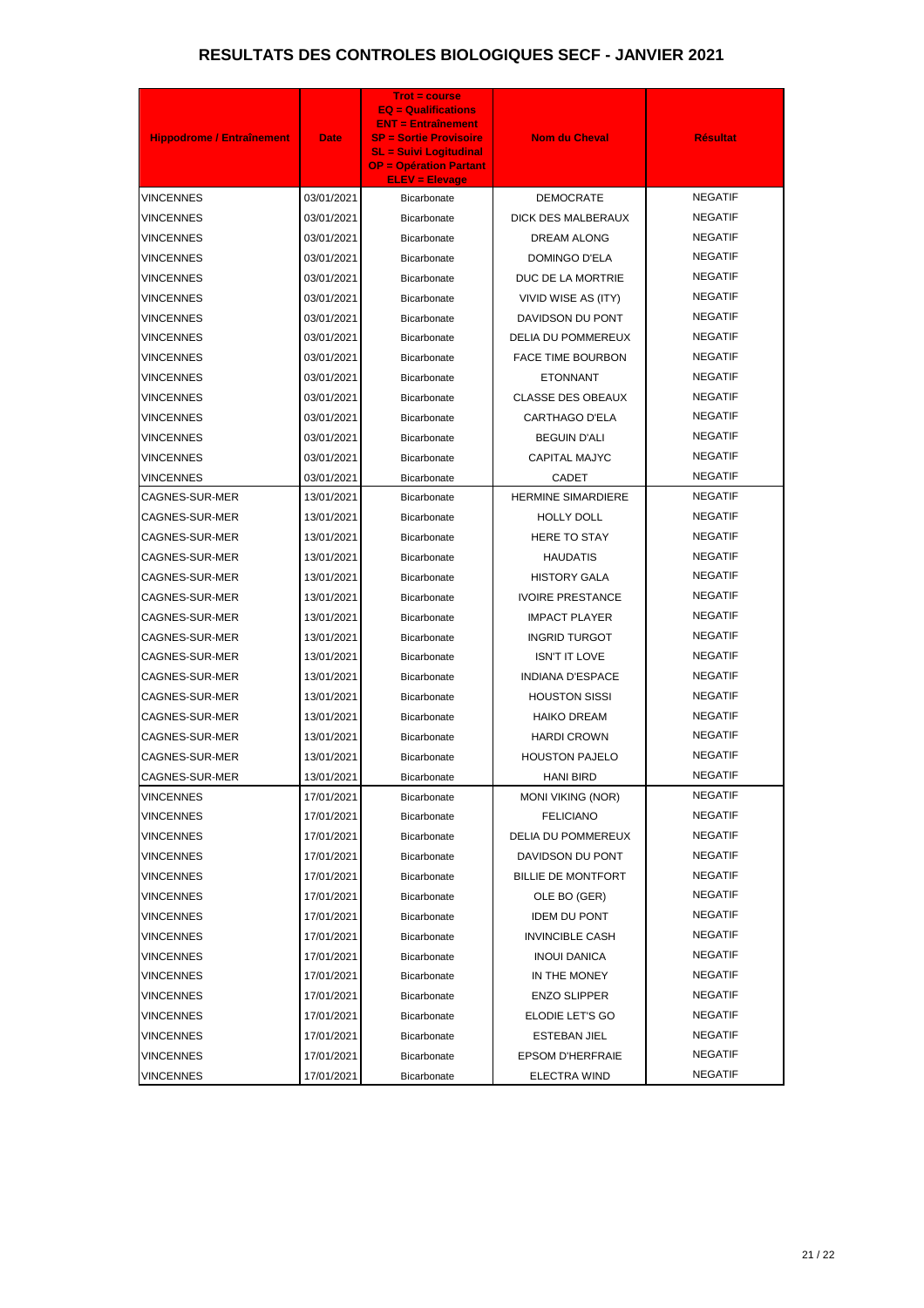| <b>Hippodrome / Entraînement</b> | <b>Date</b> | <b>Trot = course</b><br>$EQ = \text{Qualifications}$<br>$ENT = Entraînement$<br><b>SP = Sortie Provisoire</b><br><b>SL = Suivi Logitudinal</b><br><b>OP = Opération Partant</b><br><b>ELEV = Elevage</b> | <b>Nom du Cheval</b>      | <b>Résultat</b> |
|----------------------------------|-------------|----------------------------------------------------------------------------------------------------------------------------------------------------------------------------------------------------------|---------------------------|-----------------|
| CAGNES-SUR-MER                   | 27/01/2021  | Bicarbonate                                                                                                                                                                                              | <b>GET LUCKY DE CAREL</b> | <b>NEGATIF</b>  |
| <b>CAGNES-SUR-MER</b>            | 27/01/2021  | Bicarbonate                                                                                                                                                                                              | <b>GAIAC D'AVIGNERE</b>   | <b>NEGATIF</b>  |
| <b>CAGNES-SUR-MER</b>            | 27/01/2021  | Bicarbonate                                                                                                                                                                                              | <b>GOLZAC DE REM</b>      | <b>NEGATIF</b>  |
| CAGNES-SUR-MER                   | 27/01/2021  | Bicarbonate                                                                                                                                                                                              | <b>GOLD DANCER</b>        | <b>NEGATIF</b>  |
| CAGNES-SUR-MER                   | 27/01/2021  | Bicarbonate                                                                                                                                                                                              | <b>GOOD PLAY JEPHI</b>    | <b>NEGATIF</b>  |
| CAGNES-SUR-MER                   | 27/01/2021  | Bicarbonate                                                                                                                                                                                              | <b>HOUSTON PAJELO</b>     | <b>NEGATIF</b>  |
| <b>CAGNES-SUR-MER</b>            | 27/01/2021  | Bicarbonate                                                                                                                                                                                              | <b>HAPPY LOVE</b>         | <b>NEGATIF</b>  |
| <b>CAGNES-SUR-MER</b>            | 27/01/2021  | Bicarbonate                                                                                                                                                                                              | <b>HAIKO DREAM</b>        | <b>NEGATIF</b>  |
| <b>CAGNES-SUR-MER</b>            | 27/01/2021  | Bicarbonate                                                                                                                                                                                              | <b>HURRICANE STEED</b>    | <b>NEGATIF</b>  |
| <b>CAGNES-SUR-MER</b>            | 27/01/2021  | Bicarbonate                                                                                                                                                                                              | <b>HIDELTO DE HOUELLE</b> | <b>NEGATIF</b>  |
| <b>CAGNES-SUR-MER</b>            | 27/01/2021  | Bicarbonate                                                                                                                                                                                              | <b>ABZAC DE FONTAINE</b>  | <b>NEGATIF</b>  |
| <b>CAGNES-SUR-MER</b>            | 27/01/2021  | Bicarbonate                                                                                                                                                                                              | <b>DAYAN WINNER</b>       | <b>NEGATIF</b>  |
| <b>CAGNES-SUR-MER</b>            | 27/01/2021  | Bicarbonate                                                                                                                                                                                              | <b>DJANGO DU BOCAGE</b>   | <b>NEGATIF</b>  |
| <b>CAGNES-SUR-MER</b>            | 27/01/2021  | Bicarbonate                                                                                                                                                                                              | <b>BLACK D'ARJEANC</b>    | <b>NEGATIF</b>  |
| <b>CAGNES-SUR-MER</b>            | 27/01/2021  | Bicarbonate                                                                                                                                                                                              | <b>COLONEL BOND</b>       | <b>NEGATIF</b>  |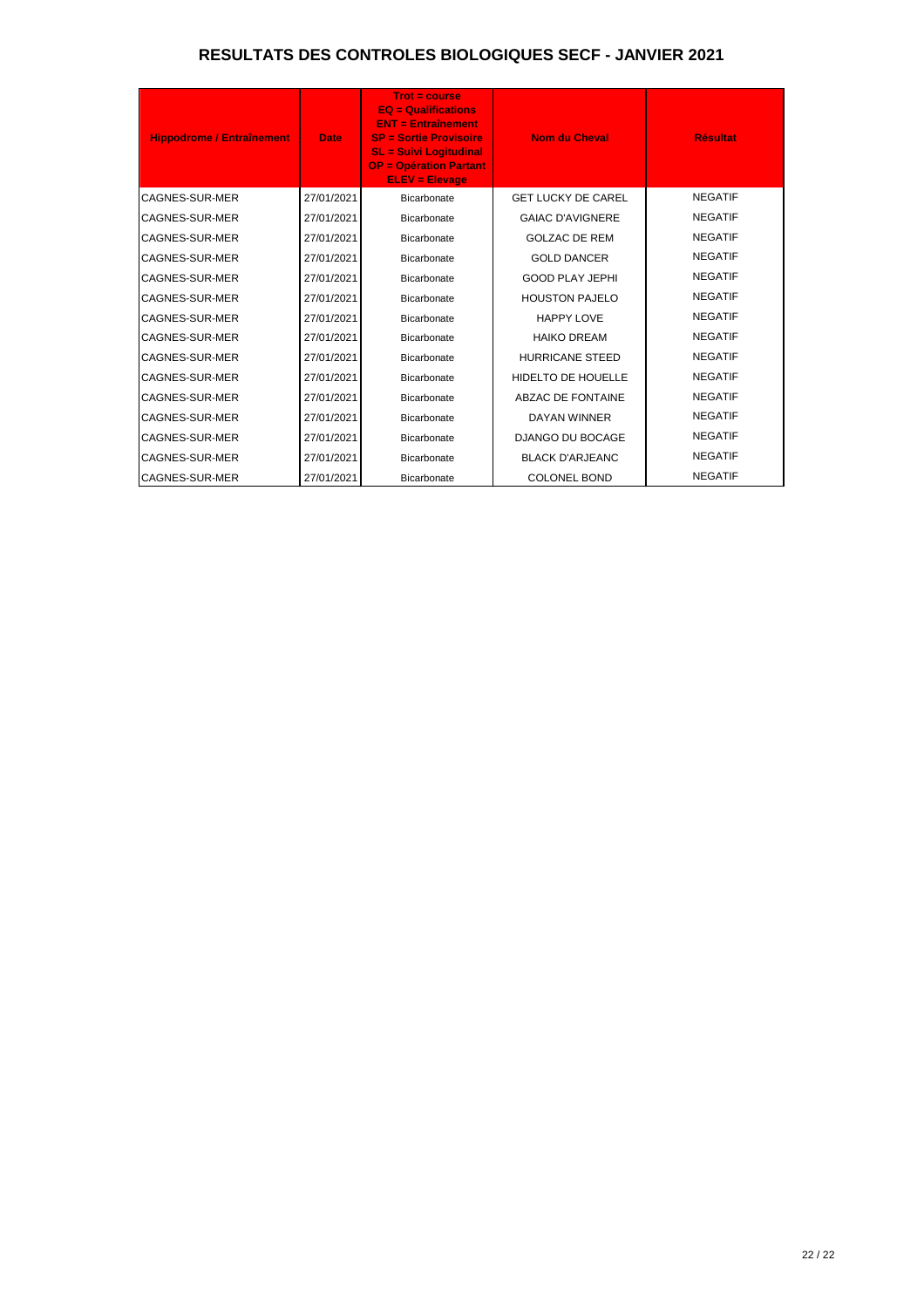| <b>ELEV = Elevage</b><br><b>TOULOUSE</b><br>01/02/2021<br>Trot<br><b>FANTASIA JET</b><br><b>NEGATIF</b><br>TOULOUSE<br>01/02/2021<br>Trot<br><b>HERBES FOLLES</b><br><b>NEGATIF</b><br>01/02/2021<br><b>GENTLE DREAM</b><br>TOULOUSE<br>Trot<br><b>NEGATIF</b><br>TOULOUSE<br>01/02/2021<br>Trot<br>DE PADD<br><b>NEGATIF</b><br>TOULOUSE<br>01/02/2021<br>Trot<br><b>HOUDAN MONTAVAL</b><br><b>NEGATIF</b><br>TOULOUSE<br>01/02/2021<br>Trot<br>I ALONE<br><b>NEGATIF</b><br>FILOU DU LONDEL<br>TOULOUSE<br>01/02/2021<br>Trot<br><b>NEGATIF</b><br>Trot<br><b>ESPOIR D'ENFER</b><br>TOULOUSE<br>01/02/2021<br><b>NEGATIF</b><br>VINCENNES<br>01/02/2021<br>Trot<br><b>GAI MATIN</b><br><b>NEGATIF</b><br><b>GRECO BELLO</b><br><b>VINCENNES</b><br>01/02/2021<br>Trot<br><b>NEGATIF</b><br>01/02/2021<br>Trot<br>HATENA DE BELLANDE<br>VINCENNES<br><b>NEGATIF</b><br>01/02/2021<br>Trot<br>HYSOPE DE NGANDA<br>VINCENNES<br><b>NEGATIF</b><br>01/02/2021<br><b>VINCENNES</b><br>Trot<br><b>HUDSON VEDAQUAIS</b><br><b>NEGATIF</b><br>01/02/2021<br>VINCENNES<br>Trot<br><b>HORS SERIE</b><br><b>NEGATIF</b><br>01/02/2021<br>Trot<br><b>GANYMEDE DE DUSSAC</b><br><b>VINCENNES</b><br><b>NEGATIF</b><br><b>FIROS</b><br>VINCENNES<br>01/02/2021<br>Trot<br><b>NEGATIF</b><br>01/02/2021<br><b>VOYAGE D'AMOUR (GER)</b><br>VINCENNES<br>Trot<br><b>NEGATIF</b><br>VINCENNES<br>01/02/2021<br>Trot<br><b>IMPACT PLAYER</b><br><b>NEGATIF</b><br>02/02/2021<br>Trot<br><b>HAGA DEI VELTRI</b><br>CAGNES-SUR-MER<br><b>NEGATIF</b><br>Trot<br>CAGNES-SUR-MER<br>02/02/2021<br><b>HIGH ROCK</b><br><b>NEGATIF</b><br>02/02/2021<br>Trot<br><b>EMENCOURT BLEQUIN</b><br>CAGNES-SUR-MER<br><b>NEGATIF</b><br>CAGNES-SUR-MER<br>02/02/2021<br>Trot<br>DOLCE D'EBANE<br><b>NEGATIF</b><br>CAGNES-SUR-MER<br>02/02/2021<br>Trot<br><b>CRISTAL DU LUPIN</b><br><b>NEGATIF</b><br>DUC DE CLARBEC<br>CAGNES-SUR-MER<br>02/02/2021<br>Trot<br><b>NEGATIF</b><br><b>GALACTIC CASTELETS</b><br><b>CAGNES-SUR-MER</b><br>02/02/2021<br>Trot<br><b>NEGATIF</b><br>CAGNES-SUR-MER<br>02/02/2021<br><b>IDEAL SAN LEANDRO</b><br><b>NEGATIF</b><br>Trot<br>VINCENNES<br>02/02/2021<br>Trot<br><b>FOUDRE DE BENGALE</b><br><b>NEGATIF</b><br>Trot<br>VINCENNES<br>02/02/2021<br><b>FANTASIA DE LIGNY</b><br><b>NEGATIF</b><br>HIS DREAM DE CAHOT<br>VINCENNES<br>02/02/2021<br>Trot<br><b>NEGATIF</b><br>VINCENNES<br>02/02/2021<br>Trot<br>DANSEUR DU HOULBET<br><b>NEGATIF</b><br>Trot<br>VINCENNES<br>02/02/2021<br>ELIXIR NONANTAIS<br><b>NEGATIF</b><br>Trot<br><b>IRONIE D'HERIPRE</b><br>VINCENNES<br>02/02/2021<br><b>NEGATIF</b><br>VINCENNES<br>02/02/2021<br>Trot<br><b>GIROLATA QUICK</b><br><b>NEGATIF</b><br>VINCENNES<br>02/02/2021<br>Trot<br><b>HIGHNESS QUICK</b><br><b>NEGATIF</b><br>Trot<br>VINCENNES<br>02/02/2021<br>GLORIA DU GERS<br><b>NEGATIF</b><br>Trot<br><b>HIMOKO DU GOUTIER</b><br>VINCENNES<br>02/02/2021<br><b>NEGATIF</b><br><b>BILL DU PLESSIS</b><br><b>BORDEAUX</b><br>03/02/2021<br>Trot<br><b>NEGATIF</b><br>Trot<br><b>HERMES DE CORBERY</b><br><b>BORDEAUX</b><br>03/02/2021<br><b>NEGATIF</b><br>Trot<br><b>BORDEAUX</b><br>03/02/2021<br>FAXIMA<br><b>NEGATIF</b><br>Trot<br><b>HELLO DE LOIRON</b><br><b>BORDEAUX</b><br>03/02/2021<br><b>NEGATIF</b><br><b>GRAVITY DELO</b><br><b>BORDEAUX</b><br>03/02/2021<br>Trot<br><b>NEGATIF</b><br>03/02/2021<br>Trot<br><b>FASCINOSO DE LOU</b><br><b>BORDEAUX</b><br><b>NEGATIF</b><br>Trot<br><b>GRANDIOSE BEY</b><br><b>BORDEAUX</b><br>03/02/2021<br><b>NEGATIF</b><br>Trot<br><b>CRUSOE D'ANAMA</b><br><b>NEGATIF</b><br><b>BORDEAUX</b><br>03/02/2021<br>MARSEILLE-VIVAUX<br>Trot<br><b>HOOLIGAN OF FEE</b><br>03/02/2021<br><b>NEGATIF</b><br>MARSEILLE-VIVAUX<br>Trot<br><b>GRACE DU COUDOU</b><br><b>NEGATIF</b><br>03/02/2021<br>MARSEILLE-VIVAUX<br>Trot<br>EL PRESIDENTE<br>03/02/2021<br><b>NEGATIF</b><br>MARSEILLE-VIVAUX<br>Trot<br><b>FAKIR DE GORRON</b><br><b>NEGATIF</b><br>03/02/2021<br>MARSEILLE-VIVAUX<br>03/02/2021<br>Trot<br><b>CHARME D'URZY</b><br><b>NEGATIF</b><br><b>GAME PLAYER</b><br>MARSEILLE-VIVAUX<br>03/02/2021<br>Trot<br><b>NEGATIF</b><br>MARSEILLE-VIVAUX<br>03/02/2021<br>Trot<br>HAUBAGNE<br><b>NEGATIF</b> | <b>Hippodrome / Entraînement</b> | <b>Date</b> | <b>Trot = course</b><br><b>EQ = Qualifications</b><br><b>ENT = Entraînement</b><br><b>SP = Sortie Provisoire</b><br><b>SL = Suivi Logitudinal</b><br><b>OP = Opération Partant</b> | <b>Nom du Cheval</b> | <b>Résultat</b> |
|------------------------------------------------------------------------------------------------------------------------------------------------------------------------------------------------------------------------------------------------------------------------------------------------------------------------------------------------------------------------------------------------------------------------------------------------------------------------------------------------------------------------------------------------------------------------------------------------------------------------------------------------------------------------------------------------------------------------------------------------------------------------------------------------------------------------------------------------------------------------------------------------------------------------------------------------------------------------------------------------------------------------------------------------------------------------------------------------------------------------------------------------------------------------------------------------------------------------------------------------------------------------------------------------------------------------------------------------------------------------------------------------------------------------------------------------------------------------------------------------------------------------------------------------------------------------------------------------------------------------------------------------------------------------------------------------------------------------------------------------------------------------------------------------------------------------------------------------------------------------------------------------------------------------------------------------------------------------------------------------------------------------------------------------------------------------------------------------------------------------------------------------------------------------------------------------------------------------------------------------------------------------------------------------------------------------------------------------------------------------------------------------------------------------------------------------------------------------------------------------------------------------------------------------------------------------------------------------------------------------------------------------------------------------------------------------------------------------------------------------------------------------------------------------------------------------------------------------------------------------------------------------------------------------------------------------------------------------------------------------------------------------------------------------------------------------------------------------------------------------------------------------------------------------------------------------------------------------------------------------------------------------------------------------------------------------------------------------------------------------------------------------------------------------------------------------------------------------------------------------------------------------------------------------------------------------------------------------------------------------------------------------------------------------------------------------------------------------------------------------------------------------------------------------------------------------------------------------------------------------------------------------------------------------------------------------------------------------------------------------------------------------------------------------------------------------------------------------------------------------------------------------------------------------------------------------------------------------------|----------------------------------|-------------|------------------------------------------------------------------------------------------------------------------------------------------------------------------------------------|----------------------|-----------------|
|                                                                                                                                                                                                                                                                                                                                                                                                                                                                                                                                                                                                                                                                                                                                                                                                                                                                                                                                                                                                                                                                                                                                                                                                                                                                                                                                                                                                                                                                                                                                                                                                                                                                                                                                                                                                                                                                                                                                                                                                                                                                                                                                                                                                                                                                                                                                                                                                                                                                                                                                                                                                                                                                                                                                                                                                                                                                                                                                                                                                                                                                                                                                                                                                                                                                                                                                                                                                                                                                                                                                                                                                                                                                                                                                                                                                                                                                                                                                                                                                                                                                                                                                                                                                                              |                                  |             |                                                                                                                                                                                    |                      |                 |
|                                                                                                                                                                                                                                                                                                                                                                                                                                                                                                                                                                                                                                                                                                                                                                                                                                                                                                                                                                                                                                                                                                                                                                                                                                                                                                                                                                                                                                                                                                                                                                                                                                                                                                                                                                                                                                                                                                                                                                                                                                                                                                                                                                                                                                                                                                                                                                                                                                                                                                                                                                                                                                                                                                                                                                                                                                                                                                                                                                                                                                                                                                                                                                                                                                                                                                                                                                                                                                                                                                                                                                                                                                                                                                                                                                                                                                                                                                                                                                                                                                                                                                                                                                                                                              |                                  |             |                                                                                                                                                                                    |                      |                 |
|                                                                                                                                                                                                                                                                                                                                                                                                                                                                                                                                                                                                                                                                                                                                                                                                                                                                                                                                                                                                                                                                                                                                                                                                                                                                                                                                                                                                                                                                                                                                                                                                                                                                                                                                                                                                                                                                                                                                                                                                                                                                                                                                                                                                                                                                                                                                                                                                                                                                                                                                                                                                                                                                                                                                                                                                                                                                                                                                                                                                                                                                                                                                                                                                                                                                                                                                                                                                                                                                                                                                                                                                                                                                                                                                                                                                                                                                                                                                                                                                                                                                                                                                                                                                                              |                                  |             |                                                                                                                                                                                    |                      |                 |
|                                                                                                                                                                                                                                                                                                                                                                                                                                                                                                                                                                                                                                                                                                                                                                                                                                                                                                                                                                                                                                                                                                                                                                                                                                                                                                                                                                                                                                                                                                                                                                                                                                                                                                                                                                                                                                                                                                                                                                                                                                                                                                                                                                                                                                                                                                                                                                                                                                                                                                                                                                                                                                                                                                                                                                                                                                                                                                                                                                                                                                                                                                                                                                                                                                                                                                                                                                                                                                                                                                                                                                                                                                                                                                                                                                                                                                                                                                                                                                                                                                                                                                                                                                                                                              |                                  |             |                                                                                                                                                                                    |                      |                 |
|                                                                                                                                                                                                                                                                                                                                                                                                                                                                                                                                                                                                                                                                                                                                                                                                                                                                                                                                                                                                                                                                                                                                                                                                                                                                                                                                                                                                                                                                                                                                                                                                                                                                                                                                                                                                                                                                                                                                                                                                                                                                                                                                                                                                                                                                                                                                                                                                                                                                                                                                                                                                                                                                                                                                                                                                                                                                                                                                                                                                                                                                                                                                                                                                                                                                                                                                                                                                                                                                                                                                                                                                                                                                                                                                                                                                                                                                                                                                                                                                                                                                                                                                                                                                                              |                                  |             |                                                                                                                                                                                    |                      |                 |
|                                                                                                                                                                                                                                                                                                                                                                                                                                                                                                                                                                                                                                                                                                                                                                                                                                                                                                                                                                                                                                                                                                                                                                                                                                                                                                                                                                                                                                                                                                                                                                                                                                                                                                                                                                                                                                                                                                                                                                                                                                                                                                                                                                                                                                                                                                                                                                                                                                                                                                                                                                                                                                                                                                                                                                                                                                                                                                                                                                                                                                                                                                                                                                                                                                                                                                                                                                                                                                                                                                                                                                                                                                                                                                                                                                                                                                                                                                                                                                                                                                                                                                                                                                                                                              |                                  |             |                                                                                                                                                                                    |                      |                 |
|                                                                                                                                                                                                                                                                                                                                                                                                                                                                                                                                                                                                                                                                                                                                                                                                                                                                                                                                                                                                                                                                                                                                                                                                                                                                                                                                                                                                                                                                                                                                                                                                                                                                                                                                                                                                                                                                                                                                                                                                                                                                                                                                                                                                                                                                                                                                                                                                                                                                                                                                                                                                                                                                                                                                                                                                                                                                                                                                                                                                                                                                                                                                                                                                                                                                                                                                                                                                                                                                                                                                                                                                                                                                                                                                                                                                                                                                                                                                                                                                                                                                                                                                                                                                                              |                                  |             |                                                                                                                                                                                    |                      |                 |
|                                                                                                                                                                                                                                                                                                                                                                                                                                                                                                                                                                                                                                                                                                                                                                                                                                                                                                                                                                                                                                                                                                                                                                                                                                                                                                                                                                                                                                                                                                                                                                                                                                                                                                                                                                                                                                                                                                                                                                                                                                                                                                                                                                                                                                                                                                                                                                                                                                                                                                                                                                                                                                                                                                                                                                                                                                                                                                                                                                                                                                                                                                                                                                                                                                                                                                                                                                                                                                                                                                                                                                                                                                                                                                                                                                                                                                                                                                                                                                                                                                                                                                                                                                                                                              |                                  |             |                                                                                                                                                                                    |                      |                 |
|                                                                                                                                                                                                                                                                                                                                                                                                                                                                                                                                                                                                                                                                                                                                                                                                                                                                                                                                                                                                                                                                                                                                                                                                                                                                                                                                                                                                                                                                                                                                                                                                                                                                                                                                                                                                                                                                                                                                                                                                                                                                                                                                                                                                                                                                                                                                                                                                                                                                                                                                                                                                                                                                                                                                                                                                                                                                                                                                                                                                                                                                                                                                                                                                                                                                                                                                                                                                                                                                                                                                                                                                                                                                                                                                                                                                                                                                                                                                                                                                                                                                                                                                                                                                                              |                                  |             |                                                                                                                                                                                    |                      |                 |
|                                                                                                                                                                                                                                                                                                                                                                                                                                                                                                                                                                                                                                                                                                                                                                                                                                                                                                                                                                                                                                                                                                                                                                                                                                                                                                                                                                                                                                                                                                                                                                                                                                                                                                                                                                                                                                                                                                                                                                                                                                                                                                                                                                                                                                                                                                                                                                                                                                                                                                                                                                                                                                                                                                                                                                                                                                                                                                                                                                                                                                                                                                                                                                                                                                                                                                                                                                                                                                                                                                                                                                                                                                                                                                                                                                                                                                                                                                                                                                                                                                                                                                                                                                                                                              |                                  |             |                                                                                                                                                                                    |                      |                 |
|                                                                                                                                                                                                                                                                                                                                                                                                                                                                                                                                                                                                                                                                                                                                                                                                                                                                                                                                                                                                                                                                                                                                                                                                                                                                                                                                                                                                                                                                                                                                                                                                                                                                                                                                                                                                                                                                                                                                                                                                                                                                                                                                                                                                                                                                                                                                                                                                                                                                                                                                                                                                                                                                                                                                                                                                                                                                                                                                                                                                                                                                                                                                                                                                                                                                                                                                                                                                                                                                                                                                                                                                                                                                                                                                                                                                                                                                                                                                                                                                                                                                                                                                                                                                                              |                                  |             |                                                                                                                                                                                    |                      |                 |
|                                                                                                                                                                                                                                                                                                                                                                                                                                                                                                                                                                                                                                                                                                                                                                                                                                                                                                                                                                                                                                                                                                                                                                                                                                                                                                                                                                                                                                                                                                                                                                                                                                                                                                                                                                                                                                                                                                                                                                                                                                                                                                                                                                                                                                                                                                                                                                                                                                                                                                                                                                                                                                                                                                                                                                                                                                                                                                                                                                                                                                                                                                                                                                                                                                                                                                                                                                                                                                                                                                                                                                                                                                                                                                                                                                                                                                                                                                                                                                                                                                                                                                                                                                                                                              |                                  |             |                                                                                                                                                                                    |                      |                 |
|                                                                                                                                                                                                                                                                                                                                                                                                                                                                                                                                                                                                                                                                                                                                                                                                                                                                                                                                                                                                                                                                                                                                                                                                                                                                                                                                                                                                                                                                                                                                                                                                                                                                                                                                                                                                                                                                                                                                                                                                                                                                                                                                                                                                                                                                                                                                                                                                                                                                                                                                                                                                                                                                                                                                                                                                                                                                                                                                                                                                                                                                                                                                                                                                                                                                                                                                                                                                                                                                                                                                                                                                                                                                                                                                                                                                                                                                                                                                                                                                                                                                                                                                                                                                                              |                                  |             |                                                                                                                                                                                    |                      |                 |
|                                                                                                                                                                                                                                                                                                                                                                                                                                                                                                                                                                                                                                                                                                                                                                                                                                                                                                                                                                                                                                                                                                                                                                                                                                                                                                                                                                                                                                                                                                                                                                                                                                                                                                                                                                                                                                                                                                                                                                                                                                                                                                                                                                                                                                                                                                                                                                                                                                                                                                                                                                                                                                                                                                                                                                                                                                                                                                                                                                                                                                                                                                                                                                                                                                                                                                                                                                                                                                                                                                                                                                                                                                                                                                                                                                                                                                                                                                                                                                                                                                                                                                                                                                                                                              |                                  |             |                                                                                                                                                                                    |                      |                 |
|                                                                                                                                                                                                                                                                                                                                                                                                                                                                                                                                                                                                                                                                                                                                                                                                                                                                                                                                                                                                                                                                                                                                                                                                                                                                                                                                                                                                                                                                                                                                                                                                                                                                                                                                                                                                                                                                                                                                                                                                                                                                                                                                                                                                                                                                                                                                                                                                                                                                                                                                                                                                                                                                                                                                                                                                                                                                                                                                                                                                                                                                                                                                                                                                                                                                                                                                                                                                                                                                                                                                                                                                                                                                                                                                                                                                                                                                                                                                                                                                                                                                                                                                                                                                                              |                                  |             |                                                                                                                                                                                    |                      |                 |
|                                                                                                                                                                                                                                                                                                                                                                                                                                                                                                                                                                                                                                                                                                                                                                                                                                                                                                                                                                                                                                                                                                                                                                                                                                                                                                                                                                                                                                                                                                                                                                                                                                                                                                                                                                                                                                                                                                                                                                                                                                                                                                                                                                                                                                                                                                                                                                                                                                                                                                                                                                                                                                                                                                                                                                                                                                                                                                                                                                                                                                                                                                                                                                                                                                                                                                                                                                                                                                                                                                                                                                                                                                                                                                                                                                                                                                                                                                                                                                                                                                                                                                                                                                                                                              |                                  |             |                                                                                                                                                                                    |                      |                 |
|                                                                                                                                                                                                                                                                                                                                                                                                                                                                                                                                                                                                                                                                                                                                                                                                                                                                                                                                                                                                                                                                                                                                                                                                                                                                                                                                                                                                                                                                                                                                                                                                                                                                                                                                                                                                                                                                                                                                                                                                                                                                                                                                                                                                                                                                                                                                                                                                                                                                                                                                                                                                                                                                                                                                                                                                                                                                                                                                                                                                                                                                                                                                                                                                                                                                                                                                                                                                                                                                                                                                                                                                                                                                                                                                                                                                                                                                                                                                                                                                                                                                                                                                                                                                                              |                                  |             |                                                                                                                                                                                    |                      |                 |
|                                                                                                                                                                                                                                                                                                                                                                                                                                                                                                                                                                                                                                                                                                                                                                                                                                                                                                                                                                                                                                                                                                                                                                                                                                                                                                                                                                                                                                                                                                                                                                                                                                                                                                                                                                                                                                                                                                                                                                                                                                                                                                                                                                                                                                                                                                                                                                                                                                                                                                                                                                                                                                                                                                                                                                                                                                                                                                                                                                                                                                                                                                                                                                                                                                                                                                                                                                                                                                                                                                                                                                                                                                                                                                                                                                                                                                                                                                                                                                                                                                                                                                                                                                                                                              |                                  |             |                                                                                                                                                                                    |                      |                 |
|                                                                                                                                                                                                                                                                                                                                                                                                                                                                                                                                                                                                                                                                                                                                                                                                                                                                                                                                                                                                                                                                                                                                                                                                                                                                                                                                                                                                                                                                                                                                                                                                                                                                                                                                                                                                                                                                                                                                                                                                                                                                                                                                                                                                                                                                                                                                                                                                                                                                                                                                                                                                                                                                                                                                                                                                                                                                                                                                                                                                                                                                                                                                                                                                                                                                                                                                                                                                                                                                                                                                                                                                                                                                                                                                                                                                                                                                                                                                                                                                                                                                                                                                                                                                                              |                                  |             |                                                                                                                                                                                    |                      |                 |
|                                                                                                                                                                                                                                                                                                                                                                                                                                                                                                                                                                                                                                                                                                                                                                                                                                                                                                                                                                                                                                                                                                                                                                                                                                                                                                                                                                                                                                                                                                                                                                                                                                                                                                                                                                                                                                                                                                                                                                                                                                                                                                                                                                                                                                                                                                                                                                                                                                                                                                                                                                                                                                                                                                                                                                                                                                                                                                                                                                                                                                                                                                                                                                                                                                                                                                                                                                                                                                                                                                                                                                                                                                                                                                                                                                                                                                                                                                                                                                                                                                                                                                                                                                                                                              |                                  |             |                                                                                                                                                                                    |                      |                 |
|                                                                                                                                                                                                                                                                                                                                                                                                                                                                                                                                                                                                                                                                                                                                                                                                                                                                                                                                                                                                                                                                                                                                                                                                                                                                                                                                                                                                                                                                                                                                                                                                                                                                                                                                                                                                                                                                                                                                                                                                                                                                                                                                                                                                                                                                                                                                                                                                                                                                                                                                                                                                                                                                                                                                                                                                                                                                                                                                                                                                                                                                                                                                                                                                                                                                                                                                                                                                                                                                                                                                                                                                                                                                                                                                                                                                                                                                                                                                                                                                                                                                                                                                                                                                                              |                                  |             |                                                                                                                                                                                    |                      |                 |
|                                                                                                                                                                                                                                                                                                                                                                                                                                                                                                                                                                                                                                                                                                                                                                                                                                                                                                                                                                                                                                                                                                                                                                                                                                                                                                                                                                                                                                                                                                                                                                                                                                                                                                                                                                                                                                                                                                                                                                                                                                                                                                                                                                                                                                                                                                                                                                                                                                                                                                                                                                                                                                                                                                                                                                                                                                                                                                                                                                                                                                                                                                                                                                                                                                                                                                                                                                                                                                                                                                                                                                                                                                                                                                                                                                                                                                                                                                                                                                                                                                                                                                                                                                                                                              |                                  |             |                                                                                                                                                                                    |                      |                 |
|                                                                                                                                                                                                                                                                                                                                                                                                                                                                                                                                                                                                                                                                                                                                                                                                                                                                                                                                                                                                                                                                                                                                                                                                                                                                                                                                                                                                                                                                                                                                                                                                                                                                                                                                                                                                                                                                                                                                                                                                                                                                                                                                                                                                                                                                                                                                                                                                                                                                                                                                                                                                                                                                                                                                                                                                                                                                                                                                                                                                                                                                                                                                                                                                                                                                                                                                                                                                                                                                                                                                                                                                                                                                                                                                                                                                                                                                                                                                                                                                                                                                                                                                                                                                                              |                                  |             |                                                                                                                                                                                    |                      |                 |
|                                                                                                                                                                                                                                                                                                                                                                                                                                                                                                                                                                                                                                                                                                                                                                                                                                                                                                                                                                                                                                                                                                                                                                                                                                                                                                                                                                                                                                                                                                                                                                                                                                                                                                                                                                                                                                                                                                                                                                                                                                                                                                                                                                                                                                                                                                                                                                                                                                                                                                                                                                                                                                                                                                                                                                                                                                                                                                                                                                                                                                                                                                                                                                                                                                                                                                                                                                                                                                                                                                                                                                                                                                                                                                                                                                                                                                                                                                                                                                                                                                                                                                                                                                                                                              |                                  |             |                                                                                                                                                                                    |                      |                 |
|                                                                                                                                                                                                                                                                                                                                                                                                                                                                                                                                                                                                                                                                                                                                                                                                                                                                                                                                                                                                                                                                                                                                                                                                                                                                                                                                                                                                                                                                                                                                                                                                                                                                                                                                                                                                                                                                                                                                                                                                                                                                                                                                                                                                                                                                                                                                                                                                                                                                                                                                                                                                                                                                                                                                                                                                                                                                                                                                                                                                                                                                                                                                                                                                                                                                                                                                                                                                                                                                                                                                                                                                                                                                                                                                                                                                                                                                                                                                                                                                                                                                                                                                                                                                                              |                                  |             |                                                                                                                                                                                    |                      |                 |
|                                                                                                                                                                                                                                                                                                                                                                                                                                                                                                                                                                                                                                                                                                                                                                                                                                                                                                                                                                                                                                                                                                                                                                                                                                                                                                                                                                                                                                                                                                                                                                                                                                                                                                                                                                                                                                                                                                                                                                                                                                                                                                                                                                                                                                                                                                                                                                                                                                                                                                                                                                                                                                                                                                                                                                                                                                                                                                                                                                                                                                                                                                                                                                                                                                                                                                                                                                                                                                                                                                                                                                                                                                                                                                                                                                                                                                                                                                                                                                                                                                                                                                                                                                                                                              |                                  |             |                                                                                                                                                                                    |                      |                 |
|                                                                                                                                                                                                                                                                                                                                                                                                                                                                                                                                                                                                                                                                                                                                                                                                                                                                                                                                                                                                                                                                                                                                                                                                                                                                                                                                                                                                                                                                                                                                                                                                                                                                                                                                                                                                                                                                                                                                                                                                                                                                                                                                                                                                                                                                                                                                                                                                                                                                                                                                                                                                                                                                                                                                                                                                                                                                                                                                                                                                                                                                                                                                                                                                                                                                                                                                                                                                                                                                                                                                                                                                                                                                                                                                                                                                                                                                                                                                                                                                                                                                                                                                                                                                                              |                                  |             |                                                                                                                                                                                    |                      |                 |
|                                                                                                                                                                                                                                                                                                                                                                                                                                                                                                                                                                                                                                                                                                                                                                                                                                                                                                                                                                                                                                                                                                                                                                                                                                                                                                                                                                                                                                                                                                                                                                                                                                                                                                                                                                                                                                                                                                                                                                                                                                                                                                                                                                                                                                                                                                                                                                                                                                                                                                                                                                                                                                                                                                                                                                                                                                                                                                                                                                                                                                                                                                                                                                                                                                                                                                                                                                                                                                                                                                                                                                                                                                                                                                                                                                                                                                                                                                                                                                                                                                                                                                                                                                                                                              |                                  |             |                                                                                                                                                                                    |                      |                 |
|                                                                                                                                                                                                                                                                                                                                                                                                                                                                                                                                                                                                                                                                                                                                                                                                                                                                                                                                                                                                                                                                                                                                                                                                                                                                                                                                                                                                                                                                                                                                                                                                                                                                                                                                                                                                                                                                                                                                                                                                                                                                                                                                                                                                                                                                                                                                                                                                                                                                                                                                                                                                                                                                                                                                                                                                                                                                                                                                                                                                                                                                                                                                                                                                                                                                                                                                                                                                                                                                                                                                                                                                                                                                                                                                                                                                                                                                                                                                                                                                                                                                                                                                                                                                                              |                                  |             |                                                                                                                                                                                    |                      |                 |
|                                                                                                                                                                                                                                                                                                                                                                                                                                                                                                                                                                                                                                                                                                                                                                                                                                                                                                                                                                                                                                                                                                                                                                                                                                                                                                                                                                                                                                                                                                                                                                                                                                                                                                                                                                                                                                                                                                                                                                                                                                                                                                                                                                                                                                                                                                                                                                                                                                                                                                                                                                                                                                                                                                                                                                                                                                                                                                                                                                                                                                                                                                                                                                                                                                                                                                                                                                                                                                                                                                                                                                                                                                                                                                                                                                                                                                                                                                                                                                                                                                                                                                                                                                                                                              |                                  |             |                                                                                                                                                                                    |                      |                 |
|                                                                                                                                                                                                                                                                                                                                                                                                                                                                                                                                                                                                                                                                                                                                                                                                                                                                                                                                                                                                                                                                                                                                                                                                                                                                                                                                                                                                                                                                                                                                                                                                                                                                                                                                                                                                                                                                                                                                                                                                                                                                                                                                                                                                                                                                                                                                                                                                                                                                                                                                                                                                                                                                                                                                                                                                                                                                                                                                                                                                                                                                                                                                                                                                                                                                                                                                                                                                                                                                                                                                                                                                                                                                                                                                                                                                                                                                                                                                                                                                                                                                                                                                                                                                                              |                                  |             |                                                                                                                                                                                    |                      |                 |
|                                                                                                                                                                                                                                                                                                                                                                                                                                                                                                                                                                                                                                                                                                                                                                                                                                                                                                                                                                                                                                                                                                                                                                                                                                                                                                                                                                                                                                                                                                                                                                                                                                                                                                                                                                                                                                                                                                                                                                                                                                                                                                                                                                                                                                                                                                                                                                                                                                                                                                                                                                                                                                                                                                                                                                                                                                                                                                                                                                                                                                                                                                                                                                                                                                                                                                                                                                                                                                                                                                                                                                                                                                                                                                                                                                                                                                                                                                                                                                                                                                                                                                                                                                                                                              |                                  |             |                                                                                                                                                                                    |                      |                 |
|                                                                                                                                                                                                                                                                                                                                                                                                                                                                                                                                                                                                                                                                                                                                                                                                                                                                                                                                                                                                                                                                                                                                                                                                                                                                                                                                                                                                                                                                                                                                                                                                                                                                                                                                                                                                                                                                                                                                                                                                                                                                                                                                                                                                                                                                                                                                                                                                                                                                                                                                                                                                                                                                                                                                                                                                                                                                                                                                                                                                                                                                                                                                                                                                                                                                                                                                                                                                                                                                                                                                                                                                                                                                                                                                                                                                                                                                                                                                                                                                                                                                                                                                                                                                                              |                                  |             |                                                                                                                                                                                    |                      |                 |
|                                                                                                                                                                                                                                                                                                                                                                                                                                                                                                                                                                                                                                                                                                                                                                                                                                                                                                                                                                                                                                                                                                                                                                                                                                                                                                                                                                                                                                                                                                                                                                                                                                                                                                                                                                                                                                                                                                                                                                                                                                                                                                                                                                                                                                                                                                                                                                                                                                                                                                                                                                                                                                                                                                                                                                                                                                                                                                                                                                                                                                                                                                                                                                                                                                                                                                                                                                                                                                                                                                                                                                                                                                                                                                                                                                                                                                                                                                                                                                                                                                                                                                                                                                                                                              |                                  |             |                                                                                                                                                                                    |                      |                 |
|                                                                                                                                                                                                                                                                                                                                                                                                                                                                                                                                                                                                                                                                                                                                                                                                                                                                                                                                                                                                                                                                                                                                                                                                                                                                                                                                                                                                                                                                                                                                                                                                                                                                                                                                                                                                                                                                                                                                                                                                                                                                                                                                                                                                                                                                                                                                                                                                                                                                                                                                                                                                                                                                                                                                                                                                                                                                                                                                                                                                                                                                                                                                                                                                                                                                                                                                                                                                                                                                                                                                                                                                                                                                                                                                                                                                                                                                                                                                                                                                                                                                                                                                                                                                                              |                                  |             |                                                                                                                                                                                    |                      |                 |
|                                                                                                                                                                                                                                                                                                                                                                                                                                                                                                                                                                                                                                                                                                                                                                                                                                                                                                                                                                                                                                                                                                                                                                                                                                                                                                                                                                                                                                                                                                                                                                                                                                                                                                                                                                                                                                                                                                                                                                                                                                                                                                                                                                                                                                                                                                                                                                                                                                                                                                                                                                                                                                                                                                                                                                                                                                                                                                                                                                                                                                                                                                                                                                                                                                                                                                                                                                                                                                                                                                                                                                                                                                                                                                                                                                                                                                                                                                                                                                                                                                                                                                                                                                                                                              |                                  |             |                                                                                                                                                                                    |                      |                 |
|                                                                                                                                                                                                                                                                                                                                                                                                                                                                                                                                                                                                                                                                                                                                                                                                                                                                                                                                                                                                                                                                                                                                                                                                                                                                                                                                                                                                                                                                                                                                                                                                                                                                                                                                                                                                                                                                                                                                                                                                                                                                                                                                                                                                                                                                                                                                                                                                                                                                                                                                                                                                                                                                                                                                                                                                                                                                                                                                                                                                                                                                                                                                                                                                                                                                                                                                                                                                                                                                                                                                                                                                                                                                                                                                                                                                                                                                                                                                                                                                                                                                                                                                                                                                                              |                                  |             |                                                                                                                                                                                    |                      |                 |
|                                                                                                                                                                                                                                                                                                                                                                                                                                                                                                                                                                                                                                                                                                                                                                                                                                                                                                                                                                                                                                                                                                                                                                                                                                                                                                                                                                                                                                                                                                                                                                                                                                                                                                                                                                                                                                                                                                                                                                                                                                                                                                                                                                                                                                                                                                                                                                                                                                                                                                                                                                                                                                                                                                                                                                                                                                                                                                                                                                                                                                                                                                                                                                                                                                                                                                                                                                                                                                                                                                                                                                                                                                                                                                                                                                                                                                                                                                                                                                                                                                                                                                                                                                                                                              |                                  |             |                                                                                                                                                                                    |                      |                 |
|                                                                                                                                                                                                                                                                                                                                                                                                                                                                                                                                                                                                                                                                                                                                                                                                                                                                                                                                                                                                                                                                                                                                                                                                                                                                                                                                                                                                                                                                                                                                                                                                                                                                                                                                                                                                                                                                                                                                                                                                                                                                                                                                                                                                                                                                                                                                                                                                                                                                                                                                                                                                                                                                                                                                                                                                                                                                                                                                                                                                                                                                                                                                                                                                                                                                                                                                                                                                                                                                                                                                                                                                                                                                                                                                                                                                                                                                                                                                                                                                                                                                                                                                                                                                                              |                                  |             |                                                                                                                                                                                    |                      |                 |
|                                                                                                                                                                                                                                                                                                                                                                                                                                                                                                                                                                                                                                                                                                                                                                                                                                                                                                                                                                                                                                                                                                                                                                                                                                                                                                                                                                                                                                                                                                                                                                                                                                                                                                                                                                                                                                                                                                                                                                                                                                                                                                                                                                                                                                                                                                                                                                                                                                                                                                                                                                                                                                                                                                                                                                                                                                                                                                                                                                                                                                                                                                                                                                                                                                                                                                                                                                                                                                                                                                                                                                                                                                                                                                                                                                                                                                                                                                                                                                                                                                                                                                                                                                                                                              |                                  |             |                                                                                                                                                                                    |                      |                 |
|                                                                                                                                                                                                                                                                                                                                                                                                                                                                                                                                                                                                                                                                                                                                                                                                                                                                                                                                                                                                                                                                                                                                                                                                                                                                                                                                                                                                                                                                                                                                                                                                                                                                                                                                                                                                                                                                                                                                                                                                                                                                                                                                                                                                                                                                                                                                                                                                                                                                                                                                                                                                                                                                                                                                                                                                                                                                                                                                                                                                                                                                                                                                                                                                                                                                                                                                                                                                                                                                                                                                                                                                                                                                                                                                                                                                                                                                                                                                                                                                                                                                                                                                                                                                                              |                                  |             |                                                                                                                                                                                    |                      |                 |
|                                                                                                                                                                                                                                                                                                                                                                                                                                                                                                                                                                                                                                                                                                                                                                                                                                                                                                                                                                                                                                                                                                                                                                                                                                                                                                                                                                                                                                                                                                                                                                                                                                                                                                                                                                                                                                                                                                                                                                                                                                                                                                                                                                                                                                                                                                                                                                                                                                                                                                                                                                                                                                                                                                                                                                                                                                                                                                                                                                                                                                                                                                                                                                                                                                                                                                                                                                                                                                                                                                                                                                                                                                                                                                                                                                                                                                                                                                                                                                                                                                                                                                                                                                                                                              |                                  |             |                                                                                                                                                                                    |                      |                 |
|                                                                                                                                                                                                                                                                                                                                                                                                                                                                                                                                                                                                                                                                                                                                                                                                                                                                                                                                                                                                                                                                                                                                                                                                                                                                                                                                                                                                                                                                                                                                                                                                                                                                                                                                                                                                                                                                                                                                                                                                                                                                                                                                                                                                                                                                                                                                                                                                                                                                                                                                                                                                                                                                                                                                                                                                                                                                                                                                                                                                                                                                                                                                                                                                                                                                                                                                                                                                                                                                                                                                                                                                                                                                                                                                                                                                                                                                                                                                                                                                                                                                                                                                                                                                                              |                                  |             |                                                                                                                                                                                    |                      |                 |
|                                                                                                                                                                                                                                                                                                                                                                                                                                                                                                                                                                                                                                                                                                                                                                                                                                                                                                                                                                                                                                                                                                                                                                                                                                                                                                                                                                                                                                                                                                                                                                                                                                                                                                                                                                                                                                                                                                                                                                                                                                                                                                                                                                                                                                                                                                                                                                                                                                                                                                                                                                                                                                                                                                                                                                                                                                                                                                                                                                                                                                                                                                                                                                                                                                                                                                                                                                                                                                                                                                                                                                                                                                                                                                                                                                                                                                                                                                                                                                                                                                                                                                                                                                                                                              |                                  |             |                                                                                                                                                                                    |                      |                 |
|                                                                                                                                                                                                                                                                                                                                                                                                                                                                                                                                                                                                                                                                                                                                                                                                                                                                                                                                                                                                                                                                                                                                                                                                                                                                                                                                                                                                                                                                                                                                                                                                                                                                                                                                                                                                                                                                                                                                                                                                                                                                                                                                                                                                                                                                                                                                                                                                                                                                                                                                                                                                                                                                                                                                                                                                                                                                                                                                                                                                                                                                                                                                                                                                                                                                                                                                                                                                                                                                                                                                                                                                                                                                                                                                                                                                                                                                                                                                                                                                                                                                                                                                                                                                                              |                                  |             |                                                                                                                                                                                    |                      |                 |
|                                                                                                                                                                                                                                                                                                                                                                                                                                                                                                                                                                                                                                                                                                                                                                                                                                                                                                                                                                                                                                                                                                                                                                                                                                                                                                                                                                                                                                                                                                                                                                                                                                                                                                                                                                                                                                                                                                                                                                                                                                                                                                                                                                                                                                                                                                                                                                                                                                                                                                                                                                                                                                                                                                                                                                                                                                                                                                                                                                                                                                                                                                                                                                                                                                                                                                                                                                                                                                                                                                                                                                                                                                                                                                                                                                                                                                                                                                                                                                                                                                                                                                                                                                                                                              |                                  |             |                                                                                                                                                                                    |                      |                 |
|                                                                                                                                                                                                                                                                                                                                                                                                                                                                                                                                                                                                                                                                                                                                                                                                                                                                                                                                                                                                                                                                                                                                                                                                                                                                                                                                                                                                                                                                                                                                                                                                                                                                                                                                                                                                                                                                                                                                                                                                                                                                                                                                                                                                                                                                                                                                                                                                                                                                                                                                                                                                                                                                                                                                                                                                                                                                                                                                                                                                                                                                                                                                                                                                                                                                                                                                                                                                                                                                                                                                                                                                                                                                                                                                                                                                                                                                                                                                                                                                                                                                                                                                                                                                                              |                                  |             |                                                                                                                                                                                    |                      |                 |
|                                                                                                                                                                                                                                                                                                                                                                                                                                                                                                                                                                                                                                                                                                                                                                                                                                                                                                                                                                                                                                                                                                                                                                                                                                                                                                                                                                                                                                                                                                                                                                                                                                                                                                                                                                                                                                                                                                                                                                                                                                                                                                                                                                                                                                                                                                                                                                                                                                                                                                                                                                                                                                                                                                                                                                                                                                                                                                                                                                                                                                                                                                                                                                                                                                                                                                                                                                                                                                                                                                                                                                                                                                                                                                                                                                                                                                                                                                                                                                                                                                                                                                                                                                                                                              |                                  |             |                                                                                                                                                                                    |                      |                 |
|                                                                                                                                                                                                                                                                                                                                                                                                                                                                                                                                                                                                                                                                                                                                                                                                                                                                                                                                                                                                                                                                                                                                                                                                                                                                                                                                                                                                                                                                                                                                                                                                                                                                                                                                                                                                                                                                                                                                                                                                                                                                                                                                                                                                                                                                                                                                                                                                                                                                                                                                                                                                                                                                                                                                                                                                                                                                                                                                                                                                                                                                                                                                                                                                                                                                                                                                                                                                                                                                                                                                                                                                                                                                                                                                                                                                                                                                                                                                                                                                                                                                                                                                                                                                                              |                                  |             |                                                                                                                                                                                    |                      |                 |
|                                                                                                                                                                                                                                                                                                                                                                                                                                                                                                                                                                                                                                                                                                                                                                                                                                                                                                                                                                                                                                                                                                                                                                                                                                                                                                                                                                                                                                                                                                                                                                                                                                                                                                                                                                                                                                                                                                                                                                                                                                                                                                                                                                                                                                                                                                                                                                                                                                                                                                                                                                                                                                                                                                                                                                                                                                                                                                                                                                                                                                                                                                                                                                                                                                                                                                                                                                                                                                                                                                                                                                                                                                                                                                                                                                                                                                                                                                                                                                                                                                                                                                                                                                                                                              |                                  |             |                                                                                                                                                                                    |                      |                 |
|                                                                                                                                                                                                                                                                                                                                                                                                                                                                                                                                                                                                                                                                                                                                                                                                                                                                                                                                                                                                                                                                                                                                                                                                                                                                                                                                                                                                                                                                                                                                                                                                                                                                                                                                                                                                                                                                                                                                                                                                                                                                                                                                                                                                                                                                                                                                                                                                                                                                                                                                                                                                                                                                                                                                                                                                                                                                                                                                                                                                                                                                                                                                                                                                                                                                                                                                                                                                                                                                                                                                                                                                                                                                                                                                                                                                                                                                                                                                                                                                                                                                                                                                                                                                                              |                                  |             |                                                                                                                                                                                    |                      |                 |
|                                                                                                                                                                                                                                                                                                                                                                                                                                                                                                                                                                                                                                                                                                                                                                                                                                                                                                                                                                                                                                                                                                                                                                                                                                                                                                                                                                                                                                                                                                                                                                                                                                                                                                                                                                                                                                                                                                                                                                                                                                                                                                                                                                                                                                                                                                                                                                                                                                                                                                                                                                                                                                                                                                                                                                                                                                                                                                                                                                                                                                                                                                                                                                                                                                                                                                                                                                                                                                                                                                                                                                                                                                                                                                                                                                                                                                                                                                                                                                                                                                                                                                                                                                                                                              | MARSEILLE-VIVAUX                 | 03/02/2021  | Trot                                                                                                                                                                               | <b>GAGNANT GEMA</b>  | <b>NEGATIF</b>  |
| LYON-LA-SOIE<br>04/02/2021<br><b>GRAIN D'OR PIPOL</b><br><b>NEGATIF</b><br>Trot                                                                                                                                                                                                                                                                                                                                                                                                                                                                                                                                                                                                                                                                                                                                                                                                                                                                                                                                                                                                                                                                                                                                                                                                                                                                                                                                                                                                                                                                                                                                                                                                                                                                                                                                                                                                                                                                                                                                                                                                                                                                                                                                                                                                                                                                                                                                                                                                                                                                                                                                                                                                                                                                                                                                                                                                                                                                                                                                                                                                                                                                                                                                                                                                                                                                                                                                                                                                                                                                                                                                                                                                                                                                                                                                                                                                                                                                                                                                                                                                                                                                                                                                              |                                  |             |                                                                                                                                                                                    |                      |                 |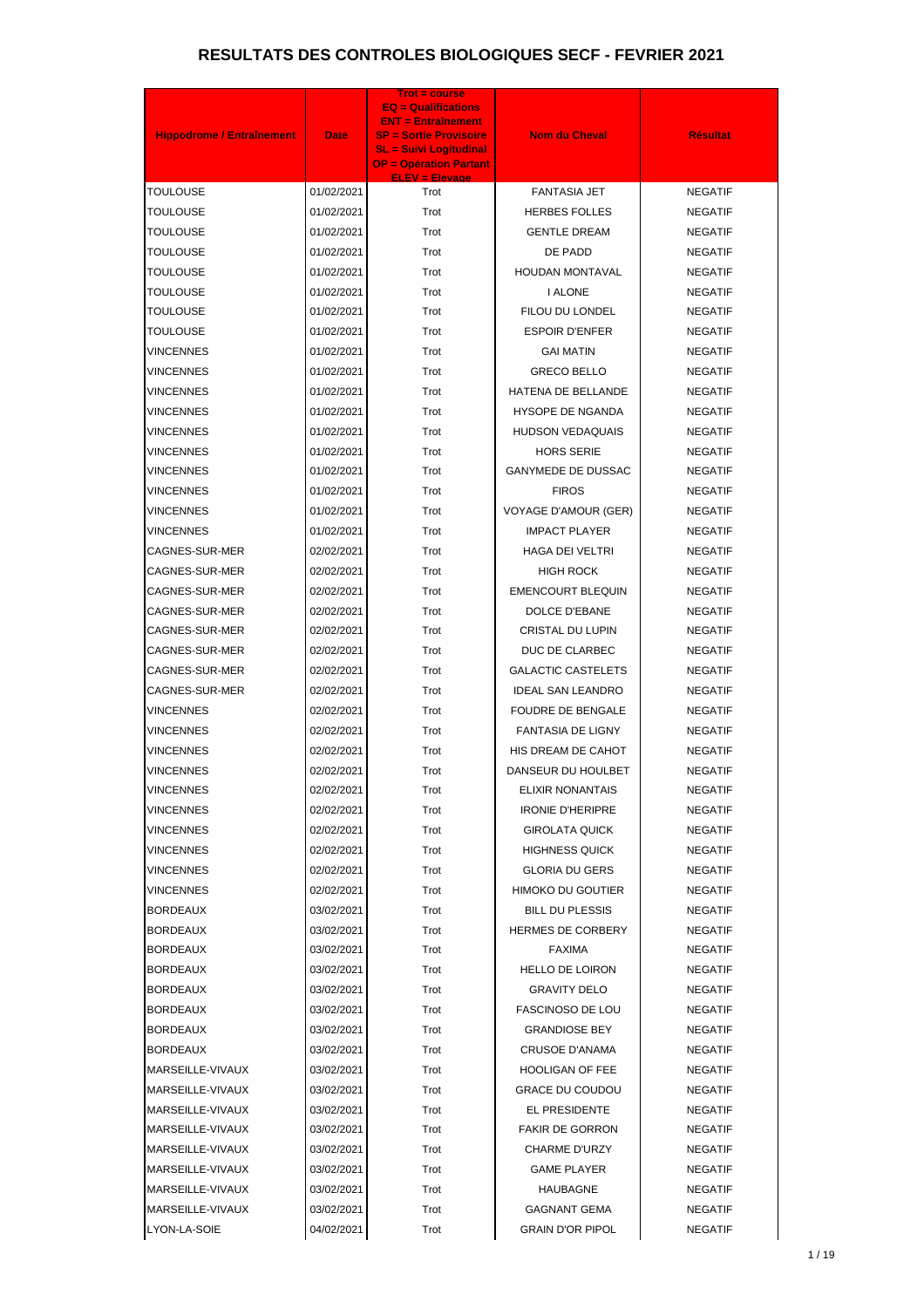| <b>Hippodrome / Entraînement</b> | <b>Date</b> | Trot = course<br><b>EQ = Qualifications</b><br><b>ENT = Entraînement</b><br><b>SP = Sortie Provisoire</b><br><b>SL = Suivi Logitudinal</b><br><b>OP = Opération Partant</b> | <b>Nom du Cheval</b>        | <b>Résultat</b> |
|----------------------------------|-------------|-----------------------------------------------------------------------------------------------------------------------------------------------------------------------------|-----------------------------|-----------------|
| LYON-LA-SOIE                     | 04/02/2021  | <b>ELEV = Elevage</b><br>Trot                                                                                                                                               | <b>HIDALGO DES LUCAS</b>    | <b>NEGATIF</b>  |
| LYON-LA-SOIE                     | 04/02/2021  | Trot                                                                                                                                                                        | <b>FENILA</b>               | <b>NEGATIF</b>  |
| LYON-LA-SOIE                     | 04/02/2021  | Trot                                                                                                                                                                        | DORIE DE SAUZETTE           | <b>NEGATIF</b>  |
| LYON-LA-SOIE                     | 04/02/2021  | Trot                                                                                                                                                                        | <b>DISCO DES TAUREAUX</b>   | <b>NEGATIF</b>  |
| LYON-LA-SOIE                     | 04/02/2021  | Trot                                                                                                                                                                        | <b>HEMATITE THE BEST</b>    | <b>NEGATIF</b>  |
| LYON-LA-SOIE                     | 04/02/2021  | Trot                                                                                                                                                                        | <b>HUDSON LOULOU</b>        | <b>NEGATIF</b>  |
| LYON-LA-SOIE                     | 04/02/2021  | Trot                                                                                                                                                                        | <b>INVINCIBLE MAUZUN</b>    | <b>NEGATIF</b>  |
| VINCENNES                        | 04/02/2021  | Trot                                                                                                                                                                        | DREAMER DE CHENU            | <b>NEGATIF</b>  |
| <b>VINCENNES</b>                 | 04/02/2021  | Trot                                                                                                                                                                        | ELIE DE BEAUFOUR            | <b>NEGATIF</b>  |
| <b>VINCENNES</b>                 | 04/02/2021  | Trot                                                                                                                                                                        | <b>FUNNY DE COSSIO</b>      | <b>NEGATIF</b>  |
| <b>VINCENNES</b>                 | 04/02/2021  | Trot                                                                                                                                                                        | <b>IMPERIAL KEY</b>         | <b>NEGATIF</b>  |
| VINCENNES                        | 04/02/2021  | Trot                                                                                                                                                                        | <b>HERMES HAUFOR</b>        | <b>NEGATIF</b>  |
| <b>VINCENNES</b>                 | 04/02/2021  | Trot                                                                                                                                                                        | <b>HISPANIEN</b>            | <b>NEGATIF</b>  |
| VINCENNES                        | 04/02/2021  | Trot                                                                                                                                                                        | <b>GIANT CHIEF</b>          | <b>NEGATIF</b>  |
| <b>VINCENNES</b>                 | 04/02/2021  | Trot                                                                                                                                                                        | <b>INSPECTOR BROS (GER)</b> | <b>NEGATIF</b>  |
| VINCENNES                        | 04/02/2021  | Trot                                                                                                                                                                        | <b>FUTE BUROIS</b>          | <b>NEGATIF</b>  |
| ANGERS                           | 05/02/2021  | Trot                                                                                                                                                                        | HARPIE DU PERCHE            | <b>NEGATIF</b>  |
| ANGERS                           | 05/02/2021  | Trot                                                                                                                                                                        | I LOVE YOU                  | <b>NEGATIF</b>  |
| ANGERS                           | 05/02/2021  | Trot                                                                                                                                                                        | FIRST LADY BLEUE            | <b>NEGATIF</b>  |
| ANGERS                           | 05/02/2021  | Trot                                                                                                                                                                        | <b>HADOL DU PALMA</b>       | <b>NEGATIF</b>  |
| ANGERS                           | 05/02/2021  | Trot                                                                                                                                                                        | <b>DRUSENHEIM</b>           | <b>NEGATIF</b>  |
| <b>ANGERS</b>                    | 05/02/2021  | Trot                                                                                                                                                                        | <b>GRANDE COPINE</b>        | <b>NEGATIF</b>  |
| ANGERS                           | 05/02/2021  | Trot                                                                                                                                                                        | <b>GALANT DE CHRISTAL</b>   | <b>NEGATIF</b>  |
| <b>ANGERS</b>                    | 05/02/2021  | Trot                                                                                                                                                                        | DEESSE DE CORDAY            | <b>NEGATIF</b>  |
| CAGNES-SUR-MER                   | 05/02/2021  | Trot                                                                                                                                                                        | DOMINO D'AUVRECY            | <b>NEGATIF</b>  |
| CAGNES-SUR-MER                   | 05/02/2021  | Trot                                                                                                                                                                        | <b>GIRONDA</b>              | <b>NEGATIF</b>  |
| CAGNES-SUR-MER                   | 05/02/2021  | Trot                                                                                                                                                                        | <b>BRUME DE LUNES</b>       | <b>NEGATIF</b>  |
| CAGNES-SUR-MER                   | 05/02/2021  | Trot                                                                                                                                                                        | DENICHEUR DU VIF            | <b>NEGATIF</b>  |
| CAGNES-SUR-MER                   | 05/02/2021  | Trot                                                                                                                                                                        | <b>HERINE D'OCCAGNES</b>    | <b>NEGATIF</b>  |
| CAGNES-SUR-MER                   | 05/02/2021  | Trot                                                                                                                                                                        | FLO DE MAX                  | <b>NEGATIF</b>  |
| CAGNES-SUR-MER                   | 05/02/2021  | Trot                                                                                                                                                                        | <b>ILLICO DE CASTELLE</b>   | <b>NEGATIF</b>  |
| CAGNES-SUR-MER                   | 05/02/2021  | Trot                                                                                                                                                                        | <b>IMPRUDENCE</b>           | <b>NEGATIF</b>  |
| <b>MAUQUENCHY</b>                | 06/02/2021  | Trot                                                                                                                                                                        | <b>HERMINE QUESNOT</b>      | <b>NEGATIF</b>  |
| MAUQUENCHY                       | 06/02/2021  | Trot                                                                                                                                                                        | <b>HAPPENING</b>            | <b>NEGATIF</b>  |
| <b>MAUQUENCHY</b>                | 06/02/2021  | Trot                                                                                                                                                                        | <b>DIVINELLA</b>            | <b>NEGATIF</b>  |
| <b>MAUQUENCHY</b>                | 06/02/2021  | Trot                                                                                                                                                                        | <b>FUNNY HORSE</b>          | <b>NEGATIF</b>  |
| <b>MAUQUENCHY</b>                | 06/02/2021  | Trot                                                                                                                                                                        | <b>GABY MAZA</b>            | <b>NEGATIF</b>  |
| MAUQUENCHY                       | 06/02/2021  | Trot                                                                                                                                                                        | <b>GAMINE LIGERIENNE</b>    | <b>NEGATIF</b>  |
| <b>MAUQUENCHY</b>                | 06/02/2021  | Trot                                                                                                                                                                        | ILLAWARA                    | <b>NEGATIF</b>  |
| <b>MAUQUENCHY</b>                | 06/02/2021  | Trot                                                                                                                                                                        | CALL JACK                   | <b>NEGATIF</b>  |
| MONTAUBAN                        | 06/02/2021  | Trot                                                                                                                                                                        | FLEUR DE LIN                | <b>NEGATIF</b>  |
| MONTAUBAN                        | 06/02/2021  | Trot                                                                                                                                                                        | <b>ELSTAR</b>               | <b>NEGATIF</b>  |
| MONTAUBAN                        | 06/02/2021  | Trot                                                                                                                                                                        | <b>INFUTURITY</b>           | <b>NEGATIF</b>  |
| MONTAUBAN                        | 06/02/2021  | Trot                                                                                                                                                                        | <b>HELP THE BEATLES'S</b>   | <b>NEGATIF</b>  |
| MONTAUBAN                        | 06/02/2021  | Trot                                                                                                                                                                        | <b>CESAR D'ORMOY</b>        | <b>NEGATIF</b>  |
| MONTAUBAN                        | 06/02/2021  | Trot                                                                                                                                                                        | <b>GRANDE PASSION</b>       | <b>NEGATIF</b>  |
| MONTAUBAN                        | 06/02/2021  | Trot                                                                                                                                                                        | <b>FLEUR VIVANCIERE</b>     | <b>NEGATIF</b>  |
| <b>VINCENNES</b>                 | 06/02/2021  | Trot                                                                                                                                                                        | <b>HARIBO DU LOISIR</b>     | <b>NEGATIF</b>  |
| <b>VINCENNES</b>                 | 06/02/2021  | Trot                                                                                                                                                                        | <b>INOUI DANICA</b>         | <b>NEGATIF</b>  |
| VINCENNES                        | 06/02/2021  | Trot                                                                                                                                                                        | <b>ITALIANO VERO</b>        | <b>NEGATIF</b>  |
| VINCENNES                        | 06/02/2021  | Trot                                                                                                                                                                        | FINE PERLE OF LOVE          | <b>NEGATIF</b>  |
| <b>VINCENNES</b>                 | 06/02/2021  | Trot                                                                                                                                                                        | <b>FUNKY TOWN</b>           | <b>NEGATIF</b>  |
| <b>VINCENNES</b>                 | 06/02/2021  | Trot                                                                                                                                                                        | <b>IDYLLE A VIE</b>         | <b>NEGATIF</b>  |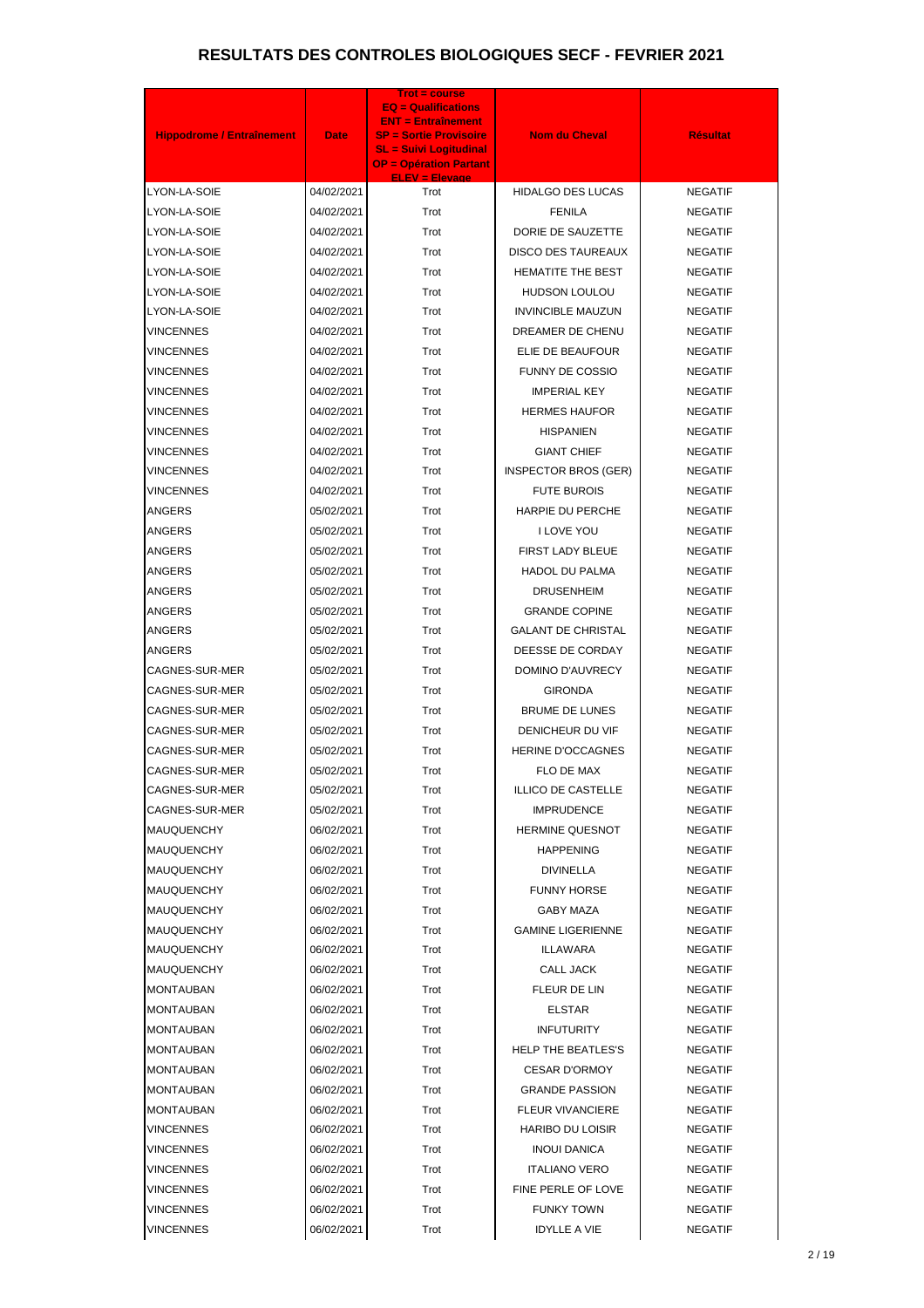| <b>Hippodrome / Entraînement</b> | <b>Date</b>              | <b>Trot = course</b><br><b>EQ = Qualifications</b><br><b>ENT = Entraînement</b><br><b>SP = Sortie Provisoire</b><br><b>SL = Suivi Logitudinal</b><br><b>OP = Opération Partant</b> | <b>Nom du Cheval</b>                        | <b>Résultat</b>                  |
|----------------------------------|--------------------------|------------------------------------------------------------------------------------------------------------------------------------------------------------------------------------|---------------------------------------------|----------------------------------|
| VINCENNES                        | 06/02/2021               | <b>ELEV = Elevage</b><br>Trot                                                                                                                                                      | <b>INOUBLIABLE</b>                          | <b>NEGATIF</b>                   |
| VINCENNES                        | 06/02/2021               | Trot                                                                                                                                                                               | <b>DOUXOR DE GUEZ</b>                       | <b>NEGATIF</b>                   |
| VINCENNES                        | 06/02/2021               | Trot                                                                                                                                                                               | <b>GIANINA BELLA</b>                        | <b>NEGATIF</b>                   |
| VINCENNES                        | 06/02/2021               | Trot                                                                                                                                                                               | <b>HINGALA VRIE</b>                         | <b>NEGATIF</b>                   |
| VINCENNES                        | 06/02/2021               | Trot                                                                                                                                                                               | <b>HAPPY AND LUCKY</b>                      | <b>NEGATIF</b>                   |
| VINCENNES                        | 06/02/2021               | Trot                                                                                                                                                                               | HANGELA                                     | <b>NEGATIF</b>                   |
| <b>AGEN</b>                      | 07/02/2021               | Trot                                                                                                                                                                               | <b>IOWA FALLS</b>                           | <b>NEGATIF</b>                   |
| <b>AGEN</b>                      | 07/02/2021               | Trot                                                                                                                                                                               | <b>HESTA MESLOISE</b>                       | <b>NEGATIF</b>                   |
| <b>AGEN</b>                      | 07/02/2021               | Trot                                                                                                                                                                               | <b>HIBERNATUS</b>                           | <b>NEGATIF</b>                   |
| <b>AGEN</b>                      | 07/02/2021               | Trot                                                                                                                                                                               | <b>GAGNEUR</b>                              | <b>NEGATIF</b>                   |
| <b>AGEN</b>                      | 07/02/2021               | Trot                                                                                                                                                                               | <b>GEGE DE FROMENTEL</b>                    | <b>NEGATIF</b>                   |
| AGEN                             | 07/02/2021               | Trot                                                                                                                                                                               | <b>FRENCH GOLD</b>                          | <b>NEGATIF</b>                   |
| <b>AGEN</b>                      | 07/02/2021               | Trot                                                                                                                                                                               | <b>GIGI DU TRUFIER</b>                      | <b>NEGATIF</b>                   |
| AGEN                             | 07/02/2021               | Trot                                                                                                                                                                               | DAME D'HONNEUR                              | <b>NEGATIF</b>                   |
| <b>AGEN</b>                      | 07/02/2021               | Trot                                                                                                                                                                               | DIOLA DU BREUCQ                             | <b>NEGATIF</b>                   |
| CHERBOURG                        | 07/02/2021               | Trot                                                                                                                                                                               | I AM MADRIK                                 | <b>NEGATIF</b>                   |
| CHERBOURG                        | 07/02/2021               | Trot                                                                                                                                                                               | FOR DADDY                                   | <b>NEGATIF</b>                   |
| CHERBOURG                        | 07/02/2021               | Trot                                                                                                                                                                               | <b>HAMMERLESS</b>                           | <b>NEGATIF</b>                   |
| CHERBOURG                        | 07/02/2021               | Trot                                                                                                                                                                               | <b>HARRY COHIAIS</b>                        | <b>NEGATIF</b>                   |
| CHERBOURG                        | 07/02/2021               | Trot                                                                                                                                                                               | <b>HAPPY</b>                                | <b>NEGATIF</b>                   |
| CHERBOURG                        | 07/02/2021               | Trot                                                                                                                                                                               | <b>HALFA</b>                                | <b>NEGATIF</b>                   |
| <b>CHERBOURG</b>                 | 07/02/2021               | Trot                                                                                                                                                                               | <b>GREAT LADY</b>                           | <b>NEGATIF</b>                   |
| CHERBOURG                        | 07/02/2021               | Trot                                                                                                                                                                               | <b>GYPSIE MAGIQUE</b>                       | <b>NEGATIF</b>                   |
| <b>CHERBOURG</b>                 | 07/02/2021               | Trot                                                                                                                                                                               | <b>DON SALLUSTE</b>                         | <b>NEGATIF</b>                   |
| <b>HYERES</b>                    | 07/02/2021               | Trot                                                                                                                                                                               | <b>INDIANA BARON</b>                        | <b>NEGATIF</b>                   |
| HYERES                           | 07/02/2021               | Trot                                                                                                                                                                               | <b>GOLDIE DRY</b>                           | <b>NEGATIF</b>                   |
| <b>HYERES</b>                    | 07/02/2021               | Trot                                                                                                                                                                               | <b>HOLEO DE BERTRANGE</b>                   | <b>NEGATIF</b>                   |
| <b>HYERES</b>                    | 07/02/2021               | Trot                                                                                                                                                                               | GOOFY GOOF                                  | <b>NEGATIF</b>                   |
| HYERES                           | 07/02/2021               | Trot                                                                                                                                                                               | FLORALYSE D'AUTHOU                          | <b>NEGATIF</b>                   |
| HYERES                           | 07/02/2021               | Trot                                                                                                                                                                               | <b>GIRL DES MOTTES</b>                      | <b>NEGATIF</b>                   |
| HYERES                           | 07/02/2021               | Trot                                                                                                                                                                               | <b>BREM ORANGE</b>                          | <b>NEGATIF</b>                   |
| MACHECOUL                        | 07/02/2021               | Trot                                                                                                                                                                               | <b>HEROS JARZEEN</b>                        | <b>NEGATIF</b>                   |
| MACHECOUL                        | 07/02/2021               | Trot                                                                                                                                                                               | HORNELLA DE JANZE                           | <b>NEGATIF</b>                   |
| MACHECOUL                        | 07/02/2021               | Trot                                                                                                                                                                               | <b>GRACEFUL LADY</b>                        | <b>NEGATIF</b>                   |
| MACHECOUL                        | 07/02/2021               | Trot                                                                                                                                                                               | <b>FLOPY RUSH</b>                           | <b>NEGATIF</b>                   |
| MACHECOUL                        | 07/02/2021               | Trot                                                                                                                                                                               | ELVIS DU RIB                                | <b>NEGATIF</b>                   |
| MACHECOUL                        | 07/02/2021               | Trot                                                                                                                                                                               | DU SNOB                                     | <b>NEGATIF</b>                   |
| PARAY-LE-MONIAL                  | 07/02/2021               | Trot                                                                                                                                                                               | IRIS DES ROSEAUX                            | <b>NEGATIF</b>                   |
| PARAY-LE-MONIAL                  | 07/02/2021               | Trot                                                                                                                                                                               | <b>HOUSTON JUSTICE</b>                      | <b>NEGATIF</b>                   |
| PARAY-LE-MONIAL                  | 07/02/2021               | Trot                                                                                                                                                                               | <b>FLEUR DES TOURS</b>                      | <b>NEGATIF</b>                   |
| PARAY-LE-MONIAL                  | 07/02/2021               | Trot                                                                                                                                                                               | FLEUVE DU SABLIER                           | <b>NEGATIF</b>                   |
| PARAY-LE-MONIAL                  | 07/02/2021               | Trot                                                                                                                                                                               | <b>GLADYS DJOC</b>                          | <b>NEGATIF</b>                   |
| PARAY-LE-MONIAL                  | 07/02/2021               | Trot                                                                                                                                                                               | <b>EPISTOLAIRE</b>                          | <b>NEGATIF</b>                   |
| SAINT-BRIEUC                     | 07/02/2021               | Trot<br>Trot                                                                                                                                                                       | HOLA CHICA                                  | <b>NEGATIF</b>                   |
| SAINT-BRIEUC<br>SAINT-BRIEUC     | 07/02/2021               | Trot                                                                                                                                                                               | <b>HANOUCHKA</b><br><b>GALOPIN DE POTES</b> | <b>NEGATIF</b><br><b>NEGATIF</b> |
| SAINT-BRIEUC                     | 07/02/2021               | Trot                                                                                                                                                                               | <b>GALINE ERCA</b>                          | <b>NEGATIF</b>                   |
| SAINT-BRIEUC                     | 07/02/2021               | Trot                                                                                                                                                                               | <b>GENTLEMAN D'ALESA</b>                    | <b>NEGATIF</b>                   |
| SAINT-BRIEUC                     | 07/02/2021<br>07/02/2021 | Trot                                                                                                                                                                               | <b>FRENCH MAN</b>                           | <b>NEGATIF</b>                   |
| SAINT-BRIEUC                     | 07/02/2021               | Trot                                                                                                                                                                               | EGEE QUESNOT                                | <b>NEGATIF</b>                   |
| VINCENNES                        | 07/02/2021               | Trot                                                                                                                                                                               | NEW EXPRESS (BEL)                           | <b>NEGATIF</b>                   |
| VINCENNES                        | 07/02/2021               | Trot                                                                                                                                                                               | FILOU L'AUVERGNIER                          | <b>NEGATIF</b>                   |
| <b>VINCENNES</b>                 | 07/02/2021               | Trot                                                                                                                                                                               | CHICA DE JOUDES                             | <b>NEGATIF</b>                   |
|                                  |                          |                                                                                                                                                                                    |                                             |                                  |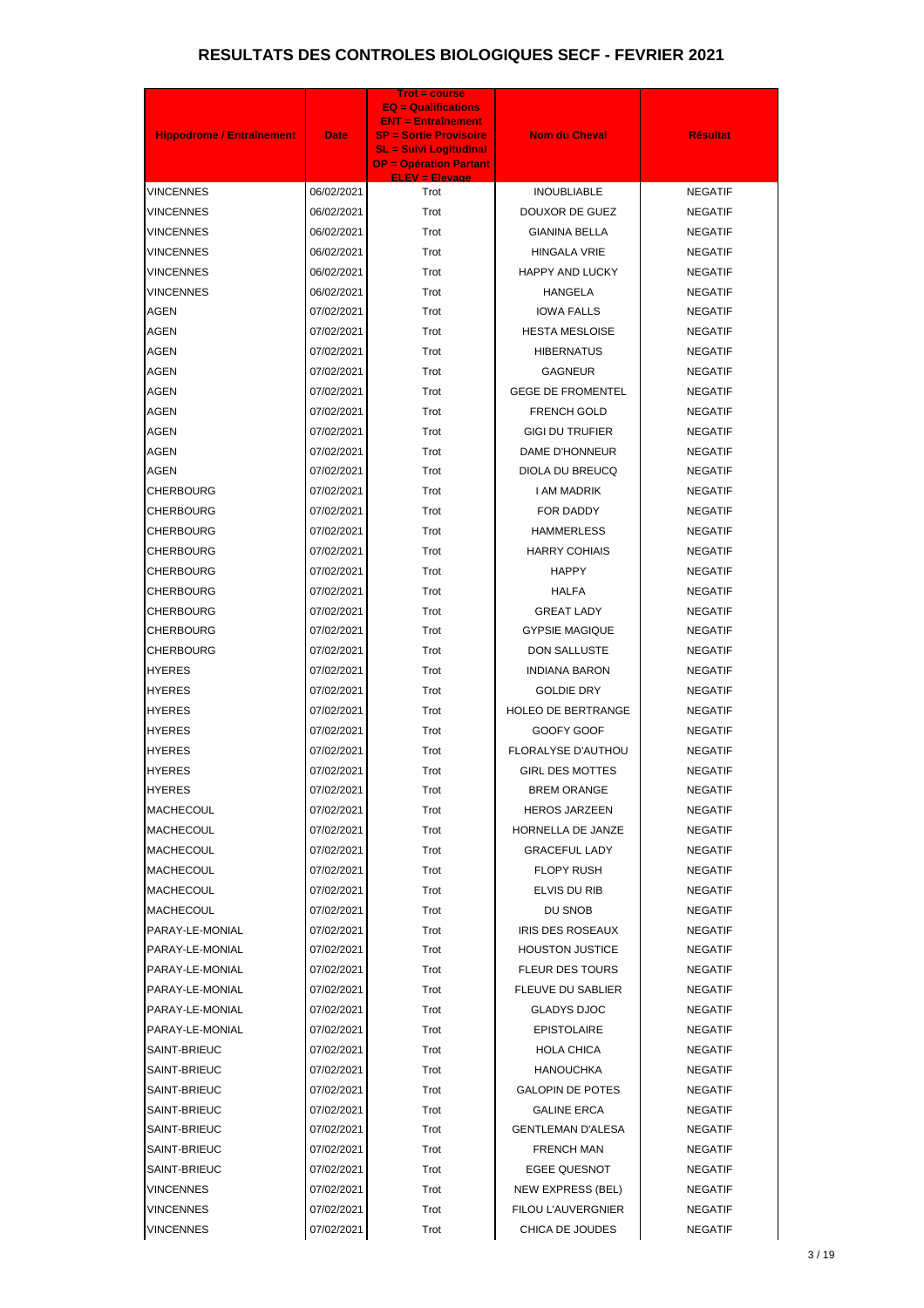| <b>Hippodrome / Entraînement</b> | <b>Date</b> | <b>Trot = course</b><br><b>EQ = Qualifications</b><br><b>ENT = Entraînement</b><br><b>SP = Sortie Provisoire</b><br><b>SL = Suivi Logitudinal</b><br><b>OP = Opération Partant</b> | <b>Nom du Cheval</b>      | <b>Résultat</b> |
|----------------------------------|-------------|------------------------------------------------------------------------------------------------------------------------------------------------------------------------------------|---------------------------|-----------------|
| <b>VINCENNES</b>                 | 07/02/2021  | <b>ELEV = Elevage</b><br>Trot                                                                                                                                                      | <b>GALLANT WAY</b>        | <b>NEGATIF</b>  |
| VINCENNES                        | 07/02/2021  | Trot                                                                                                                                                                               | <b>GELATI CUT</b>         | <b>NEGATIF</b>  |
| <b>VINCENNES</b>                 | 07/02/2021  | Trot                                                                                                                                                                               | DOMINO DE LARRE           | <b>NEGATIF</b>  |
| VINCENNES                        | 07/02/2021  | Trot                                                                                                                                                                               | FIRST DU BOIS             | <b>NEGATIF</b>  |
| <b>VINCENNES</b>                 | 07/02/2021  | Trot                                                                                                                                                                               | <b>FLAMME DU GOUTIER</b>  | <b>NEGATIF</b>  |
| VINCENNES                        | 07/02/2021  | Trot                                                                                                                                                                               | ETOILE DE BRUYERE         | <b>NEGATIF</b>  |
| <b>VINCENNES</b>                 | 07/02/2021  | Trot                                                                                                                                                                               | <b>GABIANO</b>            | <b>NEGATIF</b>  |
| VINCENNES                        | 07/02/2021  | Trot                                                                                                                                                                               | <b>ECLAT DE VERRE</b>     | <b>NEGATIF</b>  |
| <b>CHATEAUBRIANT</b>             | 08/02/2021  | Trot                                                                                                                                                                               | <b>HANIKA DU LUPIN</b>    | <b>NEGATIF</b>  |
| CHATEAUBRIANT                    | 08/02/2021  | Trot                                                                                                                                                                               | <b>INVICTUS MADIBA</b>    | <b>NEGATIF</b>  |
| CHATEAUBRIANT                    | 08/02/2021  | Trot                                                                                                                                                                               | <b>GRAVITY DU KLAU</b>    | <b>NEGATIF</b>  |
| CHATEAUBRIANT                    | 08/02/2021  | Trot                                                                                                                                                                               | <b>GRAAL DU CHENE</b>     | <b>NEGATIF</b>  |
| CHATEAUBRIANT                    | 08/02/2021  | Trot                                                                                                                                                                               | <b>HOLD UP DREAM</b>      | <b>NEGATIF</b>  |
| CHATEAUBRIANT                    | 08/02/2021  | Trot                                                                                                                                                                               | FILHIO DE LOU             | <b>NEGATIF</b>  |
| <b>CHATEAUBRIANT</b>             | 08/02/2021  | Trot                                                                                                                                                                               | ELINO BILOU               | <b>NEGATIF</b>  |
| CHATEAUBRIANT                    | 08/02/2021  | Trot                                                                                                                                                                               | <b>DIEGO DE MIENNAIS</b>  | <b>NEGATIF</b>  |
| <b>VINCENNES</b>                 | 08/02/2021  | Trot                                                                                                                                                                               | NYMPHE DU CHENE (BEL)     | <b>POSITIF</b>  |
| VINCENNES                        | 08/02/2021  | Trot                                                                                                                                                                               | <b>EAWY D'EOLE</b>        | <b>NEGATIF</b>  |
| <b>VINCENNES</b>                 | 08/02/2021  | Trot                                                                                                                                                                               | <b>EASY DES FLICS</b>     | <b>NEGATIF</b>  |
| VINCENNES                        | 08/02/2021  | Trot                                                                                                                                                                               | <b>IVRESSE DE BLARY</b>   | <b>NEGATIF</b>  |
| <b>VINCENNES</b>                 | 08/02/2021  | Trot                                                                                                                                                                               | <b>IDOLE DE MATORHE</b>   | <b>NEGATIF</b>  |
| <b>VINCENNES</b>                 | 08/02/2021  | Trot                                                                                                                                                                               | <b>GALDRIC D'ECHAL</b>    | <b>NEGATIF</b>  |
| <b>VINCENNES</b>                 | 08/02/2021  | Trot                                                                                                                                                                               | <b>GUECHA GIRL</b>        | <b>NEGATIF</b>  |
| <b>VINCENNES</b>                 | 08/02/2021  | Trot                                                                                                                                                                               | <b>GUERCH SEVEN</b>       | <b>NEGATIF</b>  |
| <b>VINCENNES</b>                 | 08/02/2021  | Trot                                                                                                                                                                               | FETICHE DU HOULME         | <b>NEGATIF</b>  |
| CAGNES-SUR-MER                   | 09/02/2021  | Trot                                                                                                                                                                               | CALINA (NOR)              | <b>NEGATIF</b>  |
| CAGNES-SUR-MER                   | 09/02/2021  | Trot                                                                                                                                                                               | COLONEL BOND              | <b>NEGATIF</b>  |
| CAGNES-SUR-MER                   | 09/02/2021  | Trot                                                                                                                                                                               | <b>HAKON DU VIVIER</b>    | <b>NEGATIF</b>  |
| CAGNES-SUR-MER                   | 09/02/2021  | Trot                                                                                                                                                                               | <b>IMPERIAL DU STADE</b>  | <b>NEGATIF</b>  |
| CAGNES-SUR-MER                   | 09/02/2021  | Trot                                                                                                                                                                               | <b>ENJOY DANCER</b>       | <b>NEGATIF</b>  |
| CAGNES-SUR-MER                   | 09/02/2021  | Trot                                                                                                                                                                               | <b>HIDDEN FACE</b>        | <b>NEGATIF</b>  |
| CAGNES-SUR-MER                   | 09/02/2021  | Trot                                                                                                                                                                               | <b>GRISELDA BLANCO</b>    | <b>NEGATIF</b>  |
| CAGNES-SUR-MER                   | 09/02/2021  | Trot                                                                                                                                                                               | FABULEUX PIYA             | <b>NEGATIF</b>  |
| CAGNES-SUR-MER                   | 09/02/2021  | Trot                                                                                                                                                                               | <b>FIGOLU FRAZEEN</b>     | <b>NEGATIF</b>  |
| GRAIGNES                         | 10/02/2021  | Trot                                                                                                                                                                               | <b>HALICIA BELLA</b>      | <b>NEGATIF</b>  |
| GRAIGNES                         | 10/02/2021  | Trot                                                                                                                                                                               | <b>GENTIANO BELLO</b>     | <b>NEGATIF</b>  |
| <b>GRAIGNES</b>                  | 10/02/2021  | Trot                                                                                                                                                                               | FLEUR DU LUPIN            | <b>NEGATIF</b>  |
| GRAIGNES                         | 10/02/2021  | Trot                                                                                                                                                                               | <b>ELECTION COQUINE</b>   | <b>NEGATIF</b>  |
| <b>GRAIGNES</b>                  | 10/02/2021  | Trot                                                                                                                                                                               | <b>GRISIE LA MESANGE</b>  | <b>NEGATIF</b>  |
| <b>GRAIGNES</b>                  | 10/02/2021  | Trot                                                                                                                                                                               | DIEGO DE BANVILLE         | <b>NEGATIF</b>  |
| <b>GRAIGNES</b>                  | 10/02/2021  | Trot                                                                                                                                                                               | <b>INES DE BLARY</b>      | <b>NEGATIF</b>  |
| <b>GRAIGNES</b>                  | 10/02/2021  | Trot                                                                                                                                                                               | <b>GALILLEA CELESTE</b>   | <b>NEGATIF</b>  |
| VINCENNES                        | 10/02/2021  | Trot                                                                                                                                                                               | <b>EMONE CRUZ</b>         | <b>NEGATIF</b>  |
| <b>VINCENNES</b>                 | 10/02/2021  | Trot                                                                                                                                                                               | <b>VINCENT FERM (ITY)</b> | <b>NEGATIF</b>  |
| <b>VINCENNES</b>                 | 10/02/2021  | Trot                                                                                                                                                                               | <b>IMAGINE DARLING</b>    | <b>NEGATIF</b>  |
| <b>VINCENNES</b>                 | 10/02/2021  | Trot                                                                                                                                                                               | HAYEK D'AM                | <b>NEGATIF</b>  |
| <b>VINCENNES</b>                 | 10/02/2021  | Trot                                                                                                                                                                               | DIVIN DU RENOUARD         | <b>NEGATIF</b>  |
| <b>VINCENNES</b>                 | 10/02/2021  | Trot                                                                                                                                                                               | <b>HACKER BOY</b>         | <b>NEGATIF</b>  |
| VINCENNES                        | 10/02/2021  | Trot                                                                                                                                                                               | <b>FLOWER BALL</b>        | <b>NEGATIF</b>  |
| VINCENNES                        | 10/02/2021  | Trot                                                                                                                                                                               | <b>AGUACATE (ITY)</b>     | <b>NEGATIF</b>  |
| VINCENNES                        | 10/02/2021  | Trot                                                                                                                                                                               | <b>GUENIEVRE DE BRETT</b> | <b>NEGATIF</b>  |
| <b>VINCENNES</b>                 | 11/02/2021  | Trot                                                                                                                                                                               | <b>DECOLORATION</b>       | <b>NEGATIF</b>  |
| <b>VINCENNES</b>                 | 11/02/2021  | Trot                                                                                                                                                                               | CONCHITANA JENILOU        | <b>NEGATIF</b>  |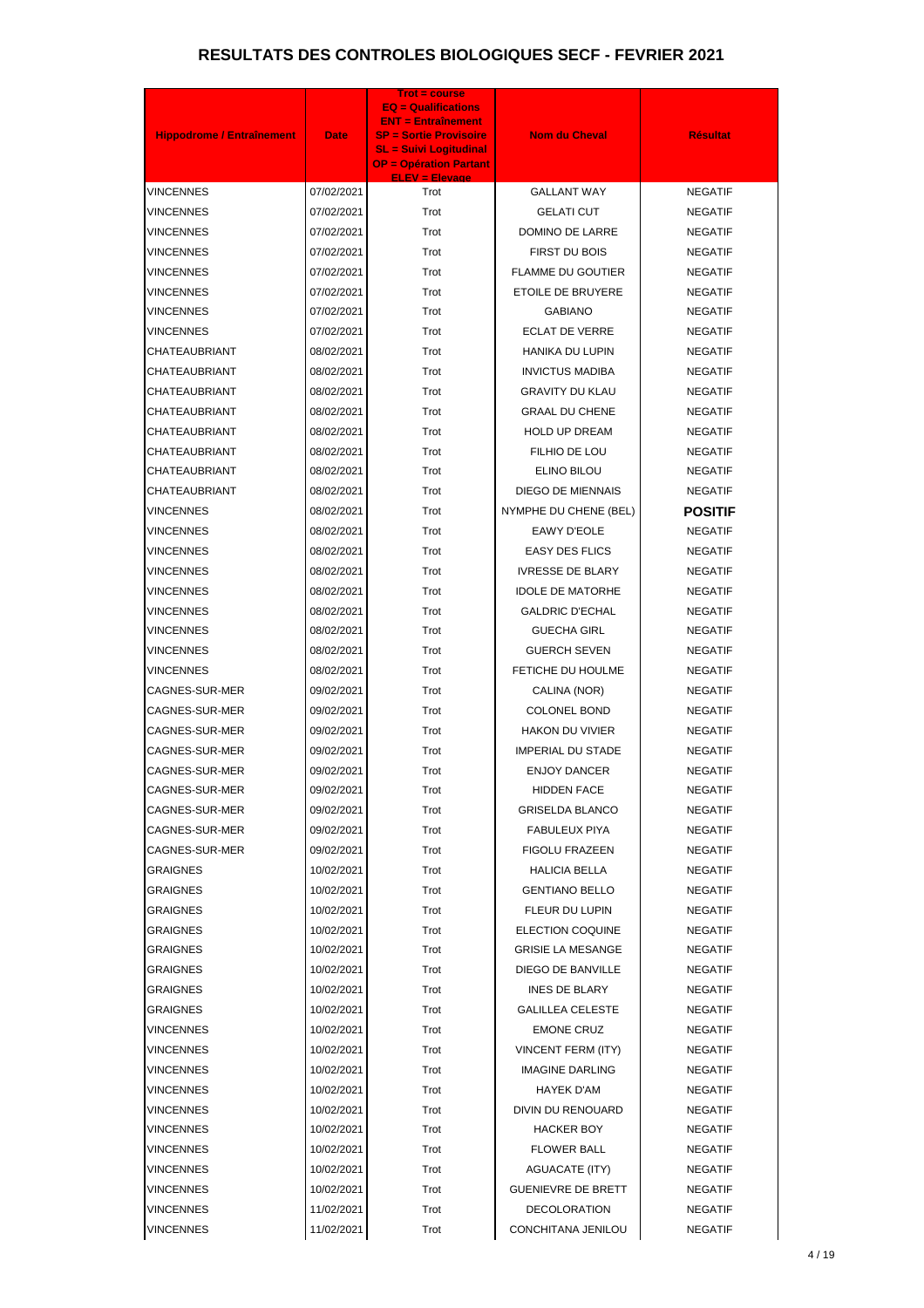| <b>Hippodrome / Entraînement</b> | <b>Date</b> | Trot = course<br><b>EQ = Qualifications</b><br><b>ENT = Entraînement</b><br><b>SP = Sortie Provisoire</b><br><b>SL = Suivi Logitudinal</b><br><b>OP = Opération Partant</b> | <b>Nom du Cheval</b>      | <b>Résultat</b> |
|----------------------------------|-------------|-----------------------------------------------------------------------------------------------------------------------------------------------------------------------------|---------------------------|-----------------|
| VINCENNES                        | 11/02/2021  | <b>ELEV = Elevage</b><br>Trot                                                                                                                                               | <b>HELIA DAIRPET</b>      | <b>NEGATIF</b>  |
| VINCENNES                        | 11/02/2021  | Trot                                                                                                                                                                        | <b>FALKRIS</b>            | <b>NEGATIF</b>  |
| VINCENNES                        | 11/02/2021  | Trot                                                                                                                                                                        | <b>FITZROY</b>            | <b>NEGATIF</b>  |
| VINCENNES                        | 11/02/2021  | Trot                                                                                                                                                                        | <b>FIRST PRINCESS</b>     | <b>NEGATIF</b>  |
| VINCENNES                        | 11/02/2021  | Trot                                                                                                                                                                        | <b>GALILEE DES PRES</b>   | <b>NEGATIF</b>  |
| VINCENNES                        | 11/02/2021  | Trot                                                                                                                                                                        | <b>GREEN GRASS</b>        | <b>NEGATIF</b>  |
| VINCENNES                        | 11/02/2021  | Trot                                                                                                                                                                        | <b>ELNA</b>               | <b>NEGATIF</b>  |
| VINCENNES                        | 11/02/2021  | Trot                                                                                                                                                                        | <b>GENIAL HAUFOR</b>      | <b>NEGATIF</b>  |
| VINCENNES                        | 11/02/2021  | Trot                                                                                                                                                                        | <b>HAHITIENNE GIRL</b>    | <b>NEGATIF</b>  |
| MAUQUENCHY                       | 12/02/2021  | Trot                                                                                                                                                                        | <b>EVEIL</b>              | <b>NEGATIF</b>  |
| <b>MAUQUENCHY</b>                | 12/02/2021  | Trot                                                                                                                                                                        | <b>IVAKIR DU VARLET</b>   | <b>NEGATIF</b>  |
| <b>MAUQUENCHY</b>                | 12/02/2021  | Trot                                                                                                                                                                        | <b>HADORABLE MEC</b>      | <b>NEGATIF</b>  |
| <b>MAUQUENCHY</b>                | 12/02/2021  | Trot                                                                                                                                                                        | <b>HAMARANDESTART</b>     | <b>NEGATIF</b>  |
| <b>MAUQUENCHY</b>                | 12/02/2021  | Trot                                                                                                                                                                        | <b>FIGHTER KISS</b>       | <b>NEGATIF</b>  |
| <b>MAUQUENCHY</b>                | 12/02/2021  | Trot                                                                                                                                                                        | <b>FIRE BIRD</b>          | <b>NEGATIF</b>  |
| MAUQUENCHY                       | 12/02/2021  | Trot                                                                                                                                                                        | <b>GOSPEL D'ARIANE</b>    | <b>NEGATIF</b>  |
| MAUQUENCHY                       | 12/02/2021  | Trot                                                                                                                                                                        | EMILIANO ZAPATA           | <b>NEGATIF</b>  |
| <b>TOULOUSE</b>                  | 12/02/2021  | Trot                                                                                                                                                                        | <b>GENTLE DREAM</b>       | <b>NEGATIF</b>  |
| <b>TOULOUSE</b>                  | 12/02/2021  | Trot                                                                                                                                                                        | <b>FEDOR D'HERIPRE</b>    | <b>NEGATIF</b>  |
| <b>TOULOUSE</b>                  | 12/02/2021  | Trot                                                                                                                                                                        | <b>EDELZWIKER</b>         | <b>NEGATIF</b>  |
| <b>TOULOUSE</b>                  | 12/02/2021  | Trot                                                                                                                                                                        | <b>BUNKER DU PRIEURE</b>  | <b>NEGATIF</b>  |
| <b>TOULOUSE</b>                  | 12/02/2021  | Trot                                                                                                                                                                        | <b>GUITARE DIGEO</b>      | <b>NEGATIF</b>  |
| <b>TOULOUSE</b>                  | 12/02/2021  | Trot                                                                                                                                                                        | <b>HERMENCE DAIRPET</b>   | <b>NEGATIF</b>  |
| <b>TOULOUSE</b>                  | 12/02/2021  | Trot                                                                                                                                                                        | <b>GASCON DECHAMBOU</b>   | <b>NEGATIF</b>  |
| <b>TOULOUSE</b>                  | 12/02/2021  | Trot                                                                                                                                                                        | <b>CAID DE GUINES</b>     | <b>NEGATIF</b>  |
| CAGNES-SUR-MER                   | 13/02/2021  | Trot                                                                                                                                                                        | <b>ESTERO</b>             | <b>NEGATIF</b>  |
| CAGNES-SUR-MER                   | 13/02/2021  | Trot                                                                                                                                                                        | <b>GALACTIC CASTELETS</b> | <b>NEGATIF</b>  |
| CAGNES-SUR-MER                   | 13/02/2021  | Trot                                                                                                                                                                        | <b>FAZENDA DE MORTREE</b> | <b>NEGATIF</b>  |
| CAGNES-SUR-MER                   | 13/02/2021  | Trot                                                                                                                                                                        | <b>GORDON FLASH</b>       | <b>NEGATIF</b>  |
| CAGNES-SUR-MER                   | 13/02/2021  | Trot                                                                                                                                                                        | <b>GODFATHER</b>          | <b>NEGATIF</b>  |
| CAGNES-SUR-MER                   | 13/02/2021  | Trot                                                                                                                                                                        | DUC DE CLARBEC            | <b>NEGATIF</b>  |
| CAGNES-SUR-MER                   | 13/02/2021  | Trot                                                                                                                                                                        | HAUBAGNE                  | <b>NEGATIF</b>  |
| CAGNES-SUR-MER                   | 13/02/2021  | Trot                                                                                                                                                                        | <b>HERMINE SIMARDIERE</b> | <b>NEGATIF</b>  |
| CAGNES-SUR-MER                   | 13/02/2021  | Trot                                                                                                                                                                        | <b>GLOIRE DU CHATAULT</b> | <b>NEGATIF</b>  |
| CAGNES-SUR-MER                   | 13/02/2021  | Trot                                                                                                                                                                        | IN THE GAME               | <b>NEGATIF</b>  |
| CAGNES-SUR-MER                   | 13/02/2021  | Trot                                                                                                                                                                        | <b>IYAR</b>               | <b>NEGATIF</b>  |
| LA MARTINIQUE                    | 13/02/2021  | Trot                                                                                                                                                                        | <b>UNOKI</b>              | <b>NEGATIF</b>  |
| VINCENNES                        | 13/02/2021  | Trot                                                                                                                                                                        | <b>HORATIUS D'ELA</b>     | <b>NEGATIF</b>  |
| VINCENNES                        | 13/02/2021  | Trot                                                                                                                                                                        | <b>DORGALI</b>            | <b>NEGATIF</b>  |
| VINCENNES                        | 13/02/2021  | Trot                                                                                                                                                                        | VIOLETTO JET (ITY)        | <b>NEGATIF</b>  |
| VINCENNES                        | 13/02/2021  | Trot                                                                                                                                                                        | FRIC DU CHENE             | <b>NEGATIF</b>  |
| VINCENNES                        | 13/02/2021  | Trot                                                                                                                                                                        | <b>BARON DU BOURG</b>     | <b>NEGATIF</b>  |
| VINCENNES                        | 13/02/2021  | Trot                                                                                                                                                                        | HANNA DES MOLLES          | <b>NEGATIF</b>  |
| VINCENNES                        | 13/02/2021  | Trot                                                                                                                                                                        | <b>HIRONDELLE SIBEY</b>   | <b>NEGATIF</b>  |
| VINCENNES                        | 13/02/2021  | Trot                                                                                                                                                                        | <b>FALCO D'HAVAROCHE</b>  | <b>NEGATIF</b>  |
| VINCENNES                        | 13/02/2021  | Trot                                                                                                                                                                        | <b>GALLA DE MANCHE</b>    | <b>NEGATIF</b>  |
| VINCENNES                        | 13/02/2021  | Trot                                                                                                                                                                        | <b>HOMMAGE DE STAR</b>    | <b>NEGATIF</b>  |
| <b>VINCENNES</b>                 | 13/02/2021  | Trot                                                                                                                                                                        | <b>GENERAL DE LOIRON</b>  | <b>NEGATIF</b>  |
| AGEN                             | 14/02/2021  | Trot                                                                                                                                                                        | <b>IRWINN GRIFF</b>       | <b>NEGATIF</b>  |
| <b>AGEN</b>                      | 14/02/2021  | Trot                                                                                                                                                                        | FRONSAC DU VIVIER         | <b>NEGATIF</b>  |
| AGEN                             | 14/02/2021  | Trot                                                                                                                                                                        | HAVANA DE CENTULE         | <b>NEGATIF</b>  |
| <b>AGEN</b>                      | 14/02/2021  | Trot                                                                                                                                                                        | <b>HERMES DE VALMIER</b>  | <b>NEGATIF</b>  |
| AGEN                             | 14/02/2021  | Trot                                                                                                                                                                        | <b>HYPTIS</b>             | <b>NEGATIF</b>  |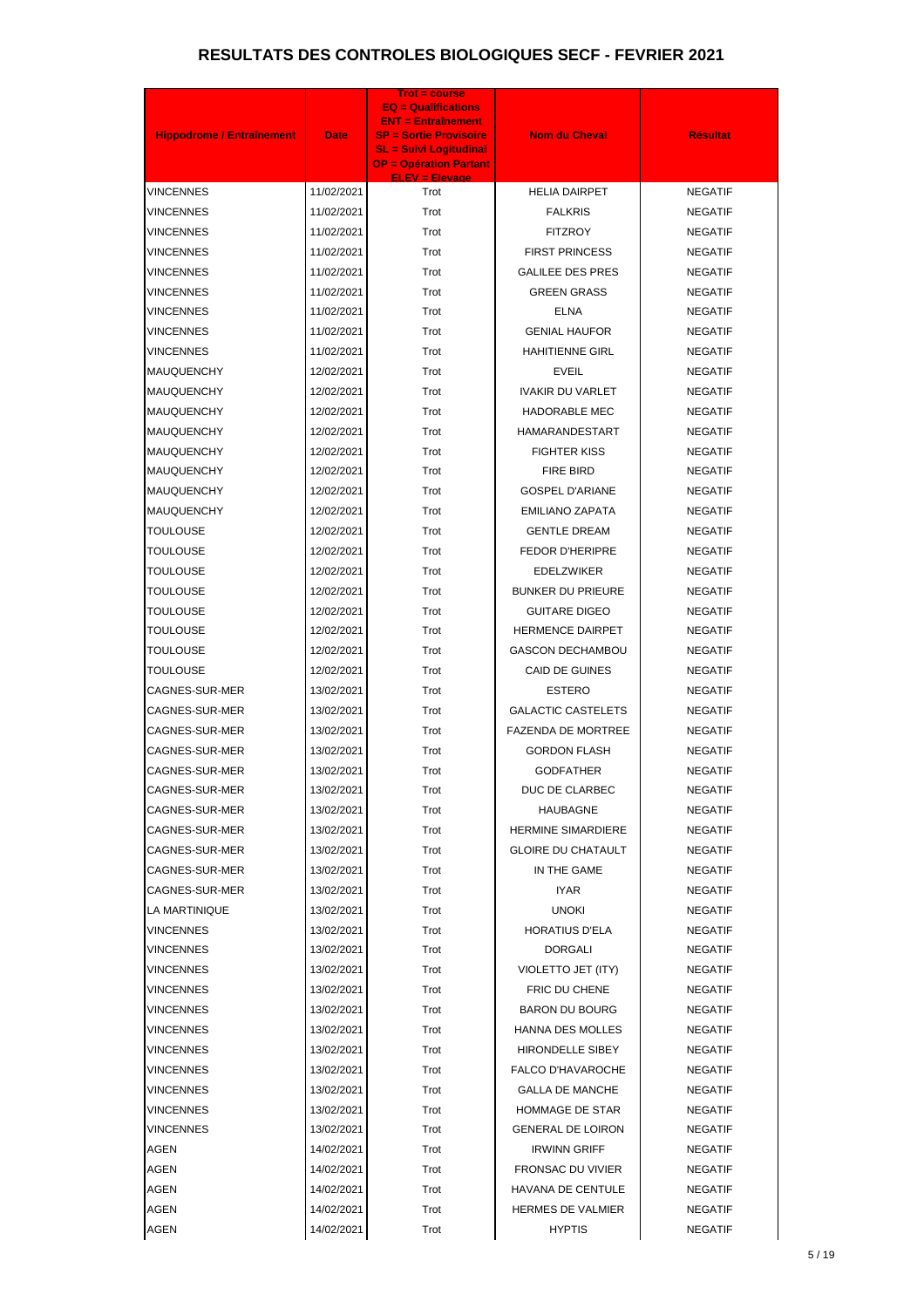| <b>Hippodrome / Entraînement</b> | <b>Date</b> | <b>Trot = course</b><br><b>EQ = Qualifications</b><br><b>ENT = Entraînement</b><br><b>SP = Sortie Provisoire</b><br><b>SL = Suivi Logitudinal</b><br><b>OP = Opération Partant</b> | <b>Nom du Cheval</b>     | <b>Résultat</b> |
|----------------------------------|-------------|------------------------------------------------------------------------------------------------------------------------------------------------------------------------------------|--------------------------|-----------------|
| <b>AGEN</b>                      | 14/02/2021  | <b>ELEV = Elevage</b><br>Trot                                                                                                                                                      | FRENCH GOLD              | <b>NEGATIF</b>  |
| AGEN                             | 14/02/2021  | Trot                                                                                                                                                                               | COEUR DE DYPP            | <b>NEGATIF</b>  |
| <b>AGEN</b>                      | 14/02/2021  | Trot                                                                                                                                                                               | FIRST DE BRETAGNE        | <b>NEGATIF</b>  |
| CHALLANS                         | 14/02/2021  | Trot                                                                                                                                                                               | <b>IMAGE CHARENTAISE</b> | <b>NEGATIF</b>  |
| CHALLANS                         | 14/02/2021  | Trot                                                                                                                                                                               | <b>HELISSIO DREAM</b>    | <b>NEGATIF</b>  |
| CHALLANS                         | 14/02/2021  | Trot                                                                                                                                                                               | <b>HUBERUS</b>           | <b>NEGATIF</b>  |
| CHALLANS                         | 14/02/2021  | Trot                                                                                                                                                                               | <b>HEIDI DES CHAMPS</b>  | <b>NEGATIF</b>  |
| CHALLANS                         | 14/02/2021  | Trot                                                                                                                                                                               | <b>HABANITA D'EVA</b>    | <b>NEGATIF</b>  |
| CHALLANS                         | 14/02/2021  | Trot                                                                                                                                                                               | <b>FUNKY BERRY</b>       | <b>NEGATIF</b>  |
| CHALLANS                         | 14/02/2021  | Trot                                                                                                                                                                               | <b>ELEGANTE CRAVACHE</b> | <b>NEGATIF</b>  |
| CHALLANS                         | 14/02/2021  | Trot                                                                                                                                                                               | <b>GRILLE PAIN</b>       | <b>NEGATIF</b>  |
| <b>CHALLANS</b>                  | 14/02/2021  | Trot                                                                                                                                                                               | <b>GARDIEN DU TRESOR</b> | <b>NEGATIF</b>  |
| LYON-LA-SOIE                     | 14/02/2021  | Trot                                                                                                                                                                               | HAMLET DU VIVIER         | <b>NEGATIF</b>  |
| LYON-LA-SOIE                     | 14/02/2021  | Trot                                                                                                                                                                               | HOTESSE DU CHASSIN       | <b>NEGATIF</b>  |
| LYON-LA-SOIE                     | 14/02/2021  | Trot                                                                                                                                                                               | CLOVIS DU VAL            | <b>NEGATIF</b>  |
| LYON-LA-SOIE                     | 14/02/2021  | Trot                                                                                                                                                                               | <b>FRANCE SMILING</b>    | <b>NEGATIF</b>  |
| LYON-LA-SOIE                     | 14/02/2021  | Trot                                                                                                                                                                               | FULL AUX ROIS            | <b>NEGATIF</b>  |
| LYON-LA-SOIE                     | 14/02/2021  | Trot                                                                                                                                                                               | <b>GOLD SPEED</b>        | <b>NEGATIF</b>  |
| LYON-LA-SOIE                     | 14/02/2021  | Trot                                                                                                                                                                               | <b>GRACE DE REBECQ</b>   | <b>NEGATIF</b>  |
| LYON-LA-SOIE                     | 14/02/2021  | Trot                                                                                                                                                                               | <b>HARPIE GIBUS</b>      | <b>NEGATIF</b>  |
| <b>MAUQUENCHY</b>                | 14/02/2021  | Trot                                                                                                                                                                               | <b>IPSOS DE SIMM</b>     | <b>NEGATIF</b>  |
| <b>MAUQUENCHY</b>                | 14/02/2021  | Trot                                                                                                                                                                               | FEEL GOOD DESBOIS        | <b>NEGATIF</b>  |
| <b>MAUQUENCHY</b>                | 14/02/2021  | Trot                                                                                                                                                                               | GYS                      | <b>NEGATIF</b>  |
| <b>MAUQUENCHY</b>                | 14/02/2021  | Trot                                                                                                                                                                               | HULK DU DON              | <b>NEGATIF</b>  |
| <b>MAUQUENCHY</b>                | 14/02/2021  | Trot                                                                                                                                                                               | FEE FOUTEAU              | <b>NEGATIF</b>  |
| <b>MAUQUENCHY</b>                | 14/02/2021  | Trot                                                                                                                                                                               | FALCO JEPHI              | <b>NEGATIF</b>  |
| MAUQUENCHY                       | 14/02/2021  | Trot                                                                                                                                                                               | DATALIE DU DERBY         | <b>NEGATIF</b>  |
| VINCENNES                        | 14/02/2021  | Trot                                                                                                                                                                               | <b>GEF DE PLAY</b>       | <b>NEGATIF</b>  |
| VINCENNES                        | 14/02/2021  | Trot                                                                                                                                                                               | <b>HACIENDA DESBOIS</b>  | <b>NEGATIF</b>  |
| VINCENNES                        | 14/02/2021  | Trot                                                                                                                                                                               | MARCELLO WIBB (SWE)      | <b>NEGATIF</b>  |
| VINCENNES                        | 14/02/2021  | Trot                                                                                                                                                                               | DELIA DU POMMEREUX       | <b>NEGATIF</b>  |
| VINCENNES                        | 14/02/2021  | Trot                                                                                                                                                                               | <b>BAHIA QUESNOT</b>     | <b>NEGATIF</b>  |
| VINCENNES                        | 14/02/2021  | Trot                                                                                                                                                                               | <b>EPSOM D'HERFRAIE</b>  | <b>NEGATIF</b>  |
| VINCENNES                        | 14/02/2021  | Trot                                                                                                                                                                               | <b>EASY DES FLICS</b>    | <b>NEGATIF</b>  |
| VINCENNES                        | 14/02/2021  | Trot                                                                                                                                                                               | <b>DIVALLO</b>           | <b>NEGATIF</b>  |
| VINCENNES                        | 14/02/2021  | Trot                                                                                                                                                                               | <b>GIRLY BECO</b>        | <b>NEGATIF</b>  |
| VINCENNES                        | 14/02/2021  | Trot                                                                                                                                                                               | <b>FLAMME DU GOUTIER</b> | <b>NEGATIF</b>  |
| VINCENNES                        | 14/02/2021  | Trot                                                                                                                                                                               | <b>I LOVE ME</b>         | <b>NEGATIF</b>  |
| VINCENNES                        | 14/02/2021  | Trot                                                                                                                                                                               | <b>GAETANE WOOD</b>      | <b>NEGATIF</b>  |
| <b>PORNICHET</b>                 | 15/02/2021  | Trot                                                                                                                                                                               | <b>HONGROISE</b>         | <b>NEGATIF</b>  |
| <b>PORNICHET</b>                 | 15/02/2021  | Trot                                                                                                                                                                               | <b>HORIZON CARISAIE</b>  | <b>NEGATIF</b>  |
| <b>PORNICHET</b>                 | 15/02/2021  | Trot                                                                                                                                                                               | <b>DYSTOCIK JELOCA</b>   | <b>NEGATIF</b>  |
| <b>PORNICHET</b>                 | 15/02/2021  | Trot                                                                                                                                                                               | <b>FAON DU VIVIER</b>    | <b>NEGATIF</b>  |
| <b>PORNICHET</b>                 | 15/02/2021  | Trot                                                                                                                                                                               | <b>GUEPARD DE MONE</b>   | <b>NEGATIF</b>  |
| <b>PORNICHET</b>                 | 15/02/2021  | Trot                                                                                                                                                                               | <b>GALOPIN DE POTES</b>  | <b>NEGATIF</b>  |
| <b>PORNICHET</b>                 | 15/02/2021  | Trot                                                                                                                                                                               | I RUN DE JANEIRO         | <b>NEGATIF</b>  |
| <b>PORNICHET</b>                 | 15/02/2021  | Trot                                                                                                                                                                               | DJANGO DE LA PRADE       | <b>NEGATIF</b>  |
| VINCENNES                        | 15/02/2021  | Trot                                                                                                                                                                               | ELITE SAN LEANDRO        | <b>NEGATIF</b>  |
| VINCENNES                        | 15/02/2021  | Trot                                                                                                                                                                               | DE LA CHENEVIERE         | <b>NEGATIF</b>  |
| VINCENNES                        | 15/02/2021  | Trot                                                                                                                                                                               | <b>INDRO PARK</b>        | <b>NEGATIF</b>  |
| VINCENNES                        | 15/02/2021  | Trot                                                                                                                                                                               | HUSTELLA MAG             | <b>NEGATIF</b>  |
| VINCENNES                        | 15/02/2021  | Trot                                                                                                                                                                               | <b>HYSOPE DE NGANDA</b>  | <b>NEGATIF</b>  |
| <b>VINCENNES</b>                 | 15/02/2021  | Trot                                                                                                                                                                               | FLORETTE DE BLARY        | <b>NEGATIF</b>  |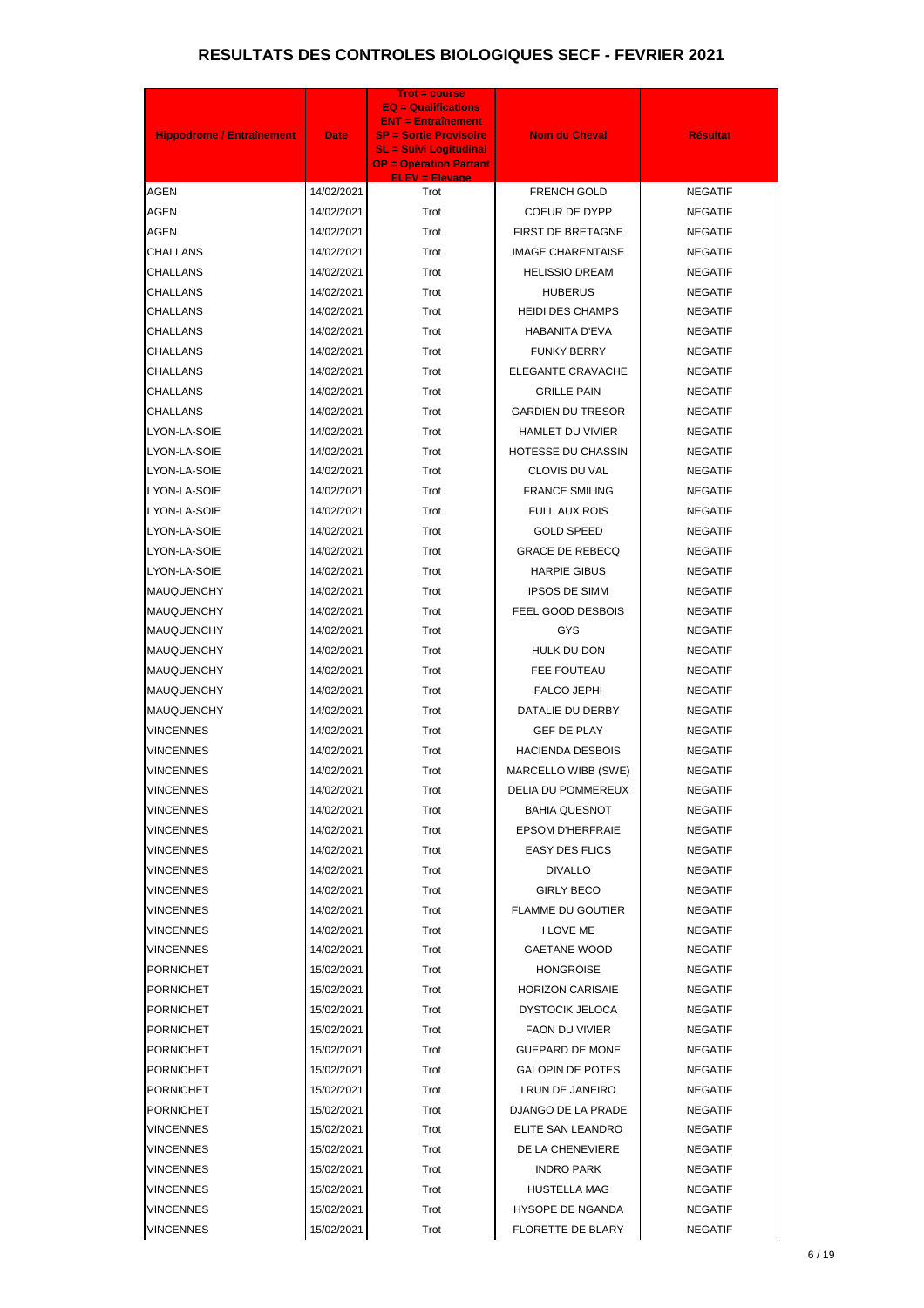| <b>Hippodrome / Entraînement</b> | <b>Date</b> | <b>Trot = course</b><br><b>EQ = Qualifications</b><br><b>ENT = Entraînement</b><br><b>SP = Sortie Provisoire</b><br><b>SL = Suivi Logitudinal</b><br><b>OP = Opération Partant</b> | <b>Nom du Cheval</b>      | <b>Résultat</b> |
|----------------------------------|-------------|------------------------------------------------------------------------------------------------------------------------------------------------------------------------------------|---------------------------|-----------------|
| VINCENNES                        | 15/02/2021  | <b>ELEV = Elevage</b><br>Trot                                                                                                                                                      | <b>FAUSTINE LUDOISE</b>   | <b>NEGATIF</b>  |
| VINCENNES                        | 15/02/2021  | Trot                                                                                                                                                                               | <b>HELIOS SI</b>          | <b>NEGATIF</b>  |
| <b>VINCENNES</b>                 | 15/02/2021  | Trot                                                                                                                                                                               | <b>GELULE</b>             | <b>NEGATIF</b>  |
| VINCENNES                        | 15/02/2021  | Trot                                                                                                                                                                               | <b>GALA D'URFIST</b>      | <b>NEGATIF</b>  |
| CAGNES-SUR-MER                   | 16/02/2021  | Trot                                                                                                                                                                               | <b>GRANDE LIGNERIES</b>   | <b>NEGATIF</b>  |
| CAGNES-SUR-MER                   | 16/02/2021  | Trot                                                                                                                                                                               | <b>FUNKY D'ALB</b>        | <b>NEGATIF</b>  |
| CAGNES-SUR-MER                   | 16/02/2021  | Trot                                                                                                                                                                               | FILOU DU BERGER           | <b>NEGATIF</b>  |
| CAGNES-SUR-MER                   | 16/02/2021  | Trot                                                                                                                                                                               | HOLLYWOOD TORINO          | <b>NEGATIF</b>  |
| CAGNES-SUR-MER                   | 16/02/2021  | Trot                                                                                                                                                                               | ETOILE DE LA LOGE         | <b>NEGATIF</b>  |
| CAGNES-SUR-MER                   | 16/02/2021  | Trot                                                                                                                                                                               | <b>ELPICK</b>             | <b>NEGATIF</b>  |
| CAGNES-SUR-MER                   | 16/02/2021  | Trot                                                                                                                                                                               | <b>GENTIL COCO</b>        | <b>NEGATIF</b>  |
| CAGNES-SUR-MER                   | 16/02/2021  | Trot                                                                                                                                                                               | <b>ISA CATZ</b>           | <b>NEGATIF</b>  |
| MAURE-DE-BRETAGNE                | 16/02/2021  | Trot                                                                                                                                                                               | <b>HYGGE DODVILLE</b>     | <b>NEGATIF</b>  |
| MAURE-DE-BRETAGNE                | 16/02/2021  | Trot                                                                                                                                                                               | DARLINE MOUROTAISE        | <b>NEGATIF</b>  |
| MAURE-DE-BRETAGNE                | 16/02/2021  | Trot                                                                                                                                                                               | <b>FAREDGIO MENUET</b>    | <b>NEGATIF</b>  |
| VINCENNES                        | 16/02/2021  | Trot                                                                                                                                                                               | <b>ENZO D'ESSARTS</b>     | <b>NEGATIF</b>  |
| VINCENNES                        | 16/02/2021  | Trot                                                                                                                                                                               | ESTEBAN JIEL              | <b>NEGATIF</b>  |
| VINCENNES                        | 16/02/2021  | Trot                                                                                                                                                                               | <b>GLORIEUSE CARNOIS</b>  | <b>NEGATIF</b>  |
| VINCENNES                        | 16/02/2021  | Trot                                                                                                                                                                               | <b>INESTELLE</b>          | <b>NEGATIF</b>  |
| VINCENNES                        | 16/02/2021  | Trot                                                                                                                                                                               | <b>HEAD OF STATE</b>      | <b>NEGATIF</b>  |
| VINCENNES                        | 16/02/2021  | Trot                                                                                                                                                                               | <b>GIBUS DE NAVARY</b>    | <b>NEGATIF</b>  |
| <b>VINCENNES</b>                 | 16/02/2021  | Trot                                                                                                                                                                               | <b>FAMOUS PORT</b>        | <b>NEGATIF</b>  |
| VINCENNES                        | 16/02/2021  | Trot                                                                                                                                                                               | FAR WEST DU RIB           | <b>NEGATIF</b>  |
| VINCENNES                        | 16/02/2021  | Trot                                                                                                                                                                               | <b>HARLEY DE JANEIRO</b>  | <b>NEGATIF</b>  |
| <b>VIRE</b>                      | 16/02/2021  | Trot                                                                                                                                                                               | <b>IXEL BILOU</b>         | <b>NEGATIF</b>  |
| VIRE                             | 16/02/2021  | Trot                                                                                                                                                                               | HENAO DE VICTHI           | <b>NEGATIF</b>  |
| VIRE                             | 16/02/2021  | Trot                                                                                                                                                                               | <b>HONNEUR D'ENFER</b>    | <b>NEGATIF</b>  |
| VIRE                             | 16/02/2021  | Trot                                                                                                                                                                               | <b>GALANT DE CHRISTAL</b> | <b>NEGATIF</b>  |
| VIRE                             | 16/02/2021  | Trot                                                                                                                                                                               | <b>GLAME DE VALACE</b>    | <b>NEGATIF</b>  |
| VIRE                             | 16/02/2021  | Trot                                                                                                                                                                               | <b>GOBISOLO DU RANDOU</b> | <b>NEGATIF</b>  |
| VIRE                             | 16/02/2021  | Trot                                                                                                                                                                               | <b>FAVORI JET</b>         | <b>NEGATIF</b>  |
| VIRE                             | 16/02/2021  | Trot                                                                                                                                                                               | DUCHESSE DU DOME          | <b>NEGATIF</b>  |
| VIRE                             | 16/02/2021  | Trot                                                                                                                                                                               | DREAMER ANGELE            | <b>NEGATIF</b>  |
| LAVAL                            | 17/02/2021  | Trot                                                                                                                                                                               | <b>IMPACTDARCHE</b>       | <b>NEGATIF</b>  |
| LAVAL                            | 17/02/2021  | Trot                                                                                                                                                                               | ESCAPADE DU LAYON         | <b>NEGATIF</b>  |
| LAVAL                            | 17/02/2021  | Trot                                                                                                                                                                               | <b>HIGH FASHION</b>       | <b>NEGATIF</b>  |
| LAVAL                            | 17/02/2021  | Trot                                                                                                                                                                               | <b>HAPPY NONANTAIS</b>    | <b>NEGATIF</b>  |
| LAVAL                            | 17/02/2021  | Trot                                                                                                                                                                               | <b>FIDELIO BELLO</b>      | <b>NEGATIF</b>  |
| LAVAL                            | 17/02/2021  | Trot                                                                                                                                                                               | <b>GRIFFE BUROISE</b>     | <b>NEGATIF</b>  |
| LAVAL                            | 17/02/2021  | Trot                                                                                                                                                                               | <b>GLASGOW ELLIS</b>      | <b>NEGATIF</b>  |
| LAVAL                            | 17/02/2021  | Trot                                                                                                                                                                               | DAROLD DE DYPP            | <b>NEGATIF</b>  |
| TOULOUSE                         | 17/02/2021  | Trot                                                                                                                                                                               | <b>GIORGIO DE NAPPES</b>  | <b>NEGATIF</b>  |
| TOULOUSE                         | 17/02/2021  | Trot                                                                                                                                                                               | <b>GARANCE GRIFF</b>      | <b>NEGATIF</b>  |
| TOULOUSE                         | 17/02/2021  | Trot                                                                                                                                                                               | <b>FORREST D'EM</b>       | <b>NEGATIF</b>  |
| TOULOUSE                         | 17/02/2021  | Trot                                                                                                                                                                               | <b>DIABOLO</b>            | <b>NEGATIF</b>  |
| TOULOUSE                         | 17/02/2021  | Trot                                                                                                                                                                               | HAPPY FAMILY AR           | <b>NEGATIF</b>  |
| TOULOUSE                         | 17/02/2021  | Trot                                                                                                                                                                               | EPERON DE FRECA           | <b>NEGATIF</b>  |
| TOULOUSE                         | 17/02/2021  | Trot                                                                                                                                                                               | <b>INDIEN D'HERIPRE</b>   | <b>NEGATIF</b>  |
| TOULOUSE                         | 17/02/2021  | Trot                                                                                                                                                                               | <b>FLAMION CARISAIE</b>   | <b>NEGATIF</b>  |
| ARGENTAN                         | 18/02/2021  | Trot                                                                                                                                                                               | <b>IBRAHIC</b>            | <b>NEGATIF</b>  |
| ARGENTAN                         | 18/02/2021  | Trot                                                                                                                                                                               | <b>HAUTE SPHERE</b>       | <b>NEGATIF</b>  |
| ARGENTAN                         | 18/02/2021  | Trot                                                                                                                                                                               | <b>HALL BLACK DREAM</b>   | <b>NEGATIF</b>  |
| ARGENTAN                         | 18/02/2021  | Trot                                                                                                                                                                               | FOUDRE DU BAS BOSQ        | <b>NEGATIF</b>  |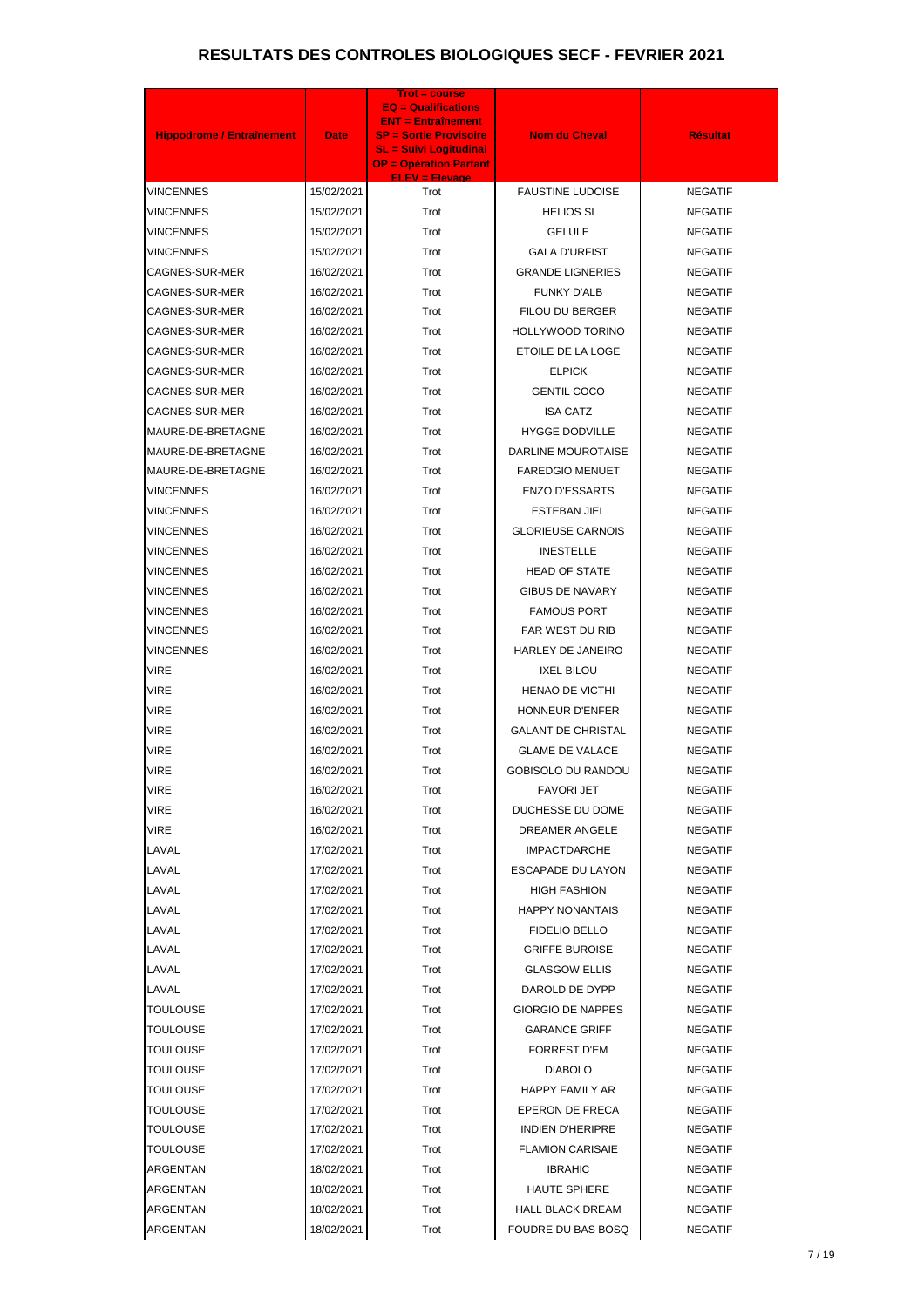| <b>Hippodrome / Entraînement</b> | <b>Date</b>              | <b>Trot = course</b><br><b>EQ = Qualifications</b><br><b>ENT = Entraînement</b><br><b>SP = Sortie Provisoire</b><br><b>SL = Suivi Logitudinal</b><br><b>OP = Opération Partant</b> | <b>Nom du Cheval</b>                   | <b>Résultat</b>                  |
|----------------------------------|--------------------------|------------------------------------------------------------------------------------------------------------------------------------------------------------------------------------|----------------------------------------|----------------------------------|
| <b>ARGENTAN</b>                  | 18/02/2021               | <b>ELEV = Elevage</b><br>Trot                                                                                                                                                      | <b>FLYER COMMANDERIE</b>               | <b>NEGATIF</b>                   |
| ARGENTAN                         | 18/02/2021               | Trot                                                                                                                                                                               | EPI D'OR DU VINOIS                     | <b>NEGATIF</b>                   |
| ARGENTAN                         | 18/02/2021               | Trot                                                                                                                                                                               | <b>GRACE DE JAFA</b>                   | <b>NEGATIF</b>                   |
| ARGENTAN                         | 18/02/2021               | Trot                                                                                                                                                                               | <b>GISARO</b>                          | <b>NEGATIF</b>                   |
| <b>VINCENNES</b>                 | 18/02/2021               | Trot                                                                                                                                                                               | DREAMER BOY                            | <b>NEGATIF</b>                   |
| <b>VINCENNES</b>                 | 18/02/2021               | Trot                                                                                                                                                                               | <b>BARON DAIDOU</b>                    | <b>NEGATIF</b>                   |
| <b>VINCENNES</b>                 | 18/02/2021               | Trot                                                                                                                                                                               | <b>IS A DREAM LOUISE</b>               | <b>NEGATIF</b>                   |
| <b>VINCENNES</b>                 | 18/02/2021               | Trot                                                                                                                                                                               | <b>IDEE DIVINE</b>                     | <b>NEGATIF</b>                   |
| <b>VINCENNES</b>                 | 18/02/2021               | Trot                                                                                                                                                                               | IN LOVE WITH BOND                      | <b>NEGATIF</b>                   |
| VINCENNES                        | 18/02/2021               | Trot                                                                                                                                                                               | <b>HOULE DE RIVIERE</b>                | <b>NEGATIF</b>                   |
| <b>VINCENNES</b>                 | 18/02/2021               | Trot                                                                                                                                                                               | EMPIRE (DEN)                           | <b>NEGATIF</b>                   |
| <b>VINCENNES</b>                 | 18/02/2021               | Trot                                                                                                                                                                               | <b>GOODMAN TURGOT</b>                  | <b>NEGATIF</b>                   |
| <b>VINCENNES</b>                 | 18/02/2021               | Trot                                                                                                                                                                               | <b>GALINE ERCA</b>                     | <b>NEGATIF</b>                   |
| CAGNES-SUR-MER                   | 19/02/2021               | Trot                                                                                                                                                                               | <b>IVOIRE PRESTANCE</b>                | <b>NEGATIF</b>                   |
| CAGNES-SUR-MER                   | 19/02/2021               | Trot                                                                                                                                                                               | <b>HASIR</b>                           | <b>NEGATIF</b>                   |
| CAGNES-SUR-MER                   | 19/02/2021               | Trot                                                                                                                                                                               | ELZA DE SOUVIGNE                       | <b>NEGATIF</b>                   |
| CAGNES-SUR-MER                   | 19/02/2021               | Trot                                                                                                                                                                               | <b>GIRLY SAM</b>                       | <b>NEGATIF</b>                   |
| CAGNES-SUR-MER                   | 19/02/2021               | Trot                                                                                                                                                                               | ECUREUIL JENILOU                       | <b>NEGATIF</b>                   |
| CAGNES-SUR-MER                   | 19/02/2021               | Trot                                                                                                                                                                               | <b>REBELLA MATTERS (NOR)</b>           | <b>NEGATIF</b>                   |
| CAGNES-SUR-MER                   | 19/02/2021               | Trot                                                                                                                                                                               | <b>GREEN EYES</b>                      | <b>NEGATIF</b>                   |
| CAGNES-SUR-MER                   | 19/02/2021               | Trot                                                                                                                                                                               | <b>FRANKLIN PARK</b>                   | <b>NEGATIF</b>                   |
| CAGNES-SUR-MER                   | 19/02/2021               | Trot                                                                                                                                                                               | <b>ELAN BAROQUE</b>                    | <b>NEGATIF</b>                   |
| <b>GRAIGNES</b>                  | 19/02/2021               | Trot                                                                                                                                                                               | <b>HABIBI</b>                          | <b>NEGATIF</b>                   |
| <b>GRAIGNES</b>                  | 19/02/2021               | Trot                                                                                                                                                                               | <b>GITANE DES PRES</b>                 | <b>NEGATIF</b>                   |
| <b>GRAIGNES</b>                  | 19/02/2021               | Trot                                                                                                                                                                               | <b>FLORE GENDREENNE</b>                | <b>NEGATIF</b>                   |
| GRAIGNES                         | 19/02/2021               | Trot                                                                                                                                                                               | ETOILE DE QUESNY                       | <b>NEGATIF</b>                   |
| GRAIGNES                         | 19/02/2021               | Trot                                                                                                                                                                               | <b>HISTOIRE THORIS</b>                 | <b>NEGATIF</b>                   |
| GRAIGNES                         | 19/02/2021               | Trot                                                                                                                                                                               | <b>HADDOCK DU CLOS</b>                 | <b>NEGATIF</b>                   |
| <b>GRAIGNES</b>                  | 19/02/2021               | Trot                                                                                                                                                                               | <b>ISA DES LANDES</b>                  | <b>NEGATIF</b>                   |
| <b>GRAIGNES</b>                  | 19/02/2021               | Trot                                                                                                                                                                               | FEE DANOVER                            | <b>NEGATIF</b>                   |
| AGEN                             | 20/02/2021               | Trot                                                                                                                                                                               | DELGADO COLOMBIE                       | <b>NEGATIF</b>                   |
| <b>AGEN</b>                      | 20/02/2021               | Trot                                                                                                                                                                               | <b>IRIS DES ROSEAUX</b>                | <b>NEGATIF</b>                   |
| AGEN                             | 20/02/2021               | Trot                                                                                                                                                                               | <b>EIGHT</b>                           | <b>NEGATIF</b>                   |
| AGEN                             | 20/02/2021               | Trot                                                                                                                                                                               | FILOU D'ANJOU                          | <b>NEGATIF</b>                   |
| AGEN                             | 20/02/2021               | Trot                                                                                                                                                                               | <b>HAMIRAL NELSON</b>                  | <b>NEGATIF</b>                   |
| AGEN                             | 20/02/2021               | Trot                                                                                                                                                                               | <b>HOLLYWOOD DU BOIS</b>               | <b>NEGATIF</b>                   |
| AGEN                             | 20/02/2021               | Trot                                                                                                                                                                               | <b>GONNA FLY</b>                       | <b>NEGATIF</b>                   |
| AGEN                             | 20/02/2021               | Trot                                                                                                                                                                               | <b>DEMOCRATE</b>                       | <b>NEGATIF</b>                   |
| LAVAL                            | 20/02/2021               | Trot                                                                                                                                                                               | GAMISAKA                               | <b>NEGATIF</b>                   |
| LAVAL                            | 20/02/2021               | Trot                                                                                                                                                                               | <b>GIAC JOLI</b>                       | <b>NEGATIF</b>                   |
| LAVAL                            | 20/02/2021               | Trot                                                                                                                                                                               | FLEUR DE LARRE                         | <b>NEGATIF</b>                   |
| LAVAL                            | 20/02/2021               | Trot                                                                                                                                                                               | ELIZIR DU HOME                         | <b>NEGATIF</b>                   |
| LAVAL                            | 20/02/2021               | Trot                                                                                                                                                                               | DAME DE TILLARD                        | <b>NEGATIF</b>                   |
| LAVAL                            | 20/02/2021               | Trot                                                                                                                                                                               | <b>HERMES PLANCHETTE</b>               | <b>NEGATIF</b>                   |
| LAVAL                            | 20/02/2021               | Trot                                                                                                                                                                               | <b>INDIA D'ECAJEUL</b>                 | <b>NEGATIF</b>                   |
| LAVAL                            | 20/02/2021               | Trot                                                                                                                                                                               | <b>EXPERT DELTA</b>                    | <b>NEGATIF</b>                   |
| <b>AUCH</b>                      | 21/02/2021               | Trot                                                                                                                                                                               | <b>IRRATI DUEM</b>                     | <b>NEGATIF</b>                   |
| <b>AUCH</b><br><b>AUCH</b>       | 21/02/2021<br>21/02/2021 | Trot<br>Trot                                                                                                                                                                       | <b>HIGH SCHOOL MIX</b>                 | <b>NEGATIF</b>                   |
|                                  |                          |                                                                                                                                                                                    | <b>HARRISON GEDE</b>                   | <b>NEGATIF</b>                   |
| <b>AUCH</b><br><b>AUCH</b>       | 21/02/2021               | Trot<br>Trot                                                                                                                                                                       | <b>FRIMEUR NARCY</b>                   | <b>NEGATIF</b>                   |
| <b>AUCH</b>                      | 21/02/2021<br>21/02/2021 | Trot                                                                                                                                                                               | DILEO D'AURALIE<br><b>FINGALA GEDE</b> | <b>NEGATIF</b><br><b>NEGATIF</b> |
| LE MONT-SAINT-MICHEL             | 21/02/2021               | Trot                                                                                                                                                                               | <b>HERINGTON DE BRION</b>              | <b>NEGATIF</b>                   |
|                                  |                          |                                                                                                                                                                                    |                                        |                                  |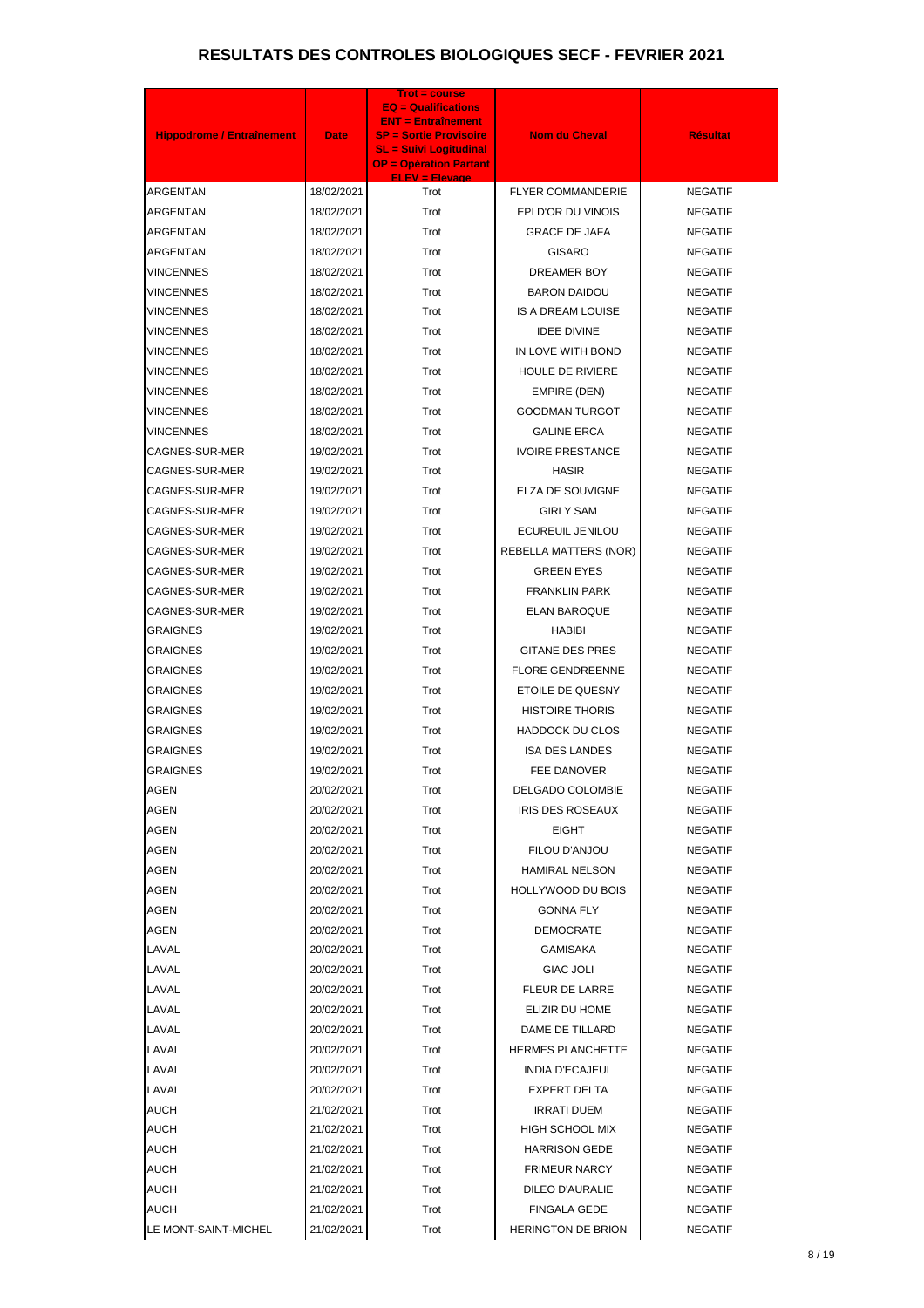| <b>Hippodrome / Entraînement</b> | <b>Date</b> | <b>Trot = course</b><br>$EQ =$ Qualifications<br><b>ENT = Entraînement</b><br><b>SP = Sortie Provisoire</b><br><b>SL = Suivi Logitudinal</b><br><b>OP = Opération Partant</b> | <b>Nom du Cheval</b>      | <b>Résultat</b> |
|----------------------------------|-------------|-------------------------------------------------------------------------------------------------------------------------------------------------------------------------------|---------------------------|-----------------|
| LE MONT-SAINT-MICHEL             | 21/02/2021  | <b>ELEV = Elevage</b><br>Trot                                                                                                                                                 | <b>INCREDIBLE STAR</b>    | <b>NEGATIF</b>  |
| LE MONT-SAINT-MICHEL             | 21/02/2021  | Trot                                                                                                                                                                          | <b>HORACIO LA SALETTE</b> | <b>NEGATIF</b>  |
| LE MONT-SAINT-MICHEL             | 21/02/2021  | Trot                                                                                                                                                                          | <b>HURLEVENT</b>          | <b>NEGATIF</b>  |
| LE MONT-SAINT-MICHEL             | 21/02/2021  | Trot                                                                                                                                                                          | FINE PERLE DU GITE        | <b>NEGATIF</b>  |
| LE MONT-SAINT-MICHEL             | 21/02/2021  | Trot                                                                                                                                                                          | <b>DIXIE MADRIK</b>       | <b>NEGATIF</b>  |
| LE MONT-SAINT-MICHEL             | 21/02/2021  | Trot                                                                                                                                                                          | <b>GLORIA JAVANAISE</b>   | <b>NEGATIF</b>  |
| LE MONT-SAINT-MICHEL             | 21/02/2021  | Trot                                                                                                                                                                          | <b>GRACE DU DIGEON</b>    | <b>NEGATIF</b>  |
| LE MONT-SAINT-MICHEL             | 21/02/2021  | Trot                                                                                                                                                                          | <b>GENTLEMAN GWEN</b>     | <b>NEGATIF</b>  |
| PONTCHATEAU                      | 21/02/2021  | Trot                                                                                                                                                                          | <b>IBRAHISCO</b>          | <b>NEGATIF</b>  |
| PONTCHATEAU                      | 21/02/2021  | Trot                                                                                                                                                                          | <b>HELIA DE BREE</b>      | <b>NEGATIF</b>  |
| PONTCHATEAU                      | 21/02/2021  | Trot                                                                                                                                                                          | <b>HORION FACTIER</b>     | <b>NEGATIF</b>  |
| PONTCHATEAU                      | 21/02/2021  | Trot                                                                                                                                                                          | <b>HECTOR DE BUCY</b>     | <b>NEGATIF</b>  |
| PONTCHATEAU                      | 21/02/2021  | Trot                                                                                                                                                                          | <b>FIGHTER KISS</b>       | <b>NEGATIF</b>  |
| PONTCHATEAU                      | 21/02/2021  | Trot                                                                                                                                                                          | <b>FLOORFILLA CHIC</b>    | <b>NEGATIF</b>  |
| PONTCHATEAU                      | 21/02/2021  | Trot                                                                                                                                                                          | <b>EASTER DAY</b>         | <b>NEGATIF</b>  |
| PONTCHATEAU                      | 21/02/2021  | Trot                                                                                                                                                                          | <b>DAIQUIRI</b>           | <b>NEGATIF</b>  |
| SAINT-GALMIER                    | 21/02/2021  | Trot                                                                                                                                                                          | <b>HALEX DARK</b>         | <b>NEGATIF</b>  |
| SAINT-GALMIER                    | 21/02/2021  | Trot                                                                                                                                                                          | <b>GRACCHUS</b>           | <b>NEGATIF</b>  |
| SAINT-GALMIER                    | 21/02/2021  | Trot                                                                                                                                                                          | FETICHE DU GOUTIER        | <b>NEGATIF</b>  |
| SAINT-GALMIER                    | 21/02/2021  | Trot                                                                                                                                                                          | <b>ELISKA BERRY</b>       | <b>NEGATIF</b>  |
| SAINT-GALMIER                    | 21/02/2021  | Trot                                                                                                                                                                          | <b>EXTRA DES LOUANGES</b> | <b>NEGATIF</b>  |
| <b>SAINT-GALMIER</b>             | 21/02/2021  | Trot                                                                                                                                                                          | <b>HARMONY DU RABUTIN</b> | <b>NEGATIF</b>  |
| <b>SAINT-GALMIER</b>             | 21/02/2021  | Trot                                                                                                                                                                          | IF DU BESSY               | <b>NEGATIF</b>  |
| SAINT-GALMIER                    | 21/02/2021  | Trot                                                                                                                                                                          | <b>FALCO DE BELLANDE</b>  | <b>NEGATIF</b>  |
| <b>VINCENNES</b>                 | 21/02/2021  | Trot                                                                                                                                                                          | <b>ESCAPADE</b>           | <b>NEGATIF</b>  |
| <b>VINCENNES</b>                 | 21/02/2021  | Trot                                                                                                                                                                          | <b>GALILEE DES PRES</b>   | <b>NEGATIF</b>  |
| <b>VINCENNES</b>                 | 21/02/2021  | Trot                                                                                                                                                                          | <b>BOLERO GAR (ITY)</b>   | <b>NEGATIF</b>  |
| VINCENNES                        | 21/02/2021  | Trot                                                                                                                                                                          | DOMINGO D'ELA             | <b>NEGATIF</b>  |
| <b>VINCENNES</b>                 | 21/02/2021  | Trot                                                                                                                                                                          | OLLE ROLS (SWE)           | <b>NEGATIF</b>  |
| <b>VINCENNES</b>                 | 21/02/2021  | Trot                                                                                                                                                                          | <b>CARLY</b>              | <b>NEGATIF</b>  |
| <b>VINCENNES</b>                 | 21/02/2021  | Trot                                                                                                                                                                          | <b>GUERRIER CASTELETS</b> | <b>NEGATIF</b>  |
| <b>VINCENNES</b>                 | 21/02/2021  | Trot                                                                                                                                                                          | <b>INVINCIBLE CASH</b>    | <b>NEGATIF</b>  |
| VINCENNES                        | 21/02/2021  | Trot                                                                                                                                                                          | IN THE MONEY              | <b>NEGATIF</b>  |
| VINCENNES                        | 21/02/2021  | Trot                                                                                                                                                                          | DIVA DU CAIEU             | <b>NEGATIF</b>  |
| <b>VINCENNES</b>                 | 21/02/2021  | Trot                                                                                                                                                                          | <b>FURIEUSE PURPLE</b>    | <b>NEGATIF</b>  |
| <b>NANTES</b>                    | 22/02/2021  | Trot                                                                                                                                                                          | <b>ISAKA</b>              | <b>NEGATIF</b>  |
| <b>NANTES</b>                    | 22/02/2021  | Trot                                                                                                                                                                          | <b>HERMESIA ERMITAGE</b>  | <b>NEGATIF</b>  |
| NANTES                           | 22/02/2021  | Trot                                                                                                                                                                          | <b>HARVEST</b>            | <b>NEGATIF</b>  |
| <b>NANTES</b>                    | 22/02/2021  | Trot                                                                                                                                                                          | <b>HISTRIO</b>            | <b>NEGATIF</b>  |
| NANTES                           | 22/02/2021  | Trot                                                                                                                                                                          | HELIA DU GARABIN          | <b>NEGATIF</b>  |
| <b>NANTES</b>                    | 22/02/2021  | Trot                                                                                                                                                                          | DUCCES DU POTO            | <b>NEGATIF</b>  |
| NANTES                           | 22/02/2021  | Trot                                                                                                                                                                          | <b>GALION DES PRES</b>    | <b>NEGATIF</b>  |
| NANTES                           | 22/02/2021  | Trot                                                                                                                                                                          | <b>GOLD D'ALBA</b>        | <b>NEGATIF</b>  |
| <b>NANTES</b>                    | 22/02/2021  | Trot                                                                                                                                                                          | <b>GIORGIO D'EVA</b>      | <b>NEGATIF</b>  |
| VINCENNES                        | 22/02/2021  | Trot                                                                                                                                                                          | <b>HISTORIEN DE LARRE</b> | <b>NEGATIF</b>  |
| <b>VINCENNES</b>                 | 22/02/2021  | Trot                                                                                                                                                                          | <b>HETY DU GOUTIER</b>    | <b>NEGATIF</b>  |
| <b>VINCENNES</b>                 | 22/02/2021  | Trot                                                                                                                                                                          | <b>IMTITI</b>             | <b>NEGATIF</b>  |
| <b>VINCENNES</b>                 | 22/02/2021  | Trot                                                                                                                                                                          | <b>IMAGE D'ATALANTE</b>   | <b>NEGATIF</b>  |
| <b>VINCENNES</b>                 | 22/02/2021  | Trot                                                                                                                                                                          | ECHO DE MEAUTIS           | <b>NEGATIF</b>  |
| <b>VINCENNES</b>                 | 22/02/2021  | Trot                                                                                                                                                                          | <b>GAELIC DU ROCHER</b>   | <b>NEGATIF</b>  |
| VINCENNES                        | 22/02/2021  | Trot                                                                                                                                                                          | <b>HERAKLION DESBOIS</b>  | <b>NEGATIF</b>  |
| <b>VINCENNES</b>                 | 22/02/2021  | Trot                                                                                                                                                                          | <b>GRANITA BELLA</b>      | <b>NEGATIF</b>  |
| <b>VINCENNES</b>                 | 22/02/2021  | Trot                                                                                                                                                                          | INGO (SWE)                | <b>NEGATIF</b>  |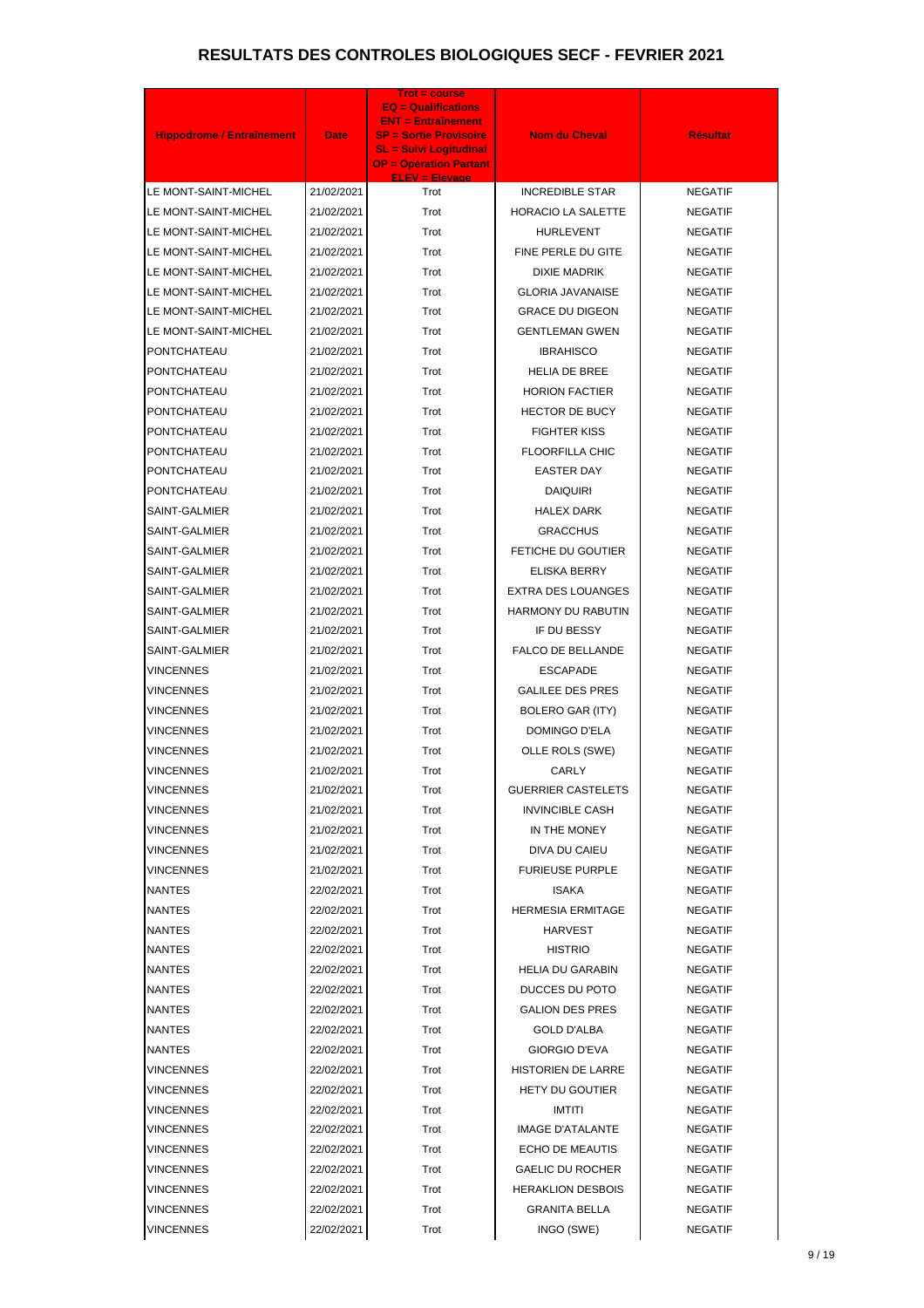| <b>Hippodrome / Entraînement</b> | <b>Date</b> | <b>Trot = course</b><br><b>EQ = Qualifications</b><br><b>ENT = Entraînement</b><br><b>SP = Sortie Provisoire</b><br><b>SL = Suivi Logitudinal</b><br><b>OP = Opération Partant</b> | <b>Nom du Cheval</b>                         | <b>Résultat</b> |
|----------------------------------|-------------|------------------------------------------------------------------------------------------------------------------------------------------------------------------------------------|----------------------------------------------|-----------------|
| CAGNES-SUR-MER                   | 23/02/2021  | <b>ELEV = Elevage</b><br>Trot                                                                                                                                                      | <b>HANNAH CAYENNAISE</b>                     | <b>NEGATIF</b>  |
| CAGNES-SUR-MER                   | 23/02/2021  | Trot                                                                                                                                                                               | <b>BASTINGAGE</b>                            | <b>NEGATIF</b>  |
| CAGNES-SUR-MER                   | 23/02/2021  | Trot                                                                                                                                                                               | <b>ENCIERRO JYL</b>                          | <b>NEGATIF</b>  |
| CAGNES-SUR-MER                   | 23/02/2021  | Trot                                                                                                                                                                               | <b>FANGIO MADRIK</b>                         | <b>NEGATIF</b>  |
| CAGNES-SUR-MER                   | 23/02/2021  | Trot                                                                                                                                                                               | DEKO DE TILOU                                | <b>NEGATIF</b>  |
| CAGNES-SUR-MER                   | 23/02/2021  | Trot                                                                                                                                                                               | <b>ESPRIT OCCAGNES</b>                       | <b>NEGATIF</b>  |
| CAGNES-SUR-MER                   | 23/02/2021  | Trot                                                                                                                                                                               | ELLO FOSSAVIE                                | <b>NEGATIF</b>  |
| CAGNES-SUR-MER                   | 23/02/2021  | Trot                                                                                                                                                                               | <b>IDEAL DES YEDRAG</b>                      | <b>NEGATIF</b>  |
| <b>VINCENNES</b>                 | 23/02/2021  | Trot                                                                                                                                                                               | <b>CARIOCA</b>                               | <b>NEGATIF</b>  |
| <b>VINCENNES</b>                 | 23/02/2021  | Trot                                                                                                                                                                               | <b>CRUSOE D'ANAMA</b>                        | <b>NEGATIF</b>  |
| <b>VINCENNES</b>                 | 23/02/2021  | Trot                                                                                                                                                                               | <b>ISABELLA DU PARC</b>                      | <b>NEGATIF</b>  |
| <b>VINCENNES</b>                 | 23/02/2021  | Trot                                                                                                                                                                               | DUC DE LA MORTRIE                            | <b>NEGATIF</b>  |
| <b>VINCENNES</b>                 | 23/02/2021  | Trot                                                                                                                                                                               | <b>HORA BOT EUR MOEL</b>                     | <b>NEGATIF</b>  |
| <b>VINCENNES</b>                 | 23/02/2021  | Trot                                                                                                                                                                               | <b>GIANINA BELLA</b>                         | <b>NEGATIF</b>  |
| <b>VINCENNES</b>                 | 23/02/2021  | Trot                                                                                                                                                                               | <b>GRISABELLA VRIE</b>                       | <b>NEGATIF</b>  |
| <b>VINCENNES</b>                 | 23/02/2021  | Trot                                                                                                                                                                               | <b>GIANT CHIEF</b>                           | <b>NEGATIF</b>  |
| <b>VINCENNES</b>                 | 23/02/2021  | Trot                                                                                                                                                                               | <b>HANNAH</b>                                | <b>NEGATIF</b>  |
| TOULOUSE                         | 24/02/2021  | Trot                                                                                                                                                                               | <b>FANGIO COBO</b>                           | <b>NEGATIF</b>  |
| <b>TOULOUSE</b>                  |             |                                                                                                                                                                                    |                                              |                 |
|                                  | 24/02/2021  | Trot                                                                                                                                                                               | <b>HORCHESTRO</b><br><b>GAYA DES ROSEAUX</b> | <b>NEGATIF</b>  |
| TOULOUSE                         | 24/02/2021  | Trot                                                                                                                                                                               |                                              | <b>NEGATIF</b>  |
| <b>TOULOUSE</b>                  | 24/02/2021  | Trot                                                                                                                                                                               | FLICKA DE BREVOL                             | <b>NEGATIF</b>  |
| TOULOUSE                         | 24/02/2021  | Trot                                                                                                                                                                               | DE PADD                                      | <b>NEGATIF</b>  |
| <b>TOULOUSE</b>                  | 24/02/2021  | Trot                                                                                                                                                                               | <b>DESTRIER JIEL</b>                         | <b>NEGATIF</b>  |
| <b>TOULOUSE</b>                  | 24/02/2021  | Trot                                                                                                                                                                               | <b>FLASH OUEST</b>                           | <b>NEGATIF</b>  |
| <b>TOULOUSE</b>                  | 24/02/2021  | Trot                                                                                                                                                                               | <b>I PAY CASH</b>                            | <b>NEGATIF</b>  |
| VIRE                             | 24/02/2021  | Trot                                                                                                                                                                               | <b>FRANGE FLEURIE</b>                        | NEGATIF         |
| VIRE                             | 24/02/2021  | Trot                                                                                                                                                                               | <b>INES DE BLARY</b>                         | <b>NEGATIF</b>  |
| <b>VIRE</b>                      | 24/02/2021  | Trot                                                                                                                                                                               | <b>EQUEJUELO</b>                             | <b>NEGATIF</b>  |
| <b>VIRE</b>                      | 24/02/2021  | Trot                                                                                                                                                                               | <b>HEDIC GEMA</b>                            | <b>NEGATIF</b>  |
| <b>VIRE</b>                      | 24/02/2021  | Trot                                                                                                                                                                               | <b>HOYEE</b>                                 | <b>NEGATIF</b>  |
| VIRE                             | 24/02/2021  | Trot                                                                                                                                                                               | <b>GENGIS D'HAMELINE</b>                     | <b>NEGATIF</b>  |
| VIRE                             | 24/02/2021  | Trot                                                                                                                                                                               | <b>FANAL DU GARDEN</b>                       | <b>NEGATIF</b>  |
| VIRE                             | 24/02/2021  | Trot                                                                                                                                                                               | <b>EAGLE PASS</b>                            | <b>NEGATIF</b>  |
| LYON-LA-SOIE                     | 25/02/2021  | Trot                                                                                                                                                                               | <b>HERMES SCOTT</b>                          | <b>NEGATIF</b>  |
| LYON-LA-SOIE                     | 25/02/2021  | Trot                                                                                                                                                                               | <b>GOLD SPEED</b>                            | <b>NEGATIF</b>  |
| LYON-LA-SOIE                     | 25/02/2021  | Trot                                                                                                                                                                               | EMERAUDE DE MAGNY                            | <b>NEGATIF</b>  |
| LYON-LA-SOIE                     | 25/02/2021  | Trot                                                                                                                                                                               | FENIX DU RABUTIN                             | <b>NEGATIF</b>  |
| LYON-LA-SOIE                     | 25/02/2021  | Trot                                                                                                                                                                               | <b>COCKTAIL DU SAPTEL</b>                    | <b>NEGATIF</b>  |
| LYON-LA-SOIE                     | 25/02/2021  | Trot                                                                                                                                                                               | HEDENE D'ERONVILLE                           | <b>NEGATIF</b>  |
| LYON-LA-SOIE                     | 25/02/2021  | Trot                                                                                                                                                                               | <b>ISTER MAN</b>                             | <b>NEGATIF</b>  |
| LYON-LA-SOIE                     | 25/02/2021  | Trot                                                                                                                                                                               | <b>HECTOR DES BUTTES</b>                     | <b>NEGATIF</b>  |
| VINCENNES                        | 25/02/2021  | Trot                                                                                                                                                                               | <b>HATIKA BOURBON</b>                        | <b>NEGATIF</b>  |
| VINCENNES                        | 25/02/2021  | Trot                                                                                                                                                                               | <b>HELIADE DU GOUTIER</b>                    | <b>NEGATIF</b>  |
| VINCENNES                        | 25/02/2021  | Trot                                                                                                                                                                               | <b>HEROIQUE DELO</b>                         | <b>NEGATIF</b>  |
| VINCENNES                        | 25/02/2021  | Trot                                                                                                                                                                               | I RUN DE JANEIRO                             | <b>NEGATIF</b>  |
| VINCENNES                        | 25/02/2021  | Trot                                                                                                                                                                               | <b>GREAT TOUCH</b>                           | <b>NEGATIF</b>  |
| VINCENNES                        | 25/02/2021  | Trot                                                                                                                                                                               | <b>BAMBOU DE CALVI</b>                       | <b>NEGATIF</b>  |
| VINCENNES                        | 25/02/2021  | Trot                                                                                                                                                                               | <b>GONDOLIER</b>                             | <b>NEGATIF</b>  |
| VINCENNES                        | 25/02/2021  | Trot                                                                                                                                                                               | MILLIE MILLIONAIRE (SWE)                     | <b>NEGATIF</b>  |
| <b>VINCENNES</b>                 | 25/02/2021  | Trot                                                                                                                                                                               | WILD LOVE (SWE)                              | <b>NEGATIF</b>  |
| <b>VINCENNES</b>                 | 25/02/2021  | Trot                                                                                                                                                                               | <b>FIRST DESTIN</b>                          | <b>NEGATIF</b>  |
| CAGNES-SUR-MER                   | 26/02/2021  | Trot                                                                                                                                                                               | <b>HODOSIS</b>                               | <b>NEGATIF</b>  |
| <b>CAGNES-SUR-MER</b>            | 26/02/2021  | Trot                                                                                                                                                                               | <b>GAOTCHO JIEL</b>                          | <b>NEGATIF</b>  |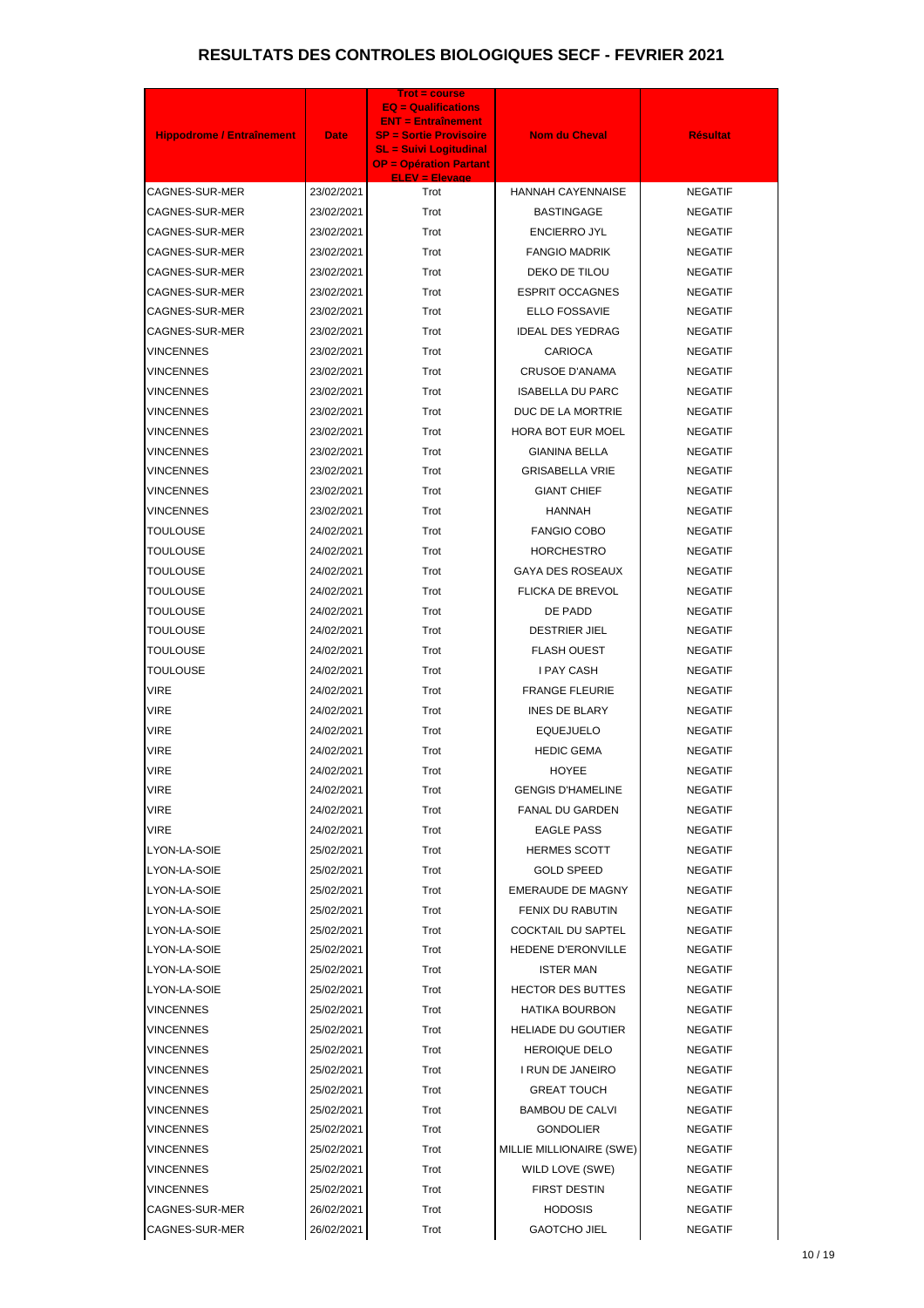| <b>Hippodrome / Entraînement</b> | <b>Date</b> | <b>Trot = course</b><br>$EQ =$ Qualifications<br><b>ENT = Entraînement</b><br><b>SP = Sortie Provisoire</b><br><b>SL = Suivi Logitudinal</b><br><b>OP = Opération Partant</b><br><b>ELEV = Elevage</b> | <b>Nom du Cheval</b>     | <b>Résultat</b> |
|----------------------------------|-------------|--------------------------------------------------------------------------------------------------------------------------------------------------------------------------------------------------------|--------------------------|-----------------|
| CAGNES-SUR-MER                   | 26/02/2021  | Trot                                                                                                                                                                                                   | <b>ELEGANTE RIVER</b>    | <b>NEGATIF</b>  |
| CAGNES-SUR-MER                   | 26/02/2021  | Trot                                                                                                                                                                                                   | CIEL D'AZUR              | <b>NEGATIF</b>  |
| CAGNES-SUR-MER                   | 26/02/2021  | Trot                                                                                                                                                                                                   | ALCOY (SWE)              | <b>NEGATIF</b>  |
| CAGNES-SUR-MER                   | 26/02/2021  | Trot                                                                                                                                                                                                   | <b>FAIRY STORY</b>       | <b>NEGATIF</b>  |
| CAGNES-SUR-MER                   | 26/02/2021  | Trot                                                                                                                                                                                                   | <b>EXPRESS LADY</b>      | <b>NEGATIF</b>  |
| CAGNES-SUR-MER                   | 26/02/2021  | Trot                                                                                                                                                                                                   | <b>INDESKAYA BIRD</b>    | <b>NEGATIF</b>  |
| <b>VINCENNES</b>                 | 26/02/2021  | Trot                                                                                                                                                                                                   | <b>GRANDE SOIREE</b>     | <b>NEGATIF</b>  |
| <b>VINCENNES</b>                 | 26/02/2021  | Trot                                                                                                                                                                                                   | <b>GAI MATIN</b>         | <b>NEGATIF</b>  |
| <b>VINCENNES</b>                 | 26/02/2021  | Trot                                                                                                                                                                                                   | <b>HIMALAYA FORGAN</b>   | <b>NEGATIF</b>  |
| <b>VINCENNES</b>                 | 26/02/2021  | Trot                                                                                                                                                                                                   | <b>HELIA DAIRPET</b>     | <b>NEGATIF</b>  |
| <b>VINCENNES</b>                 | 26/02/2021  | Trot                                                                                                                                                                                                   | <b>HABIT DE SOIREE</b>   | <b>NEGATIF</b>  |
| <b>VINCENNES</b>                 | 26/02/2021  | Trot                                                                                                                                                                                                   | DIVIN DU RENOUARD        | <b>NEGATIF</b>  |
| <b>VINCENNES</b>                 | 26/02/2021  | Trot                                                                                                                                                                                                   | <b>GIRL VENESI</b>       | <b>NEGATIF</b>  |
| <b>VINCENNES</b>                 | 26/02/2021  | Trot                                                                                                                                                                                                   | <b>FERIA DU METZ</b>     | <b>NEGATIF</b>  |
| <b>VINCENNES</b>                 | 26/02/2021  | Trot                                                                                                                                                                                                   | <b>FILS D'HAUFOR</b>     | <b>NEGATIF</b>  |
| <b>AMIENS</b>                    | 27/02/2021  | Trot                                                                                                                                                                                                   | <b>HAJIME GWEN</b>       | <b>NEGATIF</b>  |
| AMIENS                           | 27/02/2021  | Trot                                                                                                                                                                                                   | <b>HISTOIREMIKA</b>      | <b>NEGATIF</b>  |
| <b>AMIENS</b>                    | 27/02/2021  | Trot                                                                                                                                                                                                   | <b>GLORIA VOLO</b>       | <b>NEGATIF</b>  |
| <b>AMIENS</b>                    | 27/02/2021  | Trot                                                                                                                                                                                                   | <b>GRANTCHESTER</b>      | <b>NEGATIF</b>  |
| <b>AMIENS</b>                    | 27/02/2021  | Trot                                                                                                                                                                                                   | <b>FEELING DU NOYER</b>  | <b>NEGATIF</b>  |
| <b>AMIENS</b>                    | 27/02/2021  | Trot                                                                                                                                                                                                   | <b>FREGATE ISLAND</b>    | <b>NEGATIF</b>  |
| <b>AMIENS</b>                    | 27/02/2021  | Trot                                                                                                                                                                                                   | ELVIS DU PALAIS          | <b>NEGATIF</b>  |
| <b>NANTES</b>                    | 27/02/2021  | Trot                                                                                                                                                                                                   | <b>ILARA DES VEYS</b>    | <b>NEGATIF</b>  |
| <b>NANTES</b>                    | 27/02/2021  | Trot                                                                                                                                                                                                   | <b>GILBERTO</b>          | <b>NEGATIF</b>  |
| <b>NANTES</b>                    | 27/02/2021  | Trot                                                                                                                                                                                                   | <b>HELMA DU COURTILS</b> | <b>NEGATIF</b>  |
| <b>NANTES</b>                    | 27/02/2021  | Trot                                                                                                                                                                                                   | <b>HEROS DES LOYAUX</b>  | <b>NEGATIF</b>  |
| NANTES                           | 27/02/2021  | Trot                                                                                                                                                                                                   | <b>GARUNCHA PURPLE</b>   | <b>NEGATIF</b>  |
| <b>NANTES</b>                    | 27/02/2021  | Trot                                                                                                                                                                                                   | FEE LUCERNAISE           | <b>NEGATIF</b>  |
| NANTES                           | 27/02/2021  | Trot                                                                                                                                                                                                   | EL FUEGO DE BEZ          | <b>NEGATIF</b>  |
| <b>NANTES</b>                    | 27/02/2021  | Trot                                                                                                                                                                                                   | <b>FOREVER D'ARIANE</b>  | <b>NEGATIF</b>  |
| SAINT-GALMIER                    | 27/02/2021  | Trot                                                                                                                                                                                                   | <b>GLOBAL OAKS</b>       | <b>NEGATIF</b>  |
| SAINT-GALMIER                    | 27/02/2021  | Trot                                                                                                                                                                                                   | <b>FENILA</b>            | <b>NEGATIF</b>  |
| SAINT-GALMIER                    | 27/02/2021  | Trot                                                                                                                                                                                                   | <b>ERKIS DELAROUGE</b>   | <b>NEGATIF</b>  |
| SAINT-GALMIER                    | 27/02/2021  | Trot                                                                                                                                                                                                   | EDEN DE THYL             | <b>NEGATIF</b>  |
| SAINT-GALMIER                    | 27/02/2021  | Trot                                                                                                                                                                                                   | HAWAI JULRY              | <b>NEGATIF</b>  |
| SAINT-GALMIER                    | 27/02/2021  | Trot                                                                                                                                                                                                   | <b>DECOSTER VALLEE</b>   | <b>NEGATIF</b>  |
| SAINT-GALMIER                    | 27/02/2021  | Trot                                                                                                                                                                                                   | <b>CICERON D'OR</b>      | <b>NEGATIF</b>  |
| SAINT-GALMIER                    | 27/02/2021  | Trot                                                                                                                                                                                                   | <b>IMAGE DE NERET</b>    | <b>NEGATIF</b>  |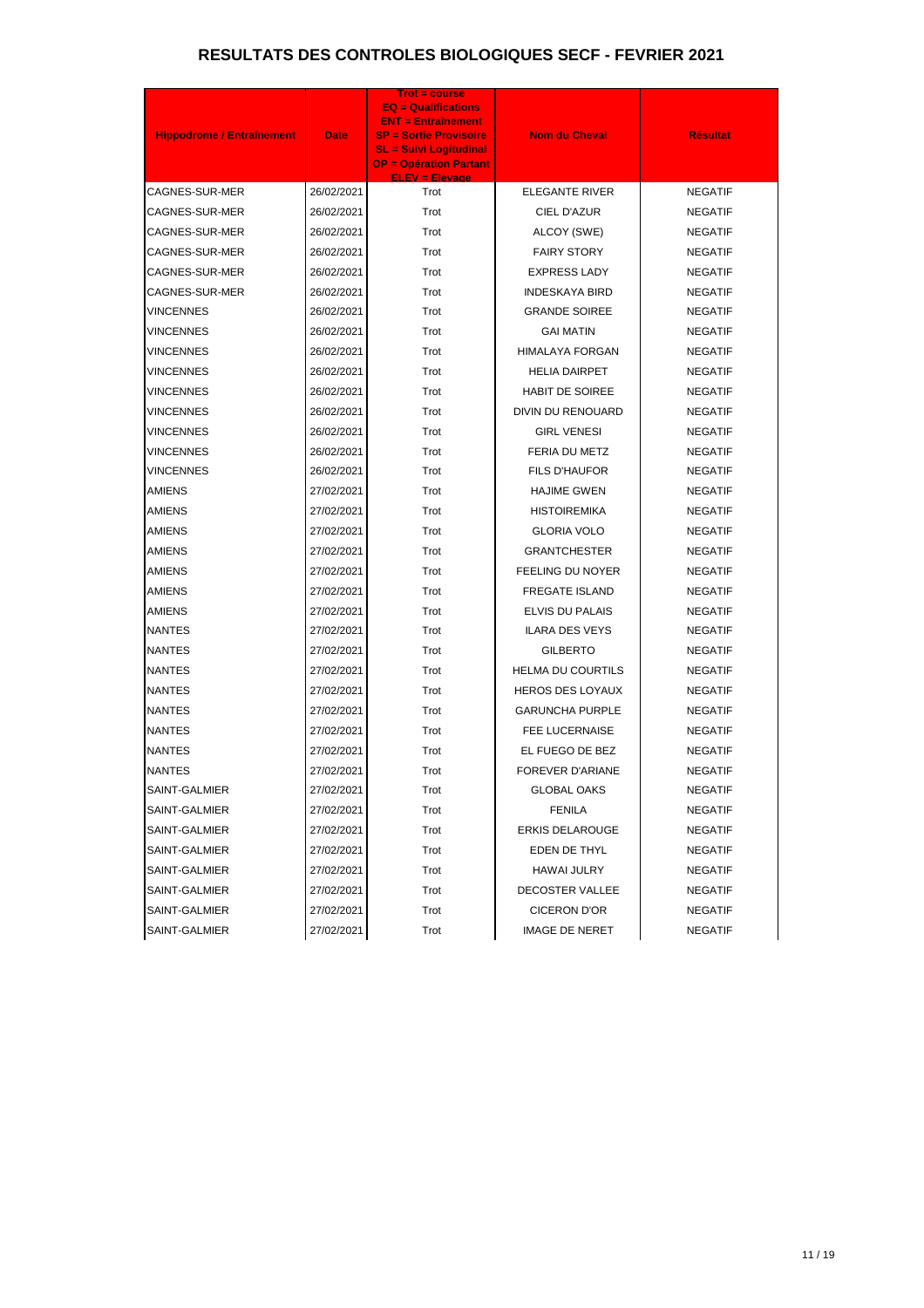| <b>Hippodrome / Entraînement</b> | <b>Date</b> | <b>Trot = course</b><br><b>EQ = Qualifications</b><br><b>ENT = Entraînement</b><br><b>SP = Sortie Provisoire</b><br><b>SL = Suivi Logitudinal</b><br><b>OP = Opération Partant</b><br><b>ELEV = Elevage</b> | <b>Nom du Cheval</b>      | <b>Résultat</b> |
|----------------------------------|-------------|-------------------------------------------------------------------------------------------------------------------------------------------------------------------------------------------------------------|---------------------------|-----------------|
| <b>AUCH</b>                      | 28/02/2021  | Trot                                                                                                                                                                                                        | <b>ITALO DUEM</b>         | <b>NEGATIF</b>  |
| <b>AUCH</b>                      | 28/02/2021  | Trot                                                                                                                                                                                                        | <b>HELLO JULIA</b>        | <b>NEGATIF</b>  |
| <b>AUCH</b>                      | 28/02/2021  | Trot                                                                                                                                                                                                        | <b>HO MEDOCAIN</b>        | <b>NEGATIF</b>  |
| <b>AUCH</b>                      | 28/02/2021  | Trot                                                                                                                                                                                                        | <b>GENTLEMAN COGLAIS</b>  | <b>NEGATIF</b>  |
| <b>AUCH</b>                      | 28/02/2021  | Trot                                                                                                                                                                                                        | <b>GRAAL DE TILLARD</b>   | <b>NEGATIF</b>  |
| <b>AUCH</b>                      | 28/02/2021  | Trot                                                                                                                                                                                                        | <b>EPERON DE FRECA</b>    | <b>NEGATIF</b>  |
| <b>AUCH</b>                      | 28/02/2021  | Trot                                                                                                                                                                                                        | DIOLA DU BREUCQ           | <b>NEGATIF</b>  |
| <b>AUCH</b>                      | 28/02/2021  | Trot                                                                                                                                                                                                        | <b>GLORIA D'AVE</b>       | <b>NEGATIF</b>  |
| AUCH                             | 28/02/2021  | Trot                                                                                                                                                                                                        | <b>GUAPA DU PADOUENG</b>  | <b>NEGATIF</b>  |
| <b>GRAIGNES</b>                  | 28/02/2021  | Trot                                                                                                                                                                                                        | <b>INFANTE D'ERABLE</b>   | <b>NEGATIF</b>  |
| <b>GRAIGNES</b>                  | 28/02/2021  | Trot                                                                                                                                                                                                        | <b>HENRI DE LA ROUVRE</b> | <b>NEGATIF</b>  |
| <b>GRAIGNES</b>                  | 28/02/2021  | Trot                                                                                                                                                                                                        | <b>HARAS D'ERABLE</b>     | <b>NEGATIF</b>  |
| <b>GRAIGNES</b>                  | 28/02/2021  | Trot                                                                                                                                                                                                        | <b>HOCHE</b>              | <b>NEGATIF</b>  |
| <b>GRAIGNES</b>                  | 28/02/2021  | Trot                                                                                                                                                                                                        | <b>ELEGANTE CRAVACHE</b>  | <b>NEGATIF</b>  |
| <b>GRAIGNES</b>                  | 28/02/2021  | Trot                                                                                                                                                                                                        | <b>GOVANON</b>            | <b>NEGATIF</b>  |
| <b>GRAIGNES</b>                  | 28/02/2021  | Trot                                                                                                                                                                                                        | FELINE DES RUETTES        | <b>NEGATIF</b>  |
| LA GUADELOUPE                    | 28/02/2021  | Trot                                                                                                                                                                                                        | <b>EMILIO MAZA</b>        | <b>NEGATIF</b>  |
| MAURE-DE-BRETAGNE                | 28/02/2021  | Trot                                                                                                                                                                                                        | HORNELLA DE JANZE         | <b>NEGATIF</b>  |
| MAURE-DE-BRETAGNE                | 28/02/2021  | Trot                                                                                                                                                                                                        | <b>GO GARFIELD</b>        | <b>NEGATIF</b>  |
| MAURE-DE-BRETAGNE                | 28/02/2021  | Trot                                                                                                                                                                                                        | <b>GREAT QUALITY</b>      | <b>NEGATIF</b>  |
| MAURE-DE-BRETAGNE                | 28/02/2021  | Trot                                                                                                                                                                                                        | D'ARTAGNAN DE LARA        | <b>NEGATIF</b>  |
| <b>REIMS</b>                     | 28/02/2021  | Trot                                                                                                                                                                                                        | <b>HELLENISTE</b>         | <b>NEGATIF</b>  |
| <b>REIMS</b>                     | 28/02/2021  | Trot                                                                                                                                                                                                        | <b>IZAC AWAGNE</b>        | <b>NEGATIF</b>  |
| <b>REIMS</b>                     | 28/02/2021  | Trot                                                                                                                                                                                                        | <b>GEISHA D'ARBAZ</b>     | <b>NEGATIF</b>  |
| <b>REIMS</b>                     | 28/02/2021  | Trot                                                                                                                                                                                                        | DIOLINE DE LEXLOR         | <b>NEGATIF</b>  |
| <b>REIMS</b>                     | 28/02/2021  | Trot                                                                                                                                                                                                        | HADES DU GOUTIER          | <b>NEGATIF</b>  |
| <b>REIMS</b>                     | 28/02/2021  | Trot                                                                                                                                                                                                        | HIRONDELLE DU BOIS        | <b>NEGATIF</b>  |
| REIMS                            | 28/02/2021  | Trot                                                                                                                                                                                                        | <b>CORNELIUS</b>          | <b>NEGATIF</b>  |
| <b>VINCENNES</b>                 | 28/02/2021  | Trot                                                                                                                                                                                                        | <b>GRANVILLAISE BLEUE</b> | <b>NEGATIF</b>  |
| VINCENNES                        | 28/02/2021  | Trot                                                                                                                                                                                                        | <b>GLADYS DES PLAINES</b> | <b>NEGATIF</b>  |
| VINCENNES                        | 28/02/2021  | Trot                                                                                                                                                                                                        | <b>HERADAMES</b>          | <b>NEGATIF</b>  |
| VINCENNES                        | 28/02/2021  | Trot                                                                                                                                                                                                        | DOLLAR SOYER              | <b>NEGATIF</b>  |
| VINCENNES                        | 28/02/2021  | Trot                                                                                                                                                                                                        | <b>DIABLE DE VAUVERT</b>  | <b>NEGATIF</b>  |
| VINCENNES                        | 28/02/2021  | Trot                                                                                                                                                                                                        | <b>ETONNANT</b>           | <b>NEGATIF</b>  |
| VINCENNES                        | 28/02/2021  | Trot                                                                                                                                                                                                        | <b>MONI VIKING (NOR)</b>  | <b>NEGATIF</b>  |
| VINCENNES                        | 28/02/2021  | Trot                                                                                                                                                                                                        | <b>FLAMME DU GOUTIER</b>  | <b>NEGATIF</b>  |
| <b>VINCENNES</b>                 | 28/02/2021  | Trot                                                                                                                                                                                                        | <b>CARAT WILLIAMS</b>     | <b>NEGATIF</b>  |
| VINCENNES                        | 28/02/2021  | Trot                                                                                                                                                                                                        | <b>GALIPETTE PIERJI</b>   | <b>NEGATIF</b>  |
| <b>VINCENNES</b>                 | 28/02/2021  | Trot                                                                                                                                                                                                        | <b>EPSOM D'HERFRAIE</b>   | <b>NEGATIF</b>  |
| VINCENNES                        | 28/02/2021  | Trot                                                                                                                                                                                                        | <b>FORUM MESLOIS</b>      | <b>NEGATIF</b>  |
| <b>VINCENNES</b>                 | 28/02/2021  | Trot                                                                                                                                                                                                        | DATALIE DU DERBY          | <b>NEGATIF</b>  |
| <b>VINCENNES</b>                 | 28/02/2021  | Trot                                                                                                                                                                                                        | FEE DE RANCHVAL           | <b>NEGATIF</b>  |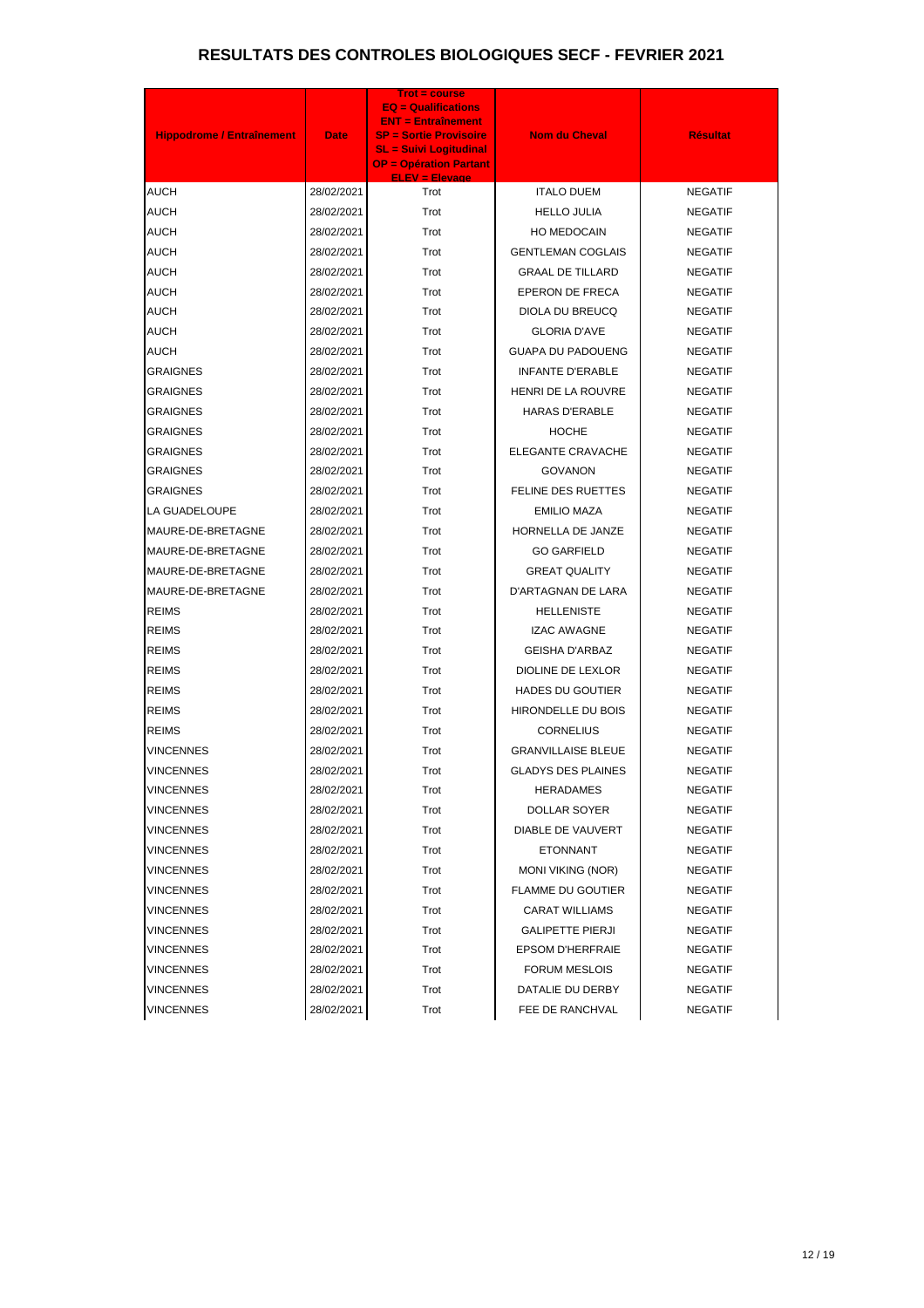| <b>Hippodrome / Entraînement</b> | <b>Date</b> | Trot = course<br><b>EQ = Qualifications</b><br><b>ENT = Entraînement</b><br><b>SP = Sortie Provisoire</b><br><b>SL = Suivi Logitudinal</b><br><b>OP = Opération Partant</b> | Nom du Cheval             | <b>Résultat</b> |
|----------------------------------|-------------|-----------------------------------------------------------------------------------------------------------------------------------------------------------------------------|---------------------------|-----------------|
| <b>LE MANS</b>                   | 04/02/2021  | <b>ELEV = Elevage</b><br>EQ                                                                                                                                                 | <b>IRESINE</b>            | <b>NEGATIF</b>  |
| <b>LE MANS</b>                   | 04/02/2021  | EQ                                                                                                                                                                          | <b>IMAGE D'ECHAL</b>      | <b>NEGATIF</b>  |
| CAGNES-SUR-MER                   | 05/02/2021  | EQ                                                                                                                                                                          | <b>IRON MAN DE LUBEL</b>  | <b>NEGATIF</b>  |
| <b>GROSBOIS</b>                  | 05/02/2021  | EQ                                                                                                                                                                          | <b>INTEMPOREL</b>         | <b>NEGATIF</b>  |
| <b>GROSBOIS</b>                  | 05/02/2021  | EQ                                                                                                                                                                          | <b>ICARE QUICK</b>        | <b>NEGATIF</b>  |
| <b>GROSBOIS</b>                  | 05/02/2021  | EQ                                                                                                                                                                          | <b>HELDA DU LOISIR</b>    | <b>NEGATIF</b>  |
| <b>GROSBOIS</b>                  | 05/02/2021  | EQ                                                                                                                                                                          | <b>IKITORI</b>            | <b>NEGATIF</b>  |
| <b>GROSBOIS</b>                  | 05/02/2021  | EQ                                                                                                                                                                          | <b>HASTIG VASTERBO</b>    | <b>NEGATIF</b>  |
| <b>GROSBOIS</b>                  | 05/02/2021  | EQ                                                                                                                                                                          | <b>INDIA SONG</b>         | <b>NEGATIF</b>  |
| <b>CAEN</b>                      | 09/02/2021  | EQ                                                                                                                                                                          | <b>ISKOYA</b>             | <b>NEGATIF</b>  |
| <b>CAEN</b>                      | 09/02/2021  | EQ                                                                                                                                                                          | <b>IMPERIAL DE MAHEY</b>  | <b>NEGATIF</b>  |
| <b>CAEN</b>                      | 09/02/2021  | EQ                                                                                                                                                                          | <b>IENA DU ROUEZO</b>     | <b>NEGATIF</b>  |
| <b>CAEN</b>                      | 09/02/2021  | EQ                                                                                                                                                                          | <b>INSTINCT DE L'OREE</b> | <b>NEGATIF</b>  |
| LAVAL                            | 09/02/2021  | EQ                                                                                                                                                                          | <b>IBIZA DU CHERISAY</b>  | <b>NEGATIF</b>  |
| LAVAL                            | 09/02/2021  | EQ                                                                                                                                                                          | <b>ILLUSIONNIST CHINE</b> | <b>NEGATIF</b>  |
| LAVAL                            | 09/02/2021  | EQ                                                                                                                                                                          | <b>ILIADE DES PRES</b>    | <b>NEGATIF</b>  |
| LAVAL                            | 09/02/2021  | EQ                                                                                                                                                                          | <b>IDEFIX DU MANS</b>     | <b>NEGATIF</b>  |
| LAVAL                            | 09/02/2021  | EQ                                                                                                                                                                          | <b>IVORINO D'ECHAL</b>    | <b>NEGATIF</b>  |
| LAVAL                            | 09/02/2021  | EQ                                                                                                                                                                          | <b>IZALKO STRYCK</b>      | <b>NEGATIF</b>  |
| <b>BORDEAUX</b>                  | 10/02/2021  | EQ                                                                                                                                                                          | <b>IDEAL DU VIGNAC</b>    | <b>NEGATIF</b>  |
| <b>BORDEAUX</b>                  | 10/02/2021  | EQ                                                                                                                                                                          | <b>IGOR DU TRUFIER</b>    | <b>NEGATIF</b>  |
| <b>BORDEAUX</b>                  | 10/02/2021  | EQ                                                                                                                                                                          | <b>IVAN DU JAYLE</b>      | NEGATIF         |
| <b>BORDEAUX</b>                  | 10/02/2021  | EQ                                                                                                                                                                          | CHOCHO DE GUEZ            | <b>NEGATIF</b>  |
| <b>BORDEAUX</b>                  | 10/02/2021  | EQ                                                                                                                                                                          | <b>HARMONY ANGOT</b>      | <b>NEGATIF</b>  |
| SAINT-GALMIER                    | 12/02/2021  | EQ                                                                                                                                                                          | <b>IDOLE DU BAC</b>       | <b>NEGATIF</b>  |
| SAINT-GALMIER                    | 12/02/2021  | EQ                                                                                                                                                                          | <b>IMPHY</b>              | <b>NEGATIF</b>  |
| SAINT-GALMIER                    | 12/02/2021  | EQ                                                                                                                                                                          | <b>INES DES CHAMPS</b>    | <b>NEGATIF</b>  |
| SAINT-GALMIER                    | 12/02/2021  | EQ                                                                                                                                                                          | <b>INSTAR JAC</b>         | <b>NEGATIF</b>  |
| SAINT-GALMIER                    | 12/02/2021  | EQ                                                                                                                                                                          | <b>HARMONY DU RABUTIN</b> | NEGATIF         |
| SAINT-GALMIER                    | 12/02/2021  | EQ                                                                                                                                                                          | <b>EOLE EMESS</b>         | NEGATIF         |
| CORDEMAIS                        | 16/02/2021  | EQ                                                                                                                                                                          | <b>ICI C'EST CENSERIE</b> | <b>NEGATIF</b>  |
| CORDEMAIS                        | 16/02/2021  | EQ                                                                                                                                                                          | <b>IMPERIAL ROMAIN</b>    | NEGATIF         |
| CORDEMAIS                        | 16/02/2021  | EQ                                                                                                                                                                          | <b>ISCHIA</b>             | NEGATIF         |
| CORDEMAIS                        | 16/02/2021  | EQ                                                                                                                                                                          | IZMO D'EP                 | <b>NEGATIF</b>  |
| CORDEMAIS                        | 16/02/2021  | EQ                                                                                                                                                                          | <b>IMPREZA SPORT</b>      | <b>NEGATIF</b>  |
| CAEN                             | 17/02/2021  | EQ                                                                                                                                                                          | <b>INFATTI</b>            | <b>NEGATIF</b>  |
| CAEN                             | 17/02/2021  | EQ                                                                                                                                                                          | <b>ILLYOS</b>             | NEGATIF         |
| CAEN                             | 17/02/2021  | EQ                                                                                                                                                                          | <b>ICARE DE LA BASLE</b>  | NEGATIF         |
| GROSBOIS                         | 19/02/2021  | EQ                                                                                                                                                                          | <b>ILIUM MADRIK</b>       | NEGATIF         |
| GROSBOIS                         | 19/02/2021  | EQ                                                                                                                                                                          | <b>ICONIC JET</b>         | NEGATIF         |
| GROSBOIS                         | 19/02/2021  | EQ                                                                                                                                                                          | IN SPOKEN                 | NEGATIF         |
| GROSBOIS                         | 19/02/2021  | EQ                                                                                                                                                                          | INDY RED                  | NEGATIF         |
| GROSBOIS                         | 19/02/2021  | EQ                                                                                                                                                                          | INDIGO DE BANVILLE        | NEGATIF         |
| CAEN                             | 23/02/2021  | EQ                                                                                                                                                                          | <b>ISOLA BLEUE</b>        | NEGATIF         |
| CAEN                             | 23/02/2021  | EQ                                                                                                                                                                          | <b>IFRANE D'ANAMA</b>     | NEGATIF         |
| CAEN                             | 23/02/2021  | EQ                                                                                                                                                                          | <b>IGIKIM</b>             | NEGATIF         |
| CAEN                             | 23/02/2021  | EQ                                                                                                                                                                          | <b>GENET DE BOITRON</b>   | NEGATIF         |
| CAEN                             | 23/02/2021  | EQ                                                                                                                                                                          | <b>HERMES DE BRAY</b>     | NEGATIF         |
| MESLAY-DU-MAINE                  | 24/02/2021  | EQ                                                                                                                                                                          | <b>INTREPIDE DESGUI</b>   | NEGATIF         |
| MESLAY-DU-MAINE                  | 24/02/2021  | EQ                                                                                                                                                                          | INDIANA DE LA NOE         | NEGATIF         |
| MESLAY-DU-MAINE                  | 24/02/2021  | EQ                                                                                                                                                                          | <b>ISIS DE SERVETTE</b>   | NEGATIF         |
| MESLAY-DU-MAINE                  | 24/02/2021  | EQ                                                                                                                                                                          | <b>IDYLLE DU DIGEON</b>   | NEGATIF         |
| MESLAY-DU-MAINE                  | 24/02/2021  | EQ                                                                                                                                                                          | <b>IMPERIAL SMILE</b>     | NEGATIF         |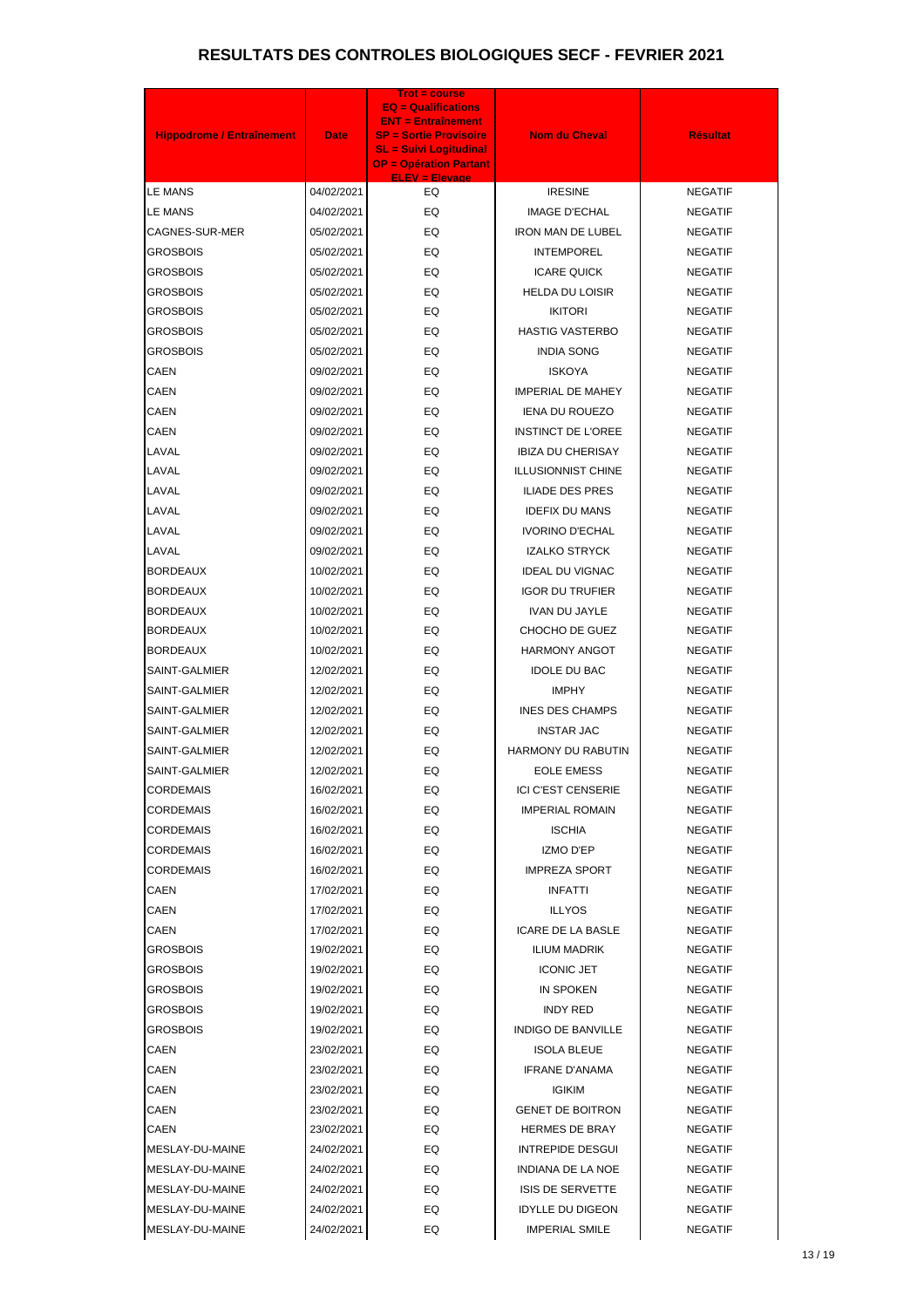| <b>Hippodrome / Entraînement</b> | <b>Date</b> | $Trot = course$<br>$EQ = \text{Qualifications}$<br>$ENT = Entraînement$<br><b>SP = Sortie Provisoire</b><br><b>SL = Suivi Logitudinal</b><br><b>OP = Opération Partant</b><br><b>ELEV = Elevage</b> | <b>Nom du Cheval</b>      | <b>Résultat</b> |
|----------------------------------|-------------|-----------------------------------------------------------------------------------------------------------------------------------------------------------------------------------------------------|---------------------------|-----------------|
| IMESLAY-DU-MAINE                 | 24/02/2021  | EQ                                                                                                                                                                                                  | <b>FALAKI DE CAHOT</b>    | <b>NEGATIF</b>  |
| MESLAY-DU-MAINE                  | 24/02/2021  | EQ                                                                                                                                                                                                  | <b>INDIGO DES THIRONS</b> | <b>NEGATIF</b>  |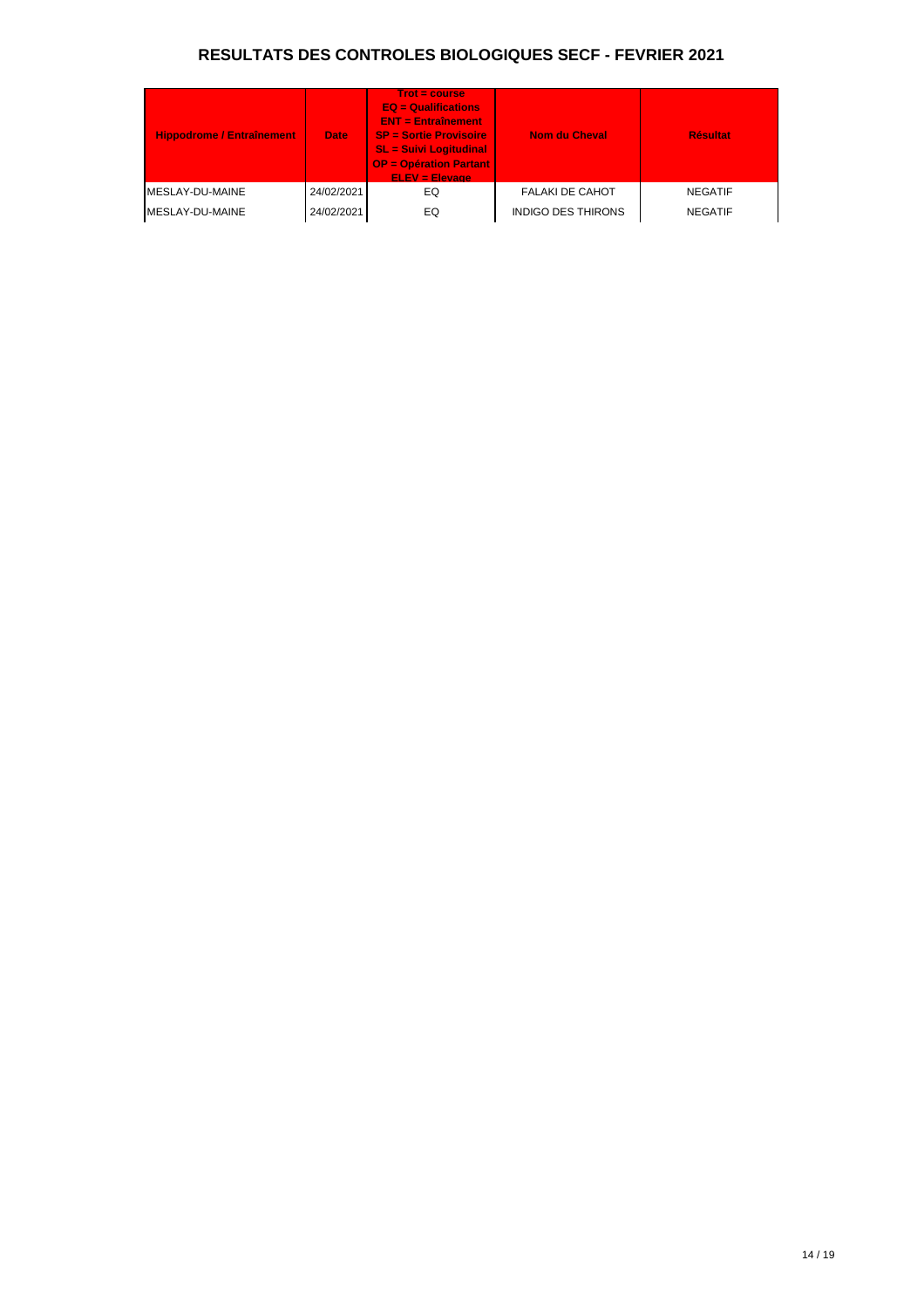| <b>Hippodrome / Entraînement</b> | <b>Date</b> | <b>Trot = course</b><br>$EQ =$ Qualifications<br>$ENT = Entraînement$<br><b>SP = Sortie Provisoire</b><br><b>SL = Suivi Logitudinal</b><br><b>OP = Opération Partant</b><br>$ELEV = Elevaae$ | <b>Nom du Cheval</b>      | <b>Résultat</b> |
|----------------------------------|-------------|----------------------------------------------------------------------------------------------------------------------------------------------------------------------------------------------|---------------------------|-----------------|
| <b>SAINT-GALMIER</b>             | 24/02/2021  | EQ                                                                                                                                                                                           | <b>IVAN LENDEL</b>        | <b>NEGATIF</b>  |
| <b>SAINT-GALMIER</b>             | 24/02/2021  | EQ                                                                                                                                                                                           | IN PHYT'S WE TRUST        | <b>NEGATIF</b>  |
| <b>SAINT-GALMIER</b>             | 24/02/2021  | EQ                                                                                                                                                                                           | <b>IMERA BLUE</b>         | <b>NEGATIF</b>  |
| SAINT-GALMIER                    | 24/02/2021  | EQ                                                                                                                                                                                           | <b>IAKARY DES BRUNETS</b> | <b>NEGATIF</b>  |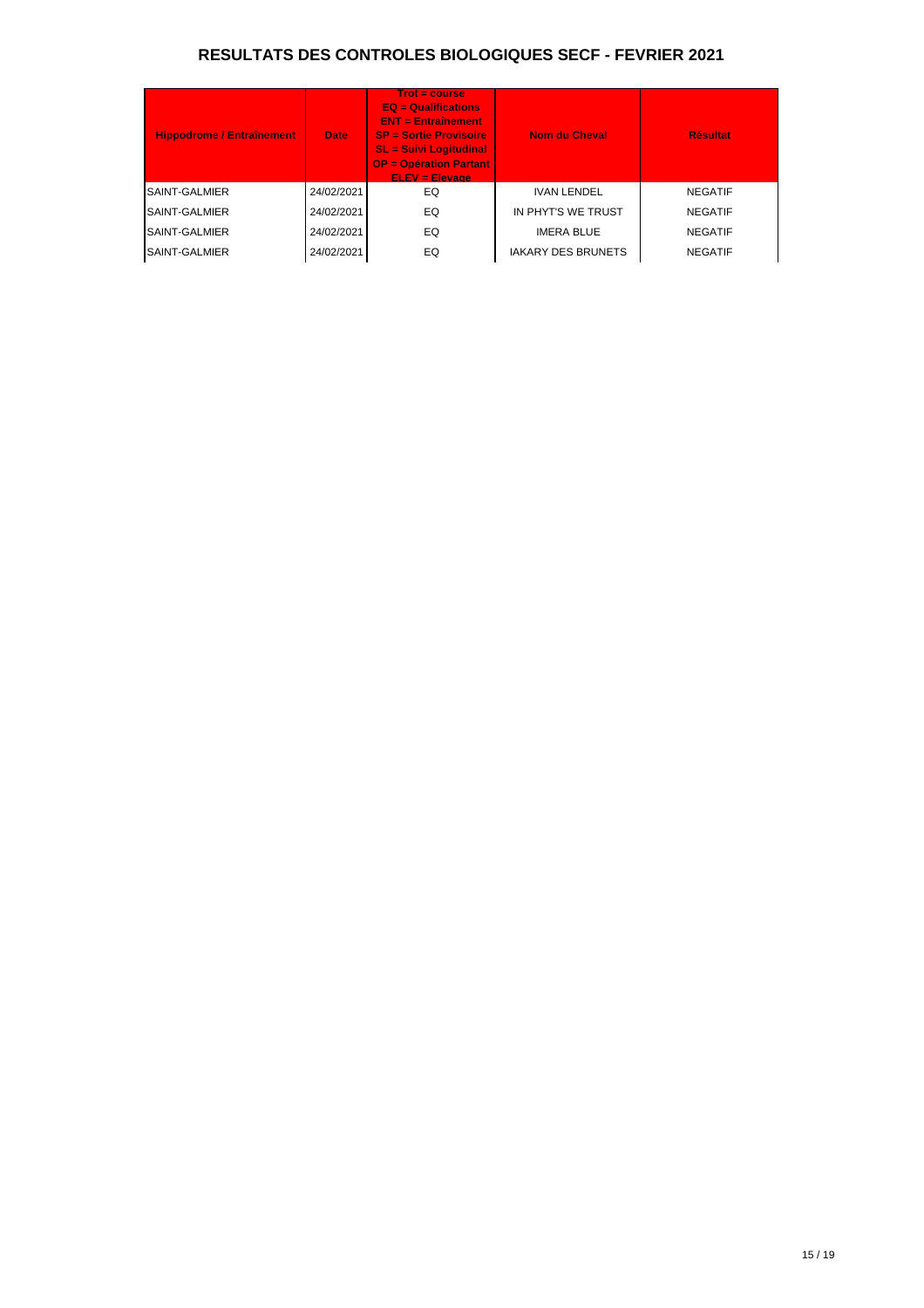|                                  |             | <b>Trot = course</b><br>$EQ =$ Qualifications                  |                          |                            |
|----------------------------------|-------------|----------------------------------------------------------------|--------------------------|----------------------------|
|                                  |             | <b>ENT = Entraînement</b>                                      |                          |                            |
| <b>Hippodrome / Entraînement</b> | <b>Date</b> | <b>SP = Sortie Provisoire</b><br><b>SL = Suivi Logitudinal</b> | <b>Nom du Cheval</b>     | <b>Résultat</b>            |
|                                  |             | <b>OP = Opération Partant</b><br><b>ELEV = Elevage</b>         |                          |                            |
| CONT ENT JESUS DE A.             | 10/02/2021  | <b>ENT</b>                                                     | <b>EAGLE PASS</b>        | <b>NEGATIF</b>             |
| CONT ENT JESUS DE A.             | 10/02/2021  | <b>ENT</b>                                                     | <b>EXTRA DU CHATELET</b> | <b>MEDICATION DECLAREE</b> |
| CONT ENT JESUS DE A.             | 10/02/2021  | <b>ENT</b>                                                     | <b>FAMEUX DESTIN</b>     | <b>NEGATIF</b>             |
| CONT ENT JESUS DE A.             | 10/02/2021  | <b>ENT</b>                                                     | HERCULE DE LEAU          | <b>NEGATIF</b>             |
| CONT ENT GOETZ B.                | 11/02/2021  | <b>ENT</b>                                                     | <b>EMERAUDE DE BAIS</b>  | <b>NEGATIF</b>             |
| CONT ENT GOETZ B.                | 11/02/2021  | <b>ENT</b>                                                     | DIAMANT DE LARRE         | <b>NEGATIF</b>             |
| CONT ENT GOETZ B.                | 11/02/2021  | ENT                                                            | DRAGUEUR D'AZUR          | <b>NEGATIF</b>             |
| CONT ENT GOETZ B.                | 11/02/2021  | <b>ENT</b>                                                     | <b>GUERANDE</b>          | <b>NEGATIF</b>             |
| CONT ENT MARMION S.              | 11/02/2021  | <b>ENT</b>                                                     | <b>COMTE DES TITHAIS</b> | <b>NEGATIF</b>             |
| <b>CONT ENT MARMION S.</b>       | 11/02/2021  | <b>ENT</b>                                                     | DONNE A PAPA             | <b>NEGATIF</b>             |
| CONT ENT MARMION S.              | 11/02/2021  | <b>ENT</b>                                                     | <b>ELEGANT HORSE</b>     | <b>NEGATIF</b>             |
| CONT ENT MARMION S.              | 11/02/2021  | <b>ENT</b>                                                     | <b>DIXIE DE PARNIERE</b> | <b>NEGATIF</b>             |
| CONT ENT CHAVATTE J.             | 13/02/2021  | <b>ENT</b>                                                     | <b>EURASIEN DUEM</b>     | MEDICATION DECLAREE        |
| CONT ENT CHAVATTE J.             | 13/02/2021  | <b>ENT</b>                                                     | <b>GABRIELLA DUEM</b>    | <b>MEDICATION DECLAREE</b> |
| CONT ENT CHAVATTE J.             | 13/02/2021  | <b>ENT</b>                                                     | <b>HASPARNE DUEM</b>     | <b>NEGATIF</b>             |
| CONT ENT CHAVATTE J.             | 13/02/2021  | <b>ENT</b>                                                     | <b>GENEROUS CHARM</b>    | <b>NEGATIF</b>             |
| CONT ENT ZAMPARO S.              | 16/02/2021  | <b>ENT</b>                                                     | <b>FARO DU COURTILLE</b> | <b>NEGATIF</b>             |
| CONT ENT ZAMPARO S.              | 16/02/2021  | <b>ENT</b>                                                     | DARD ROC                 | <b>MEDICATION DECLAREE</b> |
| CONT ENT ZAMPARO S.              | 16/02/2021  | <b>ENT</b>                                                     | FIDJI DU LEARD           | <b>NEGATIF</b>             |
| CONT ENT ZAMPARO S.              | 16/02/2021  | <b>ENT</b>                                                     | DOPAMINE JIJI            | <b>NEGATIF</b>             |
| CONT ENT MARY P.ED.              | 17/02/2021  | <b>ENT</b>                                                     | <b>FEDER PERRINE</b>     | <b>NEGATIF</b>             |
| CONT ENT MARY P.ED.              | 17/02/2021  | <b>ENT</b>                                                     | <b>HISTOIRE D'UNA</b>    | <b>NEGATIF</b>             |
| CONT ENT MARY P.ED.              | 17/02/2021  | <b>ENT</b>                                                     | <b>EFFIGIE ROYALE</b>    | <b>NEGATIF</b>             |
| CONT ENT MARY P.ED.              | 17/02/2021  | ENT                                                            | <b>GALOPIN DE MARTHE</b> | <b>NEGATIF</b>             |
| CONT ENT PRAT G.                 | 17/02/2021  | ENT                                                            | FA DE MY                 | <b>NEGATIF</b>             |
| CONT ENT PRAT G.                 | 17/02/2021  | ENT                                                            | <b>GARY'S BLUES</b>      | <b>NEGATIF</b>             |
| CONT ENT PRAT G.                 | 17/02/2021  | ENT                                                            | HEARTBREAKER             | <b>NEGATIF</b>             |
| CONT ENT PRAT G.                 | 17/02/2021  | ENT                                                            | <b>HENDRIX WIND</b>      | <b>NEGATIF</b>             |
| CONT ENT SEGUIN V.               | 18/02/2021  | ENT                                                            | <b>ESCORT BOY</b>        | <b>NEGATIF</b>             |
| CONT ENT SEGUIN V.               | 18/02/2021  | ENT                                                            | ETOILE DU PERCHE         | <b>NEGATIF</b>             |
| CONT ENT SEGUIN V.               | 18/02/2021  | ENT                                                            | FEE DU VERNAY            | <b>NEGATIF</b>             |
| CONT ENT SEGUIN V.               | 18/02/2021  | ENT                                                            | <b>GLOIRE DU PERCHE</b>  | <b>NEGATIF</b>             |
| CONT ENT TESSANDIER A.           | 18/02/2021  | ENT                                                            | <b>ENORIANA</b>          | <b>NEGATIF</b>             |
| CONT ENT TESSANDIER A.           | 18/02/2021  | ENT                                                            | <b>HAPRILIA</b>          | <b>NEGATIF</b>             |
| CONT ENT TESSANDIER A.           | 18/02/2021  | ENT                                                            | <b>HERDUNO</b>           | <b>NEGATIF</b>             |
| CONT ENT TESSANDIER A.           | 18/02/2021  | ENT                                                            | <b>INESTELLE</b>         | <b>NEGATIF</b>             |
| CONT ENT DUPERCHE A.             | 23/02/2021  | <b>ENT</b>                                                     | FUTUR DU CHENE           | NEGATIF                    |
| CONT ENT DUPERCHE A.             | 23/02/2021  | ENT                                                            | <b>HAMBLE CROWN</b>      | <b>NEGATIF</b>             |
| CONT ENT DUPERCHE A.             | 23/02/2021  | <b>ENT</b>                                                     | <b>HOLLYWOOD TORINO</b>  | <b>NEGATIF</b>             |
| CONT ENT DUPERCHE A.             | 23/02/2021  | ENT                                                            | <b>IBRA DE LOU</b>       | <b>NEGATIF</b>             |
| CONT ENT THOMAS A.               | 23/02/2021  | ENT                                                            | DENICHEUR DU VIF         | <b>NEGATIF</b>             |
| CONT ENT THOMAS A.               | 23/02/2021  | ENT                                                            | EPONA DU PASSAGE         | <b>NEGATIF</b>             |
| CONT ENT THOMAS A.               | 23/02/2021  | <b>ENT</b>                                                     | <b>FLECHE ETOILE</b>     | <b>NEGATIF</b>             |
| CONT ENT THOMAS A.               | 23/02/2021  | ENT                                                            | <b>GORESTAN</b>          | <b>NEGATIF</b>             |
| CONT ENT LEBLOND S.              | 24/02/2021  | <b>ENT</b>                                                     | ELECTION COQUINE         | <b>NEGATIF</b>             |
| CONT ENT LEBLOND S.              | 24/02/2021  | <b>ENT</b>                                                     | FLEUR DE LARRE           | <b>NEGATIF</b>             |
| CONT ENT LEBLOND S.              | 24/02/2021  | ENT                                                            | <b>GRANDE PRETRESSE</b>  | <b>NEGATIF</b>             |
| CONT ENT LEBLOND S.              | 24/02/2021  | ENT                                                            | <b>HORTENSIA MIKA</b>    | <b>NEGATIF</b>             |
| CONT ENT PELTIER L.              | 25/02/2021  | <b>ENT</b>                                                     | <b>FORMI</b>             | <b>NEGATIF</b>             |
| CONT ENT PELTIER L.              | 25/02/2021  | ENT                                                            | <b>GLOIRE PARTAGEE</b>   | <b>NEGATIF</b>             |
| CONT ENT PELTIER L.              | 25/02/2021  | ENT                                                            | HELL BELLS               | <b>NEGATIF</b>             |
| CONT ENT PELTIER L.              | 25/02/2021  | <b>ENT</b>                                                     | <b>INVINCIBLE CASH</b>   | <b>NEGATIF</b>             |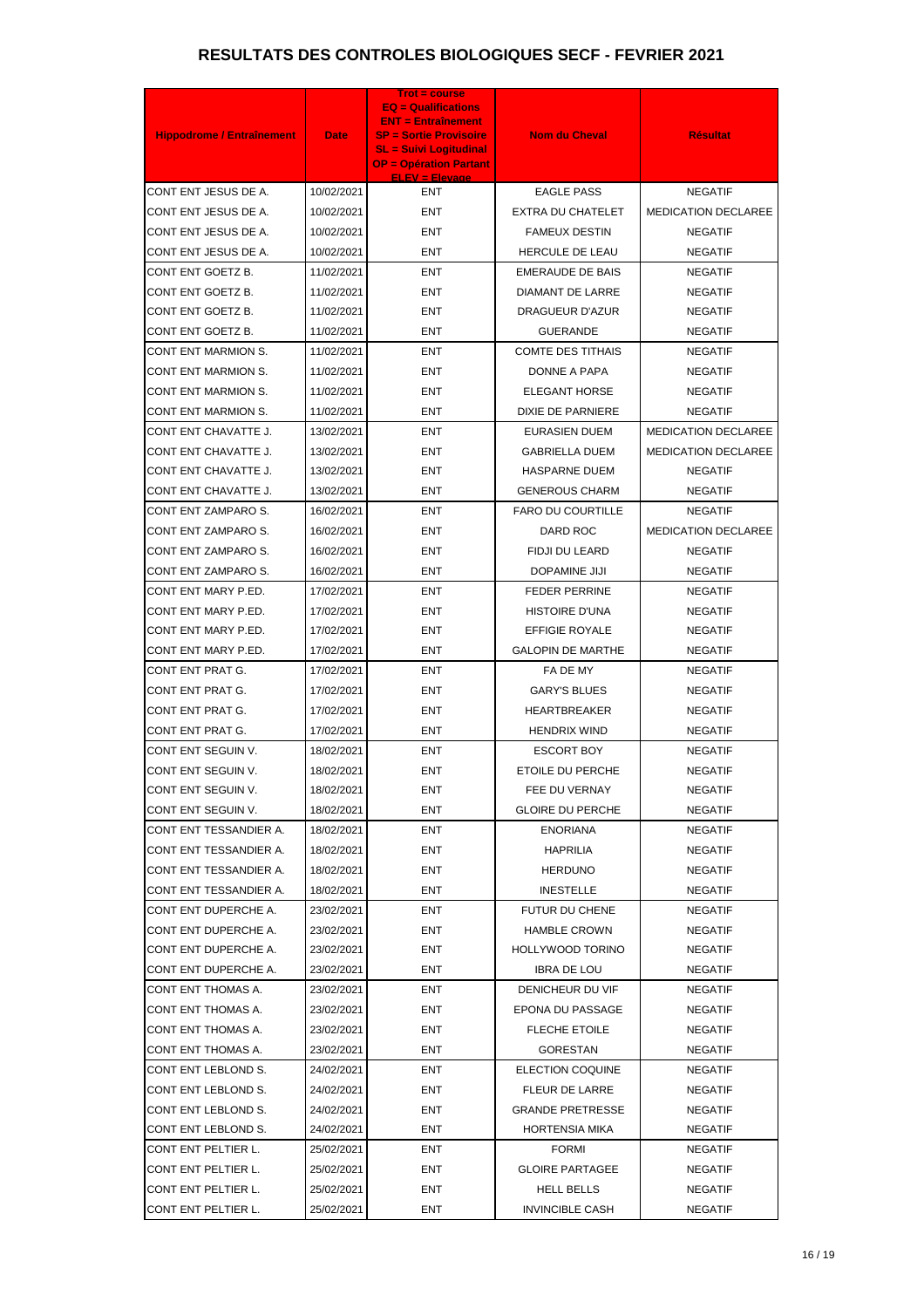| <b>Hippodrome / Entraînement</b> | <b>Date</b> | <b>Trot = course</b><br>$EQ =$ Qualifications<br><b>ENT = Entraînement</b><br><b>SP = Sortie Provisoire</b><br><b>SL = Suivi Logitudinal</b><br><b>OP = Opération Partant</b><br><b>ELEV = Elevage</b> | <b>Nom du Cheval</b>      | <b>Résultat</b> |
|----------------------------------|-------------|--------------------------------------------------------------------------------------------------------------------------------------------------------------------------------------------------------|---------------------------|-----------------|
| CONT OP CORDEAU D.               | 03/02/2021  | OP                                                                                                                                                                                                     | <b>FURIOUS BEY</b>        | <b>NEGATIF</b>  |
| CONT OP TERRY P.                 | 03/02/2021  | OP                                                                                                                                                                                                     | <b>FLICKA DE BREVOL</b>   | <b>NEGATIF</b>  |
| CONT OP VARIN E.                 | 03/02/2021  | OP                                                                                                                                                                                                     | <b>FABULEUX DE CORDAY</b> | <b>NEGATIF</b>  |
| CONT OP BOT E.                   | 07/02/2021  | OP                                                                                                                                                                                                     | BECAUSE YOU LOVEME        | <b>NEGATIF</b>  |
| CONT OP CASILLO G.               | 07/02/2021  | <b>OP</b>                                                                                                                                                                                              | <b>BRAMANTE ORS (ITY)</b> | <b>NEGATIF</b>  |
| CONT OP GRISEZ F.                | 07/02/2021  | OP                                                                                                                                                                                                     | <b>NICE PRESENT</b>       | <b>NEGATIF</b>  |
| CONT OP BAZIRE J.M.              | 12/02/2021  | <b>OP</b>                                                                                                                                                                                              | DAVIDSON DU PONT          | <b>NEGATIF</b>  |
| CONT OP RIORDAN J.               | 12/02/2021  | OP                                                                                                                                                                                                     | <b>AETOS KRONOS</b>       | <b>NEGATIF</b>  |
| CONT OP ROGER S.                 | 12/02/2021  | OP                                                                                                                                                                                                     | <b>DELIA DU POMMEREUX</b> | <b>NEGATIF</b>  |
| CONT OP WESTERINK R.             | 12/02/2021  | <b>OP</b>                                                                                                                                                                                              | <b>FRISBEE D'AM</b>       | <b>NEGATIF</b>  |
| CONT OP ALLAIRE PH.              | 13/02/2021  | OP                                                                                                                                                                                                     | <b>FELICIANO</b>          | <b>NEGATIF</b>  |
| CONT OP GUARATO S.               | 13/02/2021  | OP                                                                                                                                                                                                     | <b>FACE TIME BOURBON</b>  | <b>NEGATIF</b>  |
| CONT OP GUARATO S.               | 13/02/2021  | OP                                                                                                                                                                                                     | <b>BILLIE DE MONTFORT</b> | <b>NEGATIF</b>  |
| CONT OP GUELPA J.                | 13/02/2021  | OP                                                                                                                                                                                                     | <b>BAHIA QUESNOT</b>      | <b>NEGATIF</b>  |
| CONT OP COCK DE M.               | 14/02/2021  | OP                                                                                                                                                                                                     | ROMANESQUE (ITY)          | <b>NEGATIF</b>  |
| CONT OP BERGH R.                 | 15/02/2021  | OP                                                                                                                                                                                                     | <b>MILY</b>               | <b>NEGATIF</b>  |
| CONT OP LENDERS M.               | 15/02/2021  | OP                                                                                                                                                                                                     | <b>VOYAGE D'AMOUR</b>     | <b>NEGATIF</b>  |
| CONT OP RASPANTE A.              | 15/02/2021  | OP                                                                                                                                                                                                     | <b>TYL ETOILE</b>         | <b>NEGATIF</b>  |
| CONT OP FOIN J.                  | 17/02/2021  | OP                                                                                                                                                                                                     | <b>DESTRIER JIEL</b>      | <b>NEGATIF</b>  |
| CONT OP HENRY Y.                 | 17/02/2021  | OP                                                                                                                                                                                                     | FLY TO THE MOON           | <b>NEGATIF</b>  |
| CONT OP TERRY P.                 | 17/02/2021  | OP                                                                                                                                                                                                     | <b>EASY IS BACK</b>       | <b>NEGATIF</b>  |
| CONT OP LEFROU G.                | 27/02/2021  | <b>OP</b>                                                                                                                                                                                              | <b>HYPER SEXY</b>         | <b>NEGATIF</b>  |
| CONT OP ROUSSEL A.               | 27/02/2021  | OP                                                                                                                                                                                                     | <b>HORS SAISON</b>        | <b>NEGATIF</b>  |
| CONT OP THOMAS A.                | 27/02/2021  | <b>OP</b>                                                                                                                                                                                              | <b>HELMA DU COURTILS</b>  | <b>NEGATIF</b>  |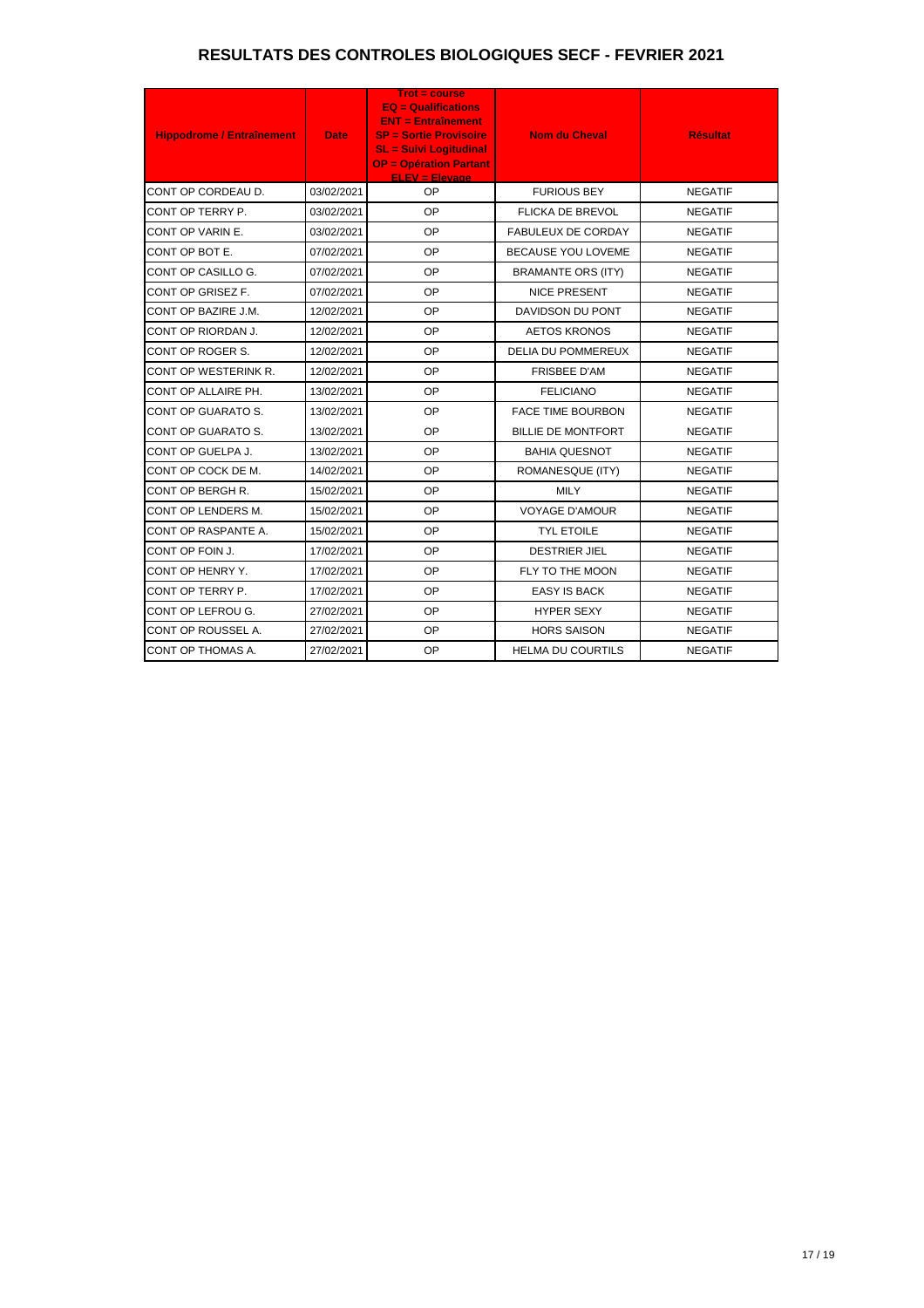| <b>Hippodrome / Entraînement</b> | <b>Date</b> | $Trot = course$<br><b>EQ = Qualifications</b><br>$ENT = Entraînement$<br><b>SP = Sortie Provisoire</b><br><b>SL = Suivi Logitudinal</b><br><b>OP = Opération Partant</b><br><b>ELEV = Elevage</b> | <b>Nom du Cheval</b>     | <b>Résultat</b>            |
|----------------------------------|-------------|---------------------------------------------------------------------------------------------------------------------------------------------------------------------------------------------------|--------------------------|----------------------------|
| SUIVI LONG ALLAIRE PH.           | 02/02/2021  | SL                                                                                                                                                                                                | <b>FEELING CASH</b>      | <b>NEGATIF</b>             |
| ISUIVI LONG DREUX CH.            | 05/02/2021  | <b>SL</b>                                                                                                                                                                                         | <b>ETOILE DE BRUYERE</b> | <b>NEGATIF</b>             |
| SUIVI LONG WESTERINK R.          | 09/02/2021  | SL                                                                                                                                                                                                | <b>FRISBEE D'AM</b>      | <b>MEDICATION DECLAREE</b> |
| SUIVI LONG DUBERT A. MLLE        | 24/02/2021  | <b>SL</b>                                                                                                                                                                                         | <b>CLEANGAME</b>         | <b>MEDICATION DECLAREE</b> |
| SUIVI LONG GUARATO S.            | 24/02/2021  | SL                                                                                                                                                                                                | <b>FACE TIME BOURBON</b> | <b>MEDICATION DECLAREE</b> |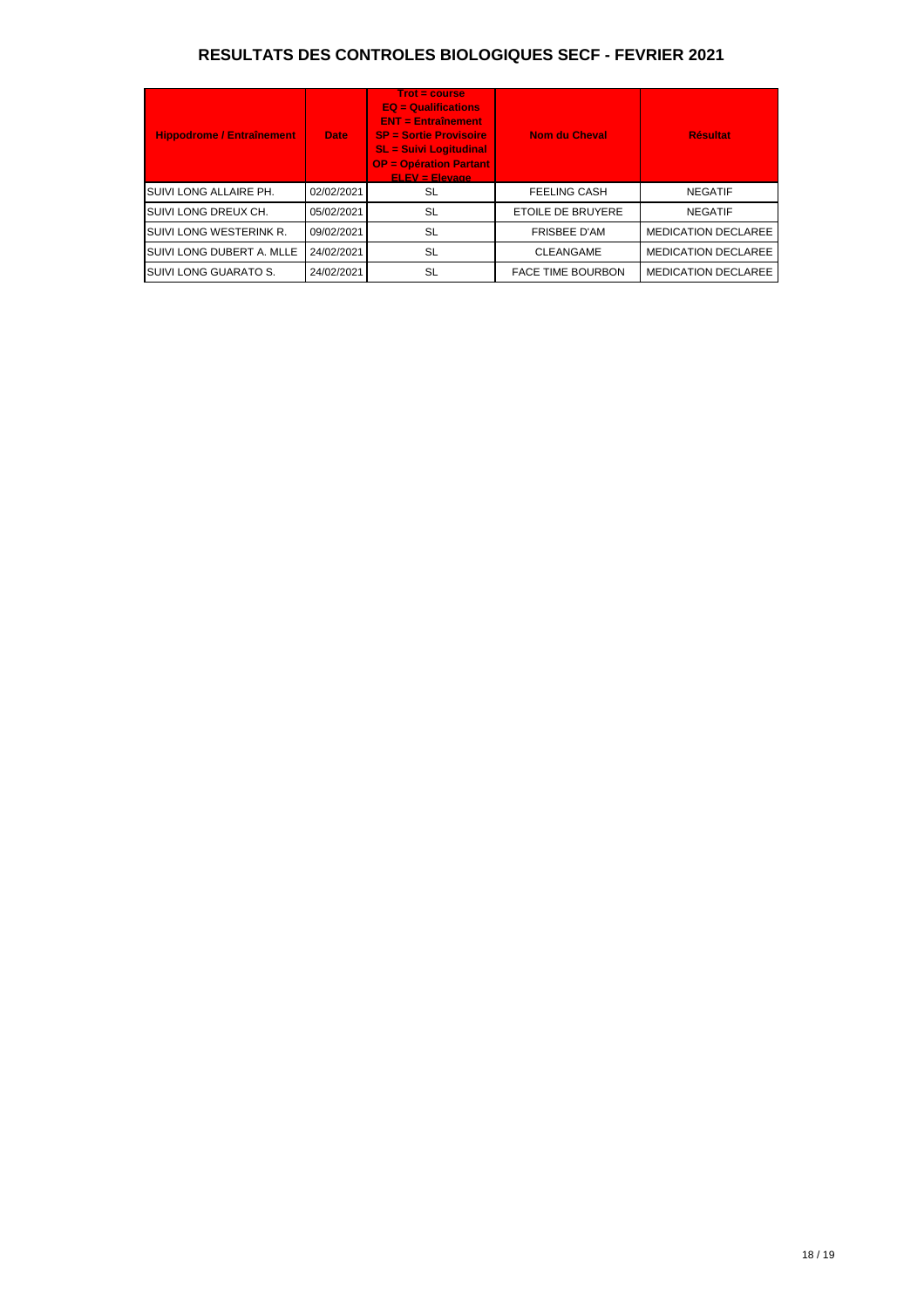| <b>Hippodrome / Entraînement</b> | <b>Date</b> | <b>Trot = course</b><br><b>EQ = Qualifications</b><br><b>ENT = Entraînement</b><br><b>SP = Sortie Provisoire</b><br><b>SL = Suivi Logitudinal</b><br><b>OP = Opération Partant</b><br><b>ELEV = Elevage</b> | <b>Nom du Cheval</b>         | <b>Résultat</b> |
|----------------------------------|-------------|-------------------------------------------------------------------------------------------------------------------------------------------------------------------------------------------------------------|------------------------------|-----------------|
| VINCENNES                        | 04/02/2021  | Bicarbonate                                                                                                                                                                                                 | ELU DE DOMPIERRE             | <b>NEGATIF</b>  |
| VINCENNES                        | 04/02/2021  | <b>Bicarbonate</b>                                                                                                                                                                                          | DREAMER DE CHENU             | <b>NEGATIF</b>  |
| VINCENNES                        | 04/02/2021  | Bicarbonate                                                                                                                                                                                                 | ELIE DE BEAUFOUR             | <b>NEGATIF</b>  |
| VINCENNES                        | 04/02/2021  | Bicarbonate                                                                                                                                                                                                 | DUEL DU GERS                 | <b>NEGATIF</b>  |
| VINCENNES                        | 04/02/2021  | Bicarbonate                                                                                                                                                                                                 | <b>DREAM DE LASSERIE</b>     | <b>NEGATIF</b>  |
| VINCENNES                        | 04/02/2021  | Bicarbonate                                                                                                                                                                                                 | <b>HOLBOX D'EM</b>           | <b>NEGATIF</b>  |
| VINCENNES                        | 04/02/2021  | Bicarbonate                                                                                                                                                                                                 | <b>HAMILTON STAR</b>         | <b>NEGATIF</b>  |
| VINCENNES                        | 04/02/2021  | Bicarbonate                                                                                                                                                                                                 | HAPPY DE TOUCHYVON           | <b>NEGATIF</b>  |
| VINCENNES                        | 04/02/2021  | Bicarbonate                                                                                                                                                                                                 | HIDE AND SEEK                | <b>NEGATIF</b>  |
| VINCENNES                        | 04/02/2021  | Bicarbonate                                                                                                                                                                                                 | <b>HERMES HAUFOR</b>         | <b>NEGATIF</b>  |
| VINCENNES                        | 04/02/2021  | Bicarbonate                                                                                                                                                                                                 | <b>HARLEY CHARENTAISE</b>    | <b>NEGATIF</b>  |
| <b>VINCENNES</b>                 | 04/02/2021  | Bicarbonate                                                                                                                                                                                                 | <b>HUSSARD DELO</b>          | <b>NEGATIF</b>  |
| VINCENNES                        | 04/02/2021  | Bicarbonate                                                                                                                                                                                                 | <b>HORA BOT EUR MOEL</b>     | <b>NEGATIF</b>  |
| VINCENNES                        | 04/02/2021  | Bicarbonate                                                                                                                                                                                                 | <b>HISPANIEN</b>             | <b>NEGATIF</b>  |
| VINCENNES                        | 04/02/2021  | Bicarbonate                                                                                                                                                                                                 | <b>HAPPINESS ELLIS</b>       | <b>NEGATIF</b>  |
| VINCENNES                        | 07/02/2021  | <b>Bicarbonate</b>                                                                                                                                                                                          | NEW EXPRESS (BEL)            | <b>NEGATIF</b>  |
| VINCENNES                        | 07/02/2021  | Bicarbonate                                                                                                                                                                                                 | <b>BRAMANTE ORS (ITY)</b>    | <b>NEGATIF</b>  |
| VINCENNES                        | 07/02/2021  | <b>Bicarbonate</b>                                                                                                                                                                                          | BUFFON ZS (ITY)              | <b>NEGATIF</b>  |
| VINCENNES                        | 07/02/2021  | Bicarbonate                                                                                                                                                                                                 | <b>HIDALGO DU RIB</b>        | <b>NEGATIF</b>  |
| VINCENNES                        | 07/02/2021  | <b>Bicarbonate</b>                                                                                                                                                                                          | <b>HORACE DES CHAMPS</b>     | <b>NEGATIF</b>  |
| VINCENNES                        | 07/02/2021  | Bicarbonate                                                                                                                                                                                                 | <b>FORUM MESLOIS</b>         | <b>NEGATIF</b>  |
| VINCENNES                        | 07/02/2021  | <b>Bicarbonate</b>                                                                                                                                                                                          | <b>FILOU L'AUVERGNIER</b>    | <b>NEGATIF</b>  |
| VINCENNES                        | 07/02/2021  | Bicarbonate                                                                                                                                                                                                 | <b>NOBLE SUPERB (NOR)</b>    | <b>NEGATIF</b>  |
| VINCENNES                        | 07/02/2021  | Bicarbonate                                                                                                                                                                                                 | FOR YOU MADRIK               | <b>NEGATIF</b>  |
| <b>VINCENNES</b>                 | 07/02/2021  | Bicarbonate                                                                                                                                                                                                 | <b>REBELLA MATTERS (NOR)</b> | <b>NEGATIF</b>  |
| <b>VINCENNES</b>                 | 07/02/2021  | <b>Bicarbonate</b>                                                                                                                                                                                          | <b>BLUES D'OURVILLE</b>      | <b>NEGATIF</b>  |
| VINCENNES                        | 07/02/2021  | Bicarbonate                                                                                                                                                                                                 | <b>FAKIR DU LORAULT</b>      | <b>NEGATIF</b>  |
| VINCENNES                        | 07/02/2021  | Bicarbonate                                                                                                                                                                                                 | <b>MONI VIKING (NOR)</b>     | <b>NEGATIF</b>  |
| VINCENNES                        | 07/02/2021  | Bicarbonate                                                                                                                                                                                                 | CHICA DE JOUDES              | <b>NEGATIF</b>  |
| VINCENNES                        | 07/02/2021  | Bicarbonate                                                                                                                                                                                                 | VALOKAJA HINDO (DEN)         | <b>NEGATIF</b>  |
| NANTES                           | 27/02/2021  | Bicarbonate                                                                                                                                                                                                 | <b>GOING DES TITHAIS</b>     | <b>NEGATIF</b>  |
| NANTES                           | 27/02/2021  | Bicarbonate                                                                                                                                                                                                 | <b>GASTON DES SABLES</b>     | <b>NEGATIF</b>  |
| NANTES                           | 27/02/2021  | Bicarbonate                                                                                                                                                                                                 | <b>GAMIN DES ISLES</b>       | <b>NEGATIF</b>  |
| NANTES                           | 27/02/2021  | Bicarbonate                                                                                                                                                                                                 | <b>GOSPEL D'ARIANE</b>       | <b>NEGATIF</b>  |
| NANTES                           | 27/02/2021  | Bicarbonate                                                                                                                                                                                                 | <b>GILBERTO</b>              | <b>NEGATIF</b>  |
| NANTES                           | 27/02/2021  | Bicarbonate                                                                                                                                                                                                 | <b>HELMA DU COURTILS</b>     | <b>NEGATIF</b>  |
| NANTES                           | 27/02/2021  | Bicarbonate                                                                                                                                                                                                 | <b>HECATE DU DOLLAR</b>      | <b>NEGATIF</b>  |
| NANTES                           | 27/02/2021  | Bicarbonate                                                                                                                                                                                                 | <b>HERMINE DAIRPET</b>       | <b>NEGATIF</b>  |
| NANTES                           | 27/02/2021  | Bicarbonate                                                                                                                                                                                                 | <b>HANOUCHKA</b>             | <b>NEGATIF</b>  |
| NANTES                           | 27/02/2021  | Bicarbonate                                                                                                                                                                                                 | HARMONIE JO                  | <b>NEGATIF</b>  |
| NANTES                           | 27/02/2021  | Bicarbonate                                                                                                                                                                                                 | HIP HOP DE MADKER            | <b>NEGATIF</b>  |
| NANTES                           | 27/02/2021  | Bicarbonate                                                                                                                                                                                                 | <b>HALL BLACK MESS</b>       | <b>NEGATIF</b>  |
| <b>NANTES</b>                    | 27/02/2021  | Bicarbonate                                                                                                                                                                                                 | HASPARREN                    | <b>NEGATIF</b>  |
| NANTES                           | 27/02/2021  | Bicarbonate                                                                                                                                                                                                 | <b>HAMOURO BELLO</b>         | <b>NEGATIF</b>  |
| <b>NANTES</b>                    | 27/02/2021  | Bicarbonate                                                                                                                                                                                                 | <b>HEROS DES LOYAUX</b>      | <b>NEGATIF</b>  |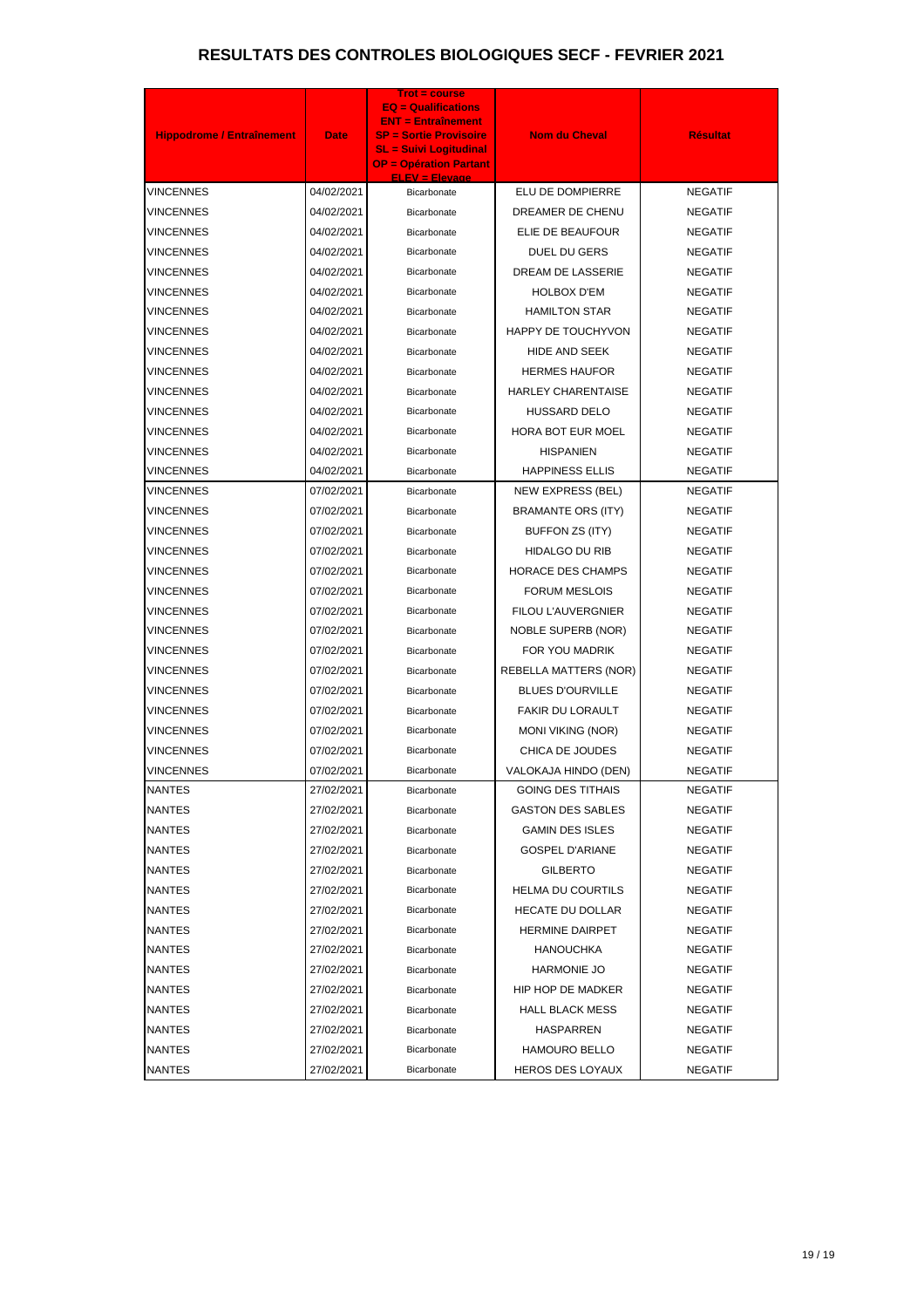| <b>Hippodrome / Entraînement</b>       | <b>Date</b>              | <b>Trot = course</b><br>$EQ = \text{Qualifications}$<br><b>ENT = Entraînement</b><br><b>SP = Sortie Provisoire</b><br><b>SL = Suivi Logitudinal</b><br><b>OP = Opération Partant</b><br><b>ELEV = Elevage</b> | <b>Nom du Cheval</b>                                 | <b>Résultat</b>                  |
|----------------------------------------|--------------------------|---------------------------------------------------------------------------------------------------------------------------------------------------------------------------------------------------------------|------------------------------------------------------|----------------------------------|
| CHATILLON-SUR-CHALARONNE               | 01/03/2021               | Trot                                                                                                                                                                                                          | <b>ILIS DU VALLON</b>                                | <b>NEGATIF</b>                   |
| CHATILLON-SUR-CHALARONNE               | 01/03/2021               | Trot                                                                                                                                                                                                          | <b>IDEE FIXE</b>                                     | <b>NEGATIF</b>                   |
| CHATILLON-SUR-CHALARONNE               | 01/03/2021               | Trot                                                                                                                                                                                                          | <b>HARMONIE DE SOYORA</b>                            | <b>NEGATIF</b>                   |
| CHATILLON-SUR-CHALARONNE               | 01/03/2021               | Trot                                                                                                                                                                                                          | <b>HARALDINE</b>                                     | <b>NEGATIF</b>                   |
| CHATILLON-SUR-CHALARONNE               | 01/03/2021               | Trot                                                                                                                                                                                                          | <b>HACKER JULRY</b>                                  | <b>NEGATIF</b>                   |
| CHATILLON-SUR-CHALARONNE               | 01/03/2021               | Trot                                                                                                                                                                                                          | <b>GENEREUX CASTELETS</b>                            | <b>NEGATIF</b>                   |
| CHATILLON-SUR-CHALARONNE               | 01/03/2021               | Trot                                                                                                                                                                                                          | <b>GOLLY LOULOU</b>                                  | <b>NEGATIF</b>                   |
| CHATILLON-SUR-CHALARONNE               | 01/03/2021               | Trot                                                                                                                                                                                                          | <b>ELISEO</b>                                        | <b>NEGATIF</b>                   |
| CHATILLON-SUR-CHALARONNE               | 01/03/2021               | Trot                                                                                                                                                                                                          | ELEGANT DE MAGNY                                     | <b>NEGATIF</b>                   |
| LE CROISE-LAROCHE                      | 01/03/2021               | Trot                                                                                                                                                                                                          | <b>HARRY DE SASSY</b>                                | <b>NEGATIF</b>                   |
| LE CROISE-LAROCHE                      | 01/03/2021               | Trot                                                                                                                                                                                                          | <b>GIBSON TREMBLADAIS</b>                            | <b>NEGATIF</b>                   |
| LE CROISE-LAROCHE                      | 01/03/2021               | Trot                                                                                                                                                                                                          | <b>FERIA DU CAPRE</b>                                | <b>NEGATIF</b>                   |
| LE CROISE-LAROCHE                      | 01/03/2021               | Trot                                                                                                                                                                                                          | <b>FILYGAN</b>                                       | <b>NEGATIF</b>                   |
| LE CROISE-LAROCHE                      | 01/03/2021               | Trot                                                                                                                                                                                                          | <b>ENDURO</b>                                        | <b>NEGATIF</b>                   |
| LE CROISE-LAROCHE                      | 01/03/2021               | Trot                                                                                                                                                                                                          | <b>HAVANE D'OCCAGNES</b>                             | <b>NEGATIF</b>                   |
| LE CROISE-LAROCHE                      | 01/03/2021               | Trot                                                                                                                                                                                                          | <b>FLIRTINI</b>                                      | <b>NEGATIF</b>                   |
| LE CROISE-LAROCHE                      | 01/03/2021               | Trot                                                                                                                                                                                                          | <b>INSIDE LOVE</b>                                   | <b>NEGATIF</b>                   |
| CAGNES-SUR-MER                         | 02/03/2021               | Trot                                                                                                                                                                                                          | <b>ESTOURNEL MOURIEZ</b>                             | <b>NEGATIF</b>                   |
| CAGNES-SUR-MER                         | 02/03/2021               | Trot                                                                                                                                                                                                          | <b>GIVE ME CASH</b>                                  | <b>NEGATIF</b>                   |
| CAGNES-SUR-MER                         | 02/03/2021               | Trot                                                                                                                                                                                                          | DEDE DE MONTAURAN                                    | <b>NEGATIF</b>                   |
| CAGNES-SUR-MER                         | 02/03/2021               | Trot                                                                                                                                                                                                          | <b>EASY ATOUT</b>                                    | <b>NEGATIF</b>                   |
| CAGNES-SUR-MER                         | 02/03/2021               | Trot                                                                                                                                                                                                          | <b>DJANGO WINNER</b>                                 | <b>NEGATIF</b>                   |
| CAGNES-SUR-MER                         | 02/03/2021               | Trot                                                                                                                                                                                                          | <b>HANNAH CAYENNAISE</b>                             | <b>NEGATIF</b>                   |
| <b>CAGNES-SUR-MER</b>                  | 02/03/2021               | Trot                                                                                                                                                                                                          | <b>FACTO TURGOT</b>                                  | <b>NEGATIF</b>                   |
| CAGNES-SUR-MER                         | 02/03/2021               | Trot                                                                                                                                                                                                          | <b>IMPERIALE DARLING</b>                             | <b>NEGATIF</b>                   |
| PONTCHATEAU                            | 02/03/2021               | Trot                                                                                                                                                                                                          | <b>HERE I GO AGAIN</b>                               | <b>NEGATIF</b>                   |
| PONTCHATEAU                            | 02/03/2021               | Trot                                                                                                                                                                                                          | <b>IDEA DES VALLONS</b>                              | <b>NEGATIF</b>                   |
| PONTCHATEAU                            | 02/03/2021               | Trot                                                                                                                                                                                                          | FUYARD DE BALLON                                     | <b>NEGATIF</b>                   |
| PONTCHATEAU                            | 02/03/2021               | Trot                                                                                                                                                                                                          | HERBU DU FERRON                                      | <b>NEGATIF</b>                   |
| PONTCHATEAU                            | 02/03/2021               | Trot                                                                                                                                                                                                          | <b>GIRL PETTEVINIERE</b>                             | <b>NEGATIF</b>                   |
| PONTCHATEAU                            | 02/03/2021               | Trot                                                                                                                                                                                                          | <b>GAUCHO DE LA NOUE</b>                             | <b>NEGATIF</b>                   |
| PONTCHATEAU                            | 02/03/2021               | Trot                                                                                                                                                                                                          | <b>ESPOIR ROSE</b>                                   | <b>NEGATIF</b>                   |
| PONTCHATEAU                            | 02/03/2021               | Trot                                                                                                                                                                                                          | <b>FLASH GORDON</b>                                  | <b>NEGATIF</b>                   |
| MAUQUENCHY                             | 03/03/2021               | Trot                                                                                                                                                                                                          | <b>HIGHEST STAR</b>                                  | <b>NEGATIF</b>                   |
| <b>MAUQUENCHY</b>                      | 03/03/2021<br>03/03/2021 | Trot<br>Trot                                                                                                                                                                                                  | <b>HEARTBREAKER WELL</b><br><b>GOOD MORNING ELGE</b> | <b>NEGATIF</b><br><b>NEGATIF</b> |
| <b>MAUQUENCHY</b><br><b>MAUQUENCHY</b> | 03/03/2021               | Trot                                                                                                                                                                                                          | <b>FLAG DE MARIONS</b>                               | <b>NEGATIF</b>                   |
| <b>MAUQUENCHY</b>                      | 03/03/2021               | Trot                                                                                                                                                                                                          | <b>EXTASE DU BOUFFEY</b>                             | <b>NEGATIF</b>                   |
| <b>MAUQUENCHY</b>                      | 03/03/2021               | Trot                                                                                                                                                                                                          | <b>INDIANA SENSE</b>                                 | <b>NEGATIF</b>                   |
| <b>MAUQUENCHY</b>                      | 03/03/2021               | Trot                                                                                                                                                                                                          | <b>GREYSON</b>                                       | <b>NEGATIF</b>                   |
| MAUQUENCHY                             | 03/03/2021               | Trot                                                                                                                                                                                                          | <b>EGAL MOI</b>                                      | <b>NEGATIF</b>                   |
| VINCENNES                              | 03/03/2021               | Trot                                                                                                                                                                                                          | HELENA DI QUATTRO (SWE)                              | <b>NEGATIF</b>                   |
| VINCENNES                              | 03/03/2021               | Trot                                                                                                                                                                                                          | <b>VINCENT FERM (ITY)</b>                            | <b>NEGATIF</b>                   |
| VINCENNES                              | 03/03/2021               | Trot                                                                                                                                                                                                          | <b>IVRESSE DE BLARY</b>                              | <b>NEGATIF</b>                   |
| VINCENNES                              | 03/03/2021               | Trot                                                                                                                                                                                                          | <b>HERODE DU CORTA</b>                               | <b>NEGATIF</b>                   |
| VINCENNES                              | 03/03/2021               | Trot                                                                                                                                                                                                          | <b>HORACE DES CHAMPS</b>                             | <b>NEGATIF</b>                   |
| VINCENNES                              | 03/03/2021               | Trot                                                                                                                                                                                                          | <b>GABIN D'ERONVILLE</b>                             | <b>NEGATIF</b>                   |
| VINCENNES                              | 03/03/2021               | Trot                                                                                                                                                                                                          | CITY GUIDE (GER)                                     | <b>NEGATIF</b>                   |
| VINCENNES                              | 03/03/2021               | Trot                                                                                                                                                                                                          | <b>FLAMME VIVE</b>                                   | <b>NEGATIF</b>                   |
| VINCENNES                              | 03/03/2021               | Trot                                                                                                                                                                                                          | <b>HAITI ISLAND</b>                                  | <b>NEGATIF</b>                   |
| VINCENNES                              | 04/03/2021               | Trot                                                                                                                                                                                                          | SOBEL CONWAY (SWE)                                   | <b>NEGATIF</b>                   |
| VINCENNES                              | 04/03/2021               | Trot                                                                                                                                                                                                          | CALLE CROWN (SWE)                                    | <b>NEGATIF</b>                   |
| VINCENNES                              | 04/03/2021               | Trot                                                                                                                                                                                                          | <b>ICI C'EST PARIS</b>                               | <b>NEGATIF</b>                   |
| <b>VINCENNES</b>                       | 04/03/2021               | Trot                                                                                                                                                                                                          | <b>GENDREENNE</b>                                    | <b>NEGATIF</b>                   |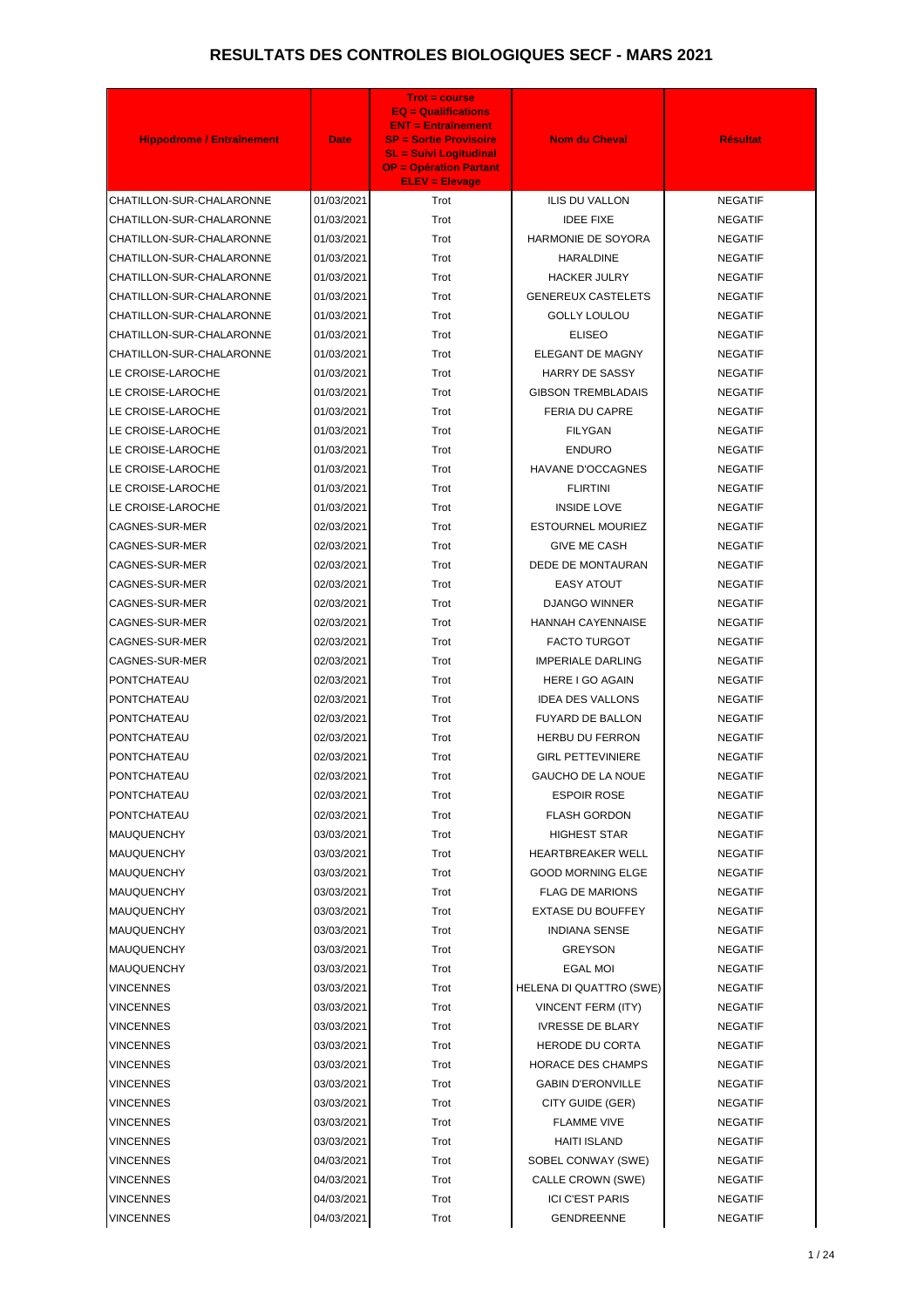| <b>Hippodrome / Entraînement</b> | <b>Date</b> | <b>Trot = course</b><br><b>EQ = Qualifications</b><br><b>ENT = Entraînement</b><br><b>SP = Sortie Provisoire</b><br><b>SL = Suivi Logitudinal</b><br><b>OP = Opération Partant</b><br><b>ELEV = Elevage</b> | <b>Nom du Cheval</b>     | <b>Résultat</b> |
|----------------------------------|-------------|-------------------------------------------------------------------------------------------------------------------------------------------------------------------------------------------------------------|--------------------------|-----------------|
| <b>VINCENNES</b>                 | 04/03/2021  | Trot                                                                                                                                                                                                        | <b>IDEALE DU CHENE</b>   | <b>NEGATIF</b>  |
| <b>VINCENNES</b>                 | 04/03/2021  | Trot                                                                                                                                                                                                        | <b>HERMES PAT</b>        | <b>NEGATIF</b>  |
| <b>VINCENNES</b>                 | 04/03/2021  | Trot                                                                                                                                                                                                        | <b>GALDRIC D'ECHAL</b>   | <b>NEGATIF</b>  |
| <b>VINCENNES</b>                 | 04/03/2021  | Trot                                                                                                                                                                                                        | <b>ESTEBAN JIEL</b>      | <b>NEGATIF</b>  |
| <b>VINCENNES</b>                 | 04/03/2021  | Trot                                                                                                                                                                                                        | <b>GALEO</b>             | <b>NEGATIF</b>  |
| CAGNES-SUR-MER                   | 05/03/2021  | Trot                                                                                                                                                                                                        | <b>GLORIA DARCHE</b>     | <b>NEGATIF</b>  |
| CAGNES-SUR-MER                   | 05/03/2021  | Trot                                                                                                                                                                                                        | ETINCELLE DARCHE         | <b>NEGATIF</b>  |
| CAGNES-SUR-MER                   | 05/03/2021  | Trot                                                                                                                                                                                                        | <b>FASHION D'HERIPRE</b> | <b>NEGATIF</b>  |
| CAGNES-SUR-MER                   | 05/03/2021  | Trot                                                                                                                                                                                                        | <b>CENTAURE GEDE</b>     | <b>NEGATIF</b>  |
| CAGNES-SUR-MER                   | 05/03/2021  | Trot                                                                                                                                                                                                        | <b>FOSTER WOOD</b>       | <b>NEGATIF</b>  |
| CAGNES-SUR-MER                   | 05/03/2021  | Trot                                                                                                                                                                                                        | ECUREUIL JENILOU         | <b>NEGATIF</b>  |
| CAGNES-SUR-MER                   | 05/03/2021  | Trot                                                                                                                                                                                                        | <b>HANNAH</b>            | <b>NEGATIF</b>  |
| CAGNES-SUR-MER                   | 05/03/2021  | Trot                                                                                                                                                                                                        | <b>HEAGLE ONE</b>        | <b>NEGATIF</b>  |
| LAVAL                            | 05/03/2021  | Trot                                                                                                                                                                                                        | <b>GALEHAUT AMERICA</b>  | <b>NEGATIF</b>  |
| LAVAL                            | 05/03/2021  | Trot                                                                                                                                                                                                        | <b>HERMINE DU FAN</b>    | <b>NEGATIF</b>  |
| LAVAL                            | 05/03/2021  | Trot                                                                                                                                                                                                        | <b>ENZO D'ESSARTS</b>    | <b>NEGATIF</b>  |
| LAVAL                            | 05/03/2021  | Trot                                                                                                                                                                                                        | <b>CAVIAR DU VIVIER</b>  | <b>NEGATIF</b>  |
| LAVAL                            | 05/03/2021  | Trot                                                                                                                                                                                                        | FOR ME QUICK             | <b>NEGATIF</b>  |
| LAVAL                            | 05/03/2021  | Trot                                                                                                                                                                                                        | <b>GAZELLE DE VIVOIN</b> | <b>NEGATIF</b>  |
| LAVAL                            | 05/03/2021  | Trot                                                                                                                                                                                                        | <b>ICARE DES FORGES</b>  | <b>NEGATIF</b>  |
| LAVAL                            | 05/03/2021  | Trot                                                                                                                                                                                                        | DARWIN LA MESANGE        | <b>NEGATIF</b>  |
| LAVAL                            | 05/03/2021  | Trot                                                                                                                                                                                                        | HENRI DE LA ROUVRE       | <b>NEGATIF</b>  |
| CAGNES-SUR-MER                   | 06/03/2021  | Trot                                                                                                                                                                                                        | <b>HARASSANTE</b>        | <b>NEGATIF</b>  |
| CAGNES-SUR-MER                   | 06/03/2021  | Trot                                                                                                                                                                                                        | <b>GLORIOSO BELLO</b>    | <b>NEGATIF</b>  |
| CAGNES-SUR-MER                   | 06/03/2021  | Trot                                                                                                                                                                                                        | <b>GERONIMO LIVE</b>     | <b>NEGATIF</b>  |
| CAGNES-SUR-MER                   | 06/03/2021  | Trot                                                                                                                                                                                                        | <b>EMINENT D'ORGERES</b> | <b>NEGATIF</b>  |
| CAGNES-SUR-MER                   | 06/03/2021  | Trot                                                                                                                                                                                                        | <b>ENVOUTEUR D'AUGE</b>  | <b>NEGATIF</b>  |
| CAGNES-SUR-MER                   | 06/03/2021  | Trot                                                                                                                                                                                                        | <b>HARDI FOSSAVIE</b>    | <b>NEGATIF</b>  |
| CAGNES-SUR-MER                   | 06/03/2021  | Trot                                                                                                                                                                                                        | CAZAUBON DAIRPET         | <b>NEGATIF</b>  |
| CAGNES-SUR-MER                   | 06/03/2021  | Trot                                                                                                                                                                                                        | <b>IYAR</b>              | <b>NEGATIF</b>  |
| VINCENNES                        | 06/03/2021  | Trot                                                                                                                                                                                                        | FREEMAN DE HOUELLE       | <b>NEGATIF</b>  |
| <b>VINCENNES</b>                 | 06/03/2021  | Trot                                                                                                                                                                                                        | <b>HAWAI ISLAND</b>      | <b>NEGATIF</b>  |
| <b>VINCENNES</b>                 | 06/03/2021  | Trot                                                                                                                                                                                                        | DOMINGO D'ELA            | <b>NEGATIF</b>  |
| VINCENNES                        | 06/03/2021  | Trot                                                                                                                                                                                                        | WHOLE LOTTA LOVE (FIN)   | <b>NEGATIF</b>  |
| <b>VINCENNES</b>                 | 06/03/2021  | Trot                                                                                                                                                                                                        | <b>HALLIX</b>            | <b>NEGATIF</b>  |
| VINCENNES                        | 06/03/2021  | Trot                                                                                                                                                                                                        | <b>HUDSON VEDAQUAIS</b>  | <b>NEGATIF</b>  |
| <b>VINCENNES</b>                 | 06/03/2021  | Trot                                                                                                                                                                                                        | <b>GILMOUR</b>           | <b>NEGATIF</b>  |
| <b>VINCENNES</b>                 | 06/03/2021  | Trot                                                                                                                                                                                                        | FOR YOU MADRIK           | <b>NEGATIF</b>  |
| VINCENNES                        | 06/03/2021  | Trot                                                                                                                                                                                                        | <b>FACE TIME BOURBON</b> | <b>NEGATIF</b>  |
| <b>VINCENNES</b>                 | 06/03/2021  | Trot                                                                                                                                                                                                        | CICERO NOA               | <b>NEGATIF</b>  |
| VINCENNES                        | 06/03/2021  | Trot                                                                                                                                                                                                        | <b>HERAKLION DESBOIS</b> | <b>NEGATIF</b>  |
| <b>VINCENNES</b>                 | 06/03/2021  | Trot                                                                                                                                                                                                        | <b>FLASH DE VOUEDE</b>   | <b>NEGATIF</b>  |
| <b>AGEN</b>                      | 07/03/2021  | Trot                                                                                                                                                                                                        | DELGADO COLOMBIE         | <b>NEGATIF</b>  |
| <b>AGEN</b>                      | 07/03/2021  | Trot                                                                                                                                                                                                        | <b>INTOUCHABLE AR</b>    | <b>NEGATIF</b>  |
| <b>AGEN</b>                      | 07/03/2021  | Trot                                                                                                                                                                                                        | <b>FANDANGO GLYCINES</b> | <b>NEGATIF</b>  |
| <b>AGEN</b>                      | 07/03/2021  | Trot                                                                                                                                                                                                        | <b>HAPPY MARANCOURT</b>  | <b>NEGATIF</b>  |
| <b>AGEN</b>                      | 07/03/2021  | Trot                                                                                                                                                                                                        | <b>GABO DI ROCCA</b>     | <b>NEGATIF</b>  |
| <b>AGEN</b>                      | 07/03/2021  | Trot                                                                                                                                                                                                        | EUNIS DU PATURAL         | <b>NEGATIF</b>  |
| <b>AGEN</b>                      | 07/03/2021  | Trot                                                                                                                                                                                                        | <b>FRENCH MAN</b>        | <b>NEGATIF</b>  |
| AGEN                             | 07/03/2021  | Trot                                                                                                                                                                                                        | CAP DE NARMONT           | <b>NEGATIF</b>  |
| <b>AMIENS</b>                    | 07/03/2021  | Trot                                                                                                                                                                                                        | <b>DAIQUIRI</b>          | <b>NEGATIF</b>  |
| <b>AMIENS</b>                    | 07/03/2021  | Trot                                                                                                                                                                                                        | <b>GAUGUIN MAZA</b>      | <b>NEGATIF</b>  |
| <b>AMIENS</b>                    | 07/03/2021  | Trot                                                                                                                                                                                                        | <b>GABRIELY</b>          | <b>NEGATIF</b>  |
| <b>AMIENS</b>                    | 07/03/2021  | Trot                                                                                                                                                                                                        | <b>HO TESS D'OSONS</b>   | <b>NEGATIF</b>  |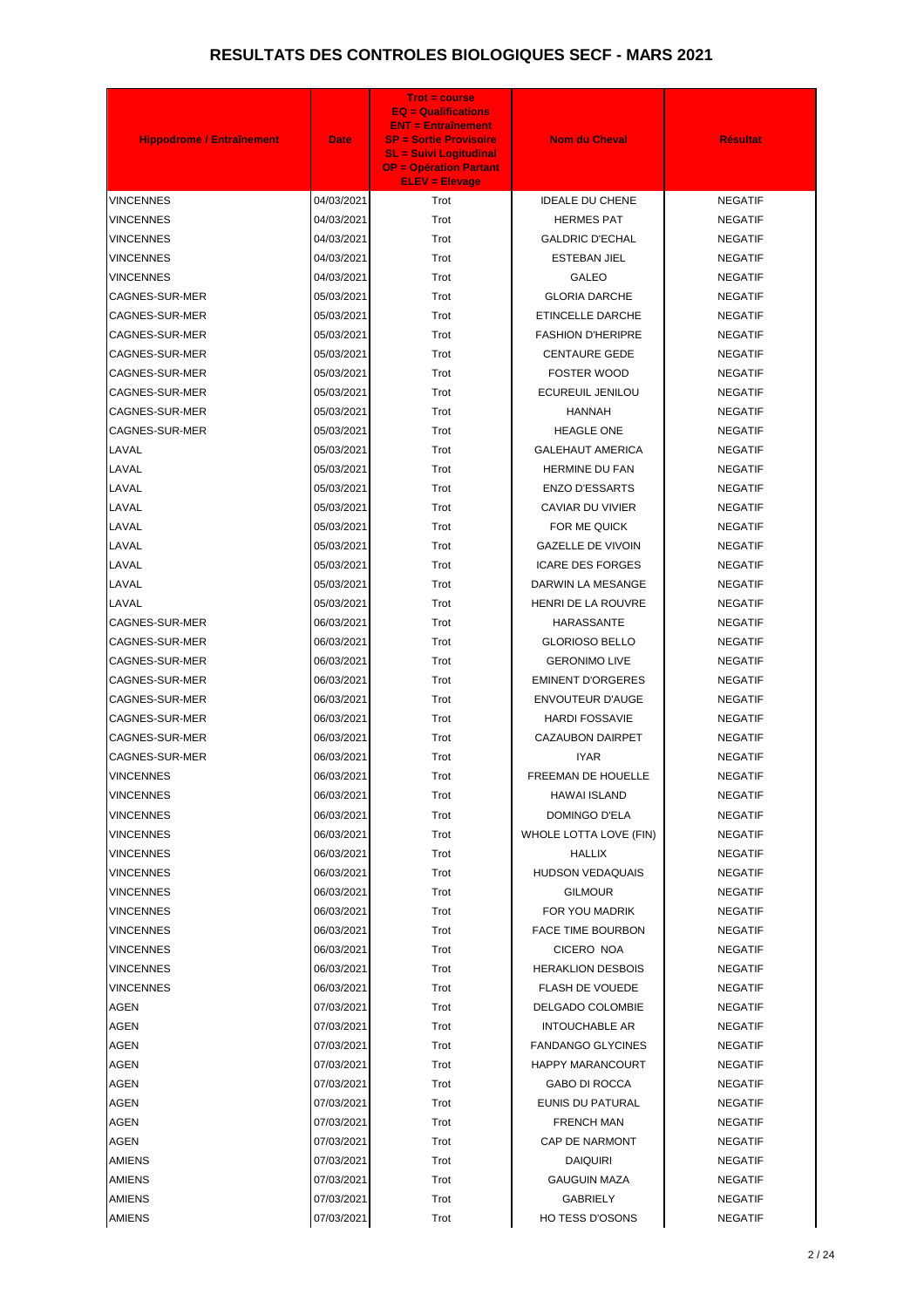| 07/03/2021<br>Trot<br><b>HARIETTE DE LIZMAR</b><br><b>NEGATIF</b><br><b>AMIENS</b><br><b>AMIENS</b><br>07/03/2021<br>Trot<br><b>HUBERUS</b><br><b>NEGATIF</b><br><b>AMIENS</b><br>07/03/2021<br>Trot<br><b>IVRE DE JOIE</b><br><b>NEGATIF</b><br><b>AMIENS</b><br>07/03/2021<br>Trot<br><b>FIORENTINO</b><br><b>NEGATIF</b><br><b>AMIENS</b><br>07/03/2021<br>Trot<br><b>EDDY D'OCCAGNES</b><br><b>NEGATIF</b><br><b>ICARE DU VENT</b><br><b>CHALLANS</b><br>07/03/2021<br>Trot<br><b>NEGATIF</b><br><b>CHALLANS</b><br>07/03/2021<br><b>GLADYS TARTIFUME</b><br>Trot<br><b>NEGATIF</b><br><b>CHALLANS</b><br>07/03/2021<br>Trot<br>HERMES DE CLOPEAU<br><b>NEGATIF</b><br><b>CHALLANS</b><br>07/03/2021<br>Trot<br><b>GASTON DES SABLES</b><br><b>NEGATIF</b><br>07/03/2021<br><b>CHALLANS</b><br>Trot<br><b>GALLAGHER WIND</b><br><b>NEGATIF</b><br>CHALLANS<br>07/03/2021<br>Trot<br><b>FAMILY D'ARJEANC</b><br><b>NEGATIF</b><br><b>CHALLANS</b><br>07/03/2021<br>Trot<br>FILLE DE L'OUEST<br><b>NEGATIF</b><br><b>CHERBOURG</b><br>07/03/2021<br>Trot<br><b>ISIS DE LA FERME</b><br><b>NEGATIF</b><br><b>GALILEO CASTELETS</b><br>CHERBOURG<br>07/03/2021<br>Trot<br><b>NEGATIF</b><br>07/03/2021<br><b>CHERBOURG</b><br>Trot<br><b>HAVANA MOON</b><br><b>NEGATIF</b><br>CHERBOURG<br>07/03/2021<br>Trot<br><b>HELLO BLEU</b><br><b>NEGATIF</b><br><b>CHERBOURG</b><br>07/03/2021<br>Trot<br><b>HERA DU VIVIER</b><br><b>NEGATIF</b><br><b>CHERBOURG</b><br>07/03/2021<br>Trot<br><b>EL TIGRE SEGAH</b><br><b>NEGATIF</b><br>07/03/2021<br>FAREL DE BELLANDE<br>CHERBOURG<br>Trot<br><b>NEGATIF</b><br><b>CHERBOURG</b><br>07/03/2021<br>Trot<br>EQUIN DE GRAVEL<br><b>NEGATIF</b><br>CHOLET<br>07/03/2021<br>Trot<br><b>IKARIA VET</b><br><b>NEGATIF</b><br><b>CHOLET</b><br>HOTESSE DES SOEURS<br>07/03/2021<br>Trot<br><b>NEGATIF</b><br><b>CHOLET</b><br>Trot<br>HUGOLINE DE BRAYE<br><b>NEGATIF</b><br>07/03/2021<br><b>CHOLET</b><br>07/03/2021<br>Trot<br><b>HILLSBORO</b><br><b>NEGATIF</b><br><b>CHOLET</b><br>07/03/2021<br>Trot<br>FIND MY WAY<br><b>NEGATIF</b><br><b>CHOLET</b><br><b>GASTON CABS</b><br>07/03/2021<br>Trot<br><b>NEGATIF</b><br><b>CHOLET</b><br>07/03/2021<br>Trot<br>DRAGA DU CHATELET<br>NEGATIF<br>Trot<br><b>GLADYS DU TRESOR</b><br>CHOLET<br>07/03/2021<br><b>NEGATIF</b><br><b>HYERES</b><br>07/03/2021<br>Trot<br><b>HARRISON GEDE</b><br><b>NEGATIF</b><br><b>HYERES</b><br>07/03/2021<br>Trot<br><b>GITANE BLONDE</b><br>NEGATIF<br><b>HYERES</b><br>Trot<br><b>GREEN DE LARRE</b><br>07/03/2021<br><b>NEGATIF</b><br><b>HYERES</b><br>Trot<br>DAY LOU LY<br>NEGATIF<br>07/03/2021<br><b>HYERES</b><br>07/03/2021<br>Trot<br>TYROLEAN DREAM (GER)<br><b>NEGATIF</b><br><b>ERMES DES BROUSSES</b><br><b>HYERES</b><br>07/03/2021<br>Trot<br><b>NEGATIF</b><br>PARAY-LE-MONIAL<br><b>IVANKA DE JILME</b><br><b>NEGATIF</b><br>07/03/2021<br>Trot<br>Trot<br><b>FLEUR D'OCCAGNES</b><br>PARAY-LE-MONIAL<br>07/03/2021<br><b>NEGATIF</b><br>PARAY-LE-MONIAL<br>07/03/2021<br>Trot<br>EDOLINE MARCEAUX<br>NEGATIF<br>SAINT-BRIEUC<br>07/03/2021<br>Trot<br>HARENA DE MARZY<br><b>NEGATIF</b><br>SAINT-BRIEUC<br>Trot<br><b>HAVANE ORANGE</b><br>07/03/2021<br><b>NEGATIF</b><br>SAINT-BRIEUC<br><b>FALCOM DU BOCAGE</b><br><b>NEGATIF</b><br>07/03/2021<br>Trot<br>Trot<br><b>GRACE DE L'ECLAIR</b><br>SAINT-BRIEUC<br>07/03/2021<br><b>NEGATIF</b><br>SAINT-BRIEUC<br><b>ELEGANT HORSE</b><br>07/03/2021<br>Trot<br><b>NEGATIF</b><br>SAUMUR<br>07/03/2021<br>Trot<br><b>HORUSKO</b><br><b>NEGATIF</b><br>Trot<br><b>HOSTIE</b><br><b>NEGATIF</b><br>SAUMUR<br>07/03/2021<br><b>SAUMUR</b><br>FIRST DES ROSEAUX<br>07/03/2021<br>Trot<br>NEGATIF<br><b>SAUMUR</b><br>Trot<br><b>ESPOIR DIVIN</b><br>07/03/2021<br><b>NEGATIF</b><br><b>IBERICA</b><br><b>STRASBOURG</b><br>07/03/2021<br>Trot<br><b>NEGATIF</b><br><b>STRASBOURG</b><br>07/03/2021<br>Trot<br>HUILE D'OLIVE<br><b>NEGATIF</b><br><b>STRASBOURG</b><br>Trot<br><b>GOURITCH</b><br><b>NEGATIF</b><br>07/03/2021<br><b>GABIN DU ROCHER</b><br><b>STRASBOURG</b><br>07/03/2021<br>Trot<br><b>NEGATIF</b><br>Trot<br><b>STRASBOURG</b><br>07/03/2021<br><b>FARLINGTON</b><br><b>NEGATIF</b><br><b>STRASBOURG</b><br>07/03/2021<br>Trot<br>FIDELIO DU LOISIR<br><b>NEGATIF</b><br><b>STRASBOURG</b><br>07/03/2021<br>Trot<br><b>EMPEREUR DE REUX</b><br><b>NEGATIF</b><br>07/03/2021<br>Trot<br>DAPHNE DU ROUMOIS<br><b>NEGATIF</b><br><b>STRASBOURG</b> | <b>Hippodrome / Entraînement</b> | <b>Date</b> | <b>Trot = course</b><br><b>EQ = Qualifications</b><br><b>ENT = Entraînement</b><br><b>SP = Sortie Provisoire</b><br><b>SL = Suivi Logitudinal</b><br><b>OP = Opération Partant</b><br><b>ELEV = Elevage</b> | <b>Nom du Cheval</b> | <b>Résultat</b> |
|--------------------------------------------------------------------------------------------------------------------------------------------------------------------------------------------------------------------------------------------------------------------------------------------------------------------------------------------------------------------------------------------------------------------------------------------------------------------------------------------------------------------------------------------------------------------------------------------------------------------------------------------------------------------------------------------------------------------------------------------------------------------------------------------------------------------------------------------------------------------------------------------------------------------------------------------------------------------------------------------------------------------------------------------------------------------------------------------------------------------------------------------------------------------------------------------------------------------------------------------------------------------------------------------------------------------------------------------------------------------------------------------------------------------------------------------------------------------------------------------------------------------------------------------------------------------------------------------------------------------------------------------------------------------------------------------------------------------------------------------------------------------------------------------------------------------------------------------------------------------------------------------------------------------------------------------------------------------------------------------------------------------------------------------------------------------------------------------------------------------------------------------------------------------------------------------------------------------------------------------------------------------------------------------------------------------------------------------------------------------------------------------------------------------------------------------------------------------------------------------------------------------------------------------------------------------------------------------------------------------------------------------------------------------------------------------------------------------------------------------------------------------------------------------------------------------------------------------------------------------------------------------------------------------------------------------------------------------------------------------------------------------------------------------------------------------------------------------------------------------------------------------------------------------------------------------------------------------------------------------------------------------------------------------------------------------------------------------------------------------------------------------------------------------------------------------------------------------------------------------------------------------------------------------------------------------------------------------------------------------------------------------------------------------------------------------------------------------------------------------------------------------------------------------------------------------------------------------------------------------------------------------------------------------------------------------------------------------------------------------------------------------------------------------------------------------------------------------------------------------------------------------------------------------------------------------------------------------------------------------------------------------------------------------------------------------------------------------------------------------------------------------------------------------------------------------------------------|----------------------------------|-------------|-------------------------------------------------------------------------------------------------------------------------------------------------------------------------------------------------------------|----------------------|-----------------|
|                                                                                                                                                                                                                                                                                                                                                                                                                                                                                                                                                                                                                                                                                                                                                                                                                                                                                                                                                                                                                                                                                                                                                                                                                                                                                                                                                                                                                                                                                                                                                                                                                                                                                                                                                                                                                                                                                                                                                                                                                                                                                                                                                                                                                                                                                                                                                                                                                                                                                                                                                                                                                                                                                                                                                                                                                                                                                                                                                                                                                                                                                                                                                                                                                                                                                                                                                                                                                                                                                                                                                                                                                                                                                                                                                                                                                                                                                                                                                                                                                                                                                                                                                                                                                                                                                                                                                                                                                                                              |                                  |             |                                                                                                                                                                                                             |                      |                 |
|                                                                                                                                                                                                                                                                                                                                                                                                                                                                                                                                                                                                                                                                                                                                                                                                                                                                                                                                                                                                                                                                                                                                                                                                                                                                                                                                                                                                                                                                                                                                                                                                                                                                                                                                                                                                                                                                                                                                                                                                                                                                                                                                                                                                                                                                                                                                                                                                                                                                                                                                                                                                                                                                                                                                                                                                                                                                                                                                                                                                                                                                                                                                                                                                                                                                                                                                                                                                                                                                                                                                                                                                                                                                                                                                                                                                                                                                                                                                                                                                                                                                                                                                                                                                                                                                                                                                                                                                                                                              |                                  |             |                                                                                                                                                                                                             |                      |                 |
|                                                                                                                                                                                                                                                                                                                                                                                                                                                                                                                                                                                                                                                                                                                                                                                                                                                                                                                                                                                                                                                                                                                                                                                                                                                                                                                                                                                                                                                                                                                                                                                                                                                                                                                                                                                                                                                                                                                                                                                                                                                                                                                                                                                                                                                                                                                                                                                                                                                                                                                                                                                                                                                                                                                                                                                                                                                                                                                                                                                                                                                                                                                                                                                                                                                                                                                                                                                                                                                                                                                                                                                                                                                                                                                                                                                                                                                                                                                                                                                                                                                                                                                                                                                                                                                                                                                                                                                                                                                              |                                  |             |                                                                                                                                                                                                             |                      |                 |
|                                                                                                                                                                                                                                                                                                                                                                                                                                                                                                                                                                                                                                                                                                                                                                                                                                                                                                                                                                                                                                                                                                                                                                                                                                                                                                                                                                                                                                                                                                                                                                                                                                                                                                                                                                                                                                                                                                                                                                                                                                                                                                                                                                                                                                                                                                                                                                                                                                                                                                                                                                                                                                                                                                                                                                                                                                                                                                                                                                                                                                                                                                                                                                                                                                                                                                                                                                                                                                                                                                                                                                                                                                                                                                                                                                                                                                                                                                                                                                                                                                                                                                                                                                                                                                                                                                                                                                                                                                                              |                                  |             |                                                                                                                                                                                                             |                      |                 |
|                                                                                                                                                                                                                                                                                                                                                                                                                                                                                                                                                                                                                                                                                                                                                                                                                                                                                                                                                                                                                                                                                                                                                                                                                                                                                                                                                                                                                                                                                                                                                                                                                                                                                                                                                                                                                                                                                                                                                                                                                                                                                                                                                                                                                                                                                                                                                                                                                                                                                                                                                                                                                                                                                                                                                                                                                                                                                                                                                                                                                                                                                                                                                                                                                                                                                                                                                                                                                                                                                                                                                                                                                                                                                                                                                                                                                                                                                                                                                                                                                                                                                                                                                                                                                                                                                                                                                                                                                                                              |                                  |             |                                                                                                                                                                                                             |                      |                 |
|                                                                                                                                                                                                                                                                                                                                                                                                                                                                                                                                                                                                                                                                                                                                                                                                                                                                                                                                                                                                                                                                                                                                                                                                                                                                                                                                                                                                                                                                                                                                                                                                                                                                                                                                                                                                                                                                                                                                                                                                                                                                                                                                                                                                                                                                                                                                                                                                                                                                                                                                                                                                                                                                                                                                                                                                                                                                                                                                                                                                                                                                                                                                                                                                                                                                                                                                                                                                                                                                                                                                                                                                                                                                                                                                                                                                                                                                                                                                                                                                                                                                                                                                                                                                                                                                                                                                                                                                                                                              |                                  |             |                                                                                                                                                                                                             |                      |                 |
|                                                                                                                                                                                                                                                                                                                                                                                                                                                                                                                                                                                                                                                                                                                                                                                                                                                                                                                                                                                                                                                                                                                                                                                                                                                                                                                                                                                                                                                                                                                                                                                                                                                                                                                                                                                                                                                                                                                                                                                                                                                                                                                                                                                                                                                                                                                                                                                                                                                                                                                                                                                                                                                                                                                                                                                                                                                                                                                                                                                                                                                                                                                                                                                                                                                                                                                                                                                                                                                                                                                                                                                                                                                                                                                                                                                                                                                                                                                                                                                                                                                                                                                                                                                                                                                                                                                                                                                                                                                              |                                  |             |                                                                                                                                                                                                             |                      |                 |
|                                                                                                                                                                                                                                                                                                                                                                                                                                                                                                                                                                                                                                                                                                                                                                                                                                                                                                                                                                                                                                                                                                                                                                                                                                                                                                                                                                                                                                                                                                                                                                                                                                                                                                                                                                                                                                                                                                                                                                                                                                                                                                                                                                                                                                                                                                                                                                                                                                                                                                                                                                                                                                                                                                                                                                                                                                                                                                                                                                                                                                                                                                                                                                                                                                                                                                                                                                                                                                                                                                                                                                                                                                                                                                                                                                                                                                                                                                                                                                                                                                                                                                                                                                                                                                                                                                                                                                                                                                                              |                                  |             |                                                                                                                                                                                                             |                      |                 |
|                                                                                                                                                                                                                                                                                                                                                                                                                                                                                                                                                                                                                                                                                                                                                                                                                                                                                                                                                                                                                                                                                                                                                                                                                                                                                                                                                                                                                                                                                                                                                                                                                                                                                                                                                                                                                                                                                                                                                                                                                                                                                                                                                                                                                                                                                                                                                                                                                                                                                                                                                                                                                                                                                                                                                                                                                                                                                                                                                                                                                                                                                                                                                                                                                                                                                                                                                                                                                                                                                                                                                                                                                                                                                                                                                                                                                                                                                                                                                                                                                                                                                                                                                                                                                                                                                                                                                                                                                                                              |                                  |             |                                                                                                                                                                                                             |                      |                 |
|                                                                                                                                                                                                                                                                                                                                                                                                                                                                                                                                                                                                                                                                                                                                                                                                                                                                                                                                                                                                                                                                                                                                                                                                                                                                                                                                                                                                                                                                                                                                                                                                                                                                                                                                                                                                                                                                                                                                                                                                                                                                                                                                                                                                                                                                                                                                                                                                                                                                                                                                                                                                                                                                                                                                                                                                                                                                                                                                                                                                                                                                                                                                                                                                                                                                                                                                                                                                                                                                                                                                                                                                                                                                                                                                                                                                                                                                                                                                                                                                                                                                                                                                                                                                                                                                                                                                                                                                                                                              |                                  |             |                                                                                                                                                                                                             |                      |                 |
|                                                                                                                                                                                                                                                                                                                                                                                                                                                                                                                                                                                                                                                                                                                                                                                                                                                                                                                                                                                                                                                                                                                                                                                                                                                                                                                                                                                                                                                                                                                                                                                                                                                                                                                                                                                                                                                                                                                                                                                                                                                                                                                                                                                                                                                                                                                                                                                                                                                                                                                                                                                                                                                                                                                                                                                                                                                                                                                                                                                                                                                                                                                                                                                                                                                                                                                                                                                                                                                                                                                                                                                                                                                                                                                                                                                                                                                                                                                                                                                                                                                                                                                                                                                                                                                                                                                                                                                                                                                              |                                  |             |                                                                                                                                                                                                             |                      |                 |
|                                                                                                                                                                                                                                                                                                                                                                                                                                                                                                                                                                                                                                                                                                                                                                                                                                                                                                                                                                                                                                                                                                                                                                                                                                                                                                                                                                                                                                                                                                                                                                                                                                                                                                                                                                                                                                                                                                                                                                                                                                                                                                                                                                                                                                                                                                                                                                                                                                                                                                                                                                                                                                                                                                                                                                                                                                                                                                                                                                                                                                                                                                                                                                                                                                                                                                                                                                                                                                                                                                                                                                                                                                                                                                                                                                                                                                                                                                                                                                                                                                                                                                                                                                                                                                                                                                                                                                                                                                                              |                                  |             |                                                                                                                                                                                                             |                      |                 |
|                                                                                                                                                                                                                                                                                                                                                                                                                                                                                                                                                                                                                                                                                                                                                                                                                                                                                                                                                                                                                                                                                                                                                                                                                                                                                                                                                                                                                                                                                                                                                                                                                                                                                                                                                                                                                                                                                                                                                                                                                                                                                                                                                                                                                                                                                                                                                                                                                                                                                                                                                                                                                                                                                                                                                                                                                                                                                                                                                                                                                                                                                                                                                                                                                                                                                                                                                                                                                                                                                                                                                                                                                                                                                                                                                                                                                                                                                                                                                                                                                                                                                                                                                                                                                                                                                                                                                                                                                                                              |                                  |             |                                                                                                                                                                                                             |                      |                 |
|                                                                                                                                                                                                                                                                                                                                                                                                                                                                                                                                                                                                                                                                                                                                                                                                                                                                                                                                                                                                                                                                                                                                                                                                                                                                                                                                                                                                                                                                                                                                                                                                                                                                                                                                                                                                                                                                                                                                                                                                                                                                                                                                                                                                                                                                                                                                                                                                                                                                                                                                                                                                                                                                                                                                                                                                                                                                                                                                                                                                                                                                                                                                                                                                                                                                                                                                                                                                                                                                                                                                                                                                                                                                                                                                                                                                                                                                                                                                                                                                                                                                                                                                                                                                                                                                                                                                                                                                                                                              |                                  |             |                                                                                                                                                                                                             |                      |                 |
|                                                                                                                                                                                                                                                                                                                                                                                                                                                                                                                                                                                                                                                                                                                                                                                                                                                                                                                                                                                                                                                                                                                                                                                                                                                                                                                                                                                                                                                                                                                                                                                                                                                                                                                                                                                                                                                                                                                                                                                                                                                                                                                                                                                                                                                                                                                                                                                                                                                                                                                                                                                                                                                                                                                                                                                                                                                                                                                                                                                                                                                                                                                                                                                                                                                                                                                                                                                                                                                                                                                                                                                                                                                                                                                                                                                                                                                                                                                                                                                                                                                                                                                                                                                                                                                                                                                                                                                                                                                              |                                  |             |                                                                                                                                                                                                             |                      |                 |
|                                                                                                                                                                                                                                                                                                                                                                                                                                                                                                                                                                                                                                                                                                                                                                                                                                                                                                                                                                                                                                                                                                                                                                                                                                                                                                                                                                                                                                                                                                                                                                                                                                                                                                                                                                                                                                                                                                                                                                                                                                                                                                                                                                                                                                                                                                                                                                                                                                                                                                                                                                                                                                                                                                                                                                                                                                                                                                                                                                                                                                                                                                                                                                                                                                                                                                                                                                                                                                                                                                                                                                                                                                                                                                                                                                                                                                                                                                                                                                                                                                                                                                                                                                                                                                                                                                                                                                                                                                                              |                                  |             |                                                                                                                                                                                                             |                      |                 |
|                                                                                                                                                                                                                                                                                                                                                                                                                                                                                                                                                                                                                                                                                                                                                                                                                                                                                                                                                                                                                                                                                                                                                                                                                                                                                                                                                                                                                                                                                                                                                                                                                                                                                                                                                                                                                                                                                                                                                                                                                                                                                                                                                                                                                                                                                                                                                                                                                                                                                                                                                                                                                                                                                                                                                                                                                                                                                                                                                                                                                                                                                                                                                                                                                                                                                                                                                                                                                                                                                                                                                                                                                                                                                                                                                                                                                                                                                                                                                                                                                                                                                                                                                                                                                                                                                                                                                                                                                                                              |                                  |             |                                                                                                                                                                                                             |                      |                 |
|                                                                                                                                                                                                                                                                                                                                                                                                                                                                                                                                                                                                                                                                                                                                                                                                                                                                                                                                                                                                                                                                                                                                                                                                                                                                                                                                                                                                                                                                                                                                                                                                                                                                                                                                                                                                                                                                                                                                                                                                                                                                                                                                                                                                                                                                                                                                                                                                                                                                                                                                                                                                                                                                                                                                                                                                                                                                                                                                                                                                                                                                                                                                                                                                                                                                                                                                                                                                                                                                                                                                                                                                                                                                                                                                                                                                                                                                                                                                                                                                                                                                                                                                                                                                                                                                                                                                                                                                                                                              |                                  |             |                                                                                                                                                                                                             |                      |                 |
|                                                                                                                                                                                                                                                                                                                                                                                                                                                                                                                                                                                                                                                                                                                                                                                                                                                                                                                                                                                                                                                                                                                                                                                                                                                                                                                                                                                                                                                                                                                                                                                                                                                                                                                                                                                                                                                                                                                                                                                                                                                                                                                                                                                                                                                                                                                                                                                                                                                                                                                                                                                                                                                                                                                                                                                                                                                                                                                                                                                                                                                                                                                                                                                                                                                                                                                                                                                                                                                                                                                                                                                                                                                                                                                                                                                                                                                                                                                                                                                                                                                                                                                                                                                                                                                                                                                                                                                                                                                              |                                  |             |                                                                                                                                                                                                             |                      |                 |
|                                                                                                                                                                                                                                                                                                                                                                                                                                                                                                                                                                                                                                                                                                                                                                                                                                                                                                                                                                                                                                                                                                                                                                                                                                                                                                                                                                                                                                                                                                                                                                                                                                                                                                                                                                                                                                                                                                                                                                                                                                                                                                                                                                                                                                                                                                                                                                                                                                                                                                                                                                                                                                                                                                                                                                                                                                                                                                                                                                                                                                                                                                                                                                                                                                                                                                                                                                                                                                                                                                                                                                                                                                                                                                                                                                                                                                                                                                                                                                                                                                                                                                                                                                                                                                                                                                                                                                                                                                                              |                                  |             |                                                                                                                                                                                                             |                      |                 |
|                                                                                                                                                                                                                                                                                                                                                                                                                                                                                                                                                                                                                                                                                                                                                                                                                                                                                                                                                                                                                                                                                                                                                                                                                                                                                                                                                                                                                                                                                                                                                                                                                                                                                                                                                                                                                                                                                                                                                                                                                                                                                                                                                                                                                                                                                                                                                                                                                                                                                                                                                                                                                                                                                                                                                                                                                                                                                                                                                                                                                                                                                                                                                                                                                                                                                                                                                                                                                                                                                                                                                                                                                                                                                                                                                                                                                                                                                                                                                                                                                                                                                                                                                                                                                                                                                                                                                                                                                                                              |                                  |             |                                                                                                                                                                                                             |                      |                 |
|                                                                                                                                                                                                                                                                                                                                                                                                                                                                                                                                                                                                                                                                                                                                                                                                                                                                                                                                                                                                                                                                                                                                                                                                                                                                                                                                                                                                                                                                                                                                                                                                                                                                                                                                                                                                                                                                                                                                                                                                                                                                                                                                                                                                                                                                                                                                                                                                                                                                                                                                                                                                                                                                                                                                                                                                                                                                                                                                                                                                                                                                                                                                                                                                                                                                                                                                                                                                                                                                                                                                                                                                                                                                                                                                                                                                                                                                                                                                                                                                                                                                                                                                                                                                                                                                                                                                                                                                                                                              |                                  |             |                                                                                                                                                                                                             |                      |                 |
|                                                                                                                                                                                                                                                                                                                                                                                                                                                                                                                                                                                                                                                                                                                                                                                                                                                                                                                                                                                                                                                                                                                                                                                                                                                                                                                                                                                                                                                                                                                                                                                                                                                                                                                                                                                                                                                                                                                                                                                                                                                                                                                                                                                                                                                                                                                                                                                                                                                                                                                                                                                                                                                                                                                                                                                                                                                                                                                                                                                                                                                                                                                                                                                                                                                                                                                                                                                                                                                                                                                                                                                                                                                                                                                                                                                                                                                                                                                                                                                                                                                                                                                                                                                                                                                                                                                                                                                                                                                              |                                  |             |                                                                                                                                                                                                             |                      |                 |
|                                                                                                                                                                                                                                                                                                                                                                                                                                                                                                                                                                                                                                                                                                                                                                                                                                                                                                                                                                                                                                                                                                                                                                                                                                                                                                                                                                                                                                                                                                                                                                                                                                                                                                                                                                                                                                                                                                                                                                                                                                                                                                                                                                                                                                                                                                                                                                                                                                                                                                                                                                                                                                                                                                                                                                                                                                                                                                                                                                                                                                                                                                                                                                                                                                                                                                                                                                                                                                                                                                                                                                                                                                                                                                                                                                                                                                                                                                                                                                                                                                                                                                                                                                                                                                                                                                                                                                                                                                                              |                                  |             |                                                                                                                                                                                                             |                      |                 |
|                                                                                                                                                                                                                                                                                                                                                                                                                                                                                                                                                                                                                                                                                                                                                                                                                                                                                                                                                                                                                                                                                                                                                                                                                                                                                                                                                                                                                                                                                                                                                                                                                                                                                                                                                                                                                                                                                                                                                                                                                                                                                                                                                                                                                                                                                                                                                                                                                                                                                                                                                                                                                                                                                                                                                                                                                                                                                                                                                                                                                                                                                                                                                                                                                                                                                                                                                                                                                                                                                                                                                                                                                                                                                                                                                                                                                                                                                                                                                                                                                                                                                                                                                                                                                                                                                                                                                                                                                                                              |                                  |             |                                                                                                                                                                                                             |                      |                 |
|                                                                                                                                                                                                                                                                                                                                                                                                                                                                                                                                                                                                                                                                                                                                                                                                                                                                                                                                                                                                                                                                                                                                                                                                                                                                                                                                                                                                                                                                                                                                                                                                                                                                                                                                                                                                                                                                                                                                                                                                                                                                                                                                                                                                                                                                                                                                                                                                                                                                                                                                                                                                                                                                                                                                                                                                                                                                                                                                                                                                                                                                                                                                                                                                                                                                                                                                                                                                                                                                                                                                                                                                                                                                                                                                                                                                                                                                                                                                                                                                                                                                                                                                                                                                                                                                                                                                                                                                                                                              |                                  |             |                                                                                                                                                                                                             |                      |                 |
|                                                                                                                                                                                                                                                                                                                                                                                                                                                                                                                                                                                                                                                                                                                                                                                                                                                                                                                                                                                                                                                                                                                                                                                                                                                                                                                                                                                                                                                                                                                                                                                                                                                                                                                                                                                                                                                                                                                                                                                                                                                                                                                                                                                                                                                                                                                                                                                                                                                                                                                                                                                                                                                                                                                                                                                                                                                                                                                                                                                                                                                                                                                                                                                                                                                                                                                                                                                                                                                                                                                                                                                                                                                                                                                                                                                                                                                                                                                                                                                                                                                                                                                                                                                                                                                                                                                                                                                                                                                              |                                  |             |                                                                                                                                                                                                             |                      |                 |
|                                                                                                                                                                                                                                                                                                                                                                                                                                                                                                                                                                                                                                                                                                                                                                                                                                                                                                                                                                                                                                                                                                                                                                                                                                                                                                                                                                                                                                                                                                                                                                                                                                                                                                                                                                                                                                                                                                                                                                                                                                                                                                                                                                                                                                                                                                                                                                                                                                                                                                                                                                                                                                                                                                                                                                                                                                                                                                                                                                                                                                                                                                                                                                                                                                                                                                                                                                                                                                                                                                                                                                                                                                                                                                                                                                                                                                                                                                                                                                                                                                                                                                                                                                                                                                                                                                                                                                                                                                                              |                                  |             |                                                                                                                                                                                                             |                      |                 |
|                                                                                                                                                                                                                                                                                                                                                                                                                                                                                                                                                                                                                                                                                                                                                                                                                                                                                                                                                                                                                                                                                                                                                                                                                                                                                                                                                                                                                                                                                                                                                                                                                                                                                                                                                                                                                                                                                                                                                                                                                                                                                                                                                                                                                                                                                                                                                                                                                                                                                                                                                                                                                                                                                                                                                                                                                                                                                                                                                                                                                                                                                                                                                                                                                                                                                                                                                                                                                                                                                                                                                                                                                                                                                                                                                                                                                                                                                                                                                                                                                                                                                                                                                                                                                                                                                                                                                                                                                                                              |                                  |             |                                                                                                                                                                                                             |                      |                 |
|                                                                                                                                                                                                                                                                                                                                                                                                                                                                                                                                                                                                                                                                                                                                                                                                                                                                                                                                                                                                                                                                                                                                                                                                                                                                                                                                                                                                                                                                                                                                                                                                                                                                                                                                                                                                                                                                                                                                                                                                                                                                                                                                                                                                                                                                                                                                                                                                                                                                                                                                                                                                                                                                                                                                                                                                                                                                                                                                                                                                                                                                                                                                                                                                                                                                                                                                                                                                                                                                                                                                                                                                                                                                                                                                                                                                                                                                                                                                                                                                                                                                                                                                                                                                                                                                                                                                                                                                                                                              |                                  |             |                                                                                                                                                                                                             |                      |                 |
|                                                                                                                                                                                                                                                                                                                                                                                                                                                                                                                                                                                                                                                                                                                                                                                                                                                                                                                                                                                                                                                                                                                                                                                                                                                                                                                                                                                                                                                                                                                                                                                                                                                                                                                                                                                                                                                                                                                                                                                                                                                                                                                                                                                                                                                                                                                                                                                                                                                                                                                                                                                                                                                                                                                                                                                                                                                                                                                                                                                                                                                                                                                                                                                                                                                                                                                                                                                                                                                                                                                                                                                                                                                                                                                                                                                                                                                                                                                                                                                                                                                                                                                                                                                                                                                                                                                                                                                                                                                              |                                  |             |                                                                                                                                                                                                             |                      |                 |
|                                                                                                                                                                                                                                                                                                                                                                                                                                                                                                                                                                                                                                                                                                                                                                                                                                                                                                                                                                                                                                                                                                                                                                                                                                                                                                                                                                                                                                                                                                                                                                                                                                                                                                                                                                                                                                                                                                                                                                                                                                                                                                                                                                                                                                                                                                                                                                                                                                                                                                                                                                                                                                                                                                                                                                                                                                                                                                                                                                                                                                                                                                                                                                                                                                                                                                                                                                                                                                                                                                                                                                                                                                                                                                                                                                                                                                                                                                                                                                                                                                                                                                                                                                                                                                                                                                                                                                                                                                                              |                                  |             |                                                                                                                                                                                                             |                      |                 |
|                                                                                                                                                                                                                                                                                                                                                                                                                                                                                                                                                                                                                                                                                                                                                                                                                                                                                                                                                                                                                                                                                                                                                                                                                                                                                                                                                                                                                                                                                                                                                                                                                                                                                                                                                                                                                                                                                                                                                                                                                                                                                                                                                                                                                                                                                                                                                                                                                                                                                                                                                                                                                                                                                                                                                                                                                                                                                                                                                                                                                                                                                                                                                                                                                                                                                                                                                                                                                                                                                                                                                                                                                                                                                                                                                                                                                                                                                                                                                                                                                                                                                                                                                                                                                                                                                                                                                                                                                                                              |                                  |             |                                                                                                                                                                                                             |                      |                 |
|                                                                                                                                                                                                                                                                                                                                                                                                                                                                                                                                                                                                                                                                                                                                                                                                                                                                                                                                                                                                                                                                                                                                                                                                                                                                                                                                                                                                                                                                                                                                                                                                                                                                                                                                                                                                                                                                                                                                                                                                                                                                                                                                                                                                                                                                                                                                                                                                                                                                                                                                                                                                                                                                                                                                                                                                                                                                                                                                                                                                                                                                                                                                                                                                                                                                                                                                                                                                                                                                                                                                                                                                                                                                                                                                                                                                                                                                                                                                                                                                                                                                                                                                                                                                                                                                                                                                                                                                                                                              |                                  |             |                                                                                                                                                                                                             |                      |                 |
|                                                                                                                                                                                                                                                                                                                                                                                                                                                                                                                                                                                                                                                                                                                                                                                                                                                                                                                                                                                                                                                                                                                                                                                                                                                                                                                                                                                                                                                                                                                                                                                                                                                                                                                                                                                                                                                                                                                                                                                                                                                                                                                                                                                                                                                                                                                                                                                                                                                                                                                                                                                                                                                                                                                                                                                                                                                                                                                                                                                                                                                                                                                                                                                                                                                                                                                                                                                                                                                                                                                                                                                                                                                                                                                                                                                                                                                                                                                                                                                                                                                                                                                                                                                                                                                                                                                                                                                                                                                              |                                  |             |                                                                                                                                                                                                             |                      |                 |
|                                                                                                                                                                                                                                                                                                                                                                                                                                                                                                                                                                                                                                                                                                                                                                                                                                                                                                                                                                                                                                                                                                                                                                                                                                                                                                                                                                                                                                                                                                                                                                                                                                                                                                                                                                                                                                                                                                                                                                                                                                                                                                                                                                                                                                                                                                                                                                                                                                                                                                                                                                                                                                                                                                                                                                                                                                                                                                                                                                                                                                                                                                                                                                                                                                                                                                                                                                                                                                                                                                                                                                                                                                                                                                                                                                                                                                                                                                                                                                                                                                                                                                                                                                                                                                                                                                                                                                                                                                                              |                                  |             |                                                                                                                                                                                                             |                      |                 |
|                                                                                                                                                                                                                                                                                                                                                                                                                                                                                                                                                                                                                                                                                                                                                                                                                                                                                                                                                                                                                                                                                                                                                                                                                                                                                                                                                                                                                                                                                                                                                                                                                                                                                                                                                                                                                                                                                                                                                                                                                                                                                                                                                                                                                                                                                                                                                                                                                                                                                                                                                                                                                                                                                                                                                                                                                                                                                                                                                                                                                                                                                                                                                                                                                                                                                                                                                                                                                                                                                                                                                                                                                                                                                                                                                                                                                                                                                                                                                                                                                                                                                                                                                                                                                                                                                                                                                                                                                                                              |                                  |             |                                                                                                                                                                                                             |                      |                 |
|                                                                                                                                                                                                                                                                                                                                                                                                                                                                                                                                                                                                                                                                                                                                                                                                                                                                                                                                                                                                                                                                                                                                                                                                                                                                                                                                                                                                                                                                                                                                                                                                                                                                                                                                                                                                                                                                                                                                                                                                                                                                                                                                                                                                                                                                                                                                                                                                                                                                                                                                                                                                                                                                                                                                                                                                                                                                                                                                                                                                                                                                                                                                                                                                                                                                                                                                                                                                                                                                                                                                                                                                                                                                                                                                                                                                                                                                                                                                                                                                                                                                                                                                                                                                                                                                                                                                                                                                                                                              |                                  |             |                                                                                                                                                                                                             |                      |                 |
|                                                                                                                                                                                                                                                                                                                                                                                                                                                                                                                                                                                                                                                                                                                                                                                                                                                                                                                                                                                                                                                                                                                                                                                                                                                                                                                                                                                                                                                                                                                                                                                                                                                                                                                                                                                                                                                                                                                                                                                                                                                                                                                                                                                                                                                                                                                                                                                                                                                                                                                                                                                                                                                                                                                                                                                                                                                                                                                                                                                                                                                                                                                                                                                                                                                                                                                                                                                                                                                                                                                                                                                                                                                                                                                                                                                                                                                                                                                                                                                                                                                                                                                                                                                                                                                                                                                                                                                                                                                              |                                  |             |                                                                                                                                                                                                             |                      |                 |
|                                                                                                                                                                                                                                                                                                                                                                                                                                                                                                                                                                                                                                                                                                                                                                                                                                                                                                                                                                                                                                                                                                                                                                                                                                                                                                                                                                                                                                                                                                                                                                                                                                                                                                                                                                                                                                                                                                                                                                                                                                                                                                                                                                                                                                                                                                                                                                                                                                                                                                                                                                                                                                                                                                                                                                                                                                                                                                                                                                                                                                                                                                                                                                                                                                                                                                                                                                                                                                                                                                                                                                                                                                                                                                                                                                                                                                                                                                                                                                                                                                                                                                                                                                                                                                                                                                                                                                                                                                                              |                                  |             |                                                                                                                                                                                                             |                      |                 |
|                                                                                                                                                                                                                                                                                                                                                                                                                                                                                                                                                                                                                                                                                                                                                                                                                                                                                                                                                                                                                                                                                                                                                                                                                                                                                                                                                                                                                                                                                                                                                                                                                                                                                                                                                                                                                                                                                                                                                                                                                                                                                                                                                                                                                                                                                                                                                                                                                                                                                                                                                                                                                                                                                                                                                                                                                                                                                                                                                                                                                                                                                                                                                                                                                                                                                                                                                                                                                                                                                                                                                                                                                                                                                                                                                                                                                                                                                                                                                                                                                                                                                                                                                                                                                                                                                                                                                                                                                                                              |                                  |             |                                                                                                                                                                                                             |                      |                 |
|                                                                                                                                                                                                                                                                                                                                                                                                                                                                                                                                                                                                                                                                                                                                                                                                                                                                                                                                                                                                                                                                                                                                                                                                                                                                                                                                                                                                                                                                                                                                                                                                                                                                                                                                                                                                                                                                                                                                                                                                                                                                                                                                                                                                                                                                                                                                                                                                                                                                                                                                                                                                                                                                                                                                                                                                                                                                                                                                                                                                                                                                                                                                                                                                                                                                                                                                                                                                                                                                                                                                                                                                                                                                                                                                                                                                                                                                                                                                                                                                                                                                                                                                                                                                                                                                                                                                                                                                                                                              |                                  |             |                                                                                                                                                                                                             |                      |                 |
|                                                                                                                                                                                                                                                                                                                                                                                                                                                                                                                                                                                                                                                                                                                                                                                                                                                                                                                                                                                                                                                                                                                                                                                                                                                                                                                                                                                                                                                                                                                                                                                                                                                                                                                                                                                                                                                                                                                                                                                                                                                                                                                                                                                                                                                                                                                                                                                                                                                                                                                                                                                                                                                                                                                                                                                                                                                                                                                                                                                                                                                                                                                                                                                                                                                                                                                                                                                                                                                                                                                                                                                                                                                                                                                                                                                                                                                                                                                                                                                                                                                                                                                                                                                                                                                                                                                                                                                                                                                              |                                  |             |                                                                                                                                                                                                             |                      |                 |
|                                                                                                                                                                                                                                                                                                                                                                                                                                                                                                                                                                                                                                                                                                                                                                                                                                                                                                                                                                                                                                                                                                                                                                                                                                                                                                                                                                                                                                                                                                                                                                                                                                                                                                                                                                                                                                                                                                                                                                                                                                                                                                                                                                                                                                                                                                                                                                                                                                                                                                                                                                                                                                                                                                                                                                                                                                                                                                                                                                                                                                                                                                                                                                                                                                                                                                                                                                                                                                                                                                                                                                                                                                                                                                                                                                                                                                                                                                                                                                                                                                                                                                                                                                                                                                                                                                                                                                                                                                                              |                                  |             |                                                                                                                                                                                                             |                      |                 |
|                                                                                                                                                                                                                                                                                                                                                                                                                                                                                                                                                                                                                                                                                                                                                                                                                                                                                                                                                                                                                                                                                                                                                                                                                                                                                                                                                                                                                                                                                                                                                                                                                                                                                                                                                                                                                                                                                                                                                                                                                                                                                                                                                                                                                                                                                                                                                                                                                                                                                                                                                                                                                                                                                                                                                                                                                                                                                                                                                                                                                                                                                                                                                                                                                                                                                                                                                                                                                                                                                                                                                                                                                                                                                                                                                                                                                                                                                                                                                                                                                                                                                                                                                                                                                                                                                                                                                                                                                                                              |                                  |             |                                                                                                                                                                                                             |                      |                 |
|                                                                                                                                                                                                                                                                                                                                                                                                                                                                                                                                                                                                                                                                                                                                                                                                                                                                                                                                                                                                                                                                                                                                                                                                                                                                                                                                                                                                                                                                                                                                                                                                                                                                                                                                                                                                                                                                                                                                                                                                                                                                                                                                                                                                                                                                                                                                                                                                                                                                                                                                                                                                                                                                                                                                                                                                                                                                                                                                                                                                                                                                                                                                                                                                                                                                                                                                                                                                                                                                                                                                                                                                                                                                                                                                                                                                                                                                                                                                                                                                                                                                                                                                                                                                                                                                                                                                                                                                                                                              |                                  |             |                                                                                                                                                                                                             |                      |                 |
|                                                                                                                                                                                                                                                                                                                                                                                                                                                                                                                                                                                                                                                                                                                                                                                                                                                                                                                                                                                                                                                                                                                                                                                                                                                                                                                                                                                                                                                                                                                                                                                                                                                                                                                                                                                                                                                                                                                                                                                                                                                                                                                                                                                                                                                                                                                                                                                                                                                                                                                                                                                                                                                                                                                                                                                                                                                                                                                                                                                                                                                                                                                                                                                                                                                                                                                                                                                                                                                                                                                                                                                                                                                                                                                                                                                                                                                                                                                                                                                                                                                                                                                                                                                                                                                                                                                                                                                                                                                              |                                  |             |                                                                                                                                                                                                             |                      |                 |
|                                                                                                                                                                                                                                                                                                                                                                                                                                                                                                                                                                                                                                                                                                                                                                                                                                                                                                                                                                                                                                                                                                                                                                                                                                                                                                                                                                                                                                                                                                                                                                                                                                                                                                                                                                                                                                                                                                                                                                                                                                                                                                                                                                                                                                                                                                                                                                                                                                                                                                                                                                                                                                                                                                                                                                                                                                                                                                                                                                                                                                                                                                                                                                                                                                                                                                                                                                                                                                                                                                                                                                                                                                                                                                                                                                                                                                                                                                                                                                                                                                                                                                                                                                                                                                                                                                                                                                                                                                                              |                                  |             |                                                                                                                                                                                                             |                      |                 |
|                                                                                                                                                                                                                                                                                                                                                                                                                                                                                                                                                                                                                                                                                                                                                                                                                                                                                                                                                                                                                                                                                                                                                                                                                                                                                                                                                                                                                                                                                                                                                                                                                                                                                                                                                                                                                                                                                                                                                                                                                                                                                                                                                                                                                                                                                                                                                                                                                                                                                                                                                                                                                                                                                                                                                                                                                                                                                                                                                                                                                                                                                                                                                                                                                                                                                                                                                                                                                                                                                                                                                                                                                                                                                                                                                                                                                                                                                                                                                                                                                                                                                                                                                                                                                                                                                                                                                                                                                                                              |                                  |             |                                                                                                                                                                                                             |                      |                 |
|                                                                                                                                                                                                                                                                                                                                                                                                                                                                                                                                                                                                                                                                                                                                                                                                                                                                                                                                                                                                                                                                                                                                                                                                                                                                                                                                                                                                                                                                                                                                                                                                                                                                                                                                                                                                                                                                                                                                                                                                                                                                                                                                                                                                                                                                                                                                                                                                                                                                                                                                                                                                                                                                                                                                                                                                                                                                                                                                                                                                                                                                                                                                                                                                                                                                                                                                                                                                                                                                                                                                                                                                                                                                                                                                                                                                                                                                                                                                                                                                                                                                                                                                                                                                                                                                                                                                                                                                                                                              |                                  |             |                                                                                                                                                                                                             |                      |                 |
|                                                                                                                                                                                                                                                                                                                                                                                                                                                                                                                                                                                                                                                                                                                                                                                                                                                                                                                                                                                                                                                                                                                                                                                                                                                                                                                                                                                                                                                                                                                                                                                                                                                                                                                                                                                                                                                                                                                                                                                                                                                                                                                                                                                                                                                                                                                                                                                                                                                                                                                                                                                                                                                                                                                                                                                                                                                                                                                                                                                                                                                                                                                                                                                                                                                                                                                                                                                                                                                                                                                                                                                                                                                                                                                                                                                                                                                                                                                                                                                                                                                                                                                                                                                                                                                                                                                                                                                                                                                              |                                  |             |                                                                                                                                                                                                             |                      |                 |
|                                                                                                                                                                                                                                                                                                                                                                                                                                                                                                                                                                                                                                                                                                                                                                                                                                                                                                                                                                                                                                                                                                                                                                                                                                                                                                                                                                                                                                                                                                                                                                                                                                                                                                                                                                                                                                                                                                                                                                                                                                                                                                                                                                                                                                                                                                                                                                                                                                                                                                                                                                                                                                                                                                                                                                                                                                                                                                                                                                                                                                                                                                                                                                                                                                                                                                                                                                                                                                                                                                                                                                                                                                                                                                                                                                                                                                                                                                                                                                                                                                                                                                                                                                                                                                                                                                                                                                                                                                                              |                                  |             |                                                                                                                                                                                                             |                      |                 |
|                                                                                                                                                                                                                                                                                                                                                                                                                                                                                                                                                                                                                                                                                                                                                                                                                                                                                                                                                                                                                                                                                                                                                                                                                                                                                                                                                                                                                                                                                                                                                                                                                                                                                                                                                                                                                                                                                                                                                                                                                                                                                                                                                                                                                                                                                                                                                                                                                                                                                                                                                                                                                                                                                                                                                                                                                                                                                                                                                                                                                                                                                                                                                                                                                                                                                                                                                                                                                                                                                                                                                                                                                                                                                                                                                                                                                                                                                                                                                                                                                                                                                                                                                                                                                                                                                                                                                                                                                                                              |                                  |             |                                                                                                                                                                                                             |                      |                 |
|                                                                                                                                                                                                                                                                                                                                                                                                                                                                                                                                                                                                                                                                                                                                                                                                                                                                                                                                                                                                                                                                                                                                                                                                                                                                                                                                                                                                                                                                                                                                                                                                                                                                                                                                                                                                                                                                                                                                                                                                                                                                                                                                                                                                                                                                                                                                                                                                                                                                                                                                                                                                                                                                                                                                                                                                                                                                                                                                                                                                                                                                                                                                                                                                                                                                                                                                                                                                                                                                                                                                                                                                                                                                                                                                                                                                                                                                                                                                                                                                                                                                                                                                                                                                                                                                                                                                                                                                                                                              |                                  |             |                                                                                                                                                                                                             |                      |                 |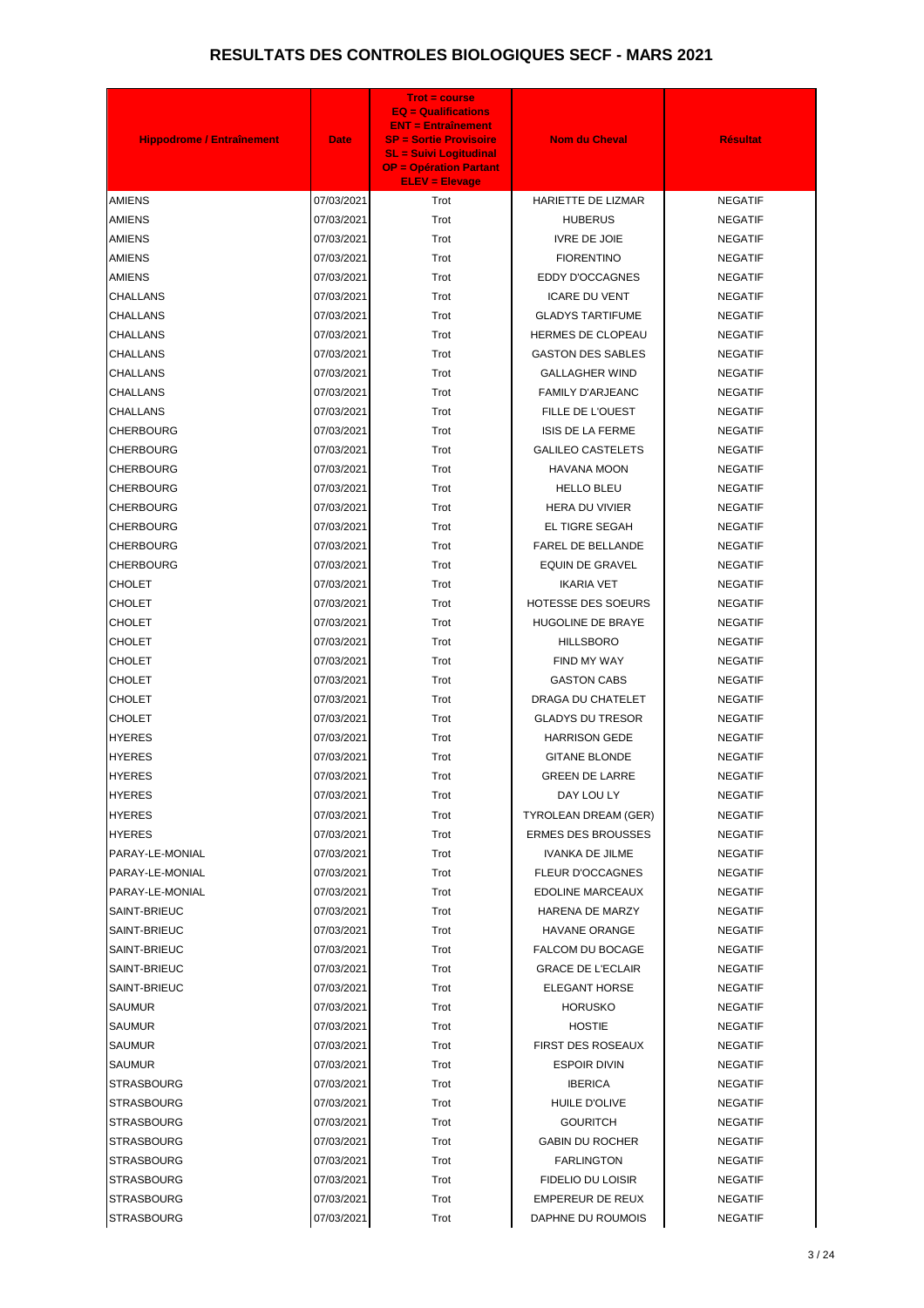| <b>Hippodrome / Entraînement</b> | <b>Date</b> | <b>Trot = course</b><br><b>EQ = Qualifications</b><br><b>ENT = Entraînement</b><br><b>SP = Sortie Provisoire</b><br><b>SL = Suivi Logitudinal</b><br><b>OP = Opération Partant</b><br><b>ELEV = Elevage</b> | <b>Nom du Cheval</b>      | <b>Résultat</b> |
|----------------------------------|-------------|-------------------------------------------------------------------------------------------------------------------------------------------------------------------------------------------------------------|---------------------------|-----------------|
| STRASBOURG                       | 07/03/2021  | Trot                                                                                                                                                                                                        | <b>EMERAUDE VEBE</b>      | <b>NEGATIF</b>  |
| <b>CAEN</b>                      | 08/03/2021  | Trot                                                                                                                                                                                                        | <b>IRON D'ESPOIR</b>      | <b>NEGATIF</b>  |
| <b>CAEN</b>                      | 08/03/2021  | Trot                                                                                                                                                                                                        | <b>GO TO DE HOUELLE</b>   | <b>NEGATIF</b>  |
| <b>CAEN</b>                      | 08/03/2021  | Trot                                                                                                                                                                                                        | HULK DU COQ               | <b>NEGATIF</b>  |
| <b>CAEN</b>                      | 08/03/2021  | Trot                                                                                                                                                                                                        | <b>GUERRIER LUDOIS</b>    | <b>NEGATIF</b>  |
| <b>CAEN</b>                      | 08/03/2021  | Trot                                                                                                                                                                                                        | <b>GHOST</b>              | <b>NEGATIF</b>  |
| <b>CAEN</b>                      | 08/03/2021  | Trot                                                                                                                                                                                                        | <b>GRANDIOSE BEY</b>      | <b>NEGATIF</b>  |
| <b>CAEN</b>                      | 08/03/2021  | Trot                                                                                                                                                                                                        | DUC QUICK                 | <b>NEGATIF</b>  |
| <b>CAEN</b>                      | 08/03/2021  | Trot                                                                                                                                                                                                        | <b>FRONT LINE</b>         | <b>NEGATIF</b>  |
| <b>CAEN</b>                      | 08/03/2021  | Trot                                                                                                                                                                                                        | FREGATE MESLOISE          | <b>NEGATIF</b>  |
| LE CROISE-LAROCHE                | 08/03/2021  | Trot                                                                                                                                                                                                        | <b>EXIT ANGOT</b>         | <b>NEGATIF</b>  |
| LE CROISE-LAROCHE                | 08/03/2021  | Trot                                                                                                                                                                                                        | <b>GIPSY DU RIED</b>      | <b>NEGATIF</b>  |
| LE CROISE-LAROCHE                | 08/03/2021  | Trot                                                                                                                                                                                                        | <b>GINKO DE LA VALLEE</b> | <b>NEGATIF</b>  |
| LE CROISE-LAROCHE                | 08/03/2021  | Trot                                                                                                                                                                                                        | <b>FABULEUX D'ECHAL</b>   | <b>NEGATIF</b>  |
| LE CROISE-LAROCHE                | 08/03/2021  | Trot                                                                                                                                                                                                        | <b>EDEN GEDE</b>          | <b>NEGATIF</b>  |
| LE CROISE-LAROCHE                | 08/03/2021  | Trot                                                                                                                                                                                                        | <b>GLORIA VICI</b>        | <b>NEGATIF</b>  |
| LE CROISE-LAROCHE                | 08/03/2021  | Trot                                                                                                                                                                                                        | HAPPY ATOUT               | <b>NEGATIF</b>  |
| LE CROISE-LAROCHE                | 08/03/2021  | Trot                                                                                                                                                                                                        | <b>IPOLITE DE THIEZAC</b> | <b>NEGATIF</b>  |
| CAGNES-SUR-MER                   | 09/03/2021  | Trot                                                                                                                                                                                                        | <b>FAYETTE DREAM</b>      | <b>NEGATIF</b>  |
| CAGNES-SUR-MER                   | 09/03/2021  | Trot                                                                                                                                                                                                        | <b>GLOIRE DU CHATAULT</b> | <b>NEGATIF</b>  |
| CAGNES-SUR-MER                   | 09/03/2021  | Trot                                                                                                                                                                                                        | <b>FAMILY FIRST</b>       | <b>NEGATIF</b>  |
| CAGNES-SUR-MER                   | 09/03/2021  | Trot                                                                                                                                                                                                        | ETINCELLE DARCHE          | <b>NEGATIF</b>  |
| CAGNES-SUR-MER                   | 09/03/2021  | Trot                                                                                                                                                                                                        | <b>COYOTE SLY</b>         | <b>NEGATIF</b>  |
| CAGNES-SUR-MER                   | 09/03/2021  | Trot                                                                                                                                                                                                        | <b>HARISTIDE LOUIS</b>    | <b>NEGATIF</b>  |
| CAGNES-SUR-MER                   | 09/03/2021  | Trot                                                                                                                                                                                                        | <b>ENCLOS</b>             | <b>NEGATIF</b>  |
| <b>CAGNES-SUR-MER</b>            | 09/03/2021  | Trot                                                                                                                                                                                                        | <b>EVEMAX DES ISLES</b>   | <b>NEGATIF</b>  |
| <b>REIMS</b>                     | 10/03/2021  | Trot                                                                                                                                                                                                        | <b>DEGANAWIDAH</b>        | <b>NEGATIF</b>  |
| <b>REIMS</b>                     | 10/03/2021  | Trot                                                                                                                                                                                                        | BE COOL D'EB              | <b>NEGATIF</b>  |
| <b>REIMS</b>                     | 10/03/2021  | Trot                                                                                                                                                                                                        | <b>IDEAL DE TOUES</b>     | <b>NEGATIF</b>  |
| <b>REIMS</b>                     | 10/03/2021  | Trot                                                                                                                                                                                                        | ELITE DE DUFFEL           | <b>NEGATIF</b>  |
| <b>REIMS</b>                     | 10/03/2021  | Trot                                                                                                                                                                                                        | <b>HASCHELEY BERRY</b>    | <b>NEGATIF</b>  |
| <b>REIMS</b>                     | 10/03/2021  | Trot                                                                                                                                                                                                        | <b>FELINI D'ELA</b>       | <b>NEGATIF</b>  |
| <b>REIMS</b>                     | 10/03/2021  | Trot                                                                                                                                                                                                        | <b>FERVENTE</b>           | <b>NEGATIF</b>  |
| <b>REIMS</b>                     | 10/03/2021  | Trot                                                                                                                                                                                                        | <b>GINKO DU ROUSSOIR</b>  | <b>NEGATIF</b>  |
| <b>REIMS</b>                     | 10/03/2021  | Trot                                                                                                                                                                                                        | <b>MAC SMILY</b>          | <b>NEGATIF</b>  |
| SAINT-GALMIER                    | 10/03/2021  | Trot                                                                                                                                                                                                        | <b>GENERAL DU RABUTIN</b> | <b>NEGATIF</b>  |
| SAINT-GALMIER                    | 10/03/2021  | Trot                                                                                                                                                                                                        | <b>HARMONIE D'URZY</b>    | <b>NEGATIF</b>  |
| SAINT-GALMIER                    | 10/03/2021  | Trot                                                                                                                                                                                                        | DREAM ATOUT               | <b>NEGATIF</b>  |
| SAINT-GALMIER                    | 10/03/2021  | Trot                                                                                                                                                                                                        | DYNAMIC LA BORIE          | <b>NEGATIF</b>  |
| SAINT-GALMIER                    | 10/03/2021  | Trot                                                                                                                                                                                                        | <b>HARMONY LOVE</b>       | <b>NEGATIF</b>  |
| SAINT-GALMIER                    | 10/03/2021  | Trot                                                                                                                                                                                                        | <b>FLASH MONEY</b>        | <b>NEGATIF</b>  |
| SAINT-GALMIER                    | 10/03/2021  | Trot                                                                                                                                                                                                        | <b>GAUDI TIT</b>          | <b>NEGATIF</b>  |
| SAINT-GALMIER                    | 10/03/2021  | Trot                                                                                                                                                                                                        | <b>IVRAM</b>              | <b>NEGATIF</b>  |
| CAEN                             | 11/03/2021  | Trot                                                                                                                                                                                                        | <b>GAETANE WOOD</b>       | <b>NEGATIF</b>  |
| <b>CAEN</b>                      | 11/03/2021  | Trot                                                                                                                                                                                                        | GAIA DE LA SY             | <b>NEGATIF</b>  |
| LAVAL                            | 11/03/2021  | Trot                                                                                                                                                                                                        | <b>FORAIN JENILOU</b>     | <b>NEGATIF</b>  |
| LAVAL                            | 11/03/2021  | Trot                                                                                                                                                                                                        | <b>HALADY DES LOYAUX</b>  | <b>NEGATIF</b>  |
| LAVAL                            | 11/03/2021  | Trot                                                                                                                                                                                                        | <b>GRETA DREAM</b>        | <b>NEGATIF</b>  |
| LAVAL                            | 11/03/2021  | Trot                                                                                                                                                                                                        | <b>FLORIANE</b>           | <b>NEGATIF</b>  |
| LAVAL                            | 11/03/2021  | Trot                                                                                                                                                                                                        | CHARLY DE L'AUNAY         | <b>NEGATIF</b>  |
| LAVAL                            | 11/03/2021  | Trot                                                                                                                                                                                                        | <b>IRIS INTENSE</b>       | <b>NEGATIF</b>  |
| LAVAL                            | 11/03/2021  | Trot                                                                                                                                                                                                        | <b>GLAMOUR DU PONT</b>    | <b>NEGATIF</b>  |
| LAVAL                            | 11/03/2021  | Trot                                                                                                                                                                                                        | <b>GYS</b>                | <b>NEGATIF</b>  |
| <b>CORDEMAIS</b>                 | 12/03/2021  | Trot                                                                                                                                                                                                        | <b>EDOLINE DAIRPET</b>    | NEGATIF         |
|                                  |             |                                                                                                                                                                                                             |                           |                 |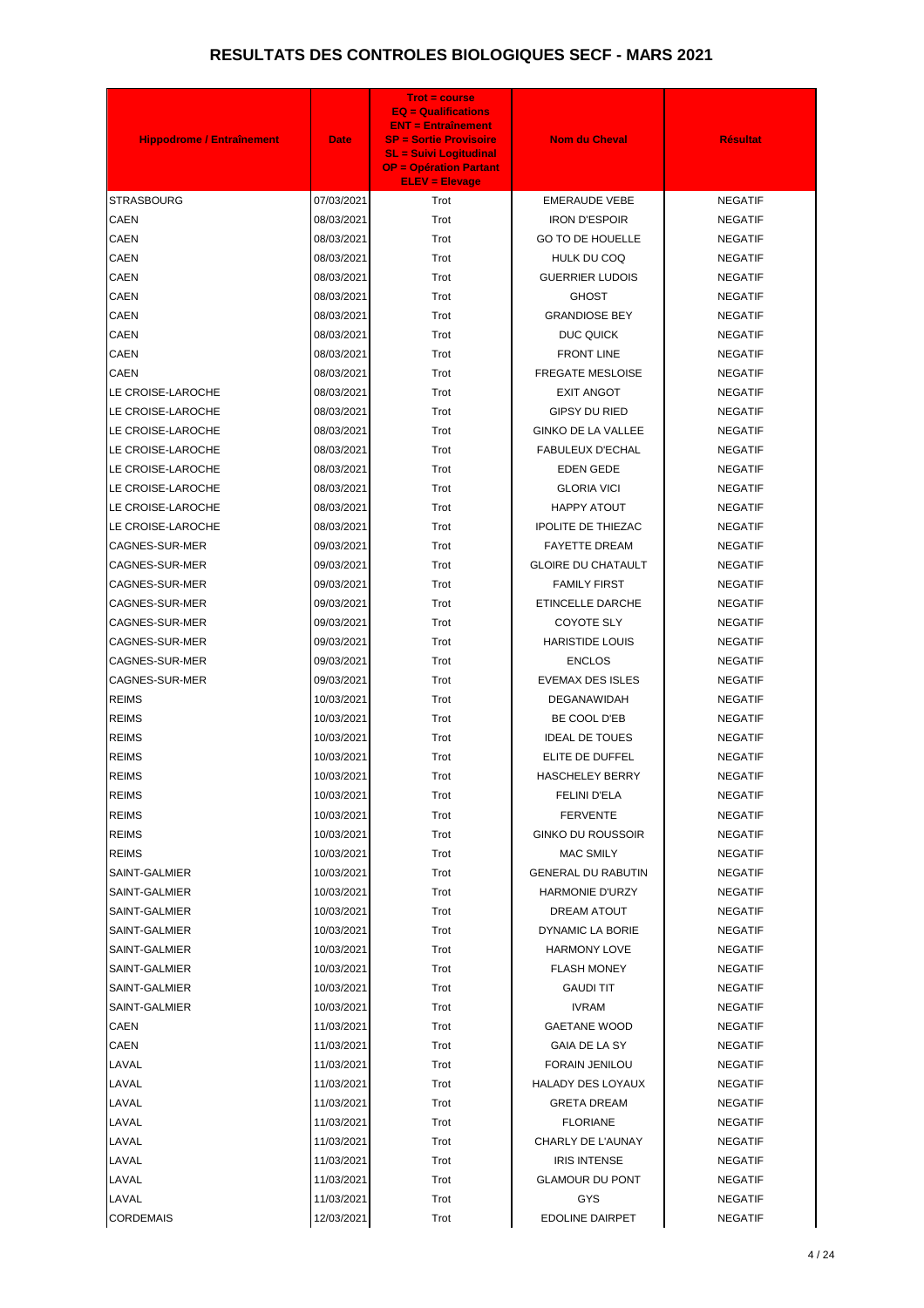| <b>Hippodrome / Entraînement</b> | <b>Date</b> | <b>Trot = course</b><br>$EQ = \text{Qualifications}$<br><b>ENT = Entraînement</b><br><b>SP = Sortie Provisoire</b><br><b>SL = Suivi Logitudinal</b><br><b>OP = Opération Partant</b><br><b>ELEV = Elevage</b> | <b>Nom du Cheval</b>      | <b>Résultat</b> |
|----------------------------------|-------------|---------------------------------------------------------------------------------------------------------------------------------------------------------------------------------------------------------------|---------------------------|-----------------|
| <b>CORDEMAIS</b>                 | 12/03/2021  | Trot                                                                                                                                                                                                          | <b>FIDELIO BELLO</b>      | <b>NEGATIF</b>  |
| <b>CORDEMAIS</b>                 | 12/03/2021  | Trot                                                                                                                                                                                                          | <b>GONZAGUE VALSORA</b>   | <b>NEGATIF</b>  |
| <b>CORDEMAIS</b>                 | 12/03/2021  | Trot                                                                                                                                                                                                          | <b>ILANO DE MONGOCHY</b>  | <b>NEGATIF</b>  |
| <b>CORDEMAIS</b>                 | 12/03/2021  | Trot                                                                                                                                                                                                          | <b>HOBBY DU LOISIR</b>    | <b>NEGATIF</b>  |
| <b>CORDEMAIS</b>                 | 12/03/2021  | Trot                                                                                                                                                                                                          | GIULIA DES OUBEAUX        | <b>NEGATIF</b>  |
| <b>CORDEMAIS</b>                 | 12/03/2021  | Trot                                                                                                                                                                                                          | <b>DJOBI D'YMER</b>       | <b>NEGATIF</b>  |
| <b>CORDEMAIS</b>                 | 12/03/2021  | Trot                                                                                                                                                                                                          | EASTWOOD PARK             | <b>NEGATIF</b>  |
| <b>ENGHIEN</b>                   | 12/03/2021  | Trot                                                                                                                                                                                                          | <b>HECTOR DE BASSIERE</b> | <b>NEGATIF</b>  |
| <b>ENGHIEN</b>                   | 12/03/2021  | Trot                                                                                                                                                                                                          | <b>FURIOSO BEACH</b>      | <b>NEGATIF</b>  |
| <b>ENGHIEN</b>                   | 12/03/2021  | Trot                                                                                                                                                                                                          | JOHN KING BOKO (HOL)      | <b>NEGATIF</b>  |
| <b>ENGHIEN</b>                   | 12/03/2021  | Trot                                                                                                                                                                                                          | <b>CIROCO D'AUVILLIER</b> | <b>NEGATIF</b>  |
| <b>ENGHIEN</b>                   | 12/03/2021  | Trot                                                                                                                                                                                                          | DEXTER DES BAUX           | <b>NEGATIF</b>  |
| <b>ENGHIEN</b>                   | 12/03/2021  | Trot                                                                                                                                                                                                          | <b>COPSI</b>              | <b>NEGATIF</b>  |
| <b>ENGHIEN</b>                   | 12/03/2021  | Trot                                                                                                                                                                                                          | <b>HISTORIEN GALBE</b>    | <b>NEGATIF</b>  |
| <b>ENGHIEN</b>                   | 12/03/2021  | Trot                                                                                                                                                                                                          | <b>IBERIO</b>             | <b>NEGATIF</b>  |
| MARSEILLE-BORELY                 | 12/03/2021  | Trot                                                                                                                                                                                                          | <b>INDIGO JULRY</b>       | <b>NEGATIF</b>  |
| MARSEILLE-BORELY                 | 12/03/2021  | Trot                                                                                                                                                                                                          | <b>FELICITATIONS</b>      | <b>NEGATIF</b>  |
| MARSEILLE-BORELY                 | 12/03/2021  | Trot                                                                                                                                                                                                          | EXTRA DU CHATAULT         | <b>NEGATIF</b>  |
| MARSEILLE-BORELY                 | 12/03/2021  | Trot                                                                                                                                                                                                          | <b>GLAIEUL DE JOUX</b>    | <b>NEGATIF</b>  |
| MARSEILLE-BORELY                 | 12/03/2021  | Trot                                                                                                                                                                                                          | <b>GEODE DU CHERISAY</b>  | <b>NEGATIF</b>  |
| MARSEILLE-BORELY                 | 12/03/2021  | Trot                                                                                                                                                                                                          | <b>EXCEPTIONAL DREAM</b>  | <b>NEGATIF</b>  |
| MARSEILLE-BORELY                 | 12/03/2021  | Trot                                                                                                                                                                                                          | <b>HENRY DE CORDAY</b>    | <b>NEGATIF</b>  |
| MARSEILLE-BORELY                 | 12/03/2021  | Trot                                                                                                                                                                                                          | <b>DOTHIA</b>             | <b>NEGATIF</b>  |
| <b>MAUQUENCHY</b>                | 12/03/2021  | Trot                                                                                                                                                                                                          | <b>FONDANT BAULOIS</b>    | <b>NEGATIF</b>  |
| <b>MAUQUENCHY</b>                | 12/03/2021  | Trot                                                                                                                                                                                                          | HAPPY DJOB                | <b>NEGATIF</b>  |
| <b>MAUQUENCHY</b>                | 12/03/2021  | Trot                                                                                                                                                                                                          | CATCH MY LOVE (SWE)       | <b>NEGATIF</b>  |
| <b>MAUQUENCHY</b>                | 12/03/2021  | Trot                                                                                                                                                                                                          | <b>GLORIOUS JOSSELYN</b>  | <b>NEGATIF</b>  |
| <b>MAUQUENCHY</b>                | 12/03/2021  | Trot                                                                                                                                                                                                          | FILOU D'ANJOU             | <b>NEGATIF</b>  |
| <b>MAUQUENCHY</b>                | 12/03/2021  | Trot                                                                                                                                                                                                          | <b>IQUEM</b>              | <b>NEGATIF</b>  |
| <b>MAUQUENCHY</b>                | 12/03/2021  | Trot                                                                                                                                                                                                          | <b>GRANIT D'OCCAGNES</b>  | <b>NEGATIF</b>  |
| <b>MAUQUENCHY</b>                | 12/03/2021  | Trot                                                                                                                                                                                                          | <b>DELTA GEDE</b>         | <b>NEGATIF</b>  |
| CAEN                             | 13/03/2021  | Trot                                                                                                                                                                                                          | IXEL DE L'AUMOY           | <b>NEGATIF</b>  |
| <b>CAEN</b>                      | 13/03/2021  | Trot                                                                                                                                                                                                          | <b>ISLA JET</b>           | <b>NEGATIF</b>  |
| <b>CAEN</b>                      | 13/03/2021  | Trot                                                                                                                                                                                                          | <b>HAYABUSA CRAZY</b>     | <b>NEGATIF</b>  |
| <b>CAEN</b>                      | 13/03/2021  | Trot                                                                                                                                                                                                          | HABIBI                    | <b>NEGATIF</b>  |
| <b>CAEN</b>                      | 13/03/2021  | Trot                                                                                                                                                                                                          | <b>GENERAL DARLING</b>    | <b>NEGATIF</b>  |
| <b>CAEN</b>                      | 13/03/2021  | Trot                                                                                                                                                                                                          | <b>FASTER SYGA</b>        | <b>NEGATIF</b>  |
| <b>CAEN</b>                      | 13/03/2021  | Trot                                                                                                                                                                                                          | <b>CRIS LUIS PORSGUEN</b> | <b>NEGATIF</b>  |
| CAEN                             | 13/03/2021  | Trot                                                                                                                                                                                                          | FERIA DE L'ITON           | <b>NEGATIF</b>  |
| LE CROISE-LAROCHE                | 13/03/2021  | Trot                                                                                                                                                                                                          | <b>GUINNESS</b>           | <b>NEGATIF</b>  |
| LE CROISE-LAROCHE                | 13/03/2021  | Trot                                                                                                                                                                                                          | <b>FIRST DU BOIS</b>      | <b>NEGATIF</b>  |
| LE CROISE-LAROCHE                | 13/03/2021  | Trot                                                                                                                                                                                                          | <b>HERMES DU CHATAULT</b> | <b>NEGATIF</b>  |
| LE CROISE-LAROCHE                | 13/03/2021  | Trot                                                                                                                                                                                                          | <b>FAKIR DE MAHEY</b>     | <b>NEGATIF</b>  |
| LE CROISE-LAROCHE                | 13/03/2021  | Trot                                                                                                                                                                                                          | CICERO NOA                | <b>NEGATIF</b>  |
| LE CROISE-LAROCHE                | 13/03/2021  | Trot                                                                                                                                                                                                          | <b>INFINITY JET</b>       | <b>NEGATIF</b>  |
| LE CROISE-LAROCHE                | 13/03/2021  | Trot                                                                                                                                                                                                          | <b>HAWAI DE L'AUMOY</b>   | <b>NEGATIF</b>  |
| LE CROISE-LAROCHE                | 13/03/2021  | Trot                                                                                                                                                                                                          | ELAURIC DE CAREL          | <b>NEGATIF</b>  |
| <b>AUCH</b>                      | 14/03/2021  | Trot                                                                                                                                                                                                          | <b>IVAN DU JAYLE</b>      | <b>NEGATIF</b>  |
| <b>AUCH</b>                      | 14/03/2021  | Trot                                                                                                                                                                                                          | <b>GLYCINE D'ALBRET</b>   | <b>NEGATIF</b>  |
| <b>AUCH</b>                      | 14/03/2021  | Trot                                                                                                                                                                                                          | <b>GALIANO DU BOCAGE</b>  | <b>NEGATIF</b>  |
| <b>AUCH</b>                      | 14/03/2021  | Trot                                                                                                                                                                                                          | <b>ESPION CEHERE</b>      | <b>NEGATIF</b>  |
| <b>AUCH</b>                      | 14/03/2021  | Trot                                                                                                                                                                                                          | <b>FOSBURY</b>            | <b>NEGATIF</b>  |
| <b>AUCH</b>                      | 14/03/2021  | Trot                                                                                                                                                                                                          | <b>HORSE LOVE METIS</b>   | <b>NEGATIF</b>  |
|                                  |             |                                                                                                                                                                                                               |                           |                 |
| <b>AUCH</b>                      | 14/03/2021  | Trot                                                                                                                                                                                                          | <b>HYACINTHE NAY</b>      | <b>NEGATIF</b>  |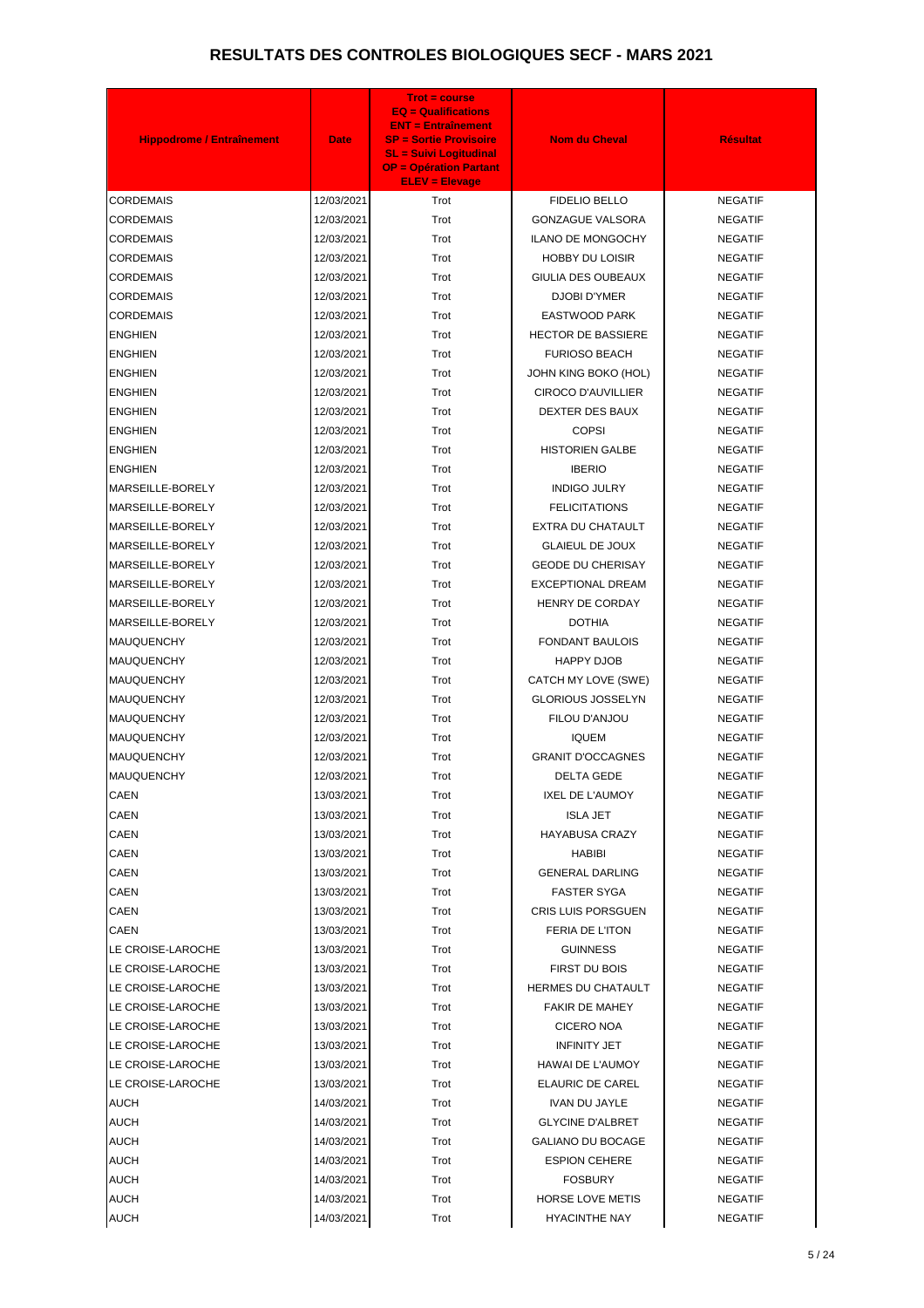| <b>Hippodrome / Entraînement</b> | <b>Date</b>              | <b>Trot = course</b><br><b>EQ = Qualifications</b><br><b>ENT = Entraînement</b><br><b>SP = Sortie Provisoire</b><br><b>SL = Suivi Logitudinal</b><br><b>OP = Opération Partant</b><br><b>ELEV = Elevage</b> | <b>Nom du Cheval</b>      | <b>Résultat</b> |
|----------------------------------|--------------------------|-------------------------------------------------------------------------------------------------------------------------------------------------------------------------------------------------------------|---------------------------|-----------------|
| <b>AUCH</b>                      | 14/03/2021               | Trot                                                                                                                                                                                                        | DATCHA DE CABERT          | <b>NEGATIF</b>  |
| <b>BIHOREL</b>                   | 14/03/2021               | Trot                                                                                                                                                                                                        | <b>ICARE GEMA</b>         | <b>NEGATIF</b>  |
| <b>BIHOREL</b>                   | 14/03/2021               | Trot                                                                                                                                                                                                        | <b>IXIOLINO</b>           | <b>NEGATIF</b>  |
| <b>BIHOREL</b>                   | 14/03/2021               | Trot                                                                                                                                                                                                        | <b>GIACOMOKO</b>          | <b>NEGATIF</b>  |
| <b>BIHOREL</b>                   | 14/03/2021               | Trot                                                                                                                                                                                                        | <b>EAUBELINE DU HOME</b>  | <b>NEGATIF</b>  |
| <b>BIHOREL</b>                   | 14/03/2021               | Trot                                                                                                                                                                                                        | <b>FESTIF DU RADON</b>    | <b>NEGATIF</b>  |
| <b>BIHOREL</b>                   | 14/03/2021               | Trot                                                                                                                                                                                                        | <b>FINGER DES LANDES</b>  | <b>NEGATIF</b>  |
| <b>BIHOREL</b>                   | 14/03/2021               | Trot                                                                                                                                                                                                        | <b>HERCULE DU LILAS</b>   | <b>NEGATIF</b>  |
| <b>BIHOREL</b>                   | 14/03/2021               | Trot                                                                                                                                                                                                        | HOLD THE LINE             | <b>NEGATIF</b>  |
| <b>BIHOREL</b>                   | 14/03/2021               | Trot                                                                                                                                                                                                        | <b>EASY BUSINESS</b>      | <b>NEGATIF</b>  |
| <b>BORDEAUX</b>                  | 14/03/2021               | Trot                                                                                                                                                                                                        | <b>ICI PARIS EFJI</b>     | <b>NEGATIF</b>  |
| <b>BORDEAUX</b>                  | 14/03/2021               | Trot                                                                                                                                                                                                        | <b>FANDANGO GLYCINES</b>  | <b>NEGATIF</b>  |
| <b>BORDEAUX</b>                  | 14/03/2021               | Trot                                                                                                                                                                                                        | <b>HEROINE DE TALA</b>    | <b>NEGATIF</b>  |
| <b>BORDEAUX</b>                  | 14/03/2021               | Trot                                                                                                                                                                                                        | <b>FLORA SCOTIA</b>       | <b>NEGATIF</b>  |
| <b>BORDEAUX</b>                  | 14/03/2021               | Trot                                                                                                                                                                                                        | <b>EXTRA JET</b>          | <b>NEGATIF</b>  |
| <b>BORDEAUX</b>                  | 14/03/2021               | Trot                                                                                                                                                                                                        | <b>HERMES SMART</b>       | <b>NEGATIF</b>  |
| <b>BORDEAUX</b>                  | 14/03/2021               | Trot                                                                                                                                                                                                        | ELECTRA DU CAMP           | <b>NEGATIF</b>  |
| CAGNES-SUR-MER                   | 14/03/2021               | Trot                                                                                                                                                                                                        | FIFTY FIVE BOND           | <b>NEGATIF</b>  |
| CAGNES-SUR-MER                   | 14/03/2021               | Trot                                                                                                                                                                                                        | <b>FOUGUE DU DOLLAR</b>   | <b>NEGATIF</b>  |
| CAGNES-SUR-MER                   | 14/03/2021               | Trot                                                                                                                                                                                                        | EL PRESIDENTE             | <b>NEGATIF</b>  |
| CAGNES-SUR-MER                   | 14/03/2021               | Trot                                                                                                                                                                                                        | EURO DU CHENE             | <b>NEGATIF</b>  |
| CAGNES-SUR-MER                   | 14/03/2021               | Trot                                                                                                                                                                                                        | <b>HIDDEN FACE</b>        | <b>NEGATIF</b>  |
| CAGNES-SUR-MER                   | 14/03/2021               | Trot                                                                                                                                                                                                        | VIVID WISE AS (ITY)       | <b>NEGATIF</b>  |
| CAGNES-SUR-MER                   | 14/03/2021               | Trot                                                                                                                                                                                                        | <b>BLACK D'ARJEANC</b>    | <b>NEGATIF</b>  |
| CAGNES-SUR-MER                   | 14/03/2021               | Trot                                                                                                                                                                                                        | <b>FRANKLIN</b>           | <b>NEGATIF</b>  |
| <b>CAGNES-SUR-MER</b>            | 14/03/2021               | Trot                                                                                                                                                                                                        | <b>GODFATHER</b>          | <b>NEGATIF</b>  |
| CHATILLON-SUR-CHALARONNE         | 14/03/2021               | Trot                                                                                                                                                                                                        | <b>DELHILA CHANTEINS</b>  | <b>NEGATIF</b>  |
| CHATILLON-SUR-CHALARONNE         | 14/03/2021               | Trot                                                                                                                                                                                                        | <b>GUERRIERE DE CORCY</b> | <b>NEGATIF</b>  |
| CHATILLON-SUR-CHALARONNE         | 14/03/2021               | Trot                                                                                                                                                                                                        | DAUPHIN DU MONT           | <b>NEGATIF</b>  |
| CHATILLON-SUR-CHALARONNE         | 14/03/2021               | Trot                                                                                                                                                                                                        | HORTANCE FOLLE            | <b>NEGATIF</b>  |
| CHATILLON-SUR-CHALARONNE         | 14/03/2021               | Trot                                                                                                                                                                                                        | <b>HADES JULRY</b>        | <b>NEGATIF</b>  |
| CHATILLON-SUR-CHALARONNE         | 14/03/2021               | Trot                                                                                                                                                                                                        | <b>FEELING JULRY</b>      | <b>NEGATIF</b>  |
| CHATILLON-SUR-CHALARONNE         | 14/03/2021               | Trot                                                                                                                                                                                                        | FLICKA JULRY              | <b>NEGATIF</b>  |
| CHATILLON-SUR-CHALARONNE         | 14/03/2021               | Trot                                                                                                                                                                                                        | <b>FLOCON DE GINAI</b>    | <b>NEGATIF</b>  |
| CHATILLON-SUR-CHALARONNE         |                          | Trot                                                                                                                                                                                                        | HUSKY DE BERTRANGE        | <b>NEGATIF</b>  |
| GRAIGNES                         | 14/03/2021<br>14/03/2021 | Trot                                                                                                                                                                                                        | <b>GOLD DU VIVIER</b>     | <b>NEGATIF</b>  |
| GRAIGNES                         | 14/03/2021               | Trot                                                                                                                                                                                                        | <b>GRATIA PIYA</b>        | <b>NEGATIF</b>  |
| GRAIGNES                         | 14/03/2021               | Trot                                                                                                                                                                                                        | HAVANA DE LA ROQUE        | <b>NEGATIF</b>  |
| GRAIGNES                         | 14/03/2021               | Trot                                                                                                                                                                                                        | <b>IDYLLE DU CHATAULT</b> | <b>NEGATIF</b>  |
| <b>GRAIGNES</b>                  |                          | Trot                                                                                                                                                                                                        | <b>DESIGN PHEDO</b>       | <b>NEGATIF</b>  |
| GRAIGNES                         | 14/03/2021               | Trot                                                                                                                                                                                                        | HUNT                      | <b>NEGATIF</b>  |
| GRAIGNES                         | 14/03/2021               | Trot                                                                                                                                                                                                        | <b>HOTLINE JAVANAISE</b>  | <b>NEGATIF</b>  |
| GRAIGNES                         | 14/03/2021<br>14/03/2021 | Trot                                                                                                                                                                                                        | <b>HUGO THE BOSS</b>      | <b>NEGATIF</b>  |
| GRAIGNES                         | 14/03/2021               | Trot                                                                                                                                                                                                        | <b>FULL SYSTEM</b>        | <b>NEGATIF</b>  |
| LA CAPELLE                       |                          | Trot                                                                                                                                                                                                        | EL FUEGO DE BEZ           | <b>NEGATIF</b>  |
|                                  | 14/03/2021               |                                                                                                                                                                                                             |                           |                 |
| LA CAPELLE<br>LA CAPELLE         | 14/03/2021               | Trot<br>Trot                                                                                                                                                                                                | <b>GINGIRELLA</b>         | <b>NEGATIF</b>  |
|                                  | 14/03/2021               |                                                                                                                                                                                                             | <b>GALON D'AMIRAL</b>     | <b>NEGATIF</b>  |
| LA CAPELLE                       | 14/03/2021               | Trot                                                                                                                                                                                                        | <b>GAMINE DE RIBEAU</b>   | <b>NEGATIF</b>  |
| LA CAPELLE                       | 14/03/2021               | Trot                                                                                                                                                                                                        | <b>HABANERA MIP</b>       | <b>NEGATIF</b>  |
| LA CAPELLE                       | 14/03/2021               | Trot                                                                                                                                                                                                        | HAVANA DU CAMPDOS         | <b>NEGATIF</b>  |
| LA CAPELLE                       | 14/03/2021               | Trot                                                                                                                                                                                                        | <b>ENZO SLIPPER</b>       | <b>NEGATIF</b>  |
| LA CAPELLE                       | 14/03/2021               | Trot                                                                                                                                                                                                        | <b>FALCON JET</b>         | <b>NEGATIF</b>  |
| LA CAPELLE                       | 14/03/2021               | Trot                                                                                                                                                                                                        | <b>HUGOLINO</b>           | <b>NEGATIF</b>  |
| LA MARTINIQUE                    | 14/03/2021               | Trot                                                                                                                                                                                                        | ECHO ZEN                  | <b>NEGATIF</b>  |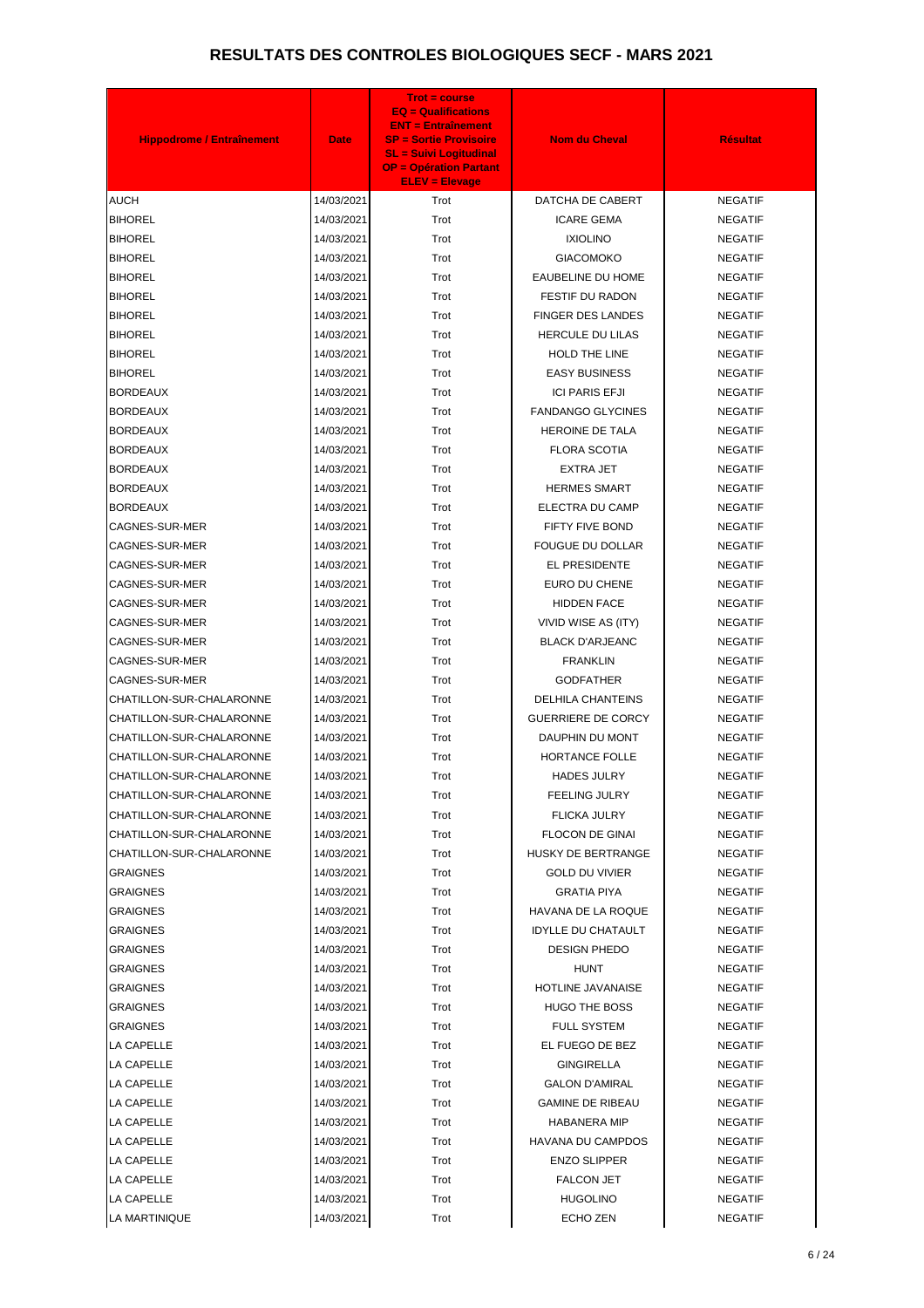| <b>Hippodrome / Entraînement</b> | <b>Date</b> | <b>Trot = course</b><br>$EQ = \text{Qualifications}$<br><b>ENT = Entraînement</b><br><b>SP = Sortie Provisoire</b><br><b>SL = Suivi Logitudinal</b><br><b>OP = Opération Partant</b><br><b>ELEV = Elevage</b> | <b>Nom du Cheval</b>      | <b>Résultat</b> |
|----------------------------------|-------------|---------------------------------------------------------------------------------------------------------------------------------------------------------------------------------------------------------------|---------------------------|-----------------|
| <b>MACHECOUL</b>                 | 14/03/2021  | Trot                                                                                                                                                                                                          | <b>IHLUNA</b>             | <b>NEGATIF</b>  |
| <b>MACHECOUL</b>                 | 14/03/2021  | Trot                                                                                                                                                                                                          | DORELIE DE LABROYE        | <b>NEGATIF</b>  |
| <b>MACHECOUL</b>                 | 14/03/2021  | Trot                                                                                                                                                                                                          | <b>ELGINO</b>             | <b>NEGATIF</b>  |
| MESLAY-DU-MAINE                  | 14/03/2021  | Trot                                                                                                                                                                                                          | <b>IDEEFOLLEBUISSONAY</b> | <b>NEGATIF</b>  |
| MESLAY-DU-MAINE                  | 14/03/2021  | Trot                                                                                                                                                                                                          | <b>HOBAMA</b>             | <b>NEGATIF</b>  |
| MESLAY-DU-MAINE                  | 14/03/2021  | Trot                                                                                                                                                                                                          | <b>GIAC JOLI</b>          | <b>NEGATIF</b>  |
| MESLAY-DU-MAINE                  | 14/03/2021  | Trot                                                                                                                                                                                                          | <b>GYBOR WELL</b>         | <b>NEGATIF</b>  |
| <b>NANCY</b>                     | 14/03/2021  | Trot                                                                                                                                                                                                          | <b>INSTAR</b>             | <b>NEGATIF</b>  |
| <b>NANCY</b>                     | 14/03/2021  | Trot                                                                                                                                                                                                          | <b>GRACE DES RIOULTS</b>  | <b>NEGATIF</b>  |
| <b>NANCY</b>                     | 14/03/2021  | Trot                                                                                                                                                                                                          | <b>FABULEUX D'ECHAL</b>   | <b>NEGATIF</b>  |
| PONTCHATEAU                      | 14/03/2021  | Trot                                                                                                                                                                                                          | <b>INFATTI</b>            | <b>NEGATIF</b>  |
| PONTCHATEAU                      | 14/03/2021  | Trot                                                                                                                                                                                                          | <b>IMPACT DU BOULAY</b>   | <b>NEGATIF</b>  |
| PONTCHATEAU                      | 14/03/2021  | Trot                                                                                                                                                                                                          | HIP HOP DE MADKER         | <b>NEGATIF</b>  |
| PONTCHATEAU                      | 14/03/2021  | Trot                                                                                                                                                                                                          | <b>HILDA DU GERS</b>      | <b>NEGATIF</b>  |
| PONTCHATEAU                      | 14/03/2021  | Trot                                                                                                                                                                                                          | FIDELE DE BOUERE          | <b>NEGATIF</b>  |
| <b>BORDEAUX</b>                  | 15/03/2021  | Trot                                                                                                                                                                                                          | <b>INTREPIDE TURGOT</b>   | <b>NEGATIF</b>  |
| <b>BORDEAUX</b>                  | 15/03/2021  | Trot                                                                                                                                                                                                          | <b>GALIBOT DE L'ISOP</b>  | <b>NEGATIF</b>  |
| <b>BORDEAUX</b>                  | 15/03/2021  | Trot                                                                                                                                                                                                          | <b>FARANDOLE DES BOIS</b> | <b>NEGATIF</b>  |
| <b>BORDEAUX</b>                  | 15/03/2021  | Trot                                                                                                                                                                                                          | <b>FIGHTER JIHAIME</b>    | <b>NEGATIF</b>  |
| <b>BORDEAUX</b>                  | 15/03/2021  | Trot                                                                                                                                                                                                          | ECRIN DU DROPT            | <b>NEGATIF</b>  |
| <b>BORDEAUX</b>                  | 15/03/2021  | Trot                                                                                                                                                                                                          | <b>DARKO DES BROUSSES</b> | <b>NEGATIF</b>  |
| <b>BORDEAUX</b>                  | 15/03/2021  | Trot                                                                                                                                                                                                          | <b>GOOD TIME</b>          | <b>NEGATIF</b>  |
| <b>BORDEAUX</b>                  | 15/03/2021  | Trot                                                                                                                                                                                                          | SOBEL CONWAY (SWE)        | <b>NEGATIF</b>  |
| <b>ENGHIEN</b>                   | 16/03/2021  | Trot                                                                                                                                                                                                          | <b>ILLAWARA</b>           | <b>NEGATIF</b>  |
| <b>ENGHIEN</b>                   | 16/03/2021  | Trot                                                                                                                                                                                                          | <b>HANGELA</b>            | <b>NEGATIF</b>  |
| <b>ENGHIEN</b>                   | 16/03/2021  | Trot                                                                                                                                                                                                          | <b>GIN COCKTAIL</b>       | <b>NEGATIF</b>  |
| <b>ENGHIEN</b>                   | 16/03/2021  | Trot                                                                                                                                                                                                          | <b>FLASH DE VOUEDE</b>    | <b>NEGATIF</b>  |
| <b>ENGHIEN</b>                   | 16/03/2021  | Trot                                                                                                                                                                                                          | MYSE D'ERPION (BEL)       | <b>NEGATIF</b>  |
| <b>ENGHIEN</b>                   | 16/03/2021  | Trot                                                                                                                                                                                                          | CAID DU PERCHE            | <b>NEGATIF</b>  |
| <b>ENGHIEN</b>                   | 16/03/2021  | Trot                                                                                                                                                                                                          | FEE DES GOSSETS           | <b>NEGATIF</b>  |
| ENGHIEN                          | 16/03/2021  | Trot                                                                                                                                                                                                          | <b>ENJOLEUR LEMAN</b>     | <b>NEGATIF</b>  |
| ENGHIEN                          | 16/03/2021  | Trot                                                                                                                                                                                                          | ELODY DE PERVENCHE        | <b>NEGATIF</b>  |
| CAGNES-SUR-MER                   | 17/03/2021  | Trot                                                                                                                                                                                                          | BRUT DE LA COTE           | <b>NEGATIF</b>  |
| CAGNES-SUR-MER                   | 17/03/2021  | Trot                                                                                                                                                                                                          | <b>FAUX DOLLARS</b>       | <b>NEGATIF</b>  |
| CAGNES-SUR-MER                   | 17/03/2021  | Trot                                                                                                                                                                                                          | <b>CEKEPEPERE</b>         | <b>NEGATIF</b>  |
| CAGNES-SUR-MER                   | 17/03/2021  | Trot                                                                                                                                                                                                          | CAZAUBON DAIRPET          | <b>NEGATIF</b>  |
| CAGNES-SUR-MER                   | 17/03/2021  | Trot                                                                                                                                                                                                          | <b>GOLD DES MARES</b>     | <b>NEGATIF</b>  |
| CAGNES-SUR-MER                   | 17/03/2021  | Trot                                                                                                                                                                                                          | <b>EVARISTE DU BOURG</b>  | <b>NEGATIF</b>  |
| CAGNES-SUR-MER                   | 17/03/2021  | Trot                                                                                                                                                                                                          | <b>FAST D'AVEZE</b>       | <b>NEGATIF</b>  |
| CAGNES-SUR-MER                   | 17/03/2021  | Trot                                                                                                                                                                                                          | <b>IVOIRE PRESTANCE</b>   | <b>NEGATIF</b>  |
| LAVAL                            | 17/03/2021  | Trot                                                                                                                                                                                                          | <b>FORUM MESLOIS</b>      | <b>NEGATIF</b>  |
| LAVAL                            | 17/03/2021  | Trot                                                                                                                                                                                                          | <b>CRUSOE D'ANAMA</b>     | <b>NEGATIF</b>  |
| LAVAL                            | 17/03/2021  | Trot                                                                                                                                                                                                          | <b>ILLUSION D'AMOUR</b>   | <b>NEGATIF</b>  |
| LAVAL                            | 17/03/2021  | Trot                                                                                                                                                                                                          | DARAGHIU JEEP             | <b>NEGATIF</b>  |
| LAVAL                            | 17/03/2021  | Trot                                                                                                                                                                                                          | <b>FAMOUS PORT</b>        | <b>NEGATIF</b>  |
| LAVAL                            | 17/03/2021  | Trot                                                                                                                                                                                                          | <b>EXCELLENT DAY</b>      | <b>NEGATIF</b>  |
| LAVAL                            | 17/03/2021  | Trot                                                                                                                                                                                                          | HAYEK D'AM                | <b>NEGATIF</b>  |
| LAVAL                            | 17/03/2021  | Trot                                                                                                                                                                                                          | <b>GIBUS DE NAVARY</b>    | <b>NEGATIF</b>  |
| LAVAL                            | 17/03/2021  | Trot                                                                                                                                                                                                          | <b>ESCAPADE</b>           | <b>NEGATIF</b>  |
| <b>CAEN</b>                      | 18/03/2021  | Trot                                                                                                                                                                                                          | <b>AGUACATE</b>           | <b>NEGATIF</b>  |
| <b>CAEN</b>                      | 18/03/2021  | Trot                                                                                                                                                                                                          | <b>GONDOLE DE BLARY</b>   | <b>NEGATIF</b>  |
| <b>CAEN</b>                      | 18/03/2021  | Trot                                                                                                                                                                                                          | HERAKLION                 | <b>NEGATIF</b>  |
| CAEN                             | 18/03/2021  | Trot                                                                                                                                                                                                          | <b>IXEL BILOU</b>         | <b>NEGATIF</b>  |
| <b>CAEN</b>                      | 18/03/2021  | Trot                                                                                                                                                                                                          | <b>FRODON THONIC</b>      | <b>NEGATIF</b>  |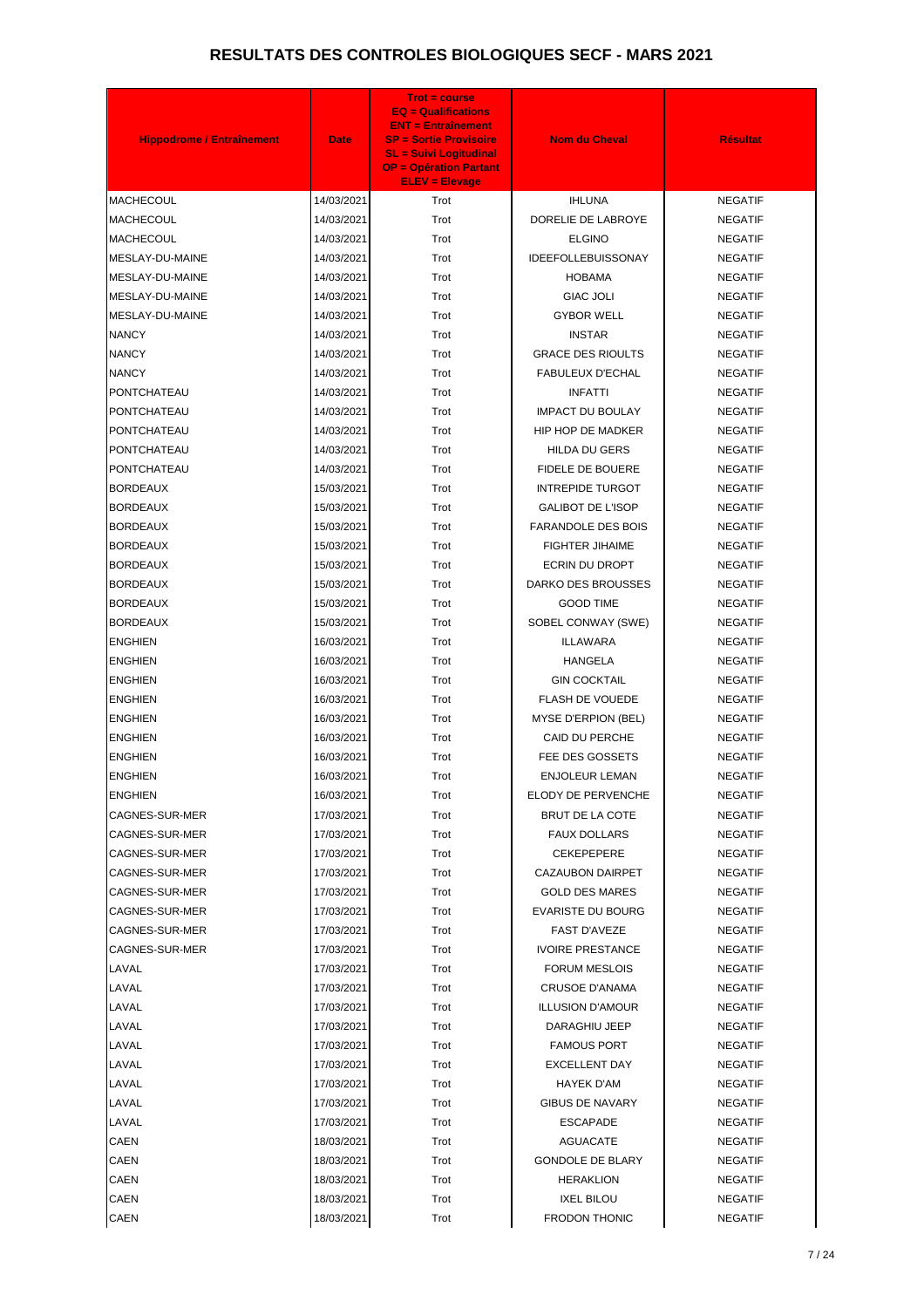| <b>Hippodrome / Entraînement</b> | <b>Date</b> | <b>Trot = course</b><br>$EQ = \text{Qualifications}$<br><b>ENT = Entraînement</b><br><b>SP = Sortie Provisoire</b><br><b>SL = Suivi Logitudinal</b><br><b>OP = Opération Partant</b><br><b>ELEV = Elevage</b> | <b>Nom du Cheval</b>     | <b>Résultat</b> |
|----------------------------------|-------------|---------------------------------------------------------------------------------------------------------------------------------------------------------------------------------------------------------------|--------------------------|-----------------|
| <b>CAEN</b>                      | 18/03/2021  | Trot                                                                                                                                                                                                          | <b>FANFARONNEUR</b>      | <b>NEGATIF</b>  |
| CAEN                             | 18/03/2021  | Trot                                                                                                                                                                                                          | <b>GOLD STAR THONIC</b>  | <b>NEGATIF</b>  |
| <b>CAEN</b>                      | 18/03/2021  | Trot                                                                                                                                                                                                          | <b>BARON DU BOURG</b>    | <b>NEGATIF</b>  |
| <b>CAEN</b>                      | 18/03/2021  | Trot                                                                                                                                                                                                          | <b>FILWELL</b>           | <b>NEGATIF</b>  |
| LYON-LA-SOIE                     | 18/03/2021  | Trot                                                                                                                                                                                                          | <b>HERA DU GOUTIER</b>   | <b>NEGATIF</b>  |
| LYON-LA-SOIE                     | 18/03/2021  | Trot                                                                                                                                                                                                          | <b>GAUDI TIT</b>         | <b>NEGATIF</b>  |
| LYON-LA-SOIE                     | 18/03/2021  | Trot                                                                                                                                                                                                          | EDDY DU LOISIR           | <b>NEGATIF</b>  |
| LYON-LA-SOIE                     | 18/03/2021  | Trot                                                                                                                                                                                                          | DERBY DE SOUVIGNE        | <b>NEGATIF</b>  |
| LYON-LA-SOIE                     | 18/03/2021  | Trot                                                                                                                                                                                                          | <b>EMERAUDE DE MAGNY</b> | <b>NEGATIF</b>  |
| LYON-LA-SOIE                     | 18/03/2021  | Trot                                                                                                                                                                                                          | <b>ILLUSION OVER</b>     | <b>NEGATIF</b>  |
| LYON-LA-SOIE                     | 18/03/2021  | Trot                                                                                                                                                                                                          | CAIMAN DU CITRUS         | <b>NEGATIF</b>  |
| LYON-LA-SOIE                     | 18/03/2021  | Trot                                                                                                                                                                                                          | FINE MOUCHE              | <b>NEGATIF</b>  |
| <b>ENGHIEN</b>                   | 19/03/2021  | Trot                                                                                                                                                                                                          | <b>HARINA DREAM</b>      | <b>NEGATIF</b>  |
| <b>ENGHIEN</b>                   | 19/03/2021  | Trot                                                                                                                                                                                                          | <b>FUNKY D'ALB</b>       | <b>NEGATIF</b>  |
| <b>ENGHIEN</b>                   | 19/03/2021  | Trot                                                                                                                                                                                                          | <b>GALA DE CRENNES</b>   | <b>NEGATIF</b>  |
| <b>ENGHIEN</b>                   | 19/03/2021  | Trot                                                                                                                                                                                                          | <b>HOW DEEP FERM</b>     | <b>NEGATIF</b>  |
| <b>ENGHIEN</b>                   | 19/03/2021  | Trot                                                                                                                                                                                                          | BRYSSEL (SWE)            | <b>NEGATIF</b>  |
| <b>ENGHIEN</b>                   | 19/03/2021  | Trot                                                                                                                                                                                                          | WILD LOVE (SWE)          | <b>NEGATIF</b>  |
| <b>ENGHIEN</b>                   | 19/03/2021  | Trot                                                                                                                                                                                                          | <b>HEROS DE BEYLEV</b>   | <b>NEGATIF</b>  |
| <b>ENGHIEN</b>                   | 19/03/2021  | Trot                                                                                                                                                                                                          | EMERAUDE JEMISKA         | <b>NEGATIF</b>  |
| <b>GRAIGNES</b>                  | 19/03/2021  | Trot                                                                                                                                                                                                          | <b>GLASGOW ELLIS</b>     | <b>NEGATIF</b>  |
| <b>GRAIGNES</b>                  | 19/03/2021  | Trot                                                                                                                                                                                                          | <b>ESTERELLA D'IDEF</b>  | <b>NEGATIF</b>  |
| <b>GRAIGNES</b>                  | 19/03/2021  | Trot                                                                                                                                                                                                          | <b>FORBACH</b>           | <b>NEGATIF</b>  |
| <b>GRAIGNES</b>                  | 19/03/2021  | Trot                                                                                                                                                                                                          | <b>GOUTTE D'ALOUETTE</b> | <b>NEGATIF</b>  |
| <b>GRAIGNES</b>                  | 19/03/2021  | Trot                                                                                                                                                                                                          | <b>HIGOR DAIRPET</b>     | <b>NEGATIF</b>  |
| <b>GRAIGNES</b>                  | 19/03/2021  | Trot                                                                                                                                                                                                          | <b>HAGINE MONTAVAL</b>   | <b>NEGATIF</b>  |
| GRAIGNES                         | 19/03/2021  | Trot                                                                                                                                                                                                          | <b>ILONA DIKA</b>        | <b>NEGATIF</b>  |
| <b>GRAIGNES</b>                  | 19/03/2021  | Trot                                                                                                                                                                                                          | <b>GALILLEA CELESTE</b>  | <b>NEGATIF</b>  |
| MARSEILLE-BORELY                 | 19/03/2021  | Trot                                                                                                                                                                                                          | <b>ILLUSTRE JULRY</b>    | <b>NEGATIF</b>  |
| MARSEILLE-BORELY                 | 19/03/2021  | Trot                                                                                                                                                                                                          | <b>GENTIL COCO</b>       | <b>NEGATIF</b>  |
| MARSEILLE-BORELY                 | 19/03/2021  | Trot                                                                                                                                                                                                          | <b>GRACE DU COUDOU</b>   | <b>NEGATIF</b>  |
| MARSEILLE-BORELY                 | 19/03/2021  | Trot                                                                                                                                                                                                          | <b>HARALDINE</b>         | <b>NEGATIF</b>  |
| MARSEILLE-BORELY                 | 19/03/2021  | Trot                                                                                                                                                                                                          | <b>FALCO DE VANDEL</b>   | <b>NEGATIF</b>  |
| MARSEILLE-BORELY                 | 19/03/2021  | Trot                                                                                                                                                                                                          | DREAM ALONG              | <b>NEGATIF</b>  |
| MARSEILLE-BORELY                 | 19/03/2021  | Trot                                                                                                                                                                                                          | EUSEBIO D'HERIPRE        | <b>NEGATIF</b>  |
| MARSEILLE-BORELY                 | 19/03/2021  | Trot                                                                                                                                                                                                          | <b>ENVOUTEUR D'AUGE</b>  | <b>NEGATIF</b>  |
| MESLAY-DU-MAINE                  | 19/03/2021  | Trot                                                                                                                                                                                                          | <b>HOLD UP DREAM</b>     | <b>NEGATIF</b>  |
| MESLAY-DU-MAINE                  | 19/03/2021  | Trot                                                                                                                                                                                                          | <b>GIRL DU POMMEREUX</b> | <b>NEGATIF</b>  |
| MESLAY-DU-MAINE                  | 19/03/2021  | Trot                                                                                                                                                                                                          | GALAGO DU CADRAN         | <b>NEGATIF</b>  |
| MESLAY-DU-MAINE                  | 19/03/2021  | Trot                                                                                                                                                                                                          | FILLETTE DEL GREEN       | <b>NEGATIF</b>  |
| MESLAY-DU-MAINE                  | 19/03/2021  | Trot                                                                                                                                                                                                          | <b>FAREDGIO MENUET</b>   | <b>NEGATIF</b>  |
| CHOLET                           | 20/03/2021  | Trot                                                                                                                                                                                                          | <b>INVISIBLE SAM</b>     | <b>NEGATIF</b>  |
| <b>CHOLET</b>                    | 20/03/2021  | Trot                                                                                                                                                                                                          | <b>HANNA D'HERIPRE</b>   | <b>NEGATIF</b>  |
| <b>CHOLET</b>                    | 20/03/2021  | Trot                                                                                                                                                                                                          | <b>FAWLEY BUISSONAY</b>  | <b>NEGATIF</b>  |
| CHOLET                           | 20/03/2021  | Trot                                                                                                                                                                                                          | <b>EASY DE TROUVILLE</b> | <b>NEGATIF</b>  |
| <b>CHOLET</b>                    | 20/03/2021  | Trot                                                                                                                                                                                                          | <b>GLORIA DU GERS</b>    | <b>NEGATIF</b>  |
| CHOLET                           | 20/03/2021  | Trot                                                                                                                                                                                                          | COCO DU NIEL             | <b>NEGATIF</b>  |
| <b>LISIEUX</b>                   | 20/03/2021  | Trot                                                                                                                                                                                                          | DIAMANT DU RUEL          | <b>NEGATIF</b>  |
| <b>LISIEUX</b>                   | 20/03/2021  | Trot                                                                                                                                                                                                          | <b>GABY DES VALS</b>     | <b>NEGATIF</b>  |
| LISIEUX                          | 20/03/2021  | Trot                                                                                                                                                                                                          | <b>INIMITABLE</b>        | <b>NEGATIF</b>  |
| <b>LISIEUX</b>                   | 20/03/2021  | Trot                                                                                                                                                                                                          | <b>HARAGONAIS</b>        | <b>NEGATIF</b>  |
| LISIEUX                          | 20/03/2021  | Trot                                                                                                                                                                                                          | <b>HYDRA</b>             | <b>NEGATIF</b>  |
| <b>LISIEUX</b>                   | 20/03/2021  | Trot                                                                                                                                                                                                          | <b>HERMANO TRUNOIS</b>   | <b>NEGATIF</b>  |
| <b>LISIEUX</b>                   | 20/03/2021  | Trot                                                                                                                                                                                                          | FOLIE DE JAFA            | <b>NEGATIF</b>  |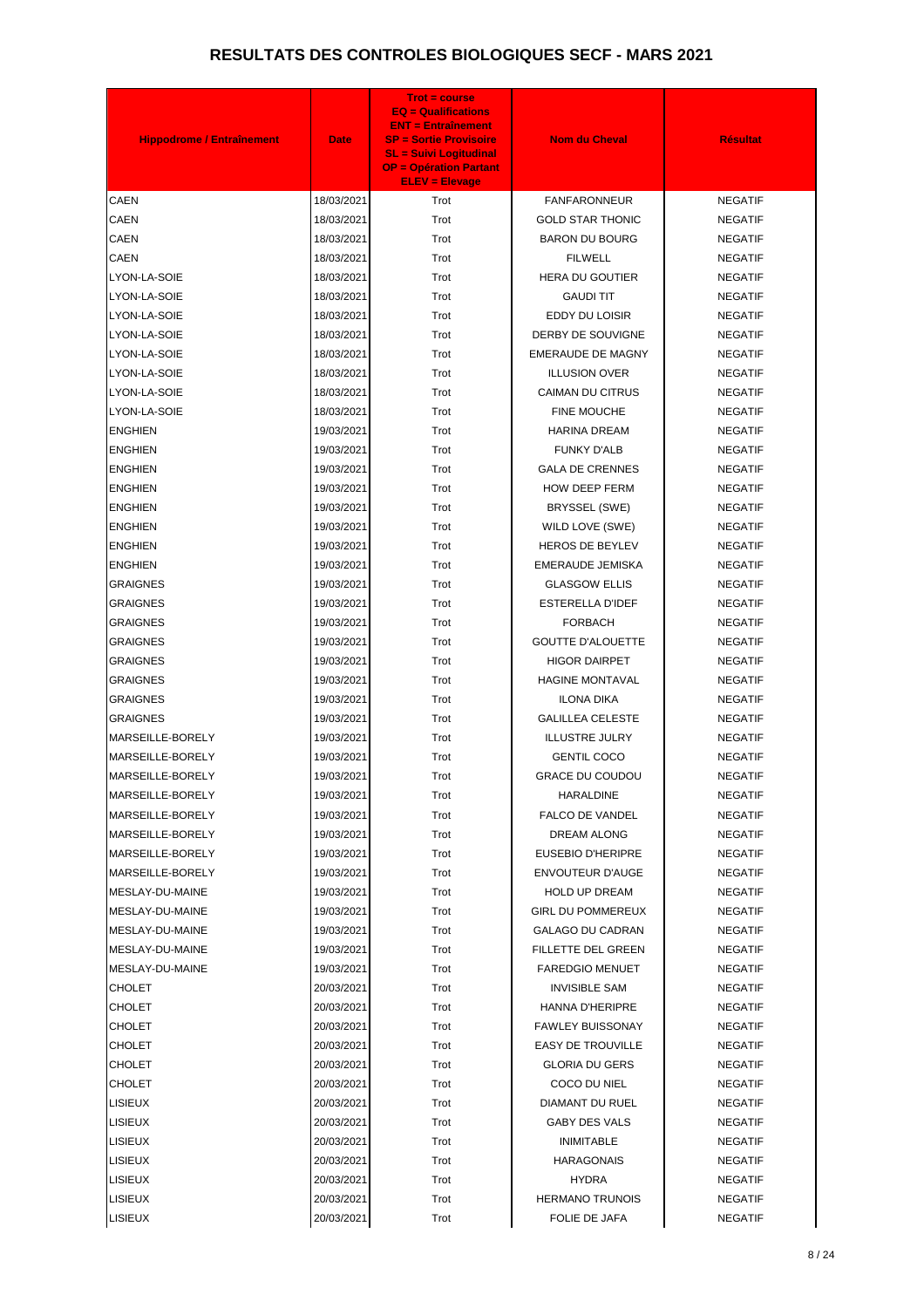| <b>Hippodrome / Entraînement</b> | <b>Date</b> | <b>Trot = course</b><br>$EQ = \text{Qualifications}$<br><b>ENT = Entraînement</b><br><b>SP = Sortie Provisoire</b><br><b>SL = Suivi Logitudinal</b><br><b>OP = Opération Partant</b><br><b>ELEV = Elevage</b> | <b>Nom du Cheval</b>      | <b>Résultat</b> |
|----------------------------------|-------------|---------------------------------------------------------------------------------------------------------------------------------------------------------------------------------------------------------------|---------------------------|-----------------|
| LISIEUX                          | 20/03/2021  | Trot                                                                                                                                                                                                          | DEESSE DE CORDAY          | <b>NEGATIF</b>  |
| MAURE-DE-BRETAGNE                | 20/03/2021  | Trot                                                                                                                                                                                                          | <b>HEROS DU VIVIER</b>    | <b>NEGATIF</b>  |
| MAURE-DE-BRETAGNE                | 20/03/2021  | Trot                                                                                                                                                                                                          | <b>HELENA DESBOIS</b>     | <b>NEGATIF</b>  |
| MAURE-DE-BRETAGNE                | 20/03/2021  | Trot                                                                                                                                                                                                          | <b>CIRRUS DE BANVILLE</b> | <b>NEGATIF</b>  |
| MAURE-DE-BRETAGNE                | 20/03/2021  | Trot                                                                                                                                                                                                          | HAPPY D'OR                | <b>NEGATIF</b>  |
| MAURE-DE-BRETAGNE                | 20/03/2021  | Trot                                                                                                                                                                                                          | <b>FANTASTIC SAUTONNE</b> | <b>NEGATIF</b>  |
| MAURE-DE-BRETAGNE                | 20/03/2021  | Trot                                                                                                                                                                                                          | <b>GARDIEN DU TRESOR</b>  | <b>NEGATIF</b>  |
| MAURE-DE-BRETAGNE                | 20/03/2021  | Trot                                                                                                                                                                                                          | <b>GITAN DANPIERRE</b>    | <b>NEGATIF</b>  |
| MAURE-DE-BRETAGNE                | 20/03/2021  | Trot                                                                                                                                                                                                          | <b>GOBISOLO DU RANDOU</b> | <b>NEGATIF</b>  |
| MAURE-DE-BRETAGNE                | 20/03/2021  | Trot                                                                                                                                                                                                          | <b>EMERAUDE PURPLE</b>    | <b>NEGATIF</b>  |
| MAURE-DE-BRETAGNE                | 20/03/2021  | Trot                                                                                                                                                                                                          | <b>DELTA DE L'ERDRE</b>   | <b>NEGATIF</b>  |
| SALON-DE-PROVENCE                | 20/03/2021  | Trot                                                                                                                                                                                                          | <b>ERMES DES BROUSSES</b> | <b>NEGATIF</b>  |
| SALON-DE-PROVENCE                | 20/03/2021  | Trot                                                                                                                                                                                                          | FAN D'USSEDA              | <b>NEGATIF</b>  |
| SALON-DE-PROVENCE                | 20/03/2021  | Trot                                                                                                                                                                                                          | FERRY DU BELLOUET         | <b>NEGATIF</b>  |
| SALON-DE-PROVENCE                | 20/03/2021  | Trot                                                                                                                                                                                                          | <b>EDEN AGE</b>           | <b>NEGATIF</b>  |
| SALON-DE-PROVENCE                | 20/03/2021  | Trot                                                                                                                                                                                                          | <b>DARK SIDE</b>          | <b>NEGATIF</b>  |
| SALON-DE-PROVENCE                | 20/03/2021  | Trot                                                                                                                                                                                                          | <b>ESPOIR JABA</b>        | <b>NEGATIF</b>  |
| SALON-DE-PROVENCE                | 20/03/2021  | Trot                                                                                                                                                                                                          | <b>ESPOIR DU MENIL</b>    | <b>NEGATIF</b>  |
| AGEN                             | 21/03/2021  | Trot                                                                                                                                                                                                          | <b>INVICTUS MENCOURT</b>  | <b>NEGATIF</b>  |
| <b>AGEN</b>                      | 21/03/2021  | Trot                                                                                                                                                                                                          | HYDRA DE L'ERDRE          | <b>NEGATIF</b>  |
| <b>AGEN</b>                      | 21/03/2021  | Trot                                                                                                                                                                                                          | <b>GASBY DU FER</b>       | <b>NEGATIF</b>  |
| <b>AGEN</b>                      | 21/03/2021  | Trot                                                                                                                                                                                                          | DORELIE DE LABROYE        | <b>NEGATIF</b>  |
| <b>AGEN</b>                      | 21/03/2021  | Trot                                                                                                                                                                                                          | <b>FLAMENCA DE KACY</b>   | <b>NEGATIF</b>  |
| <b>AGEN</b>                      | 21/03/2021  | Trot                                                                                                                                                                                                          | <b>MELTING POT</b>        | <b>NEGATIF</b>  |
| <b>AGEN</b>                      | 21/03/2021  | Trot                                                                                                                                                                                                          | ELITE NOIRE PRALIN        | <b>NEGATIF</b>  |
| <b>BIGUGLIA</b>                  | 21/03/2021  | Trot                                                                                                                                                                                                          | <b>BORIS DE KARA</b>      | <b>NEGATIF</b>  |
| <b>BIGUGLIA</b>                  | 21/03/2021  | Trot                                                                                                                                                                                                          | <b>FARANDOLE DU LILAS</b> | <b>NEGATIF</b>  |
| <b>BIHOREL</b>                   | 21/03/2021  | Trot                                                                                                                                                                                                          | HISTOIRE DE FRANCE        | <b>NEGATIF</b>  |
| <b>BIHOREL</b>                   | 21/03/2021  | Trot                                                                                                                                                                                                          | <b>HERMES D'OR</b>        | <b>NEGATIF</b>  |
| <b>BIHOREL</b>                   | 21/03/2021  | Trot                                                                                                                                                                                                          | <b>HOLLY DE LA VEGAS</b>  | <b>NEGATIF</b>  |
| <b>BIHOREL</b>                   | 21/03/2021  | Trot                                                                                                                                                                                                          | <b>GALI GAME</b>          | <b>NEGATIF</b>  |
| <b>BIHOREL</b>                   | 21/03/2021  | Trot                                                                                                                                                                                                          | <b>IDAHO A LA BRUYERE</b> | <b>NEGATIF</b>  |
| <b>BIHOREL</b>                   | 21/03/2021  | Trot                                                                                                                                                                                                          | <b>GYPSIE SLY</b>         | <b>NEGATIF</b>  |
| <b>BIHOREL</b>                   | 21/03/2021  | Trot                                                                                                                                                                                                          | <b>HERMIONE DES APRES</b> | <b>NEGATIF</b>  |
| <b>BIHOREL</b>                   | 21/03/2021  | Trot                                                                                                                                                                                                          | <b>FRIDA BERGIL</b>       | <b>NEGATIF</b>  |
| <b>BIHOREL</b>                   | 21/03/2021  | Trot                                                                                                                                                                                                          | <b>HERMES DU FOSSE</b>    | <b>NEGATIF</b>  |
| CARPENTRAS                       | 21/03/2021  | Trot                                                                                                                                                                                                          | <b>INVICTUS LOVE</b>      | <b>NEGATIF</b>  |
| <b>CARPENTRAS</b>                | 21/03/2021  | Trot                                                                                                                                                                                                          | <b>HOOLIGAN ONE</b>       | <b>NEGATIF</b>  |
| CARPENTRAS                       | 21/03/2021  | Trot                                                                                                                                                                                                          | HALDANE                   | <b>NEGATIF</b>  |
| <b>CARPENTRAS</b>                | 21/03/2021  | Trot                                                                                                                                                                                                          | <b>GITANO BLUE</b>        | <b>NEGATIF</b>  |
| CARPENTRAS                       | 21/03/2021  | Trot                                                                                                                                                                                                          | <b>GALANT VENUS</b>       | <b>NEGATIF</b>  |
| CARPENTRAS                       | 21/03/2021  | Trot                                                                                                                                                                                                          | EMICOERE LE FOL           | <b>NEGATIF</b>  |
| <b>CARPENTRAS</b>                | 21/03/2021  | Trot                                                                                                                                                                                                          | <b>DEEPSTACK</b>          | <b>NEGATIF</b>  |
| CARPENTRAS                       | 21/03/2021  | Trot                                                                                                                                                                                                          | FILLE DE KERDU            | <b>NEGATIF</b>  |
| <b>CARPENTRAS</b>                | 21/03/2021  | Trot                                                                                                                                                                                                          | <b>EVERTON DE VANDEL</b>  | <b>NEGATIF</b>  |
| CHATELAILLON                     | 21/03/2021  | Trot                                                                                                                                                                                                          | IN LOVE WITH CHENU        | <b>NEGATIF</b>  |
| CHATELAILLON                     | 21/03/2021  | Trot                                                                                                                                                                                                          | HOSANNA DE CHENU          | <b>NEGATIF</b>  |
| CHATELAILLON                     | 21/03/2021  | Trot                                                                                                                                                                                                          | <b>HEAR DESTIN</b>        | <b>NEGATIF</b>  |
| CHATELAILLON                     | 21/03/2021  | Trot                                                                                                                                                                                                          | FILOU NICAUX              | <b>NEGATIF</b>  |
| CHATELAILLON                     | 21/03/2021  | Trot                                                                                                                                                                                                          | <b>GASTON DE L'ANTE</b>   | <b>NEGATIF</b>  |
| CHATELAILLON                     | 21/03/2021  | Trot                                                                                                                                                                                                          | <b>FIESTA DANCER</b>      | <b>NEGATIF</b>  |
| CHATELAILLON                     | 21/03/2021  | Trot                                                                                                                                                                                                          | <b>EDEN GEDE</b>          | <b>NEGATIF</b>  |
| <b>CHERBOURG</b>                 | 21/03/2021  | Trot                                                                                                                                                                                                          | <b>IDEAL DU NOYER</b>     | <b>NEGATIF</b>  |
| <b>CHERBOURG</b>                 | 21/03/2021  | Trot                                                                                                                                                                                                          | <b>IAGO AU CROSNIER</b>   | <b>NEGATIF</b>  |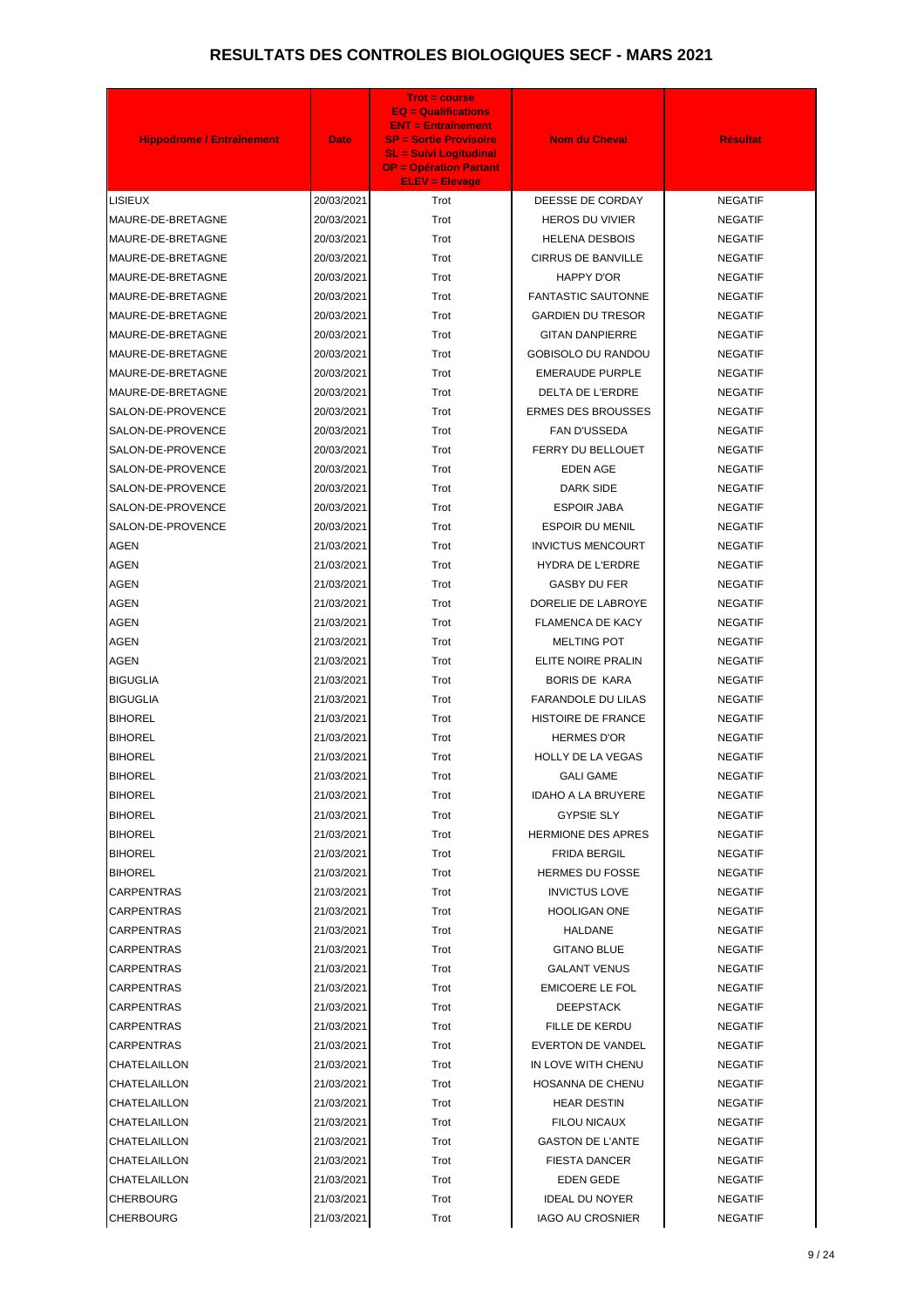| <b>Hippodrome / Entraînement</b> | <b>Date</b> | <b>Trot = course</b><br><b>EQ = Qualifications</b><br><b>ENT = Entraînement</b><br><b>SP = Sortie Provisoire</b><br><b>SL = Suivi Logitudinal</b><br><b>OP = Opération Partant</b><br><b>ELEV = Elevage</b> | <b>Nom du Cheval</b>      | <b>Résultat</b> |
|----------------------------------|-------------|-------------------------------------------------------------------------------------------------------------------------------------------------------------------------------------------------------------|---------------------------|-----------------|
| <b>CHERBOURG</b>                 | 21/03/2021  | Trot                                                                                                                                                                                                        | <b>GOELAND GEMA</b>       | <b>NEGATIF</b>  |
| <b>CHERBOURG</b>                 | 21/03/2021  | Trot                                                                                                                                                                                                        | <b>GENIE DES LUCAS</b>    | <b>NEGATIF</b>  |
| <b>CHERBOURG</b>                 | 21/03/2021  | Trot                                                                                                                                                                                                        | <b>HIEROCLES</b>          | <b>NEGATIF</b>  |
| <b>CHERBOURG</b>                 | 21/03/2021  | Trot                                                                                                                                                                                                        | <b>HIROISE DU PARJAT</b>  | <b>NEGATIF</b>  |
| <b>CHERBOURG</b>                 | 21/03/2021  | Trot                                                                                                                                                                                                        | <b>HOLD UP D'OUDON</b>    | <b>NEGATIF</b>  |
| <b>CHERBOURG</b>                 | 21/03/2021  | Trot                                                                                                                                                                                                        | <b>HAPPY MAID BLUE</b>    | <b>NEGATIF</b>  |
| <b>CHERBOURG</b>                 | 21/03/2021  | Trot                                                                                                                                                                                                        | D'ARTAGNAN DE LARA        | <b>NEGATIF</b>  |
| <b>FEURS</b>                     | 21/03/2021  | Trot                                                                                                                                                                                                        | <b>ITOU DES GENIEVRES</b> | <b>NEGATIF</b>  |
| <b>FEURS</b>                     | 21/03/2021  | Trot                                                                                                                                                                                                        | <b>HARMONY DU RABUTIN</b> | <b>NEGATIF</b>  |
| <b>FEURS</b>                     | 21/03/2021  | Trot                                                                                                                                                                                                        | <b>EVOREV</b>             | <b>NEGATIF</b>  |
| <b>FEURS</b>                     | 21/03/2021  | Trot                                                                                                                                                                                                        | <b>GO AND FLASH</b>       | <b>NEGATIF</b>  |
| <b>FEURS</b>                     | 21/03/2021  | Trot                                                                                                                                                                                                        | <b>DINATA DE BEAUFOUR</b> | <b>NEGATIF</b>  |
| <b>FEURS</b>                     | 21/03/2021  | Trot                                                                                                                                                                                                        | <b>HOOKER LAKE</b>        | <b>NEGATIF</b>  |
| <b>FOUGERES</b>                  | 21/03/2021  | Trot                                                                                                                                                                                                        | <b>HAMONET DE CHOISEL</b> | <b>NEGATIF</b>  |
| <b>FOUGERES</b>                  | 21/03/2021  | Trot                                                                                                                                                                                                        | <b>HARYPOTERFROMENTRO</b> | <b>NEGATIF</b>  |
| <b>FOUGERES</b>                  | 21/03/2021  | Trot                                                                                                                                                                                                        | FIRST LADY BLEUE          | <b>NEGATIF</b>  |
| <b>FOUGERES</b>                  | 21/03/2021  | Trot                                                                                                                                                                                                        | <b>FLEUR D'EBENE</b>      | <b>NEGATIF</b>  |
| <b>MACHECOUL</b>                 | 21/03/2021  | Trot                                                                                                                                                                                                        | <b>HARMONIA VRIE</b>      | <b>NEGATIF</b>  |
| <b>MACHECOUL</b>                 | 21/03/2021  | Trot                                                                                                                                                                                                        | <b>HACKER D'AUXENCE</b>   | <b>NEGATIF</b>  |
| <b>MACHECOUL</b>                 | 21/03/2021  | Trot                                                                                                                                                                                                        | <b>GRAND DUC JIBAY</b>    | <b>NEGATIF</b>  |
| <b>MACHECOUL</b>                 | 21/03/2021  | Trot                                                                                                                                                                                                        | <b>FESTIF CHARMANT</b>    | <b>NEGATIF</b>  |
| <b>REIMS</b>                     | 21/03/2021  | Trot                                                                                                                                                                                                        | <b>GALADRIEL JIEL</b>     | <b>NEGATIF</b>  |
| <b>REIMS</b>                     | 21/03/2021  | Trot                                                                                                                                                                                                        | <b>GENIE DU PIN</b>       | <b>NEGATIF</b>  |
| <b>REIMS</b>                     | 21/03/2021  | Trot                                                                                                                                                                                                        | DUC DE LA MORTRIE         | <b>NEGATIF</b>  |
| <b>REIMS</b>                     | 21/03/2021  | Trot                                                                                                                                                                                                        | HED                       | <b>NEGATIF</b>  |
| <b>REIMS</b>                     | 21/03/2021  | Trot                                                                                                                                                                                                        | <b>HOLLY GREEN</b>        | <b>NEGATIF</b>  |
| <b>REIMS</b>                     | 21/03/2021  | Trot                                                                                                                                                                                                        | DANCER FOR MONEY          | NEGATIF         |
| <b>REIMS</b>                     | 21/03/2021  | Trot                                                                                                                                                                                                        | <b>IPSILON D'EMERAUDE</b> | <b>NEGATIF</b>  |
| <b>REIMS</b>                     | 21/03/2021  | Trot                                                                                                                                                                                                        | <b>DIABLO DES PRES</b>    | <b>NEGATIF</b>  |
| SAINT-BRIEUC                     | 21/03/2021  | Trot                                                                                                                                                                                                        | <b>IDEAL DE CASTELLE</b>  | <b>NEGATIF</b>  |
| SAINT-BRIEUC                     | 21/03/2021  | Trot                                                                                                                                                                                                        | <b>HARRY DE MIENNAIS</b>  | <b>NEGATIF</b>  |
| SAINT-BRIEUC                     | 21/03/2021  | Trot                                                                                                                                                                                                        | <b>GATSBY PIYA</b>        | <b>NEGATIF</b>  |
| SAINT-BRIEUC                     | 21/03/2021  | Trot                                                                                                                                                                                                        | GIPSY DU RIED             | <b>NEGATIF</b>  |
| SAINT-BRIEUC                     | 21/03/2021  | Trot                                                                                                                                                                                                        | DADDY CASH                | <b>NEGATIF</b>  |
| SAINT-BRIEUC                     | 21/03/2021  | Trot                                                                                                                                                                                                        | <b>FIGUEIRA BELLA</b>     | <b>NEGATIF</b>  |
| SAINT-BRIEUC                     | 21/03/2021  | Trot                                                                                                                                                                                                        | ETOILE DU PERCHE          | <b>NEGATIF</b>  |
| SAINT-BRIEUC                     | 21/03/2021  | Trot                                                                                                                                                                                                        | <b>GAMELIA DU LUPIN</b>   | <b>NEGATIF</b>  |
| SAUMUR                           | 21/03/2021  | Trot                                                                                                                                                                                                        | <b>HEAVEN MARGAUX</b>     | <b>NEGATIF</b>  |
| SAUMUR                           | 21/03/2021  | Trot                                                                                                                                                                                                        | <b>HUDSON TEJY</b>        | <b>NEGATIF</b>  |
| <b>SAUMUR</b>                    | 21/03/2021  | Trot                                                                                                                                                                                                        | <b>GLORIA AR CARAC</b>    | <b>NEGATIF</b>  |
| <b>SAUMUR</b>                    | 21/03/2021  | Trot                                                                                                                                                                                                        | <b>GUARDIA</b>            | <b>NEGATIF</b>  |
| SAUMUR                           | 21/03/2021  | Trot                                                                                                                                                                                                        | FAX DE L'AUMOY            | <b>NEGATIF</b>  |
| VILLEDIEU-LES-POELES             | 21/03/2021  | Trot                                                                                                                                                                                                        | IMELDA                    | <b>NEGATIF</b>  |
| VILLEDIEU-LES-POELES             | 21/03/2021  | Trot                                                                                                                                                                                                        | GARE A VOUS PENA          | <b>NEGATIF</b>  |
| VILLEDIEU-LES-POELES             | 21/03/2021  | Trot                                                                                                                                                                                                        | GABY DU LOT               | <b>NEGATIF</b>  |
| VILLEDIEU-LES-POELES             | 21/03/2021  | Trot                                                                                                                                                                                                        | <b>FAROUK D'OURVILLE</b>  | <b>NEGATIF</b>  |
| VILLEDIEU-LES-POELES             | 21/03/2021  | Trot                                                                                                                                                                                                        | FLICKA DU SKY             | <b>NEGATIF</b>  |
| VILLEDIEU-LES-POELES             | 21/03/2021  | Trot                                                                                                                                                                                                        | HINES D'OCCAGNES          | <b>NEGATIF</b>  |
| VILLEDIEU-LES-POELES             | 21/03/2021  | Trot                                                                                                                                                                                                        | <b>HOP DU VIVIER</b>      | <b>NEGATIF</b>  |
| VILLEDIEU-LES-POELES             | 21/03/2021  | Trot                                                                                                                                                                                                        | <b>FLAMENCO PHEDO</b>     | <b>NEGATIF</b>  |
| VILLEDIEU-LES-POELES             | 21/03/2021  | Trot                                                                                                                                                                                                        | EDDY D'OCCAGNES           | <b>NEGATIF</b>  |
| CAEN                             | 22/03/2021  | Trot                                                                                                                                                                                                        | <b>GARISH SPOKEN</b>      | <b>NEGATIF</b>  |
| CAEN                             | 22/03/2021  | Trot                                                                                                                                                                                                        | <b>IRON JET</b>           | <b>NEGATIF</b>  |
| <b>CAEN</b>                      | 22/03/2021  | Trot                                                                                                                                                                                                        | <b>EPSON D'ARIANE</b>     | <b>NEGATIF</b>  |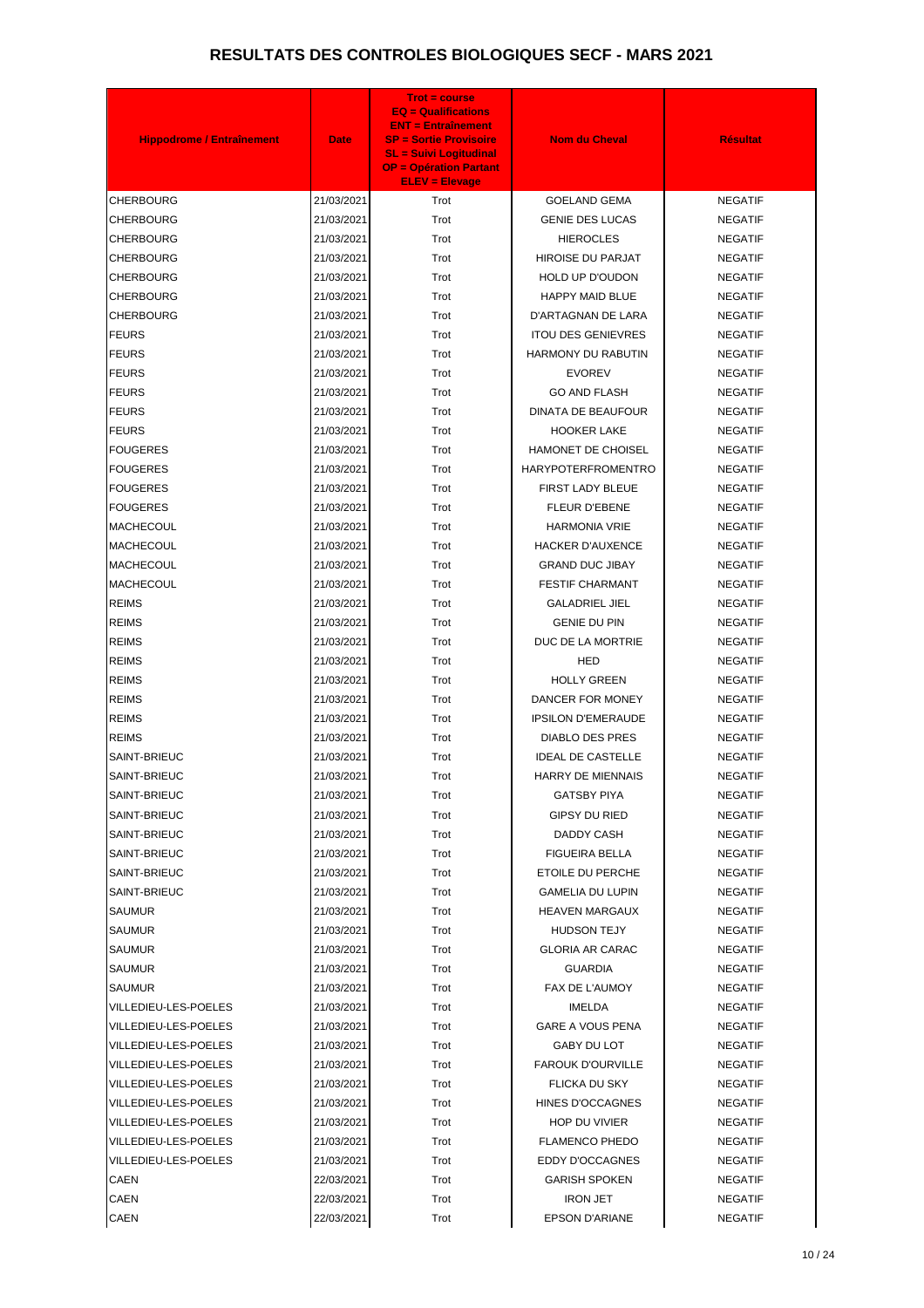| <b>Hippodrome / Entraînement</b> | <b>Date</b> | <b>Trot = course</b><br><b>EQ = Qualifications</b><br><b>ENT = Entraînement</b><br><b>SP = Sortie Provisoire</b><br><b>SL = Suivi Logitudinal</b><br><b>OP = Opération Partant</b><br><b>ELEV = Elevage</b> | <b>Nom du Cheval</b>      | <b>Résultat</b> |
|----------------------------------|-------------|-------------------------------------------------------------------------------------------------------------------------------------------------------------------------------------------------------------|---------------------------|-----------------|
| <b>CAEN</b>                      | 22/03/2021  | Trot                                                                                                                                                                                                        | <b>HIDALGO DES NOES</b>   | <b>NEGATIF</b>  |
| <b>CAEN</b>                      | 22/03/2021  | Trot                                                                                                                                                                                                        | <b>GAZOLINE DU SEUX</b>   | <b>NEGATIF</b>  |
| <b>CAEN</b>                      | 22/03/2021  | Trot                                                                                                                                                                                                        | <b>DORNATIS DU RIB</b>    | <b>NEGATIF</b>  |
| <b>CAEN</b>                      | 22/03/2021  | Trot                                                                                                                                                                                                        | FOUDRE DU BAS BOSQ        | <b>NEGATIF</b>  |
| <b>CAEN</b>                      | 22/03/2021  | Trot                                                                                                                                                                                                        | <b>HARMONY QUICK</b>      | <b>NEGATIF</b>  |
| <b>ENGHIEN</b>                   | 23/03/2021  | Trot                                                                                                                                                                                                        | <b>IMPACTDARCHE</b>       | <b>NEGATIF</b>  |
| <b>ENGHIEN</b>                   | 23/03/2021  | Trot                                                                                                                                                                                                        | <b>HANDY JET</b>          | <b>NEGATIF</b>  |
| <b>ENGHIEN</b>                   | 23/03/2021  | Trot                                                                                                                                                                                                        | DELICIEUX DU CEBE         | <b>NEGATIF</b>  |
| <b>ENGHIEN</b>                   | 23/03/2021  | Trot                                                                                                                                                                                                        | <b>HANGELA</b>            | <b>NEGATIF</b>  |
| <b>ENGHIEN</b>                   | 23/03/2021  | Trot                                                                                                                                                                                                        | <b>GRANDE COPINE</b>      | <b>NEGATIF</b>  |
| <b>ENGHIEN</b>                   | 23/03/2021  | Trot                                                                                                                                                                                                        | <b>GRANIT DU CHATELET</b> | <b>NEGATIF</b>  |
| <b>ENGHIEN</b>                   | 23/03/2021  | Trot                                                                                                                                                                                                        | <b>INSTINCTIF</b>         | <b>NEGATIF</b>  |
| <b>ENGHIEN</b>                   | 23/03/2021  | Trot                                                                                                                                                                                                        | <b>FLASH DE CELLAND</b>   | <b>NEGATIF</b>  |
| MARSEILLE-BORELY                 | 23/03/2021  | Trot                                                                                                                                                                                                        | <b>INDIE LOVE</b>         | <b>NEGATIF</b>  |
| MARSEILLE-BORELY                 | 23/03/2021  | Trot                                                                                                                                                                                                        | <b>GALACTIQUE MERITE</b>  | <b>NEGATIF</b>  |
| MARSEILLE-BORELY                 | 23/03/2021  | Trot                                                                                                                                                                                                        | <b>ECLAT D'ORVAL</b>      | <b>NEGATIF</b>  |
| MARSEILLE-BORELY                 | 23/03/2021  | Trot                                                                                                                                                                                                        | <b>HERMINE TURGOT</b>     | <b>NEGATIF</b>  |
| MARSEILLE-BORELY                 | 23/03/2021  | Trot                                                                                                                                                                                                        | <b>GRAINE DE MAX</b>      | <b>NEGATIF</b>  |
| MARSEILLE-BORELY                 | 23/03/2021  | Trot                                                                                                                                                                                                        | <b>DEAR PRINCESS</b>      | <b>NEGATIF</b>  |
| MARSEILLE-BORELY                 | 23/03/2021  | Trot                                                                                                                                                                                                        | <b>FARMER KERYVON</b>     | <b>NEGATIF</b>  |
| MARSEILLE-BORELY                 | 23/03/2021  | Trot                                                                                                                                                                                                        | <b>ENCIERRO JYL</b>       | <b>NEGATIF</b>  |
| <b>LISIEUX</b>                   | 24/03/2021  | Trot                                                                                                                                                                                                        | <b>FRENCH MAN</b>         | <b>NEGATIF</b>  |
| <b>LISIEUX</b>                   | 24/03/2021  | Trot                                                                                                                                                                                                        | FREYJA DU PONT            | <b>NEGATIF</b>  |
| LISIEUX                          | 24/03/2021  | Trot                                                                                                                                                                                                        | <b>GITANE DU LUPIN</b>    | <b>NEGATIF</b>  |
| <b>LISIEUX</b>                   | 24/03/2021  | Trot                                                                                                                                                                                                        | <b>GAMINE DE PARIS</b>    | <b>NEGATIF</b>  |
| LISIEUX                          | 24/03/2021  | Trot                                                                                                                                                                                                        | <b>ISTORIA WIND</b>       | <b>NEGATIF</b>  |
| <b>LISIEUX</b>                   | 24/03/2021  | Trot                                                                                                                                                                                                        | HAVANE DE PAIL            | <b>NEGATIF</b>  |
| <b>LISIEUX</b>                   | 24/03/2021  | Trot                                                                                                                                                                                                        | <b>DRUSENHEIM</b>         | <b>NEGATIF</b>  |
| <b>LISIEUX</b>                   | 24/03/2021  | Trot                                                                                                                                                                                                        | <b>EMIR DU PRESSOIR</b>   | <b>NEGATIF</b>  |
| <b>LISIEUX</b>                   | 24/03/2021  | Trot                                                                                                                                                                                                        | <b>HELLO DE LOIRON</b>    | <b>NEGATIF</b>  |
| <b>AGEN</b>                      | 25/03/2021  | Trot                                                                                                                                                                                                        | ELITE DE DUFFEL           | <b>NEGATIF</b>  |
| <b>AGEN</b>                      | 25/03/2021  | Trot                                                                                                                                                                                                        | <b>ERMES DE CORDAY</b>    | <b>NEGATIF</b>  |
| <b>AGEN</b>                      | 25/03/2021  | Trot                                                                                                                                                                                                        | <b>IMOKO DU BOUILLON</b>  | <b>NEGATIF</b>  |
| <b>AGEN</b>                      | 25/03/2021  | Trot                                                                                                                                                                                                        | <b>HIMALAYA NARCY</b>     | <b>NEGATIF</b>  |
| <b>AGEN</b>                      | 25/03/2021  | Trot                                                                                                                                                                                                        | <b>GAYA DES ROSEAUX</b>   | <b>NEGATIF</b>  |
| <b>AGEN</b>                      | 25/03/2021  | Trot                                                                                                                                                                                                        | <b>HONGUESA</b>           | <b>NEGATIF</b>  |
| <b>AGEN</b>                      | 25/03/2021  | Trot                                                                                                                                                                                                        | ETOILE D'AVEZE            | <b>NEGATIF</b>  |
| <b>AGEN</b>                      | 25/03/2021  | Trot                                                                                                                                                                                                        | <b>DUMBO</b>              | <b>NEGATIF</b>  |
| <b>CAEN</b>                      | 26/03/2021  | Trot                                                                                                                                                                                                        | <b>IMPARTIAL</b>          | <b>NEGATIF</b>  |
| CAEN                             | 26/03/2021  | Trot                                                                                                                                                                                                        | <b>IDYLLE DE MAHEY</b>    | <b>NEGATIF</b>  |
| <b>CAEN</b>                      | 26/03/2021  | Trot                                                                                                                                                                                                        | <b>HAMLET STAR</b>        | <b>NEGATIF</b>  |
| <b>CAEN</b>                      | 26/03/2021  | Trot                                                                                                                                                                                                        | <b>HERBES FOLLES</b>      | <b>NEGATIF</b>  |
| <b>CAEN</b>                      | 26/03/2021  | Trot                                                                                                                                                                                                        | <b>HEIKO VANCEEN</b>      | <b>NEGATIF</b>  |
| <b>CAEN</b>                      | 26/03/2021  | Trot                                                                                                                                                                                                        | <b>GALILEA PASSION</b>    | <b>NEGATIF</b>  |
| <b>CAEN</b>                      | 26/03/2021  | Trot                                                                                                                                                                                                        | <b>ELITO DRY</b>          | <b>NEGATIF</b>  |
| <b>CAEN</b>                      | 26/03/2021  | Trot                                                                                                                                                                                                        | <b>GALWAY DU VIVIER</b>   | <b>NEGATIF</b>  |
| <b>CAEN</b>                      | 26/03/2021  | Trot                                                                                                                                                                                                        | <b>FIRST DU BOIS</b>      | <b>NEGATIF</b>  |
| SAINT-GALMIER                    | 26/03/2021  | Trot                                                                                                                                                                                                        | <b>HECKHO D'ORGERES</b>   | <b>NEGATIF</b>  |
| SAINT-GALMIER                    | 26/03/2021  | Trot                                                                                                                                                                                                        | HUSKY DE BERTRANGE        | <b>NEGATIF</b>  |
| SAINT-GALMIER                    | 26/03/2021  | Trot                                                                                                                                                                                                        | <b>FLORINE DE VIETTE</b>  | <b>NEGATIF</b>  |
| SAINT-GALMIER                    | 26/03/2021  | Trot                                                                                                                                                                                                        | <b>GOELETTE MANAZIF</b>   | <b>NEGATIF</b>  |
| SAINT-GALMIER                    | 26/03/2021  | Trot                                                                                                                                                                                                        | DADJO DU BELLAY           | <b>NEGATIF</b>  |
| <b>VINCENNES</b>                 | 26/03/2021  | Trot                                                                                                                                                                                                        | I LOVE YOU                | <b>NEGATIF</b>  |
| <b>VINCENNES</b>                 | 26/03/2021  | Trot                                                                                                                                                                                                        | <b>INDIA DE BANVILLE</b>  | <b>NEGATIF</b>  |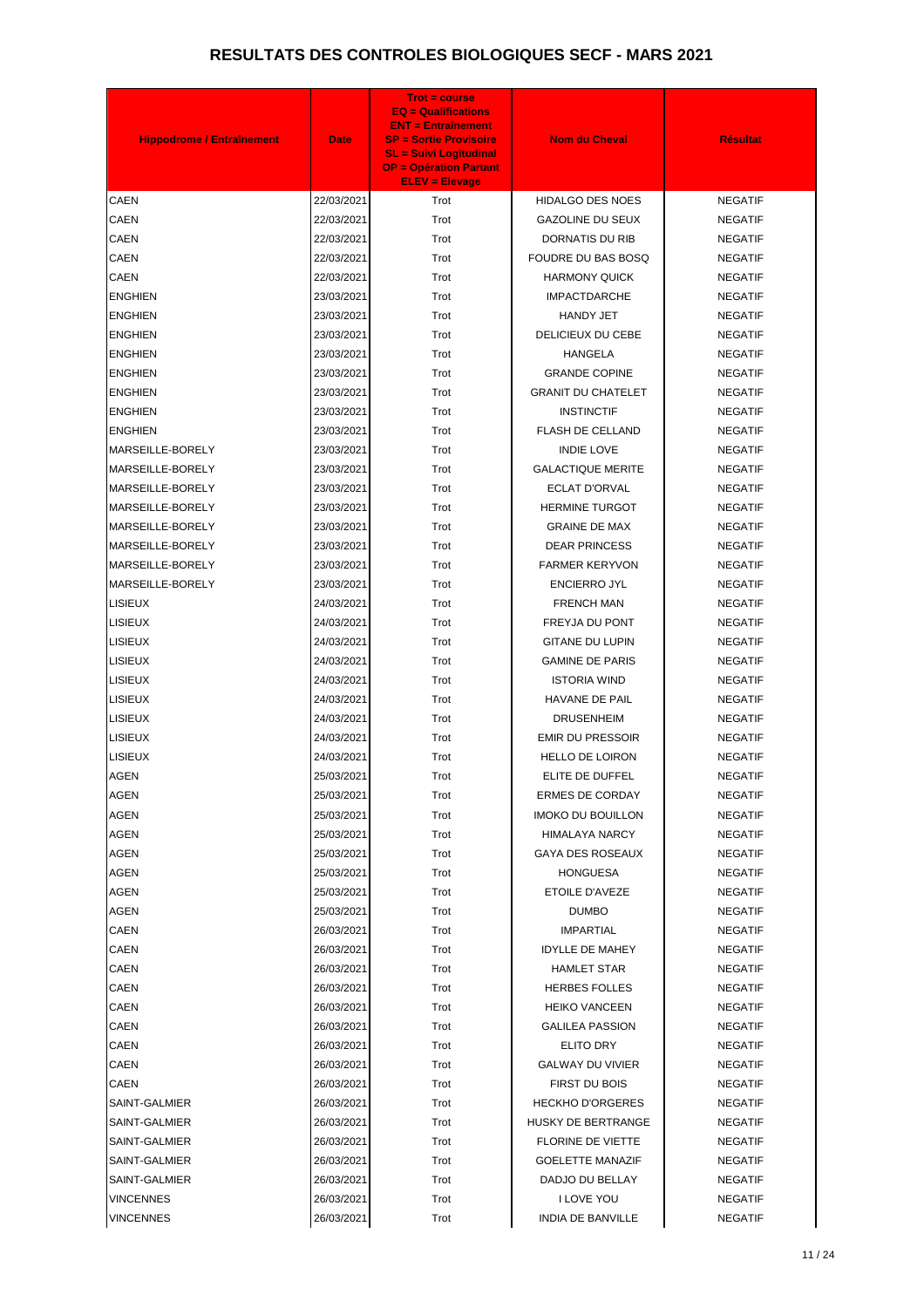| <b>Hippodrome / Entraînement</b> | <b>Date</b> | <b>Trot = course</b><br><b>EQ = Qualifications</b><br><b>ENT = Entraînement</b><br><b>SP = Sortie Provisoire</b><br><b>SL = Suivi Logitudinal</b><br><b>OP = Opération Partant</b><br><b>ELEV = Elevage</b> | <b>Nom du Cheval</b>      | <b>Résultat</b> |
|----------------------------------|-------------|-------------------------------------------------------------------------------------------------------------------------------------------------------------------------------------------------------------|---------------------------|-----------------|
| VINCENNES                        | 26/03/2021  | Trot                                                                                                                                                                                                        | <b>GERSHWIN DE CHENU</b>  | <b>NEGATIF</b>  |
| <b>VINCENNES</b>                 | 26/03/2021  | Trot                                                                                                                                                                                                        | <b>IS A DREAM LOUISE</b>  | <b>NEGATIF</b>  |
| VINCENNES                        | 26/03/2021  | Trot                                                                                                                                                                                                        | <b>ICI C'EST PARIS</b>    | <b>NEGATIF</b>  |
| VINCENNES                        | 26/03/2021  | Trot                                                                                                                                                                                                        | ETOILE D'EOLE             | <b>NEGATIF</b>  |
| VINCENNES                        | 26/03/2021  | Trot                                                                                                                                                                                                        | ELECTRA DU VIVIER         | <b>NEGATIF</b>  |
| VINCENNES                        | 26/03/2021  | Trot                                                                                                                                                                                                        | <b>FOGO PICO</b>          | <b>NEGATIF</b>  |
| <b>VINCENNES</b>                 | 26/03/2021  | Trot                                                                                                                                                                                                        | IRINA DE MONTCEAU         | <b>NEGATIF</b>  |
| VINCENNES                        | 26/03/2021  | Trot                                                                                                                                                                                                        | <b>DIANE DU PALAIS</b>    | <b>NEGATIF</b>  |
| <b>ANGERS</b>                    | 27/03/2021  | Trot                                                                                                                                                                                                        | <b>FULL DATE</b>          | <b>NEGATIF</b>  |
| ANGERS                           | 27/03/2021  | Trot                                                                                                                                                                                                        | <b>HANNA BOURBON</b>      | <b>NEGATIF</b>  |
| <b>ANGERS</b>                    | 27/03/2021  | Trot                                                                                                                                                                                                        | <b>HAXO DES AJONCS</b>    | <b>NEGATIF</b>  |
| PARAY-LE-MONIAL                  | 27/03/2021  | Trot                                                                                                                                                                                                        | <b>HAPPY CHIVELET</b>     | <b>NEGATIF</b>  |
| PARAY-LE-MONIAL                  | 27/03/2021  | Trot                                                                                                                                                                                                        | <b>DISCO DES TAUREAUX</b> | <b>NEGATIF</b>  |
| PARAY-LE-MONIAL                  | 27/03/2021  | Trot                                                                                                                                                                                                        | <b>FANNY DE FOUQUE</b>    | <b>NEGATIF</b>  |
| VINCENNES                        | 27/03/2021  | Trot                                                                                                                                                                                                        | <b>GOOD LUCK QUICK</b>    | <b>NEGATIF</b>  |
| VINCENNES                        | 27/03/2021  | Trot                                                                                                                                                                                                        | FREEMAN DE HOUELLE        | <b>NEGATIF</b>  |
| VINCENNES                        | 27/03/2021  | Trot                                                                                                                                                                                                        | <b>HELIADE DU GOUTIER</b> | <b>NEGATIF</b>  |
| VINCENNES                        | 27/03/2021  | Trot                                                                                                                                                                                                        | <b>HAPPY PACHA</b>        | <b>NEGATIF</b>  |
| VINCENNES                        | 27/03/2021  | Trot                                                                                                                                                                                                        | CE BELLO ROMAIN           | <b>NEGATIF</b>  |
| VINCENNES                        | 27/03/2021  | Trot                                                                                                                                                                                                        | CHICA DE JOUDES           | <b>NEGATIF</b>  |
| VINCENNES                        | 27/03/2021  | Trot                                                                                                                                                                                                        | <b>GELATI CUT</b>         | <b>NEGATIF</b>  |
| VINCENNES                        | 27/03/2021  | Trot                                                                                                                                                                                                        | <b>GU D'HERIPRE</b>       | <b>NEGATIF</b>  |
| VINCENNES                        | 27/03/2021  | Trot                                                                                                                                                                                                        | <b>DEXTER CHATHO</b>      | <b>NEGATIF</b>  |
| VINCENNES                        | 27/03/2021  | Trot                                                                                                                                                                                                        | <b>IMPRESSIONIST</b>      | <b>NEGATIF</b>  |
| <b>VINCENNES</b>                 | 27/03/2021  | Trot                                                                                                                                                                                                        | FINE PERLE OF LOVE        | <b>NEGATIF</b>  |
| <b>VINCENNES</b>                 | 27/03/2021  | Trot                                                                                                                                                                                                        | DEFI DE LA BASLE          | <b>NEGATIF</b>  |
| <b>AGEN</b>                      | 28/03/2021  | Trot                                                                                                                                                                                                        | DGIN DU CAUX              | <b>NEGATIF</b>  |
| <b>AGEN</b>                      | 28/03/2021  | Trot                                                                                                                                                                                                        | <b>ELECTRA</b>            | <b>NEGATIF</b>  |
| <b>AGEN</b>                      | 28/03/2021  | Trot                                                                                                                                                                                                        | <b>INEXESS BLEU</b>       | <b>NEGATIF</b>  |
| <b>AGEN</b>                      | 28/03/2021  | Trot                                                                                                                                                                                                        | <b>HAMIRAL NELSON</b>     | <b>NEGATIF</b>  |
| <b>AGEN</b>                      | 28/03/2021  | Trot                                                                                                                                                                                                        | <b>GENEROUS CHARM</b>     | <b>NEGATIF</b>  |
| <b>AGEN</b>                      | 28/03/2021  | Trot                                                                                                                                                                                                        | <b>FLOREAL</b>            | <b>NEGATIF</b>  |
| <b>AGEN</b>                      | 28/03/2021  | Trot                                                                                                                                                                                                        | <b>ECLAT DE LA ROUVRE</b> | <b>NEGATIF</b>  |
| <b>AGEN</b>                      | 28/03/2021  | Trot                                                                                                                                                                                                        | CASH DU RIB               | <b>NEGATIF</b>  |
| <b>AJACCIO</b>                   | 28/03/2021  | Trot                                                                                                                                                                                                        | <b>CARINA BEJI</b>        | <b>NEGATIF</b>  |
| <b>AJACCIO</b>                   | 28/03/2021  | Trot                                                                                                                                                                                                        | <b>FARANDOLE DU LILAS</b> | <b>NEGATIF</b>  |
| <b>BIHOREL</b>                   | 28/03/2021  | Trot                                                                                                                                                                                                        | <b>GENIE DES LUCAS</b>    | <b>NEGATIF</b>  |
| <b>BIHOREL</b>                   | 28/03/2021  | Trot                                                                                                                                                                                                        | <b>IXOS DU SKY</b>        | <b>NEGATIF</b>  |
| <b>BIHOREL</b>                   | 28/03/2021  | Trot                                                                                                                                                                                                        | <b>HEAVENLY WELL</b>      | <b>NEGATIF</b>  |
| <b>BIHOREL</b>                   | 28/03/2021  | Trot                                                                                                                                                                                                        | <b>HELIA DU PRE</b>       | <b>NEGATIF</b>  |
| <b>BIHOREL</b>                   | 28/03/2021  | Trot                                                                                                                                                                                                        | <b>FLEUR DE RAMBURES</b>  | <b>NEGATIF</b>  |
| <b>BIHOREL</b>                   | 28/03/2021  | Trot                                                                                                                                                                                                        | <b>GIGIJO DE JAVIE</b>    | <b>NEGATIF</b>  |
| <b>BIHOREL</b>                   | 28/03/2021  | Trot                                                                                                                                                                                                        | HIT DE JOBI               | <b>NEGATIF</b>  |
| <b>BIHOREL</b>                   | 28/03/2021  | Trot                                                                                                                                                                                                        | <b>FALTO DES LANDIERS</b> | <b>NEGATIF</b>  |
| CHALLANS                         | 28/03/2021  | Trot                                                                                                                                                                                                        | <b>INVINCIBLE BOURBON</b> | <b>NEGATIF</b>  |
| <b>CHALLANS</b>                  | 28/03/2021  | Trot                                                                                                                                                                                                        | <b>GLAMOUR GWEN</b>       | <b>NEGATIF</b>  |
| CHALLANS                         | 28/03/2021  | Trot                                                                                                                                                                                                        | <b>GLYCINE D'ERPION</b>   | <b>NEGATIF</b>  |
| <b>CHALLANS</b>                  | 28/03/2021  | Trot                                                                                                                                                                                                        | <b>ENZO RIVER</b>         | <b>NEGATIF</b>  |
| <b>CHALLANS</b>                  | 28/03/2021  | Trot                                                                                                                                                                                                        | <b>HYM SUBLIGNAIS</b>     | <b>NEGATIF</b>  |
| <b>CHALLANS</b>                  | 28/03/2021  | Trot                                                                                                                                                                                                        | <b>HOLLY DE NARMONT</b>   | <b>NEGATIF</b>  |
| CHALLANS                         | 28/03/2021  | Trot                                                                                                                                                                                                        | EDISON D'EBANE            | <b>NEGATIF</b>  |
| <b>DURTAL</b>                    | 28/03/2021  | Trot                                                                                                                                                                                                        | HAPPY D'ANJOU             | <b>NEGATIF</b>  |
| <b>DURTAL</b>                    | 28/03/2021  | Trot                                                                                                                                                                                                        | <b>GREEN BRUN</b>         | <b>NEGATIF</b>  |
| <b>DURTAL</b>                    | 28/03/2021  | Trot                                                                                                                                                                                                        | <b>HAUTAIN DU GARDEN</b>  | <b>NEGATIF</b>  |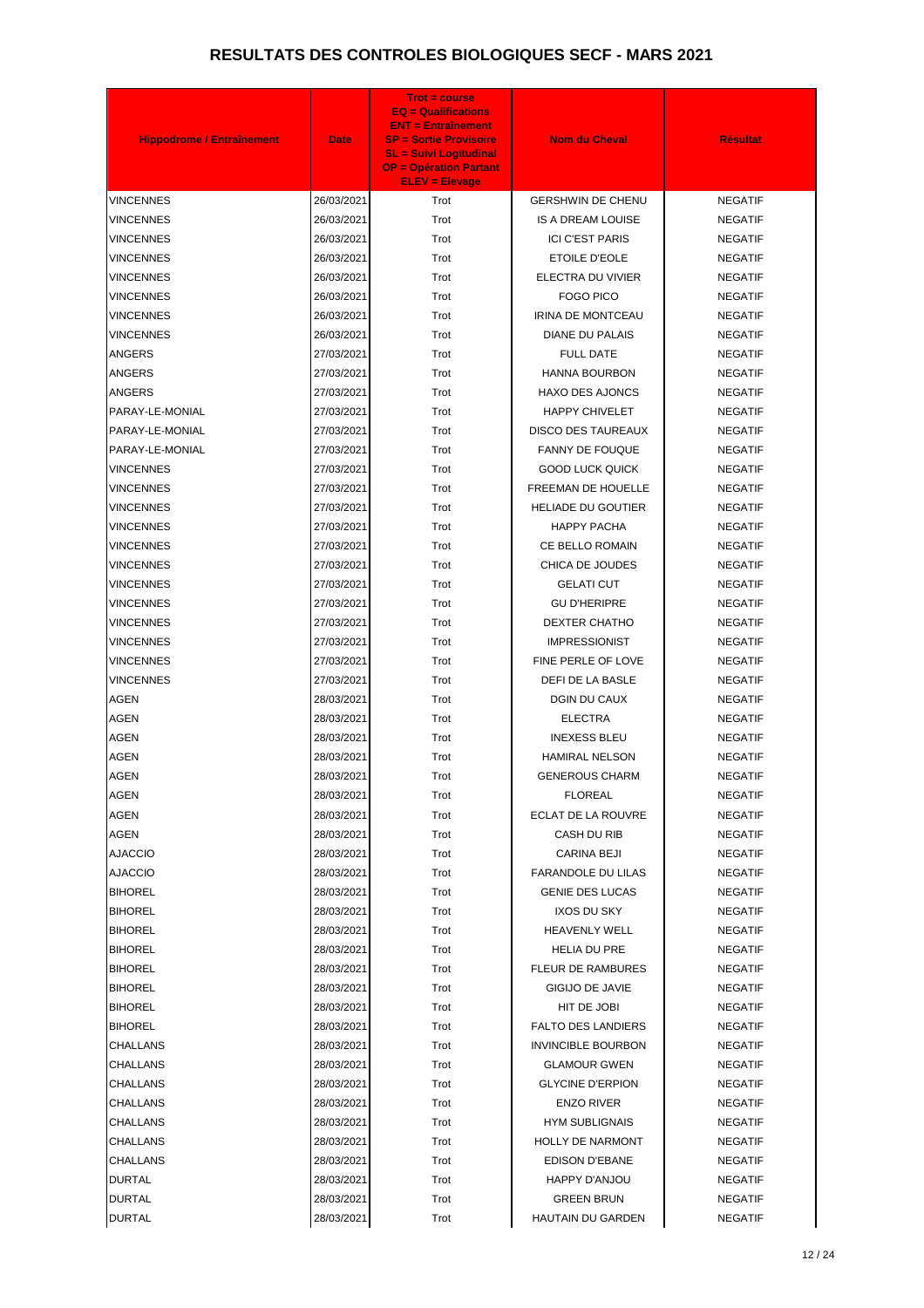| Trot<br><b>DURTAL</b><br>28/03/2021<br><b>HADRIANA</b><br><b>NEGATIF</b><br><b>DURTAL</b><br>Trot<br><b>HIPPONY BOURGEOISE</b><br>28/03/2021<br><b>NEGATIF</b><br><b>DURTAL</b><br>28/03/2021<br>Trot<br><b>FASHION MAKER</b><br><b>NEGATIF</b><br><b>DURTAL</b><br>28/03/2021<br>Trot<br><b>DUC PARENTIER</b><br><b>NEGATIF</b><br><b>LA GUADELOUPE</b><br>28/03/2021<br>Trot<br><b>BONHEUR TOUJOURS</b><br><b>NEGATIF</b><br>LA GUERCHE DE BRETAGNE<br>28/03/2021<br>Trot<br>IN THE SUN<br><b>NEGATIF</b><br>LA GUERCHE DE BRETAGNE<br><b>HEROIQUE LANCELOT</b><br>28/03/2021<br>Trot<br><b>NEGATIF</b><br>LA GUERCHE DE BRETAGNE<br>28/03/2021<br>Trot<br><b>HONEY CENSERIE</b><br><b>NEGATIF</b><br>LA GUERCHE DE BRETAGNE<br>28/03/2021<br>Trot<br><b>FALCON DE L'ARZ</b><br><b>NEGATIF</b><br>LA GUERCHE DE BRETAGNE<br><b>FRILOUZ DE KERNAS</b><br>28/03/2021<br>Trot<br><b>NEGATIF</b><br>LA GUERCHE DE BRETAGNE<br>Trot<br><b>GRAAL DU PINAGUET</b><br><b>NEGATIF</b><br>28/03/2021<br>LA GUERCHE DE BRETAGNE<br>28/03/2021<br>Trot<br><b>GIPSY AJITE</b><br><b>NEGATIF</b><br>LA GUERCHE DE BRETAGNE<br>28/03/2021<br>Trot<br><b>ELIXIR</b><br><b>NEGATIF</b><br>FORYOU DE LA MOIRE<br>LA GUERCHE DE BRETAGNE<br>28/03/2021<br>Trot<br><b>NEGATIF</b><br>LE MONT SAINT MICHEL<br>28/03/2021<br>Trot<br><b>INCREDIBLE STAR</b><br><b>NEGATIF</b><br>LE MONT SAINT MICHEL<br>28/03/2021<br>Trot<br><b>GAZ OIL</b><br><b>NEGATIF</b><br><b>GOSSE FREDANO</b><br>LE MONT SAINT MICHEL<br>28/03/2021<br>Trot<br><b>NEGATIF</b><br>LE MONT SAINT MICHEL<br>28/03/2021<br>Trot<br><b>GALEO DU PORTUGAL</b><br><b>NEGATIF</b><br><b>HIPPIE CHIC</b><br>LE MONT SAINT MICHEL<br>28/03/2021<br>Trot<br><b>NEGATIF</b><br>LE MONT SAINT MICHEL<br>28/03/2021<br>Trot<br><b>HANSKA</b><br><b>NEGATIF</b><br>LE MONT SAINT MICHEL<br>28/03/2021<br>Trot<br><b>FISTON A PAPA</b><br><b>NEGATIF</b><br>LE MONT SAINT MICHEL<br>28/03/2021<br>Trot<br>FILLE DE L'OUEST<br><b>NEGATIF</b><br>LE MONT SAINT MICHEL<br>28/03/2021<br>Trot<br><b>HERACLES DU CAIEU</b><br><b>NEGATIF</b><br>LE MONT SAINT MICHEL<br>28/03/2021<br>Trot<br><b>D'ACCORD MAESTRO</b><br><b>NEGATIF</b><br>LOUDEAC<br>28/03/2021<br>Trot<br><b>GABRINE DEL MOIRIE</b><br><b>NEGATIF</b><br><b>LOUDEAC</b><br>28/03/2021<br><b>GO FAST CAT</b><br>Trot<br><b>NEGATIF</b><br>LOUDEAC<br>28/03/2021<br>Trot<br>FELINE DE JANVILLE<br><b>NEGATIF</b><br>LOUDEAC<br>28/03/2021<br>Trot<br><b>GOING DES TITHAIS</b><br><b>NEGATIF</b><br>LOUDEAC<br>Trot<br><b>GINKGO DU CORBON</b><br>28/03/2021<br><b>NEGATIF</b><br>LYON-PARILLY<br>28/03/2021<br>Trot<br><b>IMPACT DU CAUX</b><br><b>NEGATIF</b><br>LYON-PARILLY<br>28/03/2021<br>Trot<br><b>INDRA DE FORGES</b><br><b>NEGATIF</b><br>Trot<br>I LOVE MY WIFE<br><b>LYON-PARILLY</b><br>28/03/2021<br><b>NEGATIF</b><br><b>HERCULES DE FORGES</b><br><b>LYON-PARILLY</b><br>28/03/2021<br>Trot<br><b>NEGATIF</b><br>Trot<br><b>HIGHWAY DE NAPPES</b><br>LYON-PARILLY<br>28/03/2021<br><b>NEGATIF</b><br>Trot<br>LYON-PARILLY<br>28/03/2021<br><b>FIGLIO MERITE</b><br><b>NEGATIF</b><br>Trot<br>CE RETOUR D'OSCAR<br>LYON-PARILLY<br>28/03/2021<br><b>NEGATIF</b><br>LYON-PARILLY<br>Trot<br>DIDJI DU MESSI<br>28/03/2021<br><b>NEGATIF</b><br>MESLAY-DU-MAINE<br>28/03/2021<br>Trot<br><b>IRATY D'HERIPRE</b><br><b>NEGATIF</b><br>MESLAY-DU-MAINE<br>Trot<br>28/03/2021<br>HIT RIVER<br><b>NEGATIF</b><br>MESLAY-DU-MAINE<br>Trot<br><b>FORREST DU ROCHEL</b><br>28/03/2021<br><b>NEGATIF</b><br><b>NANCY</b><br>Trot<br><b>ISTORIA</b><br>28/03/2021<br><b>NEGATIF</b><br><b>HISTORIC DES VENTS</b><br><b>NANCY</b><br>28/03/2021<br>Trot<br><b>NEGATIF</b><br><b>NANCY</b><br><b>FINANCIER D'ISQUES</b><br>28/03/2021<br>Trot<br><b>NEGATIF</b><br>Trot<br><b>NIMES</b><br>28/03/2021<br><b>HESTA MESLOISE</b><br><b>NEGATIF</b><br>NIMES<br>28/03/2021<br>Trot<br><b>HOUSTON JUSTICE</b><br><b>NEGATIF</b><br><b>NIMES</b><br>28/03/2021<br>Trot<br><b>HIVAOA DES BROUETS</b><br><b>NEGATIF</b><br>Trot<br><b>NIMES</b><br>28/03/2021<br><b>FIGHTER PILOT</b><br><b>NEGATIF</b><br>NORT-SUR-ERDRE<br>28/03/2021<br>Trot<br><b>INTOUCHABLE</b><br><b>NEGATIF</b><br>NORT-SUR-ERDRE<br>Trot<br><b>HOULALA NONANTAIS</b><br>28/03/2021<br><b>NEGATIF</b><br>NORT-SUR-ERDRE<br>28/03/2021<br>Trot<br><b>HOLD THE LINE</b><br><b>NEGATIF</b><br>28/03/2021<br><b>GROUPE DE POTES</b><br>NORT-SUR-ERDRE<br>Trot<br><b>NEGATIF</b><br>DEESSE DU HOULME<br>NORT-SUR-ERDRE<br>28/03/2021<br>Trot<br><b>NEGATIF</b><br>NORT-SUR-ERDRE<br>28/03/2021<br>Trot<br>DIEGO DE CAHOT<br><b>NEGATIF</b> | <b>Hippodrome / Entraînement</b> | <b>Date</b> | <b>Trot = course</b><br>$EQ = \text{Qualifications}$<br><b>ENT = Entraînement</b><br><b>SP = Sortie Provisoire</b><br><b>SL = Suivi Logitudinal</b><br><b>OP = Opération Partant</b><br><b>ELEV = Elevage</b> | <b>Nom du Cheval</b> | <b>Résultat</b> |
|-----------------------------------------------------------------------------------------------------------------------------------------------------------------------------------------------------------------------------------------------------------------------------------------------------------------------------------------------------------------------------------------------------------------------------------------------------------------------------------------------------------------------------------------------------------------------------------------------------------------------------------------------------------------------------------------------------------------------------------------------------------------------------------------------------------------------------------------------------------------------------------------------------------------------------------------------------------------------------------------------------------------------------------------------------------------------------------------------------------------------------------------------------------------------------------------------------------------------------------------------------------------------------------------------------------------------------------------------------------------------------------------------------------------------------------------------------------------------------------------------------------------------------------------------------------------------------------------------------------------------------------------------------------------------------------------------------------------------------------------------------------------------------------------------------------------------------------------------------------------------------------------------------------------------------------------------------------------------------------------------------------------------------------------------------------------------------------------------------------------------------------------------------------------------------------------------------------------------------------------------------------------------------------------------------------------------------------------------------------------------------------------------------------------------------------------------------------------------------------------------------------------------------------------------------------------------------------------------------------------------------------------------------------------------------------------------------------------------------------------------------------------------------------------------------------------------------------------------------------------------------------------------------------------------------------------------------------------------------------------------------------------------------------------------------------------------------------------------------------------------------------------------------------------------------------------------------------------------------------------------------------------------------------------------------------------------------------------------------------------------------------------------------------------------------------------------------------------------------------------------------------------------------------------------------------------------------------------------------------------------------------------------------------------------------------------------------------------------------------------------------------------------------------------------------------------------------------------------------------------------------------------------------------------------------------------------------------------------------------------------------------------------------------------------------------------------------------------------------------------------------------------------------------------------------------------------------------------------------------------------------------------------------------------------------------------------------------------------------------------------------------------------------------------------------------------------------------------------------------------------------------------------------------------------------------------------------------------------------------|----------------------------------|-------------|---------------------------------------------------------------------------------------------------------------------------------------------------------------------------------------------------------------|----------------------|-----------------|
|                                                                                                                                                                                                                                                                                                                                                                                                                                                                                                                                                                                                                                                                                                                                                                                                                                                                                                                                                                                                                                                                                                                                                                                                                                                                                                                                                                                                                                                                                                                                                                                                                                                                                                                                                                                                                                                                                                                                                                                                                                                                                                                                                                                                                                                                                                                                                                                                                                                                                                                                                                                                                                                                                                                                                                                                                                                                                                                                                                                                                                                                                                                                                                                                                                                                                                                                                                                                                                                                                                                                                                                                                                                                                                                                                                                                                                                                                                                                                                                                                                                                                                                                                                                                                                                                                                                                                                                                                                                                                                                                                                                                           |                                  |             |                                                                                                                                                                                                               |                      |                 |
|                                                                                                                                                                                                                                                                                                                                                                                                                                                                                                                                                                                                                                                                                                                                                                                                                                                                                                                                                                                                                                                                                                                                                                                                                                                                                                                                                                                                                                                                                                                                                                                                                                                                                                                                                                                                                                                                                                                                                                                                                                                                                                                                                                                                                                                                                                                                                                                                                                                                                                                                                                                                                                                                                                                                                                                                                                                                                                                                                                                                                                                                                                                                                                                                                                                                                                                                                                                                                                                                                                                                                                                                                                                                                                                                                                                                                                                                                                                                                                                                                                                                                                                                                                                                                                                                                                                                                                                                                                                                                                                                                                                                           |                                  |             |                                                                                                                                                                                                               |                      |                 |
|                                                                                                                                                                                                                                                                                                                                                                                                                                                                                                                                                                                                                                                                                                                                                                                                                                                                                                                                                                                                                                                                                                                                                                                                                                                                                                                                                                                                                                                                                                                                                                                                                                                                                                                                                                                                                                                                                                                                                                                                                                                                                                                                                                                                                                                                                                                                                                                                                                                                                                                                                                                                                                                                                                                                                                                                                                                                                                                                                                                                                                                                                                                                                                                                                                                                                                                                                                                                                                                                                                                                                                                                                                                                                                                                                                                                                                                                                                                                                                                                                                                                                                                                                                                                                                                                                                                                                                                                                                                                                                                                                                                                           |                                  |             |                                                                                                                                                                                                               |                      |                 |
|                                                                                                                                                                                                                                                                                                                                                                                                                                                                                                                                                                                                                                                                                                                                                                                                                                                                                                                                                                                                                                                                                                                                                                                                                                                                                                                                                                                                                                                                                                                                                                                                                                                                                                                                                                                                                                                                                                                                                                                                                                                                                                                                                                                                                                                                                                                                                                                                                                                                                                                                                                                                                                                                                                                                                                                                                                                                                                                                                                                                                                                                                                                                                                                                                                                                                                                                                                                                                                                                                                                                                                                                                                                                                                                                                                                                                                                                                                                                                                                                                                                                                                                                                                                                                                                                                                                                                                                                                                                                                                                                                                                                           |                                  |             |                                                                                                                                                                                                               |                      |                 |
|                                                                                                                                                                                                                                                                                                                                                                                                                                                                                                                                                                                                                                                                                                                                                                                                                                                                                                                                                                                                                                                                                                                                                                                                                                                                                                                                                                                                                                                                                                                                                                                                                                                                                                                                                                                                                                                                                                                                                                                                                                                                                                                                                                                                                                                                                                                                                                                                                                                                                                                                                                                                                                                                                                                                                                                                                                                                                                                                                                                                                                                                                                                                                                                                                                                                                                                                                                                                                                                                                                                                                                                                                                                                                                                                                                                                                                                                                                                                                                                                                                                                                                                                                                                                                                                                                                                                                                                                                                                                                                                                                                                                           |                                  |             |                                                                                                                                                                                                               |                      |                 |
|                                                                                                                                                                                                                                                                                                                                                                                                                                                                                                                                                                                                                                                                                                                                                                                                                                                                                                                                                                                                                                                                                                                                                                                                                                                                                                                                                                                                                                                                                                                                                                                                                                                                                                                                                                                                                                                                                                                                                                                                                                                                                                                                                                                                                                                                                                                                                                                                                                                                                                                                                                                                                                                                                                                                                                                                                                                                                                                                                                                                                                                                                                                                                                                                                                                                                                                                                                                                                                                                                                                                                                                                                                                                                                                                                                                                                                                                                                                                                                                                                                                                                                                                                                                                                                                                                                                                                                                                                                                                                                                                                                                                           |                                  |             |                                                                                                                                                                                                               |                      |                 |
|                                                                                                                                                                                                                                                                                                                                                                                                                                                                                                                                                                                                                                                                                                                                                                                                                                                                                                                                                                                                                                                                                                                                                                                                                                                                                                                                                                                                                                                                                                                                                                                                                                                                                                                                                                                                                                                                                                                                                                                                                                                                                                                                                                                                                                                                                                                                                                                                                                                                                                                                                                                                                                                                                                                                                                                                                                                                                                                                                                                                                                                                                                                                                                                                                                                                                                                                                                                                                                                                                                                                                                                                                                                                                                                                                                                                                                                                                                                                                                                                                                                                                                                                                                                                                                                                                                                                                                                                                                                                                                                                                                                                           |                                  |             |                                                                                                                                                                                                               |                      |                 |
|                                                                                                                                                                                                                                                                                                                                                                                                                                                                                                                                                                                                                                                                                                                                                                                                                                                                                                                                                                                                                                                                                                                                                                                                                                                                                                                                                                                                                                                                                                                                                                                                                                                                                                                                                                                                                                                                                                                                                                                                                                                                                                                                                                                                                                                                                                                                                                                                                                                                                                                                                                                                                                                                                                                                                                                                                                                                                                                                                                                                                                                                                                                                                                                                                                                                                                                                                                                                                                                                                                                                                                                                                                                                                                                                                                                                                                                                                                                                                                                                                                                                                                                                                                                                                                                                                                                                                                                                                                                                                                                                                                                                           |                                  |             |                                                                                                                                                                                                               |                      |                 |
|                                                                                                                                                                                                                                                                                                                                                                                                                                                                                                                                                                                                                                                                                                                                                                                                                                                                                                                                                                                                                                                                                                                                                                                                                                                                                                                                                                                                                                                                                                                                                                                                                                                                                                                                                                                                                                                                                                                                                                                                                                                                                                                                                                                                                                                                                                                                                                                                                                                                                                                                                                                                                                                                                                                                                                                                                                                                                                                                                                                                                                                                                                                                                                                                                                                                                                                                                                                                                                                                                                                                                                                                                                                                                                                                                                                                                                                                                                                                                                                                                                                                                                                                                                                                                                                                                                                                                                                                                                                                                                                                                                                                           |                                  |             |                                                                                                                                                                                                               |                      |                 |
|                                                                                                                                                                                                                                                                                                                                                                                                                                                                                                                                                                                                                                                                                                                                                                                                                                                                                                                                                                                                                                                                                                                                                                                                                                                                                                                                                                                                                                                                                                                                                                                                                                                                                                                                                                                                                                                                                                                                                                                                                                                                                                                                                                                                                                                                                                                                                                                                                                                                                                                                                                                                                                                                                                                                                                                                                                                                                                                                                                                                                                                                                                                                                                                                                                                                                                                                                                                                                                                                                                                                                                                                                                                                                                                                                                                                                                                                                                                                                                                                                                                                                                                                                                                                                                                                                                                                                                                                                                                                                                                                                                                                           |                                  |             |                                                                                                                                                                                                               |                      |                 |
|                                                                                                                                                                                                                                                                                                                                                                                                                                                                                                                                                                                                                                                                                                                                                                                                                                                                                                                                                                                                                                                                                                                                                                                                                                                                                                                                                                                                                                                                                                                                                                                                                                                                                                                                                                                                                                                                                                                                                                                                                                                                                                                                                                                                                                                                                                                                                                                                                                                                                                                                                                                                                                                                                                                                                                                                                                                                                                                                                                                                                                                                                                                                                                                                                                                                                                                                                                                                                                                                                                                                                                                                                                                                                                                                                                                                                                                                                                                                                                                                                                                                                                                                                                                                                                                                                                                                                                                                                                                                                                                                                                                                           |                                  |             |                                                                                                                                                                                                               |                      |                 |
|                                                                                                                                                                                                                                                                                                                                                                                                                                                                                                                                                                                                                                                                                                                                                                                                                                                                                                                                                                                                                                                                                                                                                                                                                                                                                                                                                                                                                                                                                                                                                                                                                                                                                                                                                                                                                                                                                                                                                                                                                                                                                                                                                                                                                                                                                                                                                                                                                                                                                                                                                                                                                                                                                                                                                                                                                                                                                                                                                                                                                                                                                                                                                                                                                                                                                                                                                                                                                                                                                                                                                                                                                                                                                                                                                                                                                                                                                                                                                                                                                                                                                                                                                                                                                                                                                                                                                                                                                                                                                                                                                                                                           |                                  |             |                                                                                                                                                                                                               |                      |                 |
|                                                                                                                                                                                                                                                                                                                                                                                                                                                                                                                                                                                                                                                                                                                                                                                                                                                                                                                                                                                                                                                                                                                                                                                                                                                                                                                                                                                                                                                                                                                                                                                                                                                                                                                                                                                                                                                                                                                                                                                                                                                                                                                                                                                                                                                                                                                                                                                                                                                                                                                                                                                                                                                                                                                                                                                                                                                                                                                                                                                                                                                                                                                                                                                                                                                                                                                                                                                                                                                                                                                                                                                                                                                                                                                                                                                                                                                                                                                                                                                                                                                                                                                                                                                                                                                                                                                                                                                                                                                                                                                                                                                                           |                                  |             |                                                                                                                                                                                                               |                      |                 |
|                                                                                                                                                                                                                                                                                                                                                                                                                                                                                                                                                                                                                                                                                                                                                                                                                                                                                                                                                                                                                                                                                                                                                                                                                                                                                                                                                                                                                                                                                                                                                                                                                                                                                                                                                                                                                                                                                                                                                                                                                                                                                                                                                                                                                                                                                                                                                                                                                                                                                                                                                                                                                                                                                                                                                                                                                                                                                                                                                                                                                                                                                                                                                                                                                                                                                                                                                                                                                                                                                                                                                                                                                                                                                                                                                                                                                                                                                                                                                                                                                                                                                                                                                                                                                                                                                                                                                                                                                                                                                                                                                                                                           |                                  |             |                                                                                                                                                                                                               |                      |                 |
|                                                                                                                                                                                                                                                                                                                                                                                                                                                                                                                                                                                                                                                                                                                                                                                                                                                                                                                                                                                                                                                                                                                                                                                                                                                                                                                                                                                                                                                                                                                                                                                                                                                                                                                                                                                                                                                                                                                                                                                                                                                                                                                                                                                                                                                                                                                                                                                                                                                                                                                                                                                                                                                                                                                                                                                                                                                                                                                                                                                                                                                                                                                                                                                                                                                                                                                                                                                                                                                                                                                                                                                                                                                                                                                                                                                                                                                                                                                                                                                                                                                                                                                                                                                                                                                                                                                                                                                                                                                                                                                                                                                                           |                                  |             |                                                                                                                                                                                                               |                      |                 |
|                                                                                                                                                                                                                                                                                                                                                                                                                                                                                                                                                                                                                                                                                                                                                                                                                                                                                                                                                                                                                                                                                                                                                                                                                                                                                                                                                                                                                                                                                                                                                                                                                                                                                                                                                                                                                                                                                                                                                                                                                                                                                                                                                                                                                                                                                                                                                                                                                                                                                                                                                                                                                                                                                                                                                                                                                                                                                                                                                                                                                                                                                                                                                                                                                                                                                                                                                                                                                                                                                                                                                                                                                                                                                                                                                                                                                                                                                                                                                                                                                                                                                                                                                                                                                                                                                                                                                                                                                                                                                                                                                                                                           |                                  |             |                                                                                                                                                                                                               |                      |                 |
|                                                                                                                                                                                                                                                                                                                                                                                                                                                                                                                                                                                                                                                                                                                                                                                                                                                                                                                                                                                                                                                                                                                                                                                                                                                                                                                                                                                                                                                                                                                                                                                                                                                                                                                                                                                                                                                                                                                                                                                                                                                                                                                                                                                                                                                                                                                                                                                                                                                                                                                                                                                                                                                                                                                                                                                                                                                                                                                                                                                                                                                                                                                                                                                                                                                                                                                                                                                                                                                                                                                                                                                                                                                                                                                                                                                                                                                                                                                                                                                                                                                                                                                                                                                                                                                                                                                                                                                                                                                                                                                                                                                                           |                                  |             |                                                                                                                                                                                                               |                      |                 |
|                                                                                                                                                                                                                                                                                                                                                                                                                                                                                                                                                                                                                                                                                                                                                                                                                                                                                                                                                                                                                                                                                                                                                                                                                                                                                                                                                                                                                                                                                                                                                                                                                                                                                                                                                                                                                                                                                                                                                                                                                                                                                                                                                                                                                                                                                                                                                                                                                                                                                                                                                                                                                                                                                                                                                                                                                                                                                                                                                                                                                                                                                                                                                                                                                                                                                                                                                                                                                                                                                                                                                                                                                                                                                                                                                                                                                                                                                                                                                                                                                                                                                                                                                                                                                                                                                                                                                                                                                                                                                                                                                                                                           |                                  |             |                                                                                                                                                                                                               |                      |                 |
|                                                                                                                                                                                                                                                                                                                                                                                                                                                                                                                                                                                                                                                                                                                                                                                                                                                                                                                                                                                                                                                                                                                                                                                                                                                                                                                                                                                                                                                                                                                                                                                                                                                                                                                                                                                                                                                                                                                                                                                                                                                                                                                                                                                                                                                                                                                                                                                                                                                                                                                                                                                                                                                                                                                                                                                                                                                                                                                                                                                                                                                                                                                                                                                                                                                                                                                                                                                                                                                                                                                                                                                                                                                                                                                                                                                                                                                                                                                                                                                                                                                                                                                                                                                                                                                                                                                                                                                                                                                                                                                                                                                                           |                                  |             |                                                                                                                                                                                                               |                      |                 |
|                                                                                                                                                                                                                                                                                                                                                                                                                                                                                                                                                                                                                                                                                                                                                                                                                                                                                                                                                                                                                                                                                                                                                                                                                                                                                                                                                                                                                                                                                                                                                                                                                                                                                                                                                                                                                                                                                                                                                                                                                                                                                                                                                                                                                                                                                                                                                                                                                                                                                                                                                                                                                                                                                                                                                                                                                                                                                                                                                                                                                                                                                                                                                                                                                                                                                                                                                                                                                                                                                                                                                                                                                                                                                                                                                                                                                                                                                                                                                                                                                                                                                                                                                                                                                                                                                                                                                                                                                                                                                                                                                                                                           |                                  |             |                                                                                                                                                                                                               |                      |                 |
|                                                                                                                                                                                                                                                                                                                                                                                                                                                                                                                                                                                                                                                                                                                                                                                                                                                                                                                                                                                                                                                                                                                                                                                                                                                                                                                                                                                                                                                                                                                                                                                                                                                                                                                                                                                                                                                                                                                                                                                                                                                                                                                                                                                                                                                                                                                                                                                                                                                                                                                                                                                                                                                                                                                                                                                                                                                                                                                                                                                                                                                                                                                                                                                                                                                                                                                                                                                                                                                                                                                                                                                                                                                                                                                                                                                                                                                                                                                                                                                                                                                                                                                                                                                                                                                                                                                                                                                                                                                                                                                                                                                                           |                                  |             |                                                                                                                                                                                                               |                      |                 |
|                                                                                                                                                                                                                                                                                                                                                                                                                                                                                                                                                                                                                                                                                                                                                                                                                                                                                                                                                                                                                                                                                                                                                                                                                                                                                                                                                                                                                                                                                                                                                                                                                                                                                                                                                                                                                                                                                                                                                                                                                                                                                                                                                                                                                                                                                                                                                                                                                                                                                                                                                                                                                                                                                                                                                                                                                                                                                                                                                                                                                                                                                                                                                                                                                                                                                                                                                                                                                                                                                                                                                                                                                                                                                                                                                                                                                                                                                                                                                                                                                                                                                                                                                                                                                                                                                                                                                                                                                                                                                                                                                                                                           |                                  |             |                                                                                                                                                                                                               |                      |                 |
|                                                                                                                                                                                                                                                                                                                                                                                                                                                                                                                                                                                                                                                                                                                                                                                                                                                                                                                                                                                                                                                                                                                                                                                                                                                                                                                                                                                                                                                                                                                                                                                                                                                                                                                                                                                                                                                                                                                                                                                                                                                                                                                                                                                                                                                                                                                                                                                                                                                                                                                                                                                                                                                                                                                                                                                                                                                                                                                                                                                                                                                                                                                                                                                                                                                                                                                                                                                                                                                                                                                                                                                                                                                                                                                                                                                                                                                                                                                                                                                                                                                                                                                                                                                                                                                                                                                                                                                                                                                                                                                                                                                                           |                                  |             |                                                                                                                                                                                                               |                      |                 |
|                                                                                                                                                                                                                                                                                                                                                                                                                                                                                                                                                                                                                                                                                                                                                                                                                                                                                                                                                                                                                                                                                                                                                                                                                                                                                                                                                                                                                                                                                                                                                                                                                                                                                                                                                                                                                                                                                                                                                                                                                                                                                                                                                                                                                                                                                                                                                                                                                                                                                                                                                                                                                                                                                                                                                                                                                                                                                                                                                                                                                                                                                                                                                                                                                                                                                                                                                                                                                                                                                                                                                                                                                                                                                                                                                                                                                                                                                                                                                                                                                                                                                                                                                                                                                                                                                                                                                                                                                                                                                                                                                                                                           |                                  |             |                                                                                                                                                                                                               |                      |                 |
|                                                                                                                                                                                                                                                                                                                                                                                                                                                                                                                                                                                                                                                                                                                                                                                                                                                                                                                                                                                                                                                                                                                                                                                                                                                                                                                                                                                                                                                                                                                                                                                                                                                                                                                                                                                                                                                                                                                                                                                                                                                                                                                                                                                                                                                                                                                                                                                                                                                                                                                                                                                                                                                                                                                                                                                                                                                                                                                                                                                                                                                                                                                                                                                                                                                                                                                                                                                                                                                                                                                                                                                                                                                                                                                                                                                                                                                                                                                                                                                                                                                                                                                                                                                                                                                                                                                                                                                                                                                                                                                                                                                                           |                                  |             |                                                                                                                                                                                                               |                      |                 |
|                                                                                                                                                                                                                                                                                                                                                                                                                                                                                                                                                                                                                                                                                                                                                                                                                                                                                                                                                                                                                                                                                                                                                                                                                                                                                                                                                                                                                                                                                                                                                                                                                                                                                                                                                                                                                                                                                                                                                                                                                                                                                                                                                                                                                                                                                                                                                                                                                                                                                                                                                                                                                                                                                                                                                                                                                                                                                                                                                                                                                                                                                                                                                                                                                                                                                                                                                                                                                                                                                                                                                                                                                                                                                                                                                                                                                                                                                                                                                                                                                                                                                                                                                                                                                                                                                                                                                                                                                                                                                                                                                                                                           |                                  |             |                                                                                                                                                                                                               |                      |                 |
|                                                                                                                                                                                                                                                                                                                                                                                                                                                                                                                                                                                                                                                                                                                                                                                                                                                                                                                                                                                                                                                                                                                                                                                                                                                                                                                                                                                                                                                                                                                                                                                                                                                                                                                                                                                                                                                                                                                                                                                                                                                                                                                                                                                                                                                                                                                                                                                                                                                                                                                                                                                                                                                                                                                                                                                                                                                                                                                                                                                                                                                                                                                                                                                                                                                                                                                                                                                                                                                                                                                                                                                                                                                                                                                                                                                                                                                                                                                                                                                                                                                                                                                                                                                                                                                                                                                                                                                                                                                                                                                                                                                                           |                                  |             |                                                                                                                                                                                                               |                      |                 |
|                                                                                                                                                                                                                                                                                                                                                                                                                                                                                                                                                                                                                                                                                                                                                                                                                                                                                                                                                                                                                                                                                                                                                                                                                                                                                                                                                                                                                                                                                                                                                                                                                                                                                                                                                                                                                                                                                                                                                                                                                                                                                                                                                                                                                                                                                                                                                                                                                                                                                                                                                                                                                                                                                                                                                                                                                                                                                                                                                                                                                                                                                                                                                                                                                                                                                                                                                                                                                                                                                                                                                                                                                                                                                                                                                                                                                                                                                                                                                                                                                                                                                                                                                                                                                                                                                                                                                                                                                                                                                                                                                                                                           |                                  |             |                                                                                                                                                                                                               |                      |                 |
|                                                                                                                                                                                                                                                                                                                                                                                                                                                                                                                                                                                                                                                                                                                                                                                                                                                                                                                                                                                                                                                                                                                                                                                                                                                                                                                                                                                                                                                                                                                                                                                                                                                                                                                                                                                                                                                                                                                                                                                                                                                                                                                                                                                                                                                                                                                                                                                                                                                                                                                                                                                                                                                                                                                                                                                                                                                                                                                                                                                                                                                                                                                                                                                                                                                                                                                                                                                                                                                                                                                                                                                                                                                                                                                                                                                                                                                                                                                                                                                                                                                                                                                                                                                                                                                                                                                                                                                                                                                                                                                                                                                                           |                                  |             |                                                                                                                                                                                                               |                      |                 |
|                                                                                                                                                                                                                                                                                                                                                                                                                                                                                                                                                                                                                                                                                                                                                                                                                                                                                                                                                                                                                                                                                                                                                                                                                                                                                                                                                                                                                                                                                                                                                                                                                                                                                                                                                                                                                                                                                                                                                                                                                                                                                                                                                                                                                                                                                                                                                                                                                                                                                                                                                                                                                                                                                                                                                                                                                                                                                                                                                                                                                                                                                                                                                                                                                                                                                                                                                                                                                                                                                                                                                                                                                                                                                                                                                                                                                                                                                                                                                                                                                                                                                                                                                                                                                                                                                                                                                                                                                                                                                                                                                                                                           |                                  |             |                                                                                                                                                                                                               |                      |                 |
|                                                                                                                                                                                                                                                                                                                                                                                                                                                                                                                                                                                                                                                                                                                                                                                                                                                                                                                                                                                                                                                                                                                                                                                                                                                                                                                                                                                                                                                                                                                                                                                                                                                                                                                                                                                                                                                                                                                                                                                                                                                                                                                                                                                                                                                                                                                                                                                                                                                                                                                                                                                                                                                                                                                                                                                                                                                                                                                                                                                                                                                                                                                                                                                                                                                                                                                                                                                                                                                                                                                                                                                                                                                                                                                                                                                                                                                                                                                                                                                                                                                                                                                                                                                                                                                                                                                                                                                                                                                                                                                                                                                                           |                                  |             |                                                                                                                                                                                                               |                      |                 |
|                                                                                                                                                                                                                                                                                                                                                                                                                                                                                                                                                                                                                                                                                                                                                                                                                                                                                                                                                                                                                                                                                                                                                                                                                                                                                                                                                                                                                                                                                                                                                                                                                                                                                                                                                                                                                                                                                                                                                                                                                                                                                                                                                                                                                                                                                                                                                                                                                                                                                                                                                                                                                                                                                                                                                                                                                                                                                                                                                                                                                                                                                                                                                                                                                                                                                                                                                                                                                                                                                                                                                                                                                                                                                                                                                                                                                                                                                                                                                                                                                                                                                                                                                                                                                                                                                                                                                                                                                                                                                                                                                                                                           |                                  |             |                                                                                                                                                                                                               |                      |                 |
|                                                                                                                                                                                                                                                                                                                                                                                                                                                                                                                                                                                                                                                                                                                                                                                                                                                                                                                                                                                                                                                                                                                                                                                                                                                                                                                                                                                                                                                                                                                                                                                                                                                                                                                                                                                                                                                                                                                                                                                                                                                                                                                                                                                                                                                                                                                                                                                                                                                                                                                                                                                                                                                                                                                                                                                                                                                                                                                                                                                                                                                                                                                                                                                                                                                                                                                                                                                                                                                                                                                                                                                                                                                                                                                                                                                                                                                                                                                                                                                                                                                                                                                                                                                                                                                                                                                                                                                                                                                                                                                                                                                                           |                                  |             |                                                                                                                                                                                                               |                      |                 |
|                                                                                                                                                                                                                                                                                                                                                                                                                                                                                                                                                                                                                                                                                                                                                                                                                                                                                                                                                                                                                                                                                                                                                                                                                                                                                                                                                                                                                                                                                                                                                                                                                                                                                                                                                                                                                                                                                                                                                                                                                                                                                                                                                                                                                                                                                                                                                                                                                                                                                                                                                                                                                                                                                                                                                                                                                                                                                                                                                                                                                                                                                                                                                                                                                                                                                                                                                                                                                                                                                                                                                                                                                                                                                                                                                                                                                                                                                                                                                                                                                                                                                                                                                                                                                                                                                                                                                                                                                                                                                                                                                                                                           |                                  |             |                                                                                                                                                                                                               |                      |                 |
|                                                                                                                                                                                                                                                                                                                                                                                                                                                                                                                                                                                                                                                                                                                                                                                                                                                                                                                                                                                                                                                                                                                                                                                                                                                                                                                                                                                                                                                                                                                                                                                                                                                                                                                                                                                                                                                                                                                                                                                                                                                                                                                                                                                                                                                                                                                                                                                                                                                                                                                                                                                                                                                                                                                                                                                                                                                                                                                                                                                                                                                                                                                                                                                                                                                                                                                                                                                                                                                                                                                                                                                                                                                                                                                                                                                                                                                                                                                                                                                                                                                                                                                                                                                                                                                                                                                                                                                                                                                                                                                                                                                                           |                                  |             |                                                                                                                                                                                                               |                      |                 |
|                                                                                                                                                                                                                                                                                                                                                                                                                                                                                                                                                                                                                                                                                                                                                                                                                                                                                                                                                                                                                                                                                                                                                                                                                                                                                                                                                                                                                                                                                                                                                                                                                                                                                                                                                                                                                                                                                                                                                                                                                                                                                                                                                                                                                                                                                                                                                                                                                                                                                                                                                                                                                                                                                                                                                                                                                                                                                                                                                                                                                                                                                                                                                                                                                                                                                                                                                                                                                                                                                                                                                                                                                                                                                                                                                                                                                                                                                                                                                                                                                                                                                                                                                                                                                                                                                                                                                                                                                                                                                                                                                                                                           |                                  |             |                                                                                                                                                                                                               |                      |                 |
|                                                                                                                                                                                                                                                                                                                                                                                                                                                                                                                                                                                                                                                                                                                                                                                                                                                                                                                                                                                                                                                                                                                                                                                                                                                                                                                                                                                                                                                                                                                                                                                                                                                                                                                                                                                                                                                                                                                                                                                                                                                                                                                                                                                                                                                                                                                                                                                                                                                                                                                                                                                                                                                                                                                                                                                                                                                                                                                                                                                                                                                                                                                                                                                                                                                                                                                                                                                                                                                                                                                                                                                                                                                                                                                                                                                                                                                                                                                                                                                                                                                                                                                                                                                                                                                                                                                                                                                                                                                                                                                                                                                                           |                                  |             |                                                                                                                                                                                                               |                      |                 |
|                                                                                                                                                                                                                                                                                                                                                                                                                                                                                                                                                                                                                                                                                                                                                                                                                                                                                                                                                                                                                                                                                                                                                                                                                                                                                                                                                                                                                                                                                                                                                                                                                                                                                                                                                                                                                                                                                                                                                                                                                                                                                                                                                                                                                                                                                                                                                                                                                                                                                                                                                                                                                                                                                                                                                                                                                                                                                                                                                                                                                                                                                                                                                                                                                                                                                                                                                                                                                                                                                                                                                                                                                                                                                                                                                                                                                                                                                                                                                                                                                                                                                                                                                                                                                                                                                                                                                                                                                                                                                                                                                                                                           |                                  |             |                                                                                                                                                                                                               |                      |                 |
|                                                                                                                                                                                                                                                                                                                                                                                                                                                                                                                                                                                                                                                                                                                                                                                                                                                                                                                                                                                                                                                                                                                                                                                                                                                                                                                                                                                                                                                                                                                                                                                                                                                                                                                                                                                                                                                                                                                                                                                                                                                                                                                                                                                                                                                                                                                                                                                                                                                                                                                                                                                                                                                                                                                                                                                                                                                                                                                                                                                                                                                                                                                                                                                                                                                                                                                                                                                                                                                                                                                                                                                                                                                                                                                                                                                                                                                                                                                                                                                                                                                                                                                                                                                                                                                                                                                                                                                                                                                                                                                                                                                                           |                                  |             |                                                                                                                                                                                                               |                      |                 |
|                                                                                                                                                                                                                                                                                                                                                                                                                                                                                                                                                                                                                                                                                                                                                                                                                                                                                                                                                                                                                                                                                                                                                                                                                                                                                                                                                                                                                                                                                                                                                                                                                                                                                                                                                                                                                                                                                                                                                                                                                                                                                                                                                                                                                                                                                                                                                                                                                                                                                                                                                                                                                                                                                                                                                                                                                                                                                                                                                                                                                                                                                                                                                                                                                                                                                                                                                                                                                                                                                                                                                                                                                                                                                                                                                                                                                                                                                                                                                                                                                                                                                                                                                                                                                                                                                                                                                                                                                                                                                                                                                                                                           |                                  |             |                                                                                                                                                                                                               |                      |                 |
|                                                                                                                                                                                                                                                                                                                                                                                                                                                                                                                                                                                                                                                                                                                                                                                                                                                                                                                                                                                                                                                                                                                                                                                                                                                                                                                                                                                                                                                                                                                                                                                                                                                                                                                                                                                                                                                                                                                                                                                                                                                                                                                                                                                                                                                                                                                                                                                                                                                                                                                                                                                                                                                                                                                                                                                                                                                                                                                                                                                                                                                                                                                                                                                                                                                                                                                                                                                                                                                                                                                                                                                                                                                                                                                                                                                                                                                                                                                                                                                                                                                                                                                                                                                                                                                                                                                                                                                                                                                                                                                                                                                                           |                                  |             |                                                                                                                                                                                                               |                      |                 |
|                                                                                                                                                                                                                                                                                                                                                                                                                                                                                                                                                                                                                                                                                                                                                                                                                                                                                                                                                                                                                                                                                                                                                                                                                                                                                                                                                                                                                                                                                                                                                                                                                                                                                                                                                                                                                                                                                                                                                                                                                                                                                                                                                                                                                                                                                                                                                                                                                                                                                                                                                                                                                                                                                                                                                                                                                                                                                                                                                                                                                                                                                                                                                                                                                                                                                                                                                                                                                                                                                                                                                                                                                                                                                                                                                                                                                                                                                                                                                                                                                                                                                                                                                                                                                                                                                                                                                                                                                                                                                                                                                                                                           |                                  |             |                                                                                                                                                                                                               |                      |                 |
|                                                                                                                                                                                                                                                                                                                                                                                                                                                                                                                                                                                                                                                                                                                                                                                                                                                                                                                                                                                                                                                                                                                                                                                                                                                                                                                                                                                                                                                                                                                                                                                                                                                                                                                                                                                                                                                                                                                                                                                                                                                                                                                                                                                                                                                                                                                                                                                                                                                                                                                                                                                                                                                                                                                                                                                                                                                                                                                                                                                                                                                                                                                                                                                                                                                                                                                                                                                                                                                                                                                                                                                                                                                                                                                                                                                                                                                                                                                                                                                                                                                                                                                                                                                                                                                                                                                                                                                                                                                                                                                                                                                                           |                                  |             |                                                                                                                                                                                                               |                      |                 |
|                                                                                                                                                                                                                                                                                                                                                                                                                                                                                                                                                                                                                                                                                                                                                                                                                                                                                                                                                                                                                                                                                                                                                                                                                                                                                                                                                                                                                                                                                                                                                                                                                                                                                                                                                                                                                                                                                                                                                                                                                                                                                                                                                                                                                                                                                                                                                                                                                                                                                                                                                                                                                                                                                                                                                                                                                                                                                                                                                                                                                                                                                                                                                                                                                                                                                                                                                                                                                                                                                                                                                                                                                                                                                                                                                                                                                                                                                                                                                                                                                                                                                                                                                                                                                                                                                                                                                                                                                                                                                                                                                                                                           |                                  |             |                                                                                                                                                                                                               |                      |                 |
|                                                                                                                                                                                                                                                                                                                                                                                                                                                                                                                                                                                                                                                                                                                                                                                                                                                                                                                                                                                                                                                                                                                                                                                                                                                                                                                                                                                                                                                                                                                                                                                                                                                                                                                                                                                                                                                                                                                                                                                                                                                                                                                                                                                                                                                                                                                                                                                                                                                                                                                                                                                                                                                                                                                                                                                                                                                                                                                                                                                                                                                                                                                                                                                                                                                                                                                                                                                                                                                                                                                                                                                                                                                                                                                                                                                                                                                                                                                                                                                                                                                                                                                                                                                                                                                                                                                                                                                                                                                                                                                                                                                                           |                                  |             |                                                                                                                                                                                                               |                      |                 |
|                                                                                                                                                                                                                                                                                                                                                                                                                                                                                                                                                                                                                                                                                                                                                                                                                                                                                                                                                                                                                                                                                                                                                                                                                                                                                                                                                                                                                                                                                                                                                                                                                                                                                                                                                                                                                                                                                                                                                                                                                                                                                                                                                                                                                                                                                                                                                                                                                                                                                                                                                                                                                                                                                                                                                                                                                                                                                                                                                                                                                                                                                                                                                                                                                                                                                                                                                                                                                                                                                                                                                                                                                                                                                                                                                                                                                                                                                                                                                                                                                                                                                                                                                                                                                                                                                                                                                                                                                                                                                                                                                                                                           |                                  |             |                                                                                                                                                                                                               |                      |                 |
|                                                                                                                                                                                                                                                                                                                                                                                                                                                                                                                                                                                                                                                                                                                                                                                                                                                                                                                                                                                                                                                                                                                                                                                                                                                                                                                                                                                                                                                                                                                                                                                                                                                                                                                                                                                                                                                                                                                                                                                                                                                                                                                                                                                                                                                                                                                                                                                                                                                                                                                                                                                                                                                                                                                                                                                                                                                                                                                                                                                                                                                                                                                                                                                                                                                                                                                                                                                                                                                                                                                                                                                                                                                                                                                                                                                                                                                                                                                                                                                                                                                                                                                                                                                                                                                                                                                                                                                                                                                                                                                                                                                                           |                                  |             |                                                                                                                                                                                                               |                      |                 |
|                                                                                                                                                                                                                                                                                                                                                                                                                                                                                                                                                                                                                                                                                                                                                                                                                                                                                                                                                                                                                                                                                                                                                                                                                                                                                                                                                                                                                                                                                                                                                                                                                                                                                                                                                                                                                                                                                                                                                                                                                                                                                                                                                                                                                                                                                                                                                                                                                                                                                                                                                                                                                                                                                                                                                                                                                                                                                                                                                                                                                                                                                                                                                                                                                                                                                                                                                                                                                                                                                                                                                                                                                                                                                                                                                                                                                                                                                                                                                                                                                                                                                                                                                                                                                                                                                                                                                                                                                                                                                                                                                                                                           |                                  |             |                                                                                                                                                                                                               |                      |                 |
|                                                                                                                                                                                                                                                                                                                                                                                                                                                                                                                                                                                                                                                                                                                                                                                                                                                                                                                                                                                                                                                                                                                                                                                                                                                                                                                                                                                                                                                                                                                                                                                                                                                                                                                                                                                                                                                                                                                                                                                                                                                                                                                                                                                                                                                                                                                                                                                                                                                                                                                                                                                                                                                                                                                                                                                                                                                                                                                                                                                                                                                                                                                                                                                                                                                                                                                                                                                                                                                                                                                                                                                                                                                                                                                                                                                                                                                                                                                                                                                                                                                                                                                                                                                                                                                                                                                                                                                                                                                                                                                                                                                                           |                                  |             |                                                                                                                                                                                                               |                      |                 |
|                                                                                                                                                                                                                                                                                                                                                                                                                                                                                                                                                                                                                                                                                                                                                                                                                                                                                                                                                                                                                                                                                                                                                                                                                                                                                                                                                                                                                                                                                                                                                                                                                                                                                                                                                                                                                                                                                                                                                                                                                                                                                                                                                                                                                                                                                                                                                                                                                                                                                                                                                                                                                                                                                                                                                                                                                                                                                                                                                                                                                                                                                                                                                                                                                                                                                                                                                                                                                                                                                                                                                                                                                                                                                                                                                                                                                                                                                                                                                                                                                                                                                                                                                                                                                                                                                                                                                                                                                                                                                                                                                                                                           |                                  |             |                                                                                                                                                                                                               |                      |                 |
|                                                                                                                                                                                                                                                                                                                                                                                                                                                                                                                                                                                                                                                                                                                                                                                                                                                                                                                                                                                                                                                                                                                                                                                                                                                                                                                                                                                                                                                                                                                                                                                                                                                                                                                                                                                                                                                                                                                                                                                                                                                                                                                                                                                                                                                                                                                                                                                                                                                                                                                                                                                                                                                                                                                                                                                                                                                                                                                                                                                                                                                                                                                                                                                                                                                                                                                                                                                                                                                                                                                                                                                                                                                                                                                                                                                                                                                                                                                                                                                                                                                                                                                                                                                                                                                                                                                                                                                                                                                                                                                                                                                                           |                                  |             |                                                                                                                                                                                                               |                      |                 |
|                                                                                                                                                                                                                                                                                                                                                                                                                                                                                                                                                                                                                                                                                                                                                                                                                                                                                                                                                                                                                                                                                                                                                                                                                                                                                                                                                                                                                                                                                                                                                                                                                                                                                                                                                                                                                                                                                                                                                                                                                                                                                                                                                                                                                                                                                                                                                                                                                                                                                                                                                                                                                                                                                                                                                                                                                                                                                                                                                                                                                                                                                                                                                                                                                                                                                                                                                                                                                                                                                                                                                                                                                                                                                                                                                                                                                                                                                                                                                                                                                                                                                                                                                                                                                                                                                                                                                                                                                                                                                                                                                                                                           |                                  |             |                                                                                                                                                                                                               |                      |                 |
|                                                                                                                                                                                                                                                                                                                                                                                                                                                                                                                                                                                                                                                                                                                                                                                                                                                                                                                                                                                                                                                                                                                                                                                                                                                                                                                                                                                                                                                                                                                                                                                                                                                                                                                                                                                                                                                                                                                                                                                                                                                                                                                                                                                                                                                                                                                                                                                                                                                                                                                                                                                                                                                                                                                                                                                                                                                                                                                                                                                                                                                                                                                                                                                                                                                                                                                                                                                                                                                                                                                                                                                                                                                                                                                                                                                                                                                                                                                                                                                                                                                                                                                                                                                                                                                                                                                                                                                                                                                                                                                                                                                                           |                                  |             |                                                                                                                                                                                                               |                      |                 |
|                                                                                                                                                                                                                                                                                                                                                                                                                                                                                                                                                                                                                                                                                                                                                                                                                                                                                                                                                                                                                                                                                                                                                                                                                                                                                                                                                                                                                                                                                                                                                                                                                                                                                                                                                                                                                                                                                                                                                                                                                                                                                                                                                                                                                                                                                                                                                                                                                                                                                                                                                                                                                                                                                                                                                                                                                                                                                                                                                                                                                                                                                                                                                                                                                                                                                                                                                                                                                                                                                                                                                                                                                                                                                                                                                                                                                                                                                                                                                                                                                                                                                                                                                                                                                                                                                                                                                                                                                                                                                                                                                                                                           | NORT-SUR-ERDRE                   | 28/03/2021  | Trot                                                                                                                                                                                                          | FEE FRAULEIN         | <b>NEGATIF</b>  |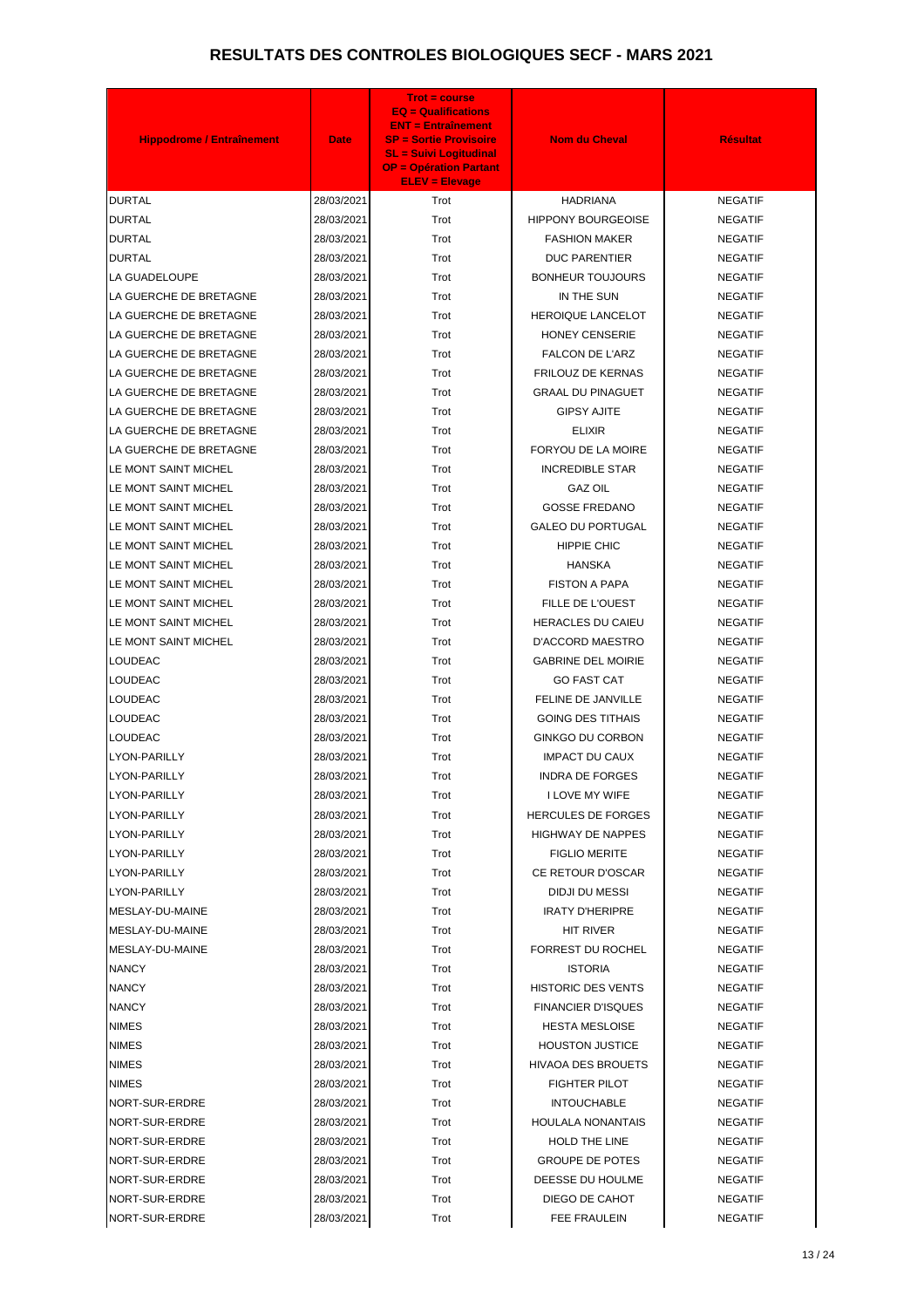| <b>Hippodrome / Entraînement</b> | <b>Date</b> | <b>Trot = course</b><br><b>EQ = Qualifications</b><br><b>ENT = Entraînement</b><br><b>SP = Sortie Provisoire</b><br><b>SL = Suivi Logitudinal</b><br><b>OP = Opération Partant</b><br><b>ELEV = Elevage</b> | <b>Nom du Cheval</b>      | <b>Résultat</b> |
|----------------------------------|-------------|-------------------------------------------------------------------------------------------------------------------------------------------------------------------------------------------------------------|---------------------------|-----------------|
| NORT-SUR-ERDRE                   | 28/03/2021  | Trot                                                                                                                                                                                                        | <b>CHANELLE DE GINAI</b>  | <b>NEGATIF</b>  |
| <b>RAMBOUILLET</b>               | 28/03/2021  | Trot                                                                                                                                                                                                        | <b>ILLICO DE BOUTEAU</b>  | <b>NEGATIF</b>  |
| <b>RAMBOUILLET</b>               | 28/03/2021  | Trot                                                                                                                                                                                                        | <b>HAVE A LIFE</b>        | <b>NEGATIF</b>  |
| <b>RAMBOUILLET</b>               | 28/03/2021  | Trot                                                                                                                                                                                                        | <b>HOOLIGAN</b>           | <b>NEGATIF</b>  |
| RAMBOUILLET                      | 28/03/2021  | Trot                                                                                                                                                                                                        | <b>GOLD DU METZ</b>       | <b>NEGATIF</b>  |
| <b>RAMBOUILLET</b>               | 28/03/2021  | Trot                                                                                                                                                                                                        | <b>GOLD D'ECROVILLE</b>   | <b>NEGATIF</b>  |
| <b>RAMBOUILLET</b>               | 28/03/2021  | Trot                                                                                                                                                                                                        | <b>DELPHES D'ARIANE</b>   | <b>NEGATIF</b>  |
| <b>RAMBOUILLET</b>               | 28/03/2021  | Trot                                                                                                                                                                                                        | FRED DE TOUNE             | <b>NEGATIF</b>  |
| <b>RAMBOUILLET</b>               | 28/03/2021  | Trot                                                                                                                                                                                                        | <b>FASHION GIRL</b>       | <b>NEGATIF</b>  |
| <b>RAMBOUILLET</b>               | 28/03/2021  | Trot                                                                                                                                                                                                        | <b>FLASH LOVE</b>         | <b>NEGATIF</b>  |
| <b>ROYAN</b>                     | 28/03/2021  | Trot                                                                                                                                                                                                        | <b>ITXASSOU</b>           | <b>NEGATIF</b>  |
| <b>ROYAN</b>                     | 28/03/2021  | Trot                                                                                                                                                                                                        | <b>HELVECIA BELLA</b>     | <b>NEGATIF</b>  |
| <b>ROYAN</b>                     | 28/03/2021  | Trot                                                                                                                                                                                                        | <b>HEIDI DU YUCCA</b>     | <b>NEGATIF</b>  |
| <b>ROYAN</b>                     | 28/03/2021  | Trot                                                                                                                                                                                                        | <b>FRANCOIS NAY</b>       | <b>NEGATIF</b>  |
| CHATILLON-SUR-CHALARONNE         | 29/03/2021  | Trot                                                                                                                                                                                                        | <b>IVANA DE BERTRANGE</b> | <b>NEGATIF</b>  |
| CHATILLON-SUR-CHALARONNE         | 29/03/2021  | Trot                                                                                                                                                                                                        | <b>HURIANO</b>            | <b>NEGATIF</b>  |
| CHATILLON-SUR-CHALARONNE         | 29/03/2021  | Trot                                                                                                                                                                                                        | EL PARDO                  | <b>NEGATIF</b>  |
| CHATILLON-SUR-CHALARONNE         | 29/03/2021  | Trot                                                                                                                                                                                                        | <b>DESTRIER D'OR</b>      | <b>NEGATIF</b>  |
| LE CROISE-LAROCHE                | 29/03/2021  | Trot                                                                                                                                                                                                        | <b>HABIT DE SOIREE</b>    | <b>NEGATIF</b>  |
| LE CROISE-LAROCHE                | 29/03/2021  | Trot                                                                                                                                                                                                        | <b>GAMELIA DUB'S</b>      | <b>NEGATIF</b>  |
| LE CROISE-LAROCHE                | 29/03/2021  | Trot                                                                                                                                                                                                        | <b>GAVROCHE D'IDEE</b>    | <b>NEGATIF</b>  |
| LE CROISE-LAROCHE                | 29/03/2021  | Trot                                                                                                                                                                                                        | <b>FOXTROT DU GANEP</b>   | <b>NEGATIF</b>  |
| LE CROISE-LAROCHE                | 29/03/2021  | Trot                                                                                                                                                                                                        | <b>EXTASE DU BOUFFEY</b>  | <b>NEGATIF</b>  |
| LE CROISE-LAROCHE                | 29/03/2021  | Trot                                                                                                                                                                                                        | <b>ESPERANCE GIRL</b>     | <b>NEGATIF</b>  |
| LE CROISE-LAROCHE                | 29/03/2021  | Trot                                                                                                                                                                                                        | <b>GAMIN DE FOURCHES</b>  | <b>NEGATIF</b>  |
| LE CROISE-LAROCHE                | 29/03/2021  | Trot                                                                                                                                                                                                        | <b>I LOVE ROSE FLOWER</b> | <b>NEGATIF</b>  |
| L'ISLE SUR LA SORGUE             | 29/03/2021  | Trot                                                                                                                                                                                                        | <b>HIRO MAGIS</b>         | <b>NEGATIF</b>  |
| L'ISLE SUR LA SORGUE             | 29/03/2021  | Trot                                                                                                                                                                                                        | <b>EASY DESTIN</b>        | <b>NEGATIF</b>  |
| L'ISLE SUR LA SORGUE             | 29/03/2021  | Trot                                                                                                                                                                                                        | <b>GARCON</b>             | <b>NEGATIF</b>  |
| L'ISLE SUR LA SORGUE             | 29/03/2021  | Trot                                                                                                                                                                                                        | <b>GOMORRO</b>            | <b>NEGATIF</b>  |
| L'ISLE SUR LA SORGUE             | 29/03/2021  | Trot                                                                                                                                                                                                        | <b>FLASH DE GINAI</b>     | <b>NEGATIF</b>  |
| L'ISLE SUR LA SORGUE             | 29/03/2021  | Trot                                                                                                                                                                                                        | <b>FULGURER</b>           | <b>NEGATIF</b>  |
| L'ISLE SUR LA SORGUE             | 29/03/2021  | Trot                                                                                                                                                                                                        | DALDRY DE L'ANTE          | <b>NEGATIF</b>  |
| L'ISLE SUR LA SORGUE             | 29/03/2021  | Trot                                                                                                                                                                                                        | ELAN DU BOULAY            | <b>NEGATIF</b>  |
| VIRE NORMANDIE                   | 29/03/2021  | Trot                                                                                                                                                                                                        | DOHA DE FROMENTIN         | <b>NEGATIF</b>  |
| VIRE NORMANDIE                   | 29/03/2021  | Trot                                                                                                                                                                                                        | <b>FRANGE FLEURIE</b>     | <b>NEGATIF</b>  |
| VIRE NORMANDIE                   | 29/03/2021  | Trot                                                                                                                                                                                                        | HIZIA ROCQ                | <b>NEGATIF</b>  |
| VIRE NORMANDIE                   | 29/03/2021  | Trot                                                                                                                                                                                                        | <b>HARYPOTERFROMENTRO</b> | <b>NEGATIF</b>  |
| VIRE NORMANDIE                   | 29/03/2021  | Trot                                                                                                                                                                                                        | <b>INDICATOR DU GITE</b>  | <b>NEGATIF</b>  |
| VIRE NORMANDIE                   | 29/03/2021  | Trot                                                                                                                                                                                                        | GOGO DES MALBERAUX        | <b>NEGATIF</b>  |
| VIRE NORMANDIE                   | 29/03/2021  | Trot                                                                                                                                                                                                        | <b>GOFARA</b>             | <b>NEGATIF</b>  |
| <b>VIRE NORMANDIE</b>            | 29/03/2021  | Trot                                                                                                                                                                                                        | <b>FASLIYEN D'ORGERES</b> | <b>NEGATIF</b>  |
| CAEN                             | 30/03/2021  | Trot                                                                                                                                                                                                        | <b>INA DU RIB</b>         | <b>NEGATIF</b>  |
| CAEN                             | 30/03/2021  | Trot                                                                                                                                                                                                        | <b>HELLO JADE RUSH</b>    | <b>NEGATIF</b>  |
| <b>CAEN</b>                      | 30/03/2021  | Trot                                                                                                                                                                                                        | HAVANA DU BREUIL          | <b>NEGATIF</b>  |
| CAEN                             | 30/03/2021  | Trot                                                                                                                                                                                                        | <b>GOLD DAIRPET</b>       | <b>NEGATIF</b>  |
| CAEN                             | 30/03/2021  | Trot                                                                                                                                                                                                        | <b>ICE TEA</b>            | <b>NEGATIF</b>  |
| CAEN                             | 30/03/2021  | Trot                                                                                                                                                                                                        | <b>FADILA</b>             | <b>NEGATIF</b>  |
| <b>CAEN</b>                      | 30/03/2021  | Trot                                                                                                                                                                                                        | <b>FLORA SCOTIA</b>       | <b>NEGATIF</b>  |
| CAEN                             | 30/03/2021  | Trot                                                                                                                                                                                                        | <b>EOLE DU PRIEURE</b>    | <b>NEGATIF</b>  |
| <b>ENGHIEN</b>                   | 30/03/2021  | Trot                                                                                                                                                                                                        | <b>IRON MAN DE HOERDT</b> | <b>NEGATIF</b>  |
| <b>ENGHIEN</b>                   | 30/03/2021  | Trot                                                                                                                                                                                                        | <b>HOLDING GIRL</b>       | <b>NEGATIF</b>  |
| <b>ENGHIEN</b>                   | 30/03/2021  | Trot                                                                                                                                                                                                        | <b>EAST RIVER</b>         | <b>NEGATIF</b>  |
| <b>ENGHIEN</b>                   | 30/03/2021  | Trot                                                                                                                                                                                                        | <b>GRANDE SOIREE</b>      | NEGATIF         |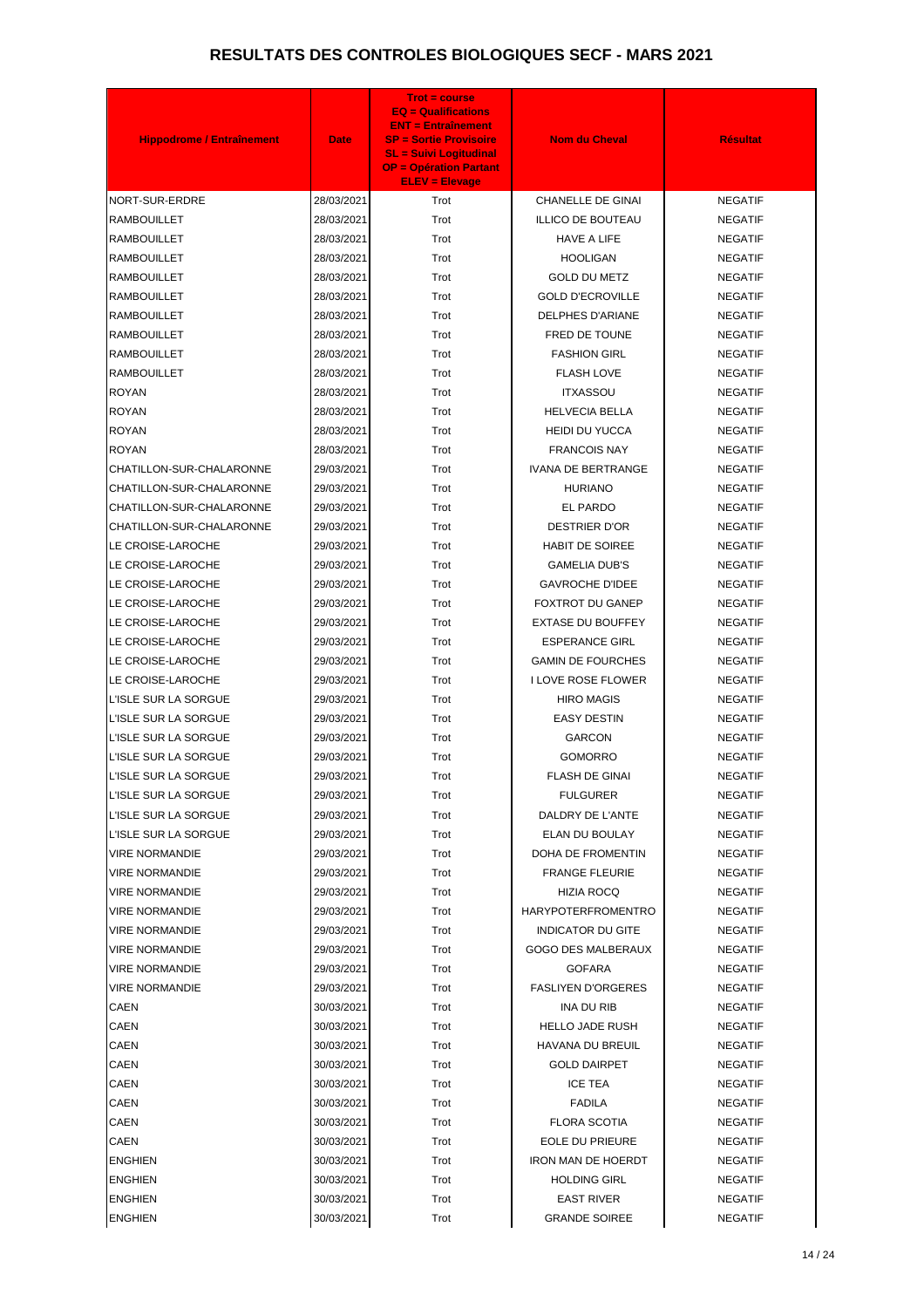| <b>Hippodrome / Entraînement</b> | <b>Date</b> | $Trot = course$<br><b>EQ = Qualifications</b><br><b>ENT = Entraînement</b><br><b>SP = Sortie Provisoire</b><br><b>SL = Suivi Logitudinal</b><br><b>OP = Opération Partant</b><br><b>ELEV = Elevage</b> | <b>Nom du Cheval</b>    | <b>Résultat</b> |
|----------------------------------|-------------|--------------------------------------------------------------------------------------------------------------------------------------------------------------------------------------------------------|-------------------------|-----------------|
| <b>ENGHIEN</b>                   | 30/03/2021  | Trot                                                                                                                                                                                                   | <b>FIFTY BARBES</b>     | <b>NEGATIF</b>  |
| <b>ENGHIEN</b>                   | 30/03/2021  | Trot                                                                                                                                                                                                   | <b>GALON DE VIRE</b>    | <b>NEGATIF</b>  |
| <b>ENGHIEN</b>                   | 30/03/2021  | Trot                                                                                                                                                                                                   | <b>HAYRTON MAGIC</b>    | <b>NEGATIF</b>  |
| <b>ENGHIEN</b>                   | 30/03/2021  | Trot                                                                                                                                                                                                   | <b>EVEIL</b>            | <b>NEGATIF</b>  |
| MARSEILLE-BORELY                 | 31/03/2021  | Trot                                                                                                                                                                                                   | <b>ELIOT D'AMBRI</b>    | <b>NEGATIF</b>  |
| MARSEILLE-BORELY                 | 31/03/2021  | Trot                                                                                                                                                                                                   | <b>DECOLORATION</b>     | <b>NEGATIF</b>  |
| MARSEILLE-BORELY                 | 31/03/2021  | Trot                                                                                                                                                                                                   | <b>EPICE LIGERIENNE</b> | <b>NEGATIF</b>  |
| <b>MARSEILLE-BORELY</b>          | 31/03/2021  | Trot                                                                                                                                                                                                   | <b>IDYLLE DARLING</b>   | <b>NEGATIF</b>  |
| <b>MARSEILLE-BORELY</b>          | 31/03/2021  | Trot                                                                                                                                                                                                   | <b>HARMONIE D'URZY</b>  | <b>NEGATIF</b>  |
| MARSEILLE-BORELY                 | 31/03/2021  | Trot                                                                                                                                                                                                   | <b>ELLINGTON DREAM</b>  | <b>NEGATIF</b>  |
| <b>MARSEILLE-BORELY</b>          | 31/03/2021  | Trot                                                                                                                                                                                                   | <b>FORJAN</b>           | <b>NEGATIF</b>  |
| MARSEILLE-BORELY                 | 31/03/2021  | Trot                                                                                                                                                                                                   | EDISON DU PUY           | <b>NEGATIF</b>  |
| MARSEILLE-BORELY                 | 31/03/2021  | Trot                                                                                                                                                                                                   | <b>GARRY THORIS</b>     | <b>NEGATIF</b>  |
| <b>REIMS</b>                     | 31/03/2021  | Trot                                                                                                                                                                                                   | <b>HYDRA</b>            | <b>NEGATIF</b>  |
| <b>REIMS</b>                     | 31/03/2021  | Trot                                                                                                                                                                                                   | <b>HAPPY ATOUT</b>      | <b>NEGATIF</b>  |
| <b>REIMS</b>                     | 31/03/2021  | Trot                                                                                                                                                                                                   | <b>GENIE DU PIN</b>     | <b>NEGATIF</b>  |
| <b>REIMS</b>                     | 31/03/2021  | Trot                                                                                                                                                                                                   | <b>EXCELLENTISSIME</b>  | <b>NEGATIF</b>  |
| <b>REIMS</b>                     | 31/03/2021  | Trot                                                                                                                                                                                                   | <b>ERASME WILLIAMS</b>  | <b>NEGATIF</b>  |
| <b>REIMS</b>                     | 31/03/2021  | Trot                                                                                                                                                                                                   | <b>GAMBIT GIBUS</b>     | <b>NEGATIF</b>  |
| <b>REIMS</b>                     | 31/03/2021  | Trot                                                                                                                                                                                                   | <b>I AM HAPPY</b>       | <b>NEGATIF</b>  |
| <b>REIMS</b>                     | 31/03/2021  | Trot                                                                                                                                                                                                   | HIP HOP D'EURVAD        | <b>NEGATIF</b>  |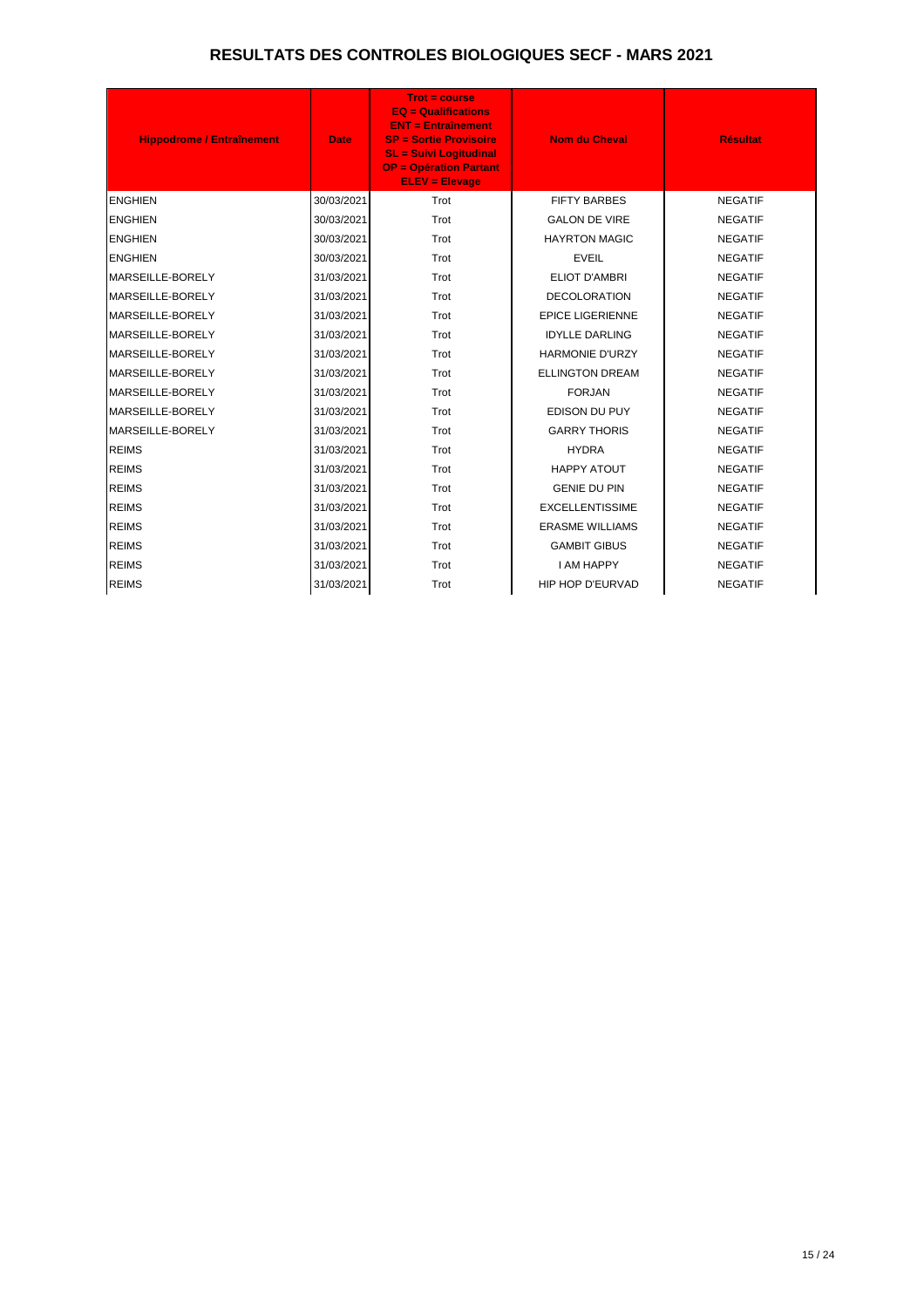| <b>Hippodrome / Entraînement</b> | <b>Date</b> | <b>Trot = course</b><br><b>EQ = Qualifications</b><br><b>ENT = Entraînement</b><br><b>SP = Sortie Provisoire</b><br><b>SL = Suivi Logitudinal</b><br><b>OP = Opération Partant</b><br><b>ELEV = Elevage</b> | <b>Nom du Cheval</b>      | <b>Résultat</b> |
|----------------------------------|-------------|-------------------------------------------------------------------------------------------------------------------------------------------------------------------------------------------------------------|---------------------------|-----------------|
| LAVAL                            | 02/03/2021  | EQ.                                                                                                                                                                                                         | <b>INCENIA DE HOUELLE</b> | <b>NEGATIF</b>  |
| LAVAL                            | 02/03/2021  | EQ                                                                                                                                                                                                          | <b>IBIS DU CHENE VERT</b> | <b>NEGATIF</b>  |
| LAVAL                            | 02/03/2021  | EQ                                                                                                                                                                                                          | <b>INTRIGUE MESLOISE</b>  | <b>NEGATIF</b>  |
| LAVAL                            | 02/03/2021  | EQ                                                                                                                                                                                                          | <b>IRISH PELSA</b>        | <b>NEGATIF</b>  |
| LAVAL                            | 02/03/2021  | EQ                                                                                                                                                                                                          | INFINIE DE LA GIRO        | <b>NEGATIF</b>  |
| LAVAL                            | 02/03/2021  | EQ                                                                                                                                                                                                          | <b>ISLE DE HOUELLE</b>    | <b>NEGATIF</b>  |
| LAVAL                            | 02/03/2021  | EQ                                                                                                                                                                                                          | <b>IPER GO</b>            | <b>NEGATIF</b>  |
| LE CROISE-LAROCHE                | 02/03/2021  | EQ                                                                                                                                                                                                          | I LOVE DE VIETTE          | <b>NEGATIF</b>  |
| LE CROISE-LAROCHE                | 02/03/2021  | EQ                                                                                                                                                                                                          | <b>ENIGME</b>             | <b>NEGATIF</b>  |
| LE CROISE-LAROCHE                | 02/03/2021  | EQ                                                                                                                                                                                                          | <b>IRON RUNNER</b>        | <b>NEGATIF</b>  |
| <b>AGEN</b>                      | 03/03/2021  | EQ                                                                                                                                                                                                          | <b>IQUEM NARCY</b>        | <b>NEGATIF</b>  |
| <b>AGEN</b>                      | 03/03/2021  | EQ                                                                                                                                                                                                          | <b>IVY DE BENAC</b>       | <b>NEGATIF</b>  |
| <b>AGEN</b>                      | 03/03/2021  | EQ                                                                                                                                                                                                          | <b>FABARM</b>             | <b>NEGATIF</b>  |
| <b>AGEN</b>                      | 03/03/2021  | EQ                                                                                                                                                                                                          | <b>IMAO LOVE</b>          | <b>NEGATIF</b>  |
| <b>AGEN</b>                      | 03/03/2021  | EQ                                                                                                                                                                                                          | <b>IMPERIALE DE SYHM</b>  | <b>NEGATIF</b>  |
| <b>AGEN</b>                      | 03/03/2021  | EQ                                                                                                                                                                                                          | <b>IPALIGO</b>            | <b>NEGATIF</b>  |
| <b>CAEN</b>                      | 03/03/2021  | EQ                                                                                                                                                                                                          | <b>ICARE DE TROIS</b>     | <b>NEGATIF</b>  |
| <b>CAEN</b>                      | 03/03/2021  | EQ                                                                                                                                                                                                          | <b>ITAC DE PICDOM</b>     | <b>NEGATIF</b>  |
| <b>CAEN</b>                      | 03/03/2021  | EQ                                                                                                                                                                                                          | <b>IVALDO POULOT</b>      | <b>NEGATIF</b>  |
| <b>CAEN</b>                      | 03/03/2021  | EQ                                                                                                                                                                                                          | <b>IMPERIAL COGLAIS</b>   | <b>NEGATIF</b>  |
| CAEN                             | 03/03/2021  | EQ                                                                                                                                                                                                          | <b>HATTRICK EFBE</b>      | <b>NEGATIF</b>  |
| <b>GROSBOIS</b>                  | 05/03/2021  | EQ                                                                                                                                                                                                          | <b>INASTIE DANICA</b>     | <b>NEGATIF</b>  |
| <b>GROSBOIS</b>                  | 05/03/2021  | EQ                                                                                                                                                                                                          | <b>IGOR BARBES</b>        | <b>NEGATIF</b>  |
| <b>GROSBOIS</b>                  | 05/03/2021  | EQ                                                                                                                                                                                                          | <b>IRRESISTIBLE HONEY</b> | <b>NEGATIF</b>  |
| <b>GROSBOIS</b>                  | 05/03/2021  | EQ                                                                                                                                                                                                          | <b>HACHIMOKO</b>          | <b>NEGATIF</b>  |
| <b>GROSBOIS</b>                  | 05/03/2021  | EQ                                                                                                                                                                                                          | <b>ICANTE</b>             | <b>NEGATIF</b>  |
| GROSBOIS                         | 05/03/2021  | EQ                                                                                                                                                                                                          | IT'S GOOD IN PARIS        | <b>NEGATIF</b>  |
| CAGNES-SUR-MER                   | 08/03/2021  | EQ                                                                                                                                                                                                          | <b>INGLORIOUS CARLESS</b> | <b>NEGATIF</b>  |
| CAGNES-SUR-MER                   | 08/03/2021  | EQ                                                                                                                                                                                                          | <b>IMPLICITE</b>          | <b>NEGATIF</b>  |
| <b>FEURS</b>                     | 09/03/2021  | EQ                                                                                                                                                                                                          | <b>IAMOS DU VAL</b>       | <b>NEGATIF</b>  |
| <b>FEURS</b>                     | 09/03/2021  | EQ                                                                                                                                                                                                          | <b>IMARA DU SABLIER</b>   | <b>NEGATIF</b>  |
| <b>FEURS</b>                     | 09/03/2021  | EQ                                                                                                                                                                                                          | <b>INDY DANELY</b>        | <b>NEGATIF</b>  |
| <b>FEURS</b>                     | 09/03/2021  | EQ                                                                                                                                                                                                          | <b>IOLERANA D'EAM</b>     | <b>NEGATIF</b>  |
| <b>FEURS</b>                     | 09/03/2021  | EQ                                                                                                                                                                                                          | <b>IRINA D'HAGUE</b>      | <b>NEGATIF</b>  |
| <b>FEURS</b>                     | 09/03/2021  | EQ                                                                                                                                                                                                          | <b>ISA THE BEST</b>       | <b>NEGATIF</b>  |
| MESLAY-DU-MAINE                  | 09/03/2021  | EQ                                                                                                                                                                                                          | <b>IGLOO ARCTIC</b>       | <b>NEGATIF</b>  |
| MESLAY-DU-MAINE                  | 09/03/2021  | EQ                                                                                                                                                                                                          | <b>ILLUSION DE CHENU</b>  | <b>NEGATIF</b>  |
| MESLAY-DU-MAINE                  | 09/03/2021  | EQ                                                                                                                                                                                                          | <b>HARRY NAY</b>          | <b>NEGATIF</b>  |
| MESLAY-DU-MAINE                  | 09/03/2021  | EQ                                                                                                                                                                                                          | <b>IDYLLE GEMA</b>        | <b>NEGATIF</b>  |
| MESLAY-DU-MAINE                  | 09/03/2021  | EQ                                                                                                                                                                                                          | <b>IDEAL FLEURI</b>       | <b>NEGATIF</b>  |
| MESLAY-DU-MAINE                  | 09/03/2021  | EQ                                                                                                                                                                                                          | <b>INFINITY DU PONT</b>   | <b>NEGATIF</b>  |
| CAEN                             | 16/03/2021  | EQ                                                                                                                                                                                                          | IXOS DU SKY               | <b>NEGATIF</b>  |
| <b>CAEN</b>                      | 16/03/2021  | EQ                                                                                                                                                                                                          | <b>IDEAL DANEPIERRE</b>   | <b>NEGATIF</b>  |
| CAEN                             | 16/03/2021  | EQ                                                                                                                                                                                                          | <b>ILLUSTRE</b>           | <b>NEGATIF</b>  |
| <b>CAEN</b>                      | 16/03/2021  | EQ                                                                                                                                                                                                          | EURASIA JIEL              | <b>NEGATIF</b>  |
| <b>CAEN</b>                      | 16/03/2021  | EQ                                                                                                                                                                                                          | <b>INDIAN HORSE</b>       | <b>NEGATIF</b>  |
| <b>CAEN</b>                      | 16/03/2021  | EQ                                                                                                                                                                                                          | <b>I LOVE MOIRE</b>       | <b>NEGATIF</b>  |
| <b>CAEN</b>                      | 16/03/2021  | EQ                                                                                                                                                                                                          | <b>FAKIR DE LUISLO</b>    | <b>NEGATIF</b>  |
| CAEN                             | 16/03/2021  | EQ                                                                                                                                                                                                          | <b>IDEALE NEP</b>         | <b>NEGATIF</b>  |
| <b>CAEN</b>                      | 16/03/2021  | EQ                                                                                                                                                                                                          | <b>IRVANA DU PIN</b>      | <b>NEGATIF</b>  |
| CAEN                             | 16/03/2021  | EQ                                                                                                                                                                                                          | <b>INCREDIBLE LUCIANO</b> | <b>NEGATIF</b>  |
| BEAUMONT-DE-LOMAGNE              | 17/03/2021  | EQ                                                                                                                                                                                                          | <b>INOUI DE FROMENTEL</b> | <b>NEGATIF</b>  |
| BEAUMONT-DE-LOMAGNE              | 17/03/2021  | EQ                                                                                                                                                                                                          | <b>INAYA DE LIGNY</b>     | <b>NEGATIF</b>  |
| BEAUMONT-DE-LOMAGNE              | 17/03/2021  | EQ                                                                                                                                                                                                          | <b>INTERVIEW DE LORD</b>  | NEGATIF         |
|                                  |             |                                                                                                                                                                                                             |                           |                 |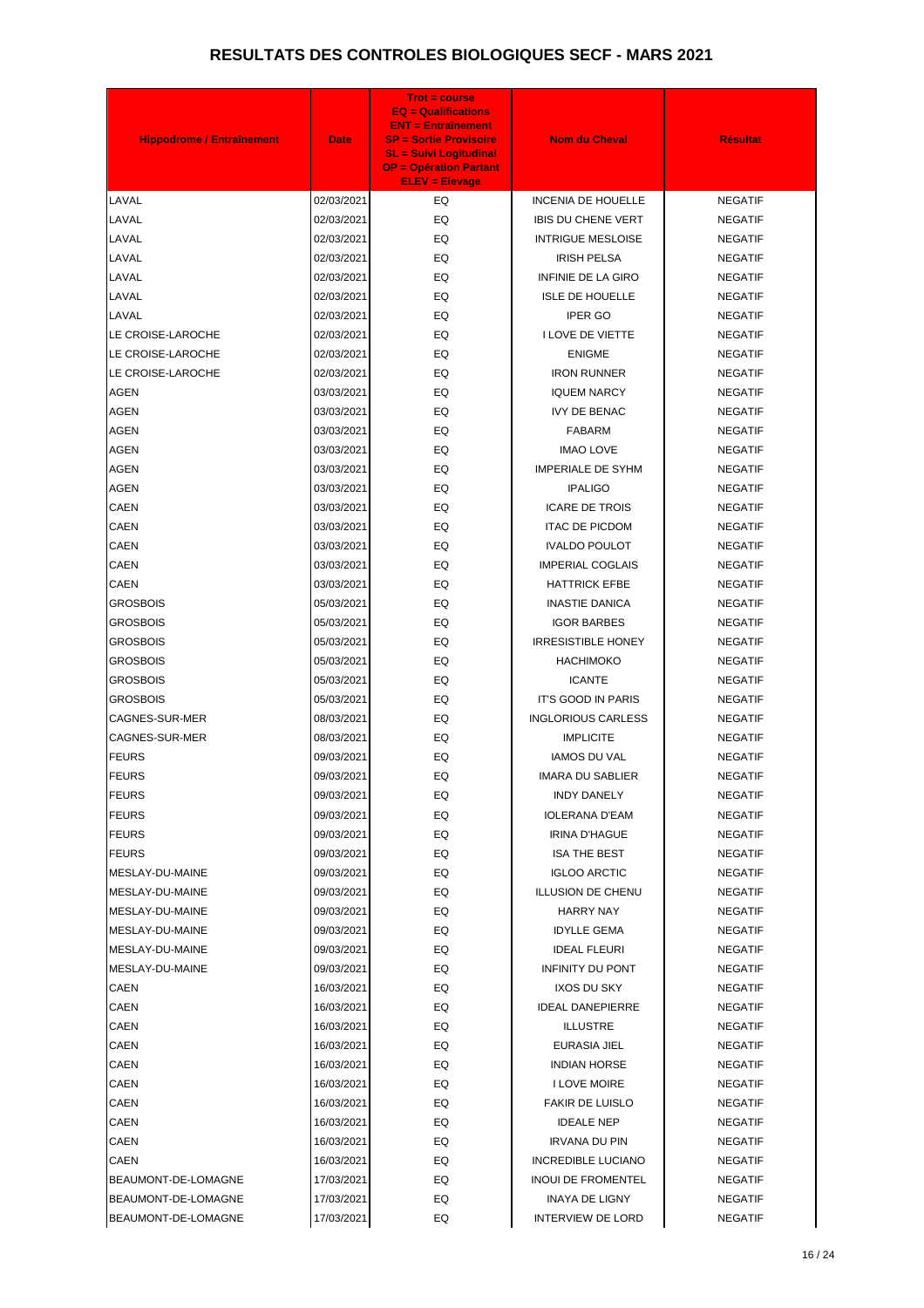| <b>Hippodrome / Entraînement</b>   | <b>Date</b>              | <b>Trot = course</b><br><b>EQ = Qualifications</b><br><b>ENT = Entraînement</b><br><b>SP = Sortie Provisoire</b><br><b>SL = Suivi Logitudinal</b><br><b>OP = Opération Partant</b><br><b>ELEV = Elevage</b> | <b>Nom du Cheval</b>                              | <b>Résultat</b>                  |
|------------------------------------|--------------------------|-------------------------------------------------------------------------------------------------------------------------------------------------------------------------------------------------------------|---------------------------------------------------|----------------------------------|
| BEAUMONT-DE-LOMAGNE                | 17/03/2021               | EQ.                                                                                                                                                                                                         | IF YOU WANT                                       | <b>NEGATIF</b>                   |
| <b>LE MANS</b>                     | 18/03/2021               | EQ.                                                                                                                                                                                                         | <b>INFLUENCE ROC</b>                              | <b>NEGATIF</b>                   |
| <b>LE MANS</b>                     | 18/03/2021               | EQ.                                                                                                                                                                                                         | <b>HAPPY VALLEY</b>                               | <b>NEGATIF</b>                   |
| LE MANS                            | 18/03/2021               | EQ                                                                                                                                                                                                          | <b>GABRIELLE MAYBE</b>                            | <b>NEGATIF</b>                   |
| <b>LE MANS</b>                     | 18/03/2021               | EQ                                                                                                                                                                                                          | <b>IDYLLE PRECIEUSE</b>                           | <b>NEGATIF</b>                   |
| LE MANS                            | 18/03/2021               | EQ                                                                                                                                                                                                          | <b>ICARE NAY</b>                                  | <b>NEGATIF</b>                   |
| <b>GROSBOIS</b>                    | 19/03/2021               | EQ                                                                                                                                                                                                          | <b>IMPACT DE CRISTAL</b>                          | <b>NEGATIF</b>                   |
| <b>GROSBOIS</b>                    | 19/03/2021               | EQ                                                                                                                                                                                                          | <b>ILLICO DES BROUETS</b>                         | <b>NEGATIF</b>                   |
| <b>GROSBOIS</b>                    | 19/03/2021               | EQ                                                                                                                                                                                                          | <b>ISLA JUELA</b>                                 | <b>NEGATIF</b>                   |
| <b>GROSBOIS</b>                    | 19/03/2021               | EQ                                                                                                                                                                                                          | <b>ILLUSTRE DE CHENOU</b>                         | <b>NEGATIF</b>                   |
| <b>GROSBOIS</b>                    | 19/03/2021               | EQ                                                                                                                                                                                                          | <b>CANDIDAT D'ORTIGE</b>                          | <b>NEGATIF</b>                   |
| <b>GROSBOIS</b>                    | 19/03/2021               | EQ                                                                                                                                                                                                          | <b>FISTON VELOCE</b>                              | <b>NEGATIF</b>                   |
| <b>AMIENS</b>                      | 23/03/2021               | EQ                                                                                                                                                                                                          | <b>IVON DE LA MONERIE</b>                         | <b>NEGATIF</b>                   |
| <b>AMIENS</b>                      | 23/03/2021               | EQ                                                                                                                                                                                                          | <b>ILLICO DE BLEMONT</b>                          | <b>NEGATIF</b>                   |
| <b>AMIENS</b>                      | 23/03/2021               | EQ                                                                                                                                                                                                          | DANEHILL DANCER                                   | <b>NEGATIF</b>                   |
| <b>CAEN</b>                        | 23/03/2021               | EQ                                                                                                                                                                                                          | <b>IDEAL DE BEZILLAT</b>                          | <b>NEGATIF</b>                   |
| <b>CAEN</b>                        | 23/03/2021               | EQ                                                                                                                                                                                                          | <b>IMAGINE MAISONS</b>                            | <b>NEGATIF</b>                   |
| <b>CAEN</b>                        | 23/03/2021               | EQ                                                                                                                                                                                                          | <b>IMAGE D'AUVRECY</b>                            | <b>NEGATIF</b>                   |
| <b>CAEN</b>                        | 23/03/2021               | EQ                                                                                                                                                                                                          | <b>IFALCO DE MAY</b>                              | <b>NEGATIF</b>                   |
| <b>CAEN</b>                        | 23/03/2021               | EQ                                                                                                                                                                                                          | <b>IGANA</b>                                      | <b>NEGATIF</b>                   |
| <b>CAEN</b>                        | 23/03/2021               | EQ                                                                                                                                                                                                          | <b>CONCERTO COINTERIE</b>                         | <b>NEGATIF</b>                   |
| <b>CAEN</b>                        | 23/03/2021               | EQ                                                                                                                                                                                                          | <b>IDYLLE DU BELVER</b>                           | <b>NEGATIF</b>                   |
| LAVAL                              | 23/03/2021               | EQ                                                                                                                                                                                                          | IL REVE DES GLENAN                                | <b>NEGATIF</b>                   |
| LAVAL                              | 23/03/2021               | EQ                                                                                                                                                                                                          | <b>IMPACT MAGIC</b>                               | <b>NEGATIF</b>                   |
| LAVAL                              | 23/03/2021               | EQ                                                                                                                                                                                                          | <b>ISIA VICI</b>                                  | <b>NEGATIF</b>                   |
| LAVAL                              | 23/03/2021               | EQ                                                                                                                                                                                                          | <b>IDAHO VICI</b>                                 | <b>NEGATIF</b>                   |
| LAVAL                              | 23/03/2021               | EQ                                                                                                                                                                                                          | <b>IDEN</b>                                       | <b>NEGATIF</b>                   |
| LAVAL                              | 23/03/2021               | EQ                                                                                                                                                                                                          | <b>IADIPOSTE</b>                                  | <b>NEGATIF</b>                   |
| LAVAL                              | 23/03/2021               | EQ                                                                                                                                                                                                          | <b>ICARIUS MAT</b>                                | <b>NEGATIF</b>                   |
| SAINT-GALMIER                      | 24/03/2021               | EQ                                                                                                                                                                                                          | <b>IDAORA DU JOUR</b>                             | <b>NEGATIF</b>                   |
| SAINT-GALMIER                      | 24/03/2021               | EQ                                                                                                                                                                                                          | <b>INVERSION</b>                                  | <b>NEGATIF</b>                   |
| <b>SAINT-GALMIER</b>               | 24/03/2021               | EQ                                                                                                                                                                                                          | <b>HARDY DU SABLIER</b>                           | <b>NEGATIF</b>                   |
| MESLAY-DU-MAINE                    | 30/03/2021               | EQ                                                                                                                                                                                                          | <b>ITAQUE DU VIVIER</b>                           | <b>NEGATIF</b>                   |
| <b>MESLAY-DU-MAINE</b>             | 30/03/2021               | EQ                                                                                                                                                                                                          | <b>HELLA DES BROSSES</b>                          | <b>NEGATIF</b>                   |
| MESLAY-DU-MAINE                    | 30/03/2021               | EQ                                                                                                                                                                                                          | <b>IMPERATOR D'ELA</b>                            | <b>NEGATIF</b>                   |
| MESLAY-DU-MAINE                    | 30/03/2021               | EQ                                                                                                                                                                                                          | <b>IVORY</b>                                      | <b>NEGATIF</b>                   |
| MESLAY-DU-MAINE                    | 30/03/2021               | EQ                                                                                                                                                                                                          | <b>INFANTE MADELICE</b>                           | <b>NEGATIF</b>                   |
| MESLAY-DU-MAINE                    | 30/03/2021               | EQ                                                                                                                                                                                                          | <b>ISIS DE CALVI</b>                              | <b>NEGATIF</b>                   |
| <b>BORDEAUX</b>                    | 31/03/2021               | EQ                                                                                                                                                                                                          | <b>INDIANA DI PLABA</b>                           | <b>NEGATIF</b>                   |
| <b>BORDEAUX</b>                    | 31/03/2021               | EQ                                                                                                                                                                                                          | <b>IDEA DE NARMONT</b>                            | <b>NEGATIF</b>                   |
| <b>BORDEAUX</b>                    | 31/03/2021               | EQ                                                                                                                                                                                                          | ILE DE NARMONT                                    | <b>NEGATIF</b>                   |
| <b>BORDEAUX</b>                    | 31/03/2021               | EQ                                                                                                                                                                                                          | DANDY DE GODREL                                   | <b>NEGATIF</b>                   |
| <b>BORDEAUX</b>                    | 31/03/2021               | EQ<br>EQ                                                                                                                                                                                                    | <b>IDA DES RIOULTS</b><br><b>IVOIRE DE CORBIE</b> | <b>NEGATIF</b>                   |
| <b>BORDEAUX</b><br><b>BORDEAUX</b> | 31/03/2021<br>31/03/2021 | EQ                                                                                                                                                                                                          | <b>IDOLE DE SYHM</b>                              | <b>NEGATIF</b><br><b>NEGATIF</b> |
|                                    |                          | EQ                                                                                                                                                                                                          |                                                   |                                  |
| <b>BORDEAUX</b>                    | 31/03/2021               |                                                                                                                                                                                                             | I LOVE DU TILLET                                  | <b>NEGATIF</b>                   |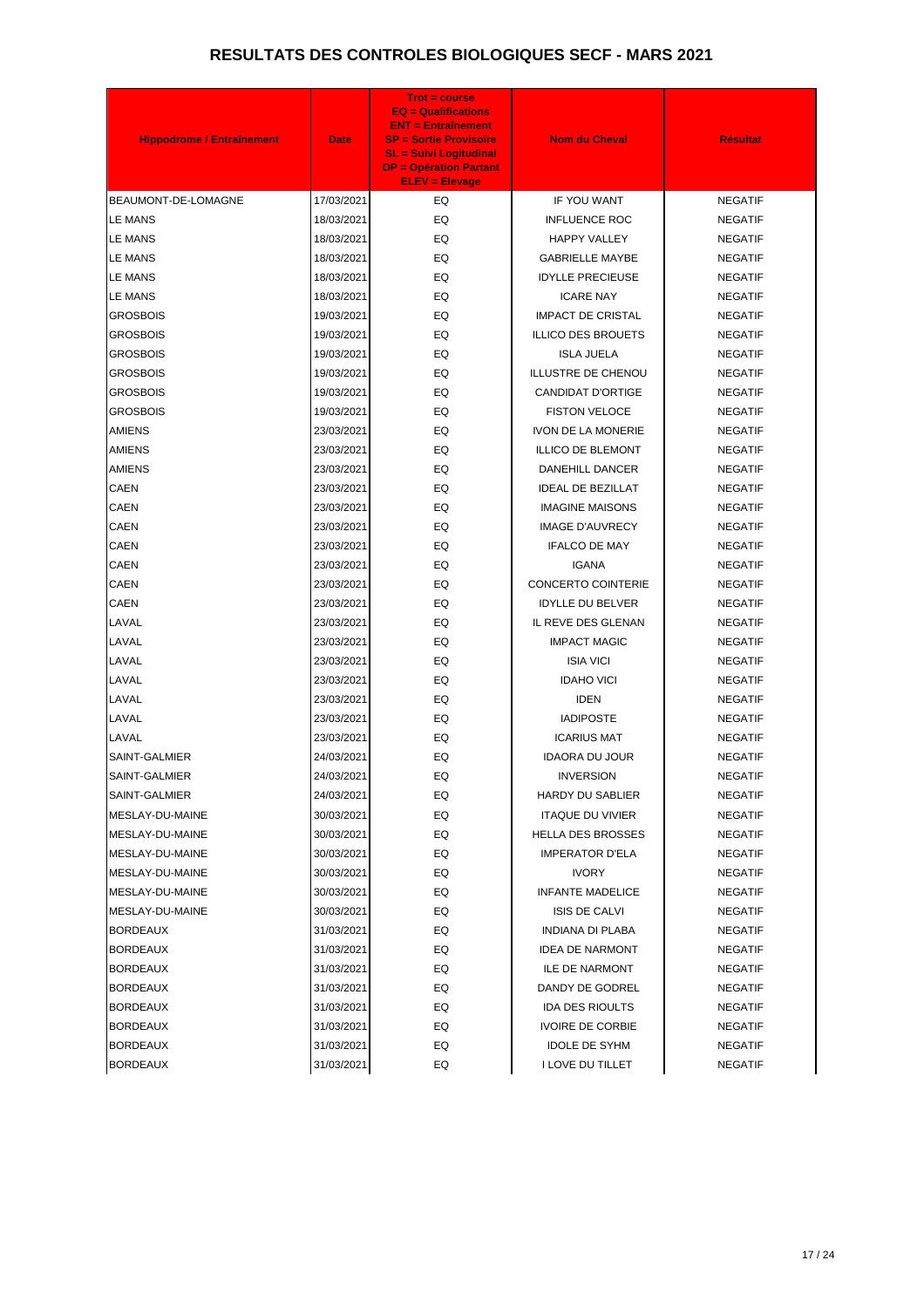| <b>Hippodrome / Entraînement</b> | <b>Date</b> | $Trot = course$<br>$EQ = \text{Qualifications}$<br><b>ENT = Entraînement</b><br><b>SP = Sortie Provisoire</b><br><b>SL = Suivi Logitudinal</b><br><b>OP = Opération Partant</b><br><b>ELEV = Elevage</b> | <b>Nom du Cheval</b>              | <b>Résultat</b>            |
|----------------------------------|-------------|----------------------------------------------------------------------------------------------------------------------------------------------------------------------------------------------------------|-----------------------------------|----------------------------|
| CONT ENT TINTILLIER A.           | 04/03/2021  | <b>ENT</b>                                                                                                                                                                                               | <b>DARLING FLIGNY</b>             | <b>NEGATIF</b>             |
| CONT ENT TINTILLIER A.           | 04/03/2021  | ENT                                                                                                                                                                                                      | <b>HEMMY DU THOT</b>              | <b>NEGATIF</b>             |
| CONT ENT TINTILLIER A.           | 04/03/2021  | ENT                                                                                                                                                                                                      | <b>HIMAGO</b>                     | <b>NEGATIF</b>             |
| CONT ENT TINTILLIER A.           | 04/03/2021  | <b>ENT</b>                                                                                                                                                                                               | <b>GENIE LULU</b>                 | <b>NEGATIF</b>             |
| CONT ENT CHAVATTE J.             | 06/03/2021  | ENT                                                                                                                                                                                                      | <b>FIRST LADY</b>                 | <b>NEGATIF</b>             |
| CONT ENT CHAVATTE J.             | 06/03/2021  | <b>ENT</b>                                                                                                                                                                                               | <b>GREEN POP</b>                  | <b>NEGATIF</b>             |
| CONT ENT CHAVATTE J.             | 06/03/2021  | <b>ENT</b>                                                                                                                                                                                               |                                   | <b>NEGATIF</b>             |
| CONT ENT MARY P.ED.              | 12/03/2021  | <b>ENT</b>                                                                                                                                                                                               | <b>ILUN DUEM</b><br><b>GENEVE</b> | <b>NEGATIF</b>             |
|                                  | 17/03/2021  |                                                                                                                                                                                                          |                                   |                            |
| <b>CONT ENT HAREL F.</b>         |             | <b>ENT</b>                                                                                                                                                                                               | DAME DE TILLARD                   | <b>NEGATIF</b>             |
| CONT ENT HAREL F.                | 17/03/2021  | ENT                                                                                                                                                                                                      | EIRE D'HELIOS                     | <b>NEGATIF</b>             |
| CONT ENT HAREL F.                | 17/03/2021  | <b>ENT</b>                                                                                                                                                                                               | <b>FADETTE DE CYM</b>             | <b>NEGATIF</b>             |
| CONT ENT HAREL F.                | 17/03/2021  | <b>ENT</b>                                                                                                                                                                                               | <b>GEMMAIL</b>                    | <b>NEGATIF</b>             |
| CONT ENT FORGET J.L.             | 19/03/2021  | <b>ENT</b>                                                                                                                                                                                               | DAME DE LA COUDRE                 | <b>NEGATIF</b>             |
| CONT ENT FORGET J.L.             | 19/03/2021  | <b>ENT</b>                                                                                                                                                                                               | DEFI DE LA COUDRE                 | <b>MEDICATION DECLAREE</b> |
| CONT ENT FORGET J.L.             | 19/03/2021  | ENT                                                                                                                                                                                                      | <b>GOLD DE LA COUDRE</b>          | <b>NEGATIF</b>             |
| CONT ENT FORGET J.L.             | 19/03/2021  | <b>ENT</b>                                                                                                                                                                                               | <b>IDEAL DE LA COUDRE</b>         | <b>NEGATIF</b>             |
| CONT ENT VINIGER J.              | 19/03/2021  | <b>ENT</b>                                                                                                                                                                                               | DAME NOIRE PHI                    | <b>NEGATIF</b>             |
| CONT ENT VINIGER J.              | 19/03/2021  | <b>ENT</b>                                                                                                                                                                                               | EDEN DE BANVILLE                  | <b>NEGATIF</b>             |
| CONT ENT VINIGER J.              | 19/03/2021  | ENT                                                                                                                                                                                                      | ELISA DU MOTTAY                   | <b>NEGATIF</b>             |
| CONT ENT VINIGER J.              | 19/03/2021  | <b>ENT</b>                                                                                                                                                                                               | <b>HERMINE DU GILET</b>           | <b>NEGATIF</b>             |
| CONT ENT FERCHAUD S.             | 22/03/2021  | ENT                                                                                                                                                                                                      | DOUGLAS DU GITE                   | <b>NEGATIF</b>             |
| CONT ENT FERCHAUD S.             | 22/03/2021  | ENT                                                                                                                                                                                                      | <b>GRAND CANYON ACE</b>           | <b>NEGATIF</b>             |
| CONT ENT FERCHAUD S.             | 22/03/2021  | ENT                                                                                                                                                                                                      | <b>HILTON DU GRENY</b>            | <b>NEGATIF</b>             |
| CONT ENT FERCHAUD S.             | 22/03/2021  | ENT                                                                                                                                                                                                      | HURRY UP VIPI                     | <b>NEGATIF</b>             |
| CONT ENT BRUYCKER DE W.          | 25/03/2021  | <b>ENT</b>                                                                                                                                                                                               | <b>ICONE DU RIL</b>               | <b>NEGATIF</b>             |
| CONT ENT BRUYCKER DE W.          | 25/03/2021  | ENT                                                                                                                                                                                                      | <b>GEDEON D'AUVILLIER</b>         | <b>NEGATIF</b>             |
| CONT ENT BRUYCKER DE W.          | 25/03/2021  | ENT                                                                                                                                                                                                      | <b>JOY DU CARNOIS</b>             | <b>NEGATIF</b>             |
| CONT ENT BRUYCKER DE W.          | 25/03/2021  | ENT                                                                                                                                                                                                      | <b>INDIRA DU PONT</b>             | <b>NEGATIF</b>             |
| CONT ENT LAVIGNE Y.              | 25/03/2021  | ENT                                                                                                                                                                                                      | DIVA DE GODREL                    | <b>NEGATIF</b>             |
| CONT ENT LAVIGNE Y.              | 25/03/2021  | <b>ENT</b>                                                                                                                                                                                               | <b>HARFANG DES ILES</b>           | <b>NEGATIF</b>             |
| CONT ENT LAVIGNE Y.              | 25/03/2021  | ENT                                                                                                                                                                                                      | <b>INDIANA QUICK</b>              | <b>NEGATIF</b>             |
| CONT ENT LAVIGNE Y.              | 25/03/2021  | ENT                                                                                                                                                                                                      | <b>GEPEATA DU VIVIER</b>          | <b>NEGATIF</b>             |
| CONT ENT RENAULT V.              | 25/03/2021  | ENT                                                                                                                                                                                                      | <b>BRIO DE TILLARD</b>            | <b>MEDICATION DECLAREE</b> |
| CONT ENT RENAULT V.              | 25/03/2021  | <b>ENT</b>                                                                                                                                                                                               | EUSEBIO DU ROUMOIS                | <b>NEGATIF</b>             |
| CONT ENT RENAULT V.              | 25/03/2021  | ENT                                                                                                                                                                                                      | FIX IT                            | <b>NEGATIF</b>             |
| CONT ENT RENAULT V.              | 25/03/2021  | ENT                                                                                                                                                                                                      | <b>GREASE D'HUON</b>              | <b>NEGATIF</b>             |
| CONT ENT BOUVIER CH.             | 26/03/2021  | <b>ENT</b>                                                                                                                                                                                               | <b>FLUTE A BEC</b>                | <b>NEGATIF</b>             |
| CONT ENT BOUVIER CH.             | 26/03/2021  | ENT                                                                                                                                                                                                      | <b>GOLD DE CHOISEL</b>            | <b>NEGATIF</b>             |
| CONT ENT BOUVIER CH.             | 26/03/2021  | <b>ENT</b>                                                                                                                                                                                               | <b>HORSE LOVE METIS</b>           | <b>NEGATIF</b>             |
| CONT ENT BOUVIER CH.             | 26/03/2021  | ENT                                                                                                                                                                                                      | <b>IMPERATRICE WELL</b>           | <b>NEGATIF</b>             |
| CONT ENT RAIMBEAUX N.            | 26/03/2021  | ENT                                                                                                                                                                                                      | <b>FANTASY FOR MONEY</b>          | <b>NEGATIF</b>             |
| CONT ENT RAIMBEAUX N.            | 26/03/2021  | <b>ENT</b>                                                                                                                                                                                               | <b>ISBA DU VIVIER</b>             | <b>NEGATIF</b>             |
| CONT ENT RAIMBEAUX N.            | 26/03/2021  | ENT                                                                                                                                                                                                      | <b>HAND DU SAPTEL</b>             | <b>NEGATIF</b>             |
| CONT ENT RAIMBEAUX N.            | 26/03/2021  | <b>ENT</b>                                                                                                                                                                                               | <b>GUAPITA LAUMAX</b>             | <b>NEGATIF</b>             |
| CONT ENT THOMAS B.               | 31/03/2021  | ENT                                                                                                                                                                                                      | <b>BOLERO DU SABLIER</b>          | <b>NEGATIF</b>             |
| CONT ENT THOMAS B.               | 31/03/2021  | ENT                                                                                                                                                                                                      | EMERAUDE DE MAGNY                 | <b>NEGATIF</b>             |
| CONT ENT THOMAS B.               | 31/03/2021  | ENT                                                                                                                                                                                                      | FEDER DE BANVILLE                 | <b>NEGATIF</b>             |
| CONT ENT THOMAS B.               | 31/03/2021  | ENT                                                                                                                                                                                                      | <b>GAMIN DU SABLIER</b>           | <b>NEGATIF</b>             |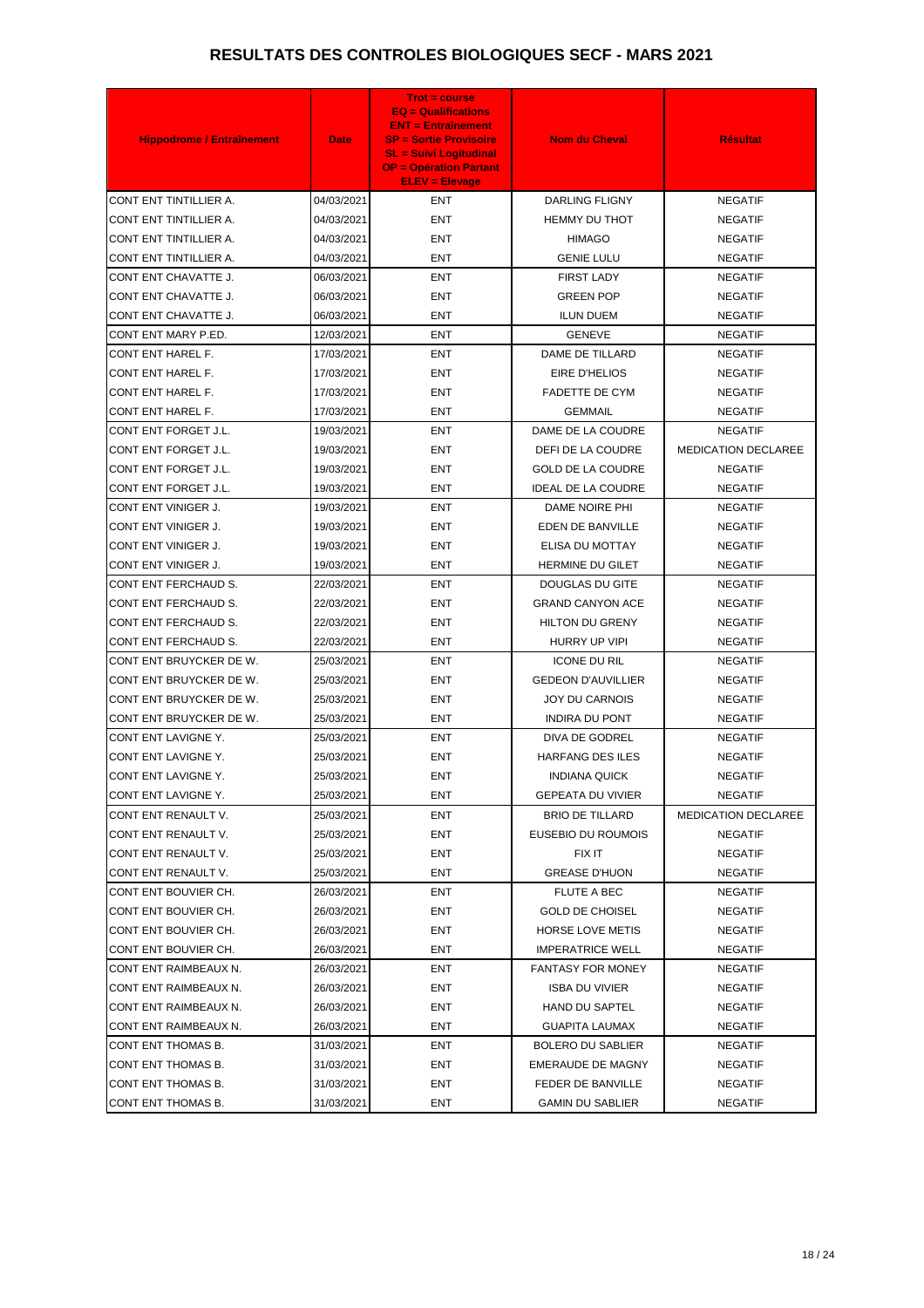| <b>Hippodrome / Entraînement</b> | <b>Date</b> | $Trot = course$<br>$EQ =$ Qualifications<br><b>ENT = Entraînement</b><br><b>SP = Sortie Provisoire</b><br><b>SL = Suivi Logitudinal</b><br><b>OP = Opération Partant</b><br><b>ELEV = Elevage</b> | <b>Nom du Cheval</b>      | <b>Résultat</b>                                          |
|----------------------------------|-------------|---------------------------------------------------------------------------------------------------------------------------------------------------------------------------------------------------|---------------------------|----------------------------------------------------------|
| S.P. SAZY E.                     | 06/03/2021  | <b>SP</b>                                                                                                                                                                                         | <b>GREEN CITY</b>         | <b>NEGATIF</b>                                           |
| IS.P. MORIN A.                   | 24/03/2021  | <b>SP</b>                                                                                                                                                                                         | <b>HARDI DE LA COUDRE</b> | <b>NEGATIF</b>                                           |
| IS.P. THIELIN M.                 | 25/03/2021  | <b>SP</b>                                                                                                                                                                                         | DOLLY D'AIMTE             | <b>NEGATIF</b>                                           |
| IS.P. PELTIER M.                 | 26/03/2021  | <b>SP</b>                                                                                                                                                                                         | <b>GALACTIC</b>           | <b>NEGATIF</b>                                           |
| S.P. PELTIER M.                  | 26/03/2021  | <b>SP</b>                                                                                                                                                                                         | <b>HASUR DAIRPET</b>      | <b>NEGATIF</b>                                           |
| IS.P. FORTIN J.CH.               | 29/03/2021  | <b>SP</b>                                                                                                                                                                                         | <b>INGENUE</b>            | <b>POSITIF SUITE</b><br><b>CONTAMINATION ALIMENTAIRE</b> |
| S.P. DELAUNAY-MOQUET I. MME      | 31/03/2021  | <b>SP</b>                                                                                                                                                                                         | <b>DONUTS DELADOU</b>     | <b>NEGATIF</b>                                           |
| IS.P. DELAUNAY-MOQUET I. MME     | 31/03/2021  | <b>SP</b>                                                                                                                                                                                         | <b>GROUPIE DU QUENNE</b>  | <b>NEGATIF</b>                                           |
| S.P. DELAUNAY-MOQUET I. MME      | 31/03/2021  | <b>SP</b>                                                                                                                                                                                         | <b>GET UP DES PLAINES</b> | <b>NEGATIF</b>                                           |
| S.P. DELAUNAY-MOQUET I. MME      | 31/03/2021  | <b>SP</b>                                                                                                                                                                                         | <b>HANDSOME BLONDE</b>    | <b>NEGATIF</b>                                           |
| S.P. LOLIC N.                    | 31/03/2021  | <b>SP</b>                                                                                                                                                                                         | HENGY DU POMMEREUX        | <b>NEGATIF</b>                                           |
| IS.P. LOLIC N.                   | 31/03/2021  | <b>SP</b>                                                                                                                                                                                         | <b>IPOP DU BOCAGE</b>     | <b>NEGATIF</b>                                           |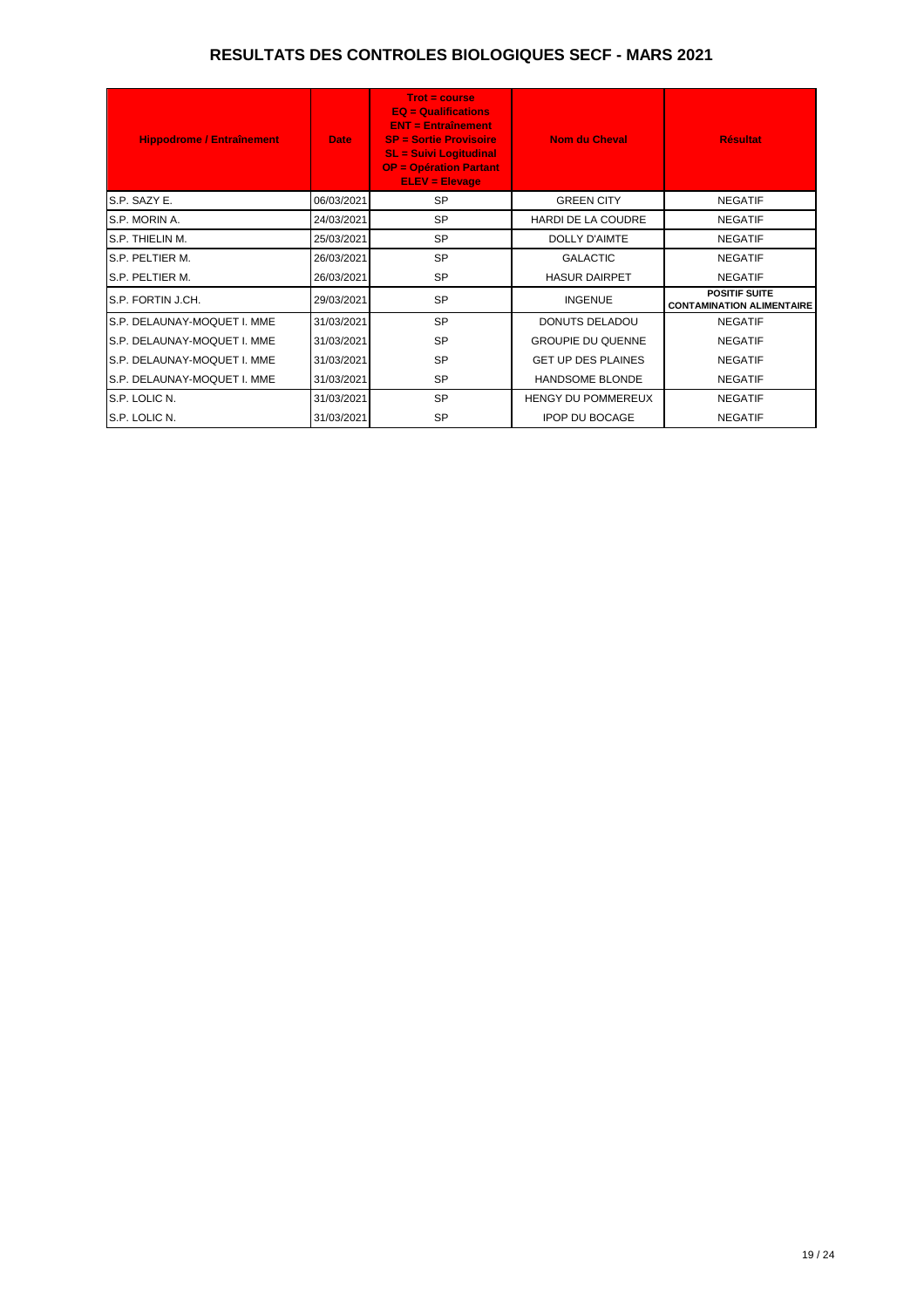| <b>Hippodrome / Entraînement</b> | <b>Date</b> | $Trot = course$<br>$EQ = \text{Qualifications}$<br><b>ENT = Entraînement</b><br><b>SP = Sortie Provisoire</b><br><b>SL = Suivi Logitudinal</b><br><b>OP = Opération Partant</b><br><b>ELEV = Elevage</b> | <b>Nom du Cheval</b>      | <b>Résultat</b> |
|----------------------------------|-------------|----------------------------------------------------------------------------------------------------------------------------------------------------------------------------------------------------------|---------------------------|-----------------|
| CONT OP JOLY R.                  | 01/03/2021  | OP                                                                                                                                                                                                       | <b>FEE FRAULEIN</b>       | <b>NEGATIF</b>  |
| CONT OP MEIRESONNE ST.           | 01/03/2021  | OP                                                                                                                                                                                                       | FLEUR DU NORD             | <b>NEGATIF</b>  |
| CONT OP VONCKX I. MME            | 01/03/2021  | <b>OP</b>                                                                                                                                                                                                | FERONA DE DUFFEL          | <b>NEGATIF</b>  |
| CONT OP DESMARRES S.             | 06/03/2021  | OP                                                                                                                                                                                                       | <b>CABAN PRIOR</b>        | <b>NEGATIF</b>  |
| CONT OP DUVALDESTIN TH.          | 06/03/2021  | OP                                                                                                                                                                                                       | CARLY                     | <b>NEGATIF</b>  |
| CONT OP JAULNEAU N.              | 06/03/2021  | OP                                                                                                                                                                                                       | <b>COCKTAIL DESBOIS</b>   | <b>NEGATIF</b>  |
| CONT OP BAZIRE J.M.              | 12/03/2021  | OP                                                                                                                                                                                                       | DAVIDSON DU PONT          | <b>NEGATIF</b>  |
| CONT OP ENSCH N.                 | 12/03/2021  | OP                                                                                                                                                                                                       | ELSA DE BELFONDS          | <b>NEGATIF</b>  |
| CONT OP GUARATO S.               | 12/03/2021  | OP                                                                                                                                                                                                       | <b>BILLIE DE MONTFORT</b> | <b>NEGATIF</b>  |
| CONT OP HERNANDEZ NAVARRO J.A.   | 12/03/2021  | OP                                                                                                                                                                                                       | <b>INDIE LOVE</b>         | <b>NEGATIF</b>  |
| CONT OP LAVIGNE Y.               | 12/03/2021  | OP                                                                                                                                                                                                       | <b>INDIANA QUICK</b>      | <b>NEGATIF</b>  |
| CONT OP LEBLANC F.               | 12/03/2021  | OP                                                                                                                                                                                                       | <b>FRISBEE D'AM</b>       | <b>NEGATIF</b>  |
| CONT OP LEBLANC F.               | 12/03/2021  | OP                                                                                                                                                                                                       | <b>ETONNANT</b>           | <b>NEGATIF</b>  |
| CONT OP MARTENS V.               | 12/03/2021  | OP                                                                                                                                                                                                       | <b>ALCOY</b>              | <b>NEGATIF</b>  |
| CONT OP MOURICE R.               | 12/03/2021  | OP                                                                                                                                                                                                       | <b>ICARE DARK</b>         | <b>NEGATIF</b>  |
| CONT OP ROGER S.                 | 12/03/2021  | OP                                                                                                                                                                                                       | <b>DELIA DU POMMEREUX</b> | <b>NEGATIF</b>  |
| CONT OP GUELPA J.                | 13/03/2021  | <b>OP</b>                                                                                                                                                                                                | <b>BAHIA QUESNOT</b>      | <b>NEGATIF</b>  |
| CONT OP BECCHETTI L.             | 14/03/2021  | <b>OP</b>                                                                                                                                                                                                | <b>TAMURE ROC</b>         | <b>NEGATIF</b>  |
| CONT OP GOCCIADORO A.            | 14/03/2021  | OP                                                                                                                                                                                                       | <b>VIVID WISE AS</b>      | <b>NEGATIF</b>  |
| CONT OP GOCCIADORO A.            | 14/03/2021  | OP                                                                                                                                                                                                       | <b>VANESIA EK</b>         | <b>NEGATIF</b>  |
| CONT OP BILLARD PH.              | 16/03/2021  | OP                                                                                                                                                                                                       | <b>HEROIQUE DELO</b>      | <b>NEGATIF</b>  |
| CONT OP DERIEUX R.               | 16/03/2021  | <b>OP</b>                                                                                                                                                                                                | <b>HELLO MADEMOISELLE</b> | <b>NEGATIF</b>  |
| CONT OP FEELDERS R.              | 16/03/2021  | OP                                                                                                                                                                                                       | <b>HEMMA DE BRIKVIL</b>   | <b>NEGATIF</b>  |
| CONT OP ABRIVARD L.CL.           | 17/03/2021  | OP                                                                                                                                                                                                       | <b>BRILLANT MADRIK</b>    | <b>NEGATIF</b>  |
| CONT OP BAZIRE J.M.              | 17/03/2021  | OP                                                                                                                                                                                                       | CALINA (NOR)              | <b>NEGATIF</b>  |
| CONT OP THOREL G.                | 17/03/2021  | OP                                                                                                                                                                                                       | CAPITAL CHARM             | <b>NEGATIF</b>  |
| CONT OP LOCQUENEUX D.            | 24/03/2021  | OP.                                                                                                                                                                                                      | DARWIN STAR               | <b>NEGATIF</b>  |
| CONT OP MASSCHAELE G.            | 24/03/2021  | OP.                                                                                                                                                                                                      | <b>ALTIUS FORTIS</b>      | <b>NEGATIF</b>  |
| CONT OP PROVOOST ST.             | 24/03/2021  | OP                                                                                                                                                                                                       | <b>DEGANAWIDAH</b>        | <b>NEGATIF</b>  |
| CONT OP MOLLEMA A.J.             | 31/03/2021  | OP                                                                                                                                                                                                       | <b>GOLDILOCKS</b>         | <b>NEGATIF</b>  |
| CONT OP SENET J.F.               | 31/03/2021  | OP.                                                                                                                                                                                                      | GAMELY                    | <b>NEGATIF</b>  |
| CONT OP VARIN E.                 | 31/03/2021  | OP                                                                                                                                                                                                       | <b>GENERAL MITCHELL</b>   | <b>NEGATIF</b>  |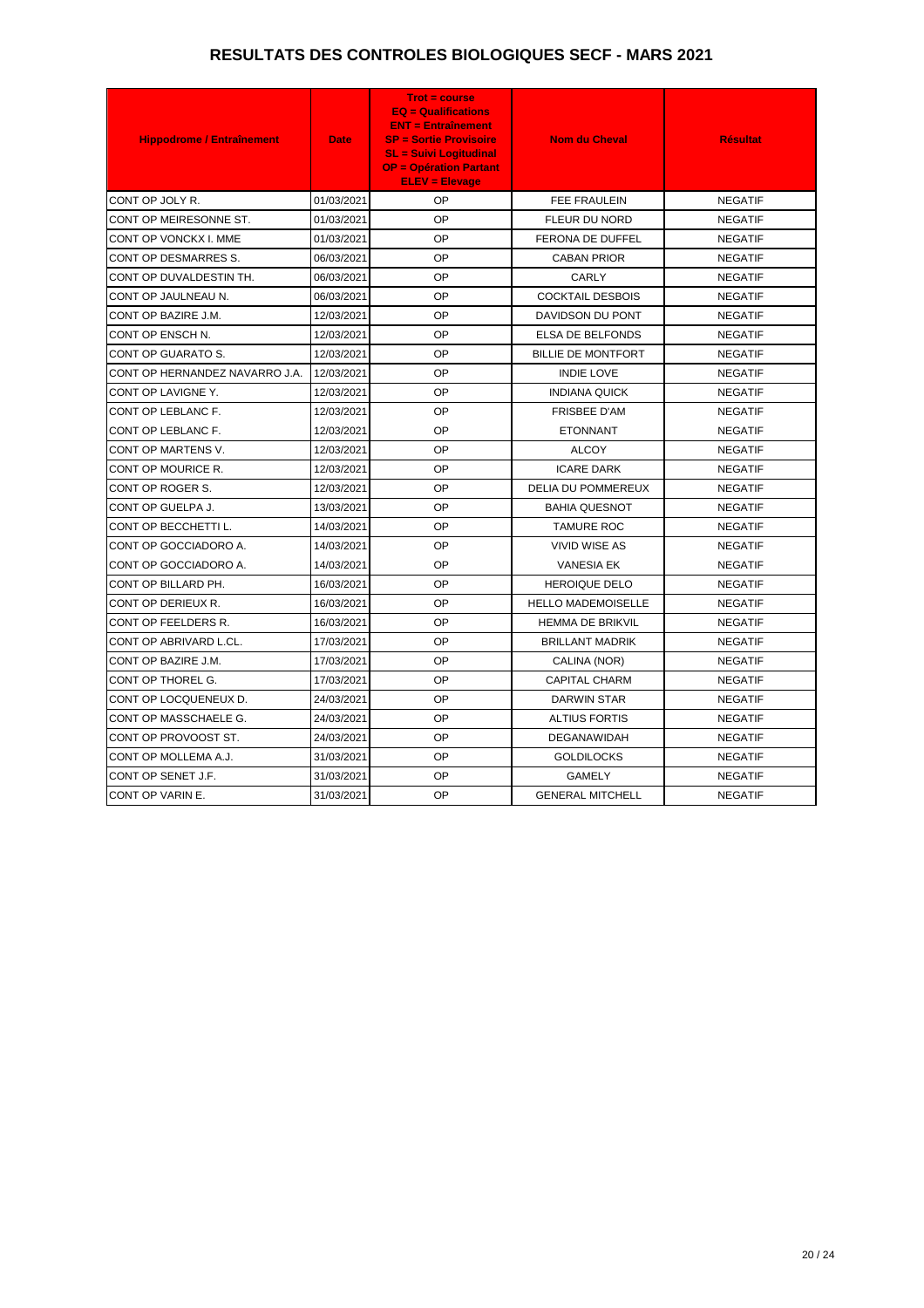| <b>Hippodrome / Entraînement</b> | <b>Date</b> | $Trot = course$<br>$EQ =$ Qualifications<br><b>ENT = Entraînement</b><br><b>SP = Sortie Provisoire</b><br><b>SL = Suivi Logitudinal</b><br><b>OP = Opération Partant</b><br><b>ELEV = Elevage</b> | Nom du Cheval            | <b>Résultat</b>            |
|----------------------------------|-------------|---------------------------------------------------------------------------------------------------------------------------------------------------------------------------------------------------|--------------------------|----------------------------|
| <b>I</b> SUIVI LONG BAZIRE J.M.  | 01/03/2021  | <b>SL</b>                                                                                                                                                                                         | DAVIDSON DU PONT         | <b>NEGATIF</b>             |
| ISUIVI LONG ABRIVARD L.CL.       | 02/03/2021  | <b>SL</b>                                                                                                                                                                                         | <b>BILIBILI</b>          | <b>NEGATIF</b>             |
| ISUIVI LONG DREUX CH.            | 02/03/2021  | <b>SL</b>                                                                                                                                                                                         | ETOILE DE BRUYERE        | <b>MEDICATION DECLAREE</b> |
| <b>I</b> SUIVI LONG GUELPA J.    | 02/03/2021  | <b>SL</b>                                                                                                                                                                                         | <b>BAHIA QUESNOT</b>     | <b>NEGATIF</b>             |
| <b>I</b> SUIVI LONG MARTEAU J.   | 02/03/2021  | <b>SL</b>                                                                                                                                                                                         | <b>FEELING CASH</b>      | <b>MEDICATION DECLAREE</b> |
| <b>I</b> SUIVI LONG LEBLANC F.   | 09/03/2021  | <b>SL</b>                                                                                                                                                                                         | <b>FRISBEE D'AM</b>      | <b>NEGATIF</b>             |
| SUIVI LONG DUBERT A. MLLE        | 23/03/2021  | <b>SL</b>                                                                                                                                                                                         | <b>CLEANGAME</b>         | <b>NEGATIF</b>             |
| <b>I</b> SUIVI LONG GUARATO S.   | 31/03/2021  | <b>SL</b>                                                                                                                                                                                         | <b>FACE TIME BOURBON</b> | <b>NEGATIF</b>             |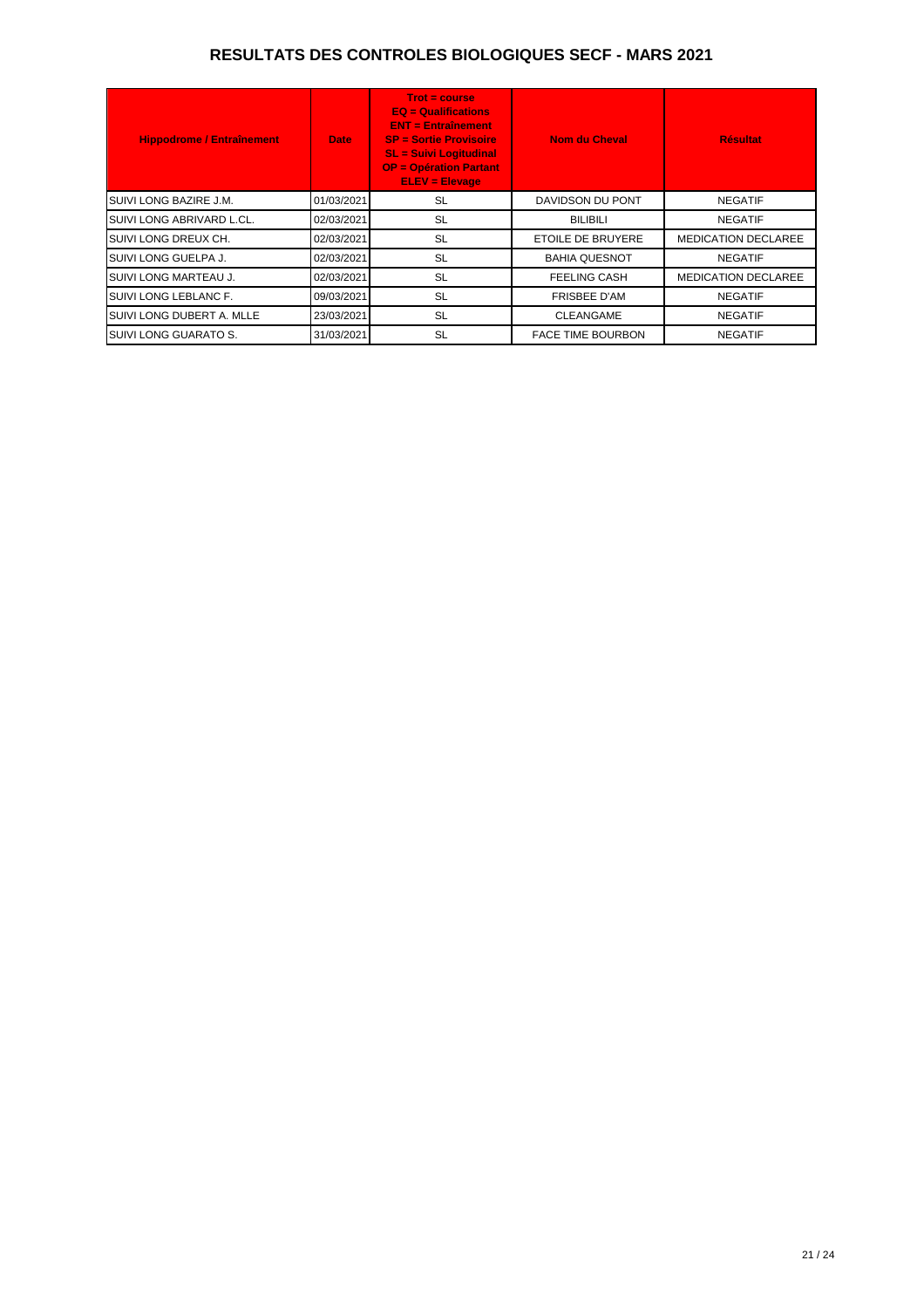| <b>Hippodrome / Entraînement</b> | <b>Date</b> | <b>Trot = course</b><br>$EQ = \text{Qualifications}$<br><b>ENT = Entraînement</b><br><b>SP = Sortie Provisoire</b><br><b>SL = Suivi Logitudinal</b><br><b>OP = Opération Partant</b><br><b>ELEV = Elevage</b> | <b>Nom du Cheval</b>      | <b>Résultat</b> |
|----------------------------------|-------------|---------------------------------------------------------------------------------------------------------------------------------------------------------------------------------------------------------------|---------------------------|-----------------|
| <b>VINCENNES</b>                 | 04/03/2021  | Bicarbonate                                                                                                                                                                                                   | WILD LOVE (SWE)           | <b>NEGATIF</b>  |
| <b>VINCENNES</b>                 | 04/03/2021  | Bicarbonate                                                                                                                                                                                                   | SOBEL CONWAY (SWE)        | <b>NEGATIF</b>  |
| VINCENNES                        | 04/03/2021  | Bicarbonate                                                                                                                                                                                                   | <b>FIRE CRACKER</b>       | <b>NEGATIF</b>  |
| <b>VINCENNES</b>                 | 04/03/2021  | <b>Bicarbonate</b>                                                                                                                                                                                            | CALLE CROWN (SWE)         | <b>NEGATIF</b>  |
| VINCENNES                        | 04/03/2021  | <b>Bicarbonate</b>                                                                                                                                                                                            | NANCY AMERICA (SWE)       | <b>NEGATIF</b>  |
| <b>VINCENNES</b>                 | 04/03/2021  | <b>Bicarbonate</b>                                                                                                                                                                                            | <b>IZARD DES AGETS</b>    | <b>NEGATIF</b>  |
| VINCENNES                        | 04/03/2021  | <b>Bicarbonate</b>                                                                                                                                                                                            | <b>ISILDUR PAULOIS</b>    | <b>NEGATIF</b>  |
| VINCENNES                        | 04/03/2021  | Bicarbonate                                                                                                                                                                                                   | <b>IMBROGLIU MAG</b>      | <b>NEGATIF</b>  |
| VINCENNES                        | 04/03/2021  | <b>Bicarbonate</b>                                                                                                                                                                                            | IS A DREAM LOUISE         | <b>NEGATIF</b>  |
| <b>VINCENNES</b>                 | 04/03/2021  | Bicarbonate                                                                                                                                                                                                   | <b>ICI C'EST PARIS</b>    | <b>NEGATIF</b>  |
| VINCENNES                        | 04/03/2021  | <b>Bicarbonate</b>                                                                                                                                                                                            | AFRICA BI (ITY)           | <b>NEGATIF</b>  |
| VINCENNES                        | 04/03/2021  | Bicarbonate                                                                                                                                                                                                   | AHURA MAZDA FONT (ITY)    | <b>NEGATIF</b>  |
| VINCENNES                        | 04/03/2021  | <b>Bicarbonate</b>                                                                                                                                                                                            | <b>GUSTAVIA</b>           | <b>NEGATIF</b>  |
| VINCENNES                        | 04/03/2021  | <b>Bicarbonate</b>                                                                                                                                                                                            | <b>GENDREENNE</b>         | <b>NEGATIF</b>  |
| VINCENNES                        | 04/03/2021  | <b>Bicarbonate</b>                                                                                                                                                                                            | <b>GAMISAKA</b>           | <b>NEGATIF</b>  |
| CAGNES-SUR-MER                   | 14/03/2021  | <b>Bicarbonate</b>                                                                                                                                                                                            | ELZA DE SOUVIGNE          | <b>NEGATIF</b>  |
| CAGNES-SUR-MER                   | 14/03/2021  | Bicarbonate                                                                                                                                                                                                   | <b>COOL HAUFOR</b>        | <b>NEGATIF</b>  |
| CAGNES-SUR-MER                   | 14/03/2021  | Bicarbonate                                                                                                                                                                                                   | FIFTY FIVE BOND           | <b>NEGATIF</b>  |
| CAGNES-SUR-MER                   | 14/03/2021  | Bicarbonate                                                                                                                                                                                                   | BELLINO D'AUVRECY         | <b>NEGATIF</b>  |
| CAGNES-SUR-MER                   | 14/03/2021  | Bicarbonate                                                                                                                                                                                                   | CASH DES CAILLONS         | <b>NEGATIF</b>  |
| CAGNES-SUR-MER                   | 14/03/2021  | <b>Bicarbonate</b>                                                                                                                                                                                            | <b>EXTREME STAR</b>       | <b>NEGATIF</b>  |
| CAGNES-SUR-MER                   | 14/03/2021  | Bicarbonate                                                                                                                                                                                                   | <b>FOUGUE DU DOLLAR</b>   | <b>NEGATIF</b>  |
| CAGNES-SUR-MER                   | 14/03/2021  | <b>Bicarbonate</b>                                                                                                                                                                                            | VISTAMAR (ITY)            | <b>NEGATIF</b>  |
| CAGNES-SUR-MER                   | 14/03/2021  | Bicarbonate                                                                                                                                                                                                   | <b>FAZENDA DE MORTREE</b> | <b>NEGATIF</b>  |
| CAGNES-SUR-MER                   | 14/03/2021  | Bicarbonate                                                                                                                                                                                                   | UMA D'ASTI (ITY)          | <b>NEGATIF</b>  |
| <b>CAGNES-SUR-MER</b>            | 14/03/2021  | <b>Bicarbonate</b>                                                                                                                                                                                            | ZAR ROSS (ITY)            | <b>NEGATIF</b>  |
| CAGNES-SUR-MER                   | 14/03/2021  | <b>Bicarbonate</b>                                                                                                                                                                                            | <b>ELLINGTON DREAM</b>    | <b>NEGATIF</b>  |
| CAGNES-SUR-MER                   | 14/03/2021  | Bicarbonate                                                                                                                                                                                                   | <b>DIRTY LOVING</b>       | <b>NEGATIF</b>  |
| CAGNES-SUR-MER                   | 14/03/2021  | Bicarbonate                                                                                                                                                                                                   | <b>EL PRESIDENTE</b>      | <b>NEGATIF</b>  |
| CAGNES-SUR-MER                   | 14/03/2021  | Bicarbonate                                                                                                                                                                                                   | DEAL ON LINE              | <b>NEGATIF</b>  |
| <b>LISIEUX</b>                   | 24/03/2021  | <b>Bicarbonate</b>                                                                                                                                                                                            | <b>GOSPEL</b>             | <b>NEGATIF</b>  |
| <b>LISIEUX</b>                   | 24/03/2021  | <b>Bicarbonate</b>                                                                                                                                                                                            | <b>GAMINE DE PARIS</b>    | <b>NEGATIF</b>  |
| <b>LISIEUX</b>                   | 24/03/2021  | Bicarbonate                                                                                                                                                                                                   | <b>GHOST DE BARB</b>      | <b>NEGATIF</b>  |
| <b>LISIEUX</b>                   | 24/03/2021  | Bicarbonate                                                                                                                                                                                                   | <b>GREAT GANGSTER</b>     | <b>NEGATIF</b>  |
| <b>LISIEUX</b>                   | 24/03/2021  | <b>Bicarbonate</b>                                                                                                                                                                                            | <b>GET LOVELY DELO</b>    | <b>NEGATIF</b>  |
| <b>LISIEUX</b>                   | 24/03/2021  | Bicarbonate                                                                                                                                                                                                   | <b>IVAJALE</b>            | <b>NEGATIF</b>  |
| <b>LISIEUX</b>                   | 24/03/2021  | <b>Bicarbonate</b>                                                                                                                                                                                            | <b>IXELLE BLEUE</b>       | <b>NEGATIF</b>  |
| <b>LISIEUX</b>                   | 24/03/2021  | Bicarbonate                                                                                                                                                                                                   | <b>ISTORIA WIND</b>       | <b>NEGATIF</b>  |
| <b>LISIEUX</b>                   | 24/03/2021  | Bicarbonate                                                                                                                                                                                                   | IN RACE LORRAINE          | <b>NEGATIF</b>  |
| <b>LISIEUX</b>                   | 24/03/2021  | Bicarbonate                                                                                                                                                                                                   | <b>IVANOVA</b>            | <b>NEGATIF</b>  |
| <b>LISIEUX</b>                   | 24/03/2021  | Bicarbonate                                                                                                                                                                                                   | HAVANE DE PAIL            | <b>NEGATIF</b>  |
| <b>LISIEUX</b>                   | 24/03/2021  | Bicarbonate                                                                                                                                                                                                   | <b>HESTIA DU GOUTIER</b>  | <b>NEGATIF</b>  |
| <b>LISIEUX</b>                   | 24/03/2021  | Bicarbonate                                                                                                                                                                                                   | HURRICANIA GALAA          | <b>NEGATIF</b>  |
| <b>LISIEUX</b>                   | 24/03/2021  | Bicarbonate                                                                                                                                                                                                   | <b>HAPPY STORY</b>        | <b>NEGATIF</b>  |
| <b>LISIEUX</b>                   | 24/03/2021  | <b>Bicarbonate</b>                                                                                                                                                                                            | <b>HIKATIKA</b>           | <b>NEGATIF</b>  |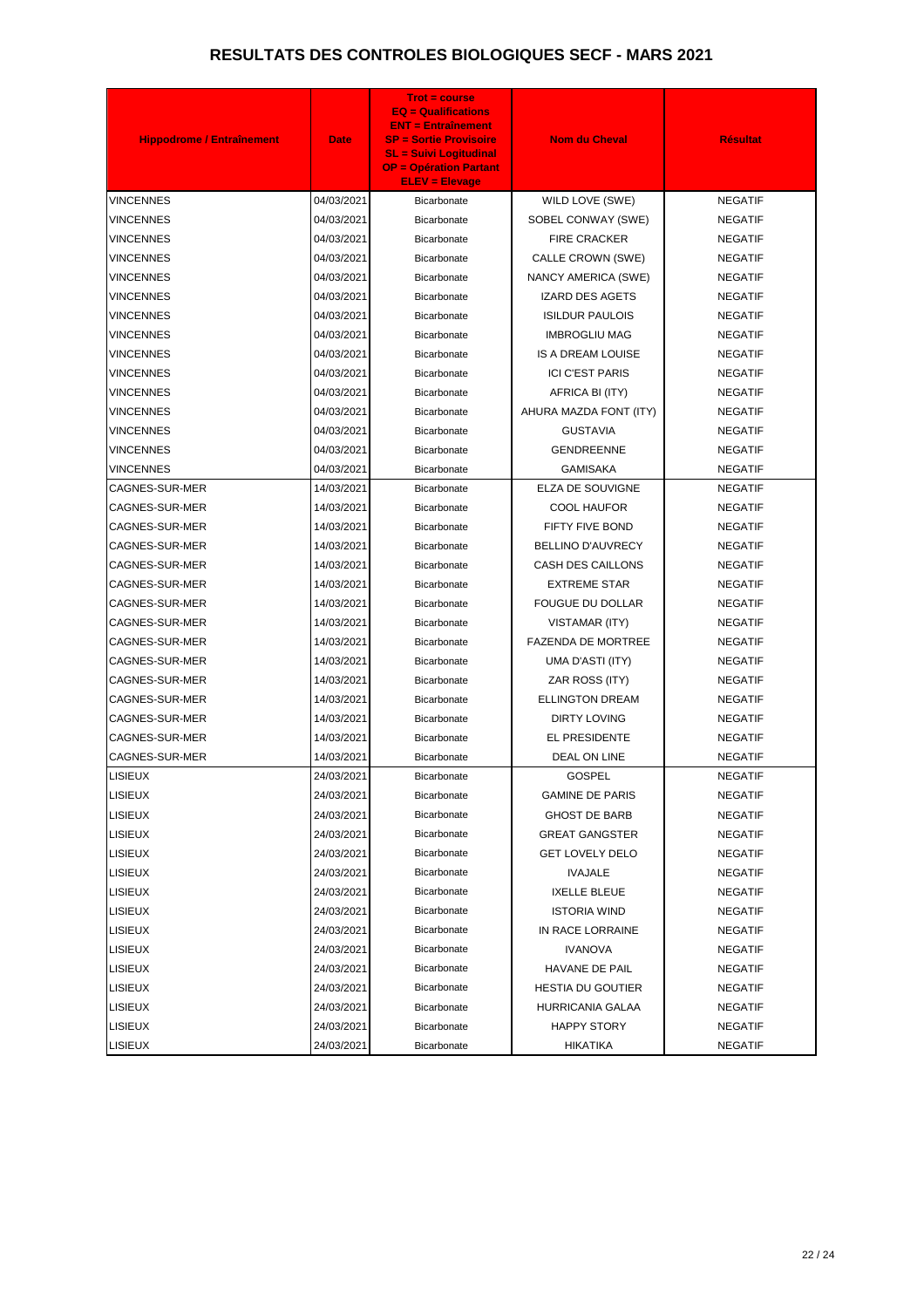| <b>Hippodrome / Entraînement</b> | <b>Date</b> | $Trot = course$<br>$EQ =$ Qualifications<br><b>ENT = Entraînement</b><br><b>SP = Sortie Provisoire</b><br><b>SL = Suivi Logitudinal</b><br><b>OP = Opération Partant</b><br><b>ELEV = Elevage</b> | <b>Nom du Cheval</b>      | <b>Résultat</b> |
|----------------------------------|-------------|---------------------------------------------------------------------------------------------------------------------------------------------------------------------------------------------------|---------------------------|-----------------|
| <b>ENGHIEN</b>                   | 30/03/2021  | <b>Bicarbonate</b>                                                                                                                                                                                | <b>IDEAL CHALEONNAIS</b>  | <b>NEGATIF</b>  |
| <b>ENGHIEN</b>                   | 30/03/2021  | <b>Bicarbonate</b>                                                                                                                                                                                | <b>IRON D'ESPOIR</b>      | <b>NEGATIF</b>  |
| <b>ENGHIEN</b>                   | 30/03/2021  | <b>Bicarbonate</b>                                                                                                                                                                                | <b>IDEAL JIBAY</b>        | <b>NEGATIF</b>  |
| <b>ENGHIEN</b>                   | 30/03/2021  | Bicarbonate                                                                                                                                                                                       | <b>IRON MAN DE HOERDT</b> | <b>NEGATIF</b>  |
| <b>ENGHIEN</b>                   | 30/03/2021  | Bicarbonate                                                                                                                                                                                       | <b>ICEBREAKER</b>         | <b>NEGATIF</b>  |
| <b>ENGHIEN</b>                   | 30/03/2021  | <b>Bicarbonate</b>                                                                                                                                                                                | <b>ESTA BUENO</b>         | <b>NEGATIF</b>  |
| <b>ENGHIEN</b>                   | 30/03/2021  | Bicarbonate                                                                                                                                                                                       | <b>CONCERTO GEDE</b>      | <b>NEGATIF</b>  |
| <b>ENGHIEN</b>                   | 30/03/2021  | <b>Bicarbonate</b>                                                                                                                                                                                | <b>EAST RIVER</b>         | <b>NEGATIF</b>  |
| <b>ENGHIEN</b>                   | 30/03/2021  | <b>Bicarbonate</b>                                                                                                                                                                                | <b>CAPORAL DE BRY</b>     | <b>NEGATIF</b>  |
| <b>ENGHIEN</b>                   | 30/03/2021  | Bicarbonate                                                                                                                                                                                       | SOLCIO ZL (ITY)           | <b>NEGATIF</b>  |
| <b>ENGHIEN</b>                   | 30/03/2021  | Bicarbonate                                                                                                                                                                                       | <b>GAGANTE MESLOISE</b>   | <b>NEGATIF</b>  |
| <b>ENGHIEN</b>                   | 30/03/2021  | Bicarbonate                                                                                                                                                                                       | <b>GRANDE SOIREE</b>      | <b>NEGATIF</b>  |
| <b>ENGHIEN</b>                   | 30/03/2021  | Bicarbonate                                                                                                                                                                                       | <b>GRANDE PRETRESSE</b>   | <b>NEGATIF</b>  |
| <b>ENGHIEN</b>                   | 30/03/2021  | <b>Bicarbonate</b>                                                                                                                                                                                | <b>GIRLY LADY</b>         | <b>NEGATIF</b>  |
| <b>ENGHIEN</b>                   | 30/03/2021  | <b>Bicarbonate</b>                                                                                                                                                                                | <b>GEISHA SPEED</b>       | <b>NEGATIF</b>  |